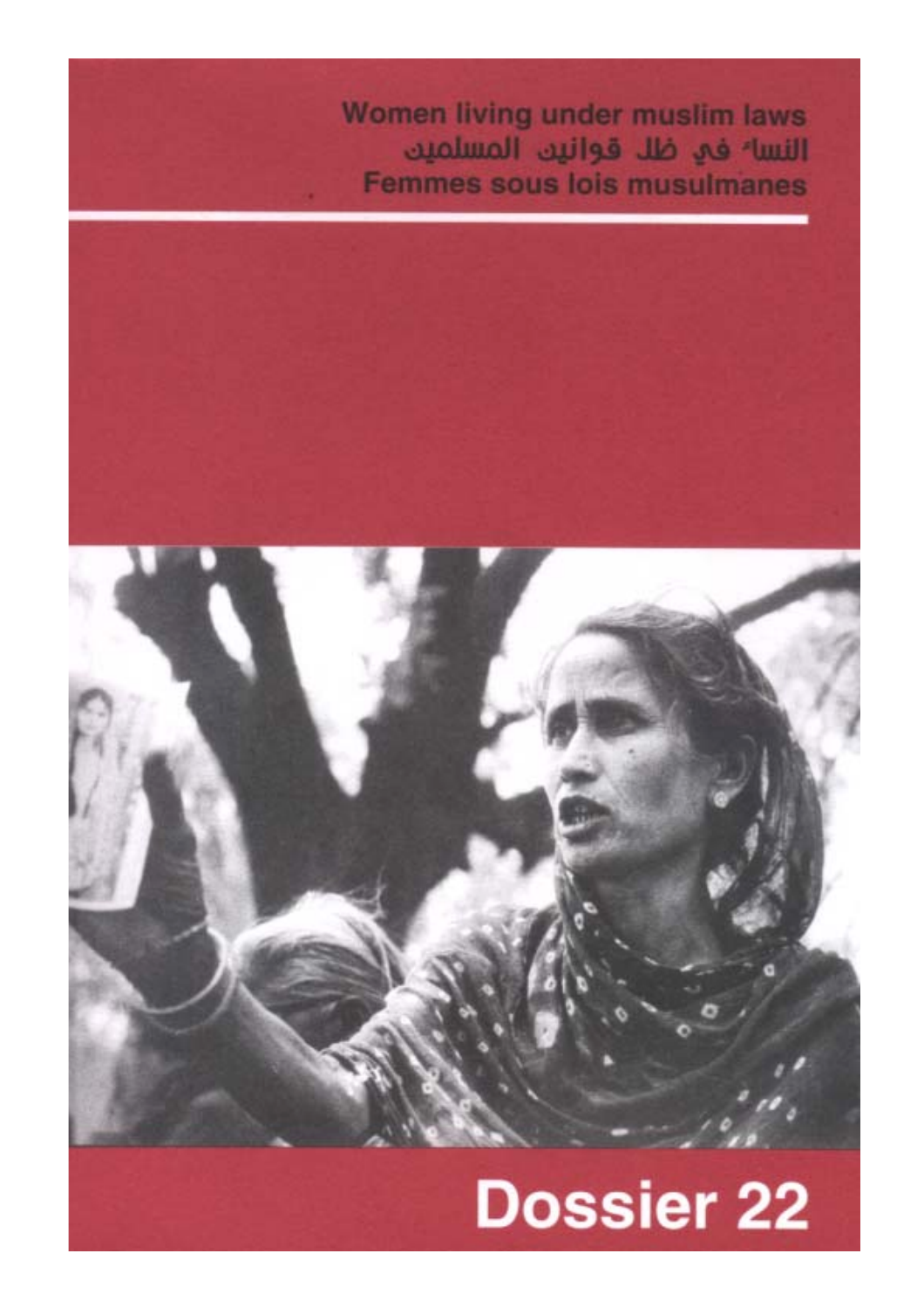## *Dossier 22*

Women living under muslim laws<br>ا**لنس<sup>ي</sup> في ظل قواني**ن المسلمين Femmes sous lois musulmanes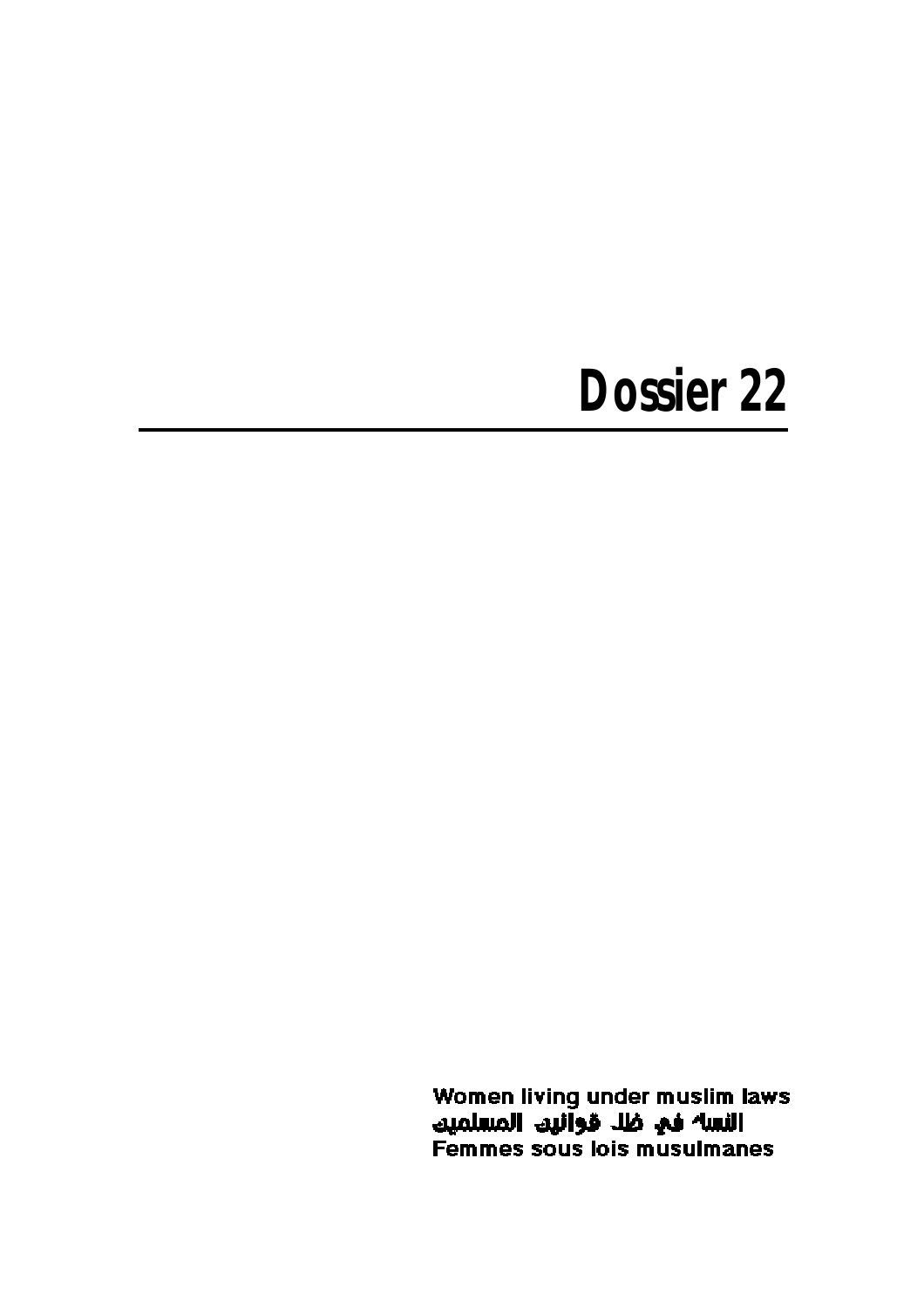Dossier 22 was edited by Harsh Kapoor.

Cover photo: "Shahjehan Begum 'Apa' with photograph of her daughter, allegedly murdered for dowry. This photo was taken at a women's demonstration in New Delhi" Copyright Sheeba Chhachhi (New Delhi).

#### **About the Dossiers**

The Dossiers are an occasional publication of the International Solidarity Network of Women Living Under Muslim Laws. Conceived as a networking tool, they aim at providing information about lives, struggles and strategies of women living in diverse Muslim communities and countries.

Women's groups may freely reproduce material, however we would appreciate acknowledgements. For those articles previously published in other journals, permission should be sought directly from them.

Information contained in the Dossiers does not necessarily represent the views and positions of the compilers or of the network Women Living Under Muslim Laws, unless stated. The Dossiers are meant to make accessible the broadest possible strands of opinion within varied movements / initiatives promoting greater autonomy of women. The Dossier seeks to inform and share different analysis and experiences.

Produced on non-profit basis through donations and grants, the Dossiers have, till now, mostly been distributed free of cost to women and women's organisations. Printing and distribution costs of one Dossier work out to 60 F.Francs (about 12 US\$). We appeal to readers to send donations to meet the production and postage costs. Any donation however small is extremely welcome.

To new readers of the Dossiers: Would you like to be placed on our mailing list? If you are associated with an institution / group would you consider setting up an exchange of publications with us?

For all correspondence write to:

Women Living Under Muslim Laws, Boite Postale 20023, 34791 Grabels Cédex, France.

Directrice de publication : Marie-Aimée Hélie-Lucas Rédaction : Women Living Under Muslim Laws Boite Postale 20023, 34791 Grabels Cédex, France. Dépôt légal 1et trimestre 1991, ISSN 1018-1342 Commission paritaire en cours. Mise en Page : Crayon & cie, Montpellier Impression : Arceaux 49, Montpellier.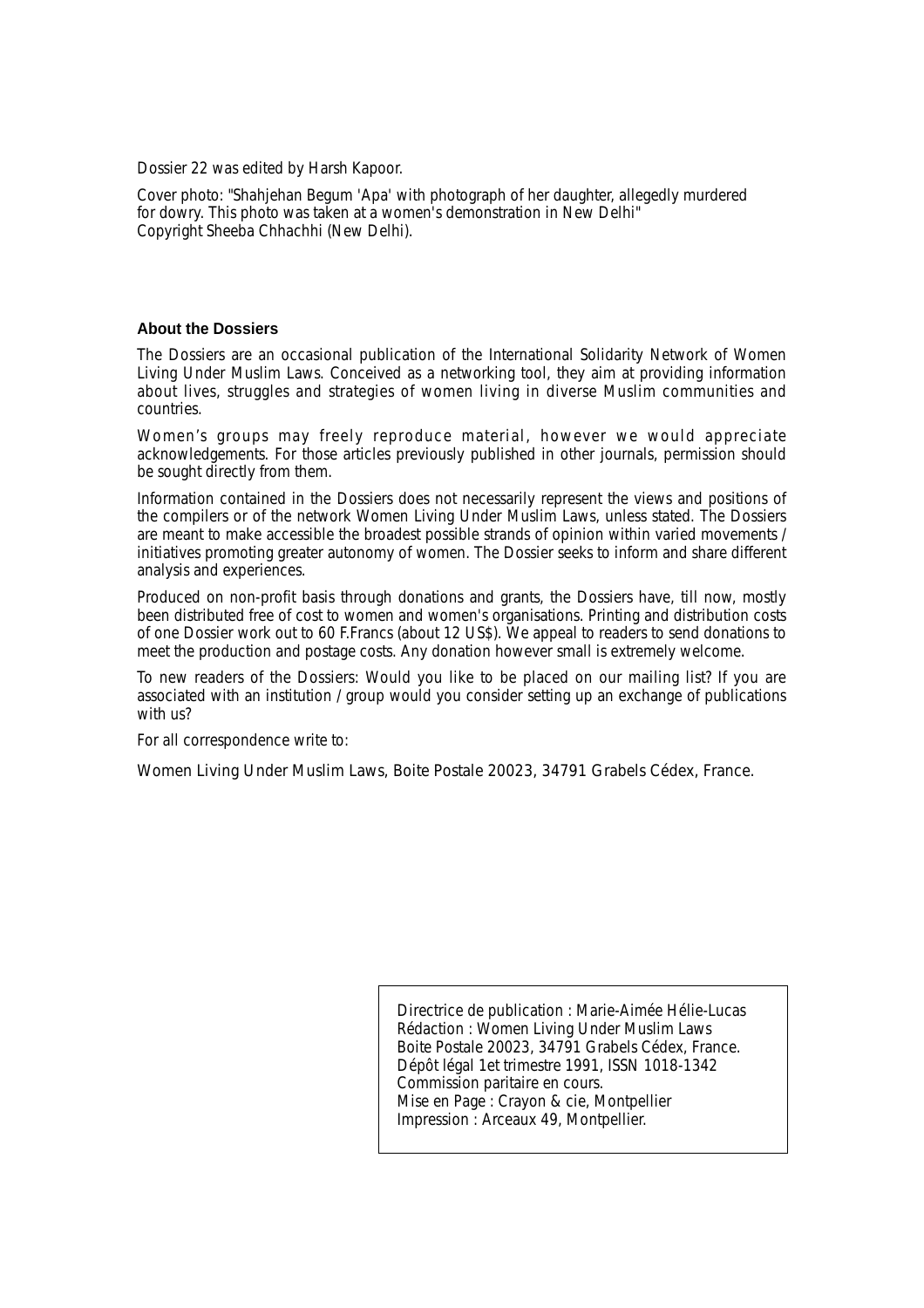### **Contents**

| <b>Bangladesh</b>                                                                                                                                                                                                                       |                                                                                 |                                               |
|-----------------------------------------------------------------------------------------------------------------------------------------------------------------------------------------------------------------------------------------|---------------------------------------------------------------------------------|-----------------------------------------------|
| In Memory of Begum Sufia Kamal                                                                                                                                                                                                          |                                                                                 | $\overline{2}$                                |
| <b>Introduction</b>                                                                                                                                                                                                                     |                                                                                 | $\overline{4}$                                |
| Indonesia<br>Inching toward equality:<br>Recent developments in Indonesian inheritance law                                                                                                                                              | Mark Cammack                                                                    | 7                                             |
| <b>Uzbekistan</b><br>Traditional Stereotypes and Women's Problems<br>in Post-Soviet Uzbekistan:<br>A Survey of the Mass Media                                                                                                           | M. Tokhtakhodjaeva                                                              | 32                                            |
| Israel/Palestine<br>Under siege in Jerusalem<br>Three women caught between two cultures<br>Palestinian women's model parliament                                                                                                         | David Sharrock<br>Dahlia Scheindlin                                             | 43<br>47                                      |
| <b>Muslim Laws</b><br>The Need to Unify Personal Status Laws<br>in Arab Countries<br>The Need for Codification and Reform<br>in Muslim Personal Law in India<br>Post Divorce Maintenance for Muslim Women<br>and the Islamist Discourse | Sami Awad<br>Al-Deeb Abu Sahleya<br>Asghar Ali Engineer<br>Dr. Faustina Pereira | 51<br>56<br>60                                |
| Sri Lanka<br>Communalisation of Muslims in Sri Lanka:<br>An Historical Perspective                                                                                                                                                      | F. Zackariya and<br>N. Shanmugaratnam                                           | 66                                            |
| <b>United Kingdom</b><br>Huge rise in forced marriages                                                                                                                                                                                  | The Independent                                                                 | 97                                            |
| Turkey<br><b>Exploring the Context of</b><br>Women's Sexuality in Eastern Turkey                                                                                                                                                        | Pinar Ilkkaracan                                                                | 100                                           |
| <b>Islamism</b><br>Jihad International Inc.                                                                                                                                                                                             | Eqbal Ahmad                                                                     | 114                                           |
| Pakistan<br>Attempt to exploit religion for political gain                                                                                                                                                                              |                                                                                 | 120                                           |
| <b>Resource Index</b>                                                                                                                                                                                                                   |                                                                                 |                                               |
| <b>Newsbiefs</b><br>Organisations<br>Periodicals<br><b>Books and Papers</b><br><b>Dissertation</b><br>Audiovisuals<br>Declarations and petitions                                                                                        |                                                                                 | 133<br>152<br>158<br>159<br>163<br>164<br>165 |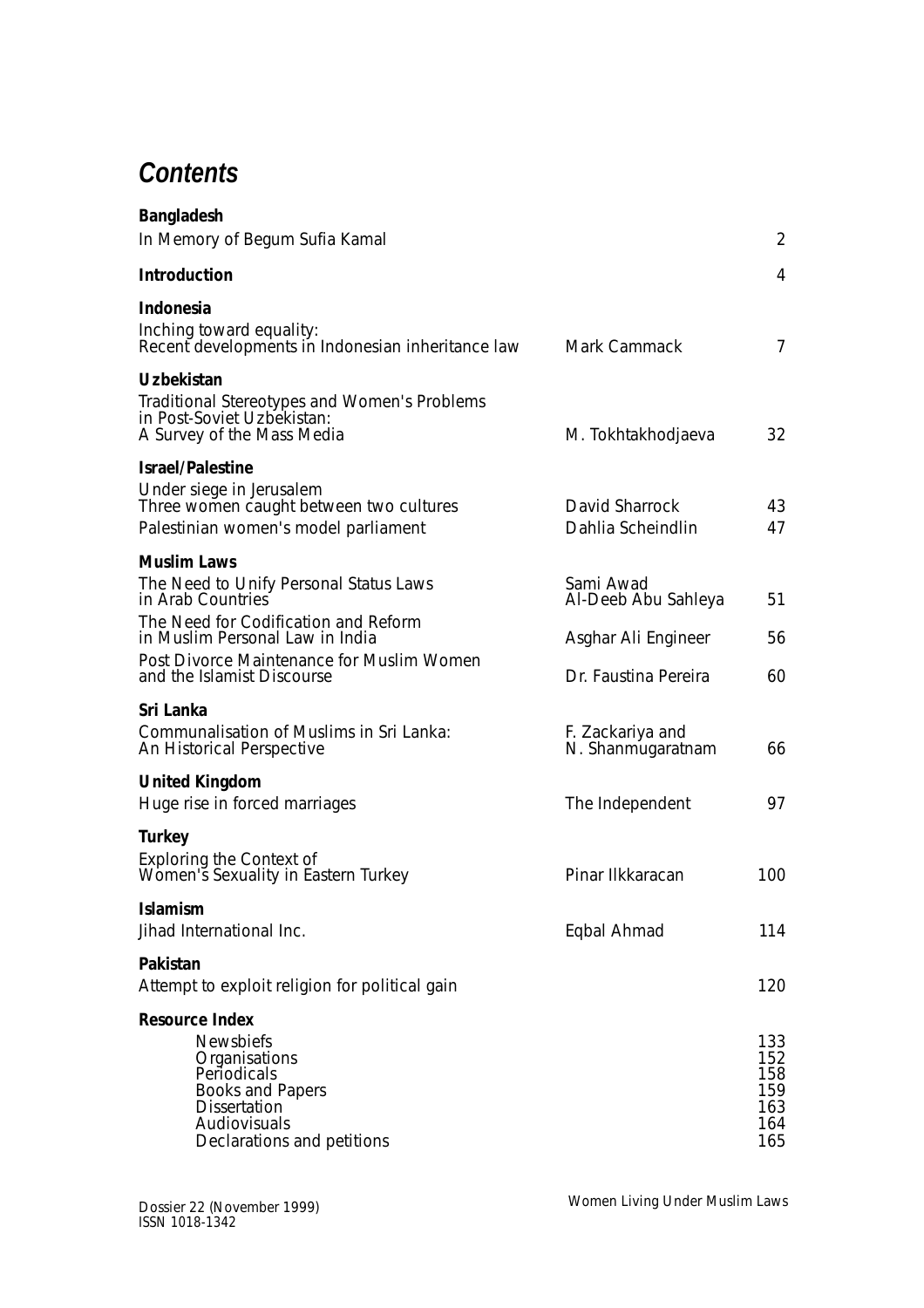#### IN MEMORY OF BEGUM SUFIA KAMAL, THE UNRELENTING VOICE FOR DEMOCRACY, SECULARISM AND WOMEN'S RIGHTS IN BANGLADESH

• *Excerpts from: New York Times, November 28, 1999*

*Sufia Kamal, Bangladeshi Writer and Women's Rights Advocate, Dies*

#### *By Douglas Martin*

Sufia Kamal, a Bangladeshi poet, political activist and feminist, died at age 88 on Nov. 20 1999 and was buried [...] with full state honors, the first woman to receive that recognition from Bangladesh. [...]

[Thousands] of people paid their respects to Ms. Kamal at her funeral [...] in Dhaka. [...]

[Begum Kamal ] ... devoted her life to fighting for the rights of women and the poor and against the forces of religious fundamentalism. [...]

She published her first story at 14, and her prose and poems drew favorable notice. Some works were aimed at children. Some were translated into English and Russian. Increasingly, she wrote against religious communalism, fundamentalism and superstitions. She promoted democracy and women's emancipation.

"The culture was to keep the women at home, train them in household chores and make them perfect women: docile, ready to please everyone in the family," she said in an interview this year. "There was a strong anti-British movement, and my family also believed that women should stay out of it.

"But I had an indomitable nature and I crossed my limits to get a taste of all there was. I was allowed to learn Arabic and a little Persian, but not Bengali. I made it a point to learn Bengali from people working in the house." That became the language she used for her writing.

Though she called herself a romantic poet, her work more and more reflected the struggles to preserve the Bengali language and culture and to fight Pakistani rulers.

During Bangladesh's struggle for independence from Pakistan in the early1970s she worked to help women hurt by the war.

She also worked with an organization [ Nirmul Committee (a committee fordemanding trial of all War Criminals of 1971) ] to try to bring to justicethose Pakistani officials whom the Bangladeshis considered war criminals.

In later life, she made women's rights her top priority and headed

Bangladesh's largest women's organization [Bangladesh Mohila Porishad] for any years. She did not see the oppression of women as mainly a classissue.

"My own experience as a woman made me sensitive toward the condition of women of all classes," she said. "Be poor or middle-class or upper-class, the violence against women in family, society and in public life was always there. Women were exploited and deprived of opportunities."

In 1993, an Islamic fundamentalist group called for her execution as

punishment for her denunciation of the fundamentalists' treatment of women [...].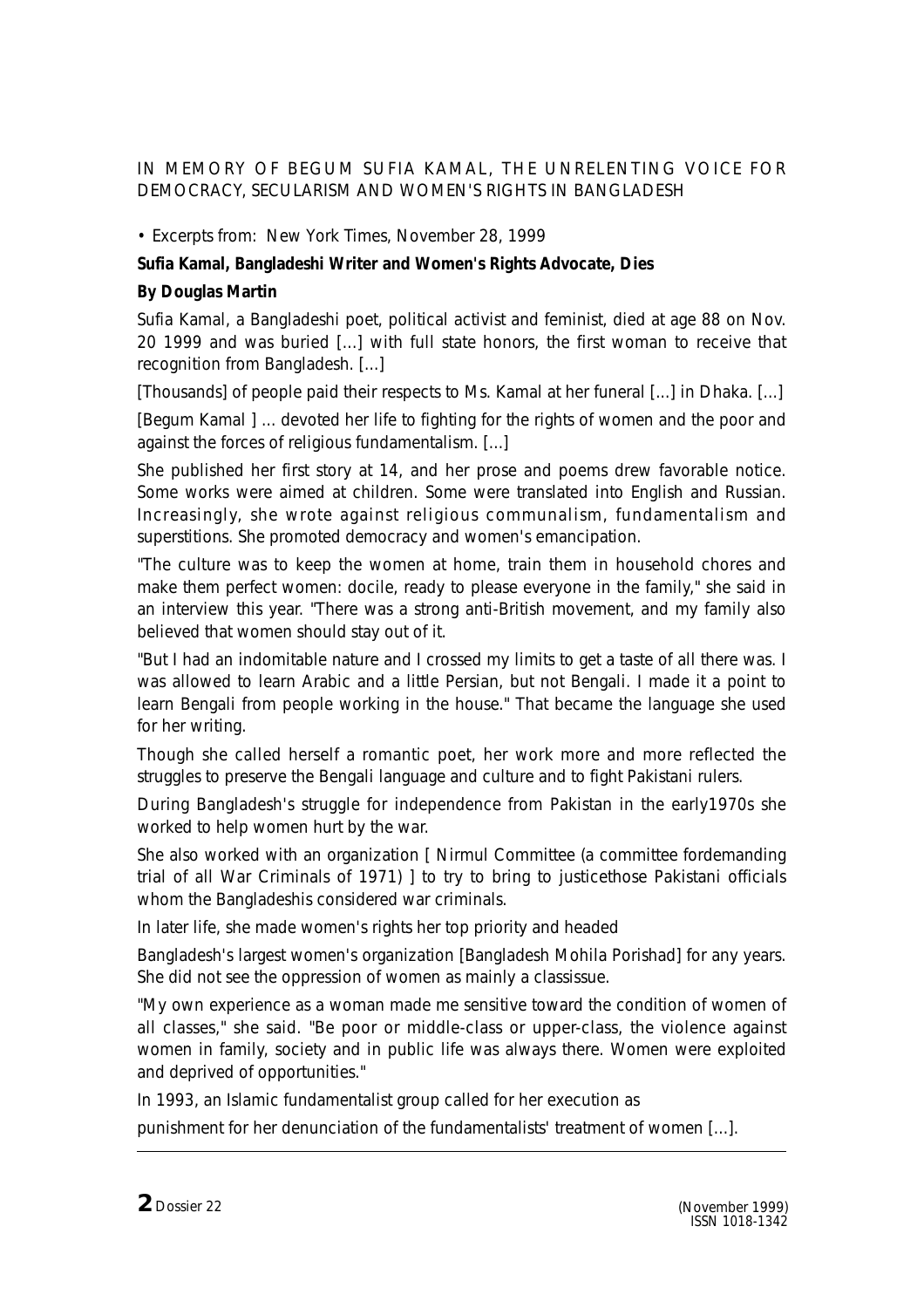**•** *Bangladesh newspaper 'The Daily Star' (Dhaka).on January 1, 1996 Following are extracts from her conversation with Mahfuz Anam* 

#### **The Poet Speaks An interview with Begum Sufia Kamal**

[...] Q. What are your feeling on the occasion of the 25th Victory Day?

A. I could not attend this year's Victory Day celebrations. But I have been told, and I also read in the newspapers that it was a grand celebration. I am very pleased to hear it. Now the young people will get to know a little better about our Liberation War. What happened at that time, and at what cost we gained our independence. Our young people must learn that a country cannot be formed on the basis of religion. That is what Pakistan tried. There are Muslims all over the world- Arab muslims, Indian muslims, Indonesian muslims, Thai muslims, and Bengali muslims. Religion is the same for all of us, but we are different nations. Everybody has his or her own religion. A state cannot be built on religion.

This our young people must learn, and this was the reason for our war against Pakistan. Muslims of Bengal have always been muslims, and they lived side by side with Hindus for hundreds of years. There was never any friction or fight between them. So everyone must be allowed to live with their own religion.

Today nobody is exploiting us - not Russians, Japanese, Indians or Pakistanis. Today we Bengalis are fighting against one another and destroying ourselves. It is we who are killing, injuring, abusing and insulting one another. We have become our worst enemies.

The present widespread terrorism is doing immense harm. On the 25th anniversary of our Victory, how can I live with the fact that terrorism has engulfed our society completely? Who will save us from this? That is what you all will have to think about.

Q. What would be your message to the nation on the occasion of the 25th anniversary of our independence?

A. We must bring respect and dignity to our country and to our people, and reach the fruits of independence to the masses. We must all work together to build our country. We should not allow ourselves to be misled by a vested group, in the name of religion, and let people exploit our religious sentiments for narrow political ends. Our younger generation must be taught the values of our Liberation War and the ideals for which million gave up their lives.[...].

**•** *On the occasion of the Independence Day this year[1999] Navine Murshed interviewed Begum Sufia Kamal. ... her last interview to the Daily Star (Dhaka)*

#### **A Pristine Spirit**

#### *Extracts from the conversation*

[...] DS: What do you feel towards the present generation in terms of cultural awareness and their attachment to their roots? Do you feel that we have been able to live up to the spirit of 1971?

SK: The present generation has been deliberately kept away from the real spirit of 1971. The whole nation, with the exception of the traitors, Rajakars and Al-Badrs, fought for an exploitation-free, non-communal, egalitarian and above all a democratic society. It was written in the 1972 constitution. But over the years, the autocratic and military rulers have deliberately erased the spirit of liberation from people's minds for a generation without self-esteem and patriotism is easier to subjugate than people with self-respect and idealism.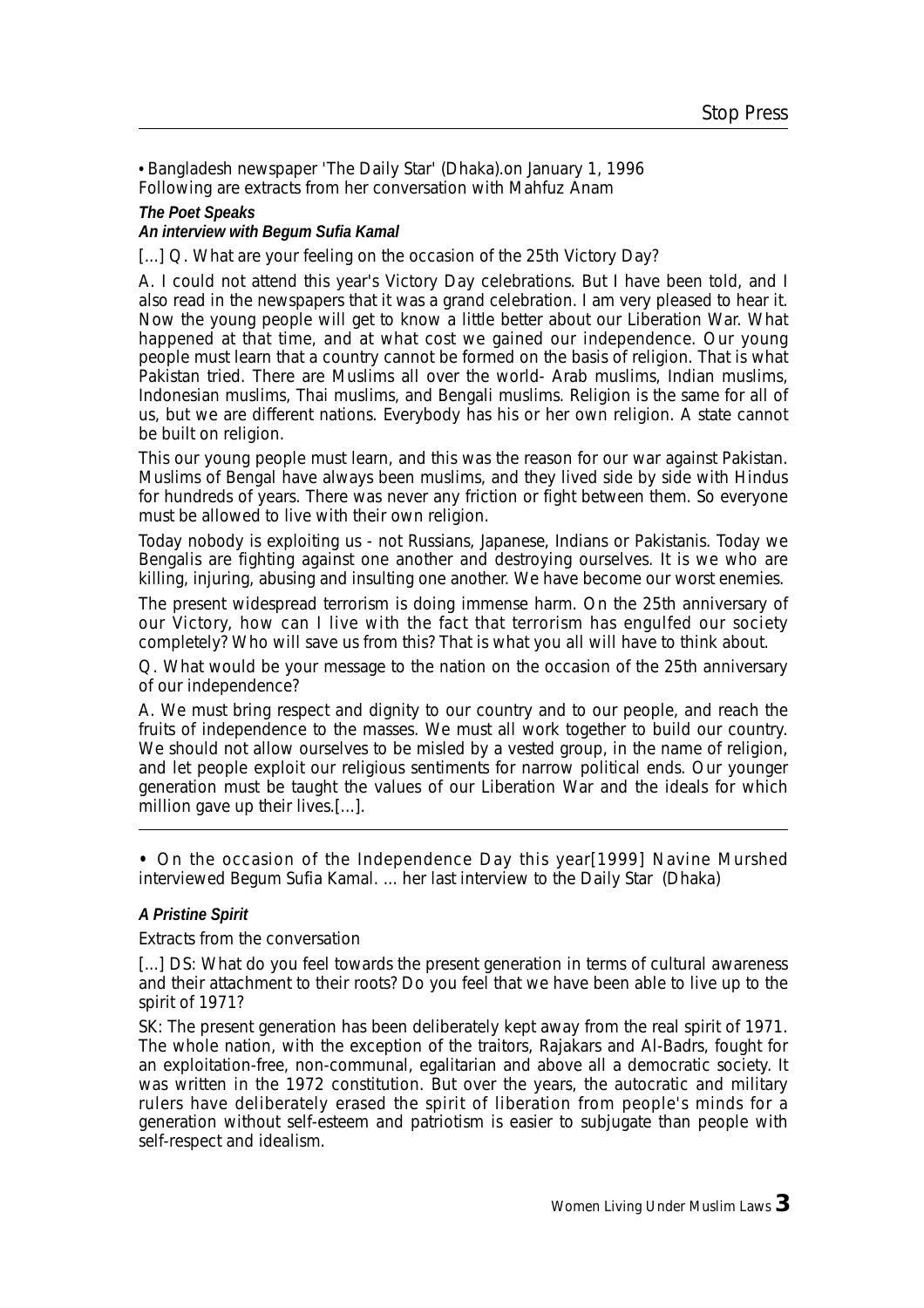### **Introduction**

As we prepared to wrap up this issue we were struck with the sad news of the death of Begum Sufia Kamal the well known poet, outspoken voice for women's rights and democracy in Bangladesh. We dedicate this issue of the Dossier to her memory.

History is replete with examples of use of religion for social-political mobilization and for community control. The backdrop for this Dossier reflects processes leading sociological Muslims to becoming institutionalised subjects of organised Islamic nation states, communities and families.

Modeling / Remodeling of the identity of social groups under larger religious identity has been a tendency both within efforts to build national culture and to deploy a common homogenous identity over diverse local & regional communities. Identities that were syncretic, ambigous and localised have progressively been gaining a 'fixity' of religio-legal categories enforced by the state and also by greater organisation/mobilization of influential religious movements trying to promote 'authentic Islam'. These process became intensified during the 19th century under colonisation and assumed newer forms in the postcolonial phase of globalisation, where a transantional Islamic identity is being constructed, notably among diasporic or newly converted Muslims of diverse national and ethnic origins. The processes at work here cover a wide spectrum between religion, custom, local cultural practice, law and politics.

The multi religious, multi ethnic environment of Sri-Lanka ever since colonisation (when religio ethnic classifications were imposed for 'administration') has been sliding into a full scale polarisation between different religious or ethnic groups, as completely distinct and uncommon entities, leading to the distructive communalisation of the Muslims there. An ethnically diverse Muslim minority today sees itself (also being viewed by outsiders) an as ethnically separate group. Faizun Zackariya and N. Shanmugaratnam draw a detailed historical picture of 'communalisation' process and point out that, as elsewhere, women in that country have become the worst victims of the ethno-nationalist project as it is on themthat falls the burden of socialisation.

Eqbal Ahmed's excellent review of the process of development and expansion of an internationalised Islamist activism (the networks, infrastructures and manufacture of the men involved in Jehad ('holy' war) during the war against the Russians in Afghanistan) provides a valuable understanding of both, the geo-politics and the dangerous implications of the nexus between guns (gun traders), gold (drug peddlers) and god.

We provide a small selection of newspaper articles on the now beleagured 'Islamisation' project (known as the 15th Constitutional Ammendment) of the recently deposed Pakistan government. The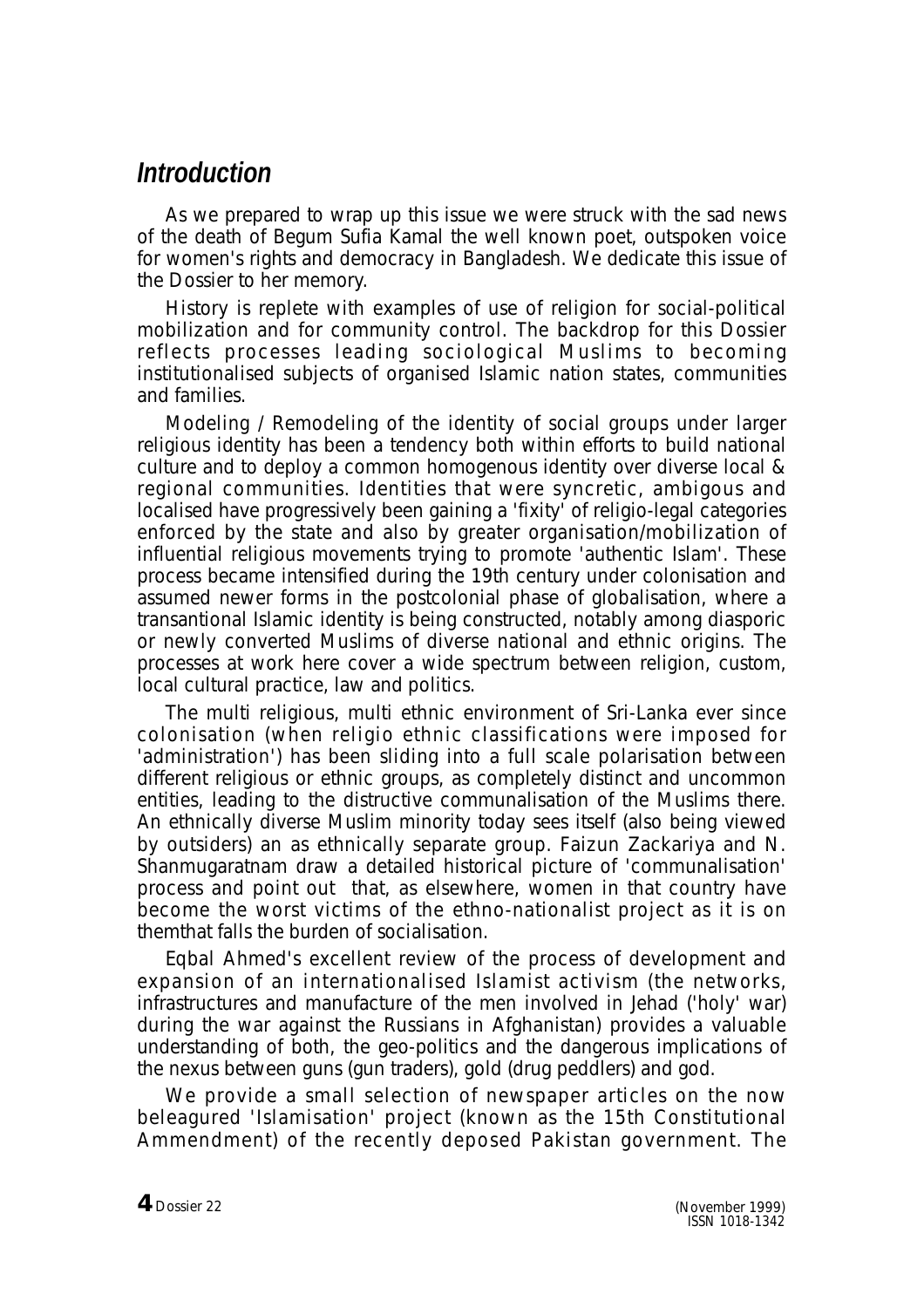remarkable opposition from women's rights and civil rights activists in Pakistan to this project, stands out as a lesson for other parts of the world that are likely to face authoritarian projectsin the name of religion as ameans of greater political regulation and social control.

In Uzbekistan which was once part of the former Soviet union, a series of reversals or hurdels to women's autonomy and freedom have emerged. The paper by Marfua Tokhtakhodjaeva shows how the Uzbekmedia is involved in the constructing new mythical stereotypes seemingly rooted in 'tradition' and calling for women's return to the domestic sphere, seeking revival of polygamy and 'allocation of responsibilities tohusband's for women's well being'; And all this is justified as coming from an imagined religio-legal doctrine.

But, the Shariat is surely not a code of law but a body of concepts, principles & precepts with considerable heterogeneity. The translation of the Shariat into actual functioning legal procedures has varied from region to region. While, this process of translation-conversion has mostly meant creating a structured corpus of Muslim laws to be implemented by an administrative legal system, customary and local cultural practices co-exist alongside where dominant & powerful social groups did not permit the taking away of local authority by a modern state system.

Indonesia the largest Muslim country in the world, has witnessed a continued Islamisation of its Family law ; absorption & subsumption of prevalent practices into a logic of codification and reform according to Muslim Law. In light of the Governments 1988 'Compilation of Islamic law', some limited changes in the Inheritance laws favourable towomen have taken place. The paper by Cammack examines the intricacies of this process in Indonesia.

Sami Aldeeb writing from Switzerland uncovers the discriminatory nature of Personal Status laws in different Arab & North African countries andargues for the need to unify and modernise these laws to make them favourable to women.

Muslim Personal law in India is a British enactment and is practised as such and not because its a devine immutable thing. This dated law requires modification and change to allow greater rights to women. A. A. Engineer, the social reformer, activist and theologian makes a case for change.

The courts in Bangladesh in the last few years, produced some progressive and pioneering jugements in Muslim legal matters of post divorce maintenance providing a much need renewal of regional discussion on this very important subject. A practicing lawyer Faustina Pereira presents her viewpoint.

Women in Palestinian community inside Israel, Israeli Arab women and women in the autonomous Palestinian territories all fight daily at various levels to seek an improvement in status of women. We reproduce two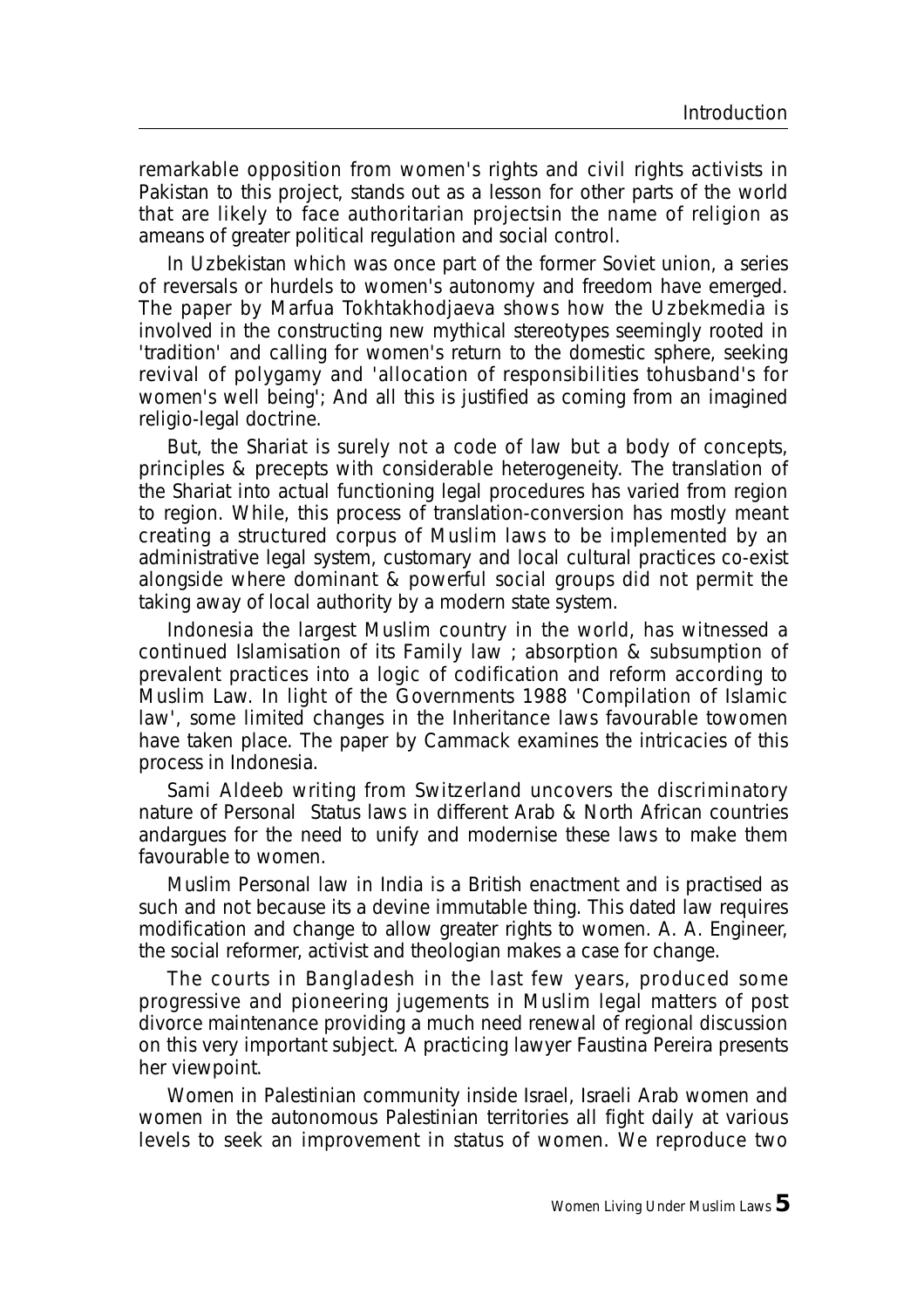separate accounts (by Dahlia Scheindlin and David Sharrock) of how these battles for change and survival are underway.

- In April of 1998 women's rights activists in the Gaza and the West bank town of Ramallah organised a Women's Model Parliament and overwhelmingly voted for a total ban on Polygamy.

- Three young women confronted with patriarchal Arab men in their own community decided to move out of their neighbourhood and live in Jerusalem where they now face the wrath of conservative and orthodox Jews.

Custom, tradition and family honour are invoked with ease as a rationale to forced marriage transactions. Some representatives of immigrant communities in the Europe consider these private matters of family as well as minority rights that, should the state interfere, would be violated. Reports from the UK and Turkey demonstrate the increased use of forced marriages that are unacceptable whether in the counties of original culture or in country of immigration and the need for universal laws and codes of conduct which reprimand patricarchal control of women's life and sexuality.

Forced marriages of British Muslim women (particularly from immigrant communities of South Asian origin) in the UK have been on a rise pushing the Government there to take notice and institute an official body to look into the scope of the problem. (A News Report from a British newspaper)

A feminist research effort by Pinar Ilkkaracan and activists of 'Women for Women's Human rights' examine the use of customary practices such as forced marriages, polygamy, to control women's sexuality in Turkey and proposes preventive strategies against these.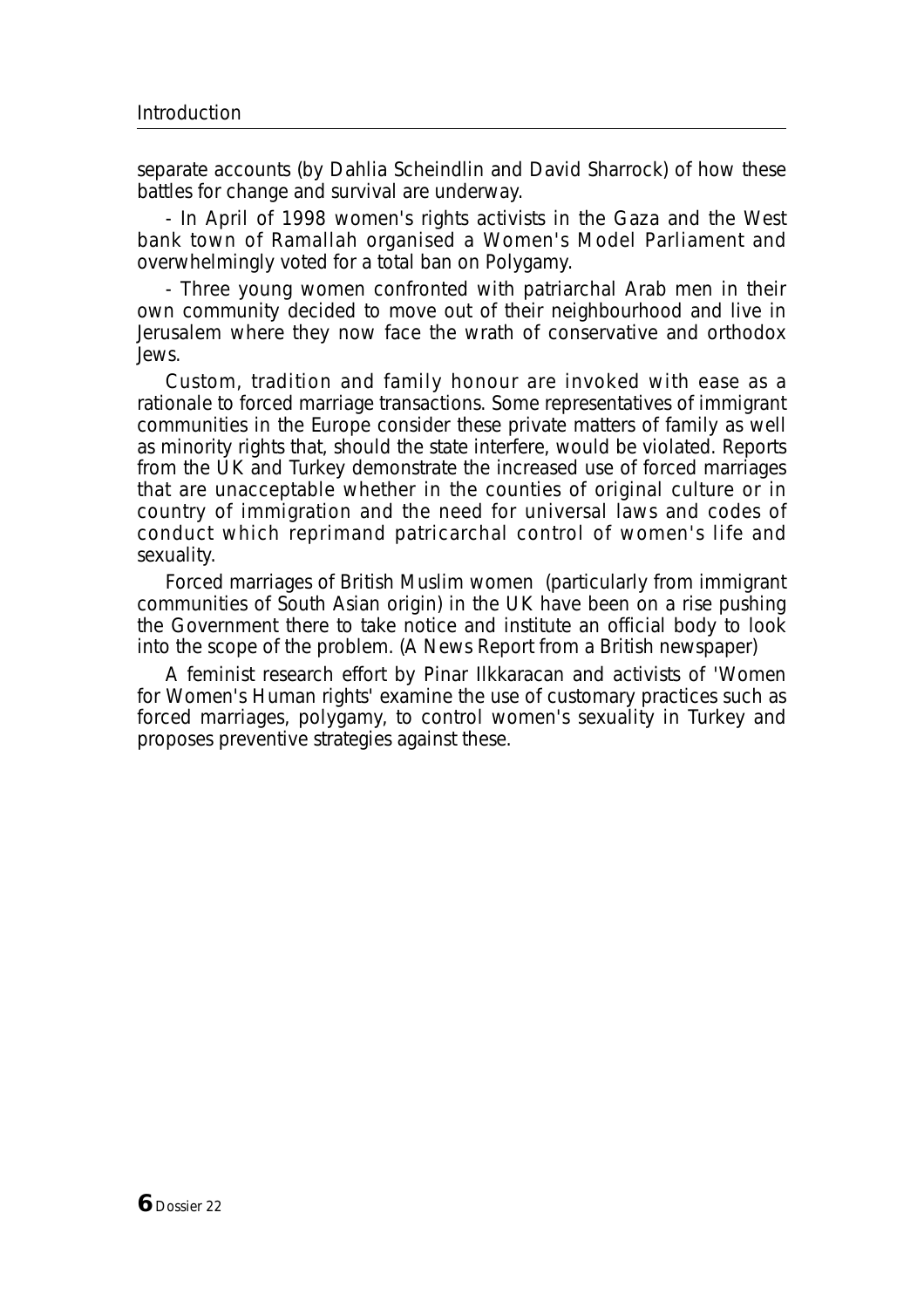## **Inching toward equality:**

**Recent developments in Indonesian inheritance law**

Mark Cammack\*

#### **Introduction**

In recent years Islamic doctrine has assumed a more visible place in the Indonesian legal system. This trend arguably dates from the passage of the National Marriage Act in the mid-1970s, which for the first time gave expl n recent years Islamic doctrine has assumed a more visible place in the Indonesian legal system. This trend arguably dates from the passage of Lthe National Marriage Act in the mid-1970s, which for the first time gave manifestations, however, have occurred since the mid-80s. In 1989 the Religious Judicature Act significantly expanded the system of Islamic courts, ended their subordination to the civil courts, and enlarged the courts' substantive jurisdiction. Two years later the government promulgated a code of Islamic rules, known as the Compilation of Islamic Law, containing rules governing marriage, divorce, inheritance, and charitable foundations.

The Islamization of Indonesian family law over the past quarter century seems to cut against other avowed legal policies of the period. State enforcement of Islamic legal doctrine undermines an asserted commitment to the development of a system of uniform national law based on the nonsectarian ideology of pancasila. Adoption of Islamic family law doctrine as state law also seems to contradict the government's stated desire to improve the legal status of Indonesian women. Basic elements of traditional Islamic family law, such as polygamy, unilateral divorce, and the rules of inheritance, treat men and women in a grossly unequal manner. The extreme gender inequality that characterizes Islamic family law offends, not only internationally recognized norms of basic human rights, but also, many argue, indigenous Indonesian values.

This paper explores the tensions created by the recent trend toward greater state enforcement of Islamic law by examining the effort to codify Islamic inheritance doctrine in the Compilation of Islamic Law. Although officially described as simply a compilation of restatement of existing

<sup>\*</sup> Professor of Law, Southwestern University School of Law. Research in Indonesia was supported by a grant from the United States National Endowment for the Humanities. Completion of the project was assisted by a summer research grant from Southwestern University School of Law.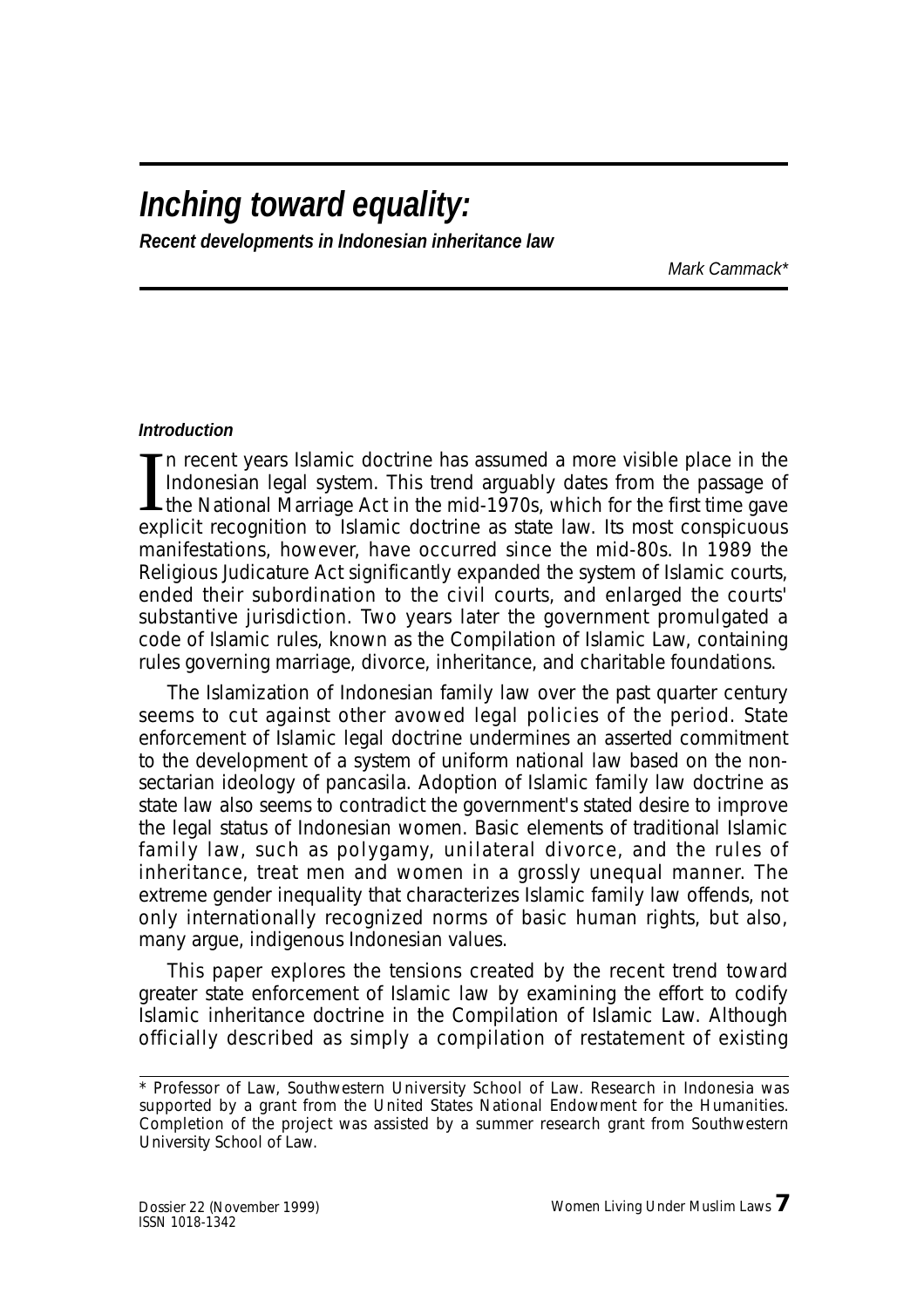doctrine, those in charge of the project, or some of them, saw in it an opportunity to reinterpret the Islamic legal tradition to bring it more closely into line with a conception of Indonesian inheritance practice. Related to the goal of achieving a synthesis of Islamic and Indonesian inheritance schemes was a desire to redress the inferior legal status of women in Islamic law. As conceived by the leaders of the project, Indonesian Islamic inheritance law would accord equal status to male and female relatives. This represented a significant departure from traditional Islamic doctrine, which generally grants male relatives a share twice that of female heirs. The primary justification put forward by the government in support of the proposal was that treating male and female relatives equally is consistent with Southeast Asian social realities and Indonesian legal sensibilities.

The debate over the proposal and the content of the final product reveal both the problems and potential of Islamic family law reform in Indonesia. For the most part, Indonesian Islamic legal thought at the grass roots remains highly conservative. The far-reaching reforms proposed by the government were ultimately not accepted. The Compilation as approved and implemented largely restates traditional Islamic doctrine. But the debates showed that the content of Islamic law and the premises of Islamic jurisprudence are by no means fixed. The new voices urging reappraisal of the received tradition are as noteworthy for their progressivism as the traditional forces are for their conservatism. While recent events bear witness to the enduring power of Islamic symbols, they also reinforce the lesson that the content of those symbols is highly variable.

#### **Background**

Controversy over the use of Islamic doctrine in the determination of the distribution of property on death has a long history in Indonesia (see generally Prins, 1951). Since at least the 1930s inheritance law has served as a focus of tension between legal regimes claiming legitimacy under the banner of universal Islam on the one hand, and legal understandings whose point of reference is a supposedly indigenous local practice, or "adat", on the other. Dutch legal policy promoted adat over Islam primarily because of fears about the political potential of Islam as a focus of native resistance against Dutch control (Benda, 1958: 68). That policy was reflected in the so-called reception theory, which holds that Islamic rules have the force of law only insofar as they have been received into the local adat (Lev, 1972: 196-197). The Dutch preference for adat over Islam also served as the impetus for a court reform carried out in the 1930s which stripped Islamic tribunals in Java and South Kalimantan of jurisdiction over inheritance (Lev, 1972: 16-29).

Independence introduced new considerations in the debate, but it did not alter the basic terms of the controversy of dramatically shift the balance of forces for or against state enforcement of Islamic law (see generally Lev,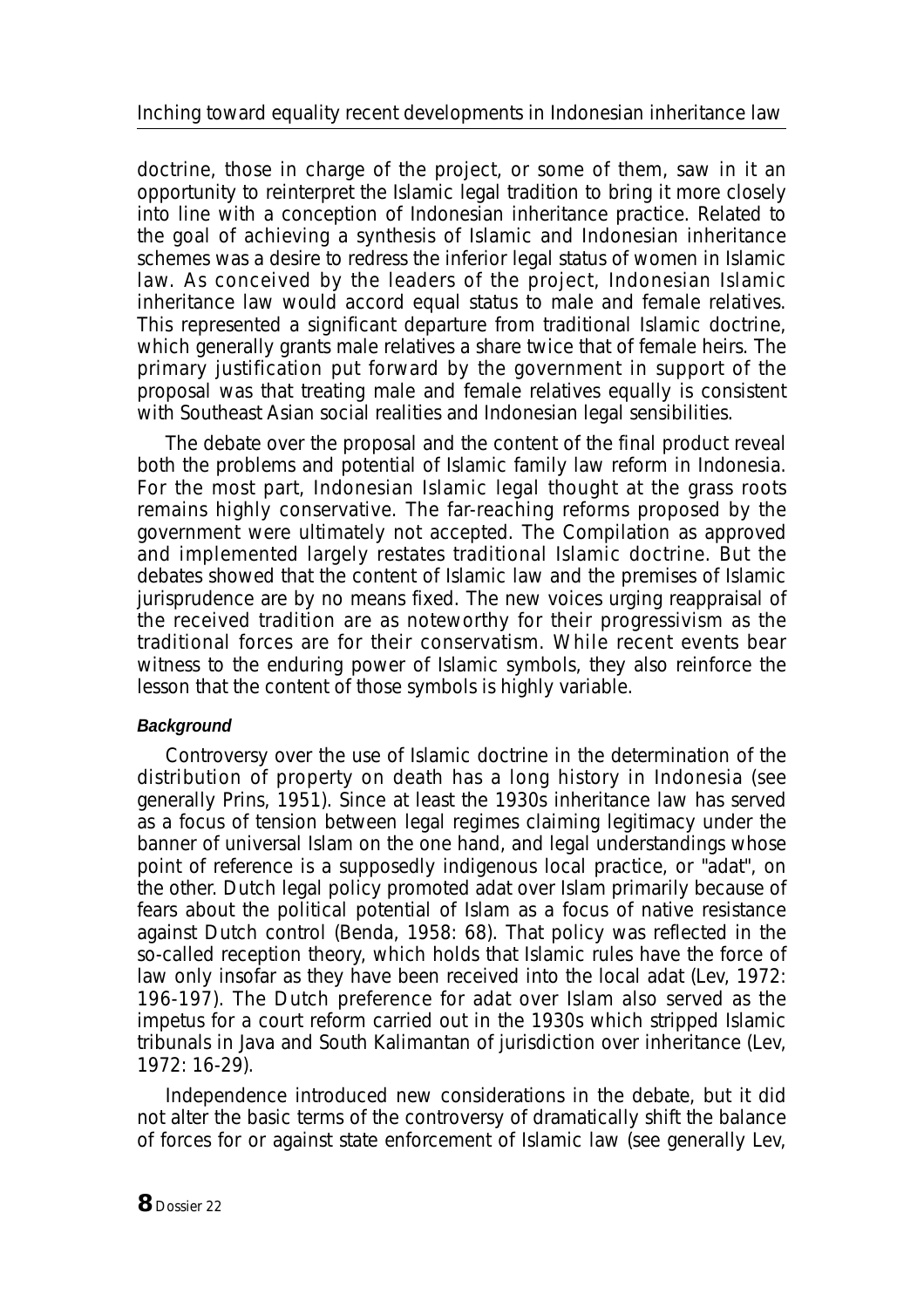1972: ch. 2, 3). Dutch political logic opposing Islam because of its unifying potential did not operated in reverse once the goal had changed upon the achievement of independence. Support of adat by the Dutch was intended to forestall the development of Indonesian nationalist sentiments, but the leaders of independent Indonesia did not perceive in Islam a means for cultivating national consciousness once that became the paramount political objective. On the contrary, the exigency of maintaining national unity in the face of powerful disintegrative forces seemed to demand a deemphasis of Islamic law. That fact is forcefully illustrated by the failure of Islamic leaders to win approval of a constitutional provision recognizing an obligation to carry out Islamic law for Indonesian Muslims (Boland, 1982: 23-39; Lev, 1972: 41-43).

While tension between Islamic and indigenous legal regimes has been a constant in Southeast Asia, there have also been more or less constant efforts at synthesis or reconciliation. One effort to bridge the gap between Islam and adat, that is of particular relevance to the present topic, was that of Professor Hazairin, a scholar of both Islamic and customary low at the University of Indonesia, who achieved national prominence for his ideas in the 1950s<sup>1</sup>. Although Hazairin's views were too radical to win widespread acceptance during his lifetime, they defined the parameters of all future debates over national inheritance law reform, and helped lay the groundwork for developments in the 1980s.

Hazairin sought to transcend the tension between Islamic and indigenous legal systems by advocating the development of a distinctive body of Indonesian Islamic law (see Hazairin, 1962). His jurisprudential warrant for proposing such a change was Islamic legal modernism. The basic premise of legal modernism is that, while the primary sources of Islamic law - the Koran and the dicta of the Prophet - embody the very word of God, the interpretive efforts of the classical era jurists that comprise the orthodox legal corpus are the contingent product of a particular historical circumstance (see generally Esposito, 1991: 125-55). Each generation has the obligation to interpret the primary sources in line with contemporary needs and circumstances. In keeping with this assumption, modernism rejects the authority of the received doctrinal canon contained in classical legal compendia, and advocates a reinterpretation of the divine revelation in order to derive rules suitable to modern conditions.

Hazairin was a daring exponent of the modernist thesis. He called for the "demolition" of Syafii doctrine, the school of Islamic law followed in Indonesia, and the development of a "national" or "Indonesian" doctrinal corpus (Hazairin, 1962: 3). The content of Indonesian Islamic law would reflect an interpretation of Koranic norms in light of Indonesian social and

<sup>1</sup> For biographical information and a brief summary of Hazairin's views, see Ensiklopedi Hukum Islam, Vol II, 537-40.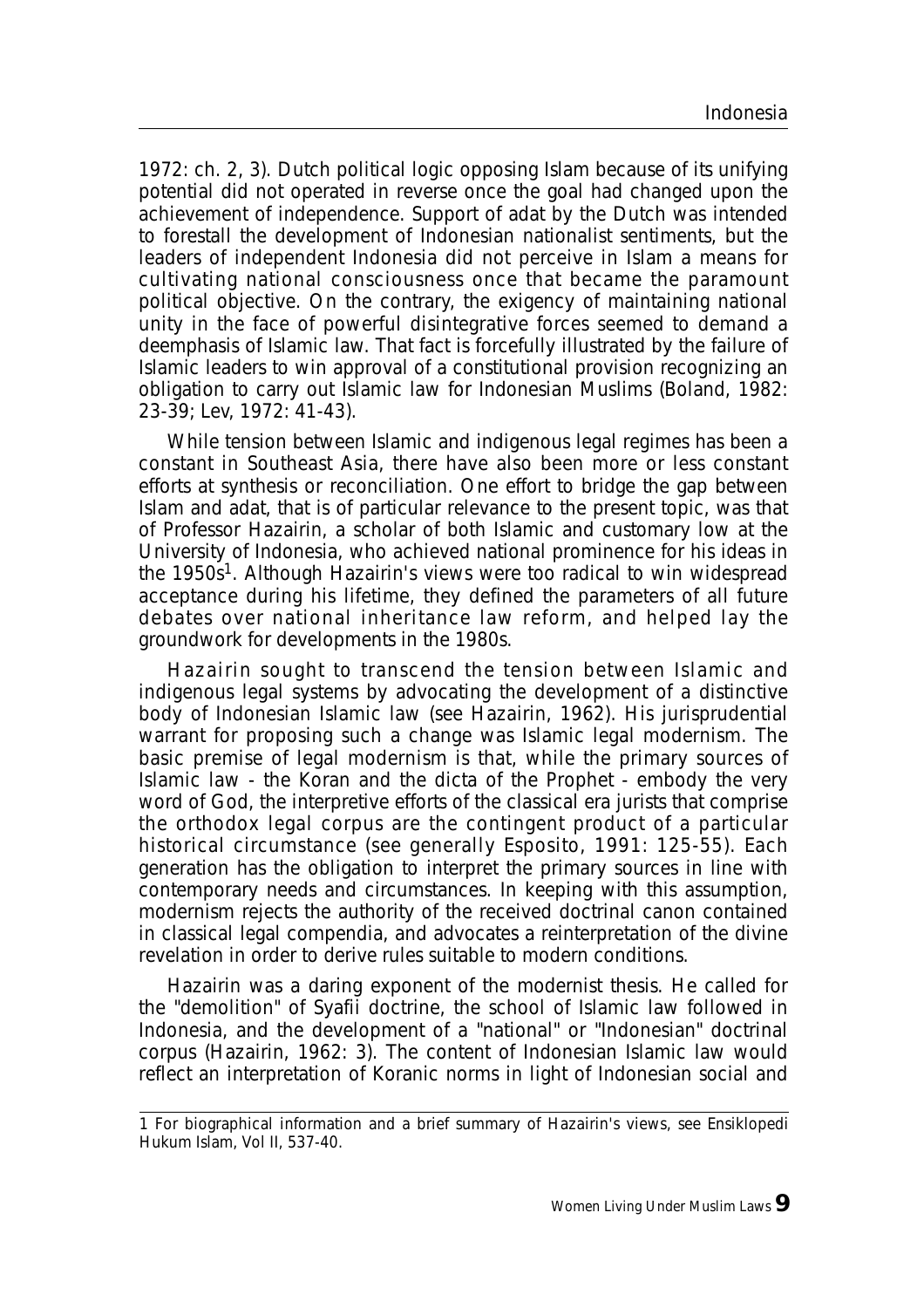cultural values. This effort was to be undertaken in the context of a movement to establish national law applicable to all Indonesians regardless of religion or ethnic identity in order to cultivate national unity. The ultimate aim was to resolve the conflict between Islamic and indigenous legal systems by formulating a body of Indonesian Islamic low similar if not identical with adat law.

Hazairin focused his attention on the law of the family. He claimed that the Koran, correctly understood, embraces a bilateral or parental system in which descent is traced along both the male and the female line (Hazairin, 1982: 11-14). This conception of the family, he argued, is implicit first in the marriage prohibitions contained in the Koran, which do not implement either a patrilineal or matrilineal clan structure, and in Koranic inheritance provisions, which grant inheritance rights to females and, in certain limited circumstances, relatives related to the deceased through female links. The patrilineal bias of traditional Islamic inheritance doctrine, Hazairin argued, was a consequence of the fact that the formulators of the classical doctrine interpreted Koranic provisions from the perspective of their own patrilineal society (Hazairin, 1982: 75). Because the marriage system embraced by the Koran is bilateral, the low of inheritance should accord equal weight to male and female blood ties.

Hazairin argued that an appreciation of the true character of Islamic inheritance would bring the religious law more closely into line with Indonesian values and customary practice. Although, as Hazairin well understood; Indonesian society included a variety of kinship structures, the most widely practiced family organization is, like that prescribed by the Koran, bilateral and individual. In an effort to close the gap between Islam and adat, Hazairin proposed a national inheritance scheme to be based on the principle of bilateral descent (Hazairin, 1962). Although the basic principles and general outline of the law would be the same for all Indonesians, some variation from the basic pattern would be necessary in order to accommodated distinctive features of Islamic inheritance.

Hazairin's proposals were much too radical for the majority of Indonesia's Muslim leaders. For many of Hazairin's contemporaries, and indeed many Muslims today, any effort to reinterpret the original sources was deemed inadmissible. Among those who subscribe to the modernist program, Hazairin's interpretations of the Koran were regarded as extreme. But while Hazairin's followers were few, they were not completely lacking, and the small group that did agree with his program was nothing if not influential. Through his position at the prestigious University of Indonesia, Hazairin influenced a whole generation of the country's brightest and most privileged students, many of whom went on to careers in academia or government. His proposal for a uniform national inheritance law was also appealing to elements within the government, which promoted inheritance law reform based on Hazairin's model in a variety of ways (see Nur Ahmad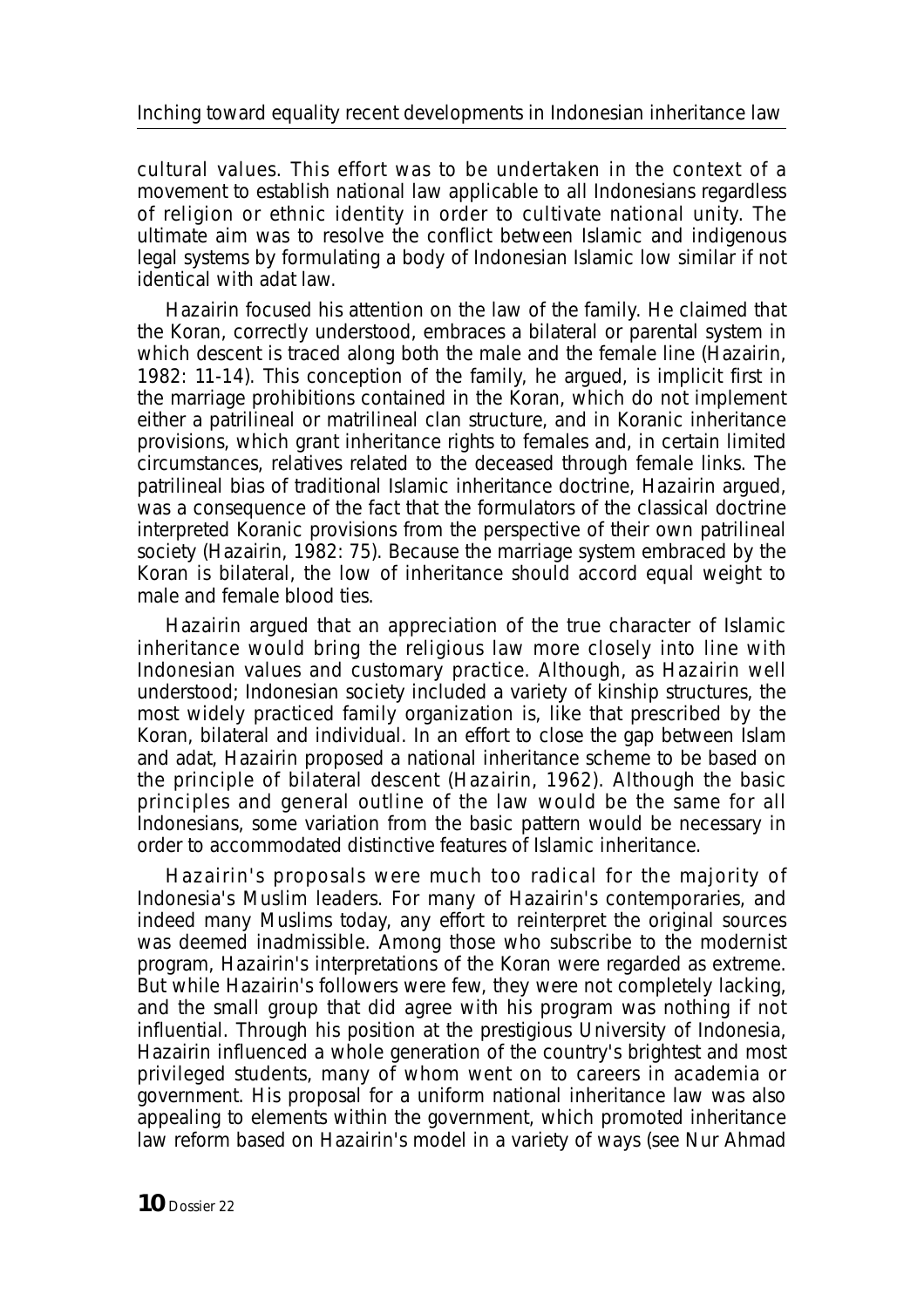Fadhil Lubis, 1997: 55). By far the most determined attempt to bridge the gap between Islam and adat came in the 1980s when the government launched its attempt to codify Islamic inheritance doctrine in the Compilation of Islamic Law.

#### **The Compilation of Islamic Law**

#### *A. Preparation of the Compilation of Islamic Law*

The preparation of the Compilation of Islamic Law was undertaken jointly by the Department of Religion and the Supreme Court in 1985<sup>2</sup>. The stated goal of the project was to specify rules to govern decisions by Islamic courts. To avoid any implication that the government was engaged in the creation of Islamic doctrine, the project was defined as a "Compilation" of Islamic rules, rather than a codification. According to the official definition of the project, the materials for the Compilation were to be taken from four sources: traditional Syafii legal texts, decisions of Indonesian Islamic courts, rulings of the country's leading Islamic organizations, and legislation from other Islamic countries. Its subject was to include all of the substantive matters over which the Islamic countries. Its subject was to include all of the substantive matters over which the Islamic courts exercise jurisdiction marriage, inheritance, and charitable foundations.

The project statement named Bustanul Arifin, chair of the Islamic panel of the Supreme Court and tireless advocate of Islamic law reform, as chairman of the project. It established a two year timetable for completion and called for the ratification of the final product by Islamic scholars. The decision not to submit the document for consideration by the legislature was based on a number of factors. A code of Islamic doctrine would certainly have encountered significant opposition in the legislature, and, even if successful, the legislative process would have added years to the time needed for completion. From another perspective, the characterization of the document as a Compilation suggested that legislative approval was not necessary. According to Islamic legal theory law derives its validity from its connection to God's revelation; positive enactment by the legislature is irrelevant to legal validity.

The drafters of the Compilation fully appreciated the necessity of securing the support of the country's Islamic leadership in any reform to Islamic law. In the process of preparing the manuscript the drafting committee compiled a detailed questionnaire covering all of the substantive topics to be treated in the Compilation and outlining the proposed reforms

<sup>2</sup> The project was launched with a Joint Decree issued by the Chairman of the Supreme Court and the Minister or Religion dated March 21, 1985. The most complete published account of the preparation and content of the Compilation is Abdurrahman (1992). Other widely cited discussions of the Compilation written by individuals involved in the project include Bustanul Arifin (1985) and Yahya Harahap (1992).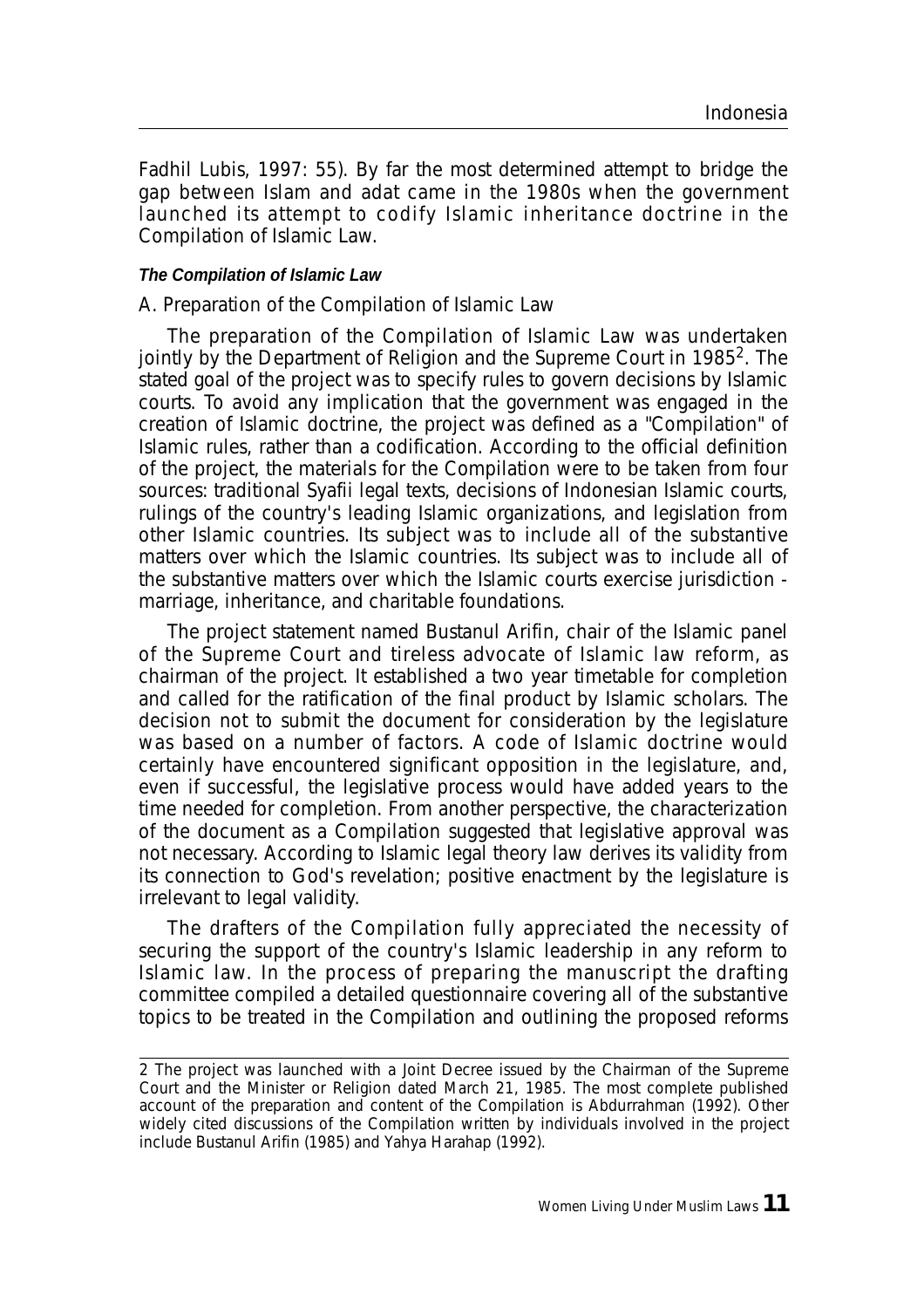(interview with Gani Abdullah, 7/27/97). The questionnaire was distributed to Islamic leaders around the country, who were then interviewed by members of the drafting committee based on the questionnaire. Although the survey results were never made public, the content of the Compilation clearly shows that the views expressed by the Islamic community shaped the content of the final product.

The ratification, which took place over several days in February of 1988 in Jakarta, was a carefully orchestrated event designed both to lend credibility to the claim that the finished product simply collected and restated a body of rules already in effect and to ensure the broadest possible participation and presumably investment in the outcome. The format was similar to other government organized national seminars that address all kinds of topics. The invited participants included prominent legal academics, judges, Islamic legal scholars, Religion Department officials, and leaders of all the country's major Muslim organizations<sup>3</sup>. Some of those who attended the conference criticized the way it was conducted on the basis that it did not allow for meaningful input from the participants (interview with K.H. Azis Masyuri, 07/20/77). According to these critics, the draft was not circulated sufficiently in advance of the meeting to permit them adequately to study it, and the organizers did not allow adequate comment during the conference. The objective of the meeting was quite clearly to secure agreement from leaders of the Islamic community, rather than to invite discussion on issues on which agreement was highly unlikely. The whole process of seeking ratification by a convocation of the country's leading Islamic scholars was a transparent attempt to invoke the concept of ijma<sup>4</sup> or consensus, the Islamic jurisprudential principle that serves in the classical theory of the sources of Islamic law as the criterion of validity of a particular interpretation of the primary sources (cf. Coulson, 1964: 77-81).

Because of the depth of feeling on many of the issues treated in the Compilation, the successful completion of the project reflects a truly remarkable accomplishment. The ultimate success of the undertaking owes much to the efforts and skills of Region Minister Munawir Sjadzali, who came to the religion post from a career in the diplomatic service. Perhaps the best indication of the difficulty of the task and the measure of the significance of the accomplishment is the fact that the final product has left virtually everyone dissatisfied.

#### *B. Content of the Compilation Islamic Law*

The Compilation is divided into three books. Book One covering marriage and divorce closely tracks existing law contained in the national marriage law and other legislation. Book Three, which addresses charitable

<sup>3</sup> Official versions of the Compilation published by the Department of Religion include a list of the seminar participants in an appendix.

<sup>4</sup> Arabic derived legal terms are spelled according to standard Indonesian transliteration.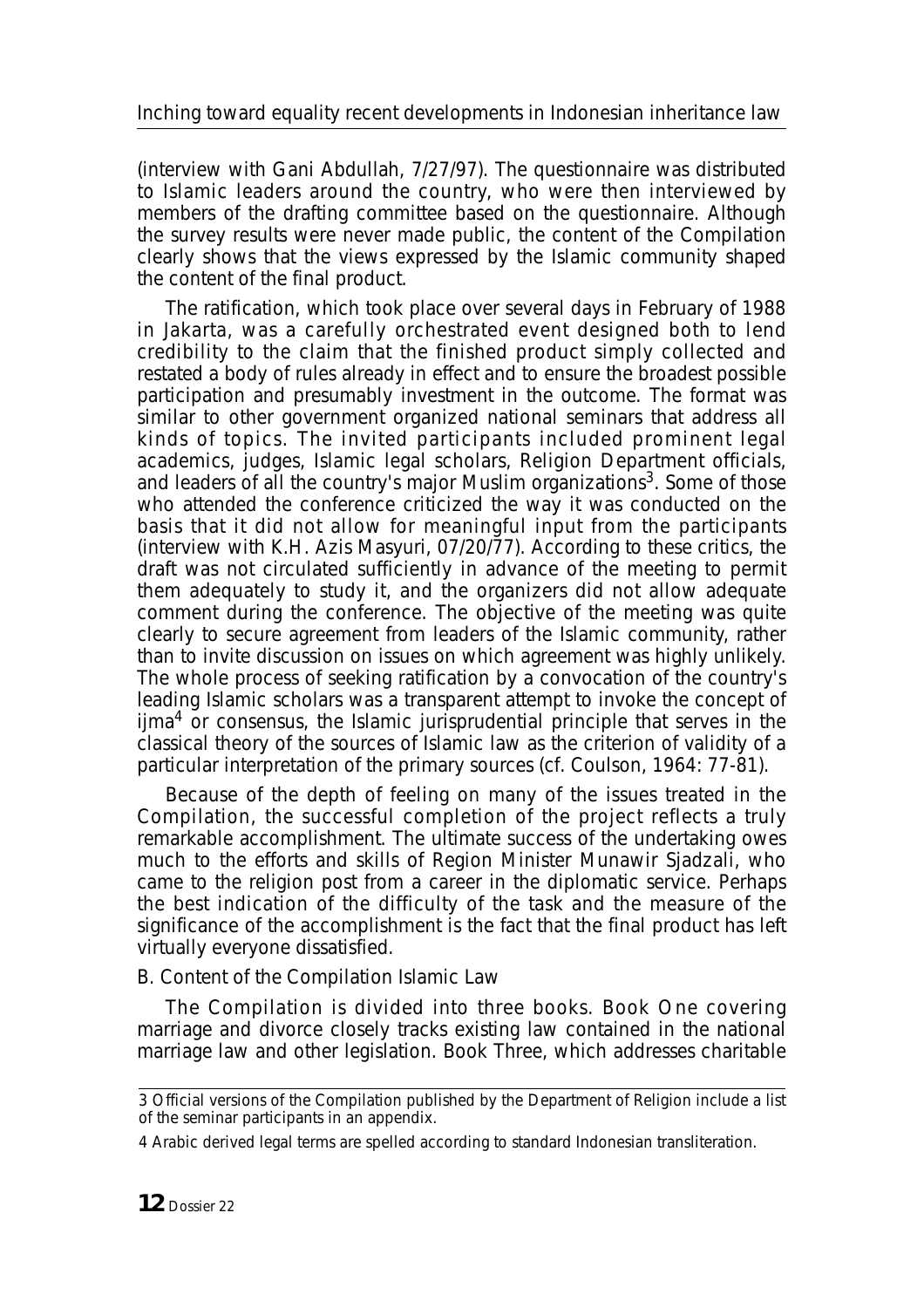foundations, also closely follows existing Indonesian law<sup>5</sup> The only part of the Compilation to break new ground was the second book dealing with inheritance.

Notwithstanding its characterization as a "compilation", the format and style of the document is that of the code. The material is topically subdivided into books, chapters and articles. Each of the three books begins with a chapter addressing general provisions followed by chapters treating specific subject areas.

The inheritance provisions are contained in 44 articles divided into six chapters. After an initial chapter containing definitions, the following three chapters set forth the rules governing identification and allotment of the deceased's legal heirs. Chapter Five addresses testaments, the importance of which is minimized by the rule that a maximum of one third of the deceased's estate may be disposed of by bequest. The final chapter deals with gifts, a subject not traditionally considered in connection with inheritance.

The heart of the law of inheritance is contained in Chapter three. The 16 articles that make up this chapter comprise no more than the rudiments of a scheme for the distribution of property upon death. The summary character of the inheritance provisions seems intended to commit the drafters to as little as possible. This was necessary both to secure the broadest possible approval and to leave open the possibility of further development of the law through judicial interpretation.

The rules regarding specification of heirs and assignment of shares in the Compilation are not intelligible except in the context of traditional Islamic law. The traditional doctrine, in turn, must be understood against the background of pre-Islamic Arabian customary law.

Before the advent of Islam in the 7th century, the basic unit of Arabian society was the patrilineal tribe<sup>6</sup> The tribe consisted of persons who traced their descent to a common ancestor through exclusively male links (Coulson, 1971: 29). The rules of inheritance served to reinforce the tribal structure by recognizing rights of inheritance only in males who were related to the deceased by male blood ties; the only survivors with rights of inheritance were the male agnate relatives, the "asaba" of the deceased (ibid.). The deceased's property passed to the "nearest" such relative based on a system of priorities. Neither female relatives nor males related to the deceased through females had any claim on the deceased's property.

<sup>5</sup> I have argued elsewhere that the basic purpose of restating marriage and divorce rules in the Compilation was to islamicize Indonesian state law (Cammack et al., 1996: 66-68).

<sup>6</sup> The most comprehensive treatment of Islamic inheritance law in English is Coulson (1971).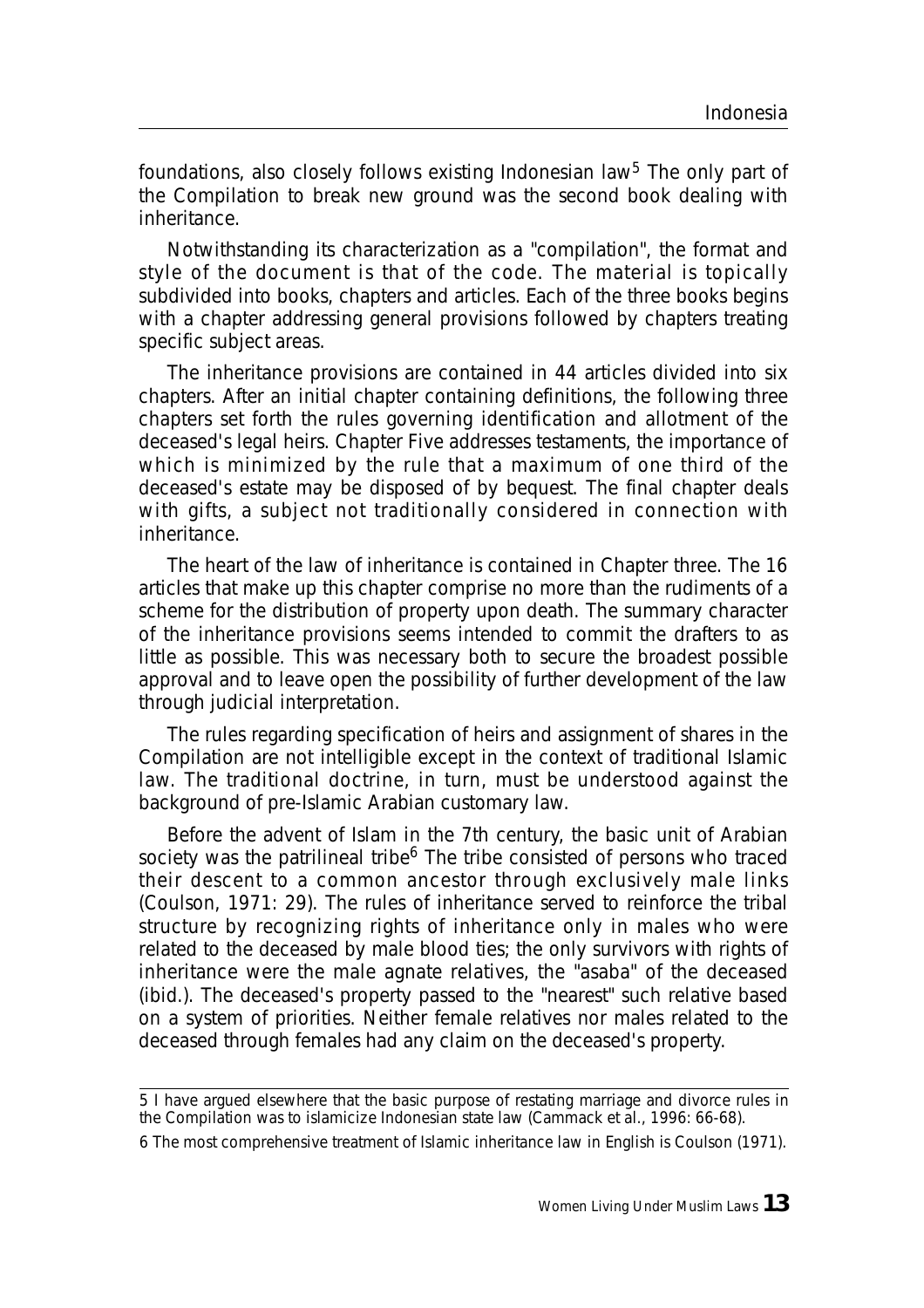Islam, at least as understood by the majority Sunni sect, did not altogether replace this scheme, but simply modified it<sup>7</sup>. The holy Koran, which is believed by the faithful to contain the very word of God, grants inheritance rights in the form of specified shares of the estate to certain of the deceased's relatives (Coulson, 1971: 35). The persons who are accorded these "Koranic shares" are either relatives who had no inheritance rights under tribal law - daughters, mothers, sisters, spouses - or relatives whose entitlement to inherit was often foreclosed by the existence of a nearer relative-fathers, for example, whose entitlement under customary law was entirely foreclosed by the existence of a son. The entitlement of these heirs is defined as a fractional share (faraid) of the estate - e.g., oneeighth, one sixth, one-half, etc. In some cases, either the right to inherit or the share of the estate is made contingent on the existence of other heirs. For example, the husband receives one-half if the deceased left no children, one-fourth if there were children; siblings share in the inheritance only if the deceased left no children. Those designated as heirs by the Koran are known as ahl al-faraid, or "those entitled to prescribed portions" (Coulson, 1971: 30).

The Koranic entitlements clearly do not by themselves constitute a complete body of inheritance doctrine. The jurists who elaborated the Koranic provisions into a systematic set of inheritance rules interpreted the Koranic verses as establishing an overlay on the scheme of agnatic inheritance (Coulson, 1971: 33). As fully developed, the law merges two essentially discrete categories of legal heirs into a fully integrated scheme for the distribution of property on death: the "Koranic sharers" inherit on the basis of having been nominated as heirs in the Koran; and the asaba derive their entitlement from the strength of the male blood tie. The complete distribution of the estate is accomplished in two stages: the Koranic sharers are given their prescribed portions first and the nearest surviving male relative, the asaba, takes what remains. Although the male agnate's portion is the variable residue of the estate after the Koranic heirs have taken their portion, he is not a secondary heir in any sense. His position is protected in most cases against the possibility that the estate will be depleted by the distribution to the Koranic heirs by a complex set of priorities that exclude certain heirs in the presence of other relatives (Coulson, 1971: 33-39) and the principle of tasib, which converts a female relative of the same relationship to the deceased as the asaba into a residuary heir (Coulson, 1971: 41-42). The female residuary then no longer takes a fixed portion, but shares in the residue with her male relative in the proportion of two parts to

<sup>7</sup> The inheritance law of the other major group within Islam, the Shia, differs in fundamental ways from the inheritance law of the majority Sunni (see generally Coulson, 1971: ch. 8). The most basic difference is that Shiite law gives greater recognition to female blood lines that Sunni law. Some analysts have interpreted reforms included in the Compilation wich improve the position of female relatives as based on Siite law (interview with Thoyib Mangkupranoto, 7/23/1997).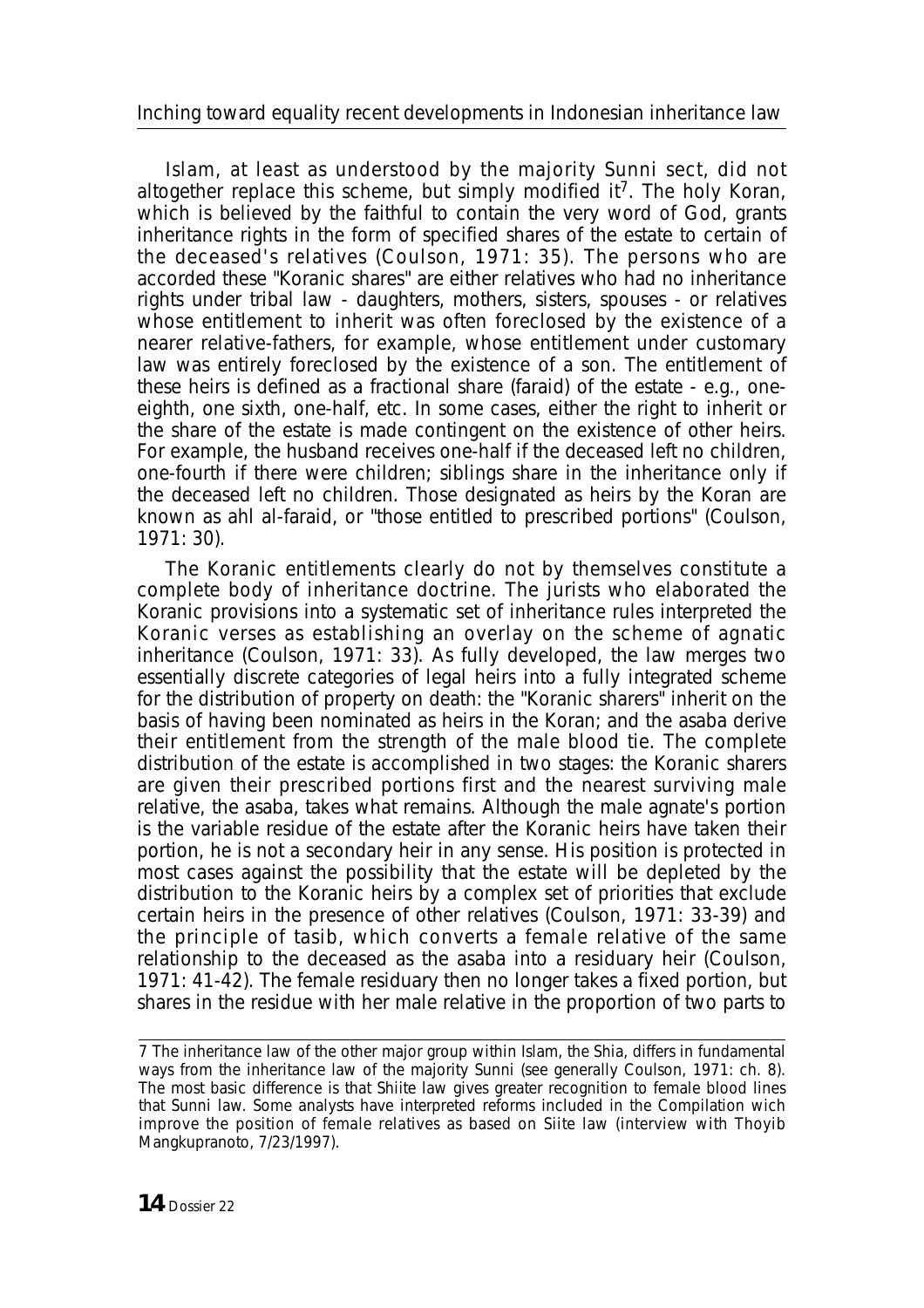the male against one part for the female. Thus, a sole daughter takes a Koranic share of one half if there is no son, but if she and her brother are the exclusive heirs, she no longer takes her Koranic portion, but shares the estate with her brother in the proportion of two to one, giving her one third to her brother's two thirds.

The advent of Islam transformed Arab society in fundamental ways. Politically, the tie of common faith superceded ancient blood loyalties; the individual family replaced the tribe as the primary social group. But while the impact of Islam on Arabian society was profound, it is also true that the imprint of Arab culture on traditional Islamic law runs deep. Female relatives and spouses are accorded rights of inheritance. But the force of the male blood line is one of the law's unifying themses. In general, male relatives enjoy both a greater likelihood of inheriting and a larger portion of the estate than females.

Initially, the drafters of the Compilation, or some of them, intended to eliminate the patrilineal bias of Islamic inheritance, and replace it with a system that treated male and female blood ties equally (interview with M. Yahya Harahap, 7/29/97). This approach clearly built on the argument developed by Hazairin that Islamic inheritance law is bilateral. But the scheme favored by the drafters of the Compilation went further in reforming the traditional doctrine than even Hazairin had suggested. As initially conceived, Indonesian Islamic inheritance would have treated male and female relatives equally. This meant not only eliminating the priority enjoyed by male relatives, but also equalizing the shares of male and female heirs.

I am not aware that the drafting committee ever actually produced a draft that fully implemented the principle of equality between the sexes. No such proposal was ever made public. However, the essence of the scheme was presented publicly by Religion Minister Munawir Sjadzali in the form of a proposal to equalize the shares of sons and daughters (Munawir Sjadzali, 1988). In support of the reform, he put forward a number of arguments drawn from classical Islamic jurisprudence, but the overriding reason offered for the proposal was its conformity with existing Islamic values and practice. As illustrative of the point, Munawir related his own experience of consulting a prominent "ulama", or Islamic scholar, about arranging for the distribution of his own estate (Munawir Sjadzali, 1988: 3- 4). Munawir told the ulama that he had six children, three sons and three daughters. All three sons had been educated overseas, paid for out of his own resources, whereas the education of his daughters had cost far less. If, Munawir said, his sons were to receive twice the inheritance of his daughters, he would consider this grossly unfair. The ulama responded by relating how he had handled his own estate. Instead of waiting until he died for his property to be divided among his heirs, he distributed the bulk of his wealth to his children by way of gift, giving sons and daughters equal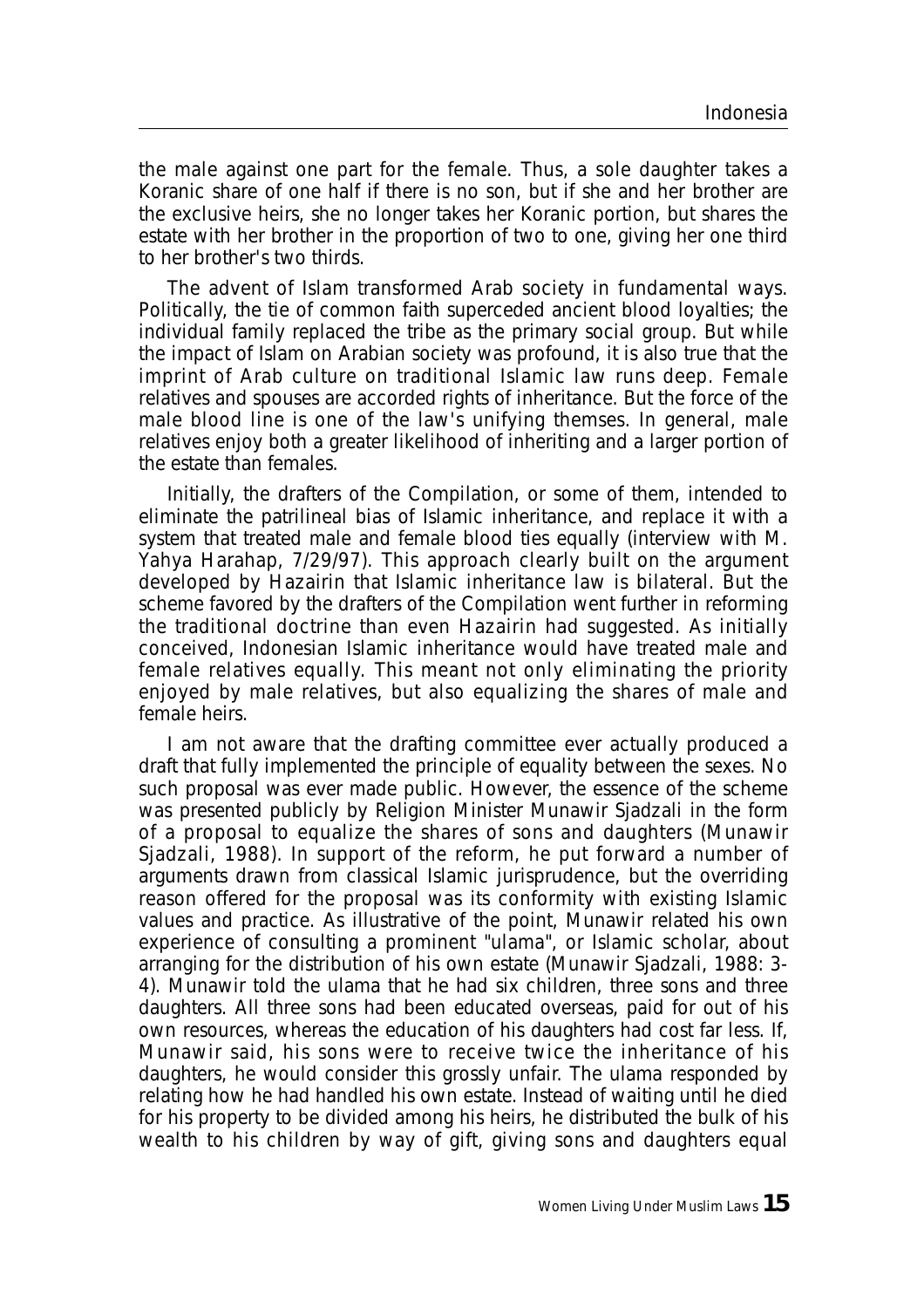shares, leaving only a small amount to be distributed according to Islamic inheritance rules. Other religious leaders, according to the ulama, used the same or similar methods to evade the application of the rule granting sons a double share. Munawir considered this telling of the Islamic attitude toward Islamic law. The fact that the country's religious leaders did not themselves follow the rule granting males a double share indicated that traditional Islamic legal rules were inconsistent with Islamic legal sensibilities, and demonstrated the need for a "reactualization" of traditional doctrines.

The major obstacle to carrying out a reform of the rule regarding the inheritance rights of children was Koran IV: 11. That verse states without apparent ambiguity that "male [children receive] the equivalent of the portion of two females". Various arguments were put forward to justify a departure from the apparent clear command of the text. Among the more promising in my view is an argument made by drafting committee member Yahya Harahap (Yahya Harahap, 1988: 141-42), a judge on the Supreme Court, came to the committee from a career in private law. Although he had no significant background in Islamic jurisprudence, a fact used against him by the project's critics, he is a highly intelligent and energetic man who emerged as one of the project's leading theoreticians. He began his argument that giving equal shares to sons and daughters is not inconsistent with the Koranic text by granting the assumption of the defenders of the two to one distribution that the rationale for the differential treatment of males and females has its source in the different social roles and obligations of men and women. The justification for granting men the larger share is not because of their sex per se, but because they bear the financial burden of supporting the family. In Southeast Asia, however, Muslim women frequently contribute as much or more to the household economy as men. Thus, the purpose or effective cause of the rule is not present. In addition, the language of the Koran is not necessarily mandatory. The provision stating that the daughter's share is one half that of the son should be interpreted to mean that daughter's share must be at least half that of her brother. The Koran does not, however, preclude equal shares for males and females if social realities warrant such a distribution and the Muslim community desires it.

Ultimately this argument and all others in support of the proposal for equal treatment of males and females was rejected. Indeed, Yahya Harahap, who was in charge of surveying Muslim opinion, reported that not one of the ulama surveyed was willing to depart from the two to one rule (Yahya Harahap, 1988: 140). Although the reasons for rejecting the change varied somewhat, the most consistently stated objection rested on the distinction recognized in Islamic legal theory between Koranic texts that are clear and certain, and those that are not (see generally Al Yasa Abubakar, 1991: 173- 78). While it is permissible indeed necessary to apply human reason to penetrate the latent purpose of ambiguous language, no such analysis is required or allowed when the text is clear and its purpose manifest. Since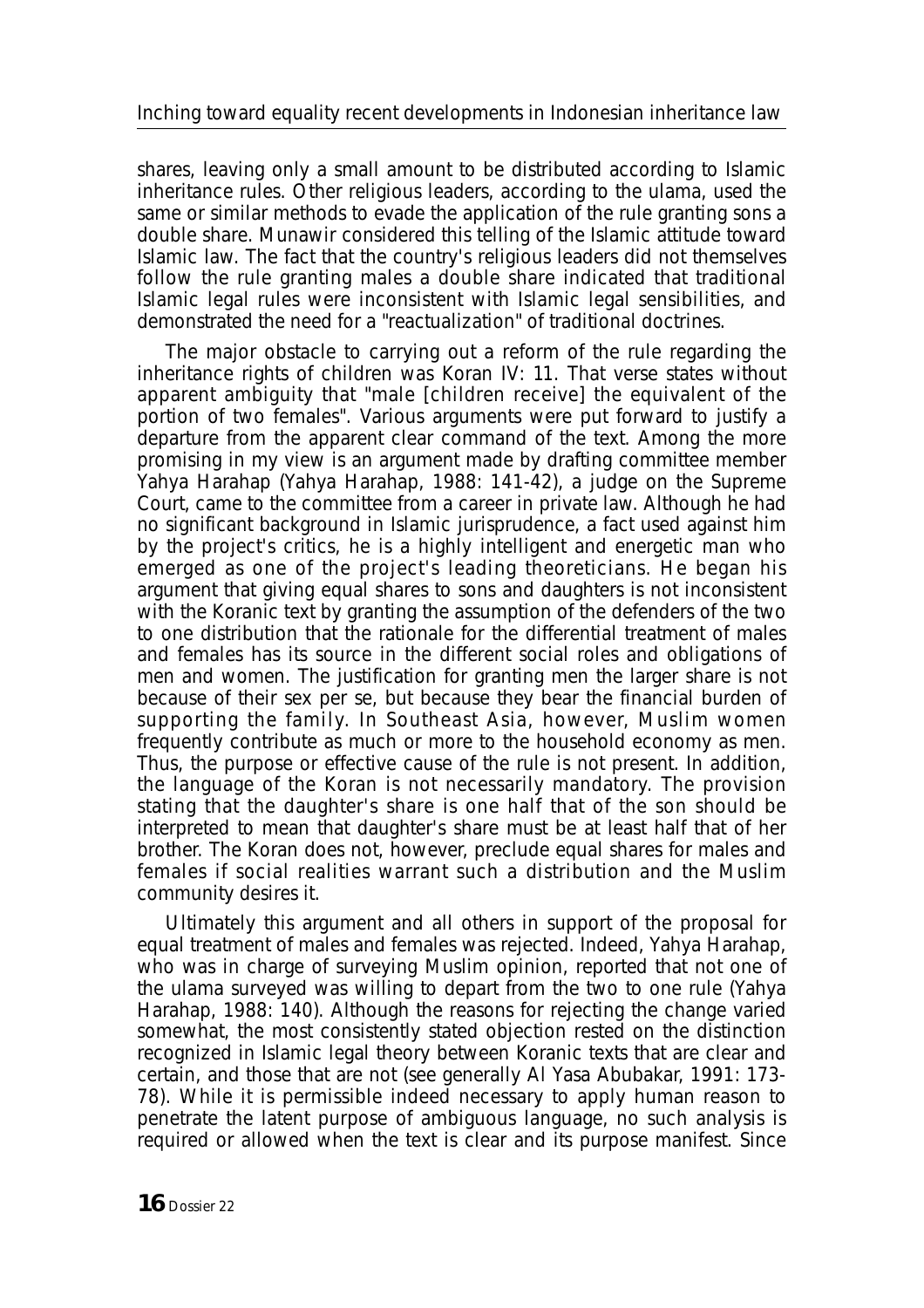the verse that grants males a double share is by near universal agreement both detailed and clear, deviations from its express mandate based on speculation about the divine purpose are not allowed.

#### *C. The Compilation Codifies Traditional Doctrine*

Muslim reaction to the proposal to equalize the inheritance rights of sons and daughters, voiced both publically and in response to the drafting committee's questionnaire, left no doubt that such far reaching change would not be accepted<sup>8</sup>. The inheritance scheme that was ultimately approved and incorporated in the Compilation largely tracks Koranic dicta on the subject. The rule regarding the inheritance rights of children, for example, provides:

If there is a daughter she receives one half, if two or more they share two thirds, and if there are both daughters and sons, the sons share with the daughters in the ratio of two to one.

This provision closely tracks the language of Koran IV, 11. Although not explicitly stated, the rule suggests a continued adherence to the dual basis for inheritance recognized in traditional doctrine: daughters inherit on the basis of Koranic nomination; sons based on the strength of the agnatic blood tie. The provision also preserves the principle that the male takes a double share. Daughters inherit a fixed share of the estate only when the deceased left no male descendant. If there is a male descendant, the female descendants no longer inherit as Koranic heirs, but are converted into residuary heirs, sharing with the males in the proportion of two to one. In every respect, the rule suggests a codification of traditional doctrine.

The provisions relating to the inheritance rights of the mother, the spouse relict, and collateral relations likewise codify Koranic language<sup>9</sup>. As regards the rights of mothers, article 178(a) provides first that the mother receives one sixth if the deceased left children or two or more siblings, but her share is increased to one third if there were neither children nor more than one sibling. This language tracks precisely the portion of Koran IV, 11 that addresses the rights of the mother.

Article 178(b) treats the special case of the mother in competition with both the spouse of the deceased and the deceased's father. The Koranic text (Koran IV, 11) provides that, if there is no surviving child and "the parents are the legal heirs", the mother takes one third, except where the deceased has left brothers, in which case the mother takes one sixth. This rule presented a problem for the early jurists since, if applied literally, it had the

<sup>8</sup> The editors of the modernist-oriented magazine Panji Masyarakat solicited responses to the proposal from a range of perspectives and collected them in a volume entitled Polemik Reaktualisasi Ajaran Islam (Jakarta: Pustaka Panjimas, 1988).

<sup>9</sup> The Compilation also includes provisions addressing the situation of an over- or undersubscribed estate that are similar if not identical to traditional Syafii doctrine.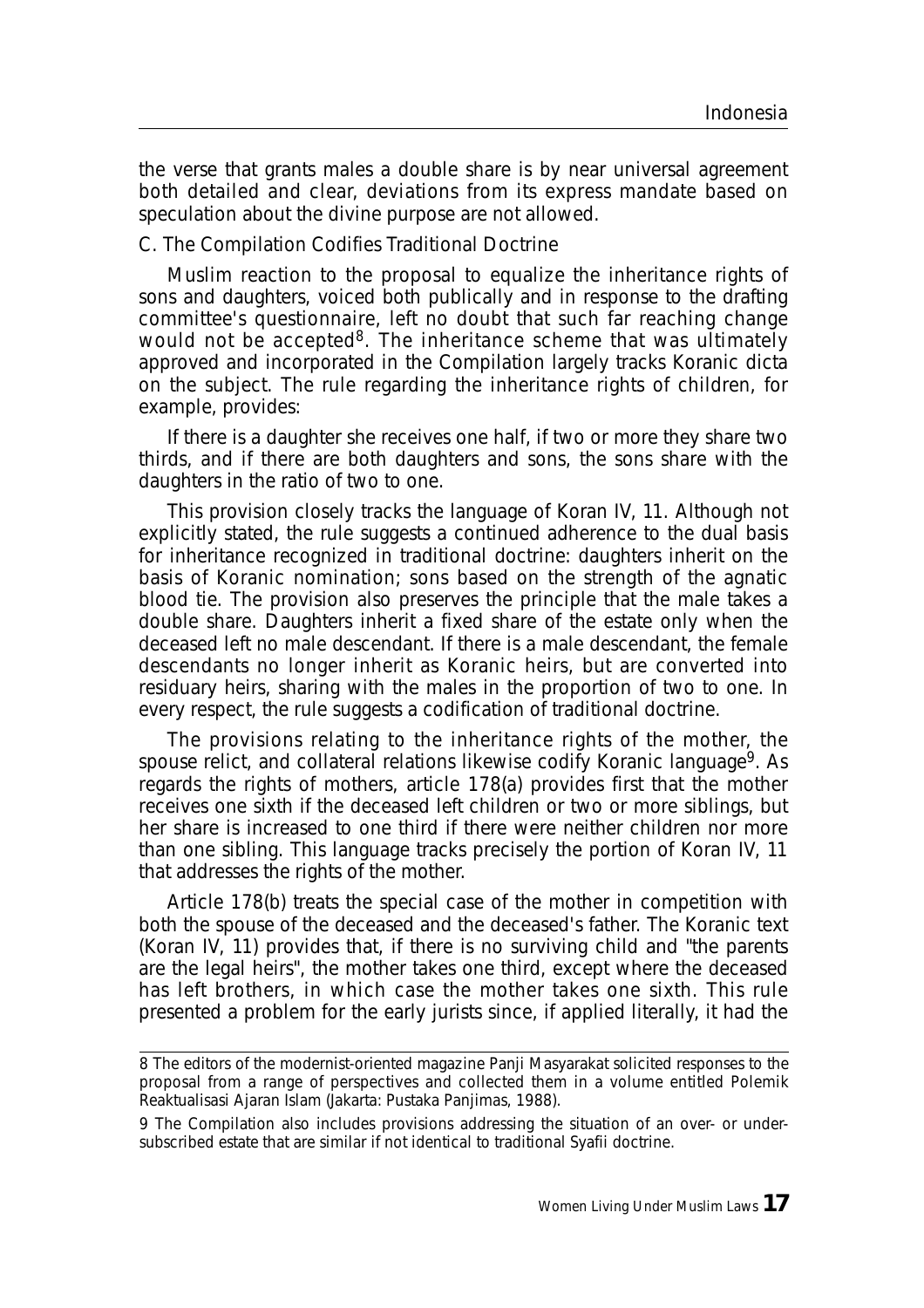effect in some situations of granting to the mother a larger share than the father, a result that was at odds with basic assumptions about the superior rights of males. If, for example, the deceased left a husband, whose entitlement was one half, and the mother is granted the one-third portion that the Koranic text seems to prescribe, the father's residual portion is only one sixth.

The solution to this problem adopted by the traditional doctrine is known as the "Two Decisions of Umar" after the second Caliph. The early jurists interpreted the Koranic verse to mean either that the mother takes her Koranic portion when the portion when the parents are the only legal heirs (in which case the father takes a two-third portion), or that the mother takes, not a one-third share, but a share that equals one third of the residue (Coulson, 1971: 45-46). Under either of these constructions of the Koranic language, the principle of tasib - that a male agnate converts a female heir having the same relationship to the accused - is extended to the case of the parents. That is the mother is converted by the father into a residuary heir, and shares in the residue according to the rule of two parts to the male to one part to the female.

Article 178(b) of the Compilation appears to codify both the Koranic rule and the juristic gloss on the rule. It states that when the mother shares the estate with the father she takes "one third of the residue after the widow or widower has taken his or her portion" (emphasis added). The effect of this language is to preserve the traditional principle that the share of male heirs is twice that of female heirs.

Compilation provisions on the inheritance rights of the deceased's spouse, treated in articles 179 and 180, mirror Koranic doctrine precisely, and reinforced the impression of the drafter's commitment to preserving traditional doctrine. The widow's portion is one quarter of the estate if the deceased died without children, and one eighth if there were children. A widower takes exactly twice as much as a widow.

The clearest indication of the Compilation's adherence to traditional doctrine and its rejection of the bilateral inheritance scheme advocated by Hazairin is in the treatment of the inheritance rights of collaterals. In the Koran the rights of collaterals are treated in two separate verses which, on their face, are inconsistent if not entirely contradictory. Koran IV: 12 states<sup>10</sup>.

If the heirs of a deceased man or woman are collateral relatives and a brother or sister survives, then he or she takes one sixth. But if there are more than one brother or sister, they share one third.

Koran 4: 176 provides:

<sup>10</sup> I have adopted the translation contained in Coulson 1971: 65.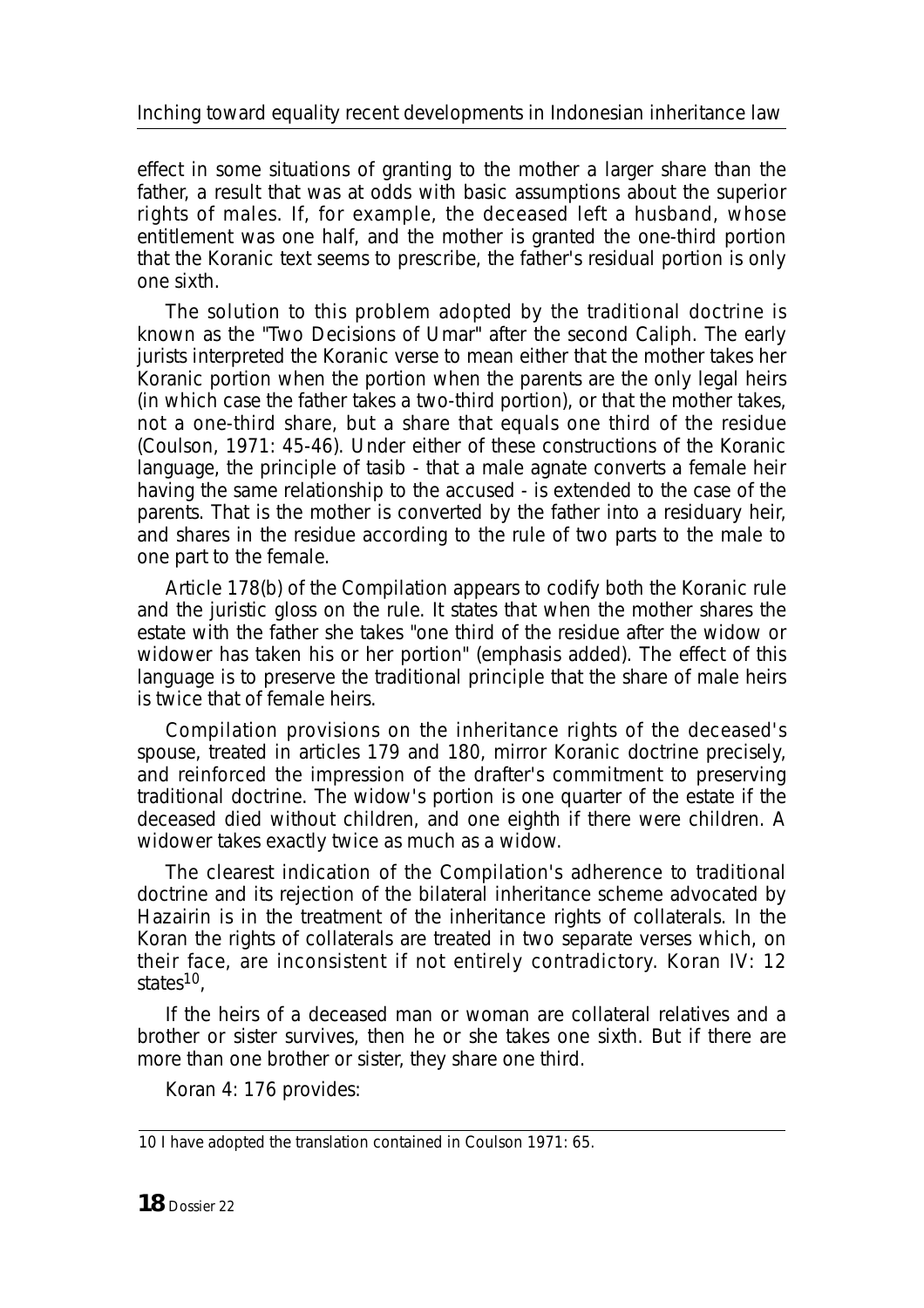[I]f a man dies without a child and leaves a sister, she takes half of the inheritance... If there are two sisters, they take two thirds of the inheritance. If the collaterals include both males and females, then the male takes a share equivalent to that of two females.

Although the Arabic terms for "collateral relatives" and "brother" and "sister" is the same in both verses, juristic opinion differentiated between the two provisions and reconciled the apparent conflict between them by interpreting verse 12 as referring exclusively to uterine siblings - brothers and sisters who have the same mother as the deceased but a different father - and verse 176 as referring to germane and consanguine siblings - full and half siblings having the same father as the deceased (Coulson, 1971: 65). The uterines are restricted under all circumstances to a fixed Koranic share, while agnatic sisters take a fixed share in the absence of an agnatic brother, but are converted into residuaries when a brother is present, and share the residue in the proportion of two shares for the male as against one for the female. Although this interpretation is supported by ample legal authority, the deeper explanation for the distinction lies in basic assumptions of Islamic inheritance doctrine and the general preference accorded to the male blood line. The orthodox interpretation of the quoted texts has the effect of extending to collateral relations the same system of dual entitlement that governs other relatives. Sisters and non-agnatic brothers, relations who did not inherit under Arabic customary law, are treated in the same manner as spouses: they receive a Koranic portion. In the absence of a son or a father, an agnatic brother qualifies as the nearest male agnate, and is entitled to the residue. When the brother is accompanied by agnatic sisters, the principle of tasib converts the sisters into residuary heirs, who share with their brother in the proportion of two to one.

Because the orthodox interpretation of the verses on collaterals is premised on and reinforces a patrilineal kinship system, Hazairin rejected it. Applying his assumption that male and female blood lines have equal weights, Hazairin rejected any distinction between the two verses based on the character of the relationship between the deceased and the siblings (Hazairin, 1982: 54-55): that is he denied that a uterine sister is any less a sister than a full of consanguine sister. Instead, he distinguished the two verses on the basis of the presence vel non of the father. The provision granting siblings the larger share, according to Hazairin, applies only when the deceased was not survived by the father. When the father is an heir with the decease's siblings, the siblings take the smaller portion specified in verse 12.

The Compilation of Islamic law unequivocally embraces the orthodox view on the rights of collaterals and rejects Hazairin's position that agnatic and non-agnatic siblings have equal rights. Compilation articles 181 and 182 explicitly distinguish between uterine and full or consanguine siblings, granting agnatic siblings the residue of the estate in the absence of a child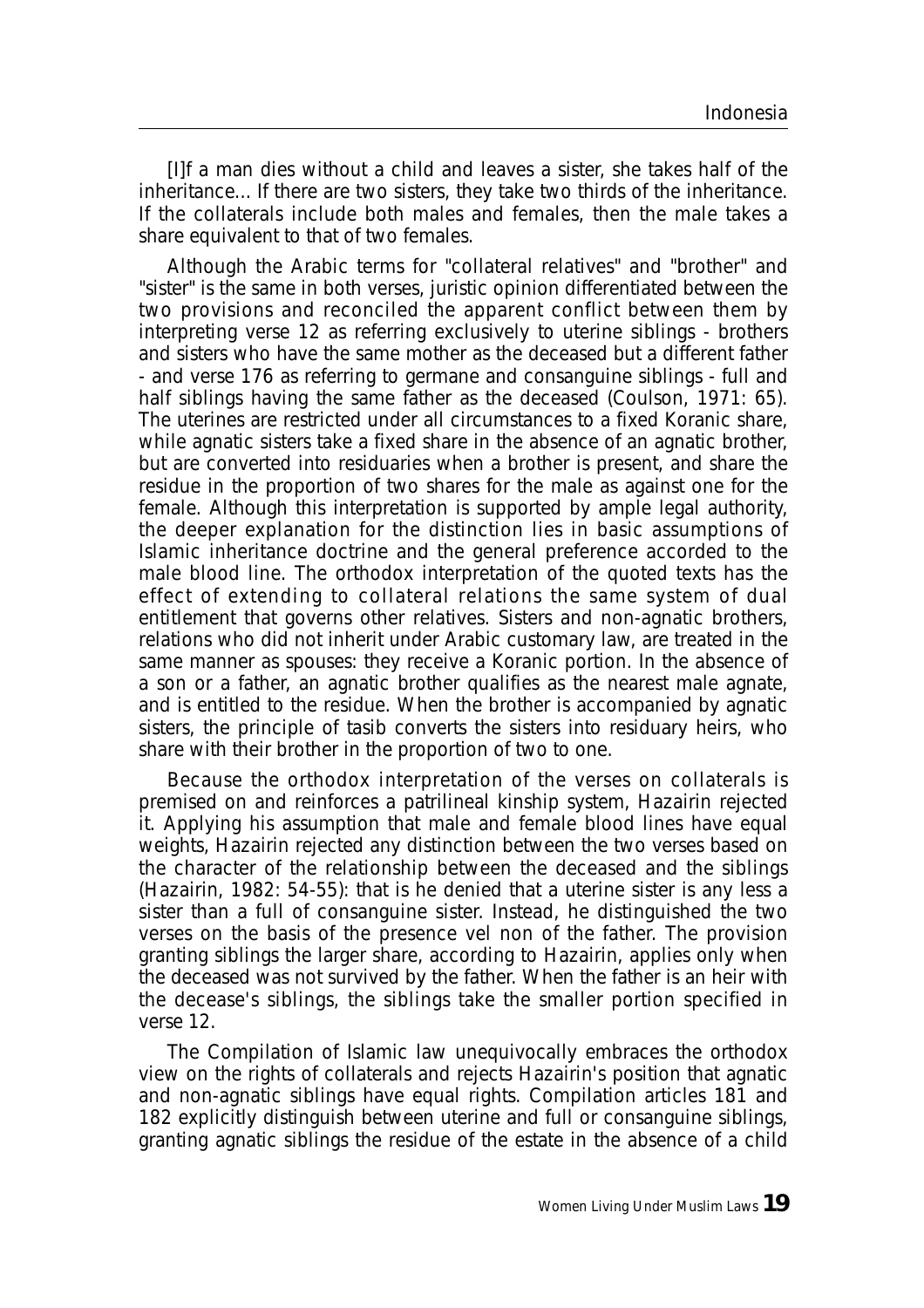or father11. When agnatic brothers share the residual portion with agnatic sisters, brothers take two shares to the sisters one.

The Compilation provisions regarding children, the mother, spouses and collaterals appear to simply restate orthodox Islamic doctrine. The one point on which the Compilation deviates from traditional doctrine is in its treatment of the inheritance rights of the father. Article 177 provides:

The father takes on-third share if the deceased left no children and, if the deceased had children, one sixth.

The second part of this provision, the specification of a one-sixth share for the father when the deceased left children, is taken directly from Koran IV: 11. The provision granting the father a one-third share when the deceased did not leave children, however, has no apparent basis in either the Koran or traditional doctrine. In the absence of children or, more specifically, in the absence of male agnatic descendants, the father inherits the residue of the estate in his capacity as asaba<sup>12</sup>.

The origin of the language assigning the father a one-third share and the explanation for its inclusion in the Compilation are the subject of considerable confusion. One view, probably the most common, holds that the one-third rule is a drafting or typographical error. Another view, held by more besieged elements of the Muslim community who suspect an effort to secularize the law, maintains that the one-third share for the father has its source in civil law, specifically the French Civil Code. The most plausible explanation, confirmed by those involved in the preparation of the manuscript, explains the rule granting the father one third of the estate in the absence of children as the sole surviving element of the drafters' original plan to implement a system of bilateral inheritance (which requires abolition of the institution of the asaba as residual heir) and equalize the inheritance rights of male and female relatives (interviews with Gani Abdullah, 7/27/1997 and Bustanul Arifin, 7/30/1997). As discussed above, the orthodox view recognizes two principal categories of heirs: Koranic sharers and the nearest male agnate. Under the traditional doctrine, the father inherited as the nearest male agnate in the absence of an agnatic descendant. Because that status is not recognized in a system of bilateral inheritance, the drafters of the Compilation specified a fixed fractional share for the father when the deceased left no descendants<sup>13</sup>. The size of the father's share was determined based on analogy to the share granted in the Koran to the mother: one third. Thus, the one-third share for the father

<sup>11</sup> The Compilation also includes provisions addressing the situation of an over- or undersubscribed estate that are similar if not identical to traditional Syafii doctrine.

<sup>12</sup> When the deceased left daughters, the father inherited both his one-sixth Koranic share and a residuary portion (Coulson, 1971: 43).

<sup>13</sup> Hazairin rejected the interpretation of Koran IV: 11 that limits the mother to one third of the residue rather than a one-third share, but he did not propose a fixed share for the father.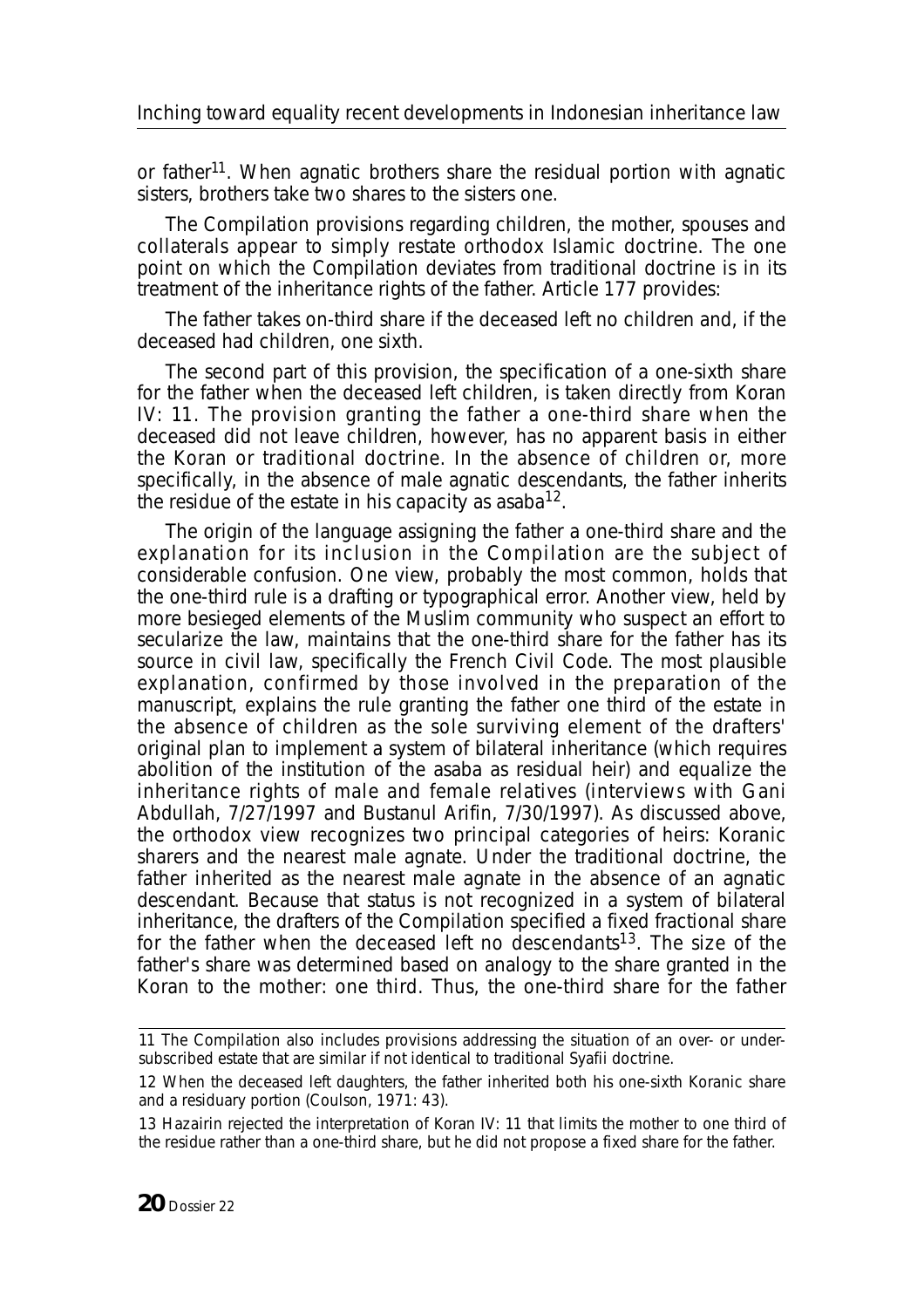represents a deliberate reform based on a novel interpretation of the Koran inspired by the goal of making the law of Islamic inheritance fully bilateral and equalizing the position of all male and female relatives.

The conflict between article 177 and Islamic doctrine did not go unnoticed. When the text was published in 1991, the Nahdlatul Ulama (NU), the most important organization of conservative Muslims, issued a protest, threatening to reject the Compilation entirely unless the provision relating to the inheritance rights of the father were changed (interview with Daud Ali, 08/02/1997). In response to the protest, the Supreme Court, after consulting with the Department of Religion, issued a circular "clarifying" the intent of the provision (Surat Edaran n° 2, Mahkamah Agung, June 28, 1994). The clarification states that what was intended with article 177 is that "the father takes a one-third share if the deceased left to children, but did leave a husband and mother" (emphasis added). Although this explanation satisfied the immediate objections of NU, it hardly makes the law "clear". The Supreme Court's explanation of the provision is acceptable to Muslim traditionalists because, according to the orthodox view, the father's share of the inheritance is in fact one third of the estate when the other heirs are the mother and husband. The father receives one third under those circumstances not because the law grants him one third as such, but because one third is what remains for the father as the residuary heir after the husband takes his fixed share of one half and the mother takes her onethird share of the residue or one sixth. It cannot, however, have been the intention of the drafters to write a provision that addresses the rights of the father in one circumstance only - where the other heirs happen to be the husband and mother - but leave unresolved the father's rights when, for example, he shares the estate with the mother and the wife.

The Supreme Court's circular fails to resolve the question of what article 177 means. Indeed, in pointedly not specifying the father's entitlement except in the one situation it addresses - when he shares the inheritance with both the husband and the mother - it seems designed to avoid a definitive resolution of the father's inheritance rights. The majority of observers doubtless interpret the clarification as signaling the government's intention to preserve the traditional doctrine regarding the inheritance rights of fathers. It is possible, however, that the clarification was intended to preserve the ambiguity as to the father's inheritance rights in order to keep open the possibility of future interpretations in line with the drafters' original intentions: that is the clarification does not preclude an interpretation of article 177, which grants the father a one-third share whenever the deceased died without descendants. To be sure, such a construction is difficult to reconcile with article 178 regarding the rights of the mother, which gives the mother not a fixed share of one third, as suggested by the literal language of the Koranic text, but one third of the residue, in line with predominant juristic opinion. Such an interpretation is, however, consistent with the privately stated views of members of the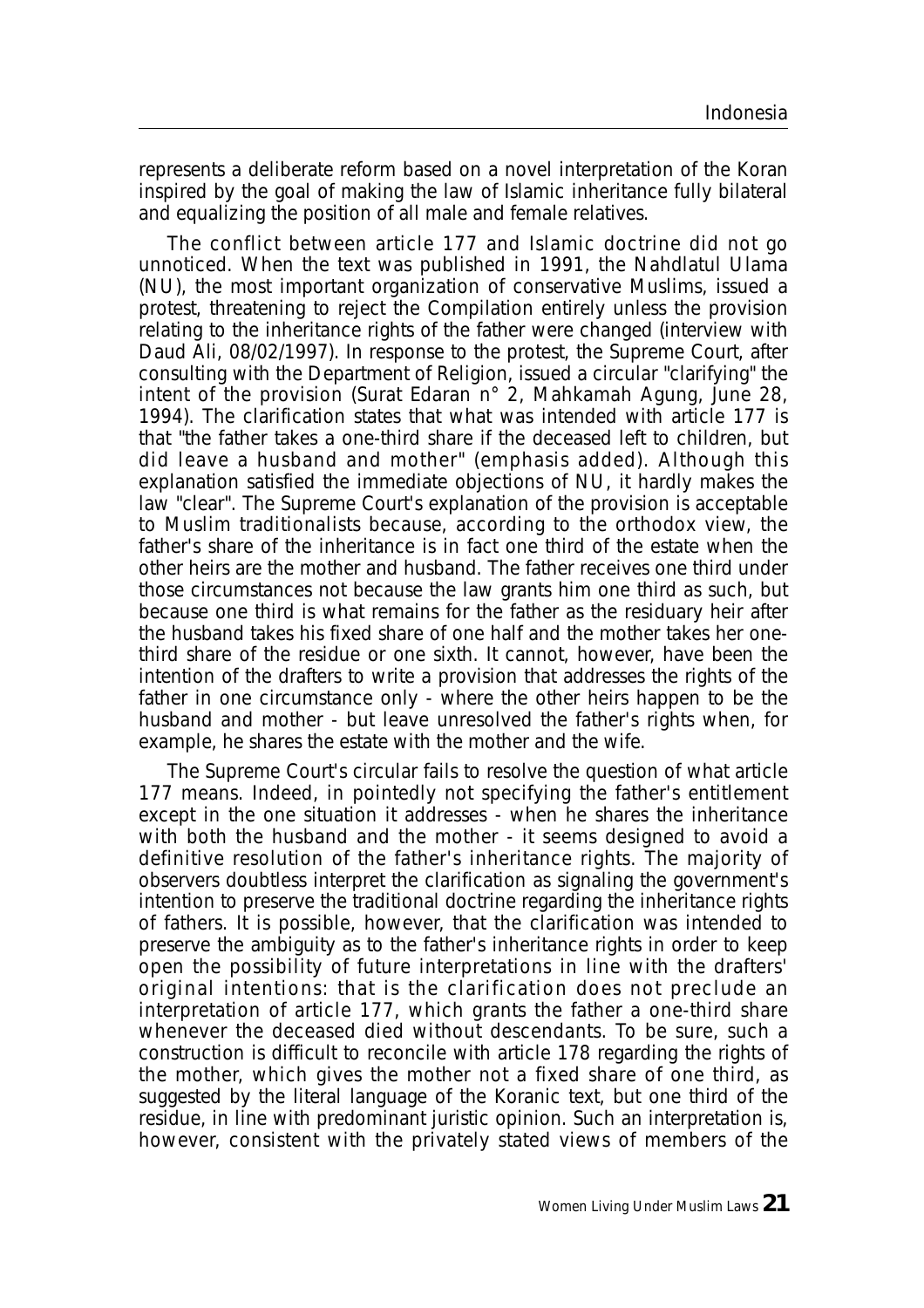Supreme Court that the Compilation as approved abolishes the principle of male residuaries (interviews with Taufiq, 7/25/1997 and Yahya Harahap, 7/29/1997). As will be shown below, moreover, the Court has already signaled an intention to depart from orthodox Islamic legal doctrine and interpret the Compilation in line with the intention of the drafters to move toward a bilateral system of inheritance rights.

#### *D. Progressive innovations: Representation and Adoptive Children*

The outstanding feature of the inheritance provisions of the Compilation is its resemblance to prior doctrine. All of the relevant Koranic texts are incorporated in the document. Indeed, much of the Koranic language on inheritance is imported into the Compilation in verbatim translation. Although nowhere explicitly stated, the basic principle underlying Islamic inheritance - that the fixed fractional shares are distributed to the Koranic heirs and the nearest male agnate takes what remains - receives strong implicit endorsement. The Compilation also includes part - though only a small part - of the juristic interpretation of Koranic texts. The provision relating to the rights of the mother in competition with the deceased's spouse and father and the rules governing the rights of collaterals are the most notable examples of an apparent intention of adhering to traditional interpretation of the Koran.

The Compilation does, however, include two modest reforms designed to bring the law more closely into line with indigenous Indonesian values. Article 209 prescribes an "obligatory bequest" in favor of adopted children when the child has not been names in an express testament by the adoptive parents14. While not prohibiting adoption, Islam does not recognize any legal relationship between the adoptive parents and the child (Fyzee, 1974: 189). In Islamic Southeast Asia, however, the practice of rearing children outside their birth home is very common (see e.g. Geertz, 1961: 36-41 discussing the Javanese). The fact that such children are not entitled to any share of their adopted parents' inheritance has long been regarded as grossly unfair.

The institution of an obligatory bequest was borrowed from Egyptian law, which in 1946 provided for an obligatory bequest in favor of children of pre-deceased heirs (Coulson, 1971: 145-46). As in the Egyptian statute, the Compilation provision limits the bequest to a maximum of one third of the estate. This limitation derives from the fundamental rule of Islamic inheritance law that no more than on third of the deceased's estate may be disposed of by will. The necessity of approaching the problem indirectly through the somewhat awkward means of a fictitious grant reflects the general unwillingness to rethink the fundamental premises of the law.

<sup>14</sup> The provision also grants adoptive parents an obligatory bequest out of the estate of their adoptive child.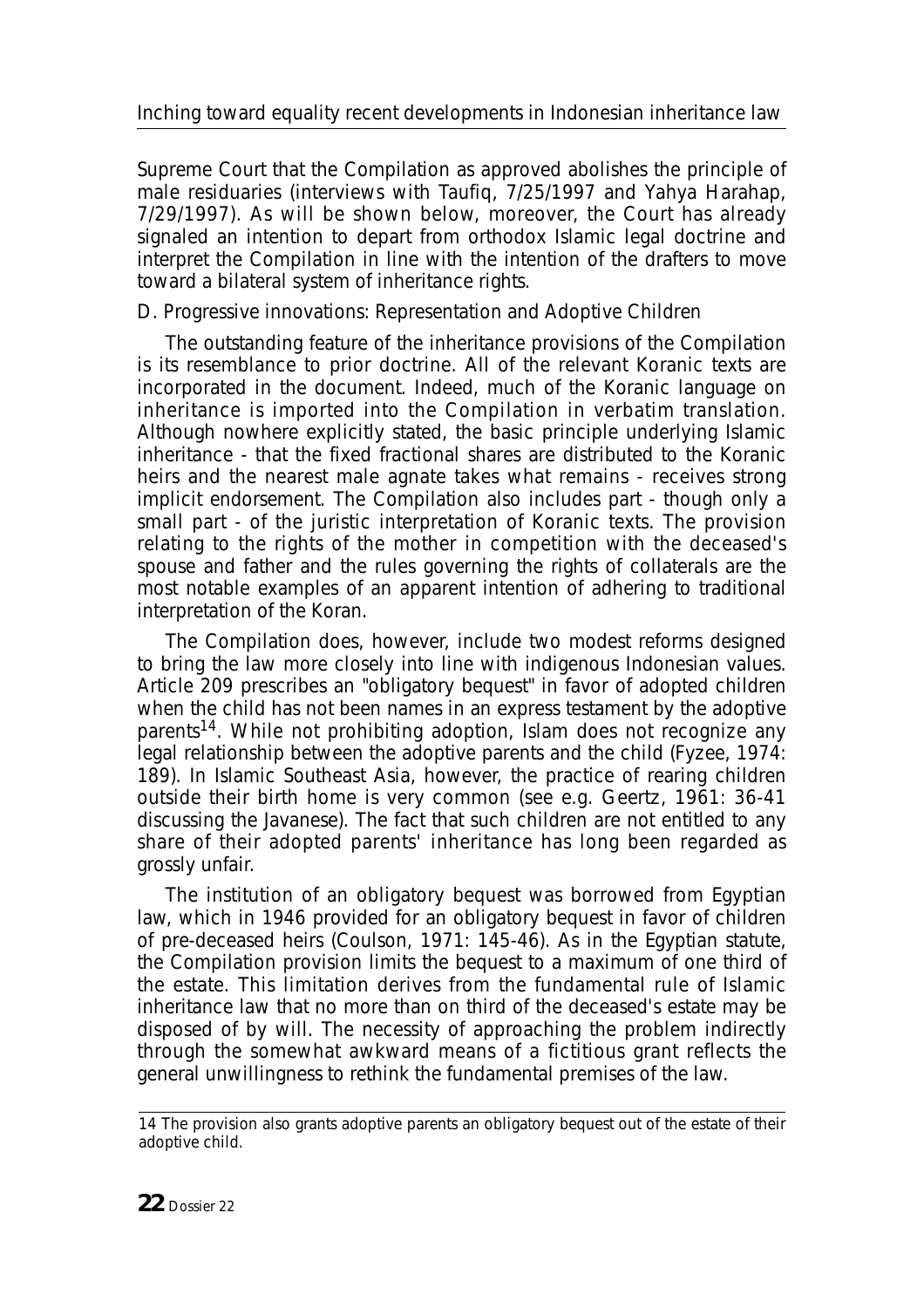Potentially more significant then the provision relating to relationships formed through adoption, which is based on a highly conservative rationale and has few implications beyond the narrow circumstance it addresses, is another provision providing for representation of pre-deceased heirs. This provision addresses the situation that has long been regarded as entailing the greatest hardship under traditional Islamic doctrine. The grandson or granddaughter of the deceased, according to all four schools of Sunni jurisprudence, was totally excluded from inheriting by the presence of a son (Coulson, 1971: 143). This outcome results from the application of the basic principle of priority governing the rights of residuary heirs that the nearer in degree of relationship excludes the more remote. Thus, the son excludes not only his own children from inheriting but also his orphaned nieces and nephews. As Noel Coulson pointed out, this rule presented no particular injustice within a society in which common tribal membership was the strongest social linkage, since the surviving uncle could be expected to have the same regard fro the needs of his orphaned nephews as for his own sons (Coulson, 1971: 143-44). But in a society that emphasizes the nuclear unit and in which the family of the deceased's children comprise independent branches of the family, the complete termination of an entire branch because of the death of the father seems arbitrary and unjust, especially since the death of the grandchildren's father may leave them in particular need of assistance.

The rights of children of pre-deceased heirs has been regarded as a problem in many Islamic countries for a long time. As mentioned, the matter was first tackled in Egypt in 1946 through the institution of an obligatory bequest. This approach was later followed in several other Middle Eastern and North African countries (Coulson, 1971: 144-46). Pakistan provided for representation of pre-deceased heirs directly (Coulson, 1971: 145). The question of the inheritance rights of the children of pre-deceased heirs was also a major component of Hazairin's proposed national inheritance scheme (Hazairin, 1982: 26-44). Based on a creative though somewhat strained interpretation of Koran IV: 3315. Hazairin argued that the Koran, correctly understood, recognizes the principle of representation of pre-deceased heirs. The children and more remote descendants of pre-deceased heirs inherit the deceased heir's share per stirpes: that is the representatives inherit a share equal to the share that would have passed to the heir - the party represented - had s/he survived.

The Compilation provision on representation of pre-deceased heirs is contained in article 185: that article provides that "An heir who dies before the deceased may be represented by his children", but that "The share of the

<sup>15</sup> The relevant portion of Koran IV, 33 reads, according to Mohammed Marmaduke Pickthall's English translation, "And unto each We have appointed heirs of that which parents and near kindrerd leave". The word here translated as "heirs", Hazairin interprets to mean "representatives".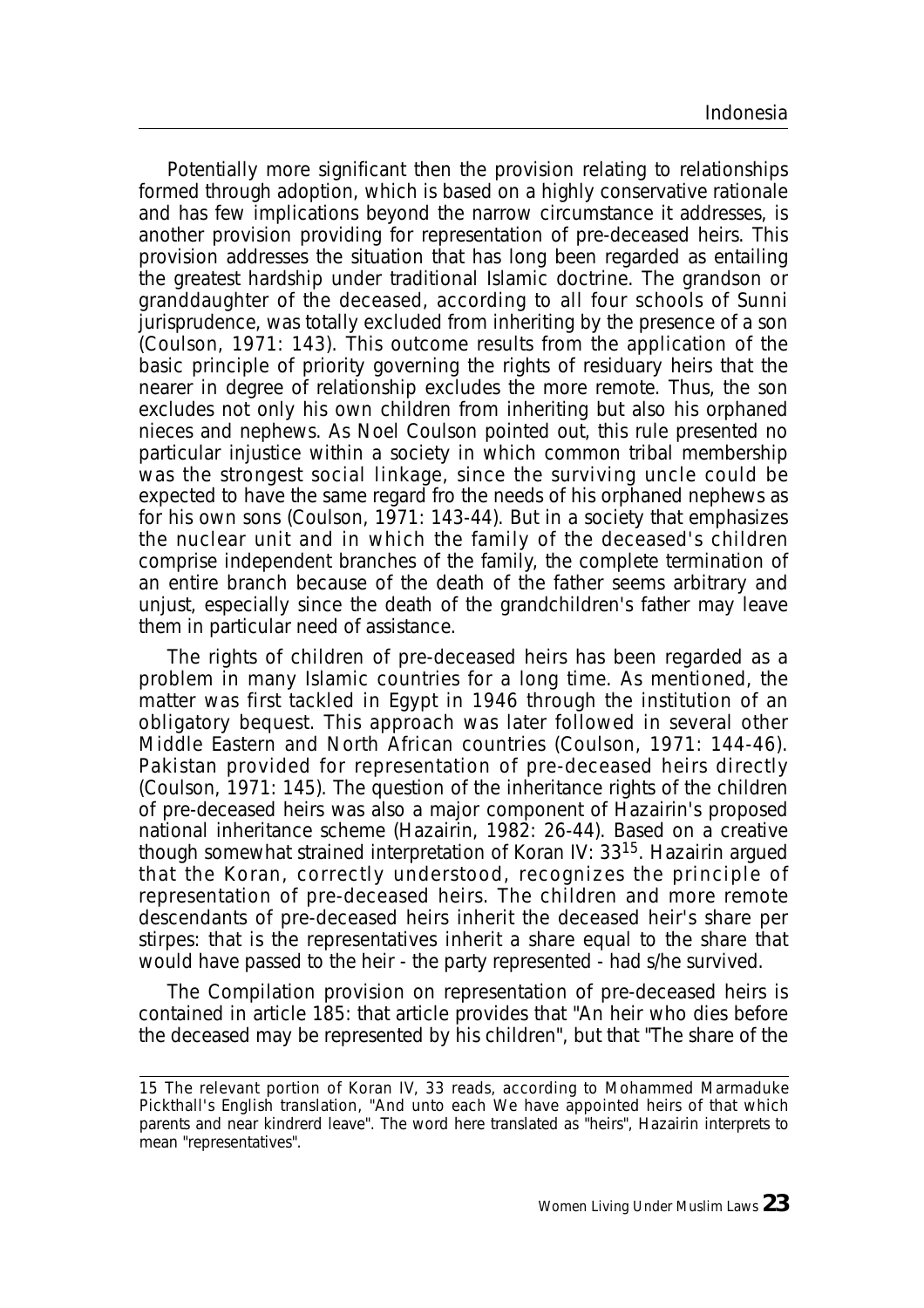representative may not exceed the share of an heir of the same degree [of relationship] as the person represented". The jurisprudential basis for the change is not apparent from the text of the Compilation and was nowhere authoritatively specified. The absence of an express jurisprudential foundation for the rule has been criticized (see Ahmad Azhar Basyir, 1992: 19), but may have been necessary for approval. On the one hand, the majority of the country's ulama would not have accepted a rule that grants inheritance rights to the children of pre-deceased heirs on the basis of Hazairin's (or any other) appeal to the language of the Koran. On the other hand, the only jurisprudential justifications acceptable to the country's more conservative ulama would not support the kind of change that the drafters intended. According to drafting committee member who was in charge of surveying Islamic opinion, Yahya Harahap, the only basis on which the ulama could accept representation of pre-deceased heirs was the on the principle of an obligatory bequest (Yahya Harahap, 1988: 138). Conceiving the representative's share as a bequest, however, would require that the share of the representative not exceed one third of the entire estate because of the rule requiring that two thirds of the entire amount go to the legal heirs.

In addition to provoking criticism, uncertainly over the jurisprudential basis for the representation rule has contributed to the emergence of conflicting views as to what the provision accomplishes. On one view, article 185 does not create or recognize inheritance rights in children of pre-deceased heirs, but operates only as a grant of authority to the judge to provide for orphaned children on an ad hoc basis in order to avoid a manifest injustice (see Roihan A. Rasyid, 1995). This understanding is apparently based on the view that only those persons who are alive at the time of the deceased's death qualify as "heirs" under Islamic law. If, therefore, the pre-deceased "heir" - the party represented - is not him or herself an heir, a fortiori neither is the representative, since the "non-heir" pre-deceased parent provides the only possible link with the deceased. Thus, the beneficiary of article 185 does not inherit in his own right, is not an heir, but takes a share of an heir. Advocates of this view find support for this interpretation in the terms of the provision, which is permissive rather than mandatory. Article 185 states that the child of a pre-deceased heir "may" - not "shall" - fill the position of the heir. Proponents of this interpretation also point to the fact that the share of the representative is not necessarily identical with the share of the pre-deceased heir. If the rights of the parent simply devolved on the child making the grandchild an heir in his own right, he would be entitled to a specific portion of the estate. Under the Compilation, however, the share of the representative is discretionary with the court, with the limitation that it may not exceed that of another heir having the same relation to the deceased as the person represented.

Another view of the rule regarding representation of pre-deceased heirs regards it as having effected, or perhaps recognized, a fundamentally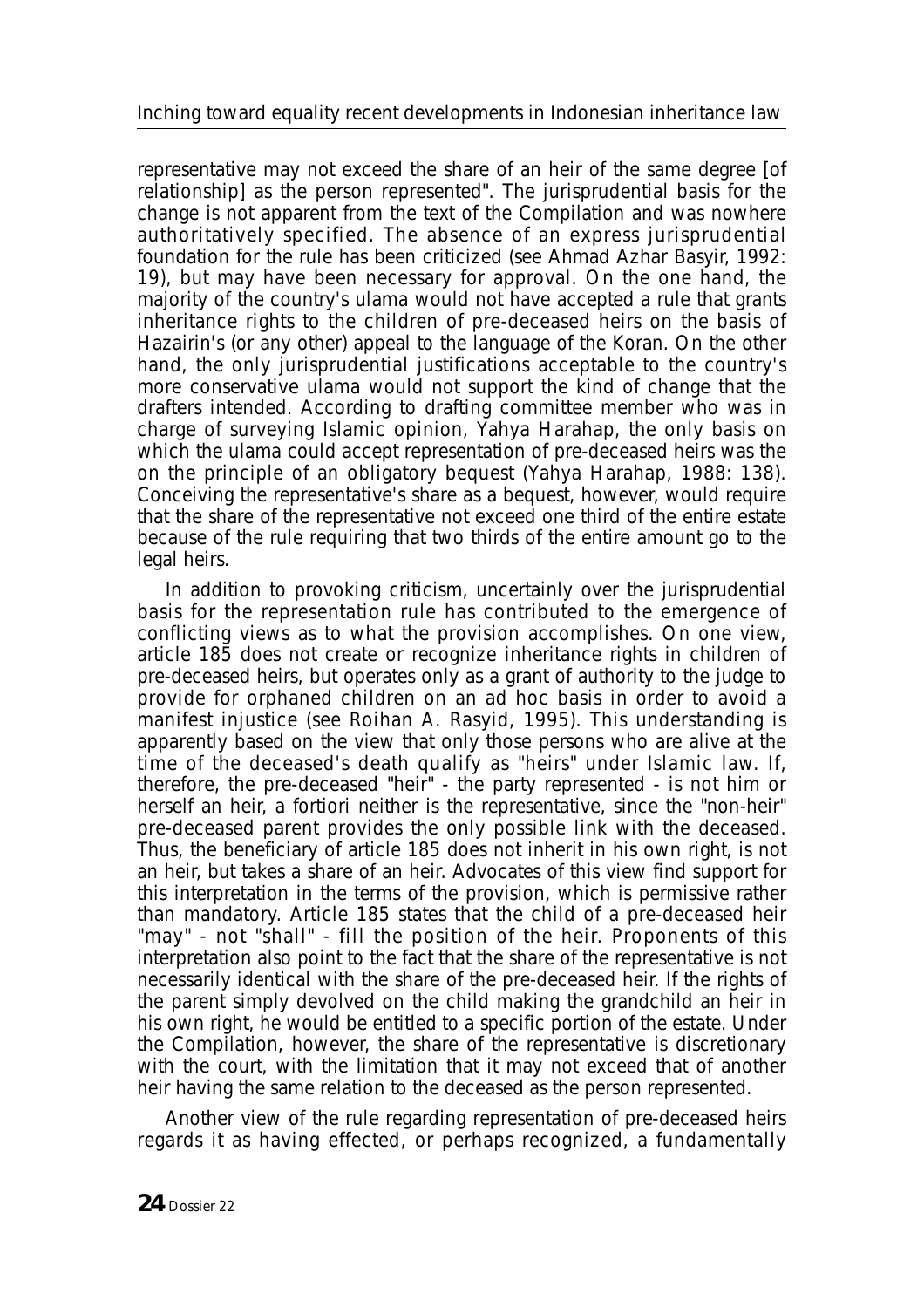different conception of Islamic inheritance from the traditional understanding. Adherents of this view regard article 185 as endorsing not only the principle of representation of pre-deceased heirs but also and more importantly Professor Hazairin's theory that Islamic inheritance treats male et female blood lines equally (see e.g. Abdul Ghofur Anshori, 1995: 39). This interpretation is based on the assumption that the descendants of the pre-deceased heir do in fact inherit in their own right. If that is so, and if the pre-deceased heir was a female, the net effect of recognizing rights in the representative is that inheritance rights have been passed along the female line. Thus, the rule does not simply authorize ad hoc solutions to provide for the orphaned grandchildren of the deceased, but is a logical ingredient of a coherent system of inheritance that attaches equal weight to male and female blood lines. Within the context of a bilateral family structure, the principle of representation of pre-deceased heirs has the effect of extending inheritance rights to the closest living descendant of the deceased regardless of whether the representative is related through male or female ties (see Hazairin, 1982: 32).

#### **Future Development of Islamic Inheritance Doctrine**

Considering both the similarities between the inheritance provisions of the Compilation and Islamic doctrine as well as the process by which it was formulated and agreed to, it is not surprising that the majority of judges and other interested observers interpret the text of the law as essentially codifying traditional Syafii doctrine. That is not, however, the only interpretation. The brevity of the text leaves many unanswered questions, and the absence of any meaningful explanation of the law contributes to the uncertainty of what it means. In my view, the text was deliberately left ambiguous to leave open the possibility of future development through interpretation. The final provision of the text, article 229, gives credence to such a possibility by requiring that in their decisions judges "give sincere consideration to the values of the living law in order that their decisions shall conform to the sense of justice". Munawir Sjadzali and the other reformers have stressed the importance of this provision as not precluding the eventual adoption of the changes embodied in their original proposal (interview with Munawir Sjadzali, 7/10/1997).

In contrast to the very public discussion that accompanied the drafting and ratification of Compilation, the current debate over the content of Indonesian Islamic inheritance doctrine is being carried out more quietly and with less confrontation. The delicacy of this process and the likely direction of future development is illustrated by a 1994 decision of the Supreme Court in a case involving the rights of collaterals in competition with a daughter. The decision came in a case referred to as H. Nur Said bin Amag Mu'minah<sup>16</sup>, involving a dispute between the descendants of two

<sup>16</sup> The decision is designated as Reg. No. 86 K/AG/1994.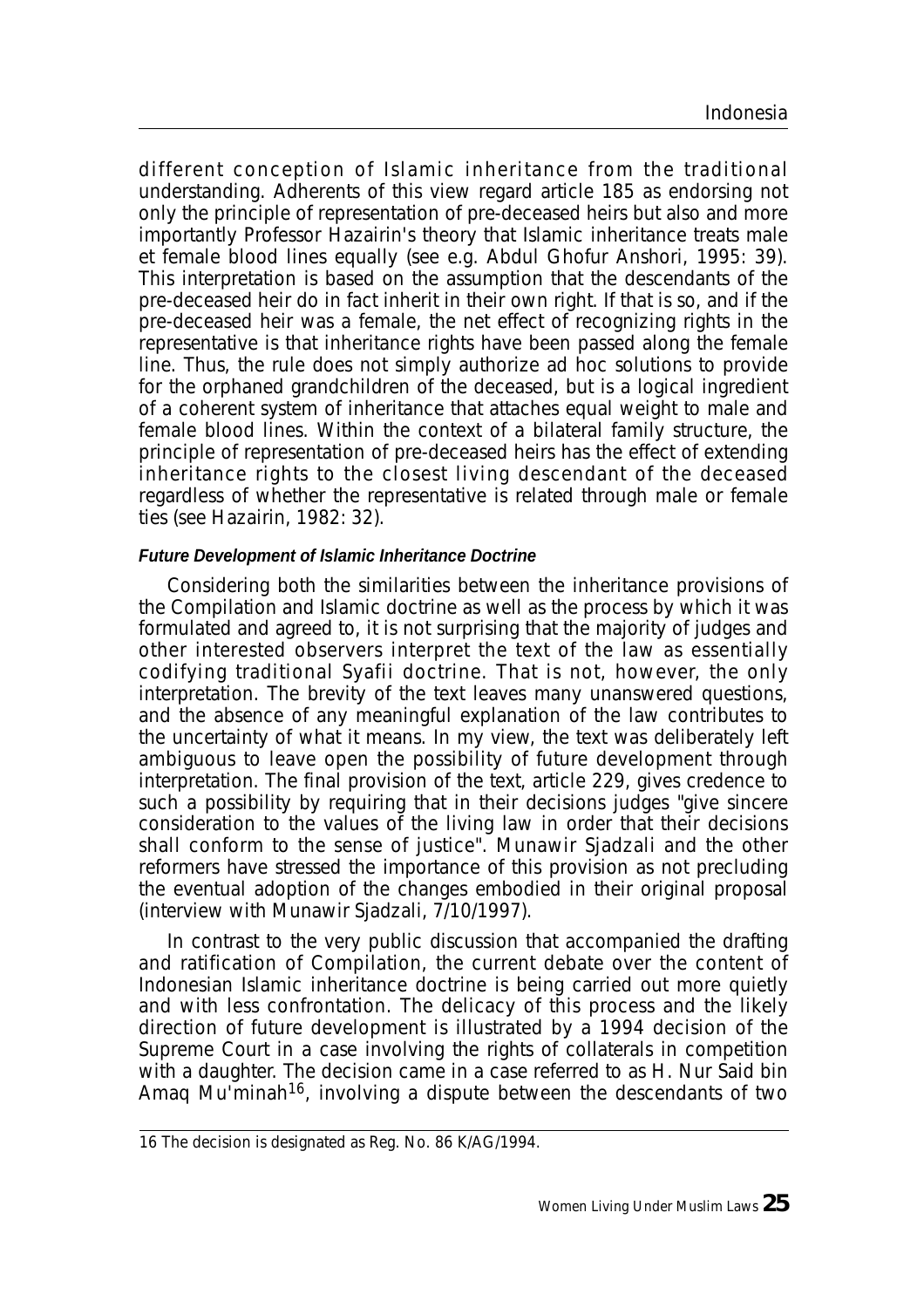brothers, Amaq Itrawan and Amaq Nawiyah. Amaq Nawiyah died first, sometime before 1930, survived by a daughter and his brother. In 1992, the heirs of Amaq Itrawan filed suit in the Islamic Court for Mataram on the island of Lombok, West Nusa Tenggara, claiming title to property that had belonged to Amaq Nawiyah when he died. The defendants in the case were descendants of Amaq Nawiyah. The plaintiffs claimed title to the property on the basis that Amaq Itrawan inherited a share of Amaq Nawiyah's estate as his brother.

The merits of the plaintiffs' position under the traditional doctrine was clear. Their claim, however, was based on a juristic interpretation of the relevant Koranic provision at odds with the apparent literal meaning of the Koranic language. Koran IV: 176 conditions the inheritance rights of collaterals on the absence of a "child" of the deceased. The Arabic word for child used in this provision - walad - typically refers to a child of either sex (Coulson, 1971: 66). Indeed, the same word for child used in verse 176 appears as well in other Koranic texts on inheritance, and has interpreted in those contexts as including both male and female chidren<sup>17</sup>. But the majority of Sunni scholars interpreted the word walad in verse 176 as referring to male children only (Coulson, 1971: 66). The traditional doctrine granted agnatic siblings a share of the inheritance when the deceased was survived by a daughter, but not when the deceased was survived by a son. This interpretation of the Koran was necessary in order to preserve consistency with a well known Tradition in which the Prophet divided the deceased's estate between his daughters and their uncle, the deceased's brother (Ibid.). It was also consistent with the general principle that Koranic heirs do not exclude other relatives of the inner family (Coulson, 1971: 36- 37). Most importantly, though, interpreting the word "child" in verse 176 to refer to sons but not daughters had the effect of systematically advantaging male relatives.

Thus, under the received doctrine, the rights of the brother in competition with the daughter, and therefore the entitlement of the plaintiffs in the case of H. Nur Said, were clear beyond any reasonable dispute. The daughter is entitled to a one-half Koranic share; the brother takes the rest. The Compilation provision regarding the rights of agnatic siblings does not clearly alter this outcome. Compilation article 182, like Koran IV: 176, makes the inheritance rights of siblings dependent on the absence of a child. The Compilation does not, however, specify whether the entitlement of collateral relations is contingent on the absence of male children only, as under the traditional doctrine, or lapses in the presence of any child. The Indonesian word used in the Compilation (anak), like the Arabic word in the Koran, commonly refers to children of either sex.

<sup>17</sup> The entitlement of the deceased's spouse, for example, depends on whether the deceased was survived by one or more children. In that context the tradition interpreted walad to mean either male or female children (Coulson, 1971: 66).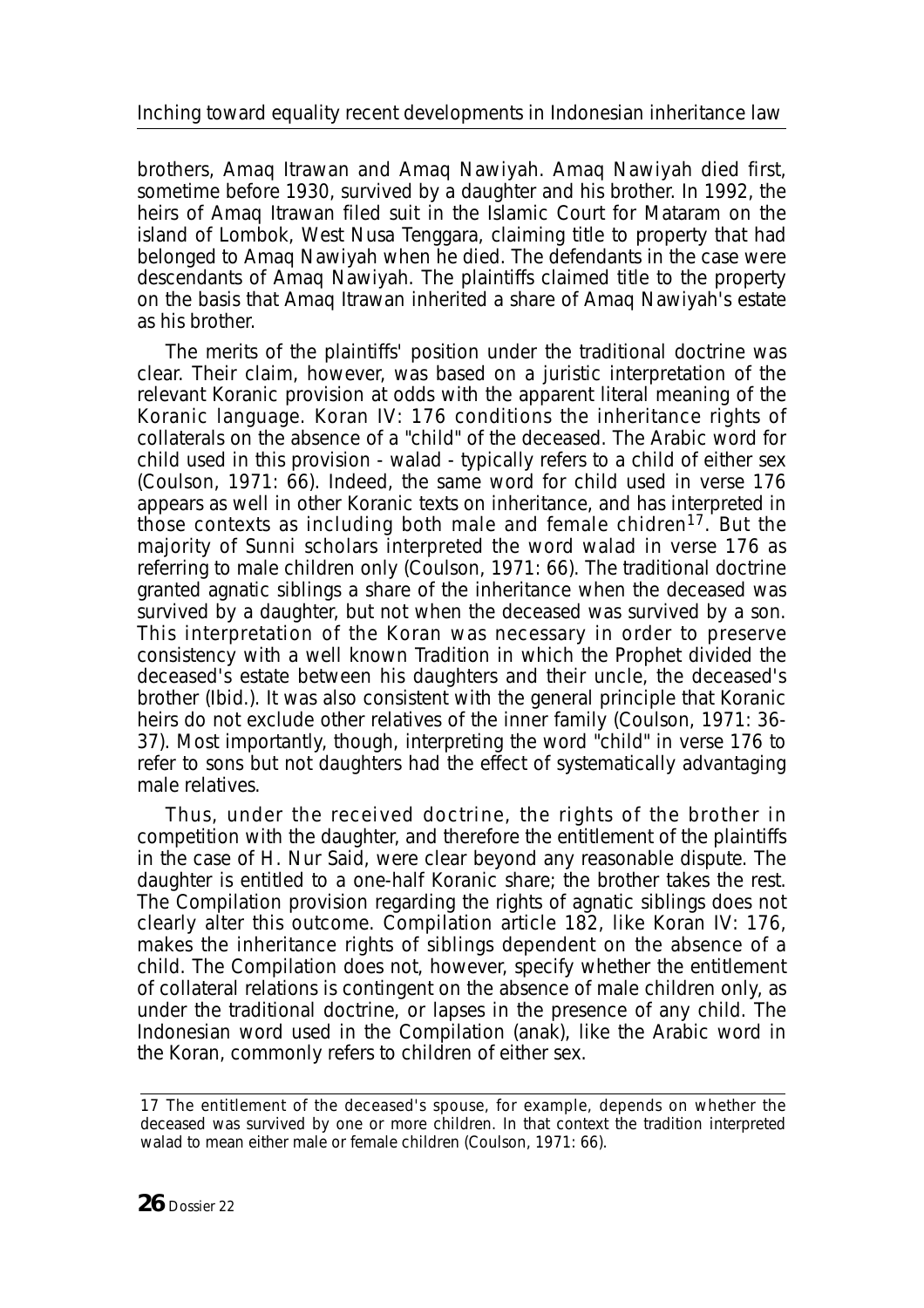The lower courts in H. Nur Said decided the case in line with traditional doctrine. The Supreme Court reversed. In a very brief and conclusory decision, the Court stated simply that "so long as the deceased is survived by children, either male or female, the rights of inheritance of the deceased's blood relations, except for parents and spouse, are foreclosed". The only reasoning or authority cited in support of this interpretation was a brief reference to the views of Ibnu Abbas, one of the companions of the Prophet, who construed the word walad in Koran 4: 176 as embracing both male and female children.

The reasons given by the Court in support of its decision obviously provide little guidance as to the direction of future change. It could be argued that the decision does no more than adopt the most plausible linguistic interpretation of the Koranic language on which the Compilation provision is based. On the other hand, the Court's decision is consistent with the most ambitious plans of the reformers - to implement an inheritance scheme based on the premise that male and female relatives have equal standing under the law. It is certainly noteworthy that the Court cited as the sole support for its interpretation of the Compilation the opinion of a respected Islamic authority on the meaning of the Koran. One inference that could be drawn from this is that the Court will not impose an interpretation on the Compilation that does not have some foundation in the classical Islamic legal literature. There is precedent for such an approach to legal change in other Islamic countries, and at least some commentators appear to have assumed that the Court will not deviate significantly from accepted canons of Islamic legal interpretation. I suspect, however, that the Supreme Court regards the potential for developing the law through interpretation as more open ended. As noted, the Compilation provision requiring that judges consider the values contained in the living law arguably authorizes judicial development of the law. In addition, the arguments and interpretations put forward while the Compilation was being debated as both possible and permissible. To be sure, the need to maintain legitimacy with more conservative Muslims will moderate the pace of change. Moreover, in the absence of a clear signal from the Supreme Court, lower Islamic courts are unlikely to depart from traditional doctrine beyond those changes clearly stated in the Compilation. But while inheritance law reform will probably be gradual and somewhat haphazard, the indications are that the Supreme Court is committed to a view of Islamic inheritance doctrine that is both equitable in its treatment of women and more similar to its conception of Indonesian custom.

#### **Conclusions**

The debate over inheritance doctrine and the content of the Compilation reveal both continuity and change in Indonesian Islam. Historically, attitudes toward law and jurisprudence have marked off significant divisions within Islamic society. The debates over the inheritance provisions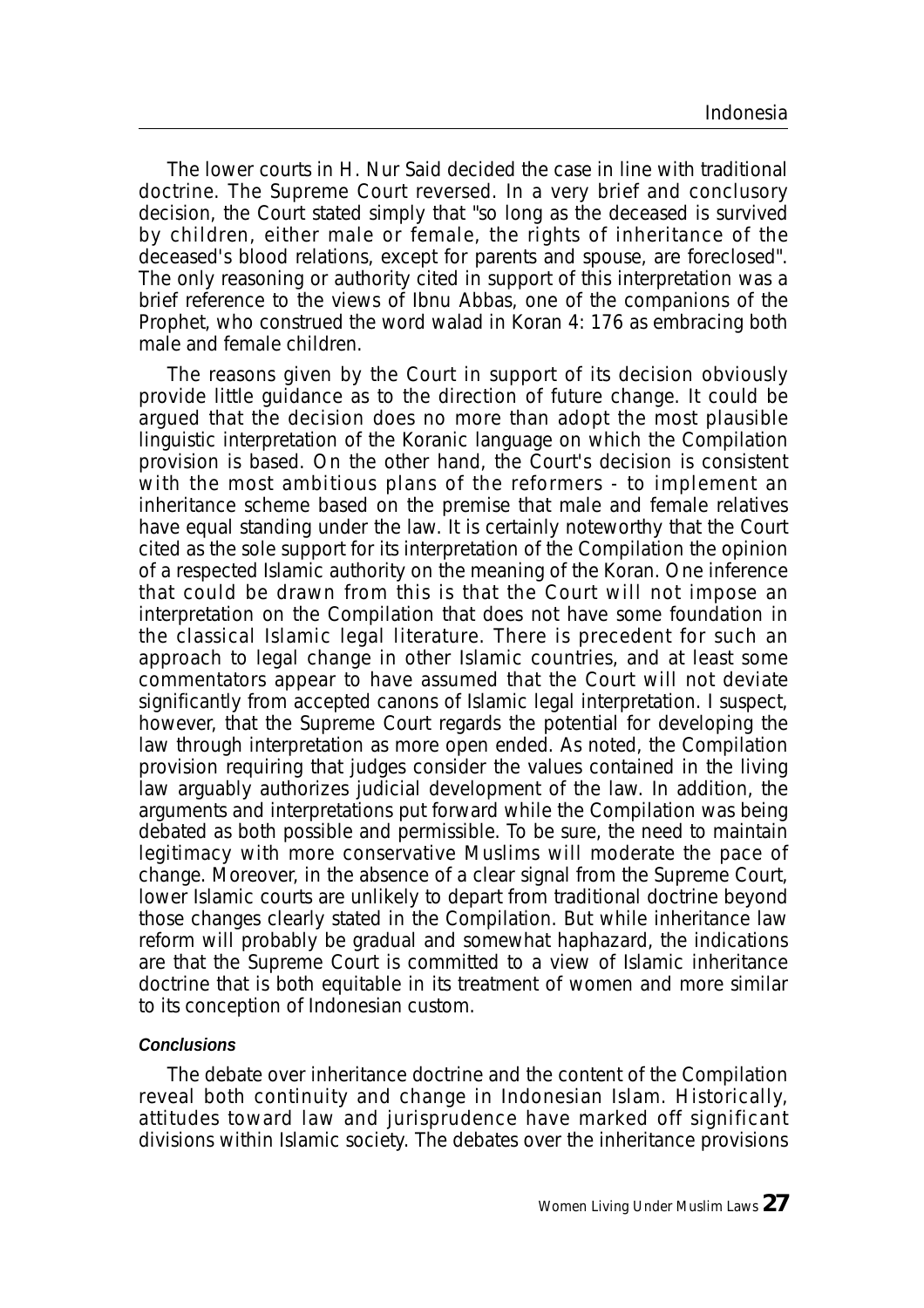of Compilation indicate that, despite very significant changes in the Indonesian Muslim community, the historic lines of cleavage remain. The content of the Compilation was dictated by the need to negotiate the different outlooks of the traditionalists - who insist on literal adherence to the received doctrinal corpus - and the modernists - who advocate reinterpretation of the original sources - while at the same time advancing the drafters' reform agenda. Accommodating all these interests required the balance of a funambulist. The bulk of the document consists of clearly stated texts the reconsideration of which is out of bounds for either modernists or traditionalists. The Compilation also includes enough indications of an intent to adhere to standard interpretations of those texts to foreclose strong objections that it conflicts with traditional doctrine. On the other hand, since most of the juristic gloss on the texts is not expressly stated in the Compilation, it can be read as preserving only that part of the law of inheritance which was directly revealed, leaving open the possibility of new interpretations of those divine dicta.

While the Compilation shows that the historic fault lines within the Muslim community persist, the debate over Indonesian Islamic inheritance also demonstrates that the terms of Islamic law are by no means fixed, and suggests that a long term process of doctrinal change is underway. Like the modernists, the new group of reformers embraces the central tenet of Western scholarship on Islamic law, that the interpretations of the Koran embodied in legal doctrine are a product of a particular historical context. But the reformers regard the terms of the divine revelation as less definitive than the modernists and recognize a broader scope for the exercise of human reason. Aptly described as "indigenists" (Liddle, 1996: 74), they favor a thoroughgoing accommodation of Islamic and indigenous legal regimes and advocate rules of inheritance that are generally consistent with widely shared views about fundamental human rights, and are premised on an understanding of the sources of Islamic law that is consistent with the positivist assumptions of the contemporary nation state.

The changes from the traditional doctrine that were incorporated in the Compilation fell far short of the proposals of the Department of Religion and the Supreme Court. Viewed in a longer historical perspective, however, the changes indicate a widening acceptance of reform methodologies and doctrinal change that would not have been possible a generation earlier. Professor Hazairin's advocacy of representation of pre-deceased heirs placed him on the doctrinal fringe in the 1960s. A generation later, the principle of representation, though not universally accepted, is no longer regarded as completely unthinkable. The strategy of those who favor further doctrinal reform is premised on the view that change can be accomplished gradually through a process of discussion and familiarization.

Notwithstanding evidence of jurisprudential development and doctrinal change, what stands out in the Compilation above all else is its extreme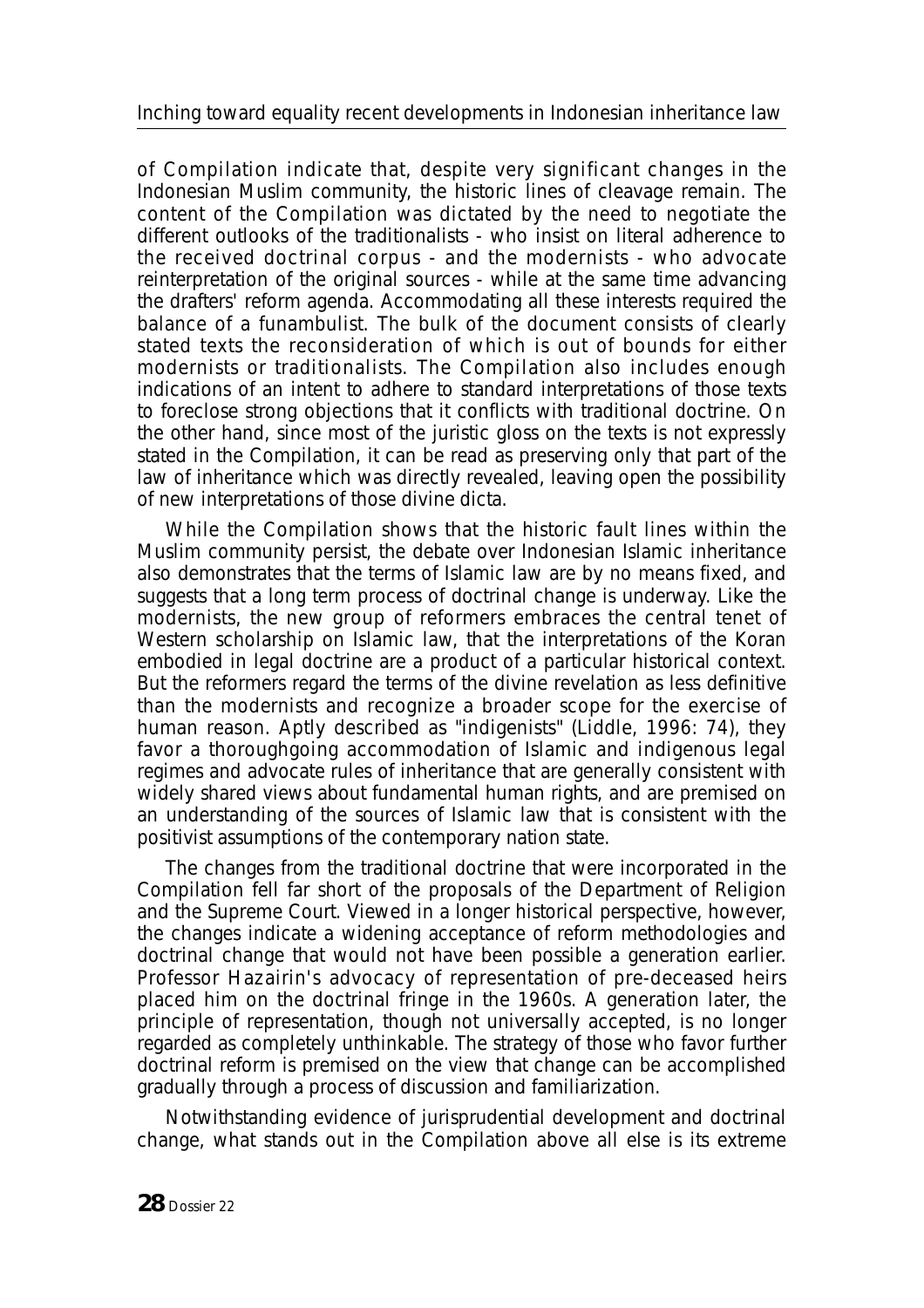conservatism. It has often been remarked that the gender systems that characterizes Southeast Asian Muslim societies differ markedly from those of the Arabian Peninsula where the rules of Islamic inheritance originated. Although it would be erroneous to characterize Southeast Asian Muslims as embracing gender equality, Southeast Asian women enjoy a relatively strong social status and have long participated in a wide variety of economic pursuits. The opponents of the government's reform proposal never seriously disputed the claim that many Indonesians believe that systematically favoring male children in the distribution of property on death is unjust. For most of those expressing opposition to the proposal, however, the actual practice of inheritance was basically irrelevant to the question of what the law should prescribe.

Part of the explanation for the conservatism of Islamic legal thought is to be found in the idealism and scholasticism that have generally characterized Islamic jurisprudence. Islamic legal scholars have long conceived their role as having much to do with apprehending the divine and much less to do with regulating social practice. Specifying the rules of inheritance is not solely or even primarily a matter of prescribing rules for the authoritative resolution of actual inheritance disputes. It touches on fundamental questions of meaning and truth. Questions regarding such real world and eminently disputable matters as the shares of male and female relatives are regarded as neither more nor less important than impossible and fantastical questions such as determining the precise moment at which succession opens to the estate of a person turned into stone by the devil (Coulson, 1964: 81).

The attitude of Islamic leaders toward law reform and the seeming commitment to traditional legal doctrines by the Muslim community is also influenced by contemporary Indonesian social realities. Indonesian society is undergoing very rapid social and economic change. Part of the appeal of a system of divinely based and immutable inheritance doctrines is that it offers refuge against uncontrollable forces of change. Islam and Islamic law provide fixed points of truth in a world that seems to be moving at breathtaking speed.

Finally, the methodological conservation that characterizes the Compilation is partially rooted in internal jurisprudential concerns that plague all late twentieth century legal systems, not just Islamic law. All contemporary legal systems are faces with the problem of establishing a convincing connection between law and truth. Within Islamic jurisprudence there has from the beginning been a recognition that certainty in all things is not possible. But while doubts about the possibility of achieving truth in law have been expressed for centuries, the challenge to truth posed by the contemporary situation is different. In the past, the problem of uncertainty was understood as rooted in the difficulty or impossibility of imperfect humans achieving certain knowledge of divine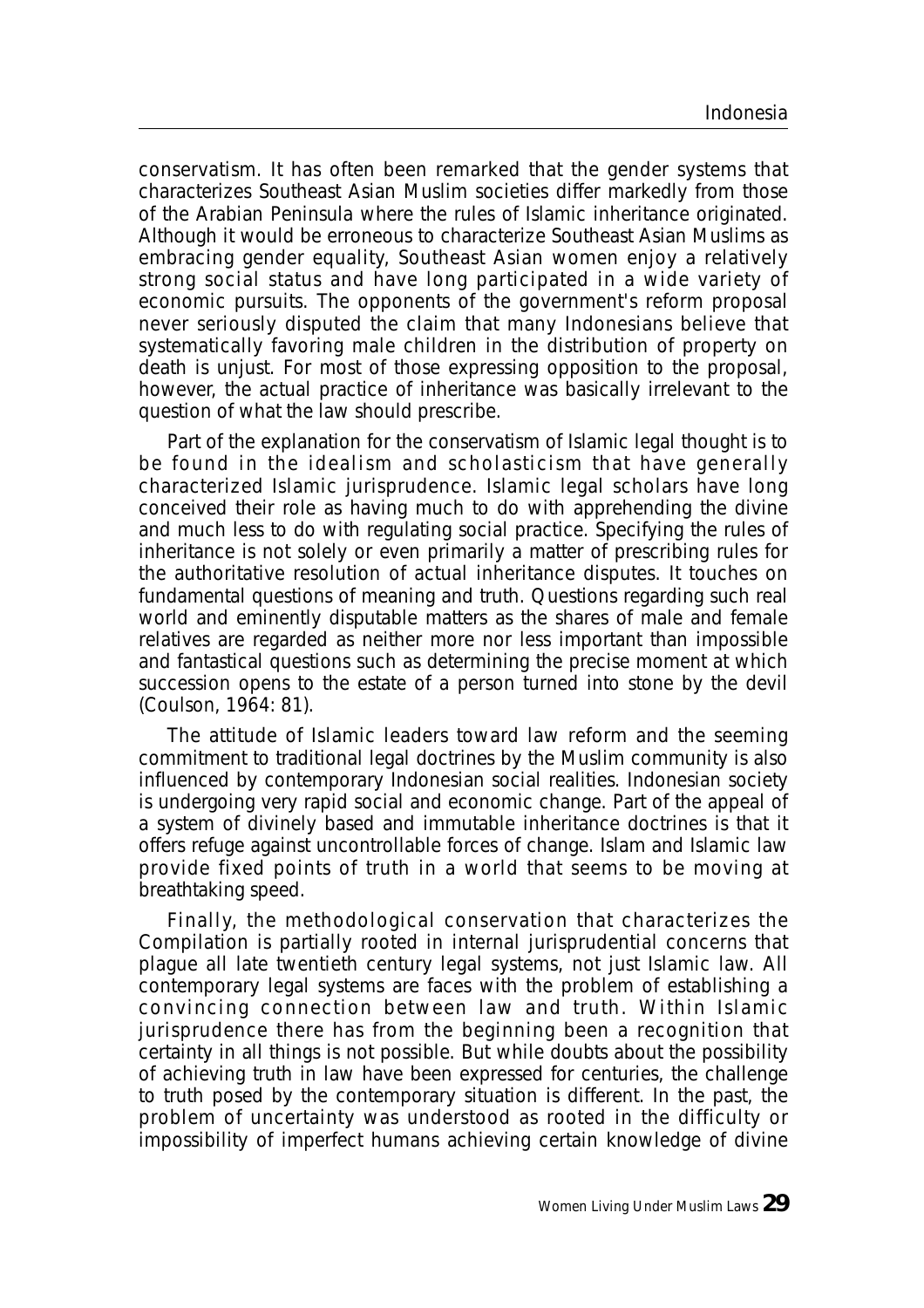intent. By contrast, the challenges of today's generation raise more fundamental and intractable problems. To acknowledge, as the reformers do, that all interpretations of the divine revelation are the contingent product of time and place is to relinquish completely the aspiration for absolute truth. Moreover, to concede the absence of solid foundations for knowledge is to give up precisely that which is most sought after - an anchor of stability in a world otherwise characterized by uncontrolled change.

#### **References**

Abdurrahman (1992) *Kompilasis Hukum Islam di Indonesia*. Jakarta: Akademika Pressindo.

- Abubakar, Al Yasa (1991) "Beberapa Teori Penalaran Fiqih dan Penerapannya", in Juhaya S. Praja, ed., Hukum Islam di Indonesia. Bandung: *PT Remaja Rosdakarya*.
- Anshori, Abdul Ghofur (1995) "Identifikasi Pengaturan Hukum Kewarisan Dalam InPres No. 1 Tahun 1991 Tentang Kompilasi Hukum Islam", 21 *Mimbar Hukum* (UGM) 32-43.

Basyir, Ahmad Azhar (1992) "Pemasyarakatan Kompilasi Hukum Islam Melalui Jahur Pendidikan Non Formal", 5 *Mimbar Hukum* (DepAg RI) 17-20.

Arifin, Bustanul (1985) "*Kompilasi: Fiqh dalam Bahasa Undang-Undang*". II, 2 Pesantren 25- 30.

Benda, Harry J. (1958) *The Crescent and the Rising Sun: Indonesian Islam under the Japanese Occupation, 1942-1945*. The Hague: W. van Hoeve.

Boland, B.J. (1982) *The Struggle of Islam in Modern Indonesia*. The Jague: Martinus Nijhoff.

- Cammack, Mark et al. (1996) "Legislating Social Change in an Islamic Society: Indonesia's Marriage Lax", 44 *American J. Comparative Law* 45-73.
- Coulson, Noel J. (1964) *A History of Islamic Law*. Edinburg: Edinburg University Press.
- Coulson, Noel J. (1971) *Succession in the Muslim Family*. Cambridge: Cambridge University Press.
- Ensiklopedi Hukum Islam (1996) Jakarta: Ichtiar Baru van Hoeve.

Esposito, John L. (1991) *Islam: The Straight Path*. New York: Oxford University Press.

Fyzee, Asaf A.A. (1974) *Outlines of Muhammadan Law*. Delhi: Oxford University Press.

Geertz, Hildred (1961) *The Javanese Family*. New York: Free Press.

- Harahap, Yahya (1988) "Praktek Hukum Waris Tidak Pantas Membuat Generalisasi" in Polemik Reaktualisasi Ajaran Islam. Jakarta: *Pustaka Panjimas*.
- Harahap, Yahya (1992) "Informasi Materi Kompilasi Hukum Islam: Mempositifkan Abstraksi Hukum Islam", 5 *Mimbar Hukum* (DepAg RI) 21-63.

Hazairin (1962) *Hukum Kekeluargaan Nasional.* Jakarta: Tintamas.

Hazairin (1982) *Hukum Kewarisan Bilateral Menurut Al-Qur'an dan Hadith*. Jakarta: Tintamas.

Lev, Daniel S. (172) *Islamic Courts in Indonesia: A Study of the Political Bases of Legal Institutions*. Berkeley: University of California Press.

Liddle, William R. (1996) *Leadership and Culture in Indonesian Politics.* Sydney: Allen & Unwin.

Lubis, Nur Ahmad Fadhil (1997) "Islamic Legal Literature and Substantive Law in Indonesia", IV, 4 *Studia Islamika* 33-92.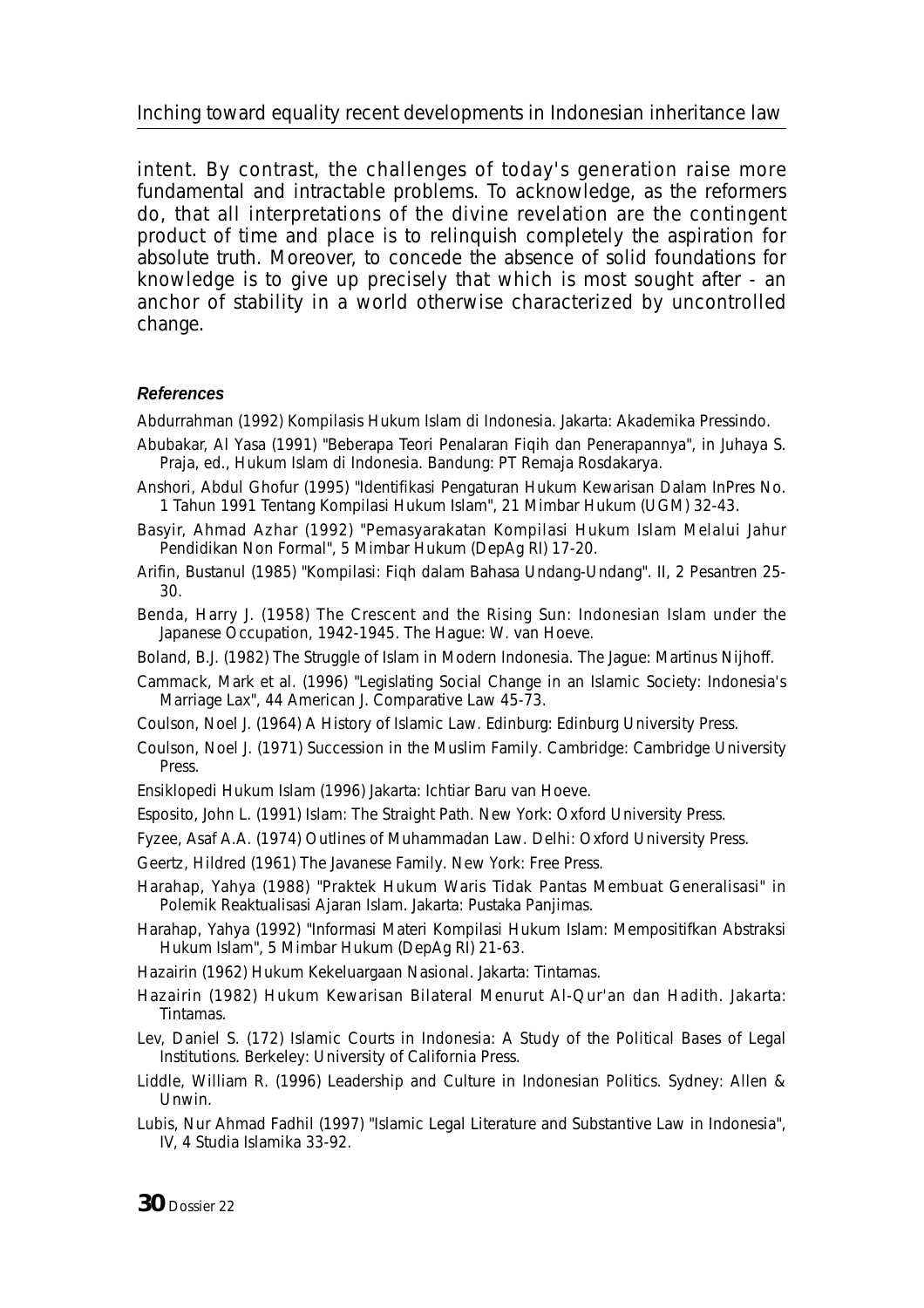Polemik Reaktualisasi Ajaran Islam (1988) Jakarta: Pustaka Panjimas.

- Prins, Jan (1951) "Adat Law and Muslim Religious Law in Modern Indonesia" *I Welt des Islams* 283-300.
- Rasyid, Roihan A. (1995) "Pengganti Ahli Waris dan Wasiat Wajibah", 23 *Mimbar Hukum* (DepAg RI) 54-67.
- Sjadzali, Munawir (1988) "Reaktualisasi Ajaran Islam" in *Polemik Reaktualisasi Ajaran Islam*. Jakarta: Pustaka Panjimas.

Acknowledgement: The above article first appeared in The Indonesian Law and Administrative Review, Vol. V, No.1, 1999 and has been reproduced here with their permission.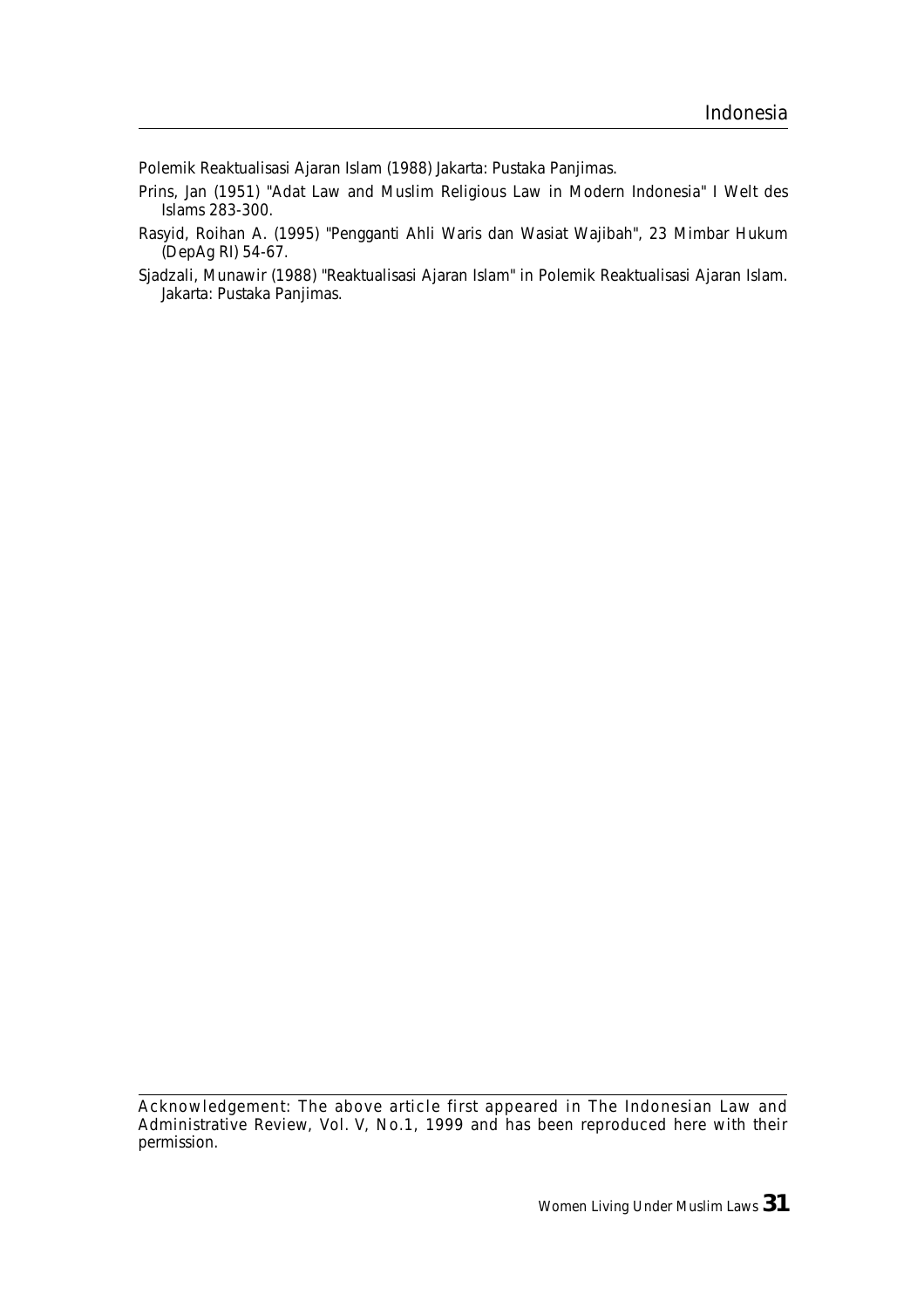## **Traditional Stereotypes and Women's Problems in Post-Soviet Uzbekistan:**

**A Survey of the Mass Media** 

M. Tokhtakhodjaeva

#### **Introduction**

Following independence in 1991, the former Soviet republic of<br>Uzbekistan has been undergoing sweeping social, political and<br>economic changes, all deeply affecting the country's women.<br>However women's problems continue to b Uzbekistan has been undergoing sweeping social, political and economic changes, all deeply affecting the country's women. However, women's problems continue to be ignored, while the role of women has become a battleground between the various forces, including fundamentalism, which seek to fill the ideological vacuum left by the collapse of Soviet power. This paper uses the discourse appearing in the local mass media as a case-study to highlight the problems currently confronting the women of Uzbekistan in the transitional period.

A review of the mass media in Uzbekistan reveals that problems affecting women are barely discussed. Meanwhile the representation of women in the media has seen the introduction of a new, somewhat alarming, element: alongside stereotypical Soviet-style images of women standing by a machine at a plant, or women on a plantation, there is a new image, typical of patriarchal discourse - a blushing bride, a mother sitting by the cradle, an elderly woman surrounded by numerous relatives, and a woman running her home.

#### **The formation of public consciousness through mass media**

In radio and TV programs devoted to the revival of national identity, special emphasis is laid on the image of a shy and modest girl, obedient to her parents' will, who is kind as well as good at managing the home. These programs provide information on the activities of women's committees and makhalla (local community) committees, as well as talks on moral and ethical problems facing women in the family context and the upbringing of an 'Asian woman'. In a popular TV talk-show, 'A Fiancée and a Bride', the same stereotype prevails and the show's popularity illustrates the persistence of the image of an Asian woman as something special, a person who must be, first and foremost, an obedient daughter and wife and an excellent mistress of the house. The proponents of traditionalism emphasize the 'special' destiny of an Asian woman using false statistical data, myths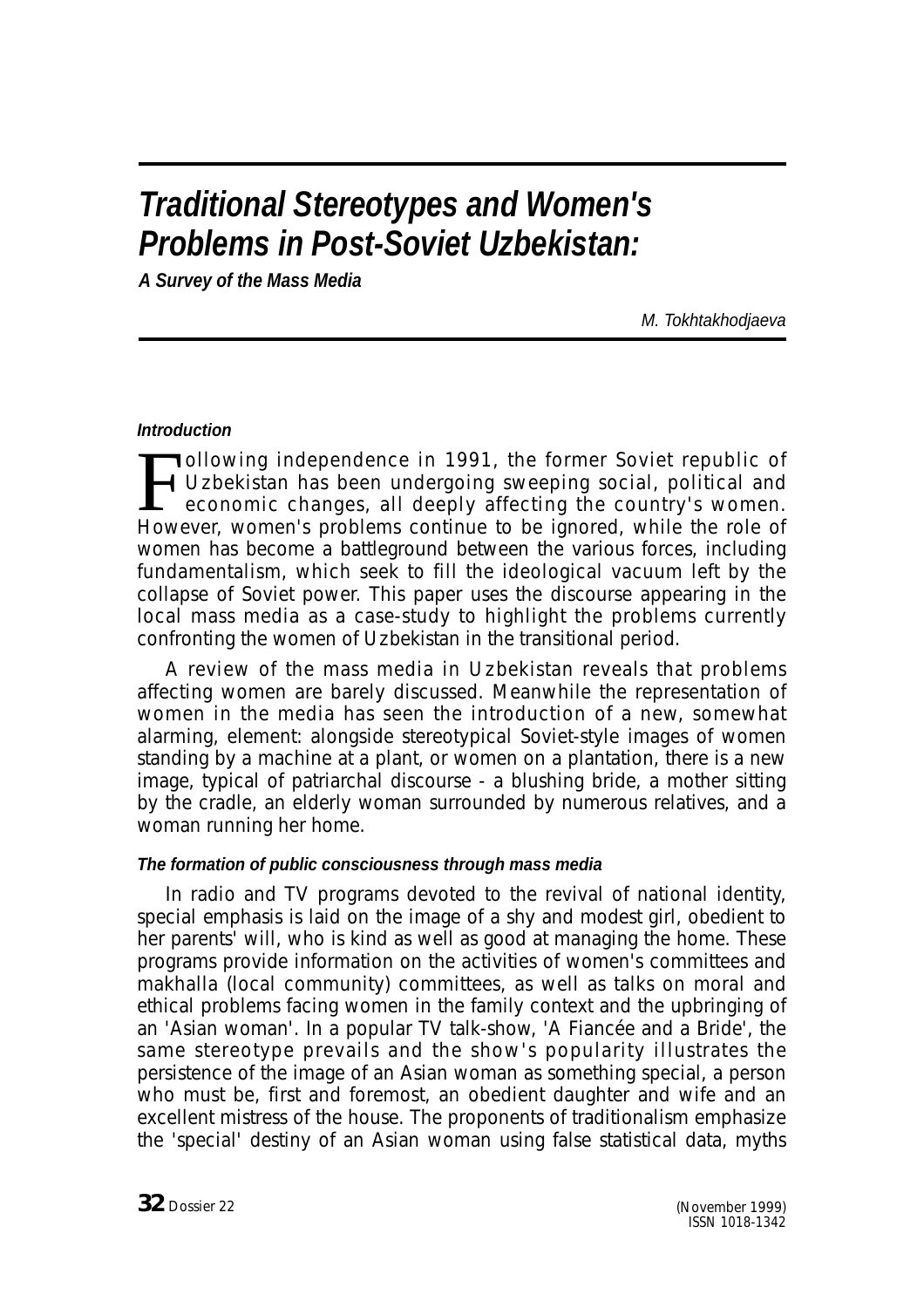about the past, misinterpreted information about the allegedly weak feminist movement in the East; by appealing to women's 'natural and biological' needs, they demand the revival of polygamy and hold up to shame 'the amorality' of the West. For most young women participating in these talk-shows their ideal is a woman who has devoted her life to her family, husband and children. Meanwhile, the image of a modern woman, who in additional to her domestic preoccupations is engaged in some kind of business or in public activities, is left off screen or mentioned only in passing. There is also a cycle of TV programs devoted to business, which features many business women. However, this cycle was meant for Russianspeaking women and is not accessible to the Uzbek-speaking majority.

A review of the mass media in Uzbekistan also reveals that there is little analytical and critical material which dwells upon women's social problems. The articles that do contain criticism reflect either a conservative position or attack all models of an equal woman, whether Soviet or western. While discussing violations of women's rights, the authors base their stance on moral and ethical perspectives and not legal perspectives, thus strengthening a traditionalist socialization of women. At the same time, pre-Soviet family relations are idealized, the role of men in the family is exalted and the conclusions in such articles are usually directed at women. The mistress of the house, a wife and mother: this should be a woman's ideal. The rest is of lesser importance, or is even alien to her destiny, they seem to argue.

Criticizing women's current economic position, the authors are all for introducing the norms of the Shariat, in particular the legalization of polygamy, as a means of providing women social protection. The only positive conclusion to be made about articles such as the one titled 'Is Polygamy a Sin?' is that they bear witness to the freedom of speech in Uzbekistan, since such articles stand in direct contradiction to the guarantees of women's equality contained in the Constitution of Uzbekistan.

This paper shall attempt to analyze the extent to which the mass media in Uzbekistan fails to reflects current realities and why on the other hand both authors and their audience accept the image of a 'domesticated woman' as an ideal. It further highlights the fact that there is a lack of discussion of social problems such as domestic violence, the violation of women's rights by parents, husbands and in-laws, and the deterioration of women's economic and educational status. This is instead supplanted by criticism of the 'Soviet' model of equality, by appeals for the revival and legalization of polygamy as the only means of protecting women from social problems, and by the rehabilitation of traditions which violate women's rights but which are justified as coming from Shariat.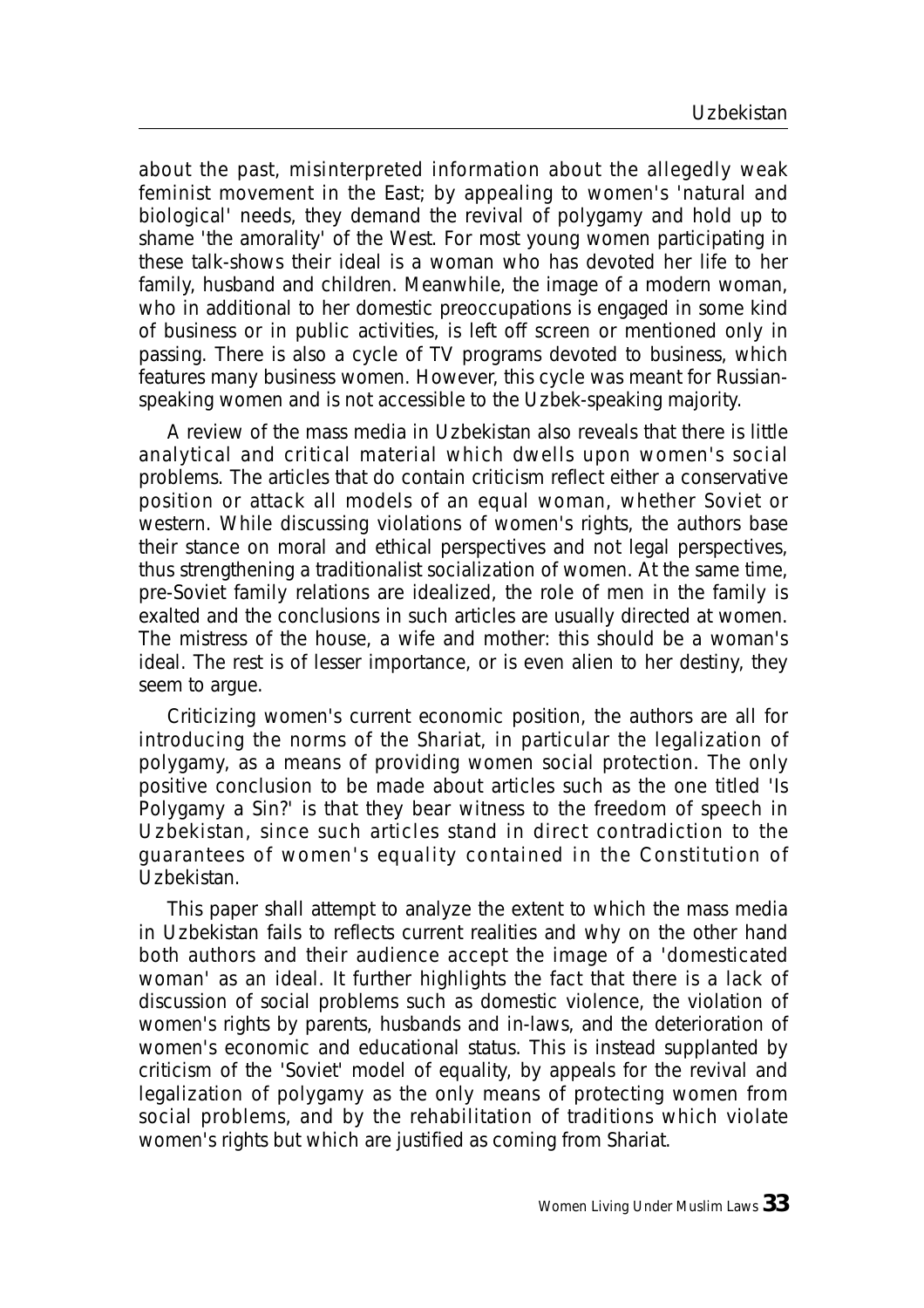Such a situation is not accidental. It witnesses the fact that Uzbek society is not homogenous and that two distinct trends can now be discerned in its development: the modern and the traditional.

The modern aspects of Uzbek society began emerging in the early 20th century, heavily influenced by Muslim reformists. During the Soviet period, modernism formed part of state policy. However, under totalitarian Soviet rule, modernization was introduced by force. Examples include the Khudjum (the forced deveiling of women in Central Asia) in the 1930s., the ideological struggle against religion, collectivization and industrialization, and the repression launched against part of society. The modernization of society was also conducted through the educational system and the policy of russification.

Meanwhile, traditional society continued to existed in parallel with the new Soviet social structures. At first openly and subsequently more subtlely it resisted modernization and upheld a way of life 'bequeathed by our forefathers'. However, Soviet social scientists ignored the persistence of traditional society and thus its influence on public attitudes was not studied. The portion of the population adhering to traditional lifestyles is greater than those who pursue a modern lifestyle. The majority rural population and part of the urban population, due to their poor education, the nature of their daily work and their mentality, still pursue a way of life they identify as their own or the 'Muslim' way.

So, what is a traditional society? Traditionalism not only stands against the new, it demands a constant correction of lifestyles in accordance with the 'classical' model, no matter which model - Islamic, Christian or any other - society is based upon; what is important for traditionalists is that society must not move away from the 'ideal'. Traditionalism is maintained where there is a socio-economic basis for  $it^1$ . There is just such a basis in Uzbekistan, namely: a high proportion of the population is rural with few of the population employed in industry, among other factors. The influence of the rural population on the urban population is one of the factors that Uzbekistan's President Karimov has identified as a threat to national security, along with the shadow economy that developed during the Soviet period, the domination of clan identity over n local politics, parochial tendencies, and corruption<sup>2</sup>.

After independence, when the revival of national identity became a cornerstone of the new statehood, certain aspects of traditional society were given some degree of legal cover and traditionalism was ideologically rehabilitated. It is currently enjoying an upsurge.

<sup>1.</sup> S. Polyakov, Everyday Islam: Religion and Tradition in Soviet Central Asia, M.E. Sharpe Publishers, London, 1992

<sup>2.</sup> I. Karimov, Uzbekistan on the Threshold of the 21st Century - Threats to Security, Conditions and Guarantees of Progress, Uzbekistan Publishers, 1997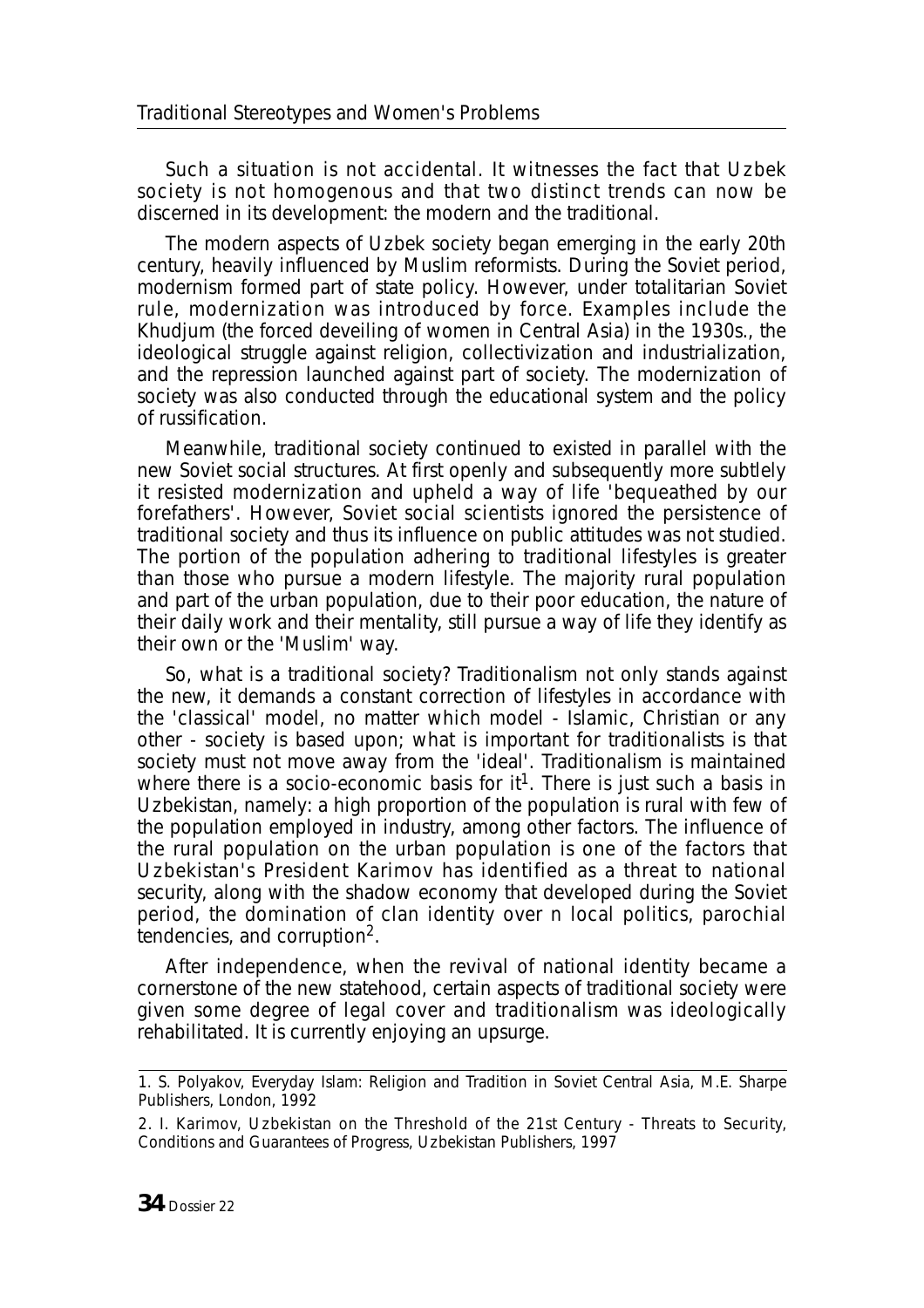In the sphere of family relations, traditionalism is re-emerging with a vengeance. From 1989 the traditionalists began promoting their position through the mass media, mainly 'non-governmental' publications. Meanwhile the state initiated and promoted the concept of the modernization of society and economic policy; in order to be successful, it argued, reforms aimed at reviving industry and agriculture required the introduction of the modern way of life. Yet there is no open confrontation between 'modernists' and 'traditionalists', since the 'modernists' have accepted an ideological trade-off and have adopted some of the traditionalists' motifs.

Nevertheless, the state and traditional society appear to differ regarding the solutions to various social problems and open discord can be observed in attitudes towards women's issues. One of the first attacks on the Soviet model of women was a cycle of articles and other works by well-known literary figures of Uzbekistan during Gorbachev's perestroika. They targeted family planning and women administrators. These publications reached their peak in 1991-92 coinciding with the rehabilitation of Shariat norms regarding women's issues. Events in neighboring Tadjikstan halted the ideological advance of traditionalism in Uzbekistan. Nevertheless, the adoption by state 'modernists' of elements of traditionalism in order to strengthen support for state policy has meant that while Soviet achievements in modernization have remained targets for conservative criticism, traditionalism has become a 'sacred cow'. As a result, women's status fell in the period 1992-94, and it was only the return to the path of protectionism towards women in 1994 that enabled an increase in the number of women in state bodies and a real consolidation of their rights<sup>3</sup>.

It was in response to the situation in 1992-94 that the first nongovernmental feminist organizations appeared, indicating that a stratum of women were against the revival of traditional society. However, in the mass media, especially in the Uzbek vernacular, there has been no promotion of modernization trends regarding women, and this is cause for concern.

The Decree of 2 March 1995 'On Measures Increasing the Role of Women in State and Public Construction in the Republic of Uzbekistan', signed by President Islam Karimov, gave impetus to women's committee activities at all levels. However as during Soviet rule, they use a formal approach and lack a clearly defined position on the issue of modernization. Moreover the committee women themselves are to a great extent influenced by traditional stereotypes, with some especially at the lowest level, being clearly adherents to traditionalism.

<sup>3</sup> On Measures to Increase the Role of Women in State and Public Construction in the Republic of Uzbekistan, Decree of President I. Karimov of 2 March 1995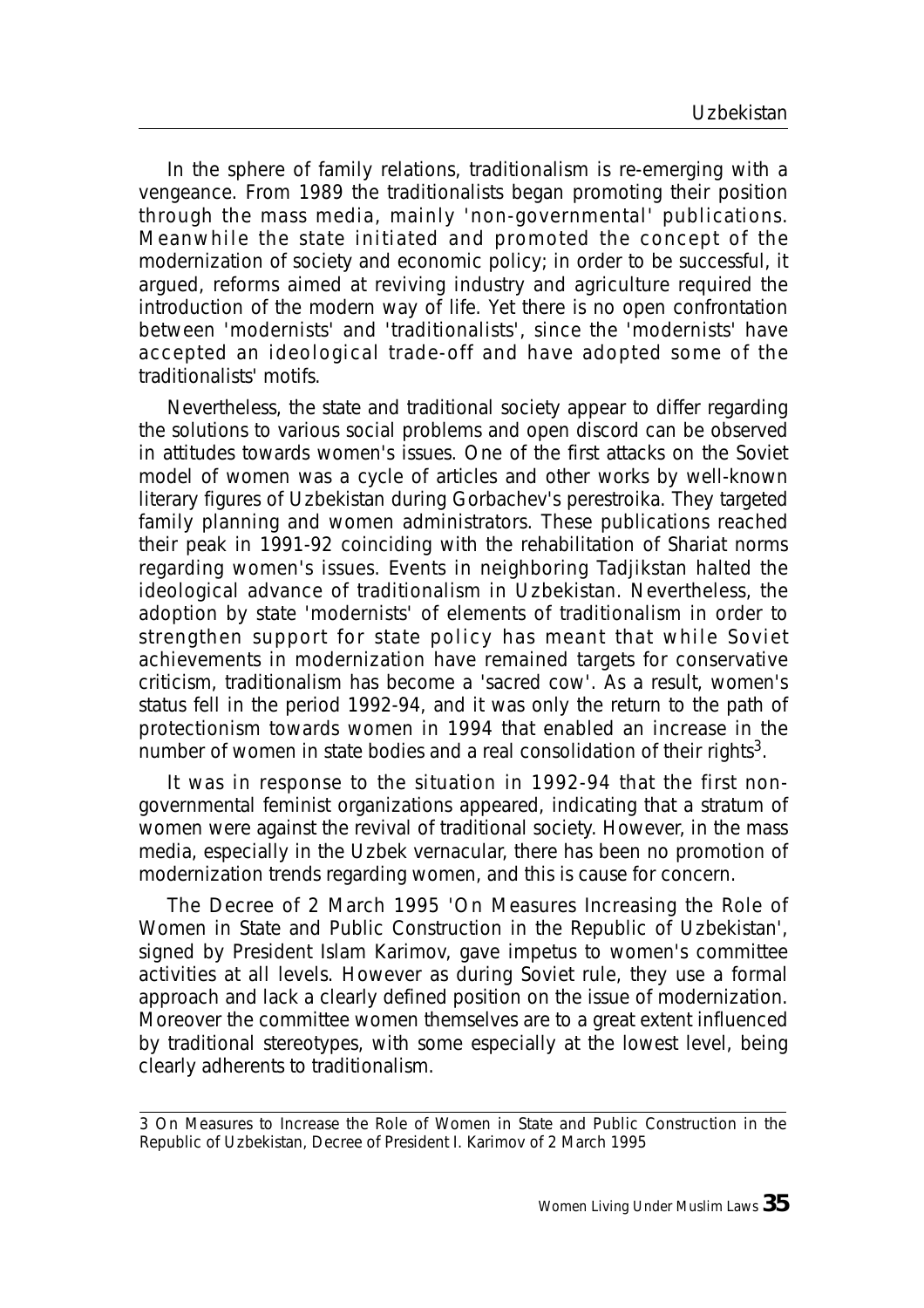The transition to a market economy has resulted in the financial consolidation of the layer of petty bourgeoisie connected with the 'bazaar', business and services. This layer existed during the Soviet period, but under the aegis of the shadow economy. During perestroika and the transitional period, this sector was partially legalized and grew owing to the influx of a younger generation, thus giving rise to family enterprises.

The growing affluence of this section of society, which invariably only had a mediocre education, has strengthened the hand of traditional society. Its members started showing their strength through the open support of religion, traditional rituals and clan solidarity. It is in this section of the population that the trend of supporting women's return to the 'domestic' sphere, an increase in veiling and the withdrawal of women from the labor market became most evident. Several factors were involved: the real income of state employees fell dramatically, even if they were highly-skilled specialists; women with secondary education were dismissed (under Soviet rule there was hyper-employment as job positions were created for this part of the population). This relatively unmotivated section of the female population was unable to adapt to the new economic conditions. Home and family became not only a shelter from the storm of transition but also a means of self-assertion. The rights these women had enjoyed under the Soviet power were due to positive discrimination, but with the negative effect that they were considered unreliable employees for they abused their right to long-term sick-leaves, etc. An additional factor was that the traditionalist woman's focus on home and family left little time for improving their professional skills. Therefore, many of them were unable to compete not only with their male colleagues, but also with their modernist female colleagues. As a result, employment became burdensome and without reward leading them to prefer to be 'domesticated'.

The Soviet model in reality produced a kind of split personality among educated women, who appeared modern on the one hand, but who still found reference in their families and local communities on the other. The life of modern women in Uzbekistan has been full of contradictions, complexes, stress and dramatic social clashes. A woman was torn between the role dictated by the state and the role defined by the family. As a result, even educated women often hold strongly traditional views on women's status with only a half-hearted commitment to modernism.

Analyzing the current resurgence of traditionalism, one notices that there is almost no writings on social problems connected with traditionalism. In the post-Soviet period, information regarding 'national' traditions is merely a panegyric, with no analysis as to why traditionalism is not viable.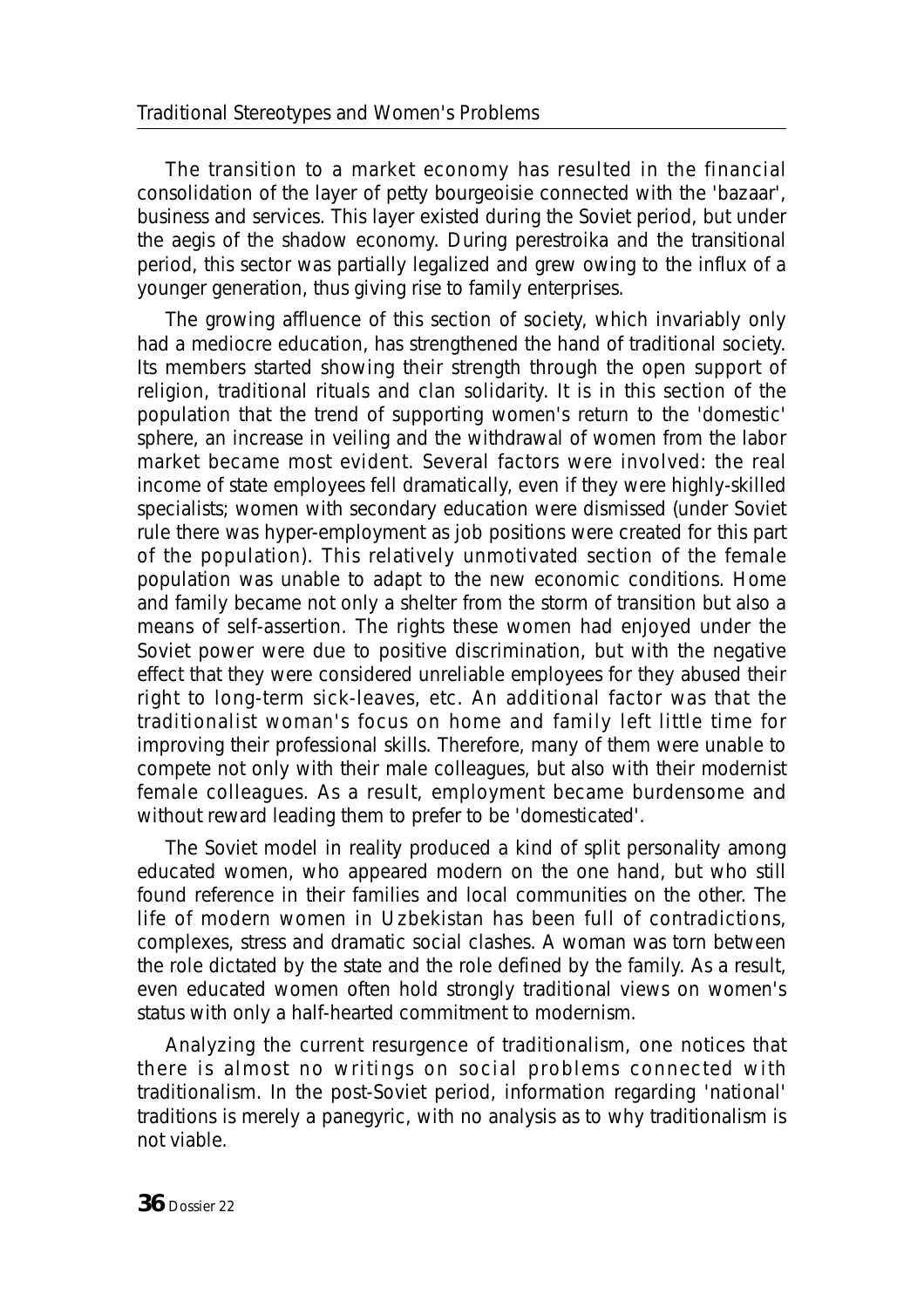## **Women's Problems During the Transitional Period**

Even a staunch supporter of traditionalism would agree that Uzbekistan today, despite all the difficulties of the traditional period, is significantly more advanced technically, economically and politically than the states that existed in the 19th and 20th centuries in Central Asia (Turkestan Province, the Bukhara Emirate and Khiva Khanate). Therefore, all current social problems must be solved at a level qualitatively different from solutions pertinent to the distant past. The urge to reintroduce polygamy is above a male obsession. It equates to a longing to establish societies such as those that currently exist in Afghanistan, Pakistan and the like. The call for a return to traditionalism for women witnesses the civil immaturity and patriarchal mindset of that part of intelligentsia which are essentially apologists for cultural values: the regard women's inferior position and the violation of their rights as the norm for Asian lifestyles. Such an approach to social problems contradicts the policies of the temporal state directed at the modernization of society and its economy through reform of the legislative, political and economic bodies, and at the building of a democratic society.

Traditionalism, however, opposes all these goals for it strives to preserve the status quo, seeking to replace statutory law with traditional norms dictated by clan politics, parochialism and corruption. The current state of society obstructs the dynamic processes of reform, initiative and pluralism in the economic and social spheres. The extent of women's rights in the public and private spheres are indicators of a society's readiness to face economic and social transformation and as the experience of the advanced states shows, without the active and conscious participation of women such positive change is impossible. Those who seek to make women 'domesticated' effectively deny Uzbekistan the opportunity to achieve the status of an industrially developed state and consign it to the status of Pakistan, Bangladesh and other impoverished countries.

Those working in local feminist organizations have observed that the principle of equality is violated first and foremost in the family. A girl is brought up to see herself as lesser than a boy. This is a violation of rights taking place within the home and in society that goes unpunished. In contrast, a boy is brought up so that he realizes that he is allowed to do many things girls are usually not allowed to do especially after they attain their majority. With such a consciousness, a man will never consider a woman an equal partner and will always restrict a woman's independence and choice, and particularly her promotion up the social ladder to a decision-making position. Society generally regards women as needing to be taken care of by a man or an older woman and hence they are denied the opportunity to learn to make independent decisions. Women too adhere to these opinions and therefore blame women themselves for the growth in the divorce rate and for poor upbringing of their children. They believe that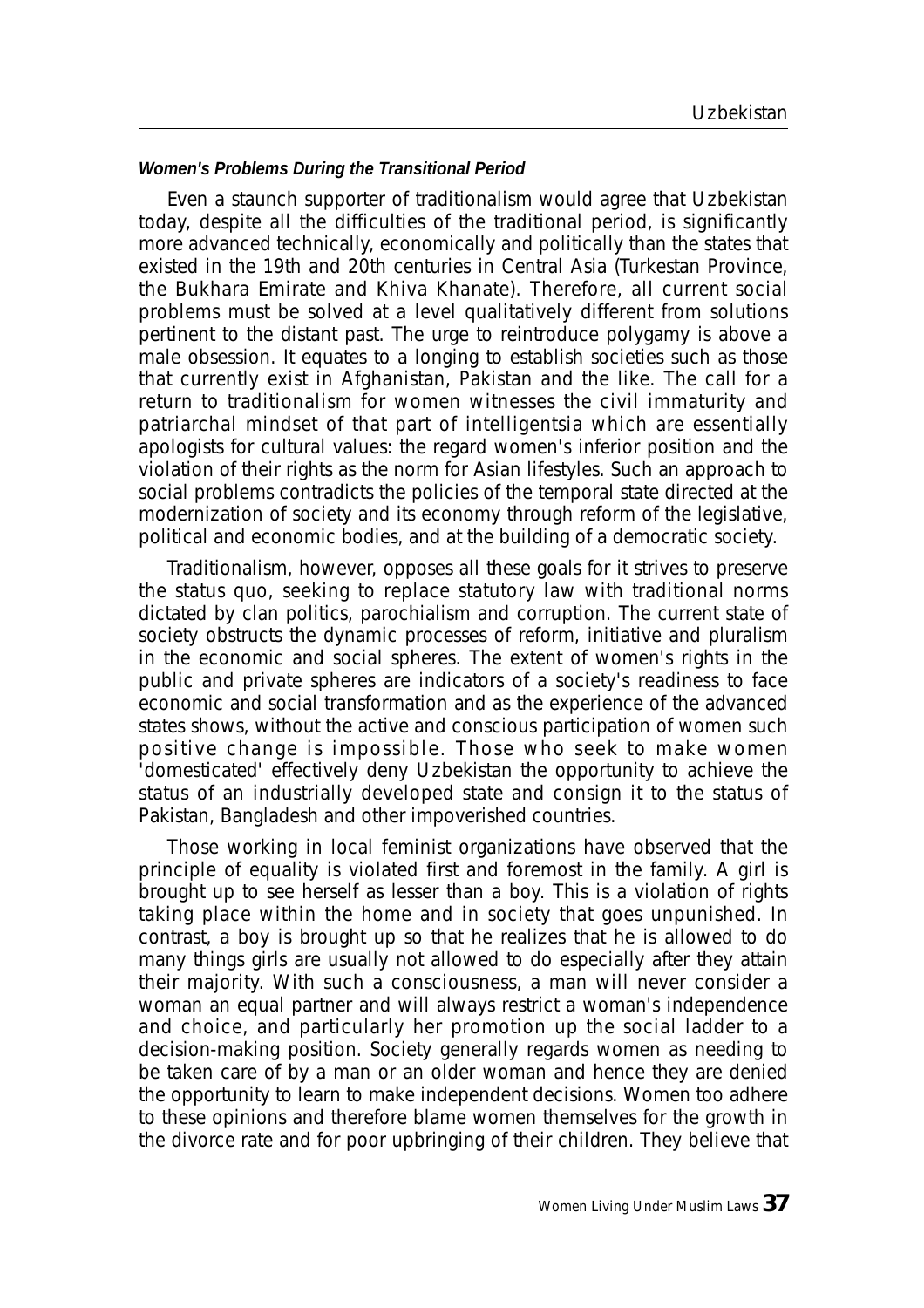a woman does not deserve an administrative position, for professional responsibility is of only secondary importance to her. Statistical data show that in Kazakhstan every fifth man with higher education holds an administrative position, whereas only every seventeenth woman with the same education attains such a position (we are using data from Kazakhstan as there is no such data for Uzbekistan; indices for Uzbekistan appear to be even worse).

But let us return to the issue of a 'domesticated' woman. In most families, for a girl it is enough to be attractive and industrious and good at housework. In the traditional family interest in a daughter's education and the growth of her personality, both spiritual and physical, is either lacking or insufficient. Education is reduced to instructions such as "you are a girl, you must be obedient and modest!." Thus a girl's major merits are physical attractiveness and modesty, seen as the basis for a happy marriage. Marriage (and all that accompanies it - obsession with dress and ornaments, etc.) is her primary destiny, with even education considered just a means of finding a husband. This does not enable a woman to realize herself as an independent being. Without a good education and profession, without awareness of their individuality, women strive to realize themselves through the husband. If never married, such women seek to realize themselves through a 'beautiful lover' in the form of an elderly and wealthy man. So, those women who are stigmatized in the press as a negative model of female behavior are in fact the very same 'domesticated' woman, albeit in a different form.

Uzbek writers contrast the model of a 'domesticated' woman with that of a western (modern) woman, ignoring the fact that an independent career woman is not an obstacle to successful family life. This model is described only in a negative light provoking hostility among traditionalist men. Such women are charged with amoral behavior, but none note their positive features: professionalism, their responsibility for their behavior, the quality of their work, their active involvement in civic affairs, and their sense of women's and social solidarity, All of this is completely lacking in the 'dometicated' woman. While the 'domesticated' woman was a globally pervasive model at the beginning of this century, after two world wars and major crises the West has finally accepted the modern model of an equal woman - but thanks only to the efforts of the women themselves who strive for their rights.

The Soviet model of equality, despite its imperfections, gave Uzbek women a great deal. Their educational status has risen significantly and there is a wide stratum of the female intelligentsia - scientists, teachers, doctors and artists - which cannot be replaced in the country's cultural, economic and social life. While women have the right to be 'domesticated', they must not be deprived of their right to be equal with men in public life. The socialization of girls should provide them the opportunity to make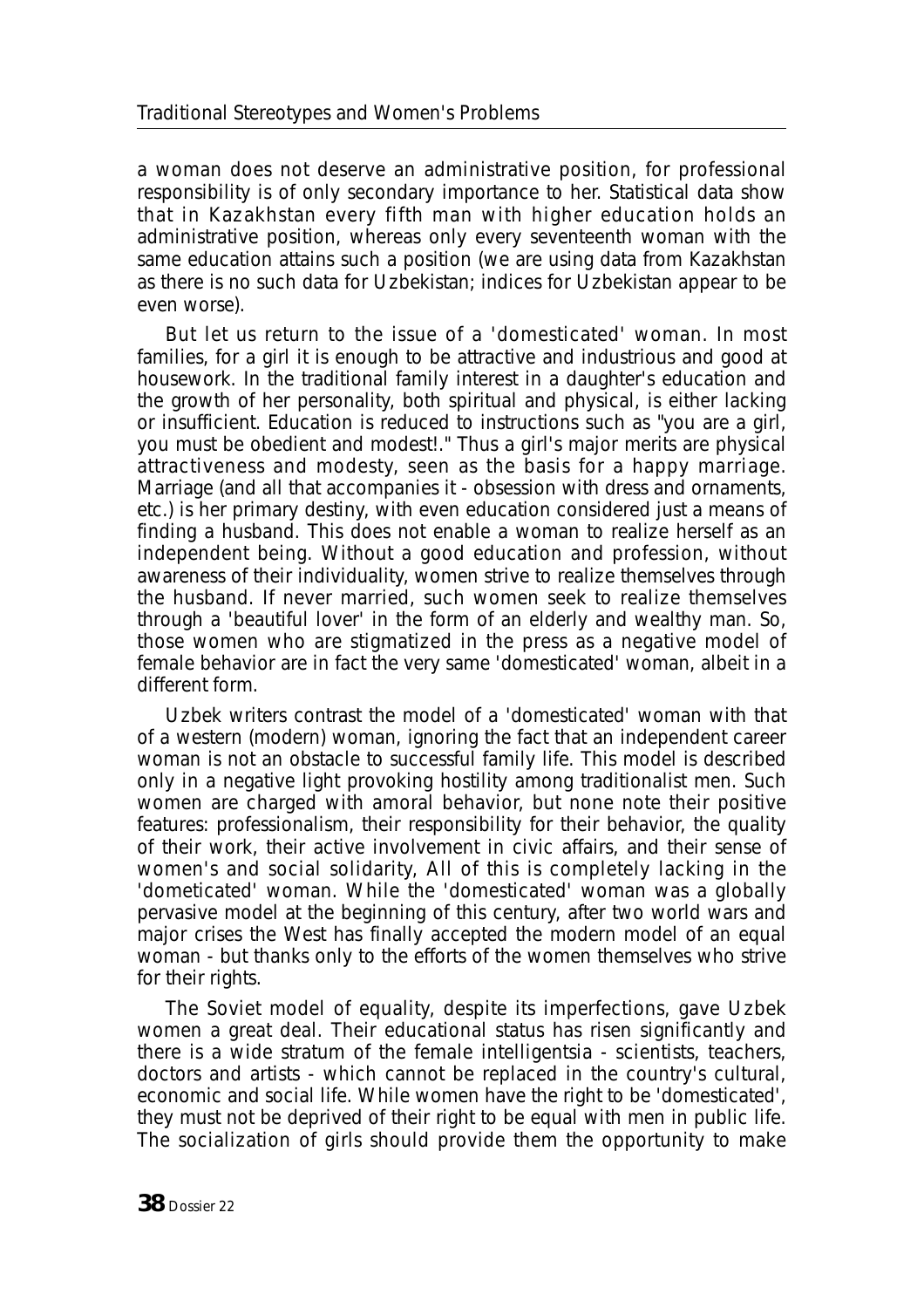choices in life that strengthen their autonomy and economic independence. For this to be realized necessary to overcome patriarchal attitudes but the latter is as sacred as national and religious traditions, and is reproduced in the socialization process. Hence the predominance of patriarchal motifs in the mass media with the result that topics such as legal consciousness and the issue of maintaining a balance between one's personal, family and public interests are not discussed with reference to women. Only patriarchal solutions to social problems are discussed, i.e., women should be 'domesticated' and all responsibility for them lies on men. But under present conditions, not every man is able to provide a woman with an adequate living standard, hence the emphasis on polygamy. Yet there are too few princes to go round, a popular song goes.

Now let us discuss those women who are engaged in small business. They came to be called *meshochnitsa* (or women selling their goods from sacks) by authors who rage and fume against them. Admittedly, this kind of business (or 'shuttle business') does not appear to be part of a civilized society, and is in fact a typical feature of the traditional economy. But nobody remembers that it is these women who have clothed us all, and that their business is tough and risky. Nor has anybody mentioned the corruption that makes their goods more expensive. A study of this phenomenon would reveal that most of the women involved in the 'shuttle business' have a higher education and it was their sense of responsibility towards their families that made them enter this sphere.

On average, a 'shuttle' business woman provides employment to between 3 to 10 persons, her partners being mainly women. No longer 'domesticated', her business is connected with risk, as well as psychological and physical burdens. 'Shuttles' have achieved economic independence outside governmental structures, where there is no protection. In the course of their work, 'shuttles' gain a knowledge of the law and dealing with banks and there is no need for the state to waste resources on training her in economics. Supported by the state's economic policy, the 'shuttle' begins as a small business but through the accumulation of capital they can develop their activities into a medium-sized business. Instead of comparing how far these women conform to traditional stereotypes, writings on the phenomenon would do better to discuss their business problems, but instead of sound analysis emotions again prevail.

Another topic which merits serious discussion is that of women and crime, for during the transition to market relations it is inevitable that human conflict is aggravated. Living standards plummet and the worsening situation in the labor market forces some women to follow the road of crime.

Yet while the discussing the theme of woman and crime, writings in the mass media again fail to analyze the social grounds for crime. Before the transition to a market economy, women were primarily involved in crimes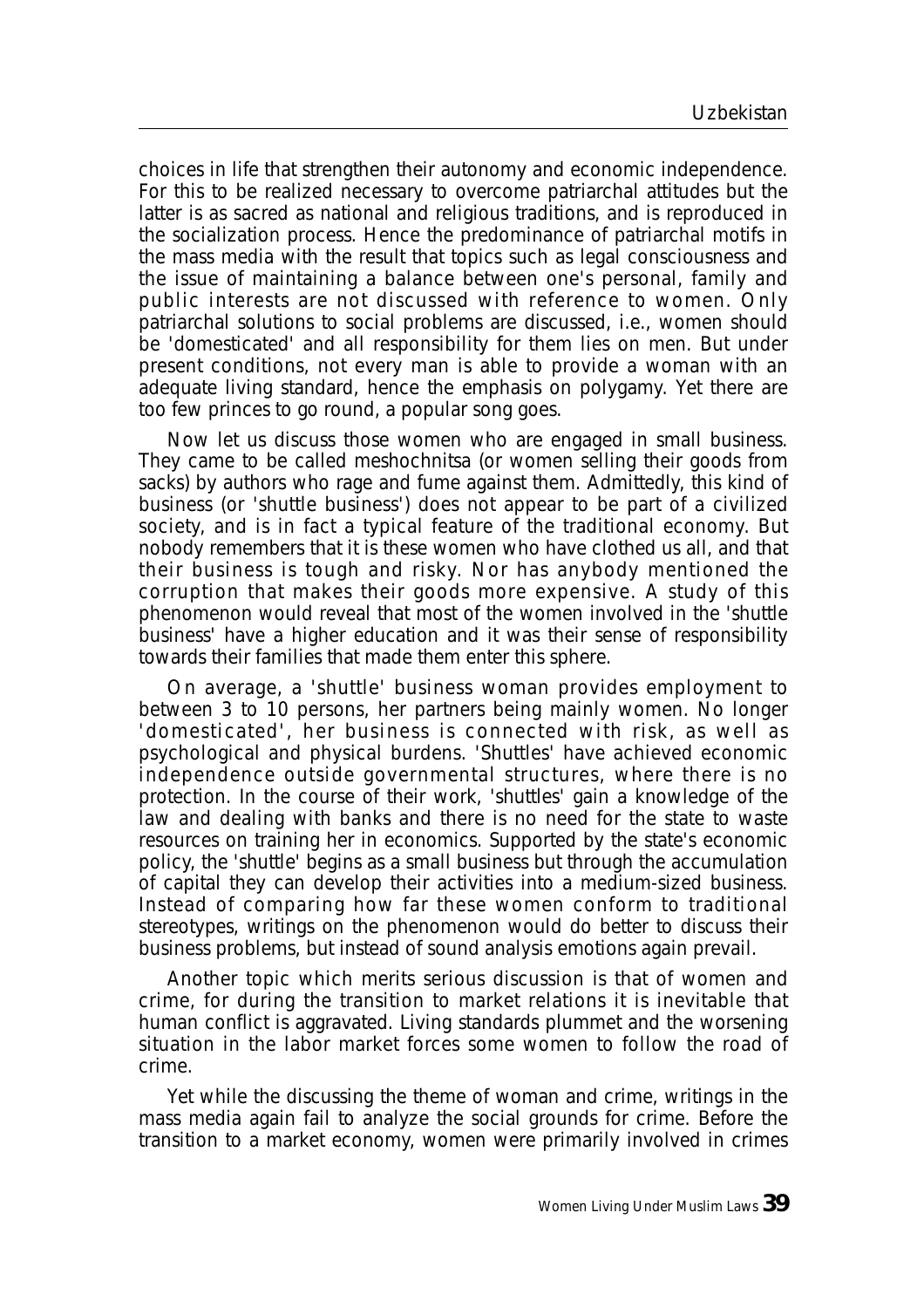committed in the home, but now they are involved in organized crime. As studies by lawyers have revealed, women criminals are found, as a rule, at the lower levels of the hierarchy of organized crime. They commit crimes, but are seldom the initiators or organizers, especially of crimes connected with drug trafficking and the arms trade. Women involved in prostitution should not be regarded as amoral persons, but as victims of organized crime.

Those authors writing about prostitution also emphasize the personal attributes of the women involved, with the problem being regarded as a moral issue concerning only the women themselves, whereas prostitution is a social problem concerns men as well. The problems surrounding prostitution are both economic and social. Prostitution is yielding enormous uncontrolled profits and has become an important feature of organized crime. Social environments sanctified by traditionalism create the conditions which allow this business to flourish. Poor regard for spiritual development and education, and a system of taboos create an atmosphere of sexual tension on the one hand, and encourage the sexual freedom of males on the other. Intolerance of 'mistakes' made by women, women low social status and poor self-esteem, coupled with the cult of wealth create favorable grounds for this phenomenon. Significantly, the women who advocate polygamy justify this precisely by referring to women's 'natural and biological' needs. In order to raise public awareness, publications on the subject of prostitution should contain the statistical data and an analysis of the psychology of social relationships but instead tend to focus on the titillating aspects, exposing the effective illiteracy of the authors.

In many publications the authors often address the subject of women's dress. And this question is again treated from the standpoint of women's conformity to the model of a 'gentle and modest' Asian woman. The position of the authors is traditional and is aimed against the western model. This problem, however, is much deeper than these authors' superficial approach. A woman's dress draws an invisible line between the traditional and the modern. There must be a clear position regarding hijab. The authors claim these are only white and black kerchiefs. But they mean hijab and the latter is not simply a form of dress, but a symbol of women's segregation. A woman wearing hijab recognizes her secondary status and dependence on men.

Hijab is not a passing symbol, but one of permanent adherence to a particular way of life which rejects contemporary change. Hijab can exist as a woman's choice, for it corresponds to the 'domesticated' woman's inner state and religious ideals. But this dress often belongs to a woman who is forced to be 'domesticated' or it can act as camouflage for the cynical manipulation of the symbol of a modest and religious woman. Whereas such cases might be a real topic for discussion, the authors of writings on the hijab have their own position.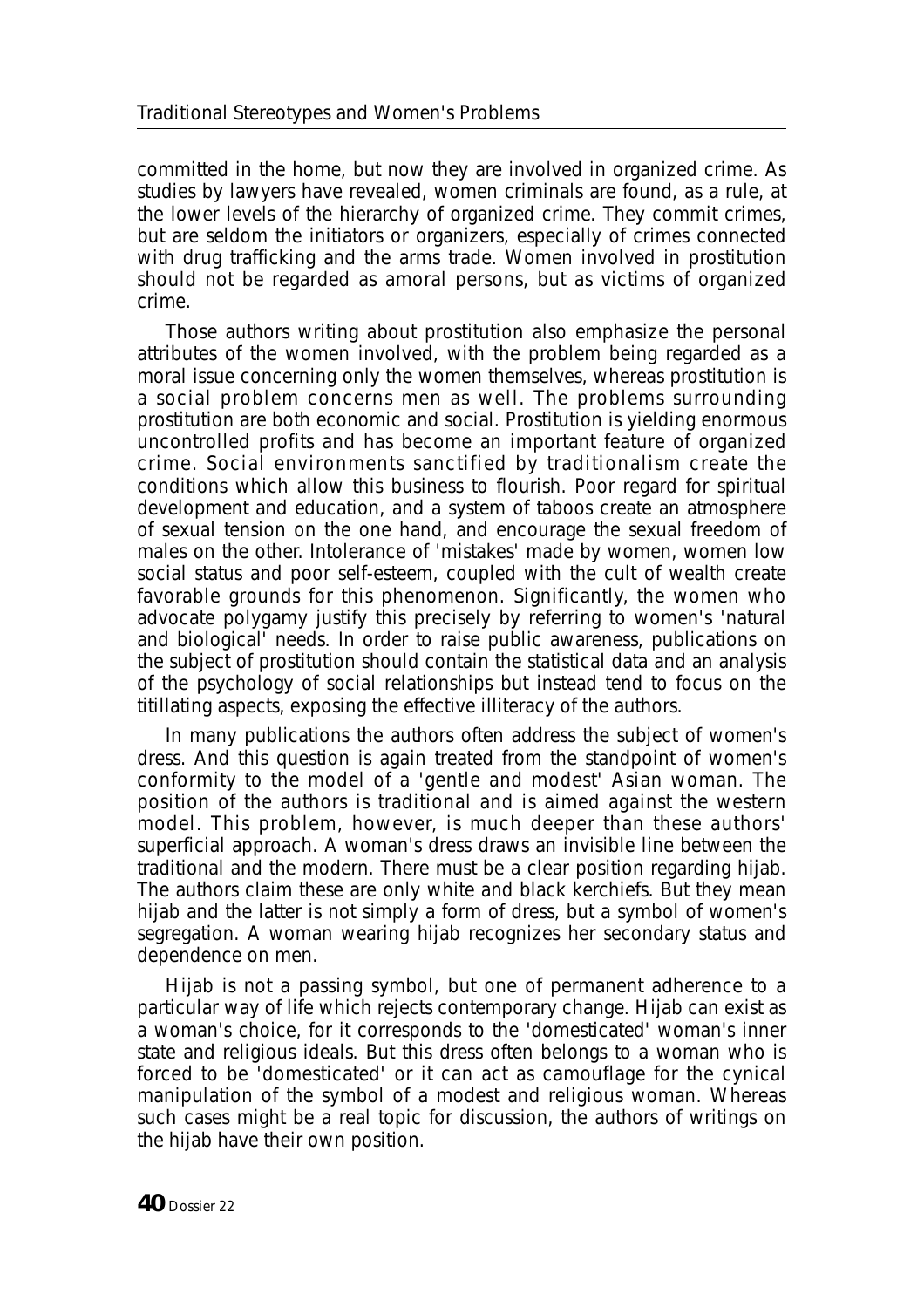Foreign radio stations also discuss the phenomenon of hijab, but here there is also a one-sided approach, i.e. the defence of the right to wear hijab. Nobody links the growing prevalence of hijab and the rise in early marriages and polygamy to a decrease in women's educational status; but there is an obvious link. Women are usually forced to wear hijab by their parents, husbands and in-laws. But nobody complains about this violation of women's rights as human rights, since for a woman it is easier to complain against strangers than her relatives. Women's committees are well acquainted with all these facts but do not make them public on the request of the women themselves because for the rest of their lives they have to live with those who violate their rights.

Violence against women is rarely discussed by the mass media, but if it is touched upon (10), it is regarded as merely the 'misconduct' of individual men. But this problem exists and it affects , first and foremost, 'domesticated' women. And on this point the authors are far >from understanding what human rights are. While assessing problems such as violence against women, authors frequently blame the women themselves, which bears witness to the lack of basic knowledge of international and national legal standards and a lack of civic consciousness on the part of the authors.

The issue of women's health is also ignored. However, this problem is directly linked to the state of women's rights. Cases of difficult pregnancy and labor, high maternal mortality and infant mortality are often the result of the unequal status of a girl or a woman in the family which lead to malnutrition, overwork, nervous breakdowns. Of course, this is coupled with the state of public health, but the key to their health lies in the acknowledgment of their rights and position in the family.

## **Conclusions**

Journalists in Uzbekistan largely reflect the opinion of traditional society and fail to analyze issues from the perspective of economic, legal and social development. This analysis is instead replaced by myth and a superficial approach towards women's problems. There are a number of reasons why journalists are slaves to traditional stereotypes: - the Uzbek intelligentsia mainly consists of first generation urban citizens who have not lost their spiritual and social links with their rural background. The urban population is involved in the non-productive sphere while the 'hereditary' intelligentsia constitutes an insignificant part of the modern intelligentsia.

Legal illiteracy is characteristic of post-Soviet society. Laws and even the Constitution are treated with contempt, leading to the ignoring of the basic legislative principles of a secular state, a highly dangerous trend as the experience of such states as Algeria shows.

Captive to traditional stereotypes, the mass media in Uzbekistan tends to propose primitive solutions to women's problems: women's return to the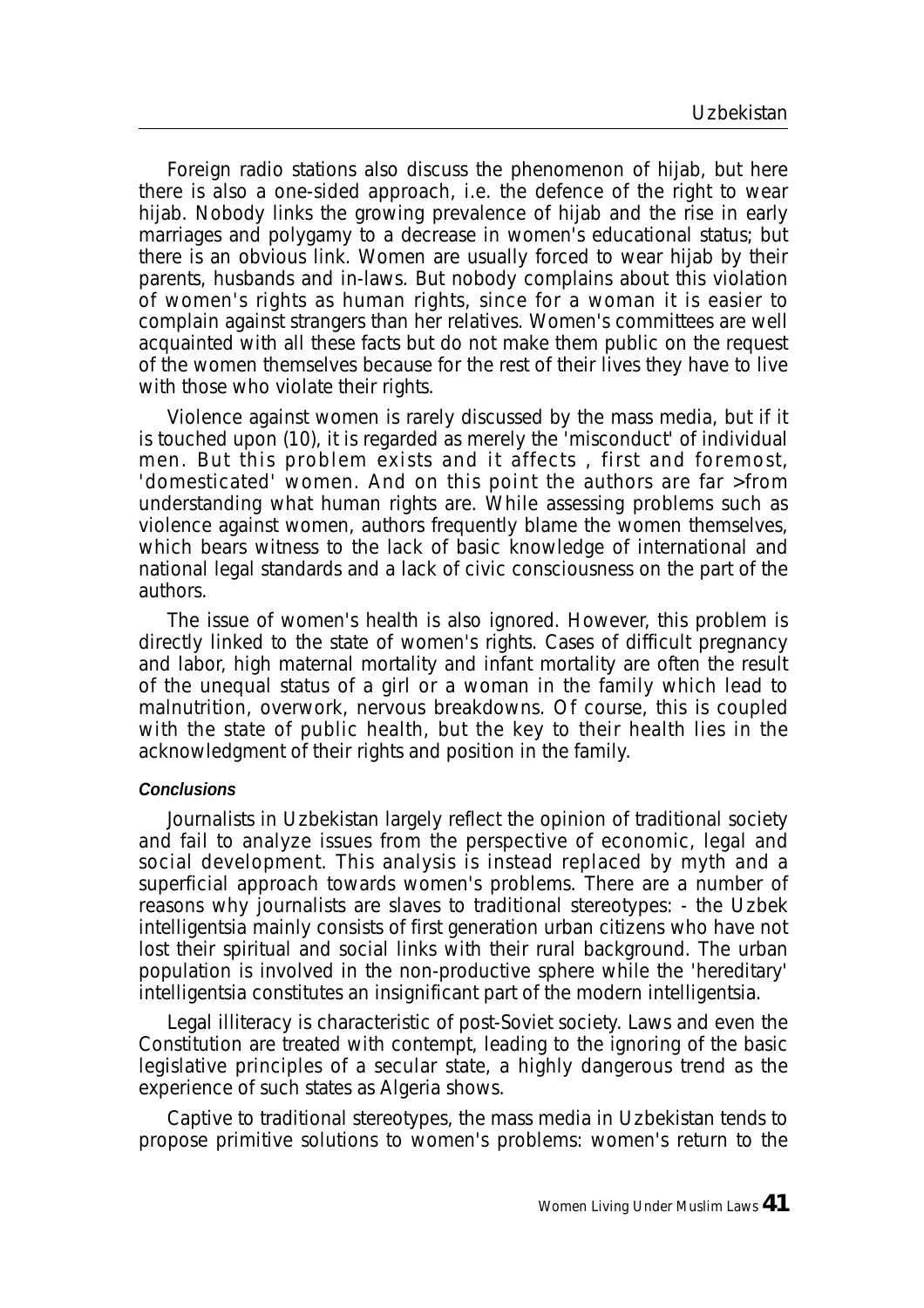home and hearth, a revival of polygamy and the allocating of all responsibility for women's well-being to the husband.

As a recommendation, it would be sensible to involve journalists in the work of feminist organizations so that they, together with the activists of the feminist movement, will be able to mould public opinion in the direction of social modernization, and help defend the equality currently granted to women and protected under law.

## **References**

- V. Mukomel, 'Central Asia, the Burden of Change', in *The USSR: a Demographic Diagnosis*, Progress Publishers, 1990
- Sh. Bashbekov, 'Woman is a Domestic Creature', *Halk Suzi* newspaper, 1 March 1997
- A. Akbarov, 'Is Polygamy a Sin?', Uzbekistan Adabiyoti va San'ati (*Literature and Art in Uzbekistan*) newspaper, 18 November 1997
- H. Nasrullaeva, 'Polygamy is not a Sin', *Hurriyat* newspaper, 17 December 1997
- S. Bonu, 'Woman Carrying the Weight', *Vatan* newspaper, 28 November 1997
- E. Norelina, 'My Husband Has Two Wives', *Vatan* newspaper, 16 December 1997
- Sh. Salimova, T. Sadykova 'Mother is Moonlight and a Sunbeam', *Uzbekistan Ovozi* newspaper, 17 June 1997.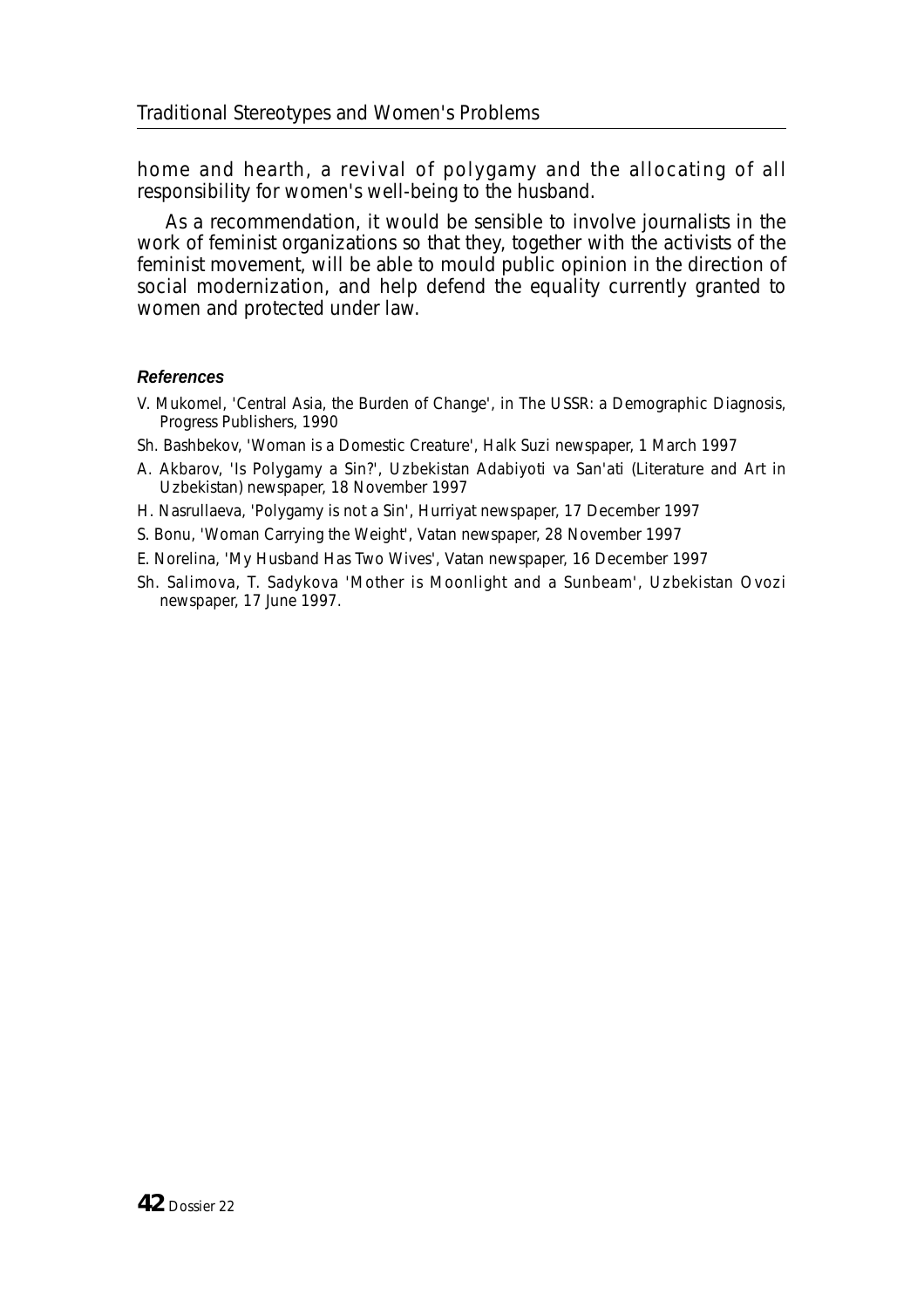# **Under siege in Jerusalem**

**Three women caught between two cultures**

David Sharrock

"Wanted: Flat for three twentysomething Palestinian women to rent; Must be in Jewish west Jerusalem and free from religious bigots and bombers".

That would be an honest advertisement if Manal Diab, Sonia and<br>Wafa Khoury wanted to be open about their recent travails on the<br>top floor of No. 16 Iddo the Prophet Street. But perhaps their<br>oriety has already ruined all p Wafa Khoury wanted to be open about their recent travails on the top floor of No. 16 Iddo the Prophet Street. But perhaps their notoriety has already ruined all prospect of finding another place to live in Jerusalem?

Notoriety must be the wrong word, but how else can you account for three bombs outside their door in less than 12 months living on the fringes of what is supposed to be the trendy yuppiefied district of Musrara, with its fine views of the gilded Dome of the Rock?

Defying the conventions of both sides of this divided city, Manal, Sonia and Wafa rented the flat last summer. It seemed ideal, close to the Old City where Manal works as a Hebrew language teacher and close to the centre for its shopping and nightlife.

The only problem - and it didn't seem one when they signed the contract - was their neighbours. The narrow street runs between a mostly working-class Sephardic-Moroccan neighbourhood and the ultra-Othodox Mea Shearim. Two tribes, little in common with one another except perhaps a hatred of Arabs. Even ones who dress in the latest strech-Lycra fashions and who could easily pass for Israelis themselves. Which Manal, Sonia and Wafa all are - except that they are Israeli Arabs.

It's a term that Manal doesn't like - the map on the living room wall of Palestine showing all the villages which have been erased by Israel since 1948 clearly demonstrates where loyalties lie - but she and her friends are all passport-bearing Israelis, born within the 1967 Green Line separating the Jewish state from the Occupied Territories.

In any case, right now questions of identity are the least of their worries. Their ordeal began with swastikas daubed on their door and stones hurled at them by Jewish seminary students from the local yeshiva. But now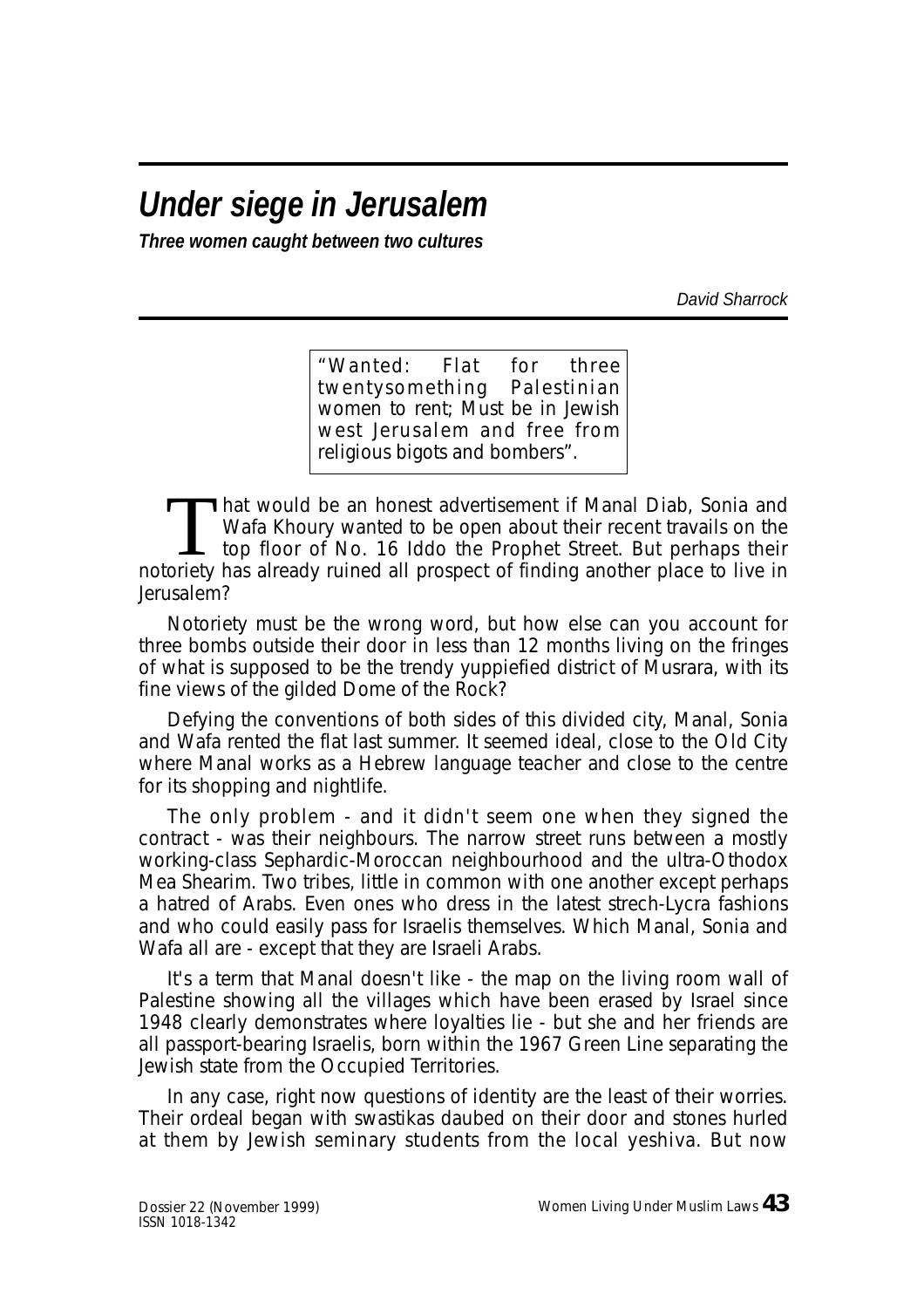somebody is trying to kill them - or at best intimidate them out of their home - and the police don't seem to be getting anywhere with their investigation.

The third bomb went off on the night of Israel's big 50th birthday party. It was 12 . 40 am and because the city had been ablaze with fire-works all evening Manal wasn't sure what the loud explosion meant. "I went from my bedroom into the living room, and it was on fire; I couldn't call the police because the phone was in that room, so I began screaming for help from my bedroom window. And no one moved. They just watched me. I kept shouting at them to call the police and eventually they did, but it was unbelievable how long they took".

The entrance to the flat is now charred and evil-smelling for the third time. Two previous small bombs exploded outside the door in October and December. The second prompted some attention because a police explosives expert was injured trying to defuse it. Jerusalem's rightwing mayor, Ehud Olmert, even came to visit and get his photograph taken.

"Olmert asked me "Why don't you go and live in the Arab part of the city?" So I told him "Fine, but fix everyting there first, the buses, the potholed roads, the electricity supply". We are all very busy, career women who work late, and it's difficult getting back to the Arab districts where there are no real services, " says Manal.

There is another problem too. Career women who want to look cool and sexy, share a flat and generally run their lives the way they want to without any interference don't go down a storm in east Jerusalem. The women briefly shared a flat in the east Jerusalem neighbourhood of Beit Hanina, where they were harassed by men for flouting Arab tradition and dressing like Western women. The city's western quarters are more to their taste, even though only a few seriously wealthy Palestinians choose to live there.

Perhaps this also account for the indifference of the Palestinian media to the bombings, which seems to have ignored the plight of Manal, Sonia and Wafa. An ad hoc "Committee to Save the Women" was formed by wellwishers, and a Haifa-based feminist group dispatched a visiting American PhD candidate in modern jewish history to move in with the women as a volunteer security guard.

But, Manal wryly notes, all the initial enthusiastic offers of help evaporated like so much Jerusalem snow. "Somebody promised to pay our municipal tax, which we can't afford because we lost so many days work over this, but it never happened. We are alone with our suffering; it's the Palestinian fate".

The police put up a video camera to monitor the flat entrance, but it disappeared a few weeks before the last bombing and, oddly, a spokesman thought it was still there. "The last thing I said that night before I went to sleep was "They will bomb us for sure tonight because it's Independence Day". I'm scared, but they won't break me. This is giving me more strength",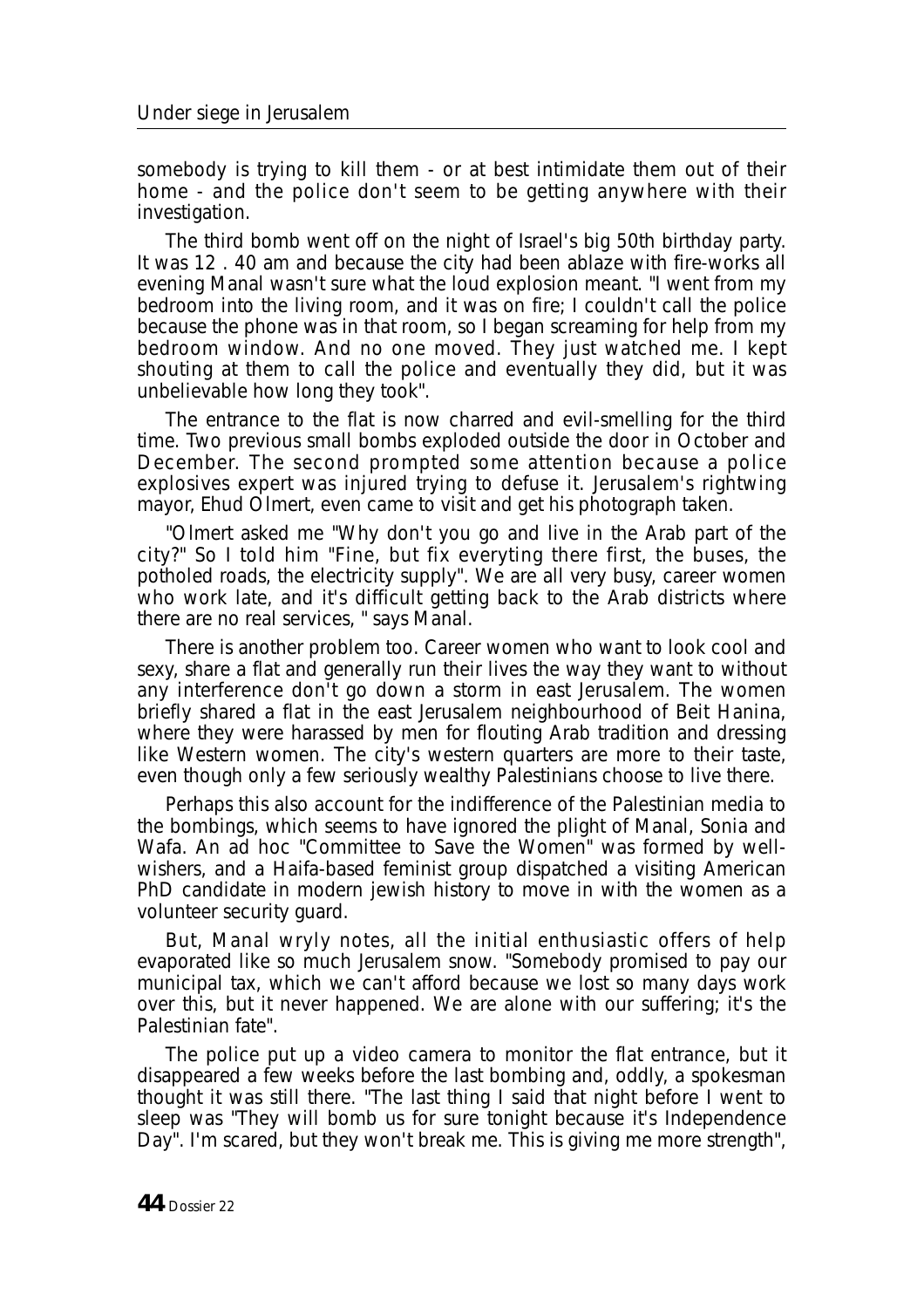says Manal. "The people who did this are weak who can't fight in a fair way.

"I just want to talk with them, to say to them "You want me to leave? Then come and sit with me and convince me". I believe that I have the right to live wherever I want in this land, which is everyone's land to share, even if it's not my country".

After the second bomb the women started looking for another flat to rent. Not because they were scared, but because their landlord asked them to. He has given them their notice, and when the 12-month contract expires at the end of this month they must move out.

"It is going to be difficult to find a new place to live in, because so many people have heard about us now and it makes me very angry because it's as if this is all our fault", said Manal. Not surprisingly, they have found nothing so far. "We went to look at another aparment in French Hill (one of east Jerusalem's oldest Jewish settlements, nowadays home to any liberal university professors and diplomats) and the landlord seemed terrified of us all the time he was showing us round.

"It makes me so mad. I want to shout at people "Why are you scared of some 26-years-old women who are just trying to build their careers. Why?"

During our talk a visiting New Yorker popped by to offer her condolences. "I read about it and was so apalled I had to come over and apologise for our so-called brethren," said Hanna Berman. "I'm modern Orthodox myself, and I think this is outrageous. It's like the blacks in the fifties in the States or the Nazis. If we do nothing then we too are responsible". She stalked off into the night promising to give the local rabbi an earful.

Nomi Bar-Yaacov, an Israeli human rights lawyer, says the attacks are symptomatic of the growing intolerance of Israel's religious community. "It's getting worse. If a Jewish woman wore a miniskirt in the same area she would face the same problem. I have personally been told that my Jewish blood is worthy of spilling. The combination of being Palestinian and secular merely doubles the problem for these women".

Manal grew up in the Galilee, Sonia and Wafa in Nazareth. Living in predominantly Arab regions of Israel, they never experienced discrimination until they moved to Jerusalem to study, work and get on. More than 90 per cent of Israeli Arabs live in segregated all-Arab towns and villages. In April severe rioting broke out in one village after the army demolished an illegally built home, raising the spectre of a new intifada, but this time one made in Israel among its disaffected Arab population. Opposition politicians urged the government to do more to improve relations.

For Manal, Sonia and Wafa it may be too late. They are thinking of emigrating. "I'm Palestinian and I identify with the Palestinian cause, but as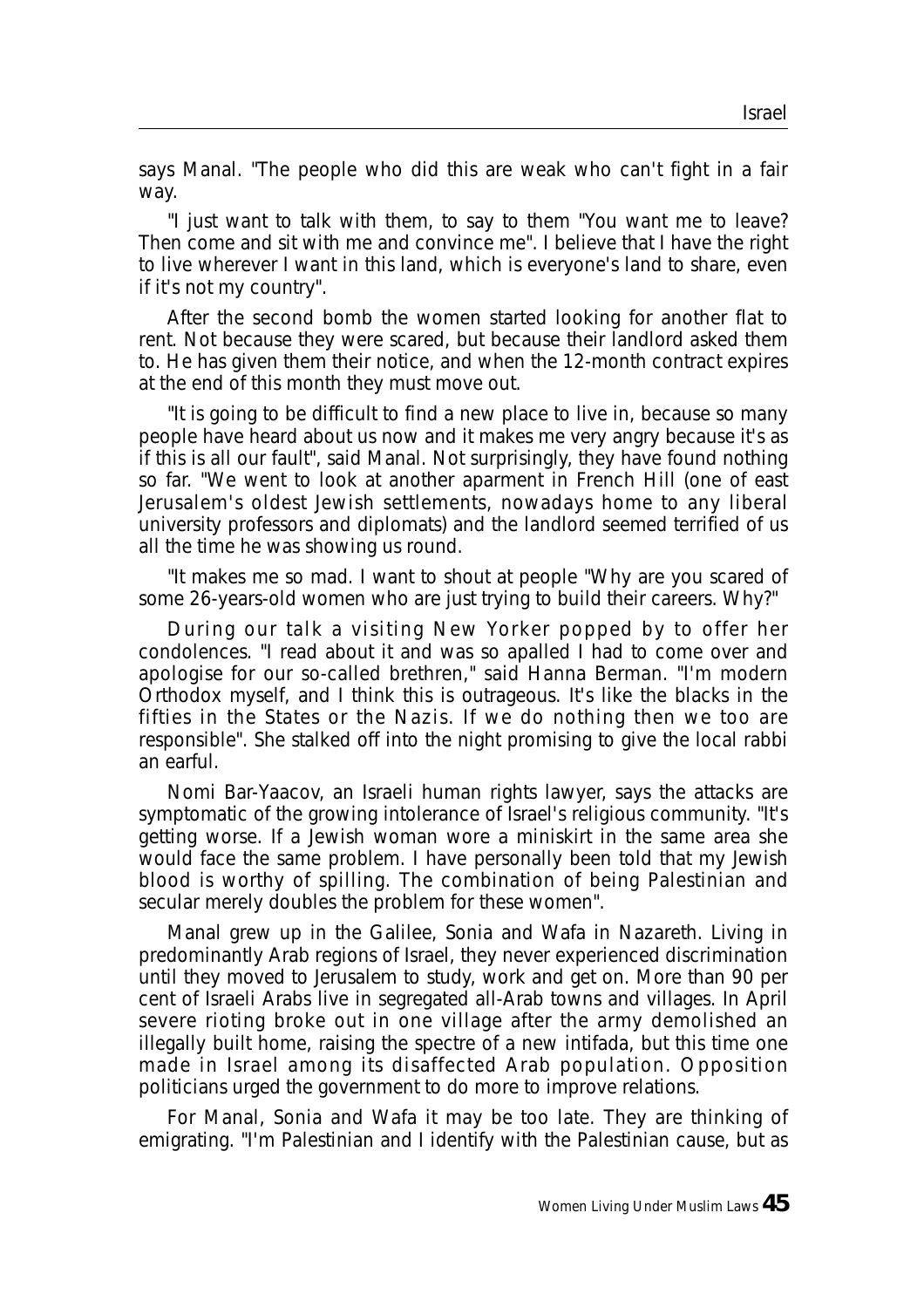a modern woman I can't live with Arabs," says Sonia. "They are chauvinist, only like blondes and have totally different mindsets to ours." But she couldn't see herself falling in love with and marrying a Jewish man either, unless he was staunchly anti-Zionist.

Until the lease runs out they have somewhere to live, even if the door and walls are blackened by fire. "We won't be here much longer, and we don't know where we'll be next, but I'm still waiting for them to come and bomb me again," says Manal.

Source: Guardian Weekly, June 7, 1998, features, page 23.

### **Guardian Weekly,**

164 Deansgate Manchester, M60 2RR U.K.

**46** Dossier 22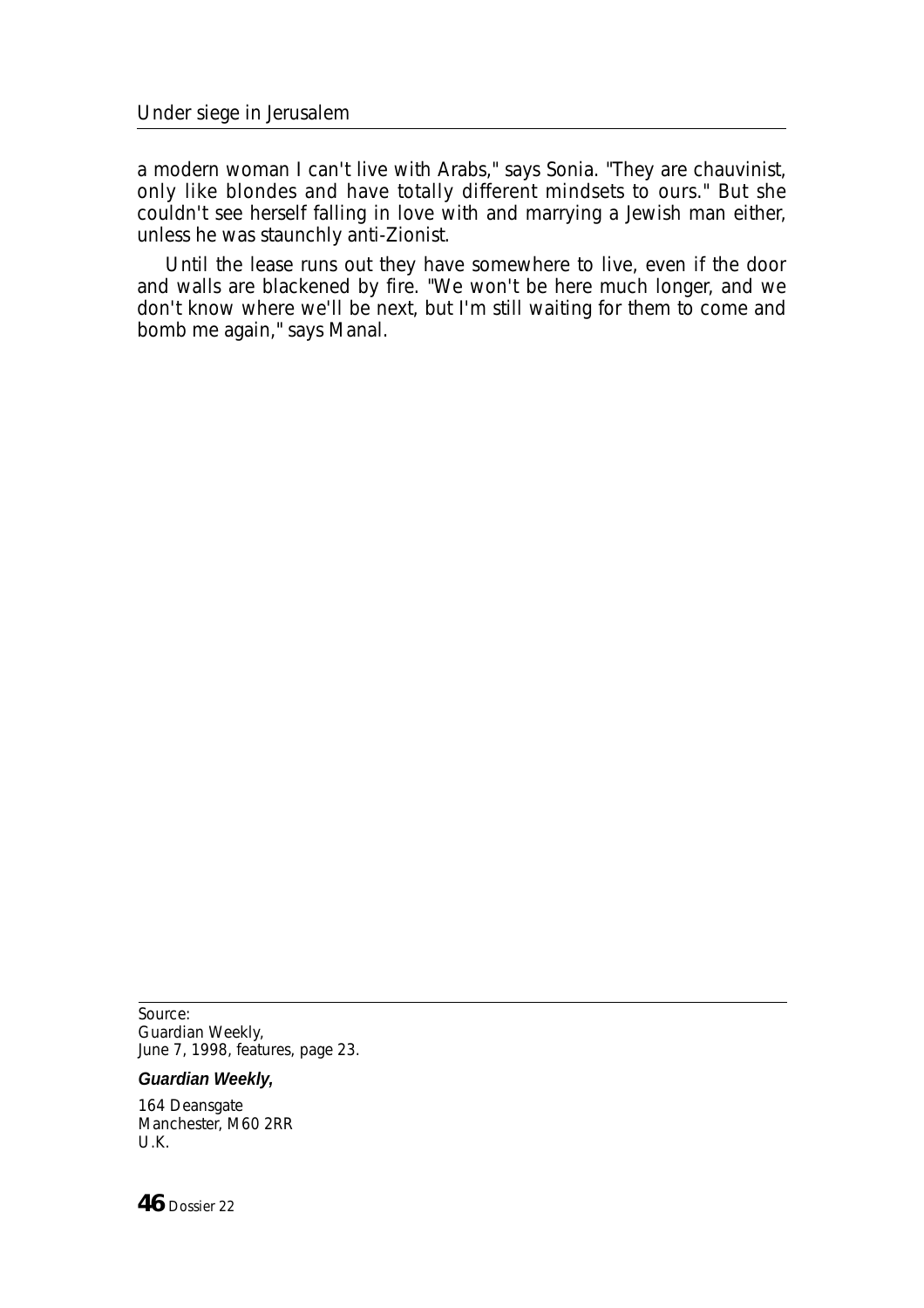# **Palestinian women's model parliament**

By Dahlia Scheindlin\*

The decision stunned even its leaders. During their model parliament<br>held last April in the Gaza Strip, Palestinian women's rights activists<br>first recommended that laws be enacted to restrain and regulate held last April in the Gaza Strip, Palestinian women's rights activists polygamy; that it be allowed only in exceptional cases and with the first wife being offered a divorce. But after the 126 "delegates" confirmed the vote, they dramatically invalidated the decision. Instead, a large majority called for a total ban on polygamy amid widespread applause.

The Islamic community called the vote a "slap in the face to the Koran," according to the Palestinian daily, "al-Ayyam." The activists were denounced as "devils, satans and demons," accused of desecrating and disrespecting the Shari'ah (Islamic law).

"Everyone was against us, and they were totally irrational and emotional. They feared that we were trying to undermine the whole religious court system, and simple religious people became truly scared," recalls Maha Abu Dayyeh Shamas, head of the Women's Center for Legal Aid and Counseling based in Palestinian-populated East Jerusalem which organized the parliament.

The polygamy vote was a highlight of the "Palestinian Model Parliament: Women and Legislation," a two-day forum to demand civil rights and equality for Palestinian women held in both Gaza and the West Bank town of Ramallah. For 18 months, the Women's Center for Legal Aid and Counseling prepared for the parliament by holding forums in cities and refugee camps throughout the Palestinian Authority on the status of women.

Gaza has operated since 1954 under the law of Egypt, with the West Bank under Jordanian law since 1967. Legal regulations and customs are also heavily influenced by the Shari'ah. Under these laws, women are treated like second-class citizens.

<sup>\*</sup> Dahlia Scheindlin is a freelance writer who writes about culture and social and political issues.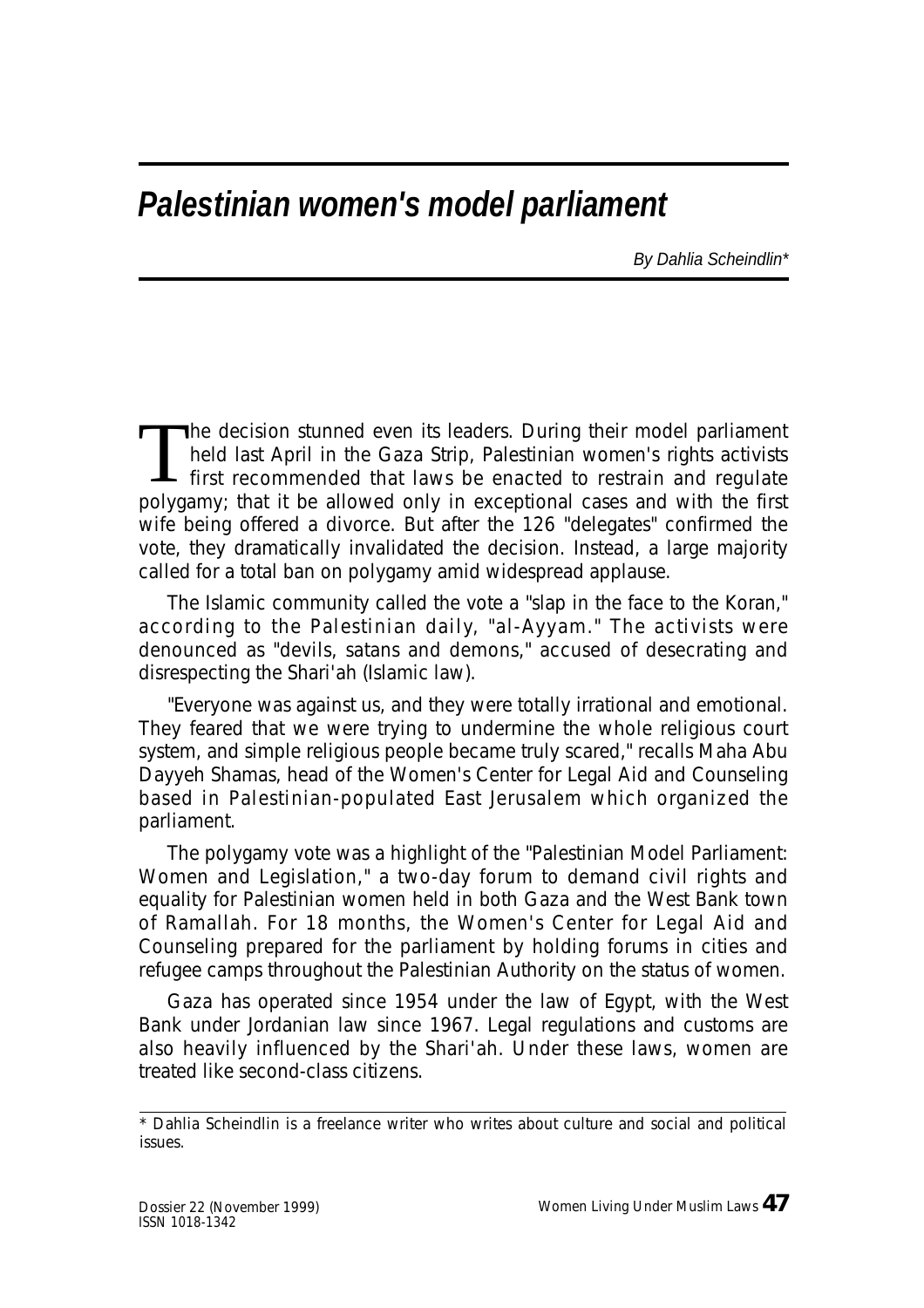"The parliament's goal was to change long-term attitudes that women aren't strong enough to decide anything, and that only their brothers or fathers can decide," said Murwa Kassem, the model parliament's Gaza coordinator. "We needed to start somewhere."

The delegates — equal numbers of women and men — included members of women's and non-governmental organizations who were picked by organizers based mainly on whether or not they were "outspoken and articulate," said Shamas. Members of Islamic fundamentalist groups were invited to participate as observers.

Whatever it accomplishes — and that remains debatable — the parliament in and of itself was a remarkable event. The majority of women in Gaza are traditional Muslims. Most wear headscarves, as did many at the mock parliament. The influence of Islamic fundamentalists was so strong here a few years ago that women who went out unveiled faced harassment. But Palestinian women have also long had an extensive organizational network and were active in the six-year intifada or uprising against Israeli occupation. With the establishment of the quasi-independent Palestinian Authority four years ago after the Israel/Palestinian peace agreement, feminists succeeded in abolishing some sexist laws, including one requiring female drivers to be accompanied by a guardian.

Still Palestinian feminists are struggling to prioritize their goals: Should they fight exclusively for Palestinian statehood, in the hope that this will further their goals? Or should they be social critics, promoting long-term issues of democracy and women's rights as national institutions and a constitution are being formed? In 1988, Palestinian leader Yasser Arafat proclaimed that "Palestine is a state...based on social justice, equality with no discrimination...on the basis of ethnicity, religion, color or between men and women." The mechanics of achieving such a vision were left undefined.

The Women's Center for Legal Aid and Counseling boldly opted for the role of social critic. "The Palestinian women's mock parliament has a role: to teach people how to give voice to democratic debate," said Kassem, an earnest, high-cheekboned woman with a BA in nursing and mental health, during an interview in her Gaza office with its staff of young, friendly and dynamic women and men.

The model parliament's agenda dealt exclusively with personal status, leaving aside labor, economic, and political inequalities in an attempt to defuse political differences. Gaza participants called for making the minimum age for marriage 18 for both women and men — under Egyptian law women can be married at age nine — and abolishing a law requiring women to get permission from a male relative to marry. They also collected 16,000 signatures for a social covenant calling for justice and equality between the sexes.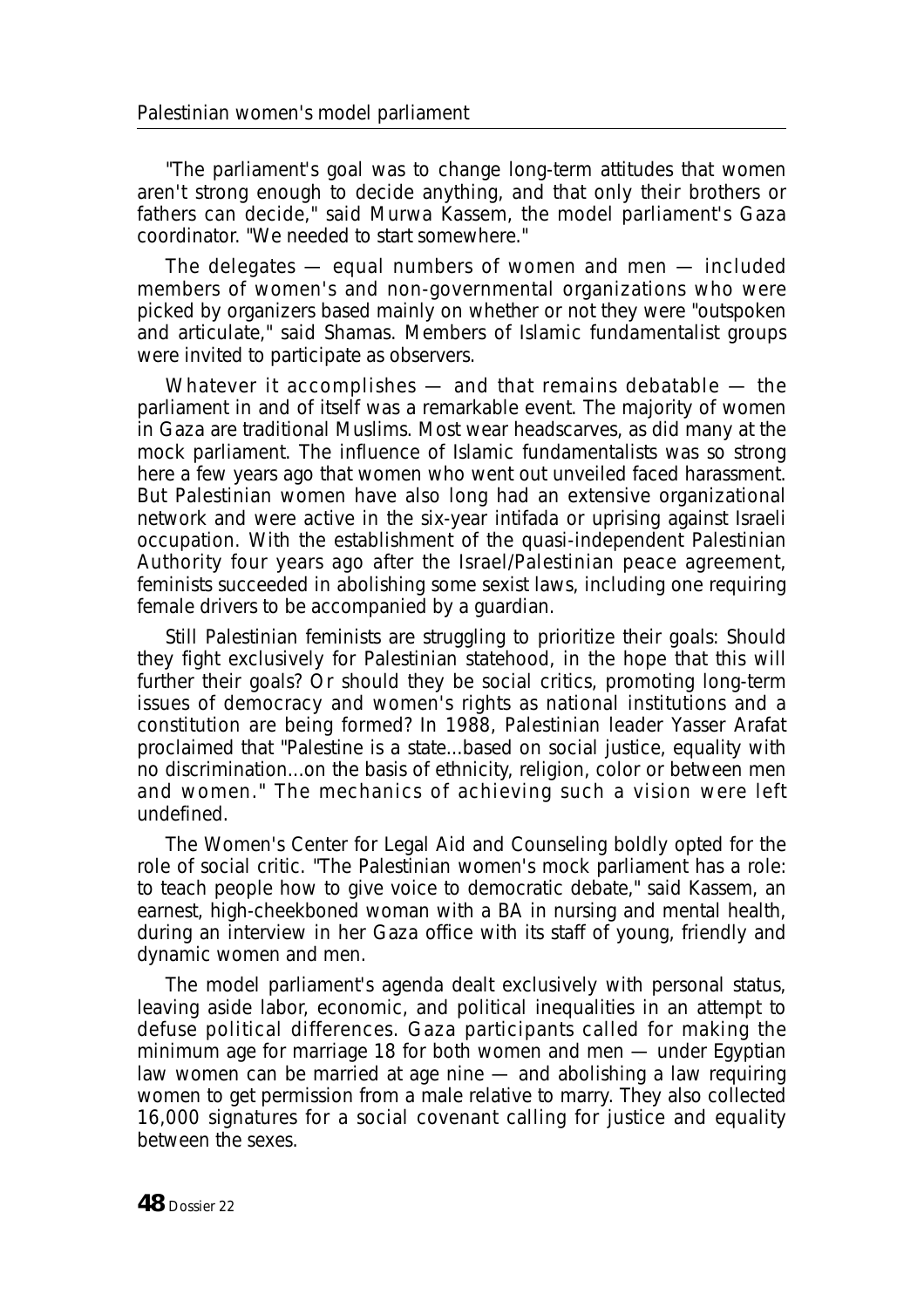That's considerably more than the 170 imams (religious leaders) who signed a petition against the parliament, and yet their sermons could be heard throughout the Palestinian Authority. They claimed that the participants were against family values, dividing society, introducing foreign elements and "collaborating," although with whom it is not clear.

On the second day of the Gaza meeting, an Islamic cleric who is a member of the Palestinian Legislative Council, disrupted the proceedings to distribute a pamphlet that castigated the proceedings in the strongest language possible: "After al-Nakba [The "Catastrophe", referring to the establishment of Israel in 1948] of the land, comes the Nakba of religion and family purity," the pamphlet read, according to the Israeli newspaper "Haaretz." In Ramallah, participants convened under police protection after an Islamic demonstration was called, although it was cancelled at the last minute. A motion by Ramallah delegates to lessen the punishment for female adultery — which can be capital punishment — was denounced as encouraging immoral behavior.

Model parliament organizers insist they are not against Islam. "I believe that Islam has the capacity to make sense for our society," said Kassem. "All of our recommendations come from the Shari'ah. Our problem is not with religion, but with the politics of the religious: the leaders are against civil society." She furrows her brow and tries this point again, to ensure that she is understood.

"We are not against the Shari'ah. But even if we were, we have the right to talk and have a discussion among the people."

Some opposition against the parliament has decreased. Zuheir Al Daba'i, an official in the Palestinian Authority's Ministry of Religious Affairs and a preacher, stated publicly that much of the hostile sentiment against the parliament was based on misrepresentation, and he ultimately came to support it.

"Eventually, the religious leaders began to call us. They wanted to hear directly what we were trying to do," says Shamas, "We are building a stronger political base, and a number of political parties have even distributed leaflets in support." Most importantly, the parliament has government approval. In Ramallah, the area's governor himself attended the mock parliament's opening and conveyed Arafat's support of the event. Sessions of the parliament were broadcast on the government-controlled Palestinian television. Analysts believe such support is intended to counter the strength of Islamic fundamentalist movements who are critics of Arafat, as much as out of a belief in women's rights and equality.

Still, the women are hard-pressed to defend charges that their parliament will lead nowhere. Organizers plan to publish and distribute the decisions reached by the parliament, and to present some of the less controversial issues to the Palestinian Legislative Council (PLC). But several of the official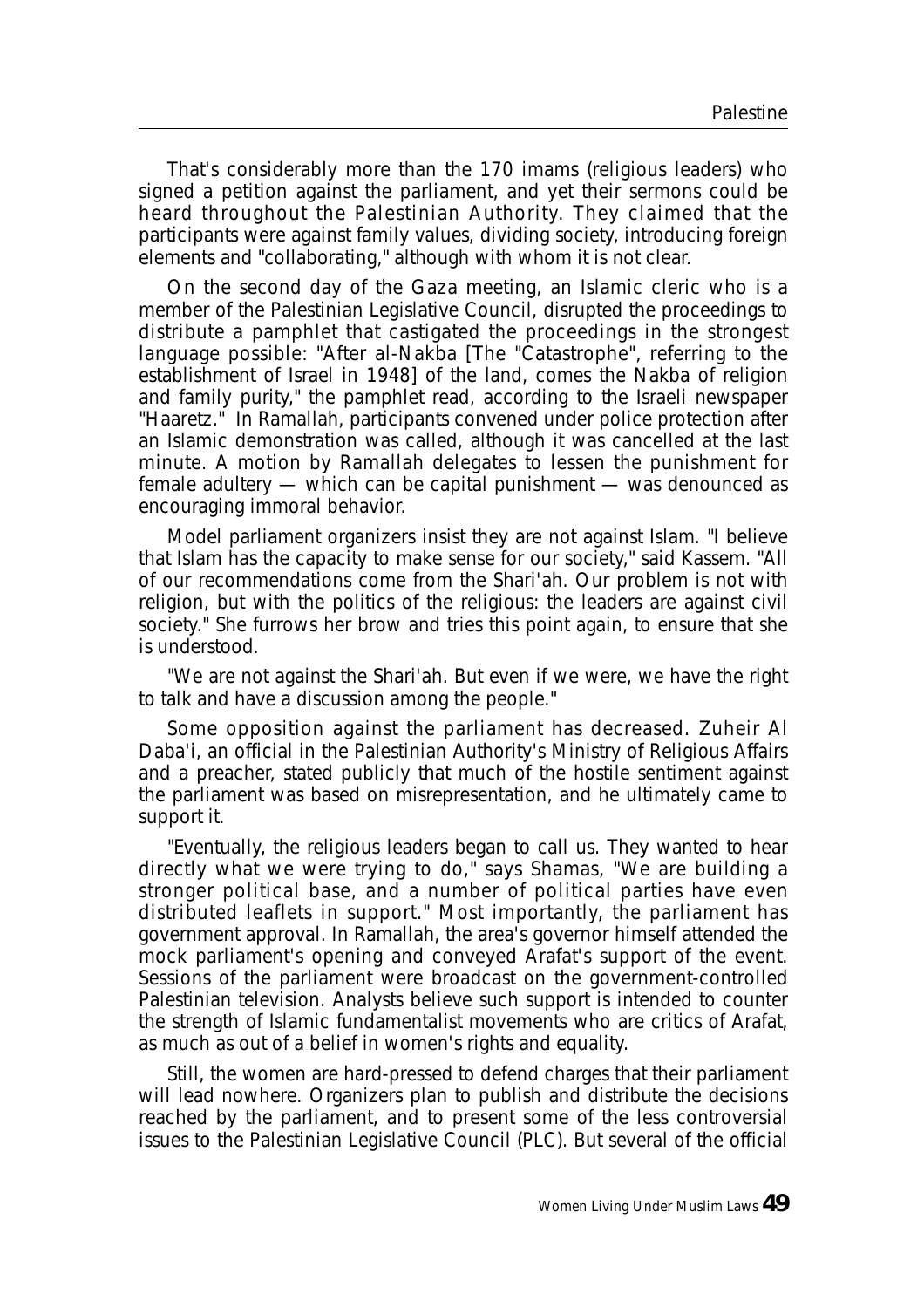parliamentarians will likely be unsympathetic to a legislative competitor. (A Palestinian asked for the phone number of the model parliament, and a Gaza operator mistakenly gave the number for the PLC. When he called, an irate PLC receptionist snapped that it had no information whatsoever about some "women's parliament".) Moreover, the PLC is locked in its power struggle with Arafat, and much of its own legislation has not even been ratified.

Therefore, critics contend the model parliament as simply divisive and to no one's advantage. To what extent anyway, they add, were the Parliament's hottest issues, such as polygamy or child marriages a real problem? No more than four percent of men marry more than one woman; and only a very small percentage of girls were married below age 12 (although 46% of all marriages in Gaza involve girls between 13 and 17). The women have thus been repeatedly attacked for gratuitous internal division for the sake of minimal social change.

But even if none of their actions became law, supporters say such a model parliament fosters long-term democracy via women's progress.

"These are basic concepts to other people: the right to an opinion, freedom to debate opinions, and the right to hold a public forum. Democracy has to become cultural, it has to start in the home. Otherwise, you can build all the structures and they won't help," states Shamas.

Reproduced from: MERIA Journal, volume 2, No. 3, September 1998.

**Middle East Review of International Affairs (MERIA)** 

www.biu.ac.il/SOC/besa/meria.html/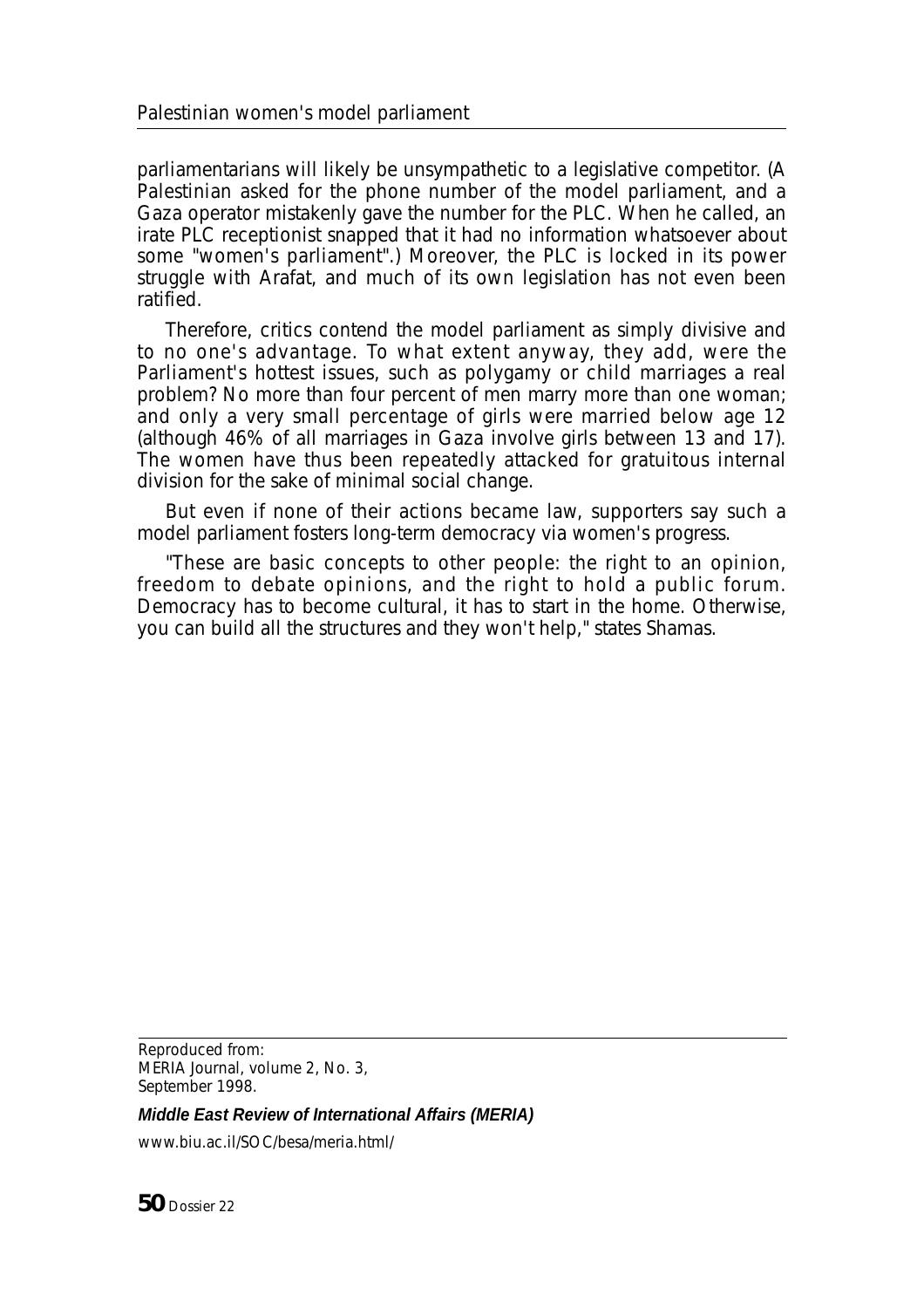# **The Need to Unify Personal Status Laws in Arab Countries**

Sami Awad Al-Deeb Abu Sahleya

I n the Arab world, a woman must convince the court that she is 'harmed' by her husband to get a divorce.

### **The Current Status**

The current status of personal status laws in Arab countries have three distinct flaws: the absence of a unified law, the absence of equality between men and women, and the absence of equality between people of different religious denominations. We shall speak briefly of each to explain.

## *1. Absence of a unified law and legislation:*

To understand this point, we must show the reader what the current status is in a country like Switzerland, where there are different religious groups, all of whom have the Swiss nationality. There are Christians divided into sects, the most important of which are the Catholics, Protestants and Orthodox, and there are the Eastern Jews and Western Jews, and then there are Muslims of different denominations the most important of which are the *Shi'a* and the *Sunni*. Additionally, there are also a number of smaller denominations and sects whose origins are either Eastern or Western such as *Bahais*, *Yazidis* and the *Druze*. There are also those who refuse to belong to any religious denomination.

We may therefore say that Switzerland has at least twice as many religious groups as any Arab state, but in Switzerland there is only one law that governs matters of personal status (marriage, divorce, custody, inheritance and guardianship). This law is amended by the Swiss parliament from time to time to be more just and suitable to society. In cases of disputes among the Swiss in personal status matters, they all resort to the same courts whatever their religion, because in Switzerland there is one law and one judiciary.

If we go back to our Arab world, we shall find that its legal and judicial system are inherited from past ages with very slight differences from one country to the next. They may be categorized as follows: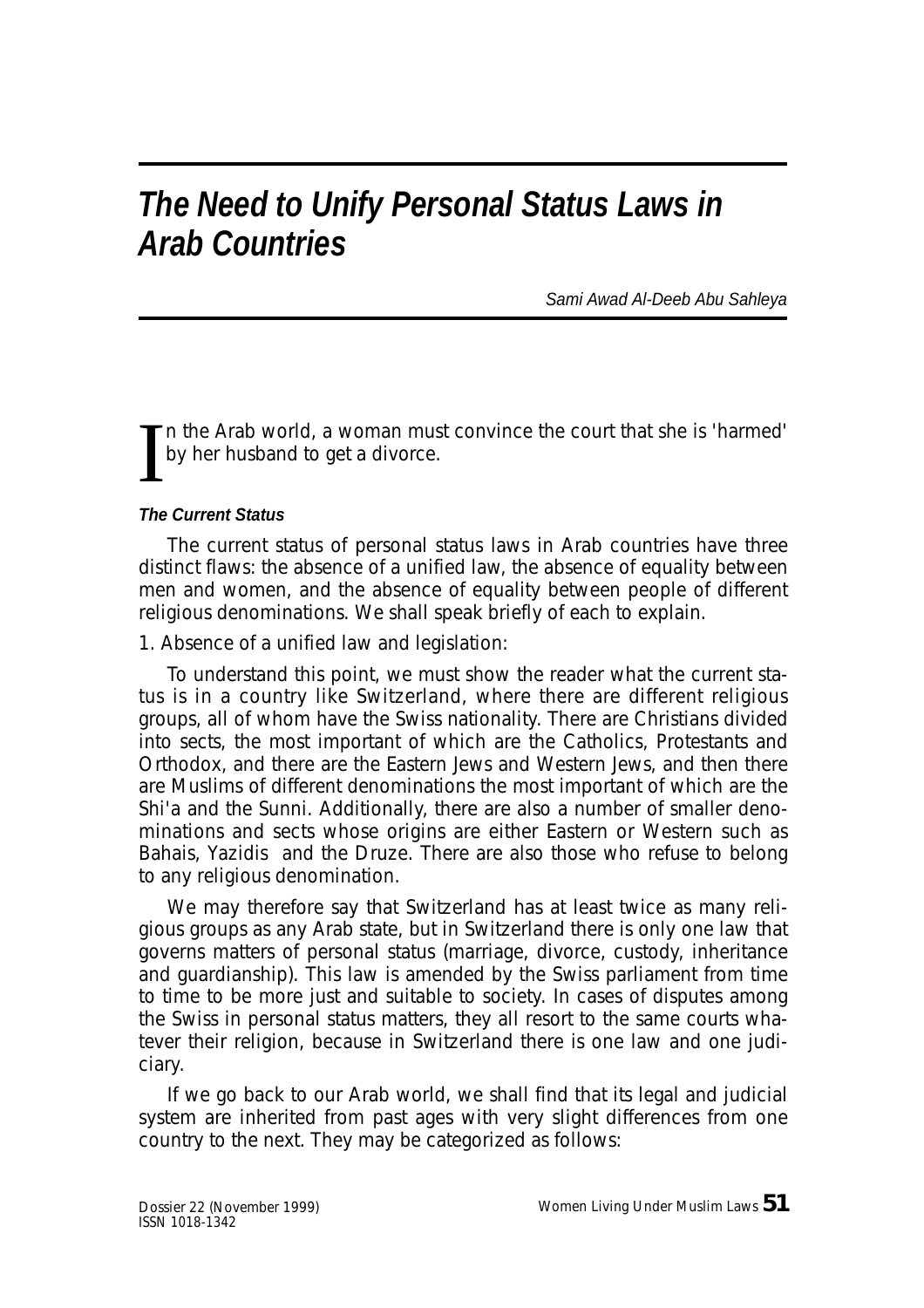- Some countries have neither a written personal status law, nor a unified one, and they do not even have unified courts for Muslim citizens. In Saudi Arabia, the Emirates and Bahrain, courts are still divided between the *Sunni* courts and Shi'a courts, and both have no written laws but instead depend on the old *fikh* (jurisprudence) books.

- In some countries such as Palestine, Lebanon, Jordan, Syria and Iraq, there are still different courts for different religions. In Iraq, for example, the law recognizes 17 denominations with their own laws and courts.

- In Egypt, the denominational courts were abolished after 1955, but the denominational laws remained for Muslims, Christians and Jews. The personal status for Muslims is not governed by one law, but by several fragmented and incomplete laws that force Egyptian courts to resort to very old *fikh* books, especially those prepared by Kadri Pasha in the previous century.

- In Tunisia, since 1956 all citizens have been governed by one law and one court which are the State courts. However, the personal status laws in this country kept some principles that differentiate between the different denominations and sects. It allows the marriage between a Muslim man and a non-Muslim woman, but does not allow the marriage of a Muslim woman to a non-Muslim man. It also prohibits inheritance between Muslims and non-Muslims.

We may also note that it is very difficult to research any denominational or sectarian laws. Religious courts rarely publish their verdicts, and articles of personal status for non-Muslims are almost never taught in Arab universities, almost never written about, and virtually unknown. To appeal against some of them, especially the Catholics, one must resort to a higher court outside the state.

Some might consider this system an expression of religious tolerance, but such a system has its drawbacks, because it amounts to going beyond the state's sovereignty in the law. It also emphasizes divisions within the state that decrease the feelings of citizens of belonging to their country, and weakens the spirit of solidarity within a society. Making societies strong requires this solidarity, without which the strength of a group will not be accomplished. Such divisions also encourage the loss of people's rights which will not be achieved except through a knowledge of the laws that govern them, and therefore fall prey to the courts, especially when there is a relationship between individuals belonging to different denominations or sects, which requires resorting to different courts and different verdicts. Even more dangerous is that the system used is most often biased towards those belonging to its denomination and against those who do not, which is contrary to the principles of human rights as we shall see later.

## *2. The inequality between men and women:*

It is no secret that the personal status laws in the Arab world are the laws that mostly emphasize inequalities between men and women. If we talk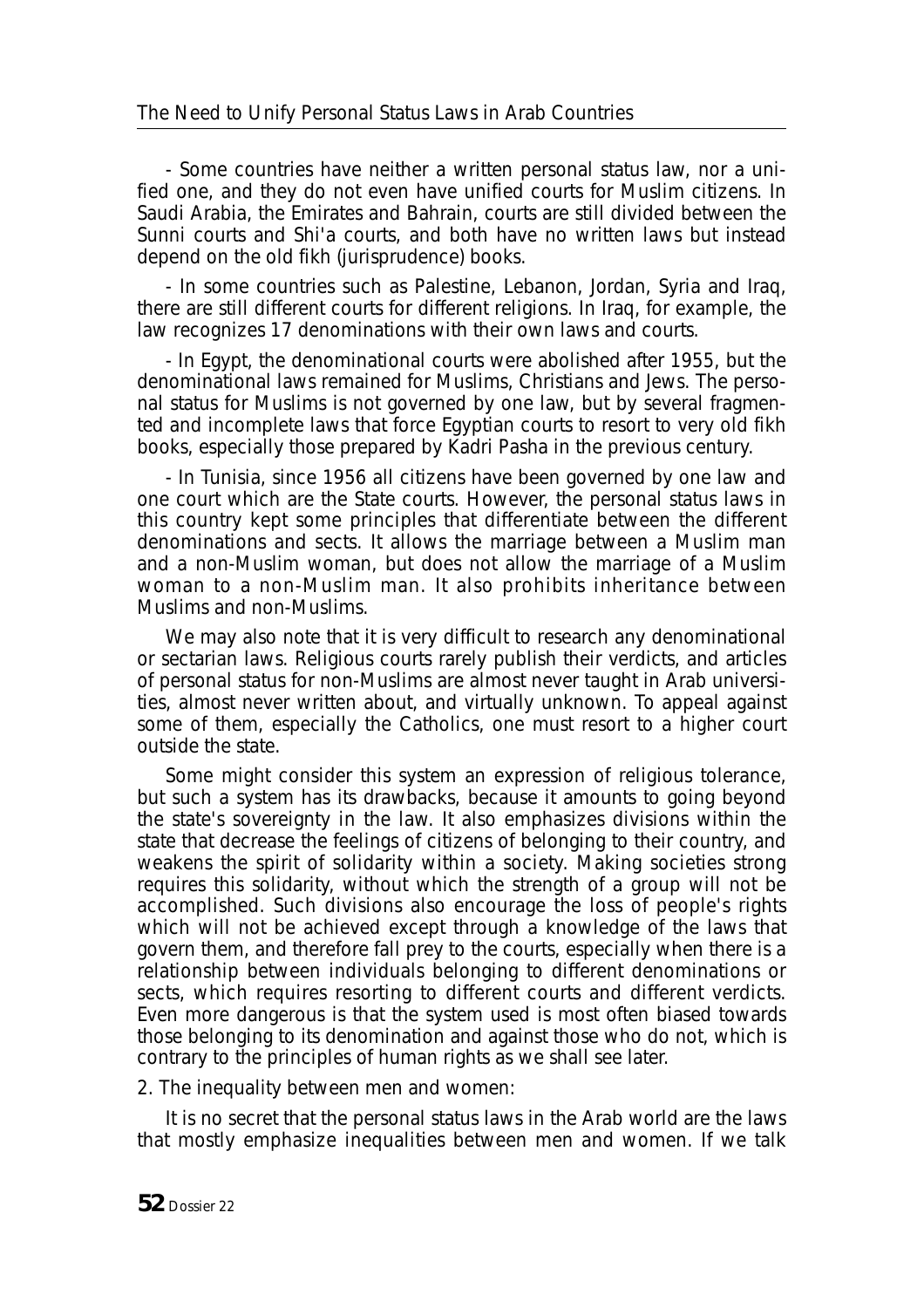about Muslim laws as the laws of the majority in the Middle East, we shall notice the following:

- Some Arab countries have tried to limit the phenomenon of marrying little girls at young ages or marrying much older men, or marrying girls forcefully without their consent. But those phenomena are still widespread in several Arab countries, especially those countries without written laws preventing the practice.

- All Arab countries except Tunisia allow polygamy, although some countries have tried to halt this practice. Naturally, those laws prevent women from polyandry. This is completely contrary to the principle of equality, especially because a man's marriage is without the consent of his wife.

- All countries except Tunisia allow a man to divorce his wife without justification, but a woman who demands divorce has to convince the court in order to get rid of her husband.

- A Muslim man has the right to prevent his wife from going to work or even leaving the house. She may not travel without his permission. A woman, of course, has no right to object to her husband's going to work, travel or simply going out. A husband's wages are solely his own and if he divorces his wife she has no right to his money except what he promised to give her as dowry, though the courts may allow her certain expenses for a short time.

- In inheritance, a woman gets half of what a man gets, and this is true even in Tunisia.

*3. Inequality between members of different sects:*

We have noted the following:

- A non-Muslim may become a Muslim, whereas a Muslim may not change his religion or even express a religious opinion that is different from what is generally agreed upon. Anyone who dares contradict this principle is considered an apostate and thrown in prison, or is killed if he cannot escape to a foreign country. He is also separated from his wife and his money is distributed to his relatives as if he were dead.

- A Muslim man may marry a non-Muslim woman who belongs to one of the three religions, while she may still belong to her religion if she does not wish to embrace Islam. But a man who is of another religion may not marry a Muslim woman without becoming a Muslim. The non-Muslim who marries a Muslim woman without changing his religion has an illegitimate marriage and can be separated from his wife by force. Some even demand the murder of the man.

- In the case of a mixed marriage between a Muslim man and a non-Muslim woman, their children are considered Muslim even if they decide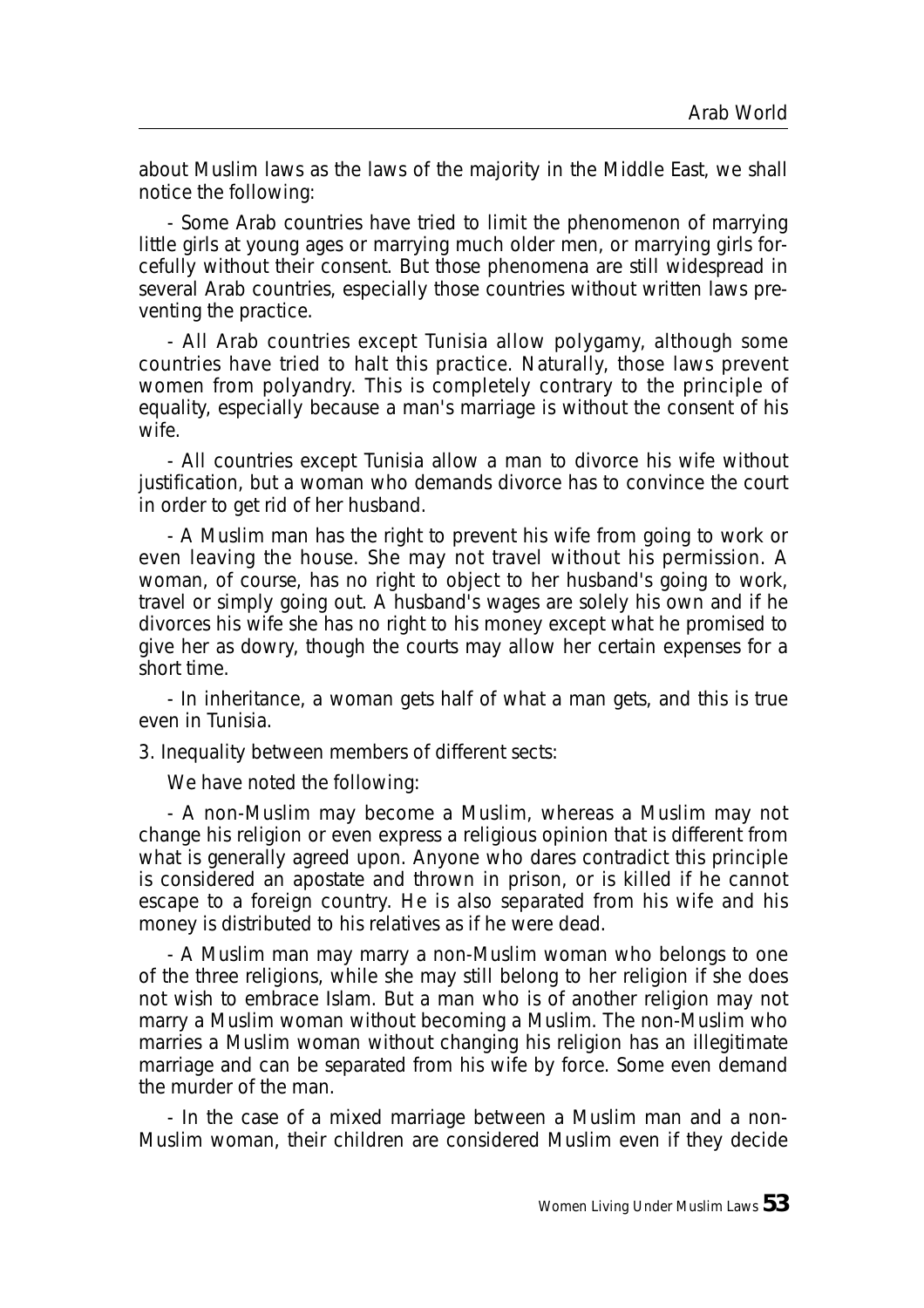otherwise. Children have no right to change their religion even when they become older, and if they do, they are considered apostates. Arab laws do not acknowledge freedom of religion and choice.

- Arab laws prevent inheritance between a Muslim and a non-Muslim. In mixed marriages, a Christian wife may not inherit the property of her Muslim husband, and a Muslim husband may not inherit the property of his Christian wife. The Muslim children may also not inherit the property of their mother. If a Muslim becomes an apostate, then his Muslim relatives take his money, but if a Christian becomes a Muslim, his Christian relatives may not inherit anything after his death.

This status is not only a source of discrimination against Muslims and men, but is also against the principle of freedom of religion in general which is the basic principle to protect the dignity of individuals. Denominational and sectarian identity is often not based on conviction, but is simply a necessity to exercise basic rights in personal status. Those who do not want to belong to any religious sects because they have no religious convictions have no rights at all. They may not marry or inherit property. That is how religion becomes a kind of thorn without moral value that threatens the rights of individuals, and will threaten society sooner or later. But how do we get out of this legal and religious impasse?

## **Changing the current situation**

We mentioned that Egypt unified the courts but did not unify the laws. Although this is considered an important step, it is still incomplete, because it did not achieve equality between men and women or individuals from different sects or religions. It also legitimized legal chaos and protected sectarian laws. Egypt tried once to bypass this problem after unification with Syria in 1958. A committee was formed to draft a unified law for all non-Muslim sects, but it was never issued. Even if it had been issued, it still would not have improved the legal chaos because it would not have solved the problem of equality between men and women or members of the different sects and religions.

We saw in Tunisia that the judiciary and the legal system are unified. We may consider Tunisian law an important step in solving the problem of equality between men and women by preventing them from divorce at the will of the husband, without resorting to courts and preventing polygamy, but those laws neither solved problems of inheritance nor the problems of individuals from different religions and sects.

The Arab League tried once to unify personal status laws. The Council of Arab Justice convening in Kuwait in 1988 approved a draft law for an Arab unified personal status law. It was drafted by a committee of seven men, without any participation from women or individuals belonging to different religions. This project is considered an important step for countries that have not yet made any personal status laws for Muslims such as Saudi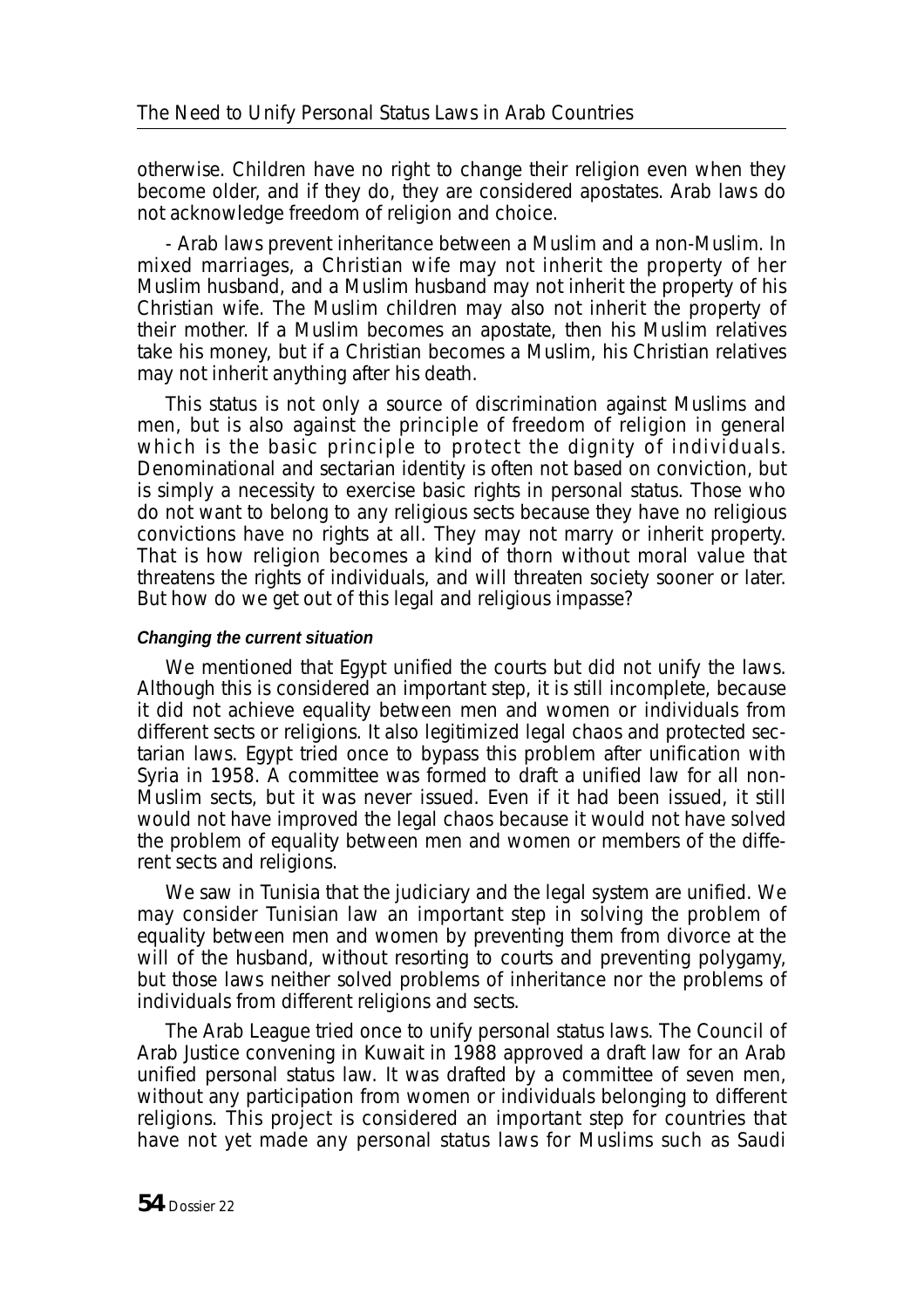Arabia, the Emirates and Bahrain, or those with laws that are not unified, such as Lebanon and Syria. But this project is considered a grave Arab mistake because it disregards the principles in the Tunisian law specifying equality between men and women, and it also did not present any solutions to the problem of religious inequality.

Here we must discuss an extremely important movement by a group of women from Tunisia, Algeria and Morocco who called themselves the '1995 Group for Equality'. They issued a document called 'One hundred changes for legislation in the spirit of equality in the matters of personal status and family laws'.<sup>1</sup> Members of this committee included a practising lawyer from Tunisia, a professor of law from Tunisia, another professor from Morocco, a female Algerian lawyer and a male Algerian lawyer, all of whom are Muslim. This document was presented to the Beijing Women's Conference in 1995, and Asma Khidr, a Christian lawyer of Palestinian origin presented the document. Khidr was born in Al-Zababda village from which I myself come. She now works as a lawyer in Amman and is the director of the Al-Haq Centre in Ramallah.

This document did not discuss the diversity of personal status laws, because this problem is not as important in the countries of the Maghreb as it is in Egypt and other Arab East countries (Palestine, Jordan, Syria, Lebanon and Iraq). It merely discussed the problem of equality between men and women, and problems between the different sects and religions. Appended to that document were clauses explaining the principles on which they based their document. Its aim was to convince the Muslim male that the document is not contrary to Islam.

I urge all Arab countries, including the Palestinian authority, to unify all courts and cancel all sectarian-based personal status laws, substituting them for this document which is considered the most important document presented in this matter that coincides with the principles of human rights.

1 'One hundred changes for legislation in the spirit of equality in the matters of personal status and family laws' Collectif Maghreb egalité 95 / Cent messures Collectif Maghreb Egalite. (reprinted by WLUML)

#### **Peoples Rights,**

Legal Research and Resource Centre for Human Rights, 7 Al Higaz St., Roxi, Heliopolis, Cairo, Egypt.

Acknowledgement: This article was first published in *Peoples Rights Women's Rights: A Quarterly Women's Human Rights Journal.* No. 3. Dec. 1996. and is reproduced with prior permission from the Peoples rights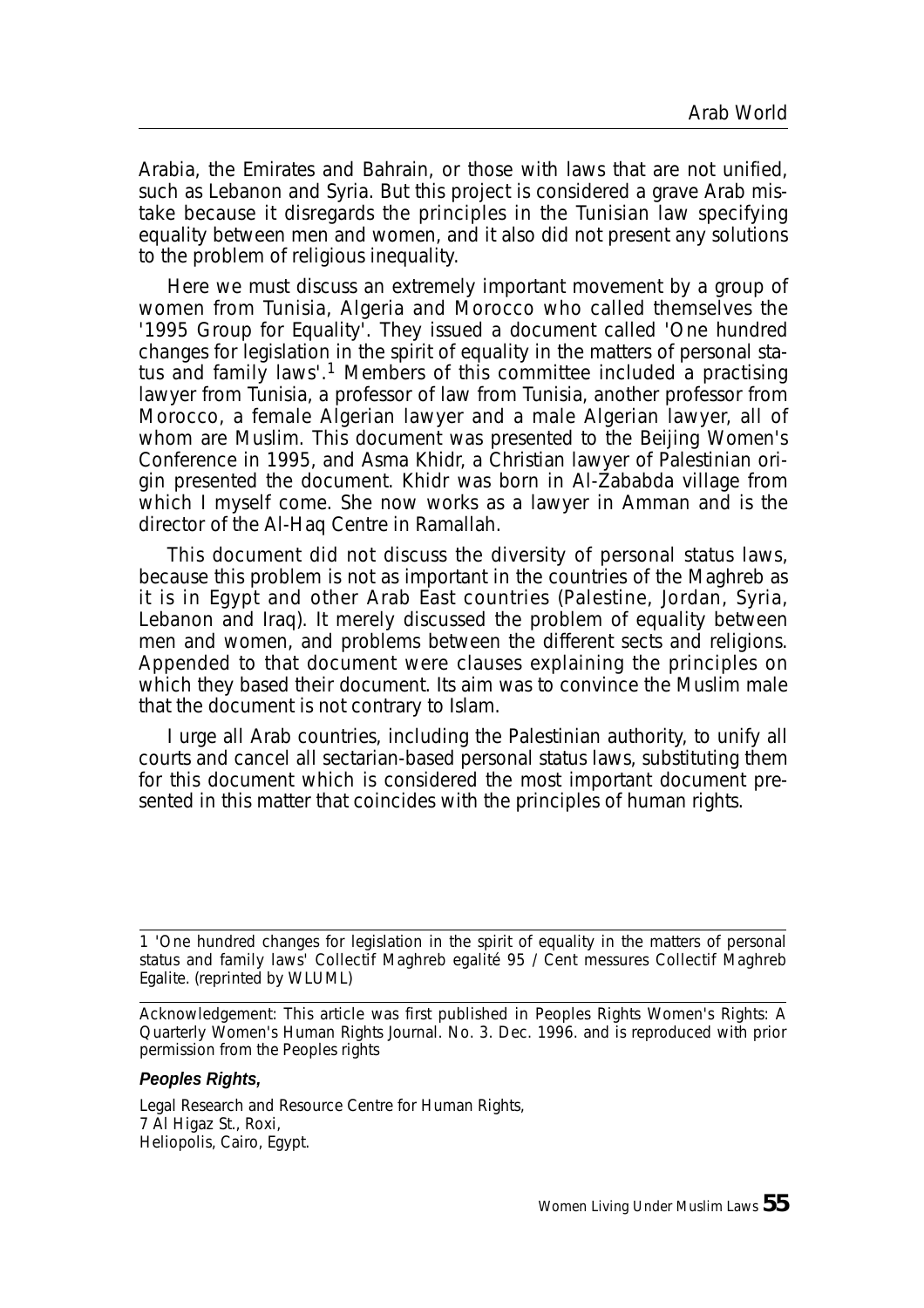# **The Need for Codification and Reform in Muslim Personal Law in India\***

Asghar Ali Engineer

The question of Muslim personal law has become not only a question<br>of Muslim identity but also a question with deeper political<br>implications. The Muslim leadership doggedly resist any reform in<br>cortain aspects of the law p of Muslim identity but also a question with deeper political certain aspects of the law particularly pertaining to marriage and divorce and the Hindu communal leadership would not accept anything short of complete abolition of personal law pertaining to Muslims. As a result the Muslim women face problems and in some cases pretty serious ones.

The Muslim leadership resist any change on the ground that Muslim personal law is divine and no one can tamper with divine law and the Hindu communalists maintain that there should be one law for one country. Both positions are fundamentally flawed. The Muslim personal law is not divine in the sense the Quranic injunctions are. Firstly, Shariah is based on human interpretations of divine injunctions and is an endeavour to understand divine will and it is for this reason that there are several interpretations of Quranic verses and four different schools in Sunni Islam itself - Hanafi, Shafii, Maliki and Hanbali, besides Zahiri and Shiah Schools like Ithna Ashari and Ismaili.

These different schools of Shariah law came into existence as a result of different human interpretations and to that extent there is always a scope for new and creative interpretations in keeping with changed circumstances. A noted Islamic scholar and historian Muhammad Mujib who was also vicechancellor of Jamiah Milliah Islamiah had described shariah as a human approach to the divine will. It is quite an apt description of the evolution of the Shariah laws. And, besides new creative interpretations there is tremendous scope for what is called borrowing from another school if ones own school is creating problem. This practice was followed in Turkey during the Ottoman period in as early as nineteenth century. This method was also followed in drafting the Dissolution of Muslim Marriages Act 1939. When Muslim women found it problematic to wait for 90 years if their husbands were missing according to the Hanafi School, the Ulama, in

 $*$  July 16-31, 1998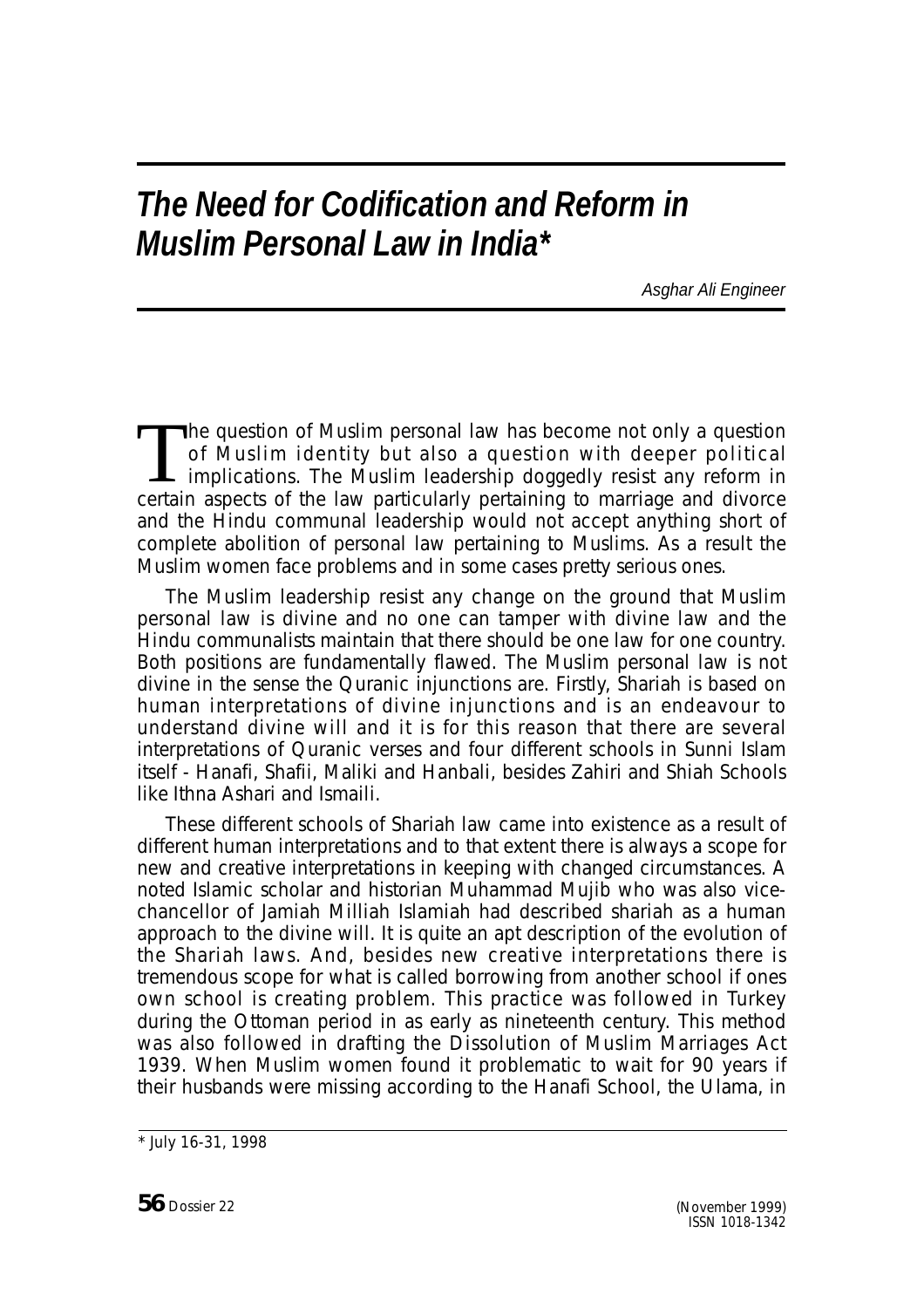order to overcome this difficulty, borrowed the rule from the Maliki School which allows the woman to wait only for a period of four years.

According to this Act a Muslim woman can obtain decree for dissolution of her marriage on as much as eight grounds including disappearance of her husband for four years, neglect to pay maintenance by her husband for more than two years, if the husband has been sentenced for a period exceeding seven years, or if the husband is found impotent or insane or suffering from virulent venereal disease etc. This enactment immensely benefited many Muslim women who were unable to get relief within the Hanafi law.

It is important to note that the Muslim personal law is a British enactment and is being followed by Indian courts by virtue of this enactment and not because it is divine law. The British rulers had their own agenda and made personal laws totally static by this enactment. The Shariah law had been quite dynamic even during the Mughal period. The Fatawa Alamgiri, set of fatwas obtained during Aurangzebs period on various questions pertaining to Shariah are far more dynamic and liberal to women than the Muslim personal law enacted by the British. Even the provision for maintenance to women is much more progressive and if followed, could have avoided the Shah Bano movement.

The British themselves called the enactment - not shariah law - but significantly called it Anglo-Mohammedan Law which itself is indicative of the fact that it was a secular enactment by a secular government. Also, it must be noted that the British applied the western notion of Justice, equity and good conscience to all personal laws which itself is alien to the concept of Shariah law which Muslims consider as divine. The Shariah law is supposed to be inherently just and there is no question of any external notion of justice, equity and good conscience. This single phrase allowed, says Scout Kugle, a USA scholar, massive invasion of British juristic authority, despite caveat that English law itself was not to be introduced.

In this connection it is also important to understand that before the British the Shariah law was administered by the swell qualified Qadis who had properly imbibed the spirit of Islamic laws. They not only used to be thorough scholars of shariah and knew provisions of other schools of law and applied those provisions if justice so demanded. But the British judges, and following them other Indian judges, pronounced judgements in keeping with the letter of the law and followed them mechanically from Hanafi School based on Hedaya, a translation of compilation of Hanafi law by Hamilton. It is also important to note that the Qadis decided the cases by themselves and were not bound to follow their predecessors. However, the British and subsequently Indian judges decided cases on precedence rather than on the merit or situation of the case itself. The decision of one Qadi, in other words, did not bind the other Qadi. They followed the juristic principle of ikhtilaf i.e. mutual co-existence of differences in interpretation to give benefit to the victim. They always filled the space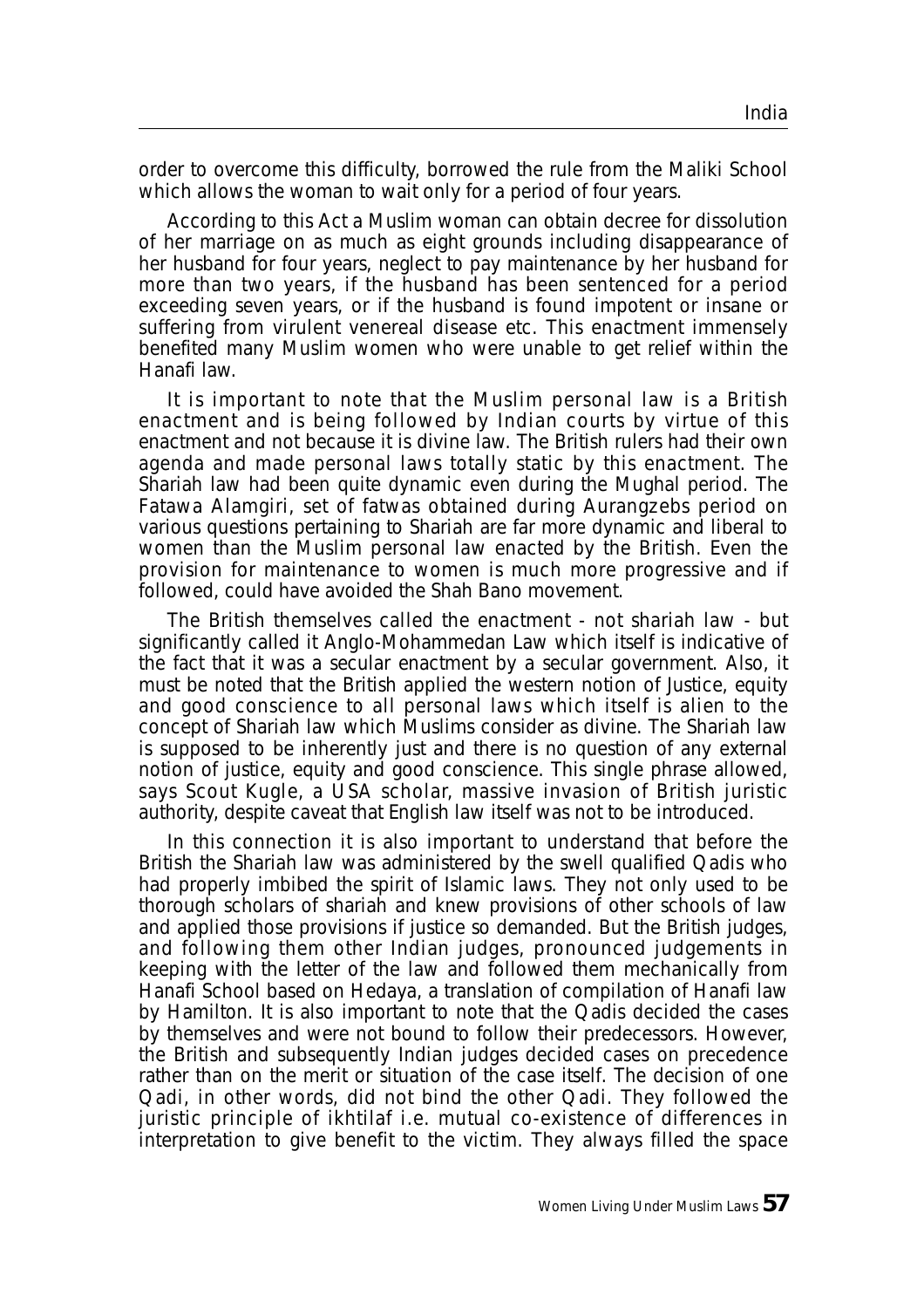between legal rhetoric and social reality with interpretation in favour of the sufferer.

As Aziz al-Azmeh points out in his 'Islams and Modernisms' The shari`ah is a nominal umbrella of a variety of different things and is by no means univocal. The majority of its rulings do not have the finality attributed to them by modern studies. With few exceptions, Islamic law is a body of differences and of general rulings...they (Islamic legal elaborations in addition to governmental statutes) adduce a multiplicity of conflicting precedents, rulings, deductions, all of which are considered equally legitimate.

A Muslim Qadi was well aware of these differences, conflicting precedents, rulings and deductions and thus ruled in a particular case in the best interest of the victim. However, such benefits were not available to the victim, particularly women in matters of marriage, divorce or maintenance, as after the British enactment of the Anglo-Mohammedan Law, the British judges began to treat law as quite static and went more by the precedents than by consideration of relieving the victims of suffering.

The Muslim leaders need to understand this today and work sincerely for much needed reforms in Muslim personal law particularly in matters of marriage, divorce and maintenance. They should not treat the enactment by secular government as divine and static. They should also note, as pointed out above, the cases are decided not by the Qadis but by secular judges. The secular judges, as is obvious, cannot follow the spirit of Islamic law but the law as laid down by the enactment. Unfortunately it is commonly believed by the Muslims that the personal law as enacted in India is divine. There is urgent need to remove this misconception and pave the way for necessary reforms within the Islamic frame-work.

It is also necessary to understand that the Caliphs also issued certain injunctions from time to time known in the shariah terminology as tazir which were necessitated by developing situation and these injunctions too, though not divine, became integral part of Shariah over a period of time. The triple divorce in one sitting for example, was not practiced during the holy prophets time, during the fist caliph Hazrat Abubakrs time and during first two years of 2nd Caliph Hazrat Umars time. But the 2nd Caliph Umar enforced it in the third year of his reign to combat its misuse by some unscrupulous elements. But in certain schools of Sunni Islam it became a part of Shariah because of the rulings given by some noted jurists in its favour and today it is considered a part of divine law which it is not. Triple divorce, it must be noted, is not universally accepted by all schools of Sunni law, let alone Shiahs and Ismailis. The great theologian of 14th century Imam Ibn Taymiyyah decisively rejected it and considered it as against the principles of Islam. He wrote extensively refuting the practice.

Ahl-e-Hadis, among Sunni Muslims also reject it and question its validity. However, it has become an integral part of Muslim personal law in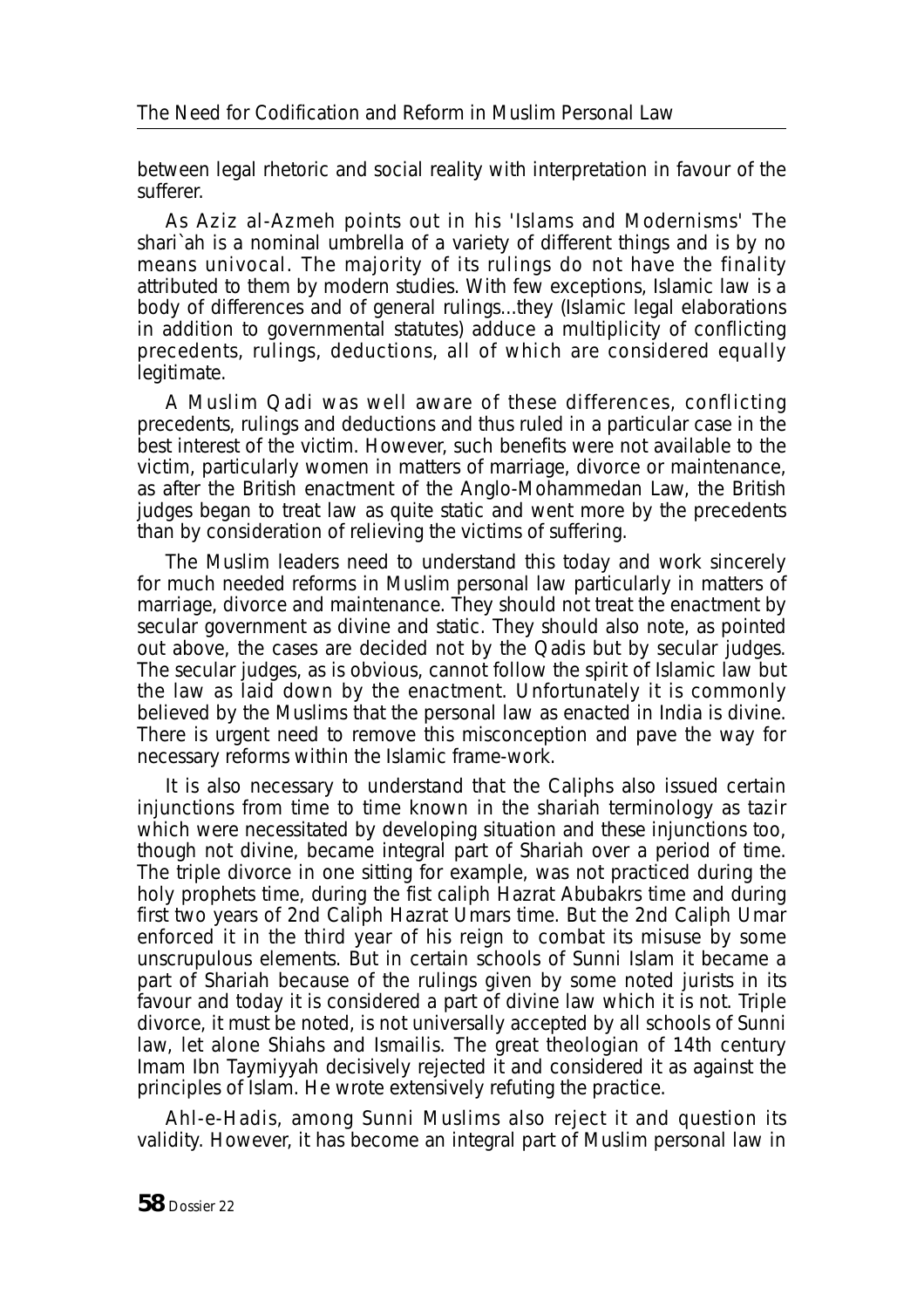India as most of the Muslims are Hanafis and Hanafi school accepts its validity. there are Sharii Muslims in South, particularly in Tamilnadu and Kerala and Shafii School also permits it. But today this form of divorce is causing suffering to many Muslim women and needs to be reformed. The Ulama should take initiative as they did in 1939 and got the Dissolution of Muslim Marriage Act. The Alim of the stature of Maulana Ashraf Thanvi had then taken initiative in getting this provision enacted to relive suffering of many Muslim women who had to wait for inordinately long period according to the Hanafi Law in case their husbands were missing.

Such an initiative is urgently needed today to relieve Muslim women of suffering due to triple divorce too. In fact the Muslim personal law as it operates today in India needs to be thoroughly overhauled and compiled properly. The British enactment cannot be perpetuated for ever under the misconception of divinity. As it results in injustices to women it looses its Islamic character. As far as Islam is concerned justice is the central value. One cannot think of Islamic value-system without justice.

No doubt it is an herculean task to undertake compilation of Muslim personal law and very difficult to evolve consensus but nevertheless it is highly necessary. One will have to borrow provisions from different schools of law to evolve a just compilation. and, as pointed out above, this practice is not alien to Islam. In fact it was resorted to from time to time to serve the ends of justice and give benefit of provisions of other schools to the suffering women. The precedent of Dissolution of Muslim Marriage Act is there to follow.

Unfortunately the Ulama, particularly the Muslim Personal Law Board has adopted very rigid stance on the question of reform. Their usual argument is that it will open floodgates of change and interference from government. This is not a sound logic in any case. Justice is far more important than imaginary fear. The Ulama took initiative in 1939 and it did not open floodgates of reform or interference. It did, on the other hand, immense good to hundreds of suffering Muslim women. No law can remain static over a long period of time without causing suffering to those for whom it is meant.

If the Quranic provisions of marriage and divorce are enforced it would do immense good to Muslim women. The Quran neither permits easy divorce nor unrestricted polygamy. It is true these verses pertaining to marriage and divorce have been differently interpreted, the Ulama will have to evolve a consensus around the interpretations best suited to the rights of women. Many Muslim countries have done it already and just because Muslims are in minority in India the ulama should not deer the process of reform and change within the Islamic frame-work. They should remember that Muslim women are also a minority within Muslim minority and they also need justice.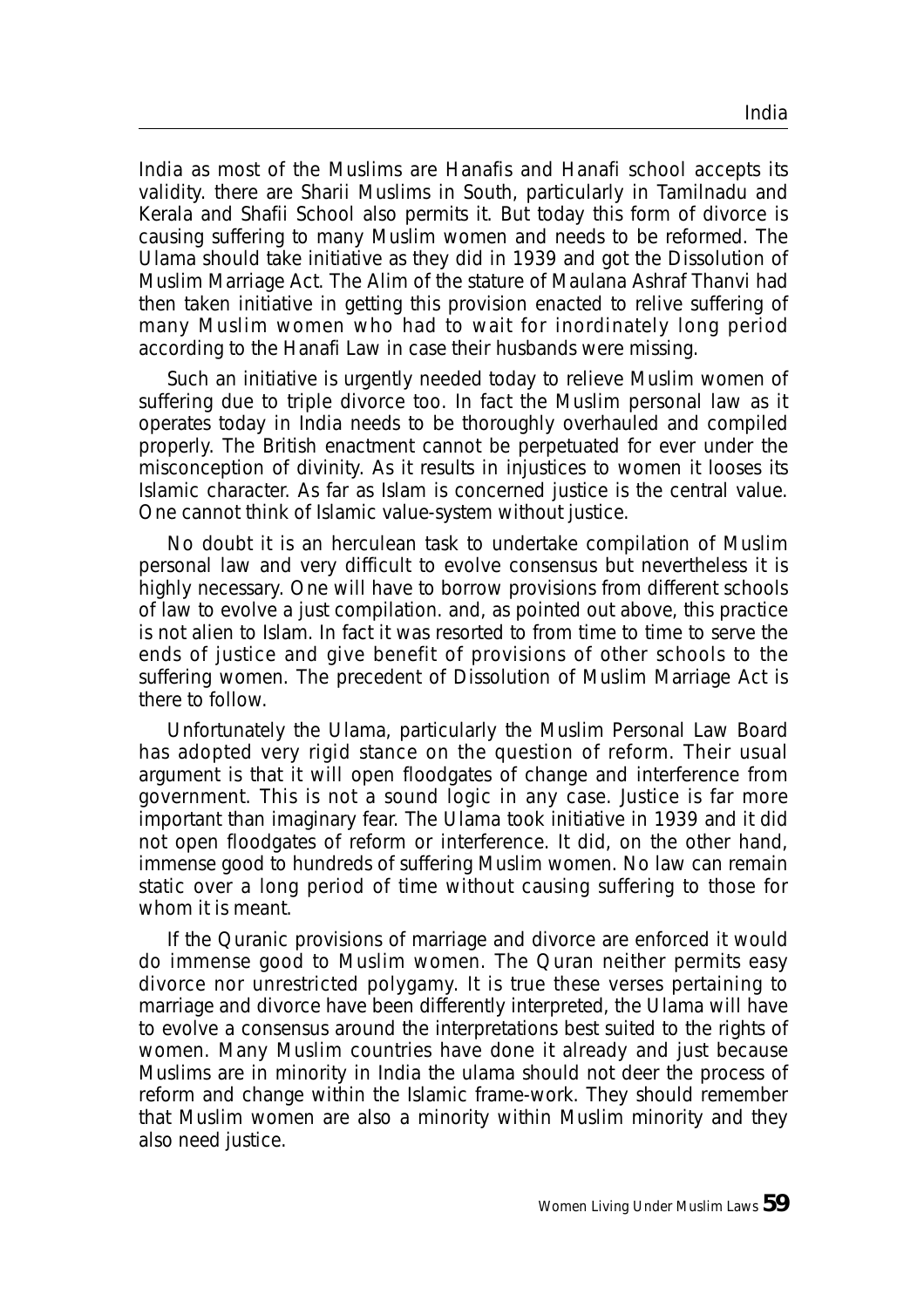## **Post Divorce Maintenance for Muslim Women and the Islamist Discourse**

Dr. Faustina Pereira \*

### **Introduction**

We live in an era where relativism and humanism effect almost<br>every facet of our lives. Not least among these facets is the<br>importance of such factors as relativism humanism and gender sensitivity every facet of our lives. Not least among these facets is the discourse of Islam vis a vis women's human rights. The importance of such factors as relativism, humanism and gender sensitivity has not come about in a vacuum. It is fairly easy to find in the history of the evolution of the Shari'a, both ancient and recent (despite what the champions of the theory of the "closed doors of ijtihad" propound), many useful examples where many welcome and significant interpretation and interventions have taken place. Unfortunately, however, only a handful of women interpreters have been active participants in this evolutionary process. The dearth of women Islamists up uptil today point out that women are the subject of the Shari'a but not its legislators.1

Bangladesh, through some of its progressive judicial decisions has come on and off into the limelight of the discourse on Islam and women's human rights.<sup>2</sup> I would take the liberty to term "progressive" decisions as those which add to and complement, rather than take away, rights of women in order for them to live as complete, independent individuals as understood by the Constitution of Bangladesh and various international human rights instruments, particularly the Universal Declaration of Human Rights and the CEDAW (Convention on the Elimination of all Forms of Discrimination Against Women). Within the judicial arena a matter of crucial importance today for Muslim women around the world and in Bangladesh is the question of Muslim women's entitlement to maintenance from their husbands after their divorce.

<sup>\*</sup> Advocate, Supreme Court of Bangladesh. Member, Ain O Salish Kendra (ASK)

<sup>1.</sup> Bouthaina Shabaan, *The Muted Voices of Women Interpreters,* in Faith and Freedom - Women's Human Rights in the Muslim World 61-77 ( Mahnaz Afkhami, ed., 1995).

<sup>2.</sup> See, for example, Nelly Zaman v. Ghiyasuddin, 34 DLR (1982), Jamila Khatun v. Rustom Ali, 48 DLR (1996), Jesmin v. Muhammad Elias, 17 BLD (1997), Muhammad Hefzur Rahman v. Shamsun Nahar Begum, 15 BLD (1995), Muhammad Serajul Islam v. Musammat Helana Begum, 48 DLR.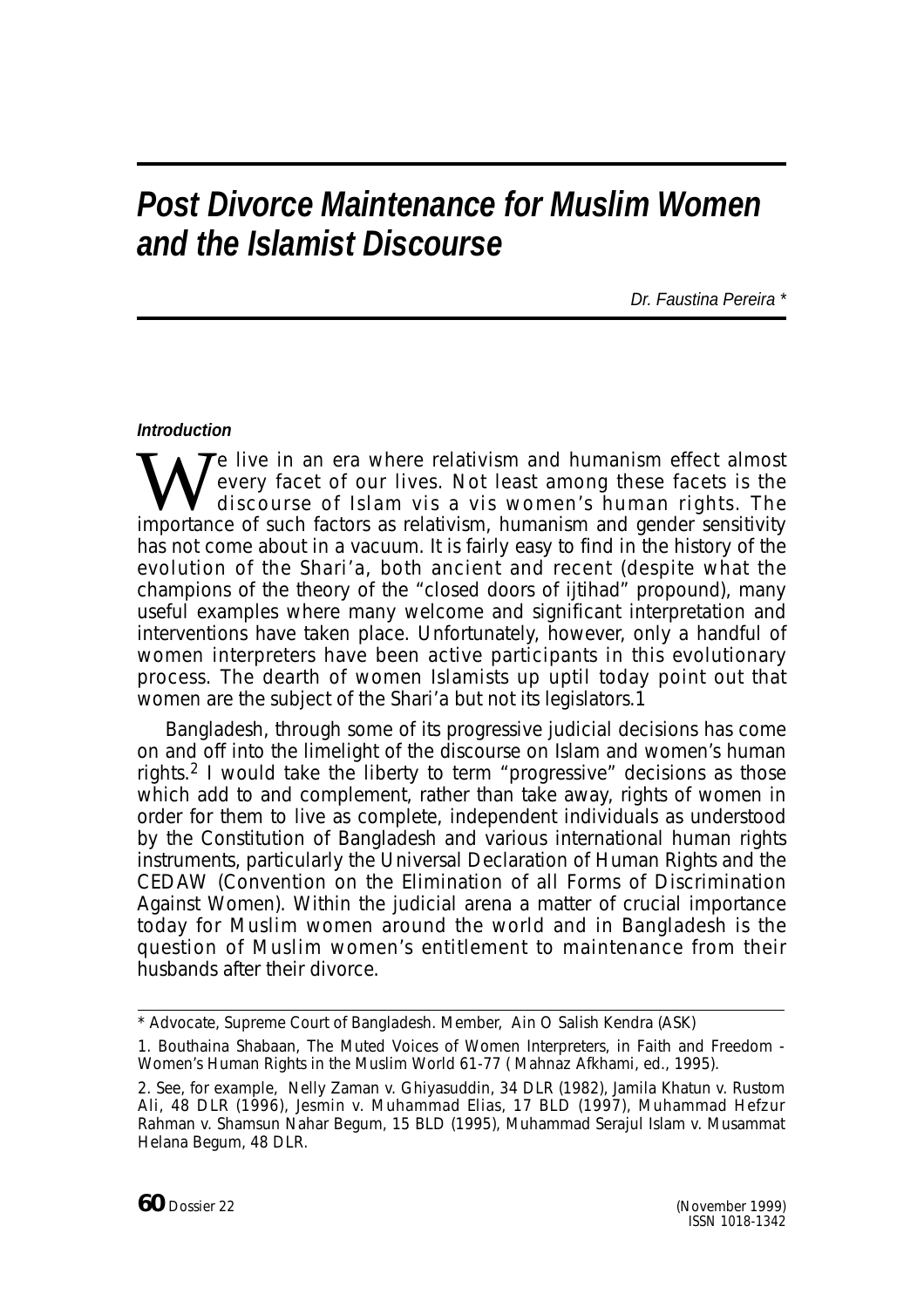### **Maintenance Under Muslim Law and the Divorced Woman**

It is unanimously agreed among Muslim scholars and jurists that the woman's right to maintenance arises upon marriage and that the wife is first in order of priority to this entitlement, even before the children, parents and relatives. What is not so readily agreed upon however, is whether this right is extendable after the marriage ends. It is the contention of a good number of exponents of Islamic law that it is.<sup>3</sup>

A constructive meshing of the several views that exist on this point would help lawyers, jurists and scholars to arrive at an agreeable plateau on the concept of post-divorce maintenance for divorced Muslim women. A common point of departure for some experts on this issue is the meaning of the term "mataa" or "mut`ah."

### **Mataa/ Mut`a, The Qur'an and the Principles of Justice and Reason**

Literally taken, the word "mut'a" is "gratification" or "a gift."<sup>4</sup> It has two distinct senses, one being a form of temporary marriage, the other, in referring to *mut'at al-talaq* or *nafaqat al mut'a*, is a payment by a husband to his wife upon divorcing her.<sup>5</sup> Whether this "gratification," "gift" or "payment" has been intended as real compensation or simply a consolation to a divorced wife, and if so, whether such compensation and or consolation is compulsory, has been a matter of contention in classical and contemporary jurisprudence.

The Qur'an makes specific reference to provision for divorced women by way of maintenance. This is in Sura II (Bagara), Verse 241.<sup>6</sup> However, in order to fully appreciate this provision, we need to read the preceding and following verses along with this verse, and not in isolation from them, as is the practice among some scholars. Verse 240 lays down the provisions for widows (a year's maintenance and residence), and then mentions women who leave the matrimonial residence on their own. After this comes the provision for women who have not left on their own, that is, those who have been divorced. The verse immediately after this provision, (242), begins "Thus doth God make clear his signs..." making it clear that it is a

<sup>3.</sup> See, for example, the works on this subject of Dawoud El-Alami, Abdullahi Ahmed An-Na'im, Lucy Carroll, Asghar Ali Engineer, Ahmad Ibrahim, Daniyal Latifi, et al.

<sup>4.</sup> Dawoud El-Alami, *Mut'at al-Talaq under Egyptian and Jordanian Law,* in 2 Yearbook of Islamic and Middle Easter nLaw 54 (Cotran and Mallat, eds. 1995).

<sup>5.</sup> *Ibid.*

<sup>6.</sup> The Holy Quran, English translation by A. Abdullah Yusuf Ali. Sura II, Verse 240 : "Those of you who die and leave widows should bequeath for their widows a year's maintenance; But if they leave (the residence) there is no blame on you for what they do with themselves, provided it is reasonable. And God is exalted in Power, Wise." Sura II Verse 241 : "For divorced women maintenance (should be provided) on a reasonable (scale). This is a duty on the righteous." Sura II Verse 242 : "Thus doth God make clear His signs to you: in order that ye may understand."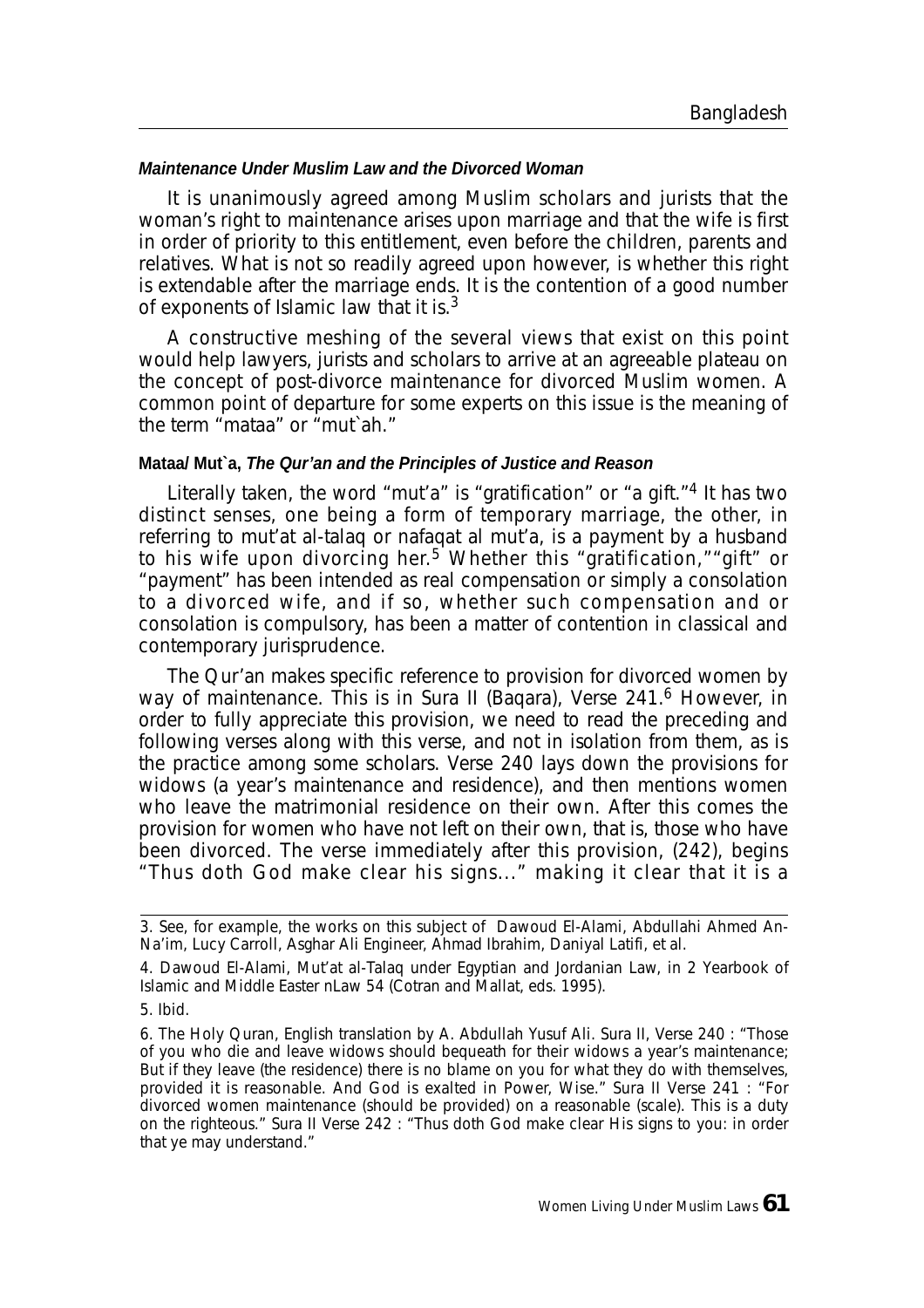continuation of the theme of the previous verse (which specifies maintenance for divorced women). Therefore, on the one hand, the Qur'an is making a specific provision, on the other hand is also reminding us that God continuous to provide us signs for guidance so that we may comprehend and behave accordingly. A simple reading of the Qur'an shows that the various stages a divorce takes place have been covered. Dissolution of marriage, according to Muslim law, comes about in two ways: death or divorce. A simple reading of Verses 240 and 241 show that the Qur'an has made provision for women who suffer either widowhood or divorce. Whatever discussion takes place as to the nature of this provision, it cannot discard the simple meaning of these two verses. The Qur'an, by reminding us that God provides us signs to understand, also helps us to conduct our journey of interpretation and contextualisation. Surely this understanding ought be based on the precepts of justice, reason and sustenance of the spirit of the Qur'an. Here we may want to remind ourselves of the observations made in the Report of the Commission on Marriage and Family Laws,<sup>7</sup> "Islam very justly claims to be a simple and liberal creed... . The Quran says that previous societies perished because they were burdened with too much inflexible law and too much unnecessary ritual... . No progressive legislation is possible if Muslim assemblies remain only interpreters and blind adherents of ancient schools of law."8

Despite what this Commission had to say in 1956, and before that prior to the Dissolution of Muslim Marriages Act in 1939 (where the Maliki School, rather than the Hanafi School of law was adopted), today most of the discussion on post divorce maintenance, which should have been fairly easy to garner from the Qur'an in the first place, has been filtered to whether *mataa* is optional or obligatory, whether it is a gift or a compensation. The 1956 Commission, on questioning its members and hundreds of Muslims, whether husbands should pay maintenance to the divorced wife for life or till her remarriage, part of the answer reads, " a large number of middle aged women who are being divorced without rhyme or reason should not be thrown on the street without a roof over their heads and without any means of sustaining themselves and their children."9

## **South Asia, Mataa and Judicial Decisions**

The discourse on *mataa* and its import on maintenance and women's rights under family law, is not new in our sub-continent. Only recently in Pakistan a case<sup>10</sup> raised the question whether the wife's maintenance is a

<sup>7.</sup> Gazette of Pakistan, Extraordinary, 20 June, 1956.

<sup>8.</sup> *Ibid.*, at 1231.

<sup>9.</sup> *Ibid.,* at 1215.

<sup>10.</sup> Iqbal Hussain v. Deputy Collector, PLD 1995 Lah 381.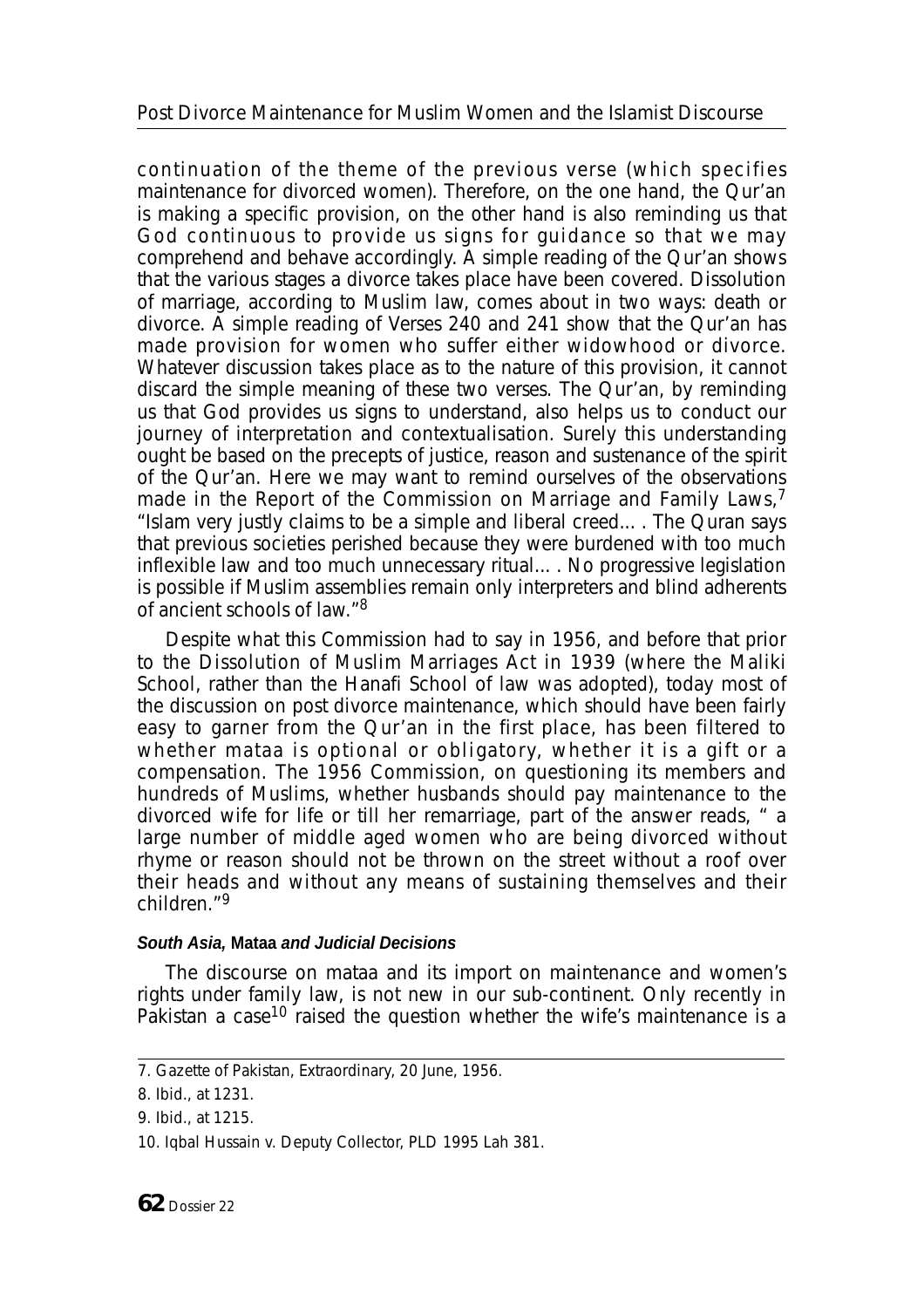gruatuity. I have already stated above that the 1956 Commission on Marriage and Family Law took into consideration the plight of women arbitrarily divorced and rendered destitute, and recommended that Courts should have the jurisdiction to order a husband to pay maintenance to his divorced wife for her life or till she remarried.

Looking back into our history, it is clear to see that there was never really a forum in which these questions could be argued. More than a century ago, the Calcutta High Court, in the case of Abdur Rohoman vs. Sakhina,<sup>11</sup> finding itself unable to sanction enforcement of a maintenance order issued in favour of a Muslim divorced wife, observed, "The fact that the power of divorce, given by the Muhammadan law, may be so exercised as to defeat the intention of the legislature as expressed in... [The Presidency Magistrates Act] and other similar enactments, may go to show that further legislation is required, but it cannot affect the [secular, statutory] law as it stands." It is clear to see that the magistrate's court did not have the authority to decide cases according to Muslim law. It may be argued that these issues could be raised in ordinary civil courts. But civil suits do not help the poor, divorced women who desperately need monetary sustenance for themselves and their children, instead of complicated, expensive and time consuming proceedings.

Prior to the Muslim Family Laws Ordinance on 1961, Hanafi Muslim women had no forum to raise the question of recovery of arrears of maintenance. Under this Ordinance, the Arbitration Council formed could and did deal with the question and found in favour of women's claims. However, we must note that the Ordinance, despite what was recommended by the 1956 Commission, only comprehended maintenance for married women, and not mataa for divorced women. It has already been pointed out that jurists are in agreement that it is permissible to follow a non-Hanafi school when Hanafi law does not provide relief. This is how our 1961 Ordinance came to be based on Maliki law. Thus today cases coming before Bangladeshi courts should not have a difficulty in finding a forum to provide relief to divorced women. For example, in Gul Bibi v. Muhammad Saleem<sup>12</sup> the argument was based on justice and common sense and the position that it is possible to borrow from another school of Muslim law when one school does not provide relief. Thus the Court held "According to Shiah and Shafi law the wife is entitled to maintenance notwithstanding the fact that she was allowed to get into arrears without having the amount fixed by the Court, or by agreement with the husband... In the instant case the parties admittedly follow Hanafi school of thought... However, as some thinkers of Islam do favour the positive view and such view is also consistent with reason, logic and common sense, its adoption

<sup>11.</sup> ILR 5 Cal 558, 562 (1879).

<sup>12.</sup> PLD 1978 Quetta 117.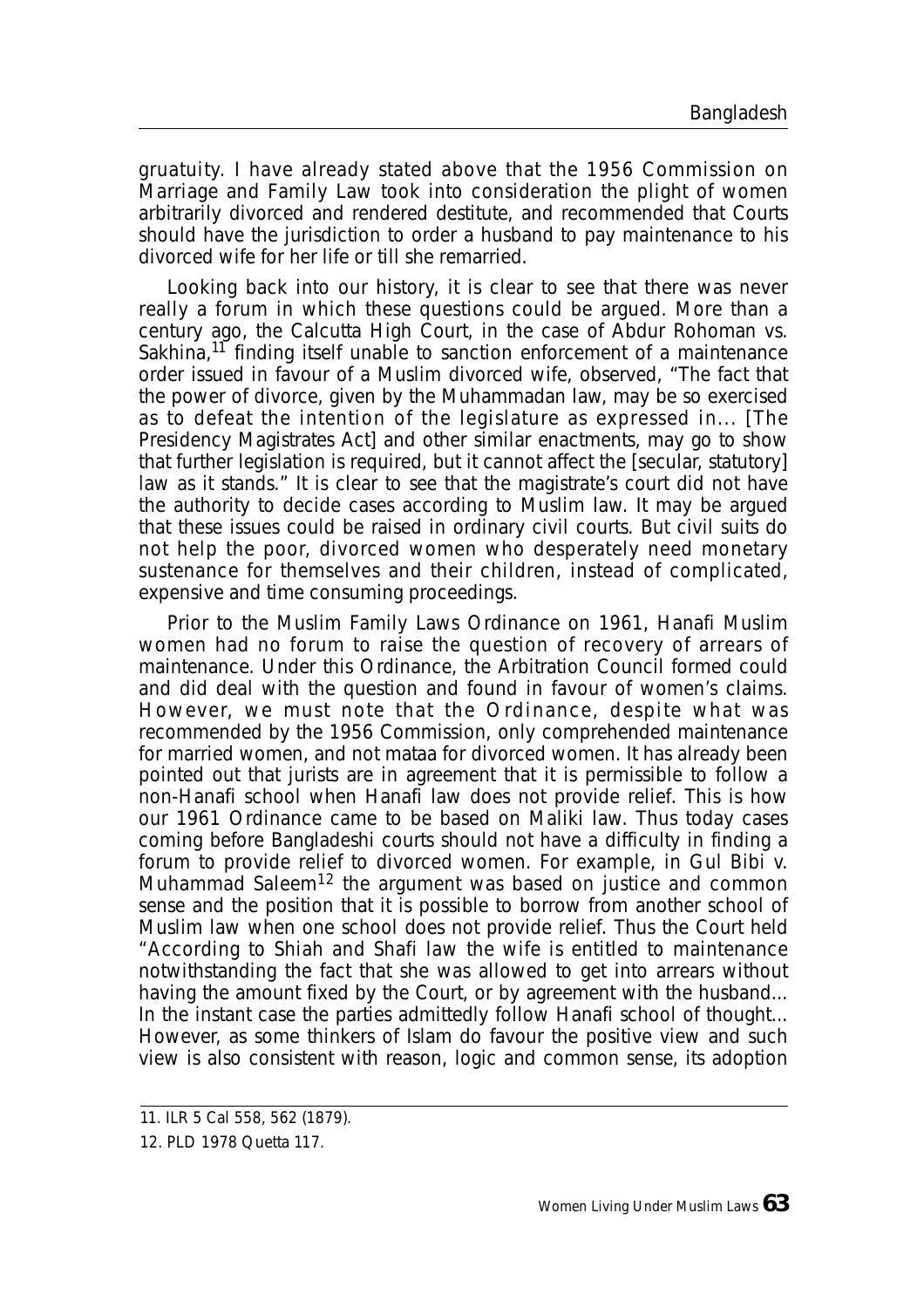as a rule in case of such sects which do not strictly follow that school of thought, would not be unjustified."

Today we have the Family Courts Ordinance of 1985, which not only has a streamlined procedure but also under which women have to pay only their minimal fees. Now that the question of mataa - post divorce maintenance, has been raised before the Appellate Division of Bangladesh, we can be hope that the question has at last found an appropriate forum for decision.

## **Some Muslim Majority Countries Where Women Enjoy Mataa**

Prior to codification, Egyptian personal law had been primarily based on the Hanafi School. Judges found themselves being forced to apply manifestly unjust rulings in cases of maintenance and divorce.<sup>13</sup> Thus Egypt adopted some of the principles of Maliki and Shafi Schools in cases of maintenance and some other matters. Jordanian Courts consider compensation for divorce a financial right of the divorced wife which is not forfeit in the case of death of the husband.<sup>14</sup> The Egyptian and Jordanian laws determine cases where divorce is by the unilateral will of the husband and not by mutual agreement. Both laws stipulate *mataa* or *mut'a*, in addition to maintenance for a divorced women after consummation.

The Malaysian Islamic Family Law as regards post divorce maintenance is established on the Sura II Verse 241. The Islamic Family Law (Federal Territory) Act 1984 provides, in addition to the woman's right to maintenance, that a woman who has been divorced without just cause by her husband may apply to the Shari'a Court for mut'a and the Court may, after hearing the parties and after being satisfied that the woman has been divorced without just cause, order the husband to pay such sum as may be fair according to the *hukum syara*, which is based on Sura II Verse 241 of the Qur'an.

The Shari'a Courts in Malaysia have rightly highlighted the distinction between the iddah maintenance and mut'a or post divorce maintenance. Many scholars confuse iddah with divorce. In fact, iddah is a continuation of the marriage, being a waiting period during which a divorce pronouncement may be revoked. Thus during this time the husband and wife continue to be within a legally married state and therefore the question of mut'a at this stage does not arise. During the iddah the woman is entitled to maintenance as a wife. It is after the completion of the idda period that the divorce becomes effective and thus the question of post divorce maintenance where the divorce was arbitrarily brought by the husband.

<sup>13.</sup> Supra note ... at 55.

<sup>14.</sup> Supra note ... at 58.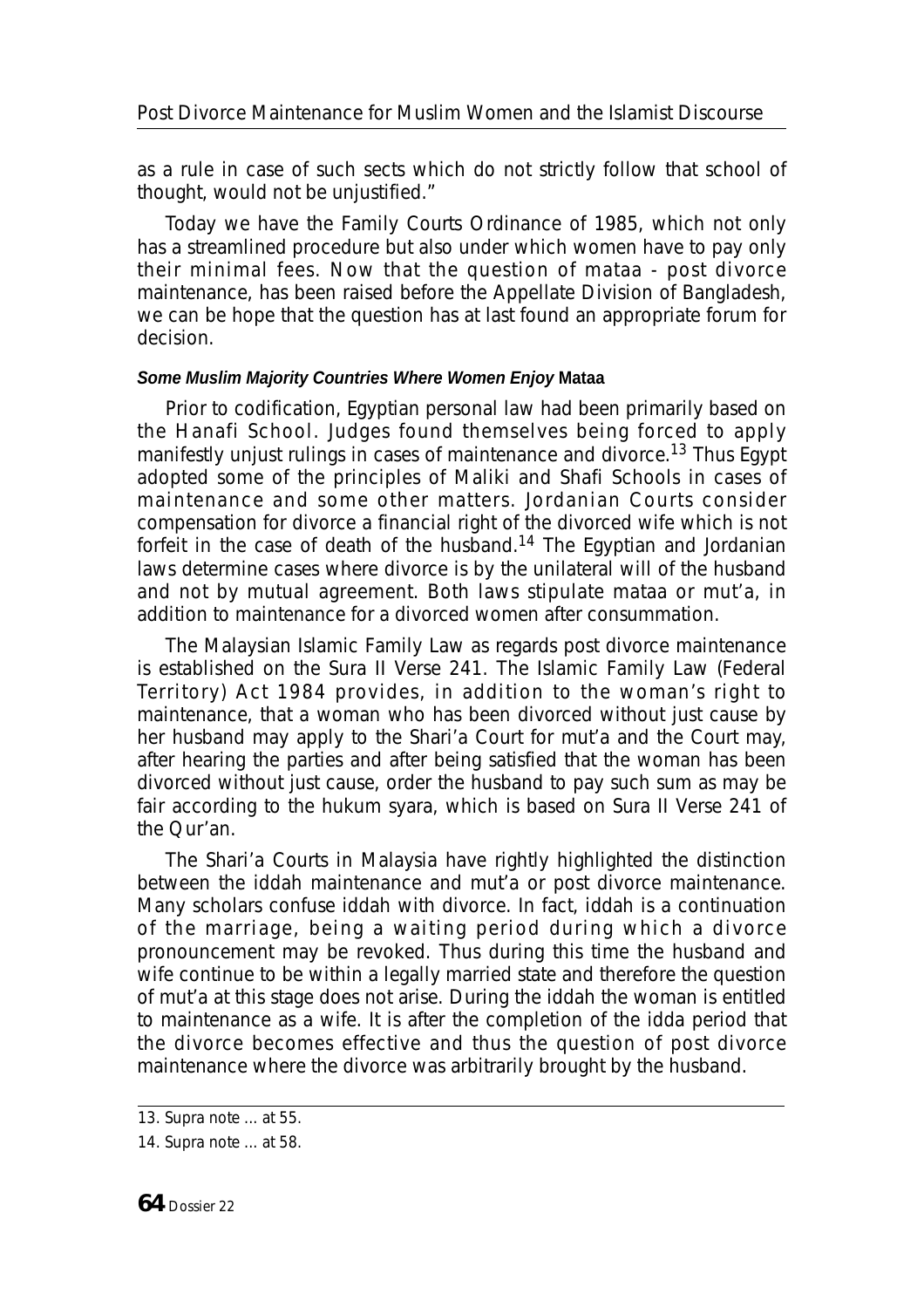Moreover, although not spelled out, a very logical distinction arises from the Malaysian, Jordanian and Egyptian situation. If the Qur'an has recognized two forms of dissolution (divorce and death) and has provided very important rights (inheritance etc.) to the woman divorced by death, would not it be logical to think that the Qur'an had manifestly intended that the woman divorced during the life time of the husband would also be entitled to some form of compensation? In both cases we are talking about a right which arises upon dissolution. It is therefore redundant whether the spouse divorcing is dead or alive.

### **Concluding Observations**

We must remember that the main reason issues such as maintenance rights for divorced women in particular and reform proposals in personal laws in general, is taking place because Bangladesh, along with several other countries, Muslim and non-Muslim alike, is creating various forums in which these issues beg dealing with. It would be frivolous to say, as some sections of society do, that these issues are now coming up because of western/ feminist/ un-Islamic influences on our society. Significant sections of the Hanafi ummah have adopted non-Hanafi interpretation of *mataa* as well as important questions of Muslim women's rights. Bangladesh, which has a predominance of Hanafi adherents, implements Maliki based Muslim laws too. This by itself should be enough for us to realise that where borrowing from one school would be more consonant with principles of justice, fairness and equity, it would be erroneous not to do so.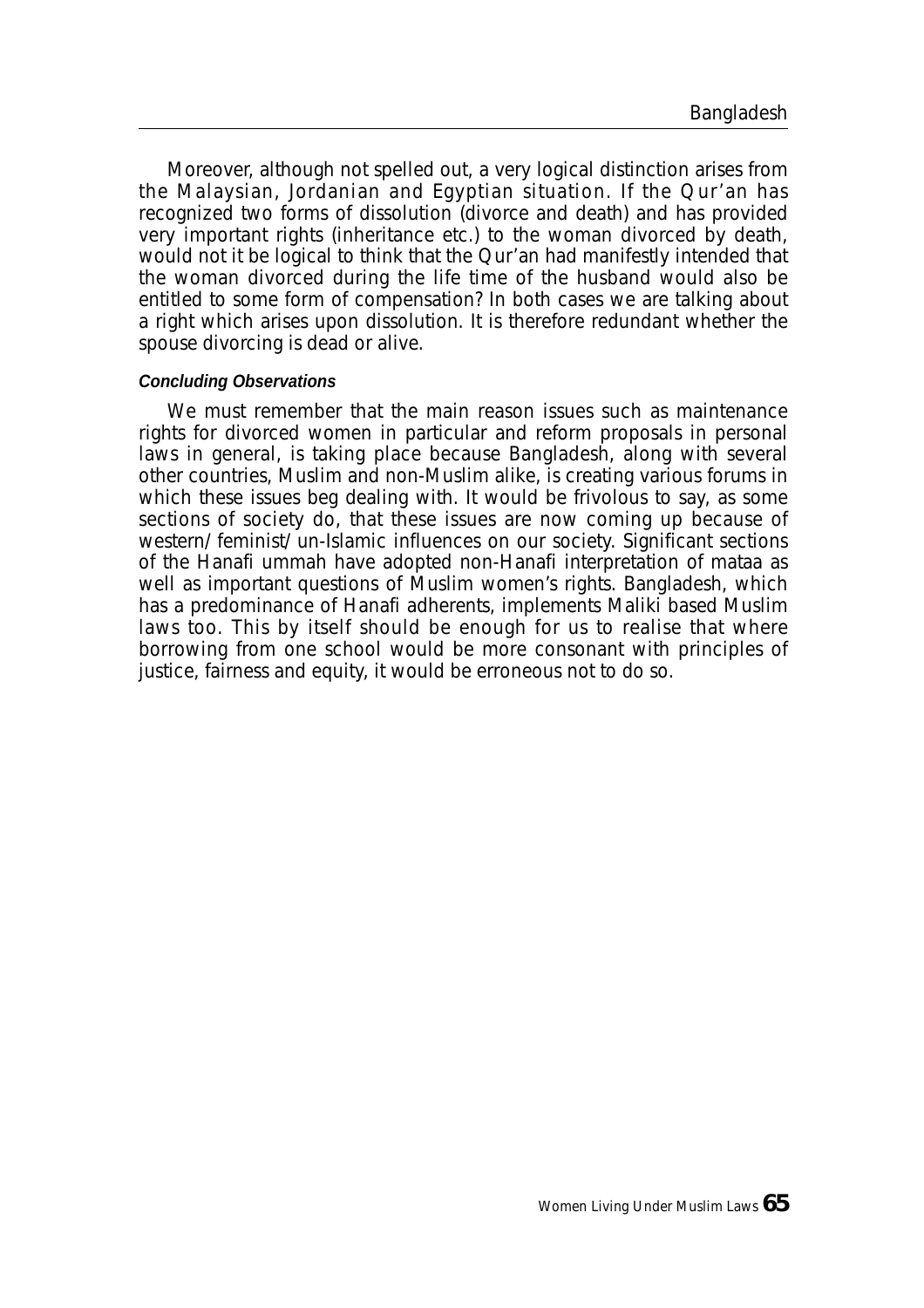# **Communalisation of Muslims in Sri Lanka:**

**An Historical Perspective**

F. Zackariya and N. Shanmugaratnam

## **Introduction**

The objective of this paper is to provide a historical overview of the<br>processes of communal identity formation in Sri Lanka with special<br>reference to the Muslim community 1. Sri Lanka is a multi-ethnic<br>society in which Si processes of communal identity formation in Sri Lanka with special reference to the Muslim community 1. Sri Lanka is a multi-ethnic society in which Sinhalese, Tamils, Muslims and others have coexisted for centuries. However, in more recent times, ethnic relations on the Island have been consistently strained by the rise of communalist politics which have deepened ethnic and religious divides. Of course, communalisation and the rise of identity politics are not unique to Sri Lanka. Ethnic and religious identitarianism has acquired unprecedented importance in various parts of the world.

It is widely recognised that communal identity formation is a culturalideological process. However, this process is driven by conflicts over the distribution of political power and opportunities for and benefits of development among the different communities. The ideological fashioning of exclusive communal identities takes place in an environment of interaction generally characterised by mutual hostility. This interaction also provides models of myth making and identity moulding which the ideologues of one community may borrow from the other.

The Lankan polity and society appear to be divided into four main communal blocks: Sinhalese, whose identity is articulated in Sinhala Buddhist terms although there is a Christian minority among them; Tamils whose identity is defined linguistically and territorially with reference to a traditional homeland in the North and East although a considerable number of them are settled outside this region; Upcountry Tamils who are differentiated from the other Tamils because of their more recent Indian origin and geographic location in the plantation areas of the upcountry; and Muslims whose identity is expressed in religious terms and comprise Moors and

<sup>1.</sup> Throughout this paper, the term 'communal' is used as understood in South Asia where communal identity implies communalist segregation in the pejorative sense. An ethnic group may have a collective identity which is not communal in this sense.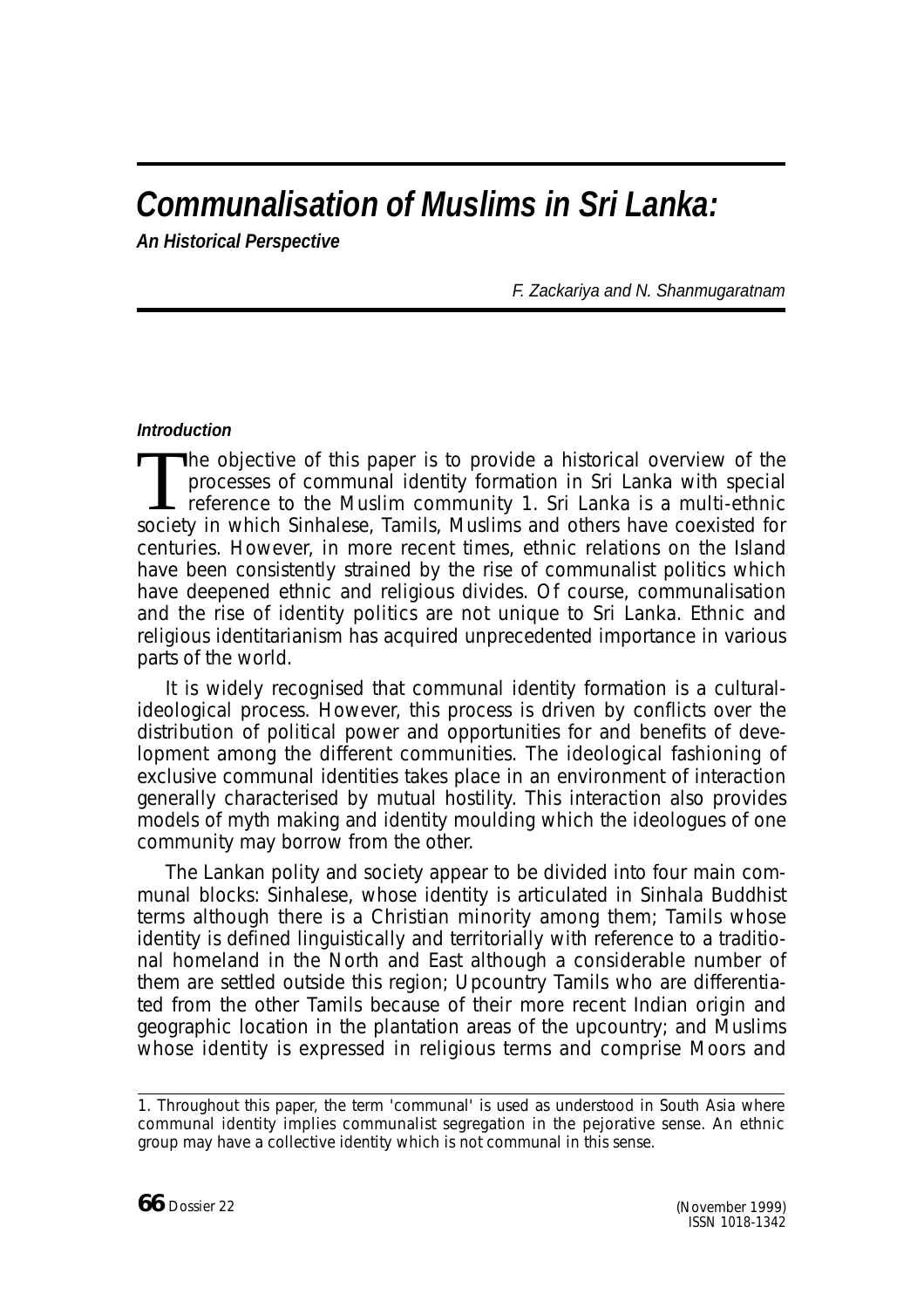Malays settled throughout the country with the largest concentration in the East. Today, these four groups are generally represented by communal political parties in the country's legislature.

Communalisation began in the British period when the colonial government imposed a classification of the Lankan society along ethno-religious and regional lines. Its character changed and its historical course became complex in the past hundred years or so as the originally imposed communal identities were modified and at times challenged and reconstructed by the emerging dominant groups within each community. During this period, ethno-nationalism became both a cross-class unifier of particular ethnies and a bulwark against the development of an overarching secular corporate Lankan consciousness. The post-independence history of Lanka has been characterised by the communalisation of the Lankan State by the rise of the Sinhala Buddist ideology to hegemonic stature, the further deepening of the communal divides, and, in more recent times, the militarisation of ethnic conflicts.

Furthermore, the various ethno-nationalist projects in Sri Lanka have, as elsewhere, served to justify and reinforce the subordination of women. The gender dimension of nationalist ideological projects has remained neglected for too long by analysts of ethnic conflicts. This is surprising as the construction of nationalist cultural identity has almost universally involved the justification and reinforcement of women's subordination. In their search for symbols and traditions to construct a cultural identity that served their interests, the dominant groups in ethno-nationalist movements tend to treat women as repositories of tradition. Experience in many parts of the world suggests that even where women are part of the armed struggle for national self-determination along with men, their role as bearers of traditional values may not change so significantly. Thus one of the features of the conflicting communal identities in Lanka and elsewhere in South Asia is the conservation and reinforcement of patriarchal values.

After a brief conceptual note on communal identity formation, this paper proceeds to address the different phases of Muslim identity formation in Sri Lanka from the British period to the present. Treating the Lankan Muslim identity question as a subject dynamically linked to the formation of Sinhala and Tamil communal identities, the paper also attempts to highlight the patriarchal underpinnings of specific and selected issues, in the formation of the Muslim communalist ideology and identity.

## **Communal Identity Formation in a Multi-Ethnic Society. A Conceptual Note**

A simple definition of a multi-ethnic society would be that it is a social formation with more than a single ethnic group sharing a common country. The vast majority of countries that exist today are multi-ethnic, a situation that has the potential for both ethnic conflicts and a harmonious pluralism. Unfortunately, the current dominant trend in many of the multi-ethnic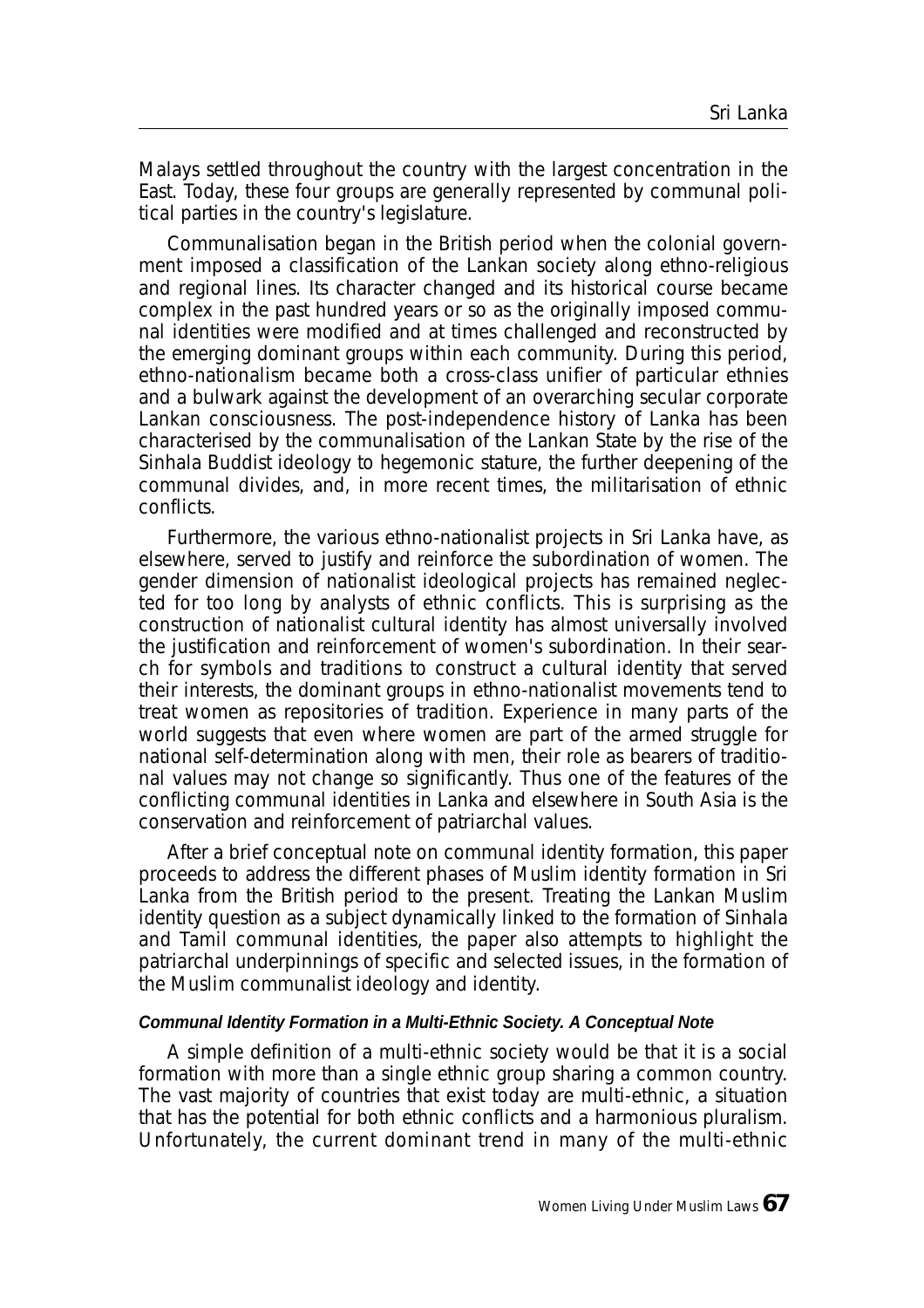countries in the so-called Third World - not to mention Eastern European countries like the former Yugoslavia - is one of ethnic conflicts which have become militarised. Communalisation has been the predominant tendency in these societies, rather than the evolution of a multi-ethnic national identity enveloping the different ethnic constituents.

Communalisation is a process of formation of an exclusivist collective identity across class-caste-gender divisions on the basis of language, and, or religion in a multi-ethnic society, with the intent of mobilising the people for political purposes under given historical conditions. It is engineered by ideologues who construct an identity of segregation with the aid of cultural symbols and myths in such a way as to conscientise people as members of a community distinct from the others. Communal identities are characterised by varying degrees of hostility toward each other. They are not constants by variables, their changes being largely conditioned by changes in political economic conditions and the balance of political continuity. However, changing communal identities is not devoid of historical continuity. They are ideologically rooted in real and imagined histories, and history is often invoked to justify current ideological positions and shifts. An inevitable result of this is that history itself is written and re-written by the communalists to meet present ideological needs. Communalism generated its own historiography as it cannot survive without mythologising and revising history. In Sri Lanka, an enduring myth which is based on a real historical event is the communalist interpretation of the war between Dutta Gamini and Elara as something akin to a 'national liberation war' to free the Sinhala Buddists, the real owners of Lanka, from the clutches of an alien Tamil ruler. Even though this myth was exploded may years ago by eminent Lankan historians, it continues to thrive as folklore and popular history.

In most instances, the establishment of modern multi-ethnic states did not occur through any form of voluntary association of the constituent ethnies. The historical circumstances that brought multi-ethnic societies into being are diverse. For instance, in the former colonies of Asia and Africa, new states were often created by conquering Western powers carving out 'national' territories according to their perceived administrative convenience and without any regard for pre-existing territorialities and their autonomy. Many of these countries turned into hotbeds of ethnic conflicts and nationalist separatist agitations in the post-colonial period. While avoiding a sweeping generalisation of the patterns of genesis of ethnic conflicts in these countries as it runs the risk of leaving out important specificities, we may identify some communalities that can be helpful in conceptualising the historical processes of communalisation:

- Colonial incorporation of different groups into a centralised state while at the same time adopting racial, linguistic, and religious divisions for reasons of political control and administration;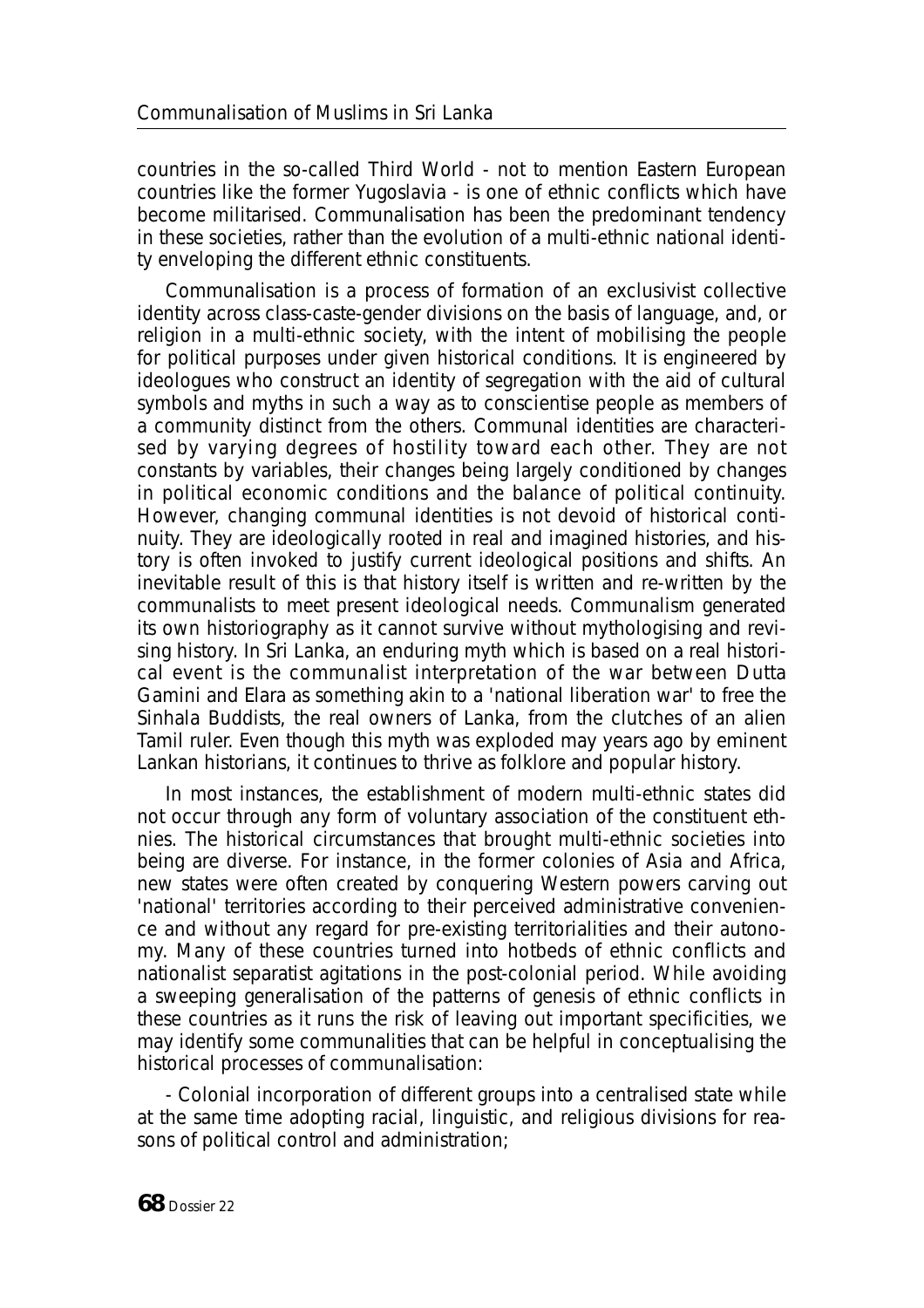- Competition between the dominant elites of different communal groupings for colonial patronage and recognition and to legitimize their status as leaders of their respective communities;

- The dominant elites of each community seeking to construct a crossclass communal identity in such a way as to serve their own class interests;

- The emergence of new ethno-nationalist/communalist elites with popular support who challenge the old colonial elites within their communities;

- The rise of a particular, often majoritarian, ethno-nationalism leading to a progressive communalisation and desecularisation of the State which in turn reinforces the former, and of the reactive ethno-nationalism of the other groups;

- Selective dismantling or modification of structures which served the interests of the colonisers and their local allies, while glorifying and reinforcing patriarchal values and symbols;

- Resurrection of old and invention of new myths of origin and heroism to serve communal identity creation.

That the construction of collective identities takes cultural forms, and that the hallmark of the hegemonic ethno-nationalist ideology is the cementing it provides across classes should not obscure the importance of economic interests. The history of communalist politics in Sri Lanka has always had strong economic underpinnings. In a fundamental sense, communication is about economic opportunities and distribution but it shifts class issues to a terrain of ethno-nationalism and heritage, thereby displacing class with ethnicity at the ideological level. It is not our point that nationalism and communalism can be reduced to class relations alone, but that the economic is one of the key variables in communal conflicts and that the ideological subsumption of class by communalism or nationalism should not be misconstrued as an elimination of the economic itself.

## **The Main Evolutionary Stages Of Muslim Communalisation**

In the British colonial period, the construction of communal identity took place within a framework in which the political parameters were set by the needs of state formation and administration in a non-settler colony.

The British had to create local structures of political governance through which they could exercise power over the whole island. Their approach to this challenge was one of innovatively combining British and local institutions. The British divided the society into communal or ethnic groups since they saw this as a feasible way to organise a system of government. In Sri Lanka, this naturally took the most evident form: Upcountry and Low country Sinhalese, Ceylon and Indian Tamils, Indian and Ceylon Moors and Malays. Thus communal divisions were imposed for political and administrative reasons.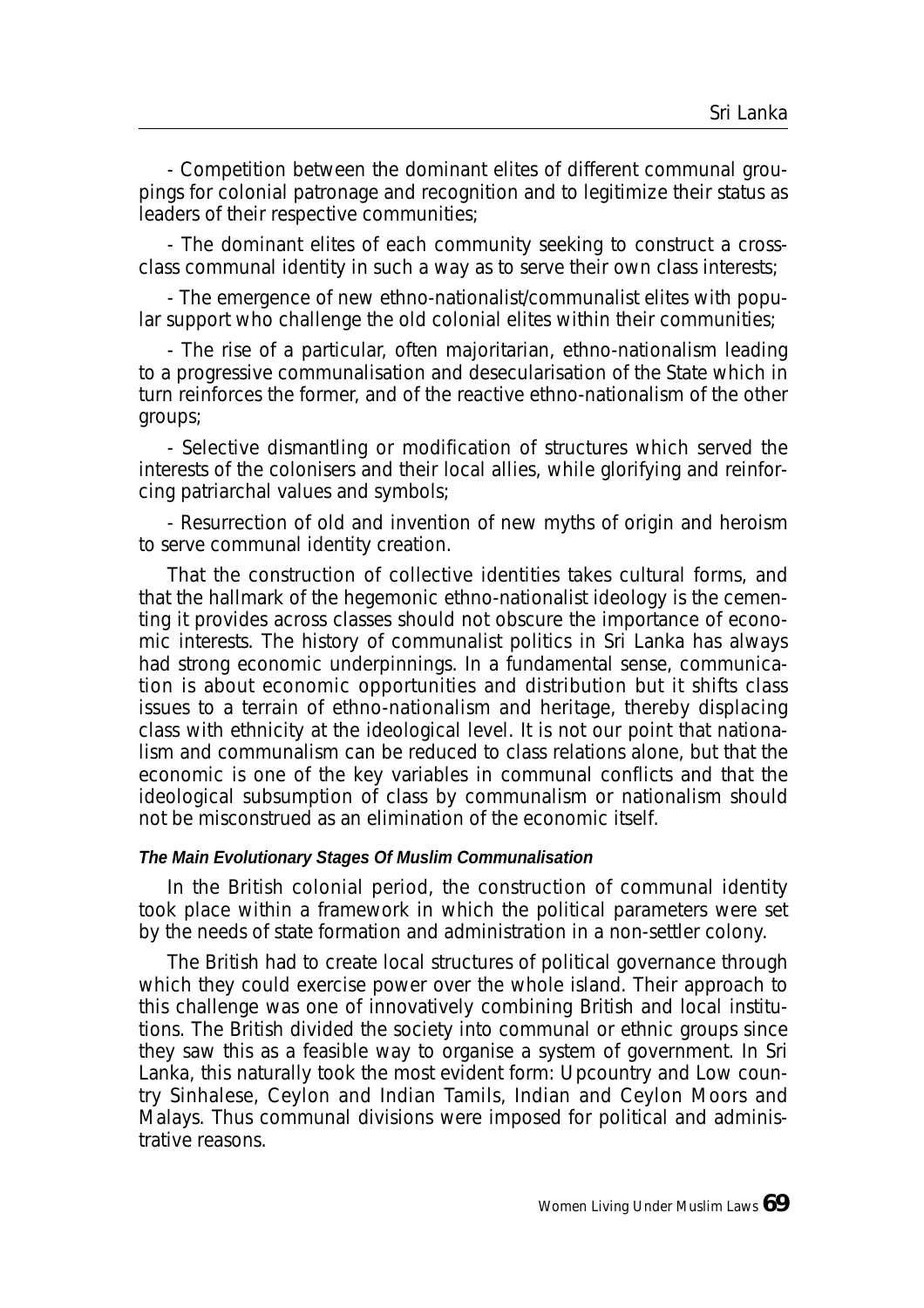The history of Muslim ethno-nationalism follows a trajectory building on the existing social formations and systems of governance which accommodated the local power structures through communal representation. In this process the representation of the community was constructed by the elites as a top down ideological projection, which failed to address the internal social differentiation within the community.

The early phase of communal identity represented by the elites was of a passive and subservient form and not able to strike deep roots. However cultural revivalism as a form of resistance to colonialism leading to communalisation, actively promotes a cultural identity (like Sinhala Buddhism) which takes a more exclusivist form creating conflicts with other communities. In fact, the content and evolution of Muslim identity formation has to be understood in the context of the economic, political and social changes that underlie given moments of Lankan history. This paper attempts to examine critical components of this process through four distinct but overlapping phases mainly:

1. Arabisation of Moors and its Contradictions (1880s-1900)

2. Muslim Identity Formation in Reaction to Early Sinhala Buddhist Nationalism (1900-1920s)

3. Towards a Common Muslim Identity or a Misplaced Emphasis

4. The Rise of a Muslim Party

# *1. Arabisation of Moors and its Contradictions (1880s-1900)*

In this phase the Colombo Muslim elites endeavoured to differentiate the Lankan Moors from the Lankan Tamils in ethnographic an racial terms. A major cause of this was the claim by Tamil (Colombo) elites as represented by Sir Ponnambalam Ramanathan<sup>2</sup> that the Moors of Ceylon were Tamils who converted to Islam. Ramanathan articulated this view in his thesis on the "Ethnology of the Moors of Ceylon" presented to the Royal Asiatic Society in 1888 [Journal-Royal Asiatic Society (Ceylon) Vol. X]. This led to the historic Ramanathan-Azeez debate in which the latter argued that the Moors of Ceylon were of Arab origin and therefore racially distinct from the Tamils who claimed to originate from South India. At the root of this conflict was the question of communal political representation in the State Council which will be taken up below.

This period was marked by an emerging consciousness, and Muslims began to formulate central symbols of their identity aimed at reviving religio-cultural traditions. Muslim personal law, religious education and Arabic language became important facets to be nurtured and protected.

<sup>2.</sup> Ponnambalam Ramanathan was the 'educated Ceylonese' member in the Legislative Council.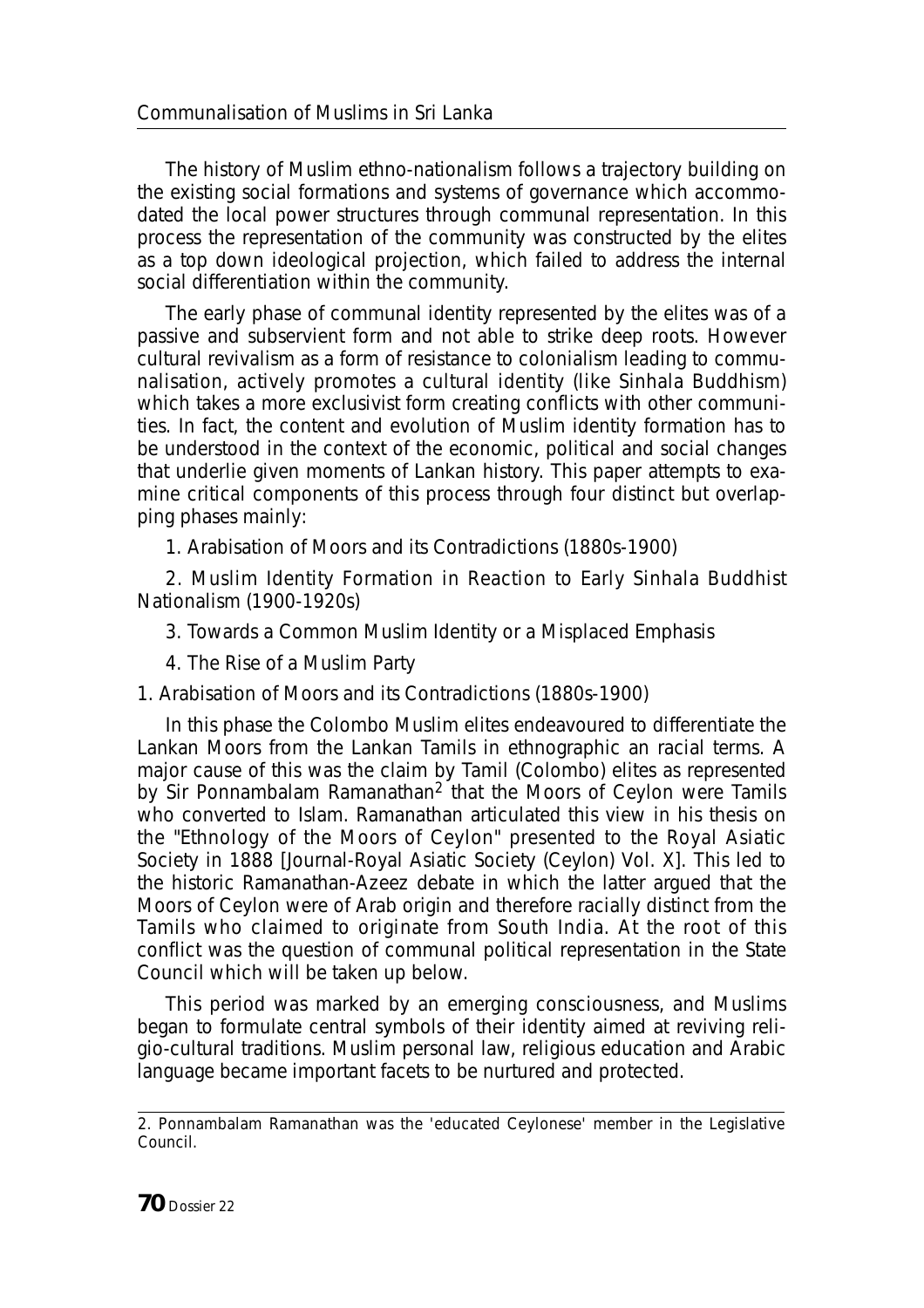The very first piece of legislation was in the area of family law, to regulate Muslim marriages through the Mohammedan Marriage Registration Ordinance [No 8 of 1886 and No 2 1888]<sup>3</sup>. This Ordinance was intended to keep a check on customary marriages and divorces - an indigenous practice which existed among the Muslim community. The need for this Ordinance was expedited as it was felt that lawful divorces could still exist even outside the ambit of the "Mohammedan Code" of 1806<sup>4</sup>. The central concern of the colonial state was to formalise a customary practise thereby denying local agency to determine the affairs of its community. We also notice the beginning of a covert homogenising program on the part of Muslim elites intent on regulating 'tradition", primarily on the basis of religion5.

During this period the tendency of Muslims to pursue religious education at the expense of their secular education has been highlighted (Azad, 1993). Arabic colleges/schools, initiated as a reaction to the proselytising tendencies in Christian schools, were already functioning. The Muslim Educational Society was founded in 1891 by Siddi Lebbe, who emphasised the need for modern Muslim education and female education [inspired by Sir Syed Ahmed Khan and the Aligarh movement in India]. However the concept of seclusion of female education from the male was strictly maintained in the schools that were created for this purpose.

Inadequate facilities in Muslim schools and the presence of non-Muslim teachers in these schools acted as barriers, especially where the schools were for Muslim girls. Some of the schools had to be closed down due to internal conflicts and lack of sensitivity towards female education. In 1891 the literacy rate for Muslim men was 30.5 % as opposed to 1.5 % for Muslim women<sup>6</sup>. The Administration Reports have also pointed out that the attendance of girls in the outstation schools was satisfactory (though relatively low in general) while in the Colombo region, "…*conspicuous by the absence of any formalised provision for education of girls of the Moorish community*". This strongly contrasted with the "... *energy displayed by the*

<sup>3.</sup> This legislation was passed during the time of M.C. Abdul Rahman, the first Mohammedan member in the Legislative Council.

<sup>4.</sup> The Dutch initially brought the Code to the country from Batavia [in 1770] as the law pertaining to the followers of the Mohammedan faith. It was Sir Alexander Johnstone in 1806 who formalised the system of personal laws for Muslims with the approval of twenty signatories who were head Moormen of the district of Colombo! Initially the Code was restricted to the Colombo district and was extended to the whole island in 1852.

<sup>5.</sup> For a detailed analysis of the evolution of Muslim Personal law and legal status of Muslim women, see National Report - Country Study Sri Lanka, forthcoming publication of Muslim Women's Research and Action Forum.

<sup>6.</sup> The literacy rate of Sinhala women during the time was 25 % (Census report 1921).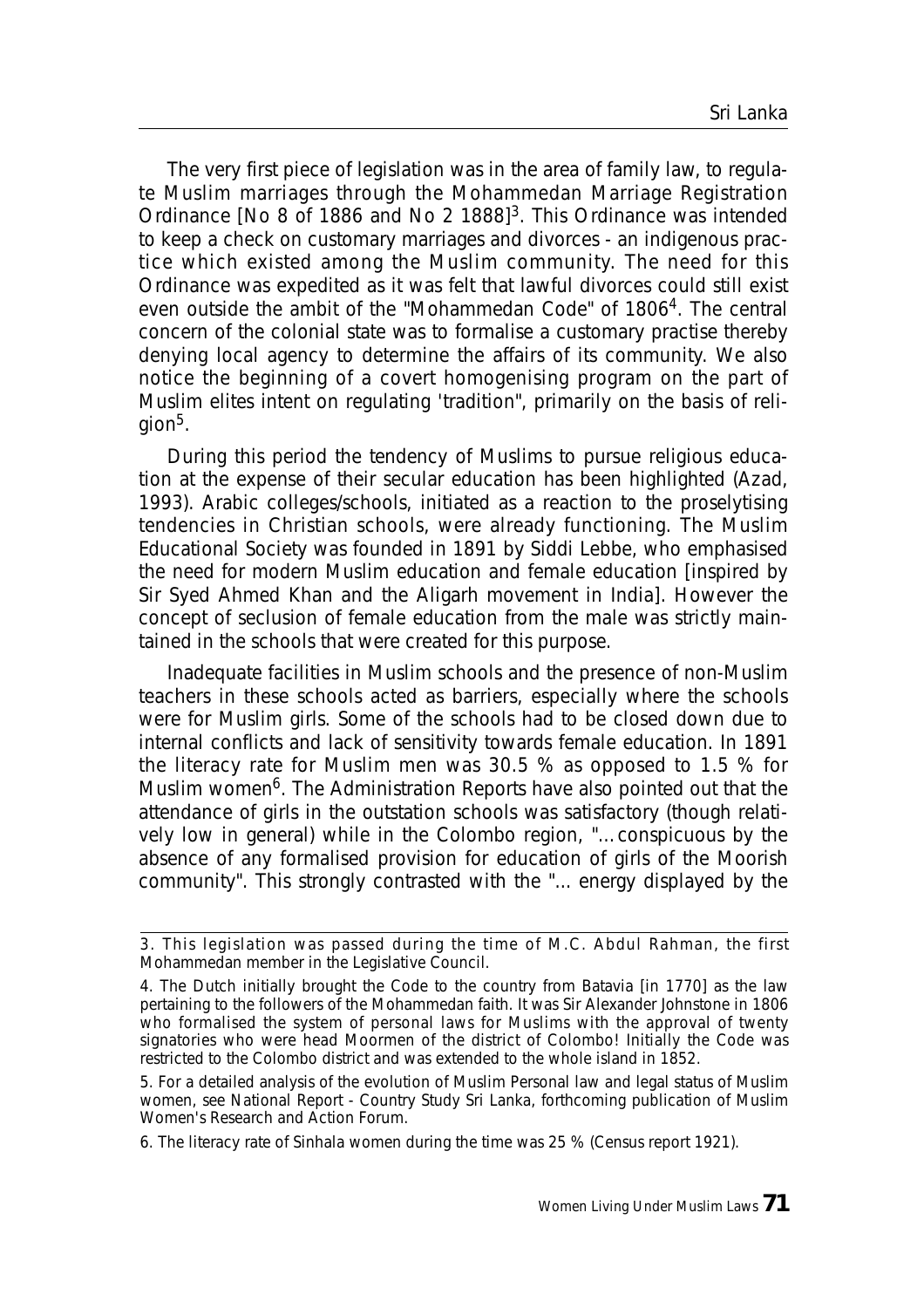*Malay*<sup>7</sup> *community for the education of girls*..." (Administration Report 1892 - D14/Part IV).

The lack of access to education deprived the vast majority of Muslim women of a major opportunity for awareness development and social mobility. The Malay community favoured a more liberal attitude towards female education, thus providing for greater mobility in interaction and in securing employment, i.e. visibility in the public sphere.

Arabic was emphasised in the Muslim schools and study of the Koran was made compulsory. The importance of Arabic language denotes a preoccupation with the Arab heartland and concentration of Muslim civilisation around the Arab world and less concerned with the Island's cultural history interwoven with the Indian Sub-continent. Also, there emerged an interest and attention to Arab greatness through Orabi Pasha's presence as a revered personality with the community<sup>8</sup>. His social interaction with the outside world was through the community elites. Even the mode of dress acquired a new meaning with wealthy Muslims wearing the (Turkish) fez cap. All these point to the ideological underpinnings of a homogenisation of culture taking roots through such manifestations, while subsuming the variety of local histories in the Muslim ethno-social formations.

However the homogenising role of religion among Lankan Muslims was checked by the intervention of a racial myth when 'Ceylon Moors' claimed a status superior to that of Indian or Coast Moors and Malays. The Ceylon Moors felt a sense of racial superiority as 'indigenous Muslims' and always maintained this distinction very carefully, despite the common religious ties. This differentiation was maintained even officially, as the 1911 Census classifies Ceylon Moors and Indian Moors separately - a colonial distinction accepted and encouraged by the Muslim elite. This led to institutionalisation of intra-communal perceptions and was fundamental to the emergence of ethno-nationalist sub-categories as well, which later on provided the basis for competitive representational politics.

The arguments put forward could be further illustrated through the significant political factor during this phase which became a founding moment of "Moor" political identity, beginning with P. Ramanathan's thesis presented before the Royal Asiatic Society in 1888. Although evidence shows that there was a tradition that the Muslim ancestors came from South India and also a tradition that they originated from Arab migrants, it was the Arab tra-

<sup>7.</sup> Malays originally came as political exiles, but most of them were brought in as soldiers from Somalia, java and Malacca in the late 16th century to help defend Dutch positions in Sri Lanka.

<sup>8.</sup> Orabi Pasha was an exile from Egypt who arrived in Sri Lanka with his entourage (1883- 1901).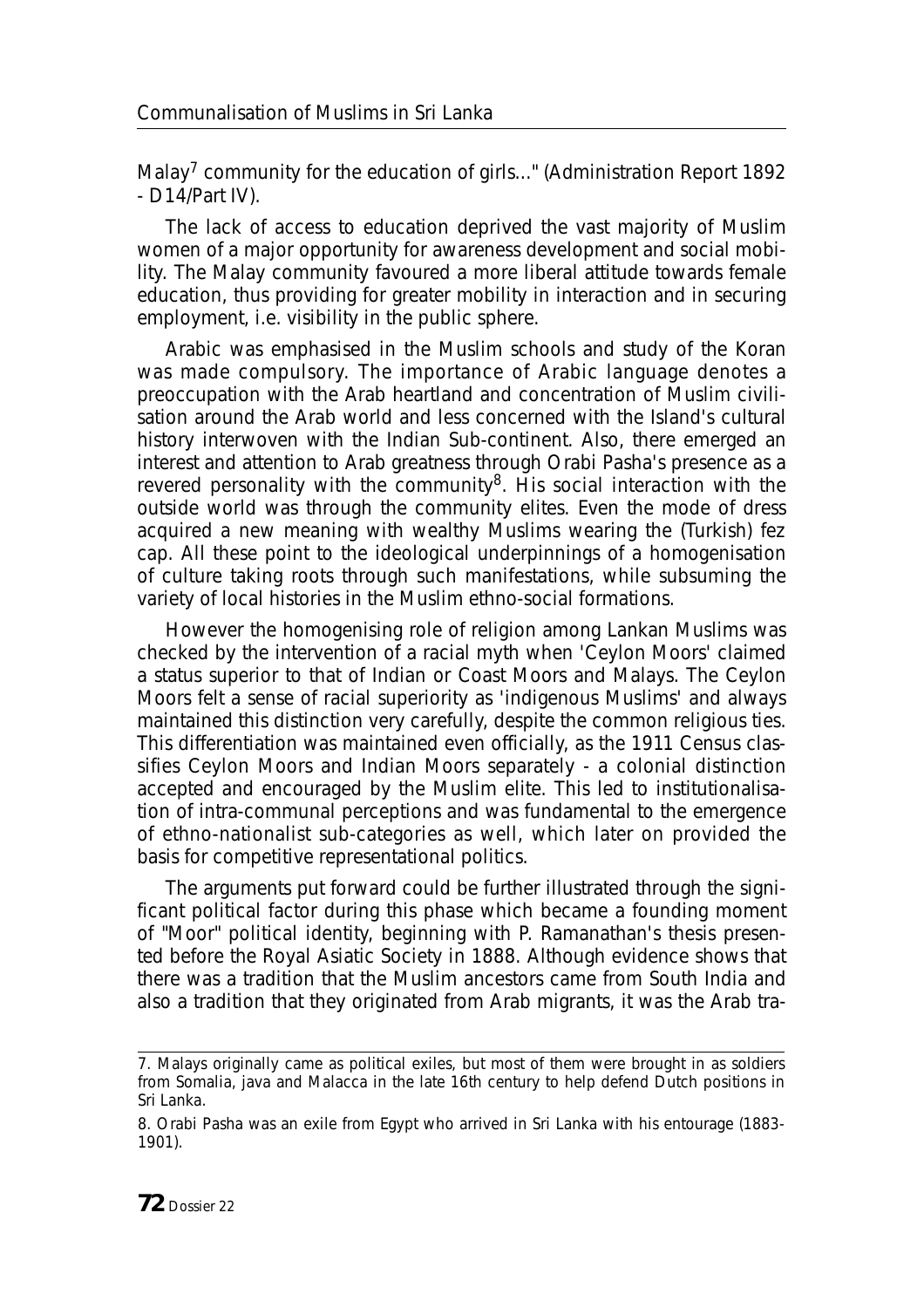dition that took political meaning and importance in the context of the time (Samaraweera, 1979).

Muslim counter arguments (of which the most vocal has been I.L.M. Abdul Azeez)<sup>9</sup> have been put forward and pointed out that:

- it cannot be denied that culturally there were similarities between Tamils and Muslims, due to the acculturation process;

- the use of Tamil language was for trade and interaction;

- physical resemblance to South Indian Tamils was strongly resented and Arab semblance emphasised (MICH, Colombo, 1957).

However, the proponents also claimed that there would have been a mixture of Arab and Tamil blood since very few Arabs brought their wives along. The original Arab descent was nevertheless upheld by the Muslim elites, which clearly denotes the patriarchal underpinning of ethnicity and the exclusiveness of this ideology to keep out the women as well as the Indian Moors (Ismail, 1995). By referring to Arab roots and ancestry from the Hashemites clan (descendants of Prophet Muhammed) Abdul Azeez in fact glorifies "*Moorish blood*" and racial purity, in similar vein as his elite counterparts from the Sinhala and Tamil communities<sup>10</sup>.

The contention of the Muslim elite was that Ramanathan's prime motive in drawing parallels with Tamil ancestry was to keep Muslim representation out of the Legislative Council. Created in 1833, the Legislative Council was a vehicle for unelected communal representation (nominated by the Governor). Originally there was no separate seat for the Muslims as this was satisfied by the Tamil member. Subsequently there was agitation for a restructuring of the Legislative Council on account of the predominance of the Sinhala Christians of the Govigama caste<sup>11</sup> by the Sinhala Buddhist revivalists. In 1889, when it was restructured, the Muslims and the Kandyan Sinhalese benefitted. M.C. Abdul Rahman (an elite merchant who remained loyal to the British) was nominated as the first Mohammedan member. The Ceylon Moors were thus considered a distinct race for purposes of colonial administration while defining out the Indian Moors.

The other issue of historic significance was the much publicised Fez issue of 1905, when the leadership was able to mobilise Muslim opinion on this question through public assertion. In this instance the Chief Justice for-

<sup>9.</sup> A. Azeez set up the Moors Union in 1900; he was a Trustee of the Maradana Mosque and editor of the "Muslim Guardian".

<sup>10. &</sup>quot;... They adopted the doctrine of racial superiority, glorified and idyllic past an associated the Sinhala people with the chosen 'Aryan race' and the chosen Buddhist faith... Racial purity and religious purity were thus combined and the pure Aryan Sinhalese became the appointed guardians of Buddhism" (Jayawardena, 1985).

<sup>11.</sup> Govigama (Cultivator) is the uppermost category in the caste classification of Sinhala social organisation.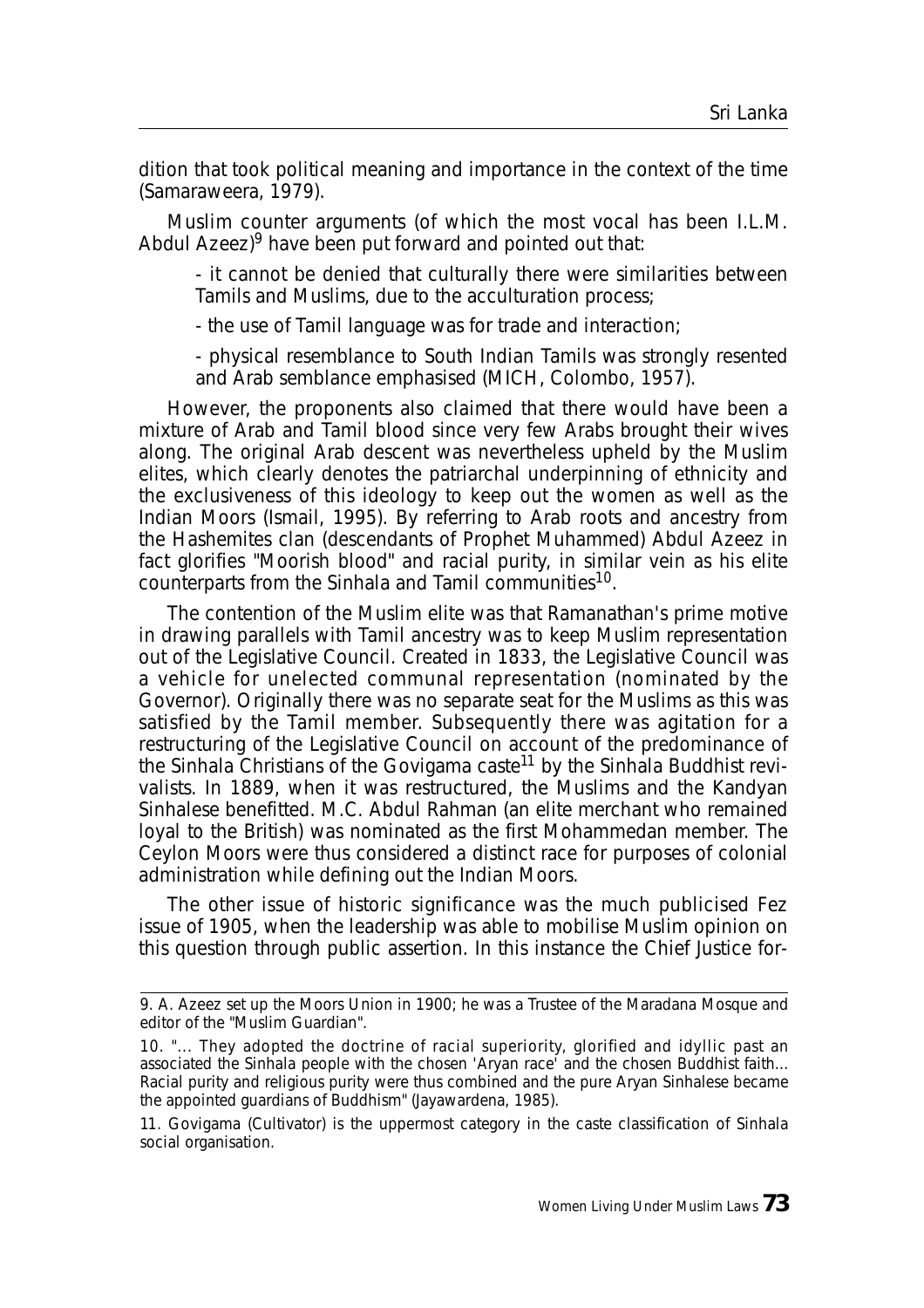bade the Muslim Advocate from Batticaloa, M.C. Abdul Cader, from appearing before the High Court wearing his fez when he rose to address the court. It is interesting to note that the Chief Justice had this to say: "*In this case you have adopted an European dress and have your shoes on. One end of your body must be bare*" (Ceylon Daily News, 23.04.1969). Petitions were filed against this, and the final verdict of the Supreme Court ruled that wearing of the fez was prohibited in court.

The community leaders protested and organised a mass meeting at the Maradana Mosque grounds and even a Fez Committee (comprising members of the Legislative Council and prominent businessmen) was formed for this purpose. A lengthy memorandum was addressed to the Queen pointing out the unjust ruling to Muslim lawyers, whereas in other British colonies (India and Egypt) wearing the fez with European dress was allowed. The chief speaker to this meeting was invited from India, a Muslim lawyer (who was also a Moulavi), who claimed that he had worn the fez in the presence of the King and the Queen. It has been reported that over 30,000 Muslims voted for the memorandum and the result was that the judgement was reversed allowing the fez to be worn in court.

The consequent of all this was religious issues/factors became an established pattern in the Muslim ethnic formation with symbols of religious and ethno-identity drawn from the Arab world, beginning to be formulated by the leadership. Preservation of elite interests through assertion of an exclusivist community ideology becomes predominant and this takes place without any resistance. As we shall see in the subsequent sections, the boundaries and limits of this identity formation though historically produced are in constant process of transformation, its configurations being directly related to the other more comprehensive configurations of ethnonationalisms and that of the State.

2. Muslim Identity Formation in Reaction to Early Sinhala Buddhist Nationalism (1900-1920s)

Muslims were the target of attack by early Sinhala Buddhist revivalists, and the anti-Muslim propaganda culminated in the riots of 1915 in which Indian Moors were the victims. A major causal factor in this conflict was the resentment of the Sinhala nationalist petty bourgeoisie against trading interests of the Moors. In this phase Muslim identity consciousness became highly conditioned by the rising majoritarian Sinhala Buddhism and its intolerance towards the non-Sinhala Buddhists of Sri Lanka.

Sri Lanka communal identities as represented by the colonial elites in the 19th century were rather articulated and in ways that did not question the authority of the State. Devoid of any elements of anti-colonialism, they merely served to confirm the basic divisions adopted by the British. However, the situation changes as we approach the turn of the century when Sinhala Buddhist cultural revivalism emerged both as a form of resis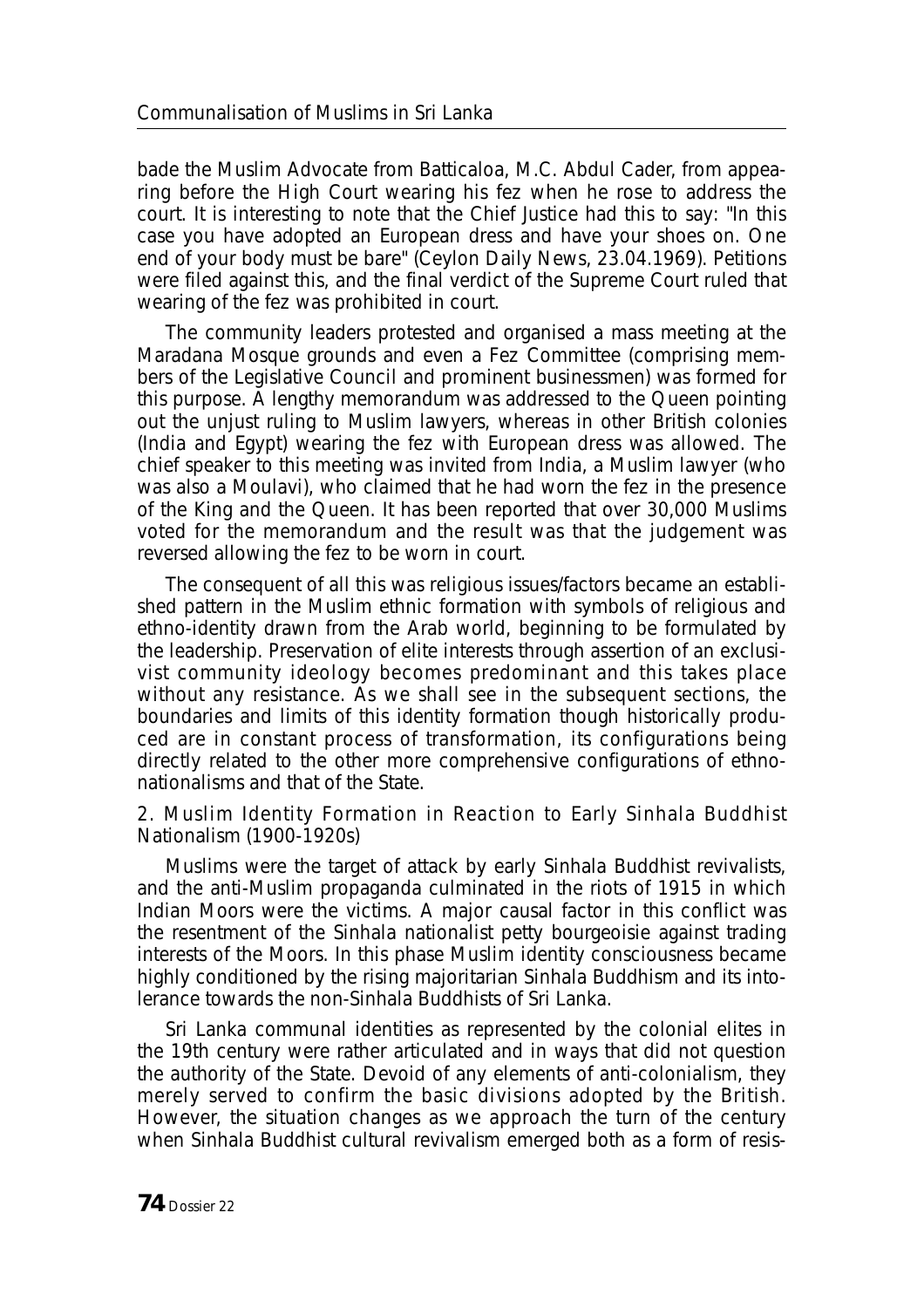tance to colonialism and as a way of asserting an exclusivist ethnic identity. Anagarika Dharmapala was perhaps the first person to use the term Sinhala Buddhist in a racial-religious sense<sup>12</sup>. The notion of a Sinhala Buddhist nation emerged in the early 20th century in the British colonial period, and in the decades that followed it went through an evolutionary transformation into a mass consciousness, overarching local, regional and caste identities.

Dharmapala and other Sinhala Buddhists like Ratnaweera (editor of the 'Aryan') propagated the myth that the Sinhalese were of Aryan origin and therefore racially superior to the non-Aryan Tamils and Muslims who inhabited the island. The ideology of Sinhala Buddhist revivalism was predominantly cultural, with mild political overtones directed on marginal issues like consumption of alcohol and privileges of Christians under the colonial rule (Jayawardena, 1985). Dharmapala stood for limited autonomy within the British empire with Sinhala Buddhists in key administrative positions. It would seem that the belief in the Aryan origins of the 'Sinhala race' made the Buddhist revivalists feel some sort of affinity for the ruling British. *"It is a consolation to see"*, remarked Ratnaweera, *"that we are governed by an Aryan nation"*13. Anagarika once declared: *"True that I criticise in my articles the officials; but my loyalty to the British Throne is as solid as a rock and I have invariably expressed sentiments of loyalty to the King..."* (Guruge A., 1965:LIX). It is no wonder, therefore, as Gunawardene (1985) notes, *"that such an ideology did not produce an anti-imperialist movement of mass proportions".*

Sinhala Buddhist cultural nationalism thus displayed a dual political character - it was more compromising towards British colonialism while displaying a growing intolerance towards the Lankan minorities. Anagarika Dharmapala stated in 1922: "Look at the Administration Report of the General Manager of Railways... Tamils, Cochins and Hambankarayas are employed in large numbers to the prejudice of the people of the island sons of the soil, who contribute the largest share" (Guruge A., 1965:515).

Certain elements of Buddhist revivalism served the growth of anti-minority sentiments. The Moors became one of the first targets of Sinhala Buddhist intolerance. Dharmapala portrayed Muslim traders as unethical exploiters of Sinhala Buddhists. The presence of butchers' shops, which were mostly owned and run by Muslims, and of mosques in sacred Buddhist cities like Anuradhapura was regarded by the revivalists as an affront to Buddhism and Sinhala Buddhist culture. This kind of hostility was also extended towards the Christian churches. The Temperance movement and opposition to butchers' shops, churches, and mosques around cities

13. Cited in Gunawardena (1985).

<sup>12.</sup> Dharmapala founded the newspaper Sinhala Bauddhaya in 1906. See Gunawardene (1985) and Jayawardena (1972 and 1985) for elaborate treatments of the origin and development of the Sinhala Buddhist ideology in the colonial period.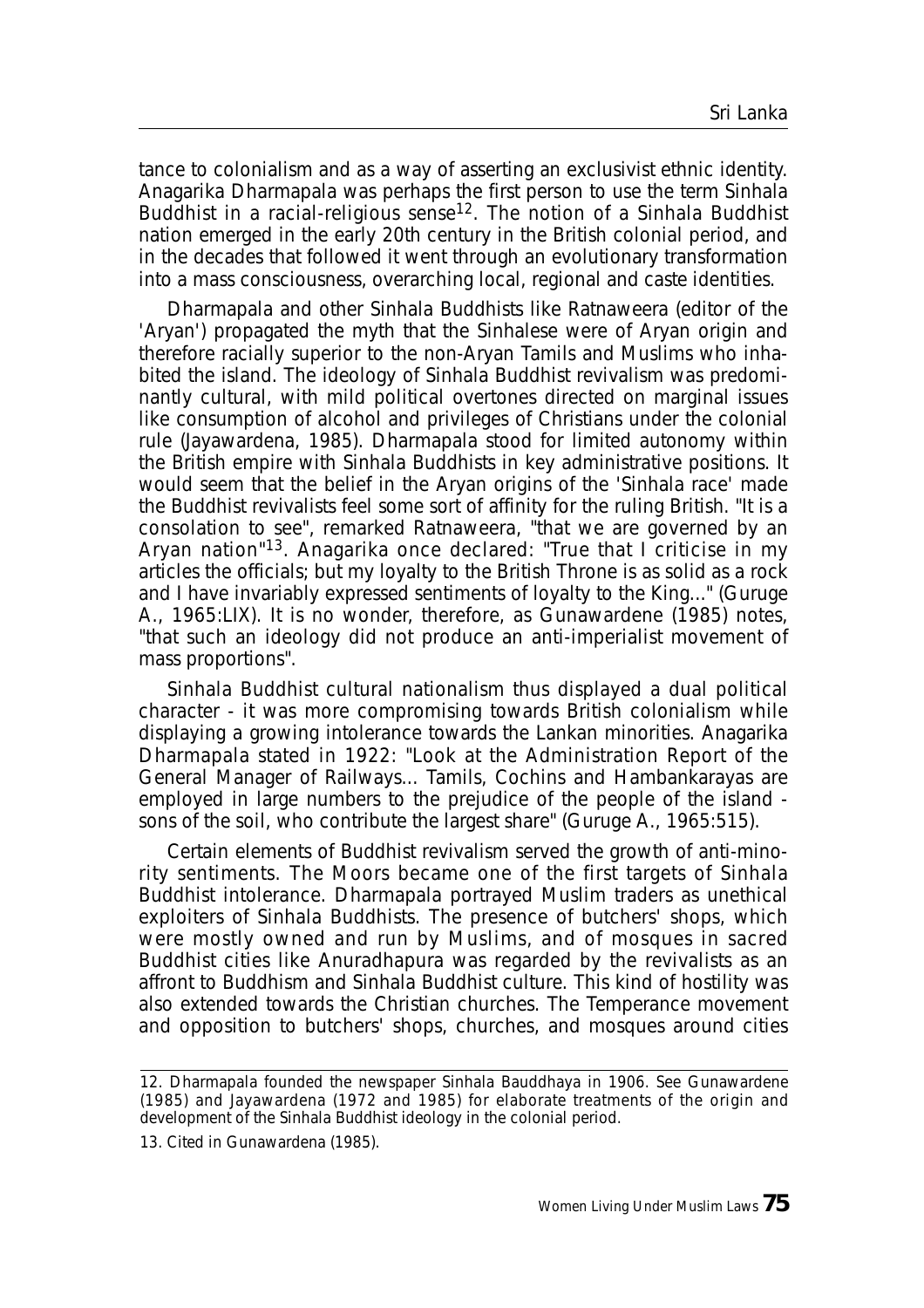like Anuradhapura were driven by strong anti-minority sentiments. The following quoted from Dharmapala's letter to the Secretary of State for the Colonies in 1915 epitomises this: *"... What the German is to the Britisher that the Muhammedan is to the Sinhalese. He is an alien to the Sinhalese by religion, race and language. He traces his origin to Arabian, whilst the Sinhalese traces his origin to India and Aryan sources"* (Guruge, 1965:540). In the period prior to 1915 these campaigns were so actively pursued that Governor Chalmers, explaining the animosity of the Sinhala peasantry towards Muslim traders, stated that they had "*always been viewed by the villager with feelings entertained at all times and in all lands towards transitory aliens who make money out of the local peasantry by supplying their wants at the shop..."* (Jayawardena, 1985).

The single event which became a landmark in Lankan history with profound impact on communal relations in the country was the anti-Muslim riots of 1915. At this time, Sri Lanka was not a communalised society as we speak of today. The outbreak of violence in Kandy, which spread to Colombo and the North Western, Southern, Sabaragamuwa, and Central provinces was targetted at the Coast Moors<sup>14</sup>; trading rivalry was the underlying and main cause of the immediate outbreak. According to Kearney, the riots and the way in which the British suppressed the violence led to a rise in anti-colonial feelings, and to the heightening of nationalist sentiments among the Sinhala Buddhists (Ceylon Studies Seminar, 1969/70).

Some historians have traced the background of the riots as flowing from the inflammatory statements against the Moors published in the Sinhala newspapers, especially the 'Sinhala Buddhaya' and the 'Sinhala Jathiya' which stirred Sinhala nationalist feelings. There is also evidence to support the connection between the Temperance movement<sup>15</sup> and the growth of nationalism. The leaders who were arrested during the riots were those who had been active in the Temperance movement (Jayawardena, 1972; Azad, 1993).

It was Ponnambalam Ramanathan, the 'educated Ceylonese' member of the Legislative Council, who championed the cause of Sinhala Buddhists; criticising the colonial government for its treatment of the Sinhalese especially drawing attention to the Riots Damages Ordinance (though never published) which made provisions for the Sinhalese in specified areas (whether implicated in the riots or not) to indemnify all losses suffered by Muslims. He demanded a Royal Commission to inquire into the riots and the excesses committed by the British force on the Sinhala people.

<sup>14.</sup> The Muslim population at this time was 6.4 % of the total population, 267,000 at the 1911 Census. Of this 33,000 were Indian Moors, also called Coast Moors.

<sup>15.</sup> The Temperance movement was a means to express hostility to the government. Temperance society meetings attracted large crowds in both urban and rural areas. Though primarily religious, the movement was not without political overtones.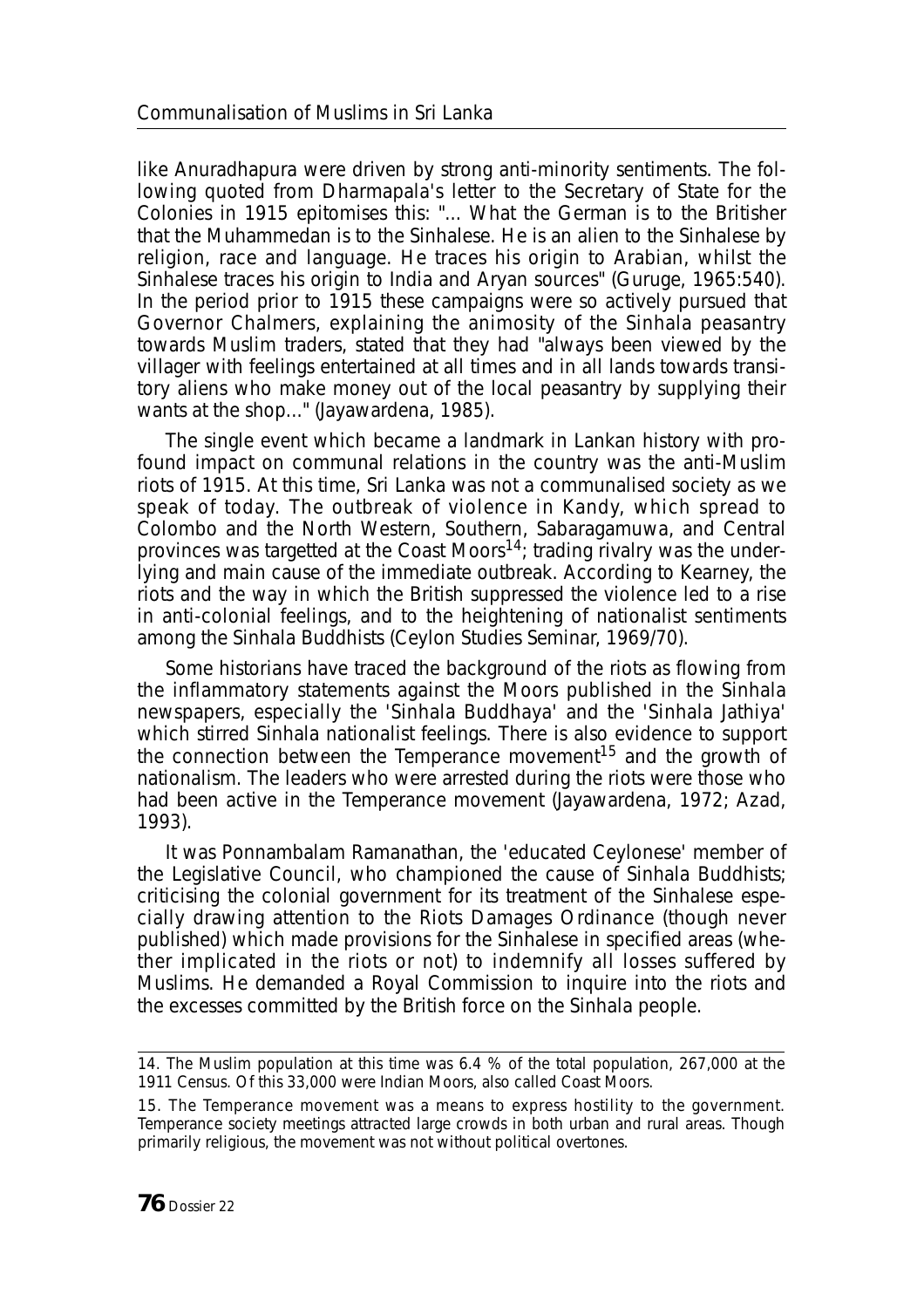In Colombo, rumour mongering was typical of these times with the obvious cries that Sinhalese were being massacred, bodies being suspended and that their women were being raped. The Muslims decided to defend themselves if attacked, and a decision was taken at the Mosque congregation that they would fight to the last, *"... but if the tide turned against them, the women, rather than be ravished, should jump into the wells and commit suicide, leaving only the children..."* (Thawfeeq, 1986). From time immemorial, history has documented that women's bodies have been subjected to humiliation and attack in times of war and violence, so as to revenge the hostile party in a manner that would taint the honour and purity of their women. Muslim male thinking at this time was quick to decide that the best course of action for their women should be, not in the forefront of the struggle, but preservation of their honour and chastity even if it meant ending their lives! Protection in this sense implied exertion of male authority to which women had to submit.

It is worth noting that the Malay community was not attacked, nor the Borah shops and stores (Azad, 1993). The riots did not evoke strong emotional reaction among the Muslims in the North or the East or the North-West. Jayawardena (1972) has observed that labour unrest and political tensions contributed to the rioting in Colombo and concluded that it also had impulses other than religious tension.

The Ceylon Moor community panicked, and this marked the beginning of an awakening political consciousness that was to shape the course of events that followed. The Muslim elites had their own interests in mind, as evident from the following remarks by W.M. Abdul Rahman, the unofficial member in the Legislative Council for Governor Chalmers, in a report on the riot areas: *"... for the insult hurled at Islam some visible et abiding mark must be put upon Buddhist temples, if for no other reason, at least to preserve the prestige of the British Raj."* (Blackton, 1970). The immediate response was for the Muslim leadership to strengthen their collaboration with the British.

The Sinhala parties were being defended by the well known Tamil leader who clearly showed an antipathy towards the Muslims. From a Muslim view point it appeared as though there was an alliance between the Sinhala and Tamil elites. So much so that the same alliance of Tamil-Sinhala elites founded the Ceylon National Congress in 191716, the fears of the Muslims increased as memories of 1915 were still very strong and the Muslim leadership kept out of it. However the Sinhala-Tamil alliance was resting on fragile ground, as revealed by the subsequent events which related to seats

<sup>16.</sup> Inspired by the Indian National Congress, the Ceylon National Congress was initiated with professed liberal ideals, but could not be sustained as historical and political circumstances unfolded.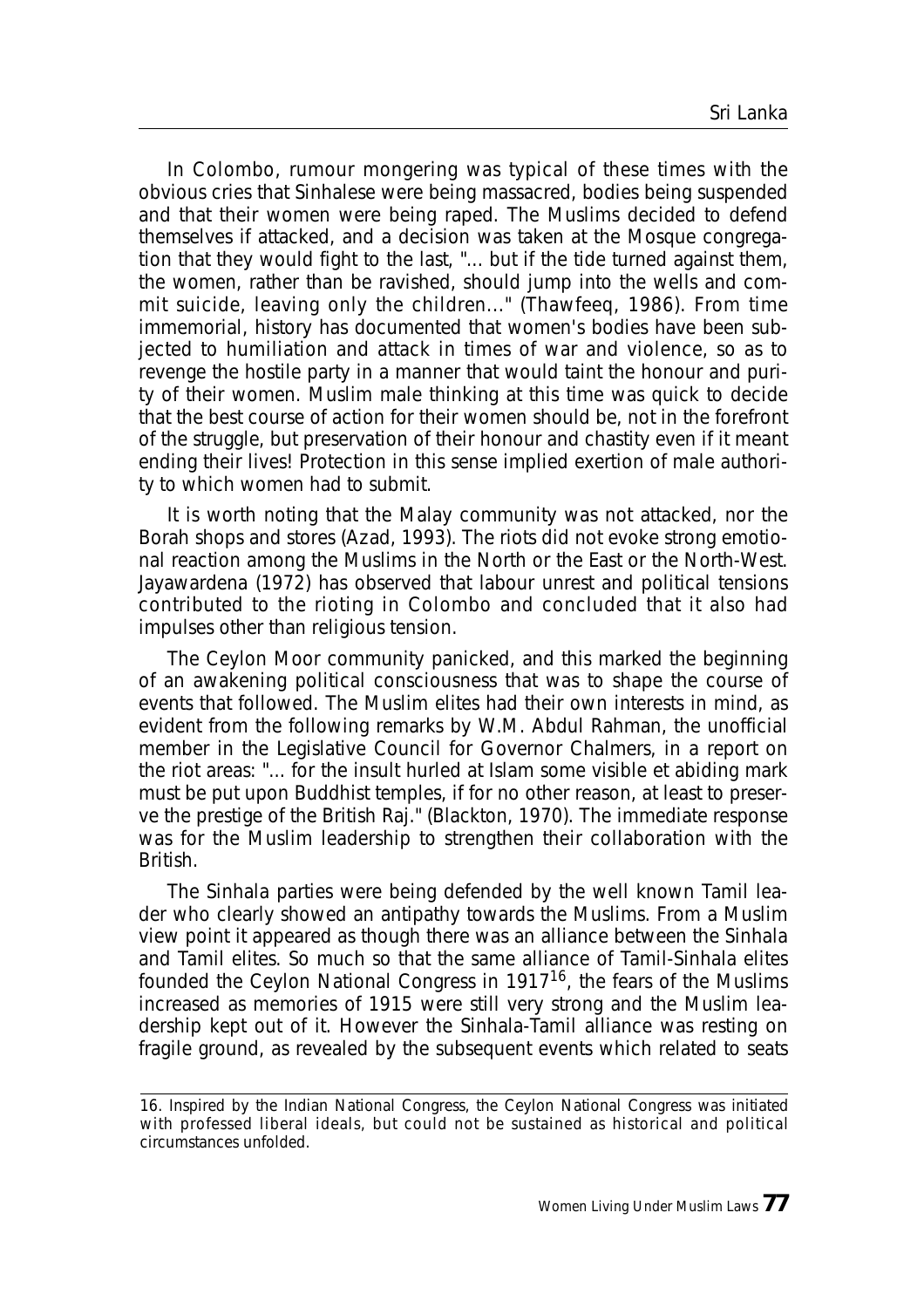in the Legislative Council and other aspects of political patronage from the colonial government.

In the foregoing section we have seen that collective action - in this case by the Sinhala Buddhists through their communal ideology, was an attempt to create "legitimate space" in the public domain, while questioning the legitimacy of that very space which was occupied by the Coast Moors. They were at the same time expressing their protest against the colonial regime. The Temperance movement and Sinhala Buddhist revivalism have also demonstrated that movements outside the democratic process seek to expand their control over public life playing an instrumentalist role, drawing symbolic boundaries in which identities are being constructed and contested. In such a political configuration, the Muslims were deeply affected; forced to re-assess their role as a minority and grapple with the new facts of representational politics where the dialectics of their identity vis a vis the Indian Moors and the Malays had to be redrawn. Based on our understanding that contending notions of collective identity exist, and any one of these may become dominant over the other at a given point of time (Hassan, 1994), the fluidity of Muslim identity - its definition and redefinition - was essentially a function of the political and social circumstances.

# *3. Towards a Common Muslim Identity or a Misplaced Emphasis*

Since the advent of universal franchise in 1931 and the politics of communal representation acquires a mass character, the upcountry - low country distinction within the Sinhalese becomes weaker. The Muslims on the other hand sought a unity between Moors, Malays and Indian Muslims. Yet the distinction between the Southern and North-Eastern Muslims remains, with the latter not enjoying any significant role in Muslim politics.

In this phase there was a tendency towards consolidating a community polity, the seeds of which had already been sown. Although seen as externally antagonistic, the ethno-nationalist ideologies were meant to be an internally homogenising project /process with the intention of narrowing down the diversities within the demarcated social boundaries.

• Constitutional changes, elite competition and communal politics

Muslim communalisation was initially loose and meant to serve the Colombo and Southern business elites. It did not grow of a mobilisation based on popular demands or real/imagined grievances of the larger sections of the population. But with time due to the deepening of the communalisation of society it was transformed into an ideology in a changed political context.

Further, the colonial administrative structures allowed the elites to sustain their positions of power and control in a mutually reinforcing fashion. For instance the voting criteria [1921-1924] laid down that only adult males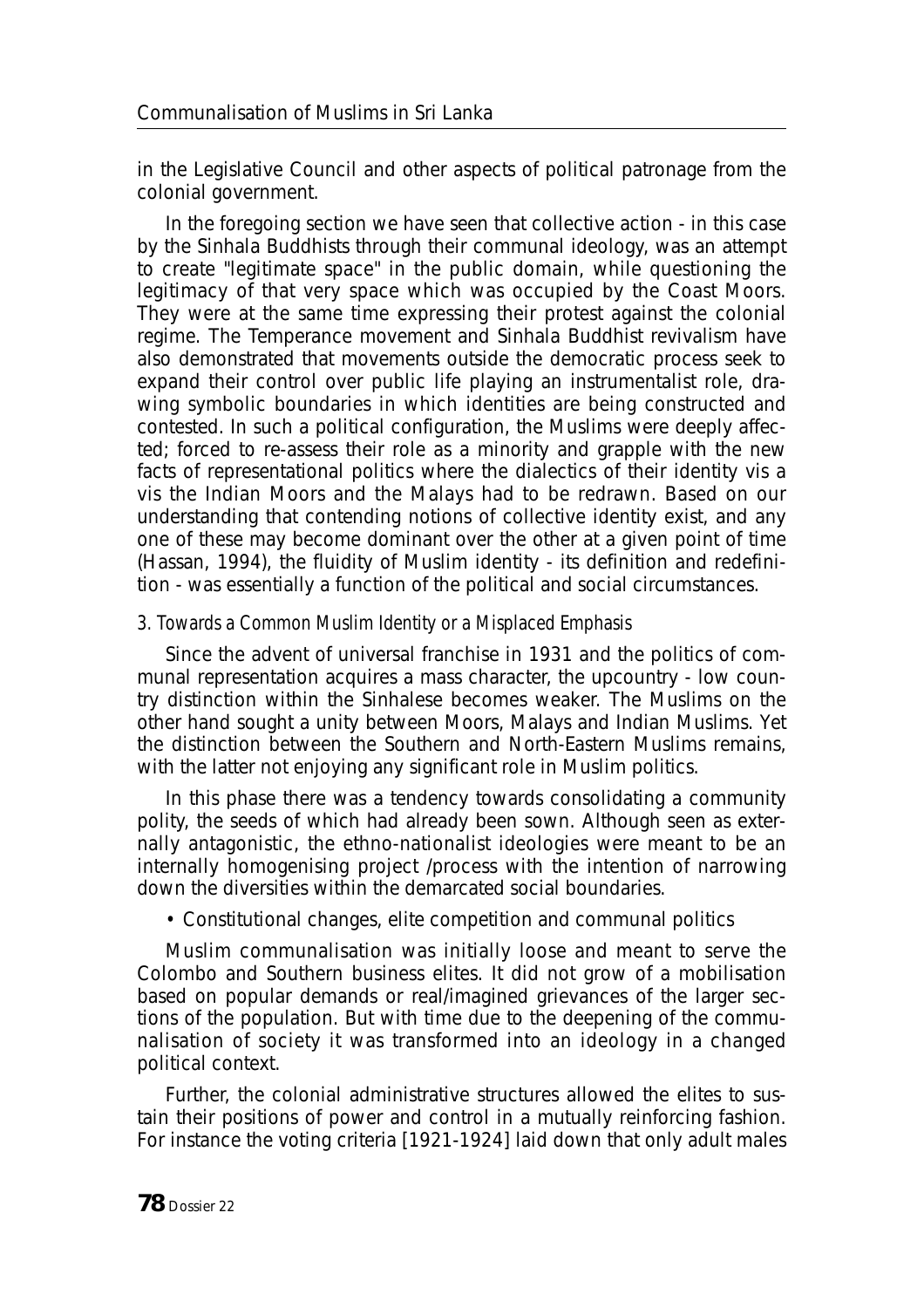over 21 years, literate [English, Tamil or Sinhala] and in addition satisfied any one of the three economic criteria were eligible to vote, i.e.:

- a clear annual income of not less than Rs. 600/=;

- immovable property in one's own right or in one's wife's name (value not less than  $1500 (=)$ ;

- occupant as owner or tenant of houses valued at Rs.400/= or Rs.200/= according to urban or rural situations (Roberts, 1979).

Under such conditions, not only did the voter's class, status and sex matter, but also his social marital status which aggregated wife's property as husband's eligibility to vote<sup>17</sup>. Further, western education was one of the determinants of elite status, and elite families did not hesitate to consolidate through marriage their economic status, and accumulate capital and property, thus ensuring upward social mobility.

The Manning reforms of 1920 exploited existing or potential communal disharmony through their collaboration with minority elites. Communal electorates were brought about in order to adjust the balance in favour of minorities. For the first time, the Malays began to demand or thought it was opportune to claim a seat in the Legislative Council. Their greatest concern was that their *"ethnicity and identity was being overshadowed by the numerically superior Moors"*, who were trying to exploit them on the basis of a common religious identity. The Malays decided to form the first political association, following a mass meeting in Colombo in 1921, to agitate for a Malay seat in the Legislative Council (Hussainmiya, 1987).

All these events led to the emergence of the idea of Muslims as a minority to be distinguished from the Tamils. However, the Malay-Moor division<sup>18</sup> persisted through the kind of stereotyping projected that the Moors were engaged in trade and commercial ventures and that the Malays were in government services such as the police and clerical services. The Moor-Malay dichotomy was further hardened by the belief among the Moors that they were of Arab origin, and the Malays of Javanese origin. The Malays ardently defined their identity in terms of an Eastern civilisation rather than inheritors of a Muslim civilisation who claimed to be 'descendants of Arabs'.

Perhaps it is important to note that the Malays and Moors, though professing the same religion, existed as two separate entities whose elites' inter-

<sup>17.</sup> In 1921, the total number of voters was 54,207 which was 5.2 % of the total adult male Ceylon population. Bu 1914 the number of voters had increased to 189,335 i.e. 18.2 % of the voting population (Roberts, 1979). In 1924, only 900 of the 76,000 Muslims had the right to vote (Rizwie, Muslim Ethnopolitics in Sri Lanka, unpublished thesis, 1970).

<sup>18.</sup> The Council debates, Maradana Ordinance July-August 1924 provide some very interesting insights into the tussle for Moor authority and its institutionalisation over the management of the Mosque.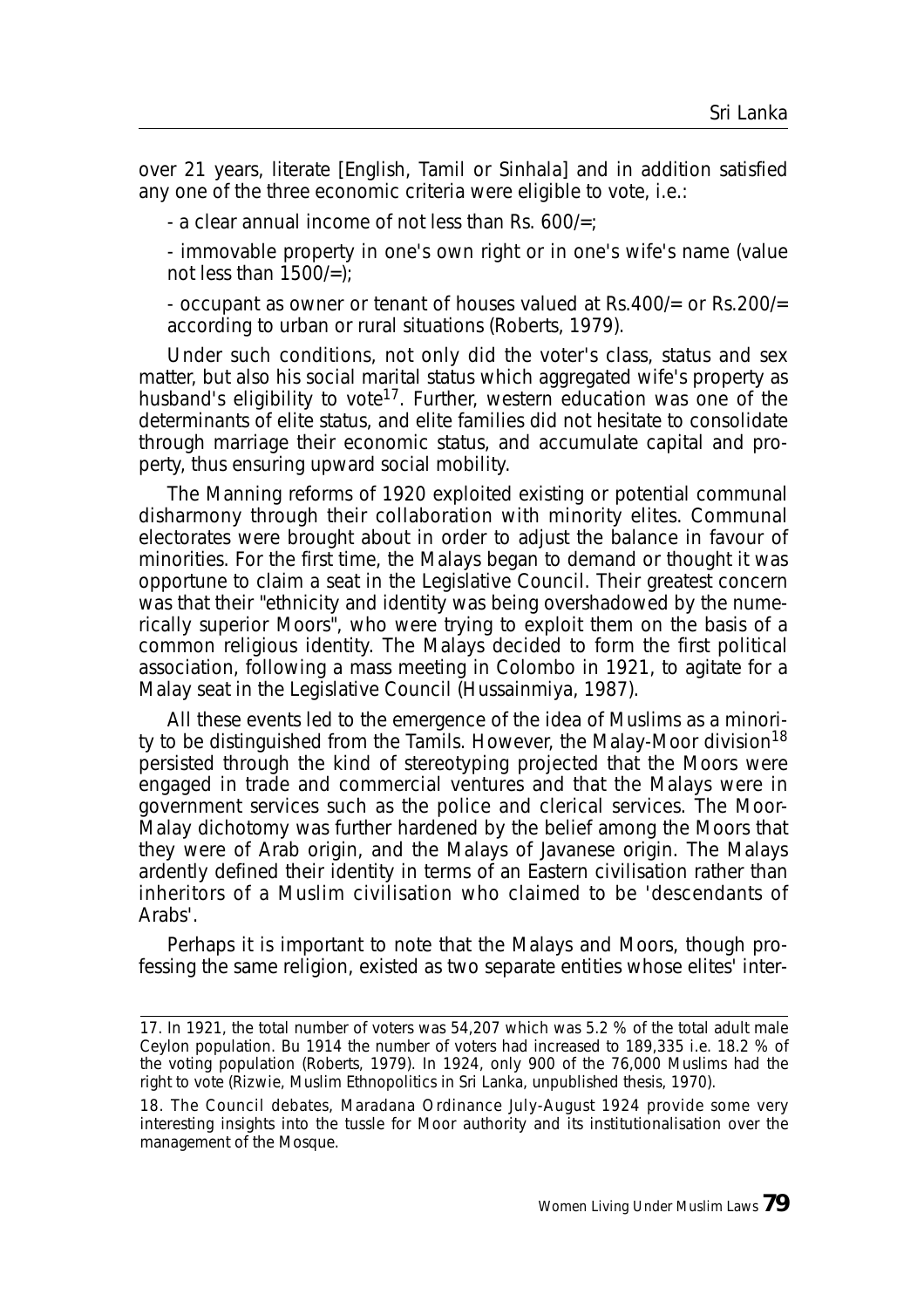ests overlapped at times for common political purposes. Malay elites like T.B. Jayah<sup>19</sup> sometimes spoke in terms of a unifying Muslim<sup>20</sup> community primarily on the issue of representation.

Interestingly, though the two group leaders (Malays and Moors) had differed before, the coalition, i.e. formation of the Ceylon Muslim League in 1924 with a significant Indian Moor segment, was for collective agitation. This was in respect of increased representation; responsible self-rule; safeguarding the cultural, social, and economic interests of the Muslims; and, lastly, to promote inter-communal amity.

In spite of the hive of activity that was being pursued at the political administrative level, the disparities at the local level remained unaddressed. On the eve of the Donoughmore Commission (1927), the differences between the leadership in Colombo and the Muslims in the regions (living outside the centre), became sharper due to conflicts between the older and younger generations, on the issues of power and control over community affairs. The territorial system of representation (as opposed to the previous system of communal representation) recommended by the Donoughmore reforms was opposed by the minorities as wall as the elites for their own class reasons. It is not surprising that the Muslims in the Eastern Province, being territorially concentrated, supported the Donoughmore proposals (Azad, 1993) and expressed their disappointment with the Colombo based leadership whose preoccupation was with trading interests.

While the Muslim leadership was battling with its own set of contradictions, the Sinhala masses were being mobilised through the Sinhala Maha Sabha  $(SMS)^{21}$ . S.W.R.D. Bandarananaike (Founder of the SMS), while accepting the pluralist nature of the Lanka polity, concentrated on uniting the Sinhalese and forging stronger cohesion within the community. In his speech in the State Council (March 1939) and address before the SMS (December 1939), his intended course of action was clear: *"We (the SMS) saw differences amongst our own people - caste distinction, up-country and low-country distinctions, religious distinctions and various other distinctions - and we therefore felt that we should achieve unity, which is the goal of us all. Surely, the best method was to start from the lower rung: firstly,*

21. SMS formed in 1927 and Ceylon Tamil Congress in 1938 under GG Ponnambalam marks an important point in the communalisation of the Sinhala and Tamil elites.

<sup>19.</sup> Leader from the Malay community, founder of the Young Muslim League and elected member of the Legislative Council (1924-1927).

<sup>20.</sup> This was a precursor to the usage of the term "Moor" and "Mohammedan" interchangeably in the official terminology which had been carried from the Dutch times. A Committee appointed in 1924 to report on the usage of the term unanimously decided that the correct expression should be "Muslim" to designate a "person professing the religion". (Sessional Paper No XXXV, 1924).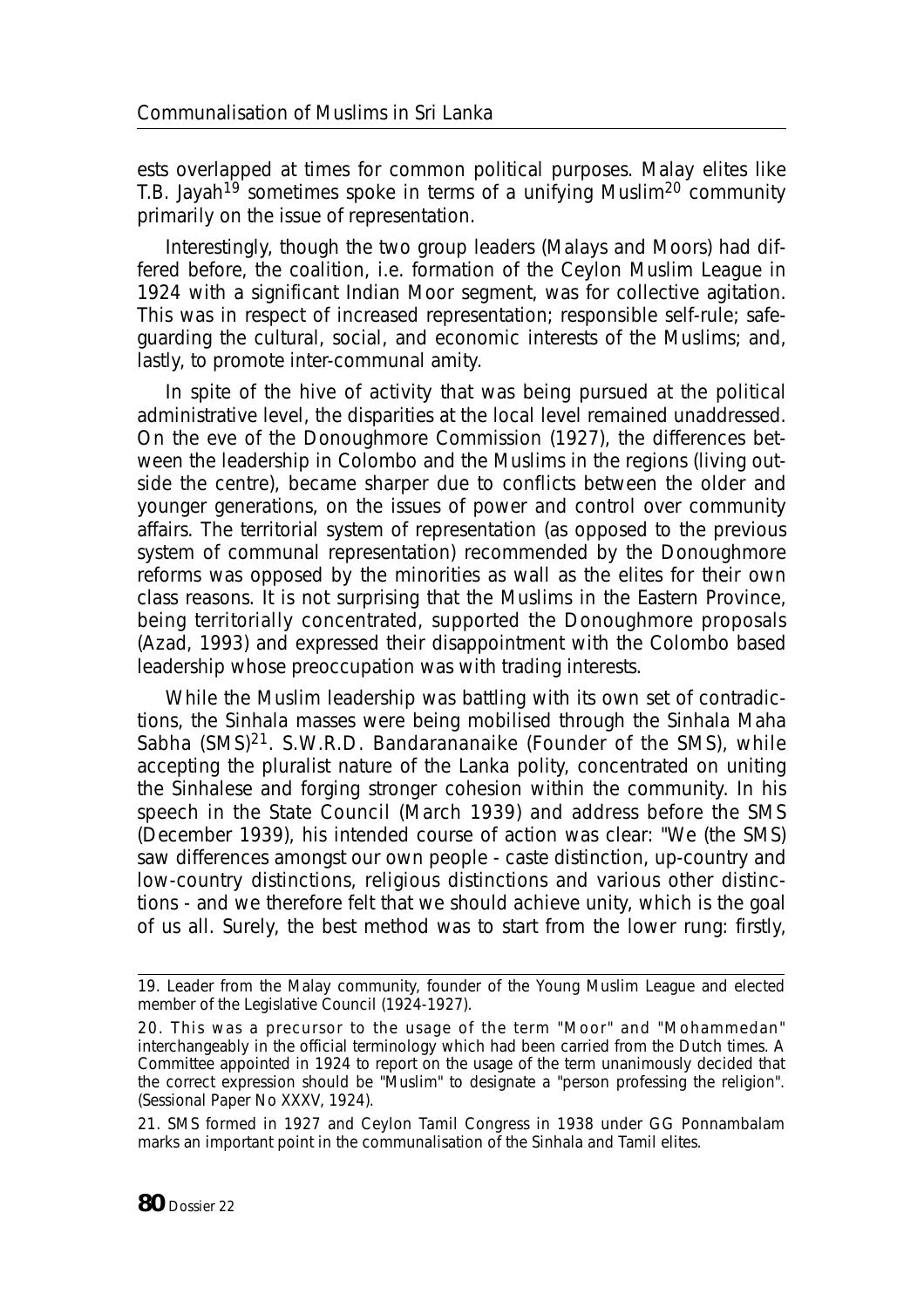*unity among the Sinhalese; and, secondly, whilst uniting the Sinhalese to work for higher unity of all communities..."* (Roberts, 1979).

The Muslim leadership was thus forced into emulating and responding to the strong communal overtones of the time. Historical circumstances demanded not only forging alliances with the Sinhala/Tamil elites, but also maintaining the general idiom of legitimacy within the Muslim community. For this purpose, mobilising Muslim opinion in order to safeguard political interests, uniting all shades of factionalism within (Moors and Malays) and taking a stand against the reforms proposed in 1937-38 was achieved through the Political Conference organised in 1939.

The events that shaped the course of history during the decade after the Donoughmore reforms further strained ethno-national relations, while the elites of the different communal groups consolidated their own political bases. The Language Bill  $[1944]^{22}$  marks a key event which set in motion a vociferous campaign by the elites of each community for maintaining their respective status quo.

J.R. Jayawardene in moving the Bill expressed the inherent fears of the Sinhalese, quite explicitly :

*"... I had always the intention that Tamil should be spoken in Tamil speaking provinces, and that Tamil should be the official language in the Tamil speaking provinces. But as two-thirds of the people of this country speak Sinhala, I had the intention of proposing that only Sinhalese should be the official language of the Island; but it seems to me that the Tamil community and also the Muslim community, who speak Tamil, wish that Tamil should also be included on equal terms with Sinhalese. The great fear I had was that Sinhalese being a language spoken by only 3,000,000 people in the whole world would suffer, or may be entirely lost in time to come, if Tamil is also placed on an equal footing with it in this country..."* (State Council Debates, May 24, 1944).

Subsequently, when J.R. Jayawardene wanted Tamil also included, the motion was vehemently opposed by Sinhala members in the Council with arguments that the fundamental condition for national unity was the existence of 'a national language' and not two languages. Accordingly it was expected that the Muslims and the Tamils would integrate into the mainstream Sinhala ideological thinking. The Tamil members were of the view that national unity or national cohesion cannot be imposed by suppressing one of the languages spoken by at least 2,000,000 people.

It is interesting to highlight that the colonial state was instrumental in reinforcing the fears of the Sinhalese and perpetuating the communal ste-

<sup>22.</sup> The focus of the Sinhala leadership in the State Council was to make Sinhala the national language. The motion put forward by J.R. Jayawardene was debated in 1944.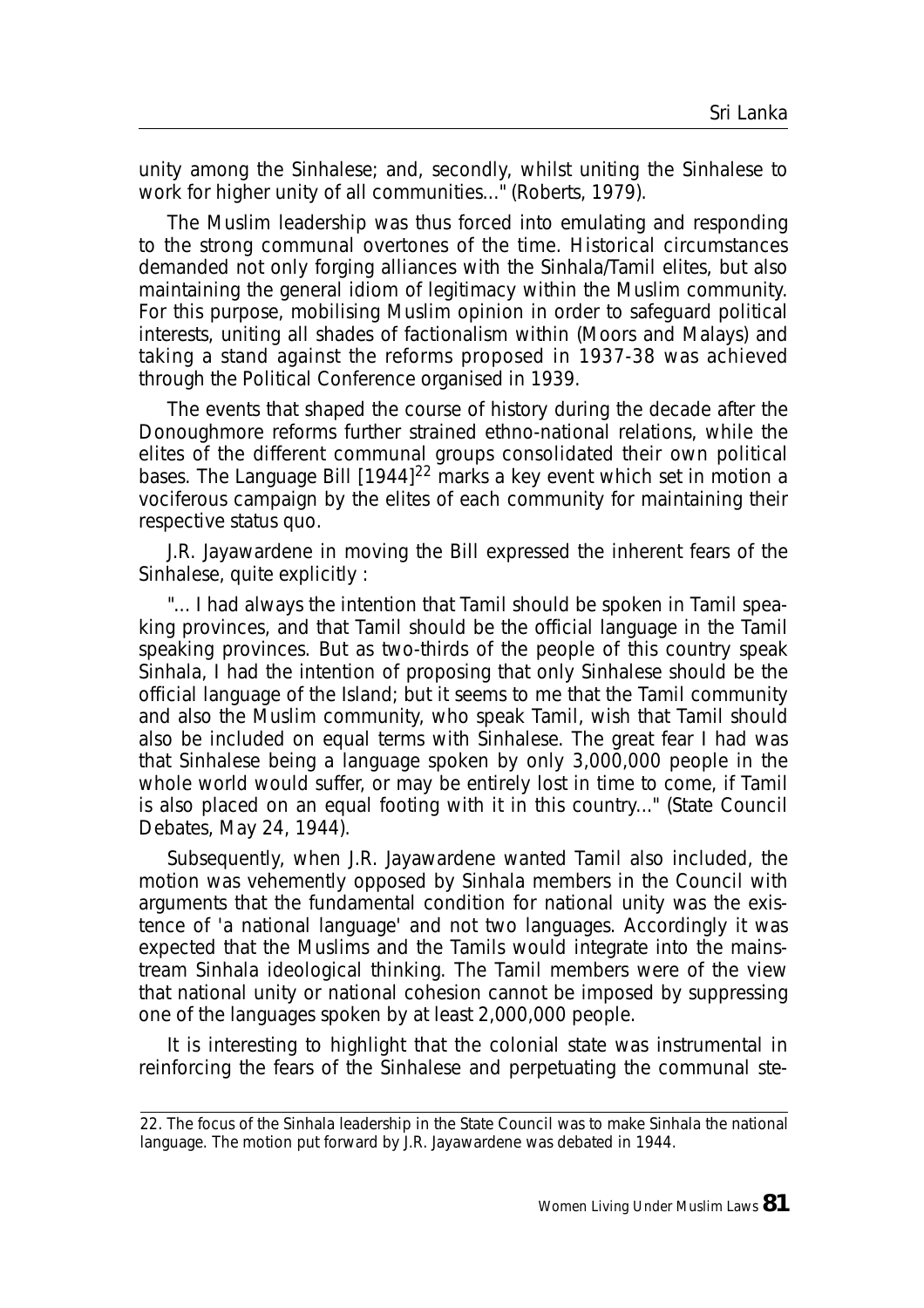reotyping of the times. Evidence from the Soulbury Commission's report [1945] on constitutional reforms referred to:

*"... Edward Stubbs, Governor of Ceylon 1933-37, my predecessors and myself have always recognised that, for good government of the country, the brains and industry of the Tamils were as useful in the past as they would be invaluable in the future. We shall always require their assistance..."*

As for the Moors,*"... they had secured a virtual monopoly of the export and import trade [...] through a considerable number as many as one third are occupied as cultivators in the Eastern Province [...] they are thrifty and industrious people [...] for various reasons neglected their secular education and have not in that respect kept abreast of other communities [...] efforts are being made to remedy the errors of past years..."* (Soulbury report, 1945).

On the eve of independence, the Muslim leadership had politically and economically integrated into the Sinhalese dominated polity, in spite of displaying resistance to total domination by the Sinhalese. We see two trends within the Muslim elites: one that strongly advocated a Muslim bloc overarching the Malay-Moor division and strengthening communal representation, and the other, more nationalist, in fact serving the Sinhala nationalist cause. The traditional Tamil leadership was confronted with the emerging Tamil leadership the Tamil Congress. The Tamil Congress spokespersons were to steer the community's destiny over the coming years. Their specific concern was the rising Sinhala Buddhist cultural revival and its impact.

The contours of Muslim consciousness and evolution of "a Muslim identity" traced through the various historical epochs have been largely determined by the hegemonic control by the leadership purported to be inclusive of all classes. In trying to understand the interactive, shifting and selective nature of such a formation, elite competition not only intra-community but also inter-community were critical determinants. For the Muslim leadership, the preservation of a religio-ethnic identity has been a 'bargaining process' in terms of: what aspects to give up; what aspects to modify; what aspects to project, over given historical moments. The sense of the past has provided justification for the present and precedents for the future, by providing legitimacy to existing structures of authority even if it had been invented (mare, 1993). Consequently the boundaries of "Muslim ethno-nationalism" were defined through political moves which intended to balance the primordial sentiments/attachments of the community (for support from within) with the instrumentalist ideology of the leadership (Brass, 1991).

• The Franchise Issue, Converging Constructions and Competing Interests

The issue of universal franchise attracted the attention of the Donoughmore Commission, who had felt the need for a widening of power to the larger masses. This was a critical departure from the reforms of 1923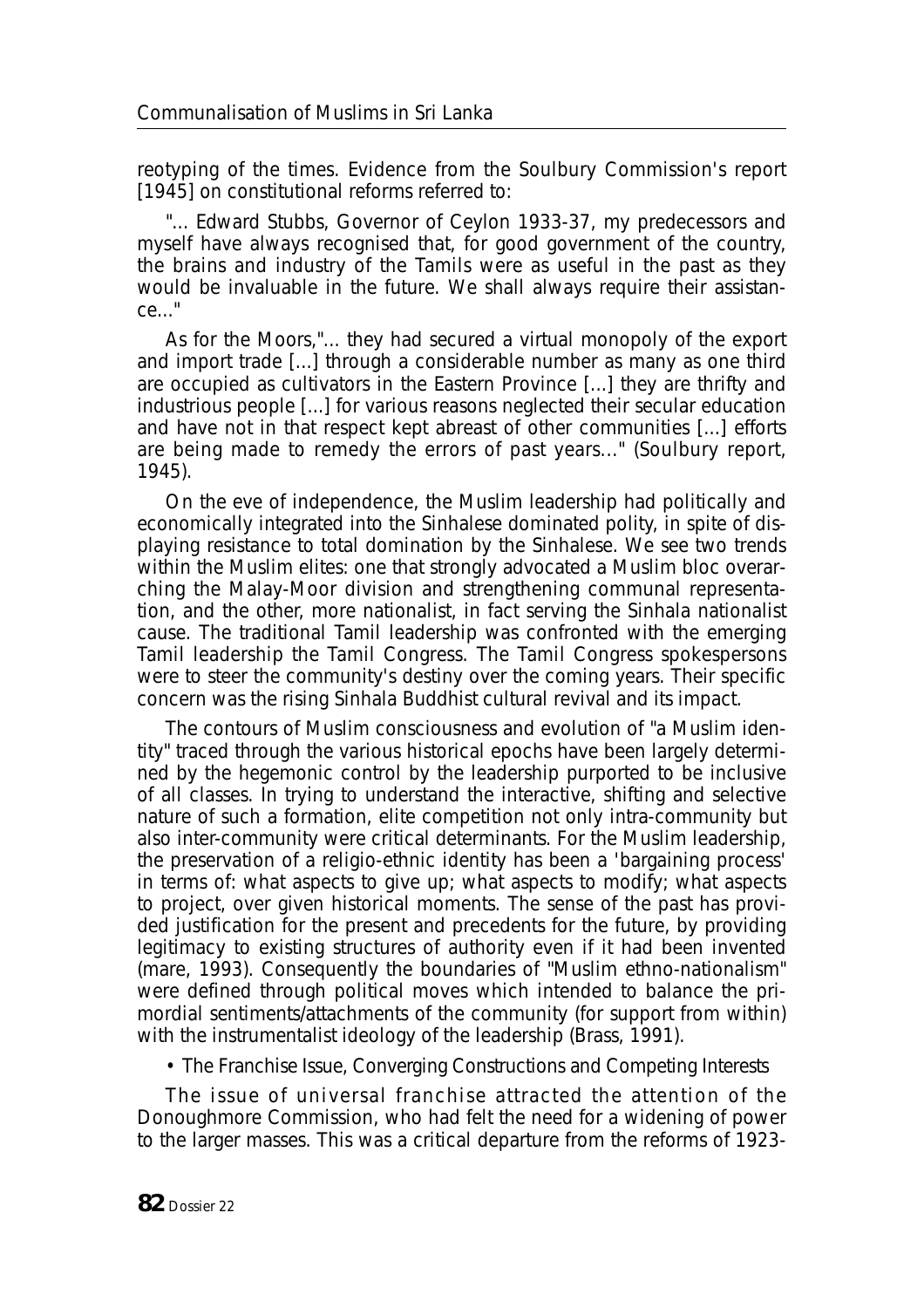24 where only 4 % of the population had the right to vote (Donoughmore Report, 1928; De Silva, 1981).

The recommendation was that all males over 21 and females over 30 years should be eligible to vote, but when it came to implementation in 1931, the colonial office decided to make the age limit equal for both men and women. Sri Lanka thus entered a historic epoch as the first British Colony in Asia and the first Asian country to advance political emancipation through the right to vote to all citizens (De Silva, 1981). However, there was agitation and protest against the extension of the franchise to females and to those of Indian origin. The question of suffrage and its relevance to women's democratic rights was not raised by any group that gave evidence before the Commission as a matter of political right, but only a concession at a more parochial level.

Goonesinghe<sup>23</sup> and some radicals (within the Ceylon National Congress) had continuously urged the Congress to take up the issue of adult "manhood suffrage" which was not a matter of priority for the Congress campaigners. When the Congress leaders had to give oral evidence before the Donoughmore Commission, their stand on the franchise was that it should be restricted to those with an income of at least Rs. 50/- per month. Their contention was that if this income ceiling was further reduced, then "there was the danger that they may get a class of person who could not use the vote with any sense of responsibility and whose votes might be at the disposal of the highest bidder" (De Silva, 1981). On extending voting rights to women, they recommended that the age limit should be 25 years with "a rigid literacy test of a property qualification"24.

The other most disturbing issue for the Sinhala leadership was the granting of the franchise to the Indian immigrant plantation workers on equal terms. The immediate threat to the interests of the Sinhala population in the plantation areas was raised. The Kandyans were especially alarmed at the possibility of Indian domination of the highlands, if permanent citizenship rights were conferred to the Indian indigenous population. On the single issue of Indian enfranchisement, the CNC and Kandyan leaders came together, although the Kandyans did not support the demand for self government<sup>25</sup>. The motives of the CNC were certainly aimed at preserving the sectional interests of the capitalists and landowners. Goonesinghe however

<sup>23.</sup> A.E. Goonesinghe founded the Ceylon Labour Union in 1922 - a leading Trade Union in the country at the time.

<sup>24.</sup> Given the low level of literacy among the female population spread amongst the various ethnic communities, this qualification would in fact mean that only a marginal population of the highest social class would benefit by this. The equally obnoxious property clause further reinforces the above.

<sup>25.</sup> The Kandyan Political Association kept its distance from the CNC. Their demand was for a federal political structure, following from the grievances caused by the amalgamation of government since 1833.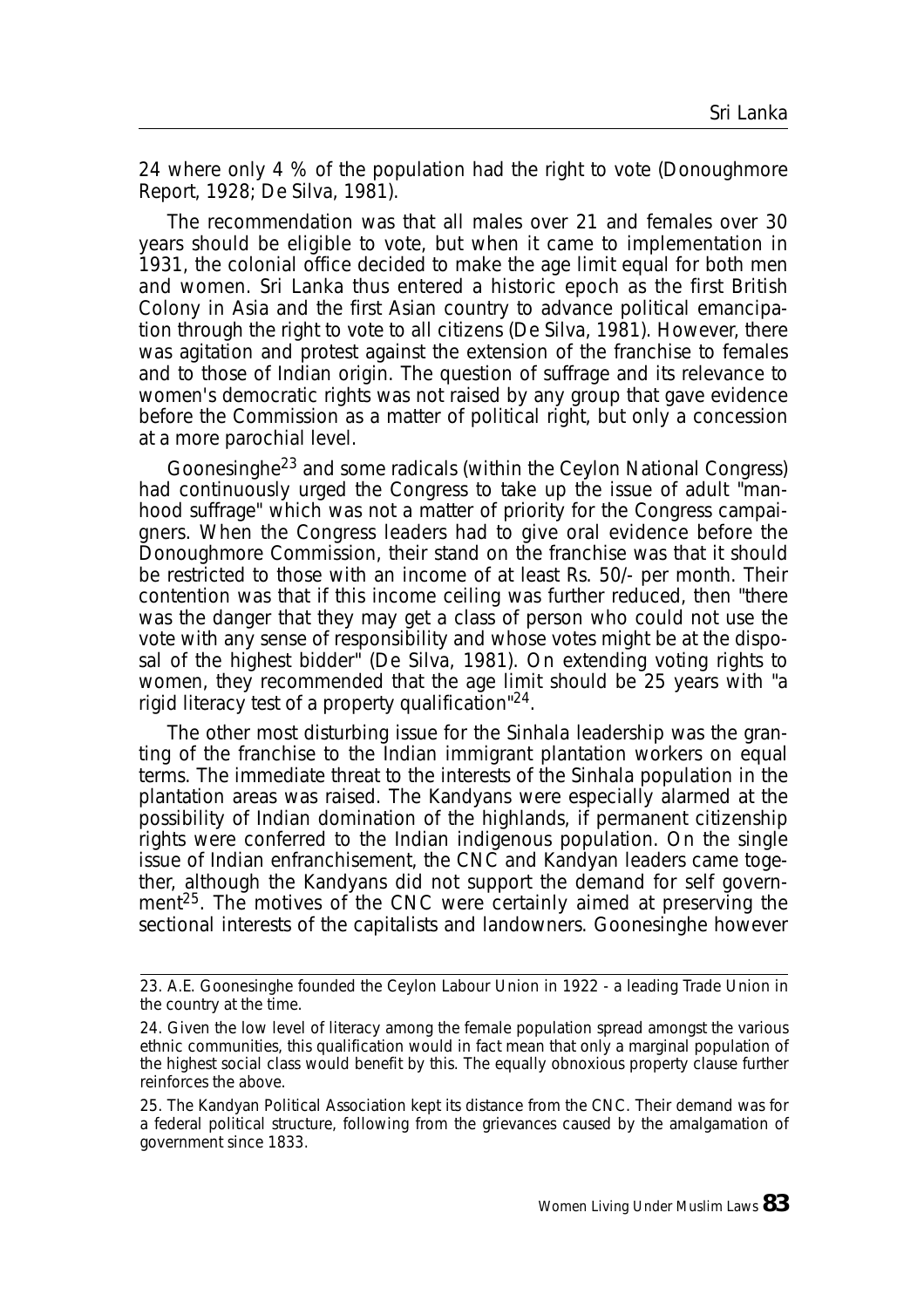supported the principle of adult suffrage, on account of his activism in the trade union movement.

The minorities were bitterly hostile to the Donoughmore Report because of its condemnation of communal electorates. Elites representing minorities found that the safeguards to protect their interests had been inadequate. On behalf of the Tamils, P. Ramanathan came out strongly against universal suffrage (similar to the Sinhala leadership), but his main plank of opposition was that it would result in the permanent domination of the polity by the Sinhalese. T.B. Jayah became the protagonist of the Muslims and a memorandum on 'Muslims and Proposed Constitutional Changes in Ceylon' was addressed to the Colonial Office.

Ramanathan's class, caste and patriarchal values pervaded his statements on the voting right. He and his conservative colleagues believed that giving the vote to the non-Vellala castes<sup>26</sup> and to women was not only a grave mistake, leading to "mob rule" but, according to Ramanathan, "an anathema to the Hindu way of life" (P. Ramanathan, Memorandum on the Donoughmore Constitution, 1934, quoted by Russel, 1982).

Sandrasegera's<sup>27</sup> advice to the Jaffna male voters in 1930 was equally reprimanding: *"I would advise the people of Jaffna to see that during the next election they did not take their women to the polls. I would ask them not even to register women as electors. They should ask their women to mind their business in their own homes"* (Russel, 1982:87).

The Muslim elites echoed in similar vein on the franchise issue, that is would be a setback to their own political destiny. However, the Malay and Moor leadership was divided: the Malays favoured the franchise while the Moors expressed discontent, invoking 'custom and tradition' to prevent extension of franchise to women. Wickremasinghe, in her book 'Ethnic Politics in Sri Lanka' (1995), documents *"... it is the duty of men not to allow women to plunge into unavoidable anxieties"* and questions the praiseworthiness of femininity as an asset. Thus women's role as citizens tends to be circumscribed by notions of culturalism, and always subject to the customary definitions governing women's conduct. The instances highlighted below give some insights into this.

In the General Elections held in 1931, Macan Markar (Galle bred Gem Merchant, settled in Colombo) was elected to the State Council as Member for Batticaloa where the Muslim community predominated. This was the first occasion when Muslim women went to cast their votes, and Macan Markar took great pains to convince the Muslim women that they could go out and cast their votes, by getting Alims<sup>28</sup> from Colombo and Galle to

<sup>26.</sup> Vellala is the topmost layer in the Tamil caste hierarchy, to which Ramanathan belonged.

<sup>27.</sup> Was a prominent journalist at the time.

<sup>28.</sup> Teachers who were learned in Islamic laws.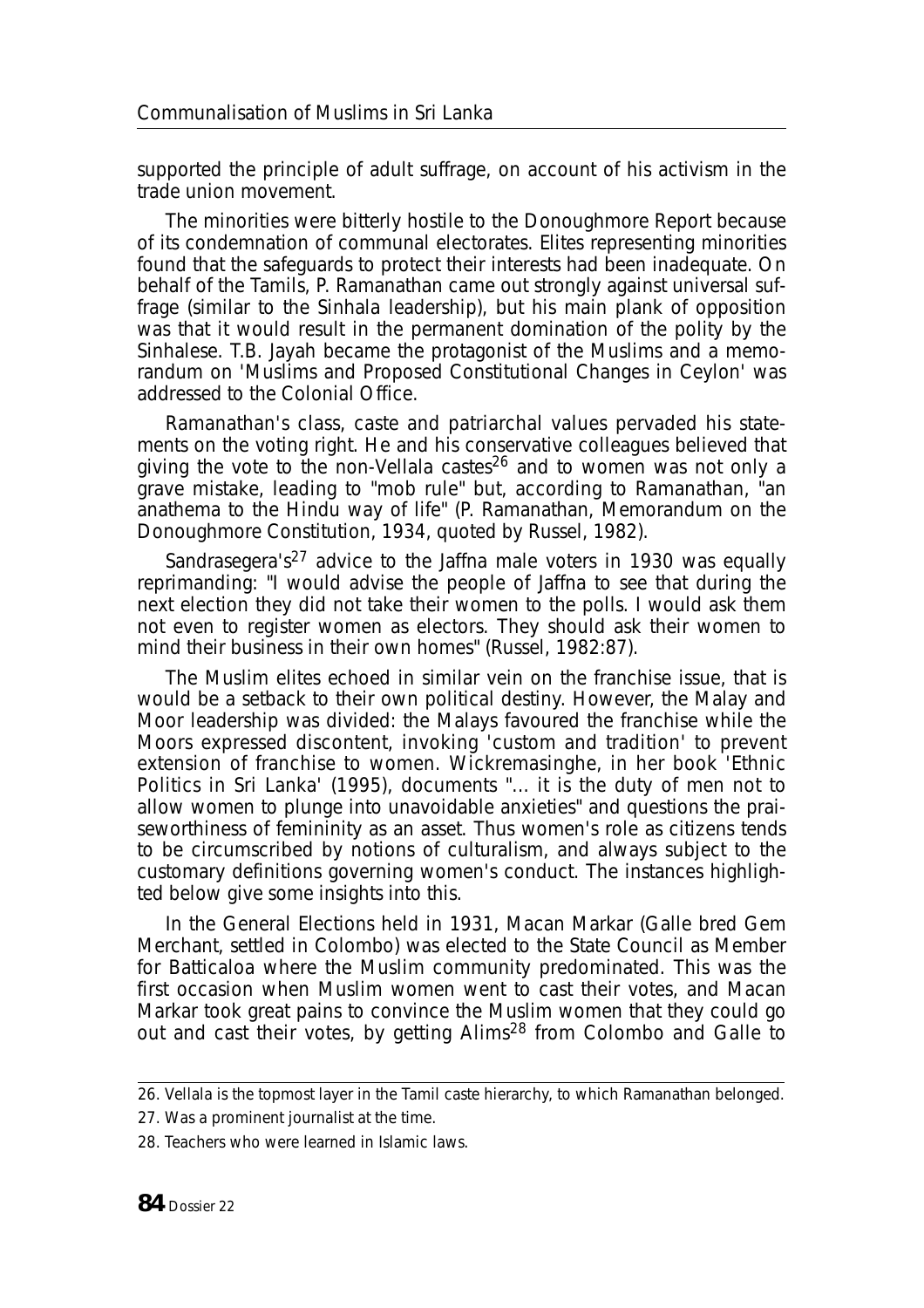issue a *"religious ruling"* to that effect (Thawfeeq, 1986). A phenomenon that is to be interpreted as legitimising women's secluded status and, at the same time, manipulating the female voter constituency<sup>29</sup> to exercise a *"hitherto guarded right"* which was exclusively male conditioned space.

It was documented by Thawfeeq that in the 1942 be-elections for Colombo Central, Muslim women came out of *"their secluded purdah"*, wealthy Muslims supporting their candidates by providing *"heavily curtained cars, so that they (the women) may observe their cherished purdah while coming to the polling station"* (Thowfeeq, 1986). Norms of seclusion and honour are closely bound up with the status of the family in both an economic and social sense. The urban values and norms of seclusion were reinforced in this instance, through a subtle subversion so as to allow women to move into the political-public space.

A very important development in the agitation for universal franchise from women came with the formation of the Women's Franchise Union (WFU) in 1927, spearheaded by Agnes de Silva (Jayawardena, 1986). The WFU<sup>30</sup> was in the forefront demanding voting rights for women and their evidence before the Donoughmore Commission stands out in remarkable contrast (vis a vis the other groups that gave evidence) for its commitment to equal rights across class and ethnicity.

*"We went in the spirit of crusaders and answered the questions in an inspired manner. Lord Donoughmore asked if we wanted Indian Tamil labourers on the estates to have the vote. I replied 'Certainly, they are women too. We want all women to have the vote'. Agnes de Silva, leader of the women's deputation to the Commission on Constitutional Reform, 1927"* (Russel, 1981:58, quoted by Jayawardena, 1986).

The WFU clearly wanted a place in the established power structure, and they also represented a protest against the socio-political structures which excluded women's access to the seats of power.

The other vexed question - the status of the Indian Tamils and citizenship rights - had been a highly controversial one. Both the Sinhala and Tamil spokespersons have used the Indian Tamils as tools to gain political leverage. On the one hand, Bandaranaike used the Indian Tamils as a scapegoat to whip up Sinhala communalism; whilst Ponnambalam used the actions and statements of the Sinhalese leaders towards the Indian Tamils as evidence of Sinhala chauvinism. The problem of franchise for the Indians was therefore left unresolved.

<sup>29.</sup> No documented records are available to assess the number of female voters at this election and the actual number who voted.

<sup>30.</sup> WFU comprised of middle class and some professional women who were wives of recognised leaders in national and labour-union activities.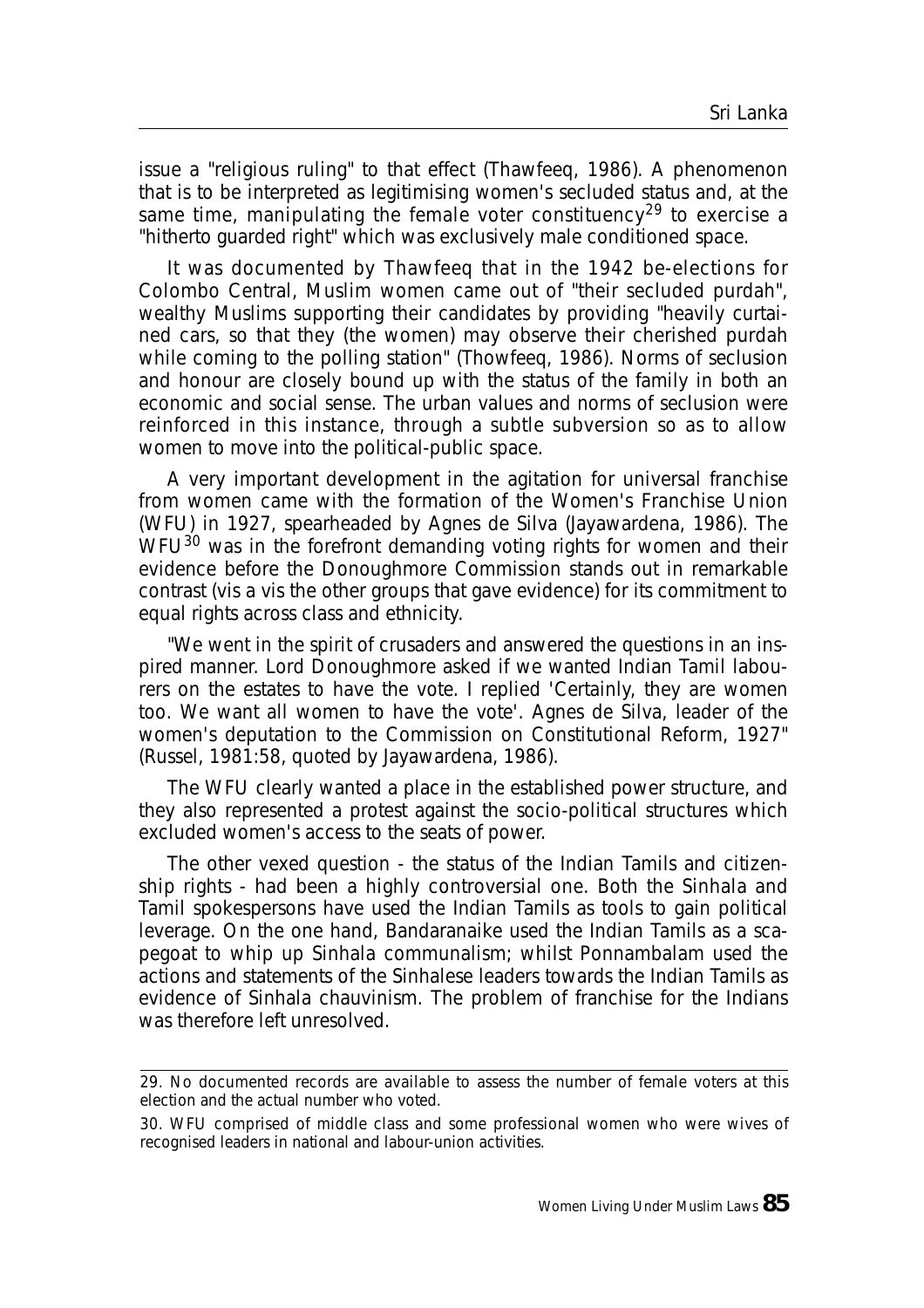In 1948, the Citizenship Act, the Indian and Pakistani Residents (Citizenship) Act of 1949 and the Parliamentary Elections (Amendment) Act disenfranchised Indian residents of their citizenship rights. The background to the legislation was the deep sense of apprehension in the minds of the Sinhalese especially the Kandyans, of Indian domination of the highlands. The other fear amongst the Sinhalese was that Indian Tamils would add to the political strength of the Ceylon Tamils. Furthermore, the new Government was particularly concerned of the threat from the leftists and the trade unionists who were trying to win over the plantation workers from the Ceylon Indian which controlled them.

When the Bill came to be debated in Parliament Senator Razik Fareed had his own interests for supporting it.

*"We the Ceylon Moors have suffered most in the past from want of a citizen bill. We [...] have been treated badly by other people under the guise of Muslim brotherhood. We have very unfortunately played ourselves into the hands of other people..."* (Hansard, vol. ii, Sept. 1948, p 2718).

His emphasis on a nationalist tone later on was intended to appease the ruling Sinhalese elites and also we note an implicit attack on the Indian Muslims:

*"The Ceylon Moors had a flourishing trade in Man street Pettah, barely forty years ago, but today you find the whole of the trade in the Pettah, even the property which the Moors owned in the Pettah, in the hands of non Ceylon Traders"* (Hansard, vol. ii, Nov. 1948, p 1171).

As for the Muslim community, the disenfranchisement of the Indian Muslims significantly affected their electoral strength. The 1947 Delimitation Commission had found that in assessing the Muslim strength, the Indian Moors should be included under the category 'Muslims'. For instance, in demarcating Colombo Central, the Commission stated:

*"... Without the Indian Moors the percentage of the Muslims is 23.6. It would not be too much to rely on the probability that there were would be added to this strength at least 1.5 out of the 7.4 percent of Indian Moors, and in this way the Muslim strength would reach the percentage of at least 25.1 necessary to secure a seat. We are however inclined to the view that the religious tie is stronger than the racial tie and that it is proper in assessing the Muslim strength to include Indian Moors under the category of Muslims, and on this basis the Muslim strength is 31.8 percent..."* (Sessional Papers XIII, 1946 Report of the Delimitation Commission).

But the problem confronted was lack of documentary proof in the case of the Indian Moors as regards registration of births. Registration was made compulsory only after 1897, and that too was not perfect. Proof of citizenship was subject to production of the birth certificates of either the father and grandfather, or grandfather and great-grandfather, the paternal line being institutionalised as proof of birth. Such proof was required whenever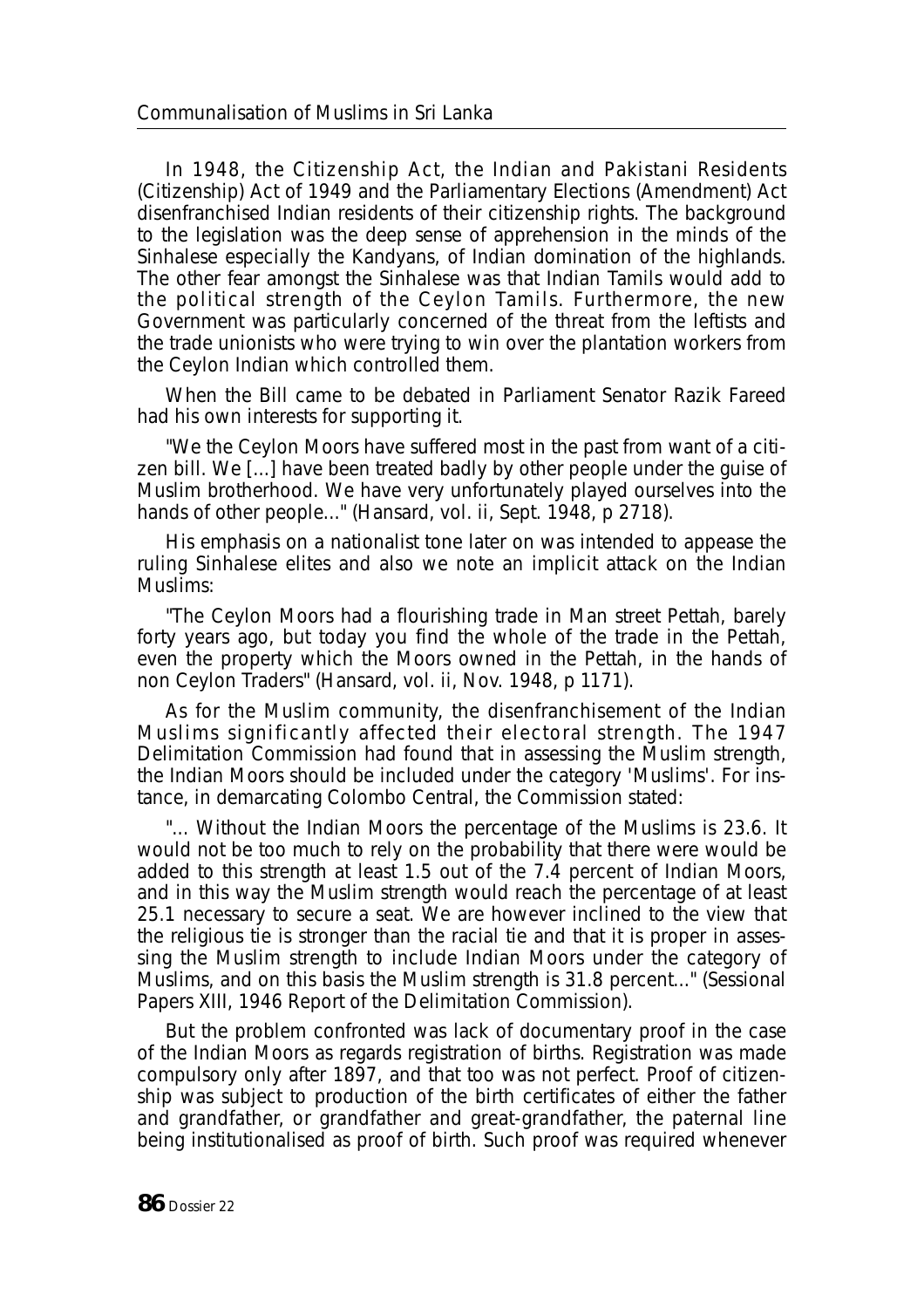the Indian Moor sought government employment, import licenses, trade permits, registration for voting, passports, etc. It was regretted later that the Muslim leadership had supported the Citizenship Act without considering the problems of the Indian Moor population and, more important, the political implications for electoral representation (Rizwie, 1970).

The disenfranchisement legislation served to further distort the electoral balance in favour of the Sinhalese. As a result, the Sinhala voter became the decisive and instrumental force in the country's politics. Sinhalese overrepresentation enabled governments to enact legislation obtaining the twothird majority for constitutional changes, thus satisfying the demands of the Sinhala constituency. The United National Party  $(UNP)^{31}$  was thus placed in an advantageous position in the elections that followed.

Post-colonial phase and intensified ethnic relations

In the post-independence period, Tamil political parties in the North-East sought to incorporate Muslims as Tamil speaking people. Tamil-Muslim relations in the North and East remained harmonious, with cultural commonalities being naturally accepted by both communities. However, the resurgence of Sinhala Buddhism and its institutionalisation became central elements in the struggle for a democratic multi-ethnic polity. In fact, the very idiom of democratic politics has become communalised and has reproduced reinforcing communal ideologies.

The lack of a vibrant political culture that could relate to the problems and aspirations of the people and help to forge a multi-ethnic polity has been highlighted by many political analysts. We may quote from an earlier work by one of us:

*"We my be justified in blaming the British for starting the dirty business of communal politics, but we cannot go on fooling ourselves by blaming them for its continuation and metamorphosis into militant and barbaric ethno-nationalist forms in the post-independence period. Communalisation transforms a multi-ethnic society into a hotbed of competing communal identities whose ideological consolidation relies on targeting the "other" as the "real enemy". As this leads to an unequal distribution of power between the different communal blocs, there is the real danger of those with power victimising the powerless. The Lankan society has become an extreme case of a vicious circle of communalisation and imagined enemies, beginning with the majority Sinhala Buddhists and inevitably engulfing the Tamils and Muslims"* (Shanmugaratnam N., The Tamil Question in Sri Lanka. Some Reflections. Tamil Times, vol., 1993).

<sup>31.</sup> D.S. Senanayake formed the UNP with the CNC.SMS, the Muslim League, the Moors Association and the Colombo Tamil Union. The UNP's project was really an idealised perception of exclusive Sinhala ethnicity, through evoking the Sinhala heritage. The Indian Tamils were excluded.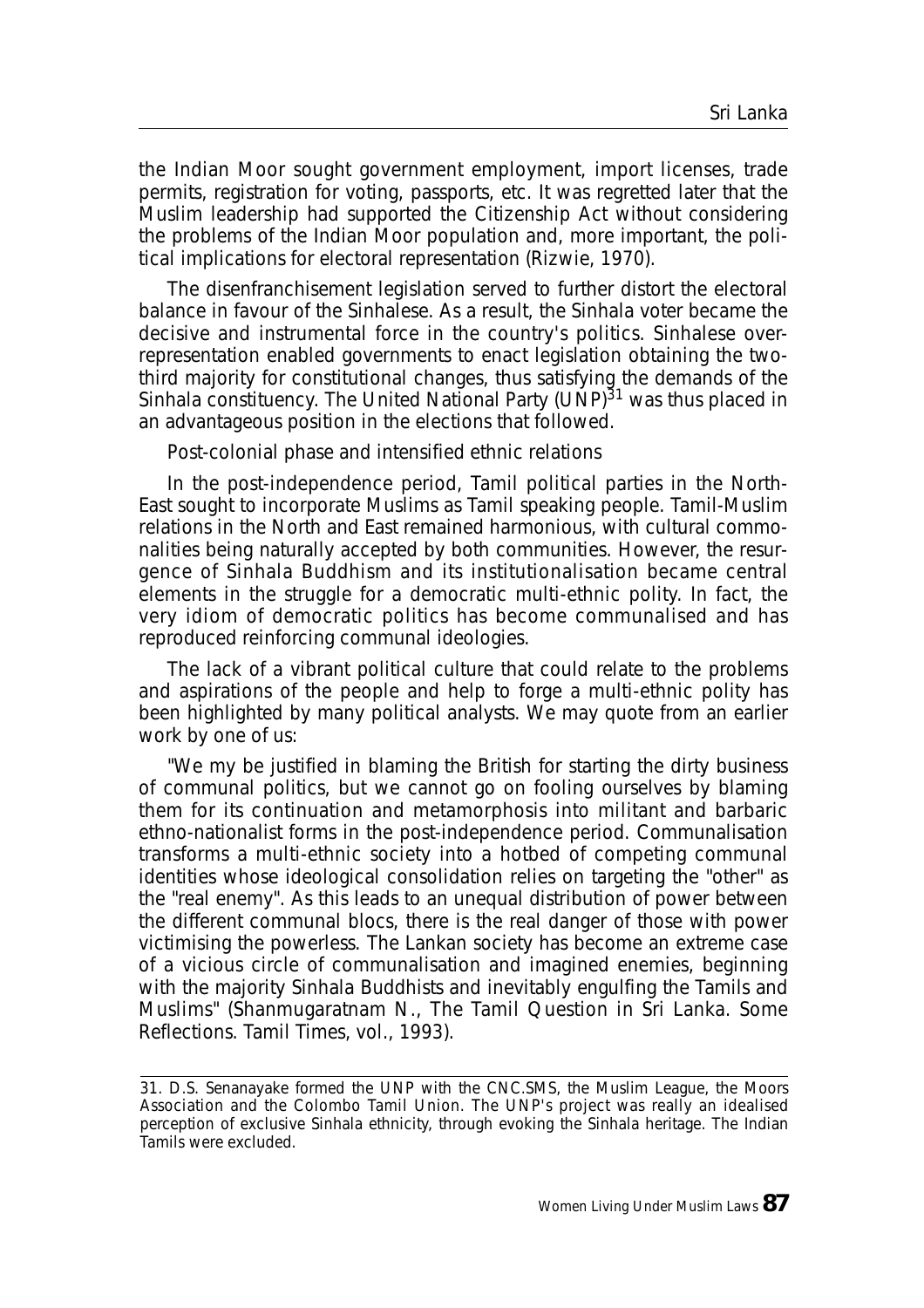Ethno-nationalism is the ideology of communalism. Sinhala Buddhist majoritarian communalism was institutionalised through parliamentary and other legal means. The majority ethno-nationalist parties used the Westminster model and universal franchise to further the communalisation of Sinhala society as a short cut to parliamentary power. The disenfranchisement of the Indian upcountry Tamils in 1948 was the first major instance of using the parliamentary system to manipulate the electoral balance of forces in ethnic terms to enhance the relative strength of the Sinhala constituency.

The victory of the Mahajana Eksath Peramuna (MEP) $32$  in the 1956 parliamentary elections signified the resurgence of Sinhala Buddhist ethnonationalism and its institutionalisation. The MEP was a cross class alliance cemented by an ideology of Sinhala Buddhism and populist social welfarism.

In 1956, Sinhala only was declared the official language of Sri Lanka by a majority vote in parliament. In 1957 a separate Ministry for Buddha Sasana was established. Communalisation became intensified and 1956 signified the beginning of the desecularisation of the Sri Lankan State, with the revival of Sinhala Buddhist nationalism and the elevation of Sinhala Buddhism to the status of a state religion. This period also marks the rise of Sinhala Buddhism as the hegemonic ideology and the reactive nationalism of the Tamils of the North and East. Here we wee a shift in the key actors with the constituency taking over the elites.

The institutionalisation of Sinhala Buddhism takes new forms which is different to the SLFP led Bandaranaike era, when the SLFP in opposition to the UNP takes on a Sinhala nationalist line, but at the same time anticipating minority support as well. In this phase, religion, culture and language emerge as central issues, in addition to land settlement and education.

The emergence of Dr Badiuddin Mahmud as Muslim leader marks a new trend in the Muslim political scene. Mahmud (supporter of the SLFP) becomes the spokesperson for the Muslims, a man who is not from the South but who reflects some of the reformist characteristics of the SLFP and the MEP. The dual character of the SLFP is worth noting here: on the one hand was the Sinhala Buddhist ideology, and on the other democratic reformism of a limited nature, for example in the field of social welfare, non alignment in international relations and sympathy towards national freedom struggles.

B. Mahmud also represents a shift from the Muslim business elites towards a more majority oriented leadership, a leader to whom the Eastern Muslims could relate to. In the late 1960's he formed the Islamic Socialist Front (with a rural base) which indicated his sensitivity to two main trends

<sup>32.</sup> This was a coalition of the SLFP, a section of the LSSP and two of the smaller Sinhalese parties.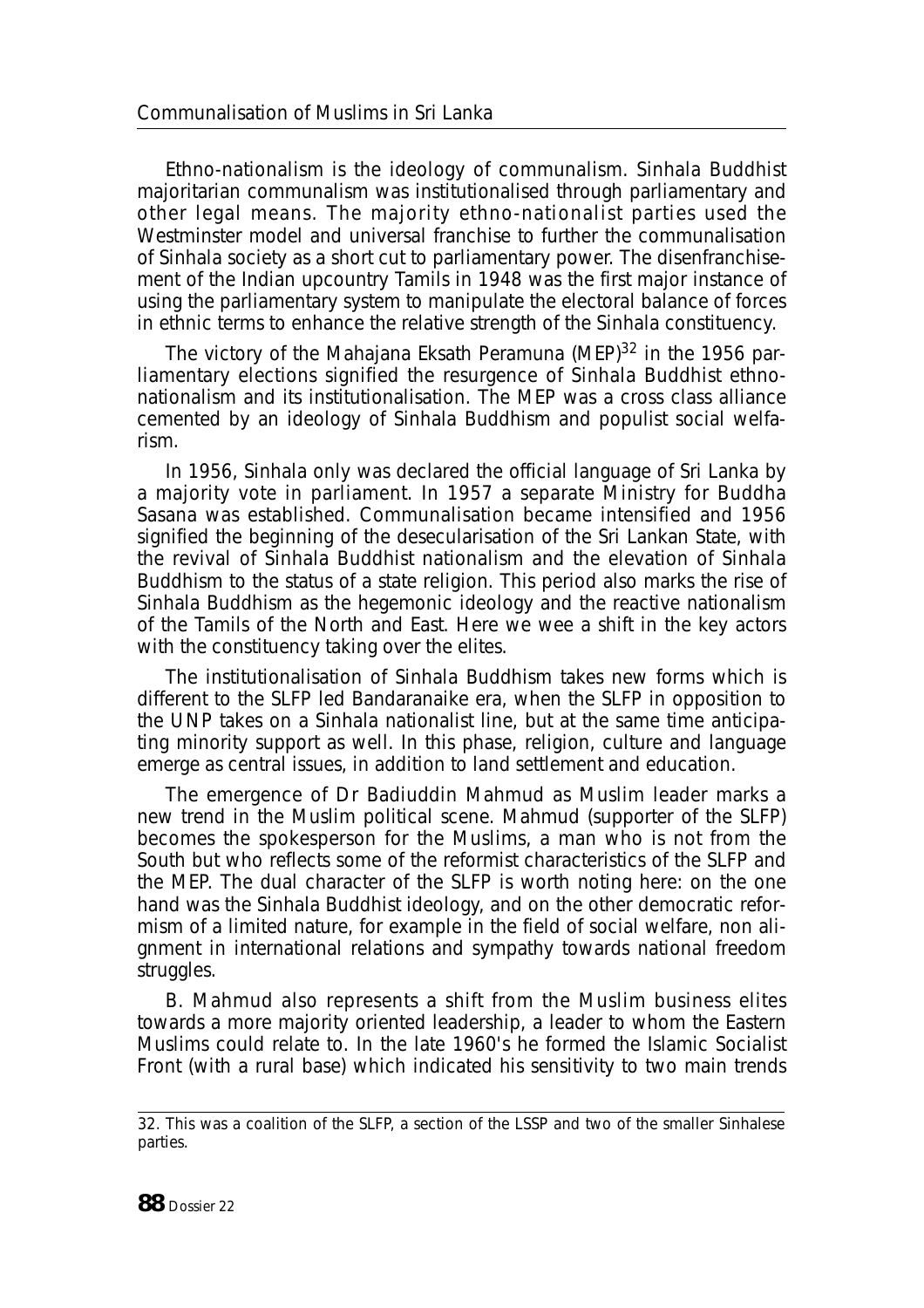of contemporary thinking among the youth and young Muslim intellectuals. This was a response to the widespread discontent among them with the traditional Muslim leadership from the South which had exploited the community for commercial concessions and special privileges (Ceylon Daily News, 09.02.1967).

The issues that affected Muslim communal sentiments were land policy and land settlement, especially in the Eastern province. Colonisation schemes that were developed in the area were largely for the benefit of the Sinhalese constituency. Available records showed that there had been a progressive increase in the Sinhala voter population from 1947 to 1980, a with a climax being reached in the 1960's and also an increase in the land area occupied by Sinhalese compared to Tamils and Muslims. This was the result of State aided illegal settlements in addition to the Government Settlement Schemes under the Gal Oya Development Project 1960-63 ('Problems of Muslims in the Amparai district'. All Ceylon Muslim League files, 1984). Takeover of lands used by Muslims had proceeded in stages from the 1960's for about two decades. The total extent of land taken over had been estimated up to 14,000 cadres (Hoole, 1993).

As regards education, the standardisation policy of the government in 1970-73 $33$ , which introduced subject wise and media wise standardisation for admission to Universities aroused great controversy. In 1975 and 1976 came the district quota scheme where admission to Universities varied according to the district population. The Tamils were affected most adversely by this scheme while the Sinhalese benefitted, and the admission of the Muslims into Universities increased. The Government however was compelled to recognise that the University admission system had become a political liability and let to an aggravation of the ethnic conflict.

Tamil communalisation<sup>34</sup> sharpens with the problems thrown up as a result of the Official Language policy of the Government (Swabasha-Sinhala Only Act, 1956). At the time the bill was presented in Parliament, Razik Fareed and other Muslim representatives voted for the bill, but the Federal Party member M. Mustapha<sup>35</sup> voted against. It is obvious that the Muslims in the East had more in common with their Tamil counterparts.

The plantation Tamils however were marginalised, suffering from the disenfranchisement which was partially reverted with the Sirima-Shastri

35. He was from the Pottuvil electorate in the Eastern province.

<sup>33.</sup> B. Mahmud was Minister of Education from 1970 to 1977, when standardisation was introduced. It was during this period that Muslim schools were created as opposed to Sinhala and Tamil schools. He also tried his hand at introducing principles of socialism as a subject for the Higher National Certificate of Examination (HNCE) and Muslim Dancing which created a spate of protests from the Community.

<sup>34.</sup> At his historical juncture the Tamil leadership was very much Jaffna centric and engaged in consolidating the North-East blocks.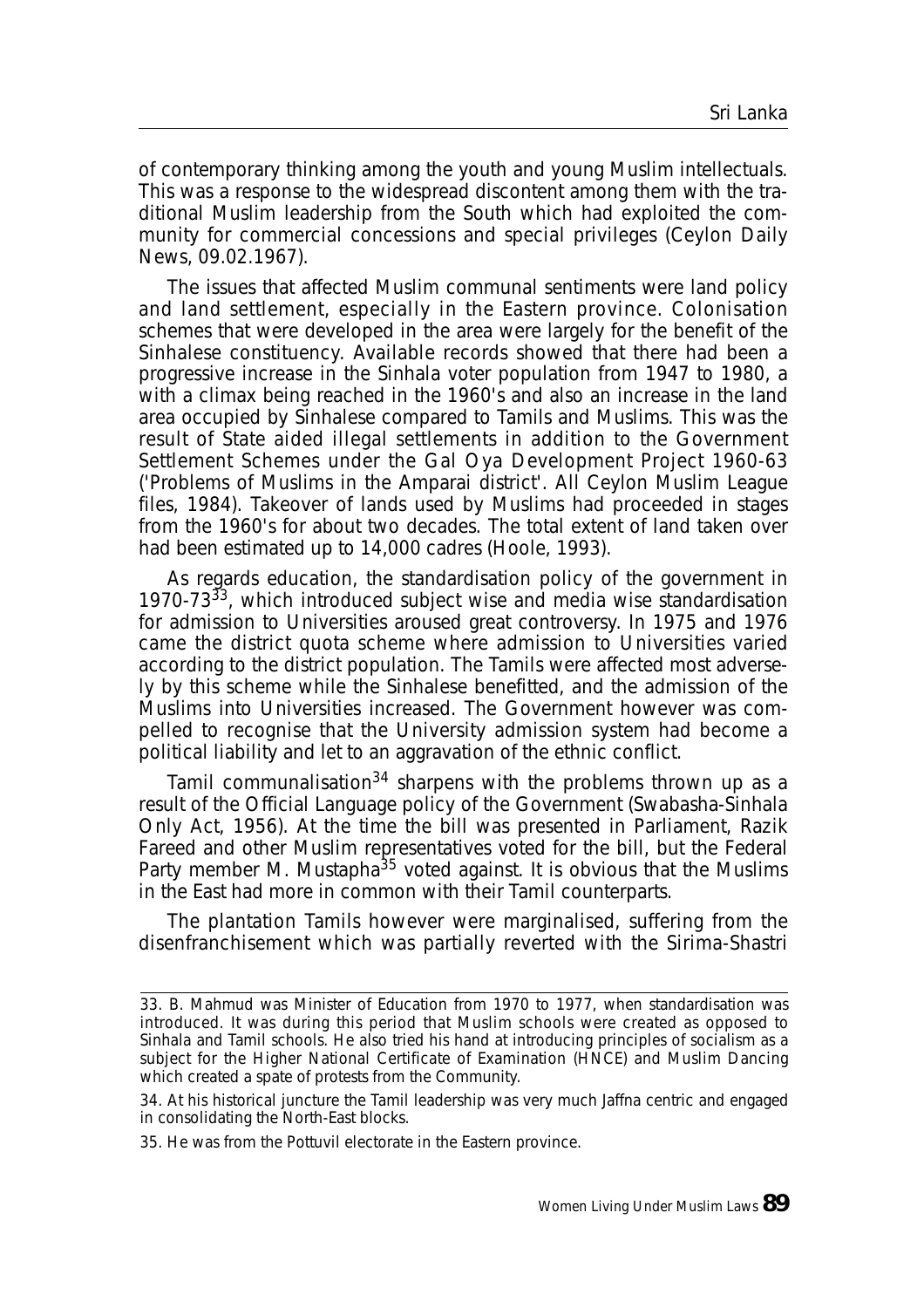Pact in 1964<sup>36</sup>. Tamil ethno-nationalism grows to be more and more exclusive turning very hostile towards the Muslims as it takes militant forms. New symbols are added and stated in Dravidian terms excluding the Muslims and gradually identifying them as a rival group, i.e. a redefinition of Tamil ideology in pure militant terms.

Against such a backdrop, Muslims began to feel their vulnerability as a minority. On the one hand was the State consciously promoting the Sinhala ideology of majoritarian communalism, and on the other the additional problem of majoritarian communalism of the Tamils in the North and East. In the early phase it was noted that Tamil-Muslim relations were never antagonistic, but in the post-1972 period the relations became more strained, sharpened and communalised.

### **The rise of a Muslim party**

With communalisation of the Sri Lanka polity reaching a peak, the Sri Lanka Muslim Congress (SLMC) emerges as a logical phenomena in a country where parliamentary politics is run by communal parties.

In this phase the issues that are highlighted are more from an Eastern Muslim point of view, the centre stage of politics being shifted to the North and East. Issues relating to the social, economic and political structures are being articulated more concretely. Tamil-Muslim relations are affected with the intensification of the ethnic conflicts and increasing militarisation. The tragedy of multi-ethnicism in Lankan communalisation has only led to mutual reinforcement of age old reactionary and patriarchal values, strengthened the forces of religious intolerance, class disunity and disintegration, and negation of the possibilities for constructing a Lankan identity.

The Muslims (with the Sri Lanka Muslim Congress as spokesperson) begin their own redefinition with recourse to a religious identity and reconceptualisation in their search for a pure and exclusivist ideology. The SLMC has arrogated to itself the role of propagating Islamic values to the community (and to the country at large), whilst accepting the sovereignty of the Holy Quran. The SLMC had also promised to institute 'Islamic rule' if elected to power (Ceylon Daly News, 26.04.88; Personal Interviews, 1995).

The birth of the SLMC in the 1980's and its phenomenal rise in the past decade signified several things. Firstly, it meant a shift in leadership and the centre of Muslim politics from Colombo and the South to the predominantly Muslim rural East. This implied a dramatic alteration in the balance of political forces within the Muslim community. Secondly, the SLMC represented the arrival of a distinct Muslim political party in a polity in which all the major political parties have been communally based in the past four

<sup>36.</sup> An agreement between the two governments (India and Sri Lanka) for repatriationo f a section of the Indian Tamils, while the rest would be conferred Lankan citizenship.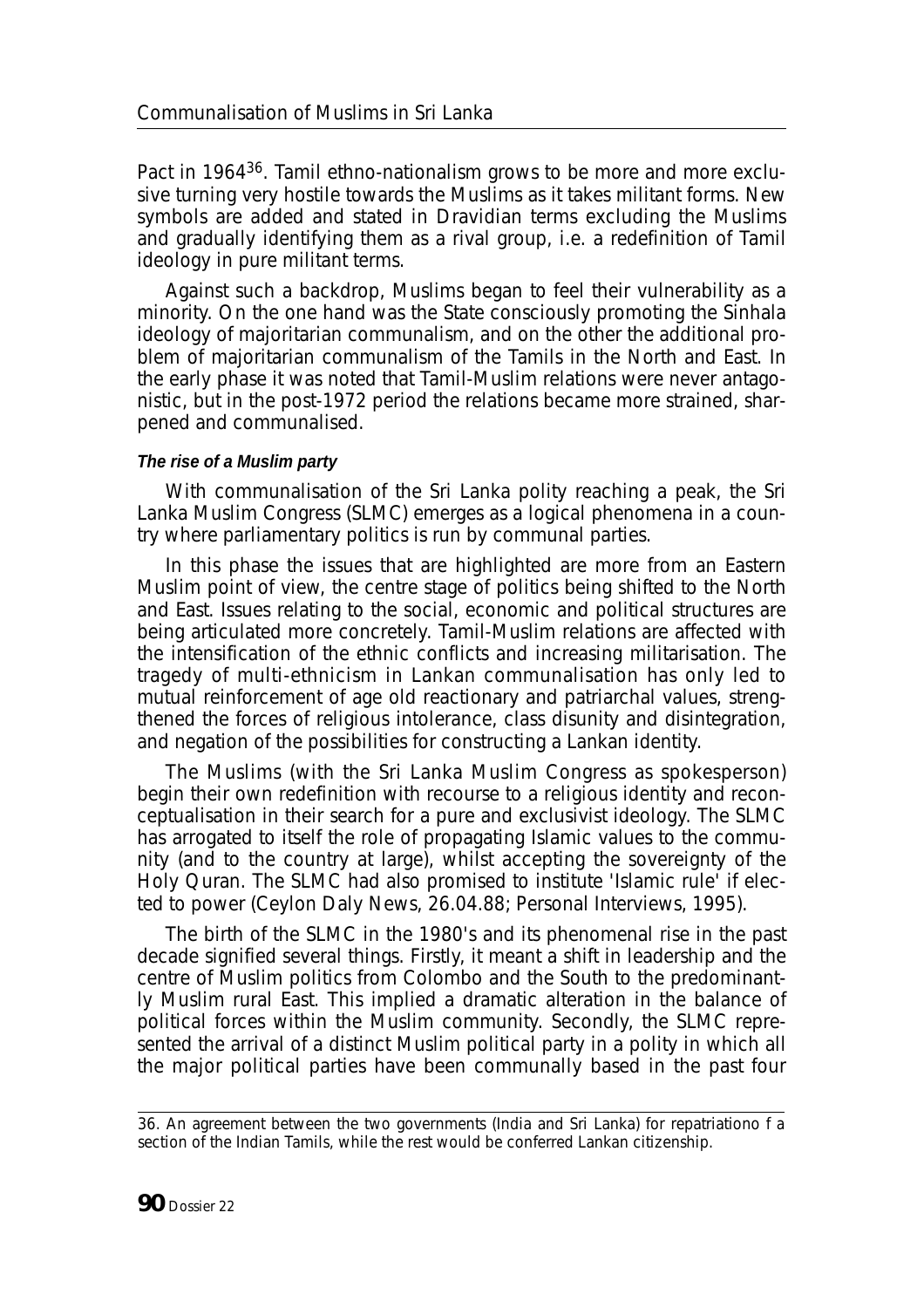decades. Thirdly, and in our view most crucial, the SLMC is the Muslim reaction to Sinhala Buddhist and Tamil communalisms, and the expression of a collective religious identity which has been reconstituted so as to counter the threat of militant Tamil chauvinism in the North and East.

The birth and rise of the SLMC as a party of the Lankan Muslims based in the North and East which is largely Tamil speaking could be explained by:

- the growing gap between the Southern Muslim political elite and the Muslims of the East and the North in terms of political and economic interests. The Southern Muslim political elites had traditionally represented the interests of the Muslim business classes, whereas the Muslim in the East and North are largely farmers and fishermen;

- like their Tamil counterparts, Muslims in the North and East faced problems due to State aided colonisation and discrimination on the grounds of language. Sate aided Sinhala colonisation was perceived by the Muslims as a project undermining their future interests as it took away State land in their areas for alienation to Sinhalese from outside. There was also the growing fear among the Muslims in the East that Sinhala colonisation was reducing their electoral clout as Muslims. Their mother tongue is Tamil and the vast majority of them did not speak Sinhala (until very recently). These issues were not regarded as serious by the traditional Muslim elites whose interests lay in the South;

- Tamil ethno-nationalism became progressively communalist over the years, and it turned violently anti-Muslim since the mid-1980s. The myths and symbols of Tamil ethno-nationalism had little or no appeal to the Muslim people. The hard core of Tamil ethno-nationalism was reconstituted by the LTTE (Liberation Tigers of Tamil Eelam) and other militant groups to serve the ideological needs of the armed struggle. This reconstitution, which involved the adoption of new myths of Tamil heroism and martial exploits, made Tamil ethno-nationalism even more exclusivist;

- the ethnic cleansing campaigns of the LTTE took brutal forms which culminated in the expulsion of the Muslims from their traditional homes in the North in October 1990. Earlier in the same year, LTTE militants massacred 150 Muslims in prayer in two Mosques in the East. Such acts of the Tamil militants gave a strong impetus to communalisation of the Muslim people and therefore strengthened the justification for the SLMC's institutionalisation as a party purporting to represent the interests of the Muslim people.

However, the SLMC is not a Muslim version of the LTTE. It is rather a loose parliamentalist political party which may occasionally use militant slogans and may tolerate extremists within its ranks. The SLMC has still to consolidate a popular mass base and uses 'populist-fundamentalist' slogans as its political strategy. Muslim homeguards have been recruited and armed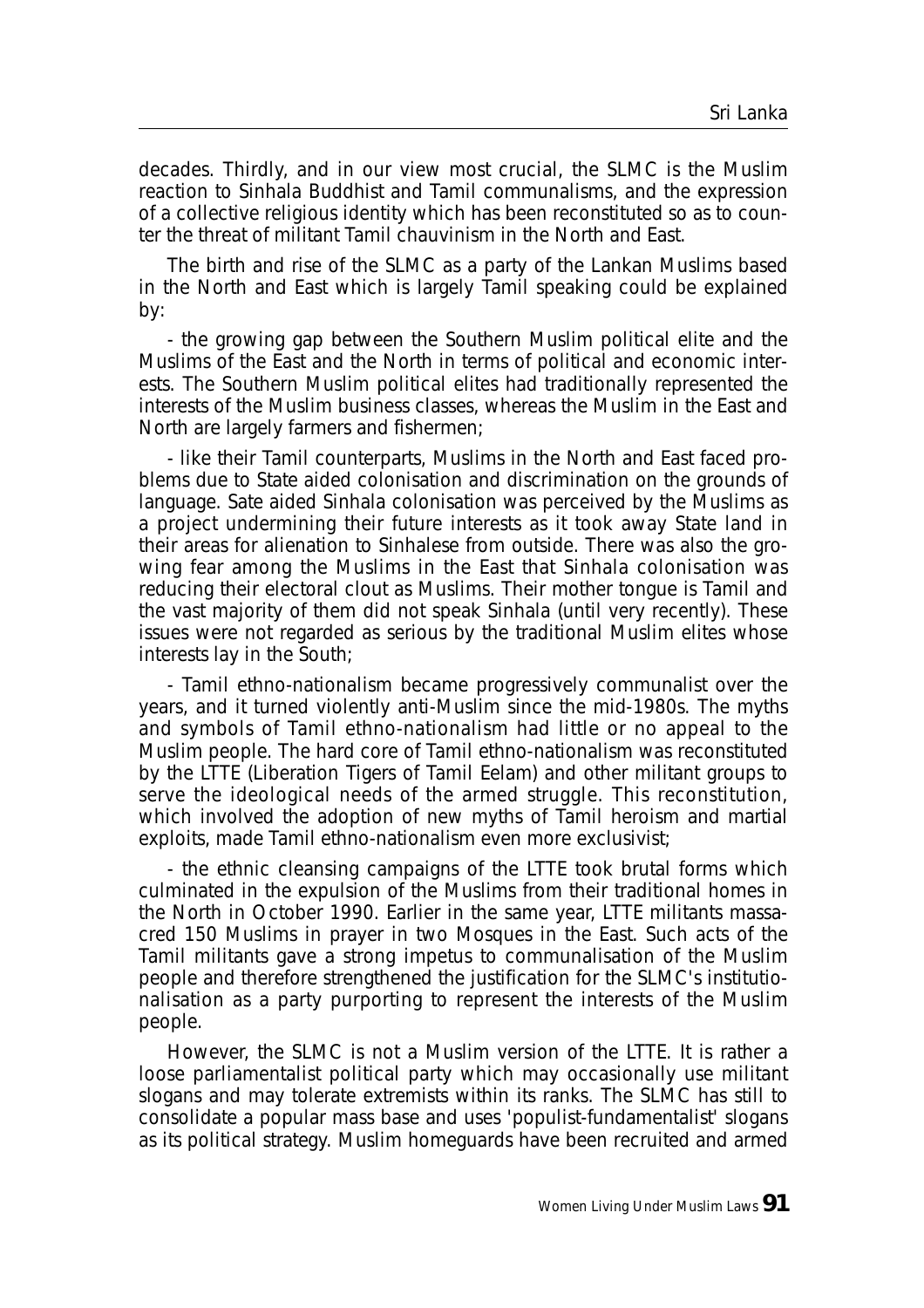by the government to confront the Tamil militant army. This was mooted by the SLMC in order to protect themselves in the face of violence and changed circumstances. The consequences of this action have been heavy on both sides.

There is a tendency among critics of 'Muslim fundamentalism'<sup>37</sup> to assert that the rise of fundamentalism among Sri Lanka Muslims is a direct outcome of a global phenomenon. We think this is too simplistic a view. It cannot of course be denied that the rise of 'Muslim fundamentalism' in the Middle East and elsewhere has had an influence on Sri Lanka, but its actual impact has been rather mild until the mid-1980s, when the Muslims in the North and East first experiences the intolerance of militant Tamil ethnonationalism.

Today with its strategic position in the People's Alliance government, the SLMC has become a political party with young educated youth in its ranks, professing and using religious ideology to satisfy its political agenda. This has to be seen as a distinct departure from the "traditional religious right" groups who have been propagating religion (as faith) in their own design and pace, but not embroiled in direct political confrontation, due to a lack of power and access to resources including the popular media. Political parties or vested interest groups or even powerful individuals may use these groups to further their own political ends; such groups therefore tend to remain on the periphery - of being useful allies - for selected purposes. Nevertheless the SLMC's rise to power has taken place without a mass politicisation process and therefore remains elite oriented, but the potential for mobilisation of such groups through ideological moulding remains strong.

The SLMC behaves as if it is the sole arbiter of Muslim interests and is therefore duty bound to restore the purest and sacrosanct form of Islam to the people through its propaganda. With this motive, it has projected an image whereby the basic democratic freedoms of the individual have been subsumed and collective rights emphasised<sup>38</sup>. The pace has already been set, where the party has categorically stated that any changes in the fundamental rights chapter of the Constitution (or introduction of a Bill of Rights) must not perforce allow any individual to challenge Muslim personal law (i.e. Family law) on constitutional grounds. Personal law is being upheld as

<sup>37.</sup> The term 'fundamentalism' cannot be defined in simple terms: as far as the paper is concerned we would confine ourselves to mean-political use of religion [i.e. return to a true Islam] that is internally homogenising and externally antagonistic while negating and suppressing the divergent interest and rights of individuals within the collective. The result could be grater or lesser degree of oppression of women.

<sup>38.</sup> The issue of collective vs. individual rights is highly complex. In the ethno-nationalist discourse, individual rights are subsumed into a vague notion of collective rights or altogether disregarded. At the other extreme is the liberalist position that rights by definition are individual rights and there is no such thing as collective rights. The correct position however lies somewhere in between.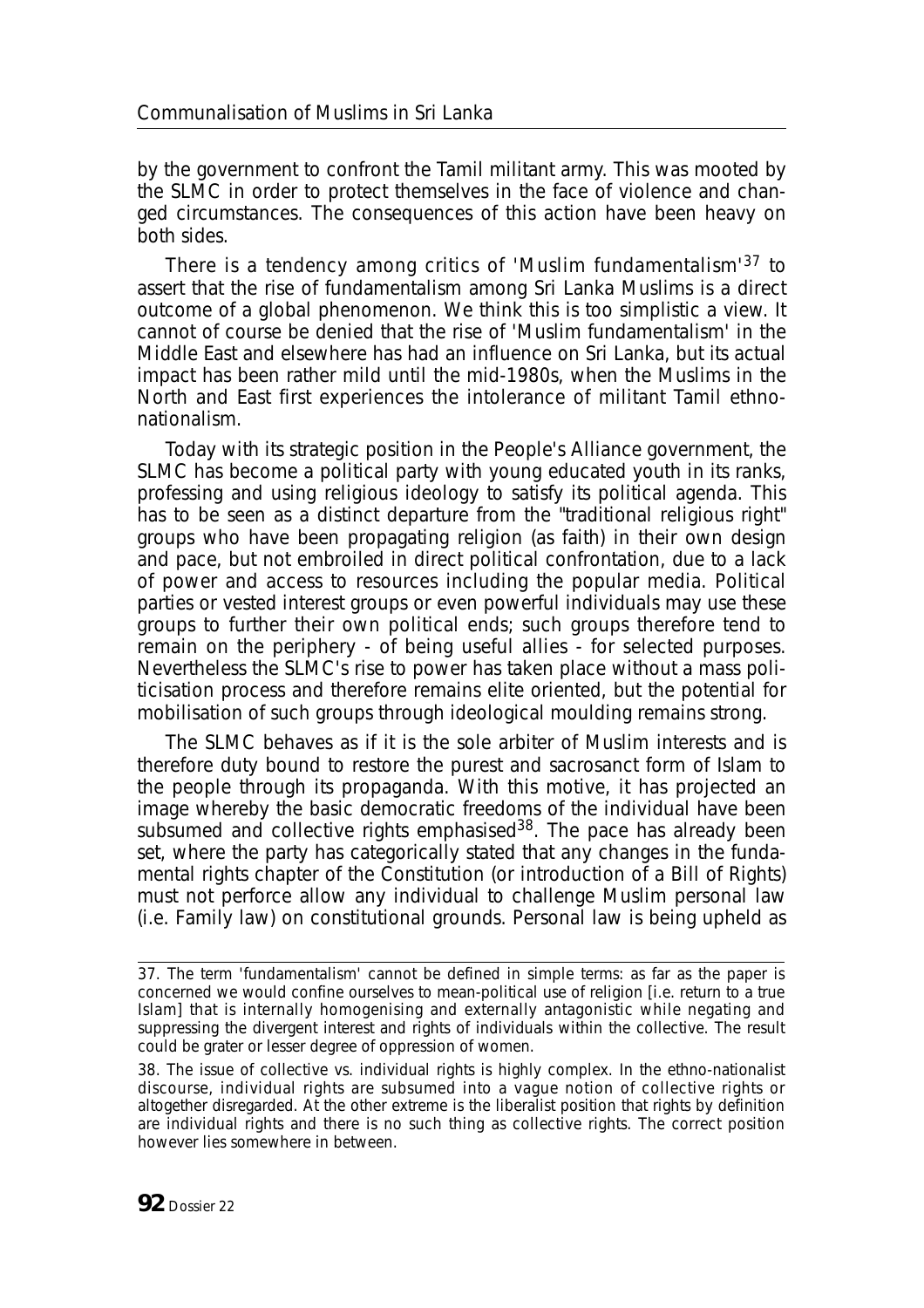the fundamental symbol of religious identity. This is clearly seen as an attack on women's rights to equality and identity. This is clearly seen as an attack on women's rights to equality and justice given the fact that personal laws as they now exist are discriminatory towards Muslim women, and no attempt is being made to reform such laws to make it more equitable. When the amendment to the Penal Code of 1883 was presented in Parliament (September 1995), vehement opposition by the Muslim lobby for excluding Muslims from the specific clause which related to violence against women within marriage resulted in a diluted version of the amendment being finally approved<sup>39</sup>. It is thus clearly evident that there are calculated moves to legitimate the basis for religious arguments to be used against Muslim women exercising their rights as full citizens under the constitution.

This brings us to the question of the role of the state as an institution and the contradictory notions of equality and citizenship embodied at different levels of society. Of course the extent to which the State is capable o guaranteeing sexual equality to mean gender considerations across communities will matter only if this is in line with its own political goals. Our past experiences in the post-independence era have shown that the State and State structures have played a complementary role in reproducing and legitimising majority and minority ethno-nationalisms. This has invariably let to a further undermining of gender equity, negating social diversities, while strengthening the communal forces to reaffirm politicised and overarching identities.

### **The Challenge of Decommunalising the Lankan polity**

The arrival of the SLMC in the political scene marks an important stage in the long process of communalisation of the Lankan society. It would seem that the division of political constituencies along communal lines has now been more thoroughly institutionalised. It was as though a tragic law of history was relentlessly working itself out to a finish. The Sinhala Buddhist nationalists are highly perturbed about the rise of the SLMC. The Tamil nationalists are perturbed too. However, if militant Tamil ethno-nationalism was a logical reaction to the institutionalised Sinhala majoritarian ethno-

<sup>39.</sup> The Amendment to the Penal Code was brought before Parliament after a process of consultation with women's groups, medical, legal and other professionnals and the National Committee for Women. The bill covered wide ranging issues which had remained untouched for more than one hundred years, from incest, marital rape, sexual harrassment to increasing the age of statutory rape and enhanced punishments. The intention was to recognise rights of women in situations of violence and crisis within the family. The bill which was finally passed recognised marital rape in situations of judicial separation only, which meant that the legislation failed to tackle the real problem of domestic violence in a situation of de facto separation, i.e. where due to irretrievable breakdown of marriage, the parties live separately without obtaining a legal separation. In the case of Muslims there is no concept of legal/judicial separation although breakdown of marriages could result in long years of separation.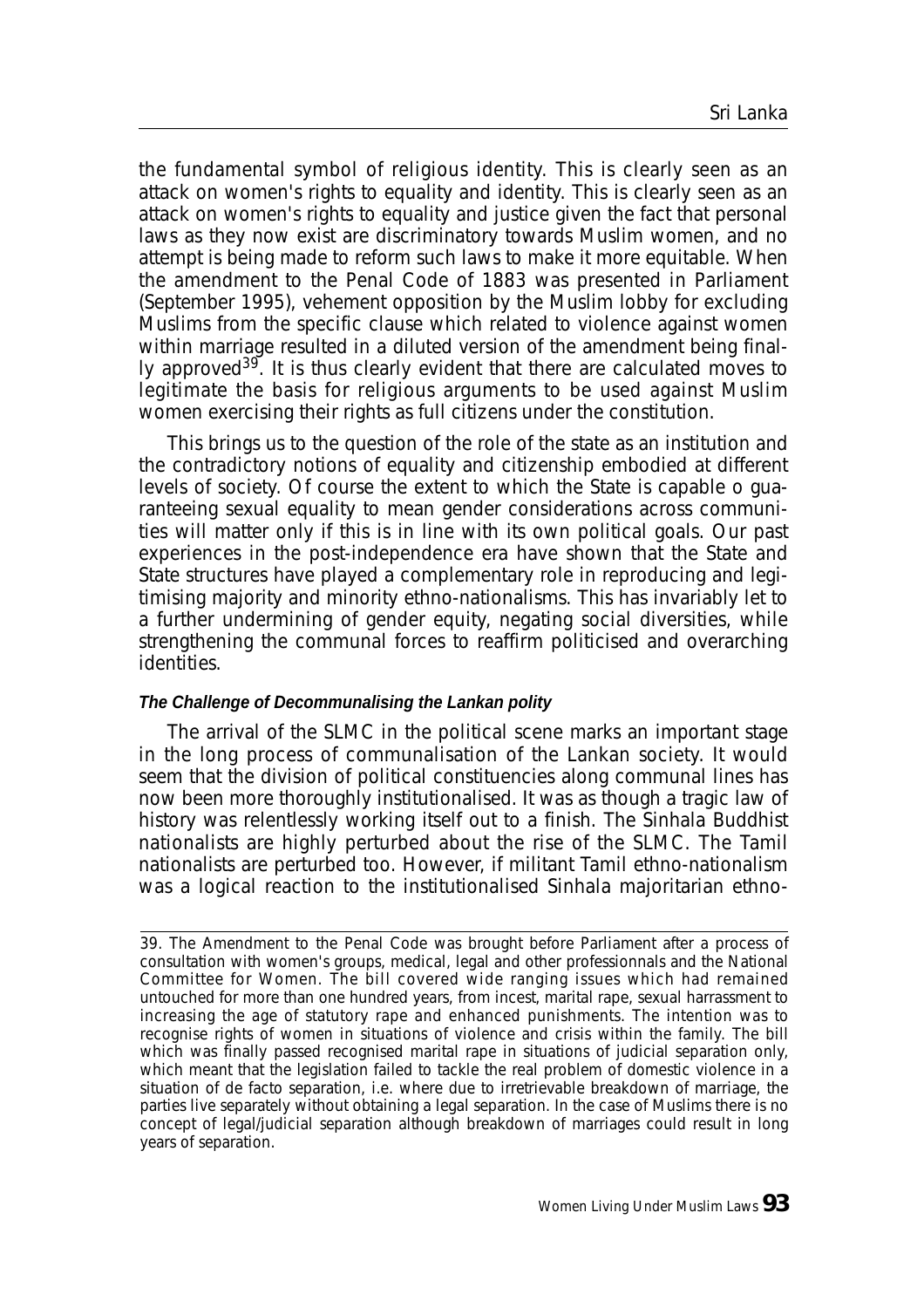nationalism, Muslim communalisation was the inevitable response to both Sinhala and Tamil ethno-nationalisms. Of course one communalism needs the other for survival although it is a game involving unequal players. The net result, however, is further disintegration of the Lankan social fabric and loss of opportunities for social change and progress.

We have heard from numerous Tamils and Muslims in the North-East that the deepening communal divide between the two communities is detrimental to their mutual interests as minorities and as people sharing a common region and language. However, at present, conflicts of interests and mutual distrust rather than complementarities and mutual trust dominate the political relationship between the two communities. Governments have often cynically exploited the Tamil-Muslim conflict in the North-East for short term political gains. The anti-Muslim behaviour of Tamil militant groups provided the justification for creating Muslim home guards. The escalating militarisation of the Tamil-Muslim conflict is threatening to destroy the collective memory of these two communities of centuries of harmonious coexistence. However, we do not think that this conflict can be resolved in isolation from the larger conflict that engulfs the whole of Sri Lanka. There are no piecemeal solutions to the ethnic conflict that characterise the Lankan national question.

There is a growing awareness among the progressive sections in the country that communalism cannot be eliminated without due recognition of the rights of the different ethnic communities and without creating an environment conducive to the blossoming of cultural and political pluralism. Devolution and power sharing are among the necessary means towards this end. In this regard, a fundamental need is the institutional and ideological reformation of the State to make it an ethnically neutral institution. Decommunalisation has to be understood as a process encompassing both the State and civil society. It involves the creation of symbols that express the multi-ethnic character of Sri Lanka. Reforms in the educational system particularly the school curriculum from the primary level upwards to inculcate respect for each others cultures are a prerequisite to eradicate ethnocentrism and intolerance.

Decommunalisation also implies an active reconstruction of ethnic identities not in mutually exclusive terms, but in a spirit of interdependence and mutual enrichment. After all, the history of interdependence and mutual enrichment. After all, the history of interdependence and cross cultural fertilisation between Sinhalese, Tamils and Muslims is longer than that of communalisation. Even though communalisation has seriously disrupted the integument of interdependence, the mutualities of survival in multi-ethnic areas serve to heal wounds and harmonise ethnic relations. This history of organic coexistence provides the seeds for regenerating the multi-ethnic consciousness that is no crucial to the formation of an all inclusive Lankan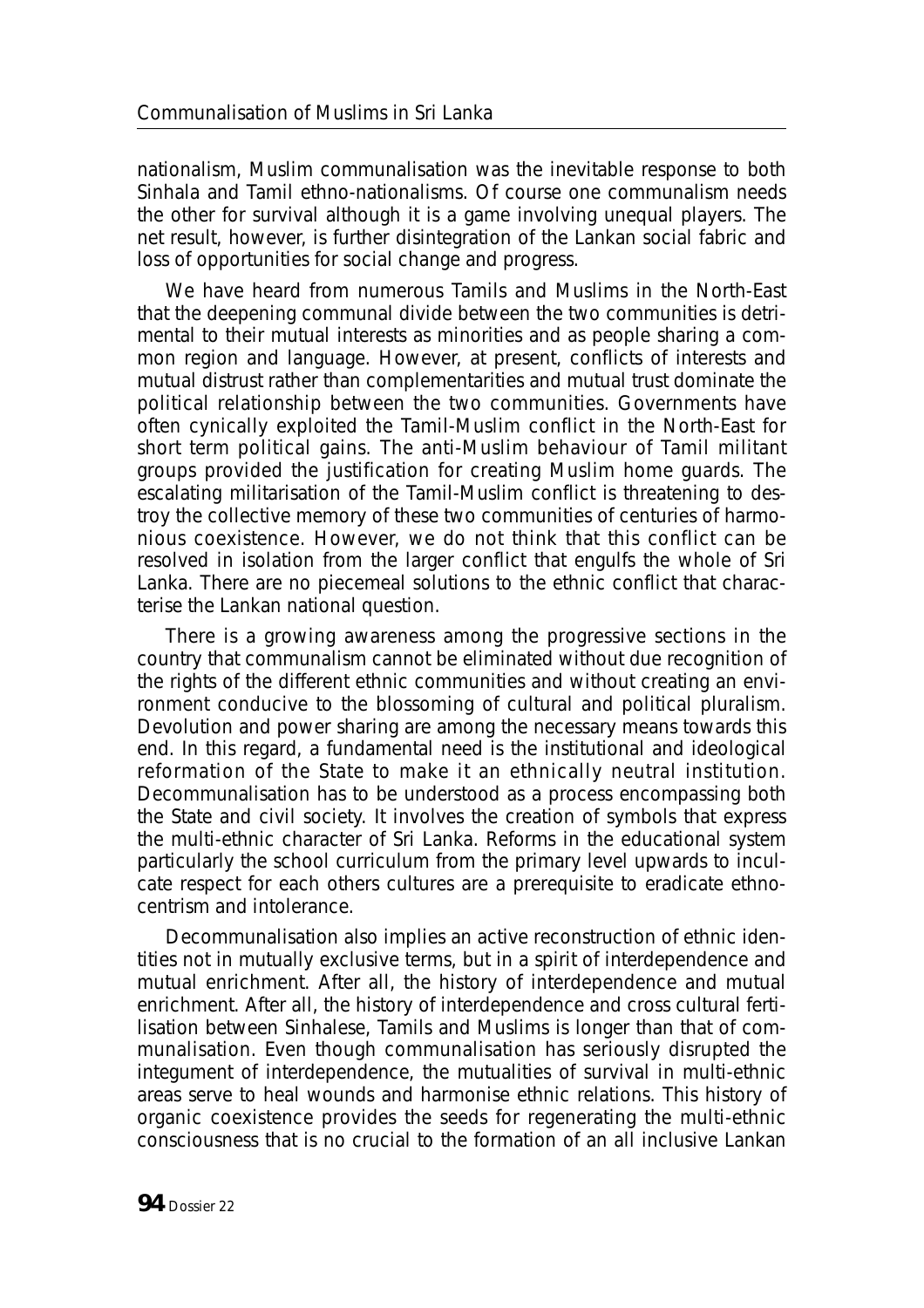identity. Class and gender are also two key areas which can lend themselves to building multi-ethnic bridges.

The decommunalisation process should effectively challenge the patriarchal values reinforced and sustained by communalism. It has to be linked to the ongoing discourse on human rights and gender relations. Communalism has never been an ally of the struggle for individual freedoms. It rejects or disregards the fact that individuals have multiple identities in real life. Decommunalisation, which seeks to provide a broader democratic underpinning to collective identities, should expand the space for the individual to live as a person with multiple identities.

Finally, we wish to reassert that decommunalisation is a process involving mass mobilisation, and attitudinal and institutional changes. While the process has its specific agenda for each ethnic group in Sri Lanka, it is guided by a common vision and a common project, and creating new multiethnic symbols. The challenge remains that only a secular State could create and sustain a truly democratic and multi-ethnic polity.

#### **References**

- Asad, M.N.M. Kamil The Muslims of Sri Lanka under British Rule. Navrang Booksellers and Publishers, New Delhi, 1993.
- Azeez, I.L.M.A. A Criticism of Mr. Ramanathan's Ethnology of the Moors of Ceylon. Moors Islamic Cultural Home (MICH), Colombo, 1957.
- Blackton, Charles S. "The Action Phase of the 1915 Riots" in Ceylon Studies Seminar 1969/70 Series, University of Sri Lanka, Peradeniya, June 1970.
- Brass, P.R. Ethnicity and Nationalism Theory and Comparison. Sage Publications, Delhi, India, 1991.
- Guruge, A. (Ed.) Return to Righteousness. A Collection of Speeches, Essays and Letters of Anagarika Dharmapala. Ministry of Education and Cultural Affairs, Govt. Press, Sept. 1965.
- Gunawardene, R.A.L.H. "The People of the Lion: Sinhala Consciousness in History and Historiography" in Ethnicity and Social Changes in Sri Lanka. Social Scientists Association, Colombo, 1985.
- Hasan, Z. "Introduction: Contextualising Gender and Identity in Contemporary India" in "Forging Identities, Gender, Communinities and the State, edited by Zoya Hassan. Kali for Women. New Delhi, 1994.
- Hoole, R. Politics of Colonisation and the Minorities. Tamil Times, Vol. II, Nov. 1993.
- Hussainmiya, B.A. Lost Cousins, The Malays of Sri Lanka. University Kebangsaan, Malaysia, 1987.
- Ismail, Q. Unmaking the Nation, The Politics of Identity and History in Modern Sri Lanka. Social Scientists Association, Colombo, 1995.
- Jayawardena, K. "Some Aspects of Class and Ethnic Consciousness in Sri Lanka in the late 19th and early 20th centuries" in Ethnicity and Social Changes in Sri Lanka. Social Scientists Association, Colombo, 1985.
- Jayawardena, K. Feminism and Nationalism in the Third World. Zed Books, 1986.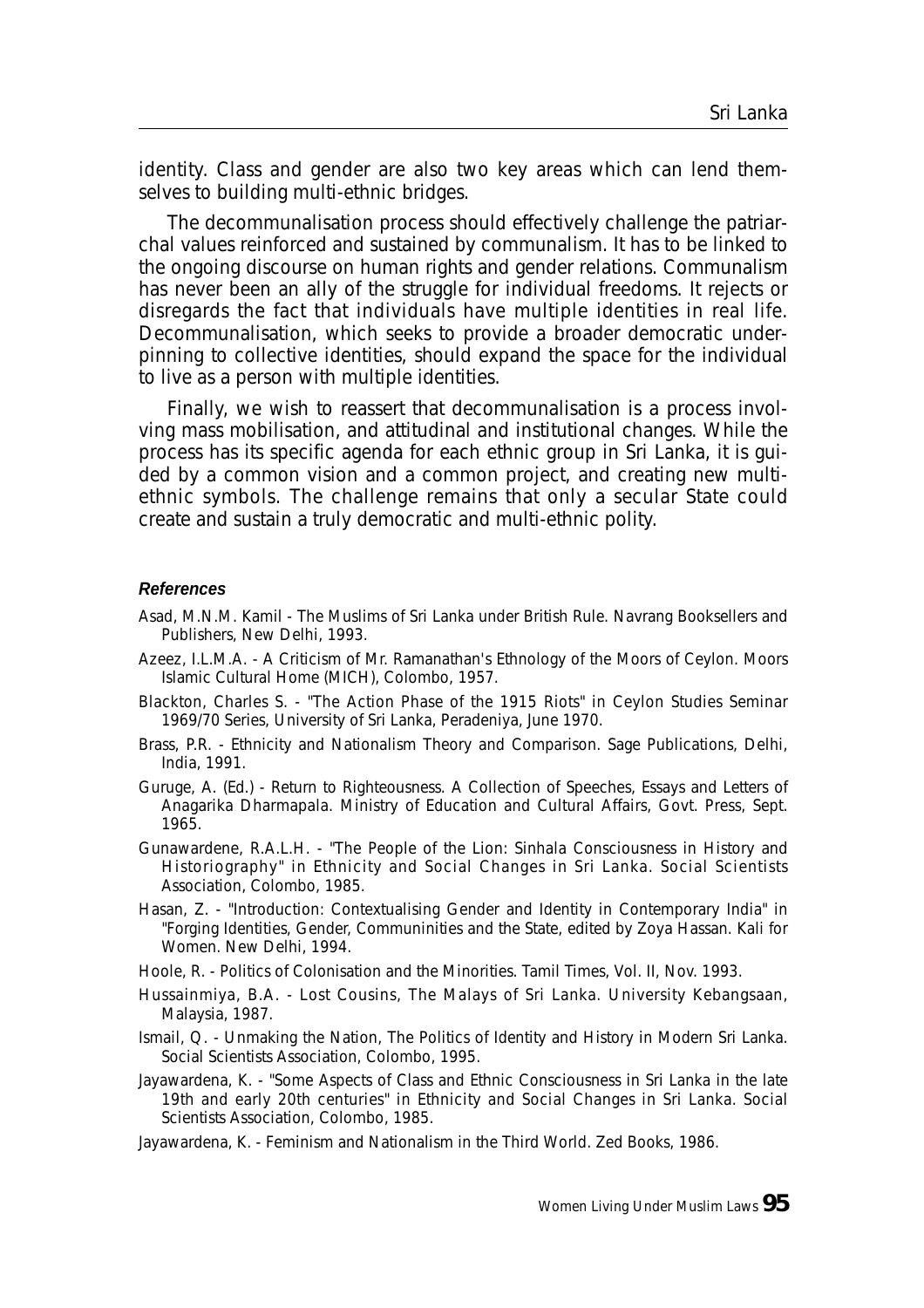Jayawardena, K. - The Rise of the Labour Movement in Ceylon, Colombo, 1972.

- Journal of Royal Asiatic Society Ceylon, vol. X "The ethnology of the 'Moors' of Ceylon". 23rd April 1888.
- Kearney, R. An Introduction. A Symposium on the 1915 Riots. Ceylon Studies Seminar 1969/70 series. University of Sri Lanka. Peradeniya, June 1970.

Mare, G. - Ethnicity and Politics in South Africa. Zed Boods, London, 1993.

- Rizwi, F. Muslim Ethnopolitics in Sri Lanka. Unpublished thesis. University of Ceylon Peradeniya, 1970.
- Roberts, M. "Elite Formation and Elites 1832-1931" in Collective Identities. Nationalism and Protest in Modern Sri Lanka. Marga Institute, Colombo, 1979.
- Russell, J. Communal Politics under the Donoughmore Constitution 1931-1947. Tisara Prakasakayo Ltd, Colombo, 1982.
- Samaraweera, V. "The Muslim Revivalist Movement, 1880-1915" in Collective Identities Nationalism and Protest in Modern Sri Lanka. Edited by Michael Roberts. Marga Institute, 1979.
- Shanmugaratnam, N. The Tamil National Question in Sri Lanka: Some Reflections. Tamil Times, vol. XII, No 9, Sept. 1993.
- Silva, K.M. De A History of Sri Lanka. Hurst & Co., London, 1981.
- Thawfeeq, M.M. Memories of a Physician Politician, Dr. M.C.M. Kaleel, England, 1987.
- Wickramasinghe, N. Ethnic Politics in Colonial Sri Lanka 1927. 47 Vikas Publishing House Pvt. Ltd. New Dehli, 1995.
- All Ceylon Muslim League Files 1984.
- Ceylon Hansard vol. ii, Sept. 1948.
- Ceylon Hansard vol. ii, Nov. 1948.
- Ceylon Daily News, 9th Feb. 1967
- Ceylon Daily News, 23rd April 1969
- Debates of the Legislative Council. Maradana Mosque Ordinance, July-August 1924.
- Debates of the State Council, May 24 1944.
- Debates of the State Council, May 25 1944.
- Debates of the State Council, Nov. 25 1945.

Sessional Paper XXXV, 1924.

- Sessional Paper XIII. Report of the Delimitation Commission, 1946.
- Report of the Donoughmore Commission 1928.
- Report of the Soulbury Commission 1945.

Source: Alternative perspectives: A Collection of Essays on Contemporary Muslim Society (Colombo: MWRAF). Muslim Women's Research and Action Forum 21/25, Polhengoda Gardens

Colombo-5, Sri Lanka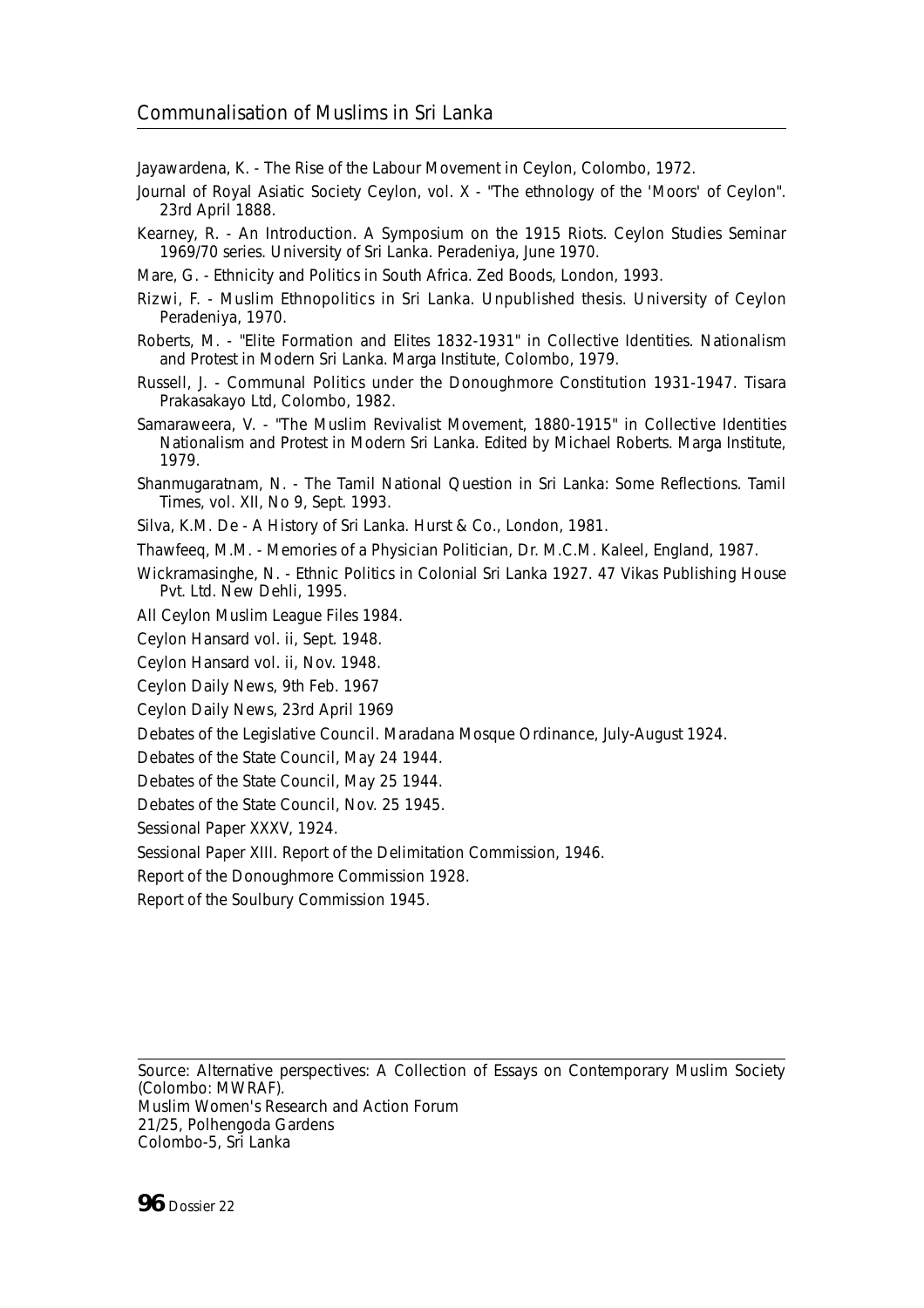# **Huge rise in forced marriages**

a news report in The Independent, 20 July 1998

There has been a huge rise in the number of British Muslim women<br>forced into arranged marriages following a decision by the<br>government to liberalise the immigration laws last year. forced into arranged marriages following a decision by the government to liberalise the immigration laws last year.

Civil rights campaigners say hundreds of young women are being tricked abroad, mainly to Pakistan, where they are married and forced to live in remote villages. Women's groups have set up several new refuges to cope with the numbers seeking help and new identities.

Police say they have even come across "bounty hunters", men paid thousands of pounds by Muslim families to hunt down their daughters and help smuggle them to Pakistan.

The increase in forced marriages has two causes. Firstly, a growing number of second-generation Muslim girls are refusing to conform to their traditional roles and demand the right to chose their own husbands. And secondly, more women are used to obtain residence permits for family members or friends living abroad.

Home Office figures show that the number of Pakistani men using their wife's status to gain entry to Britain has more than doubled from 1,740 in 1995 to 3,510 last year.

The biggest rise came after the new Labour government, in one of its first measures last year, simplified the procedures for a British person wanting to bring their spouse to settle in Britain. They abandoned the hated "Primary Purpose Rule," which made consular staff rule on whether the main purpose of the marriage was to gain entry into the UK before issuing a visa.

In February last year, before the rules were changed, the High Commission in Islamabad, Pakistan, issued 255 visas to spouses. This year it issued 1,132, nearly five times as many.

Critics say the result is a flourishing trade in forced marriages, with British-born and educated women spirited abroad to lives of misery married to men they have never met. Often, they are virtual prisoners in remote villages.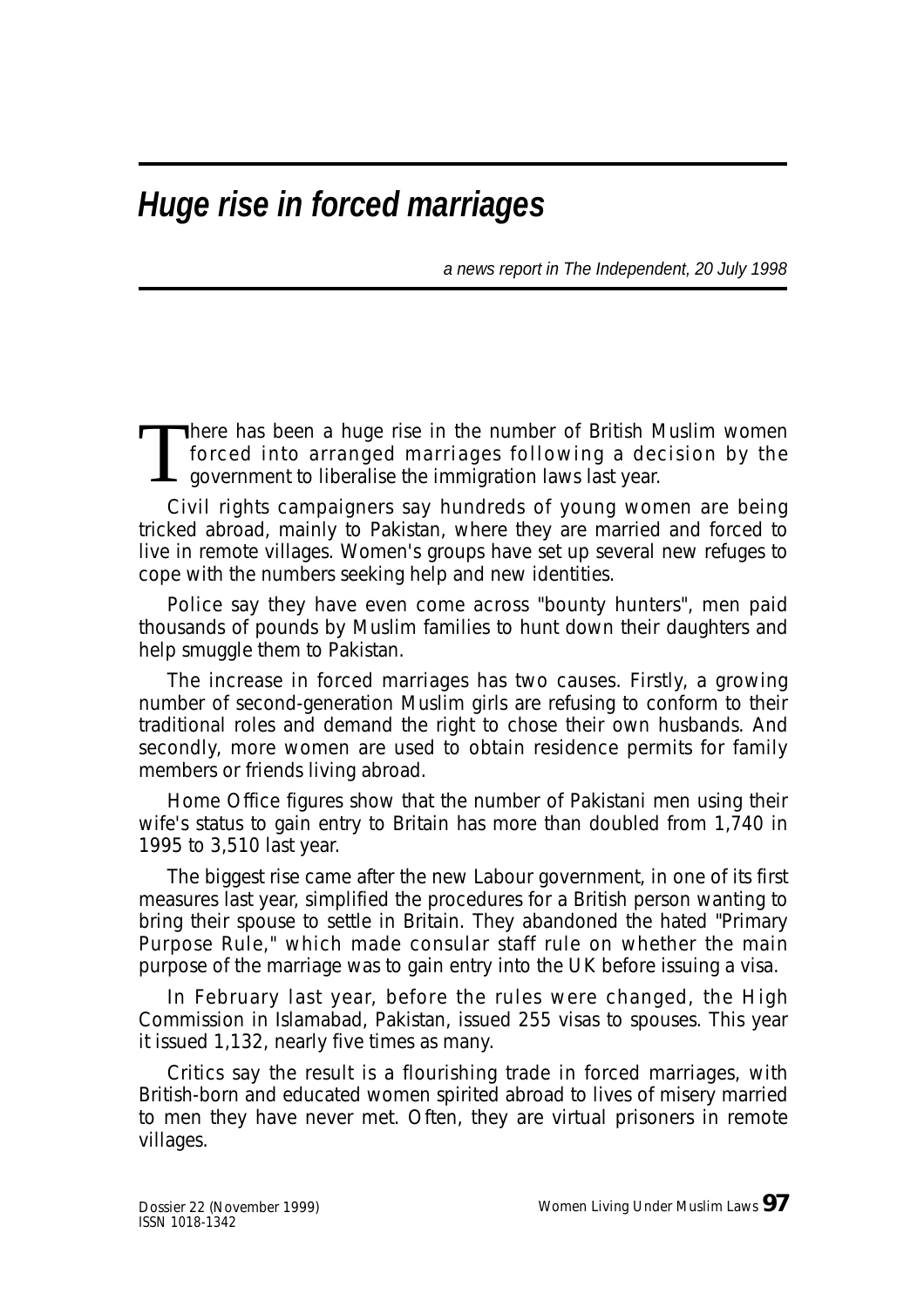Those that return to Britain while their new spouses apply for visas which take about two months to process - often beg the Foreign Office to reject their husband's application.

'We've received 440 such letters in the past year,' said a member of the High Commission in Islamabad. 'More arrive each day. But there's nothing we can do unless the woman is prepared to go public.'

Women's groups and MPs last night called on the Government to provide more support for Asian women.

Margaret Hodge, Labour MP for Barking, has asked Baroness Symons, Minister of State at the Foreign Office, to intervene in the case of a constituent's girlfriend who vanished after what he fears was a forced marriage. She said the Foreign Office gave her the impression they would not help.

'The suspicion is that it isn't just a matter of culture which is influencing the Foreign Office but one of race.'

However, Baroness Symons, Minister of State at the Foreign Office, said the government unequivocally condemned the practice of forced marriage. 'You have a basic human right not to be forced into marriage. But this mustn't be confused with arranged marriages.

However, she rejected calls for embassies abroad to intervene to help British-Asian women forced into marriages."They are not quasi-policemen who are able to go out and find people who have gone missing," she said.

In Bradford, a police-backed scheme - similar to a witness protection programme - helps women change identities, find new homes and encourages employers to erase them from personnel records and find them new jobs.

Jahangir Mohammed, deputy leader of the Muslim Parliament of Great Britain, said: 'There are problems in a tiny minority of marriages and perhaps they are increasing, but to force anyone into a marriage is totally un-Islamic.

'These are difficult times for the muslim community. We see problems with crime and drugs for the first time, but we believe these are linked to unemployment brought on by racism against muslims.

'The unemployment rate among muslim graduates is 60 per cent. That is a much bigger problem to be dealt with.'

Some women's groups say the increase of Pakistani men entering Britain using their wife as a sponsor reflects a failure by British officials in Islamabad to check if marriages are wanted or enforced.

Hannana Siddiqui of the Southall Black Sisters women's group : 'The British government could and should be doing more and their failure to act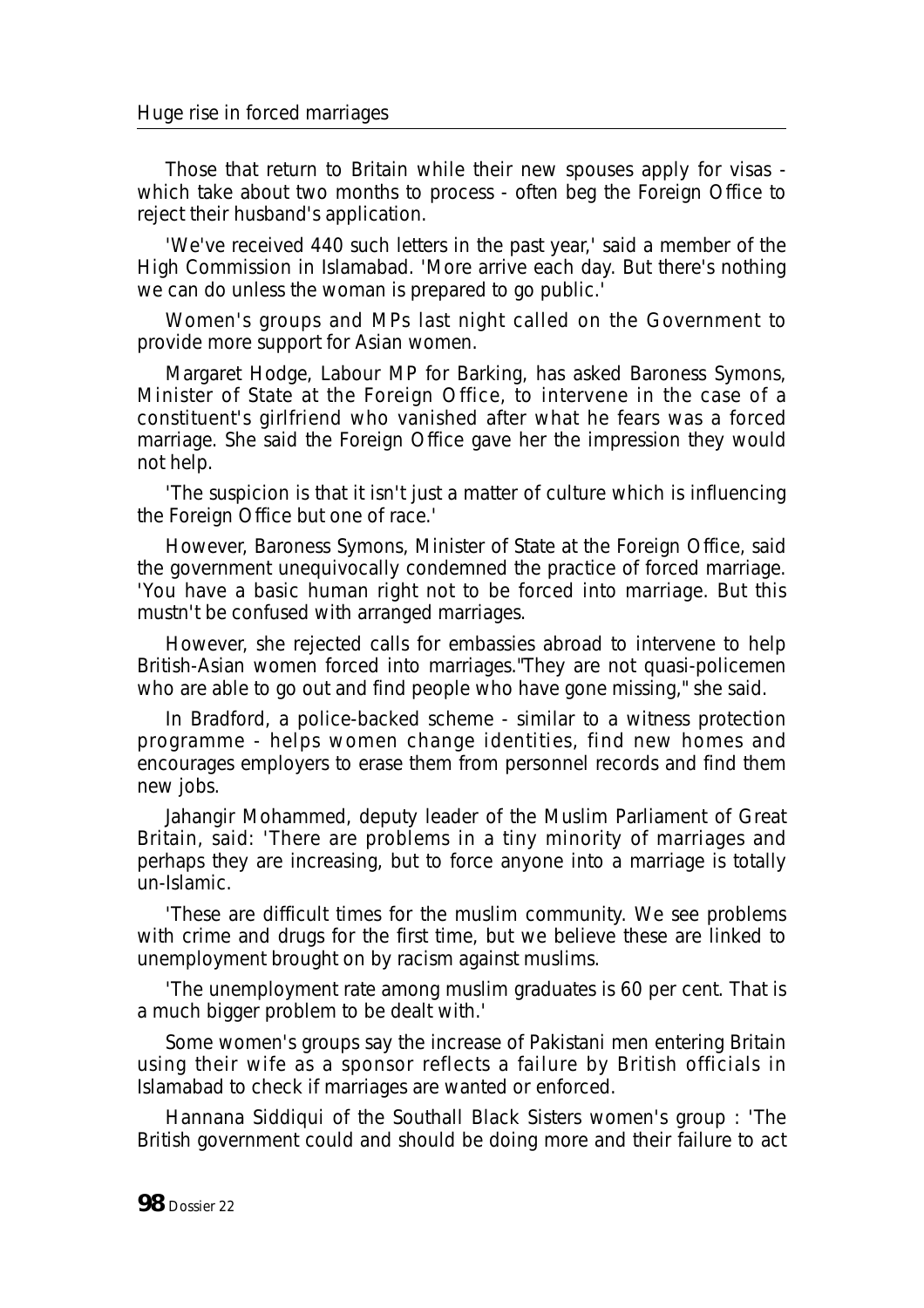to help Asian women who are kidnapped and taken abroad to be married is basically racist.

'They are saying 'we have to be sensitive and not criticise other cultures' but in doing that they are allowing violations of women's human rights to continue.'

Source:

# **The independent**

Canda Square, Canary Wharf London E14 SDL U.K.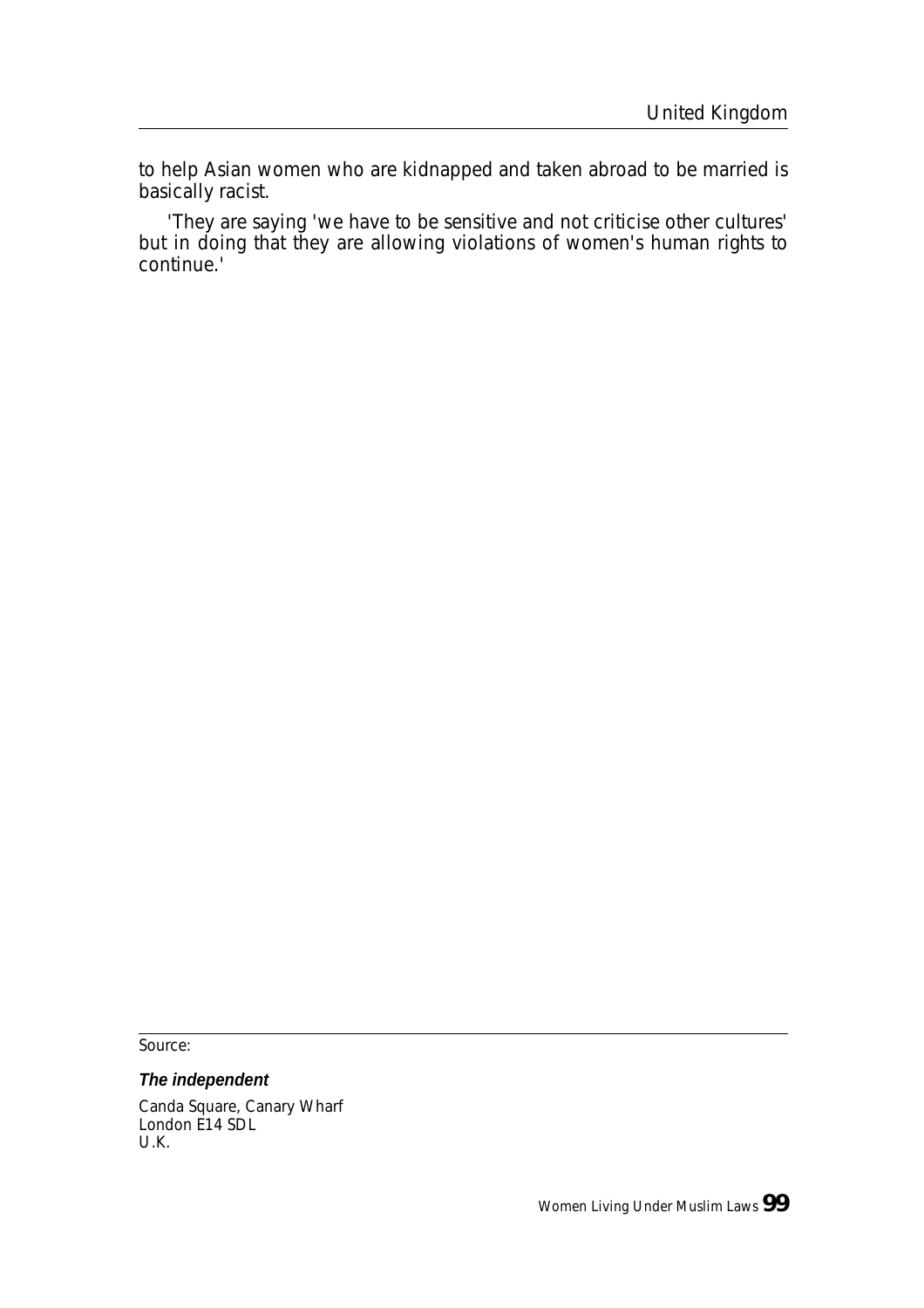# **Exploring the Context of Women's Sexuality in Eastern Turkey**

Pinar Ilkkaracan and Women for Women's Human Rights

ustomary and religious laws and practices are often used as tools to control women's sexuality and to maintain the imbalance of power<br>in sexual relations. This paper describes customary and religious laws<br>and beliefs, and control women's sexuality and to maintain the imbalance of power in sexual relations. This paper describes customary and religious laws and beliefs, and their impact on the situation of both rural and urban women in Eastern Turkey, based on a study among 599 women from the region, most of whom are or have been married. It shows that early marriage and polygyny are still prevalent, religious marriage still takes place earlier than civil marriage although the former is not legally binding, forced marriages still take place and arranged marriages are still the majority, though more younger women expected to be able to choose their partners. The study also finds that most women would feel unable to seek divorce if their husbands had an extra-marital relationship, but many women feared the custom of so-called honour killing if they are suspected of such an affair. Next to none of the women had ever sought legal recourse against domestic violence or marital rape, though these are commonly experienced. A human rights training programme for women, a public awareness campaign against honour killing of women accused of adultery, and a campaign to alter the Turkish Criminal Code have been set up to address some of these issues.

In Turkey, which has been a secular state since 1923, the impact on women's sexuality of the imbalance of power in sexual relations is clearly visible in the Eastern region, where a high rate of female illiteracy, a desolate economic situation, a variety of customary and religious practices which are often in breach of the official laws, and specific forms of cultural violence and collective mechanisms aimed at controlling women's sexuality, produce a wide range of violations of women's human rights. This situation has worsened as a result of the ongoing armed conflict between the Turkish security forces and the separatist Kurdistan Worker's Party (PKK), which started in 1984. Turkey is unique in the Muslim world with respect to the extent of secular and progressive reforms of the family code affecting women's lives<sup>1</sup>. In 1926 the

<sup>1.</sup> The reform of the Civil Code, based on the Swiss Civil Code, was a major success of the reformists against the conservative forces defending the religious family code in 1926.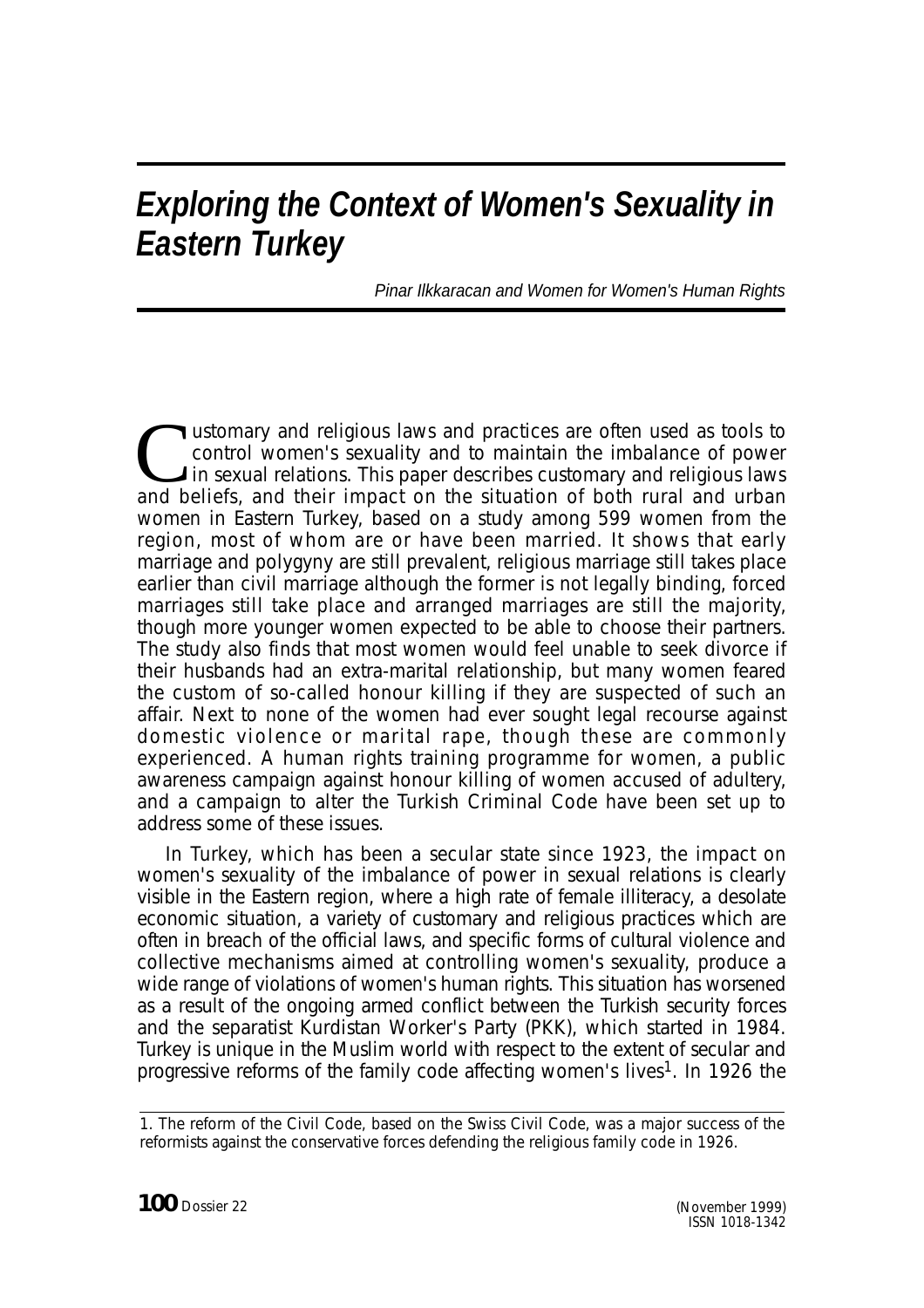introduction of the Turkish Civil Code, based on the Swiss Civil Code, banned polygamy and granted women equal rights in matters of divorce, child custody and inheritance. However, even several decades after these reforms, customary and religious practices continue to be more influential in the daily lives of the majority of women living in Turkey than the civil code; this is especially the case for women living in Eastern Turkey.

This article examines consent to marriage, marriage customs, polygyny and potential consequences of extra-marital relationships for women as important elements of the context of women's sexuality in Eastern Turkey. The analysis is based on data from interviews conducted with 599 women in Eastern and Southeastern Anatolia, with the framework of a broader research study on the impact of official, religious and customary laws on women's lives in Turkey.

Eastern Turkey can at best be characterised as a semi-feudal, traditional, agricultural economy. The region has a multi-ethnic character. Besides Kurds and Turks, which are the largest ethnic groups, the region also includes Zaza, Azerbaijanis, Arabs, Christians who speak Syriac language and others<sup>2</sup>. No precise figures on the Kurdish population in the region are available as the last population census, which collected data on population by mother-tongue, was conducted in 1965. In recent demographic research on the massive migration processes taking place within the region, Mutlu estimated the Kurdish population in the Eastern region at 7.046 million in 1990, about 65 per cent of the total population on the region<sup>3</sup>. Most of the Kurdish population living in the region are dominated by tribal structures, organised around 'big families', which have the characteristics of clans; the feeling of group solidarity involves a large number of members of the extended family and includes responsibilities towards the community<sup>4</sup>. The asiret (tribal system) is usually characterised by large land holdings held by a tribal leader, who is the landlord. The members of the asiret usually do not own land, but work the landlord's holdings.

#### **Women in Eastern and Western Turkey**

Turkey is one the countries most seriously affected by problems resulting from regional differences in socio-economic conditions, which are

<sup>2.</sup> At the time of the Islamic conquests, the term 'Kurd' meant nomad. By the mid-19th century 'Kurd' was also used to mean tribespeople who spoke the Kurdish language. At present, insider's and outsiders' views concur on the definition of Kurds as those who speak Kurdish as their mother tongue.

<sup>3.</sup> In this research, Kurds are defined as those who declared their mother tongue as Kurdish, including Zaza in the 1965 population census. Mutlu S., 1995. Population of Turkey by ethnic groups and provinces. New Perspectives on Turkey. 12 (Spring):33-60.

<sup>4.</sup> For more information on the Kurdish tribal culture, see McDowall D., 1997. A Modern History of the Kurds. IB Tauris, London / New York; and Unsal A., 1995. Kan Davasi (Original Title: La Vendetta). Yapi Kredi Yayinlari, Istanbul.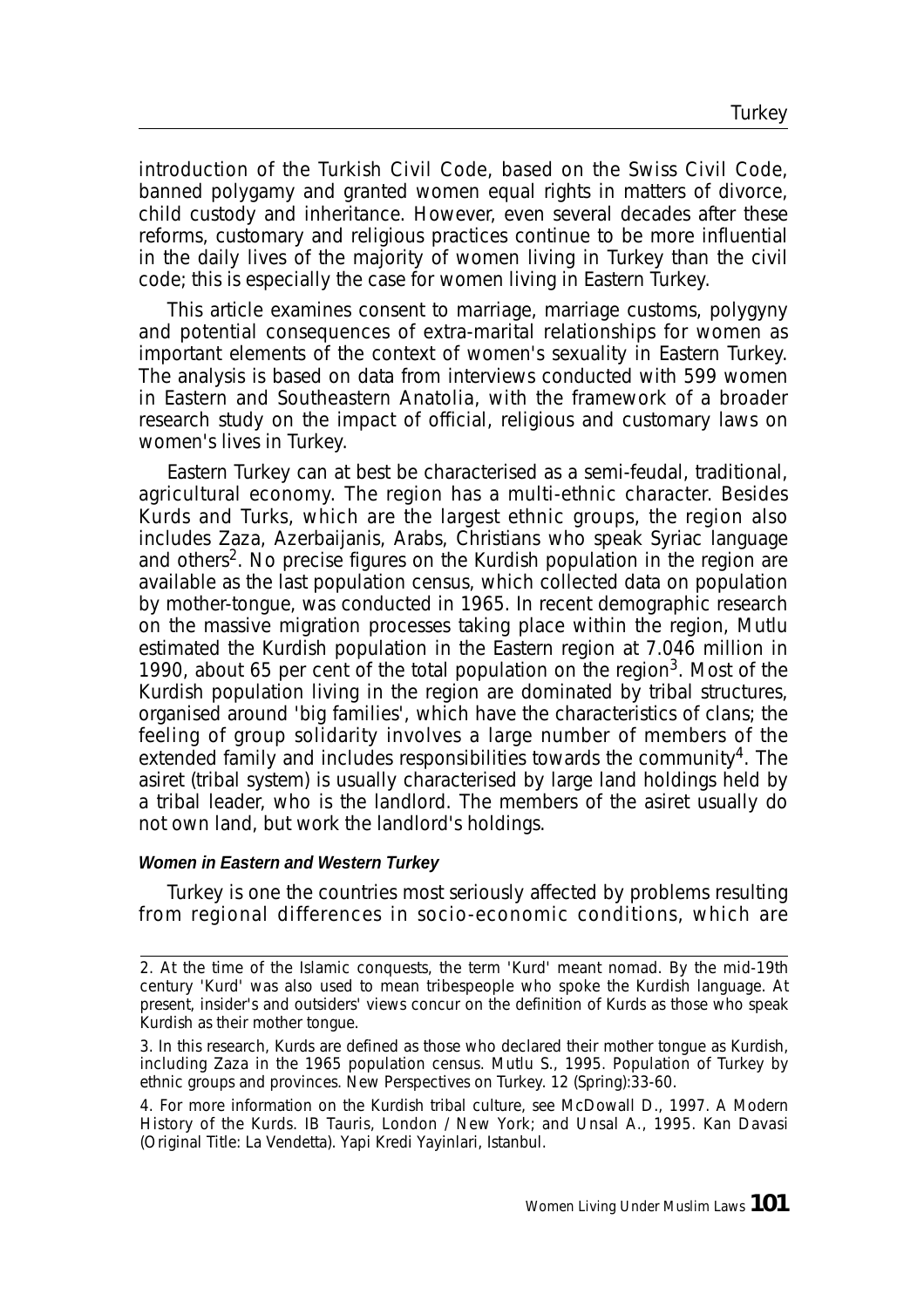progressively worse as one moves from West to East. These have a negative impact on the overall standard of living, the effects of which are experienced more by women than men. The West of Turkey consumes most of the private and public sector resources and is also highly urbanised, while most of the population in the East lives in rural areas. Approximately three-fourths of the population in the West live in urban areas, compared with a rate of 46 per vent in the East. Although primary school education has been mandatory in Turkey since 1927, in 1990 half of the women in Eastern Turkey were illiterate compared to 21.6 per cent of men. The illiteracy rates are much lower in Western Turkey, 19.7 per cent and 7.4 per cent for women and men respectively<sup>5</sup>. As a consequence of the armed conflict in the Eastern region, the number and quality of educational institutions is declining, reducing women's educational opportunities still further.

Women's participation in the labour force in Turkey has been steadily declining from about 70 per cent in the 1950s to about 30 per cent in 1996<sup>6</sup>. Most of this decline is due to the high rate of rural-to-urban migration. When rural women actively working in agriculture migrate to urban areas, the fact that they are less educated than men virtually prevents them from finding paid employment in the official labour force. In rural areas, where labour-intensive technology is widespread, women together with their children work as unpaid family labour in agriculture. However, regional differences are also striking in this instance. In the West of Turkey the proportion of women working for pay is 40 per cent, while in the East approximately 90 per cent of women still have the status of unpaid family  $l$ abour $\prime$ .

The Eastern region is characterised by the highest fertility rate in the country, 4.4 in 1992 as compared to 2.0 in the Western region and 2.7 in the country as a whole. Approximately 11 per cent of women living in the East have begun their childbearing between the ages of 15 and 19, compared to 8.3 per cent in the West. Regional differences in use of contraception are also substantial. The level of current use of contraception is only 42 per cent in the East, whereas it exceeds 70 per cent in the West and 60 per cent in other regions of Turkey<sup>8</sup>. Some of the reasons behind the desire for a high number of children in the region are the desire for a

<sup>5.</sup> Il vet Bˆlge Istatistikleri 1994. State Institute of Statistics. Prime Ministry, Republic of Turkey, Ankara, 1996.

<sup>6.</sup> Istatistiklerie Kadin, 1927-1992. State Institute of Statistics. Prime Ministry, Republic of Turkey, Ankara, 1995.

<sup>7.</sup> Data from: Censuses of Population. State Institute of Statistics. Prime Ministry, Republic of Turkey, Ankara.

<sup>8.</sup> Turkish Demographic and Health Survey 1993. Ministry of Health Institute of Population Studies and Macro International Inc., Ankara, 1994.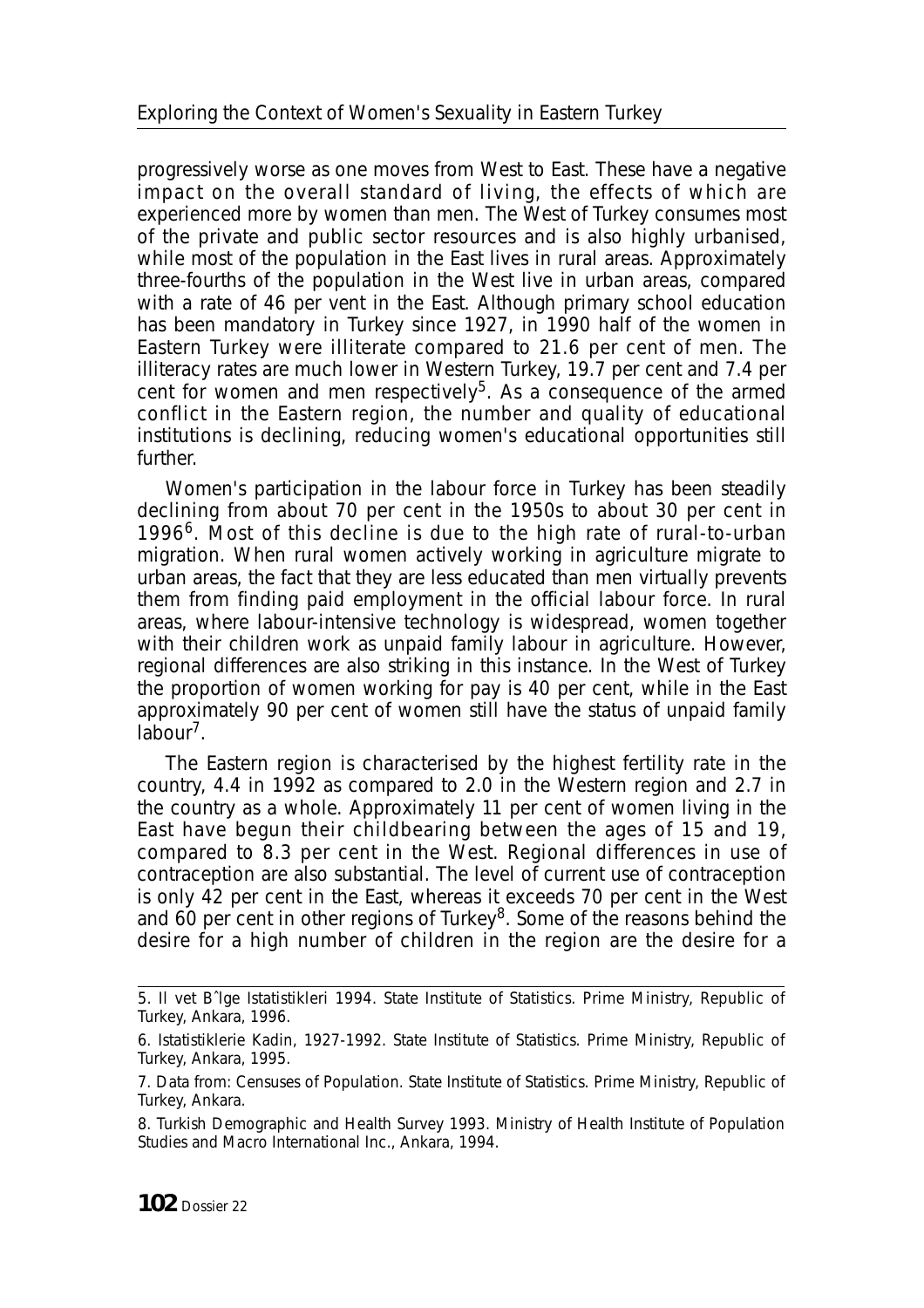powerful tribe, the expectation by family elders of a boy child and the belief that Allah will provide food for each person<sup>9</sup>. Boy children are valued much more than girl children, which is reflected also in the fact that mothers, when asked about the total number of their children, often mention only the number of boys, as girls 'do not count'.

In recent decades, the increased dominance of market mechanisms and the modernisation efforts of the state, including the construction of large dams and irrigation projects in Southeastern Turkey, have has a profound impact on the region and a process of dissolution of traditional social and economic relations has begun. In this process, the political instruments used by the state are mainly local organisations of the central bureaucracy and cooperation with local tribes and political parties, all of which are male-dominated. Most of the projects for technical training and development are planned for men, leaving out women. As a result, modernisation projects are reinforcing the traditional distribution of labour and women's passive role in civil society<sup>10</sup>. In addition, the ongoing armed conflict and the militaristic cooperation between the state and local landlords, sheiks and tribal leaders, has not only resulted in increased violence but also strengthened the male-dominated patriarchal structure of the society.

### **Study methodology and participants**

The field research concentrated primarily on three subject areas: 'women in the family', 'women as citizens' and 'women's bodily rights'.

A weighted, multi-stage, stratified cluster sampling approach was used in the selection of the survey sample. The sample included 599 women, aged 14 through 75, living in 19 settlements in Southeastern and Eastern Turkey. (Table 1 gives background characteristics of respondents.) The sample was designed so that a variety of characteristics would be analysed for the region as a whole, urban and rural areas (each as a separate domain) and Eastern and Southeastern Anatolian regions (each as a separate region). The urban frame of the sample consisted of settlements with populations of more than 20,000 and the rural frame settlements with less than 20,000.

Three types of questionnaire were used: for women living in monogamous marriages, women living in polygynous marriages and women who were unmarried. All questionnaires included common questions on background characteristics, marriage customs, decision-

<sup>9.</sup> Yirmibirinci Y¸zyilda Kadin vet GAP. GAP - G¸neydogu Anadolu Projesi (Southeastern Anatolian Project), 1997. Prime Ministry, Republic of Turkey, Directorate of Southeastern Anatolian Project, Ankara and Sanliurfa.

<sup>10.</sup> See also: Ert¸rk Y., 1993. Dogu Anadolu'da Modernlesme vet Kirsal Kadin. 1980'ler T¸rkiye'sinde Kadin Bakis AÁysindan Kadinlar. Tekeli S. (ed.). Iletisim Yayynlary, Istanbul, 199-210.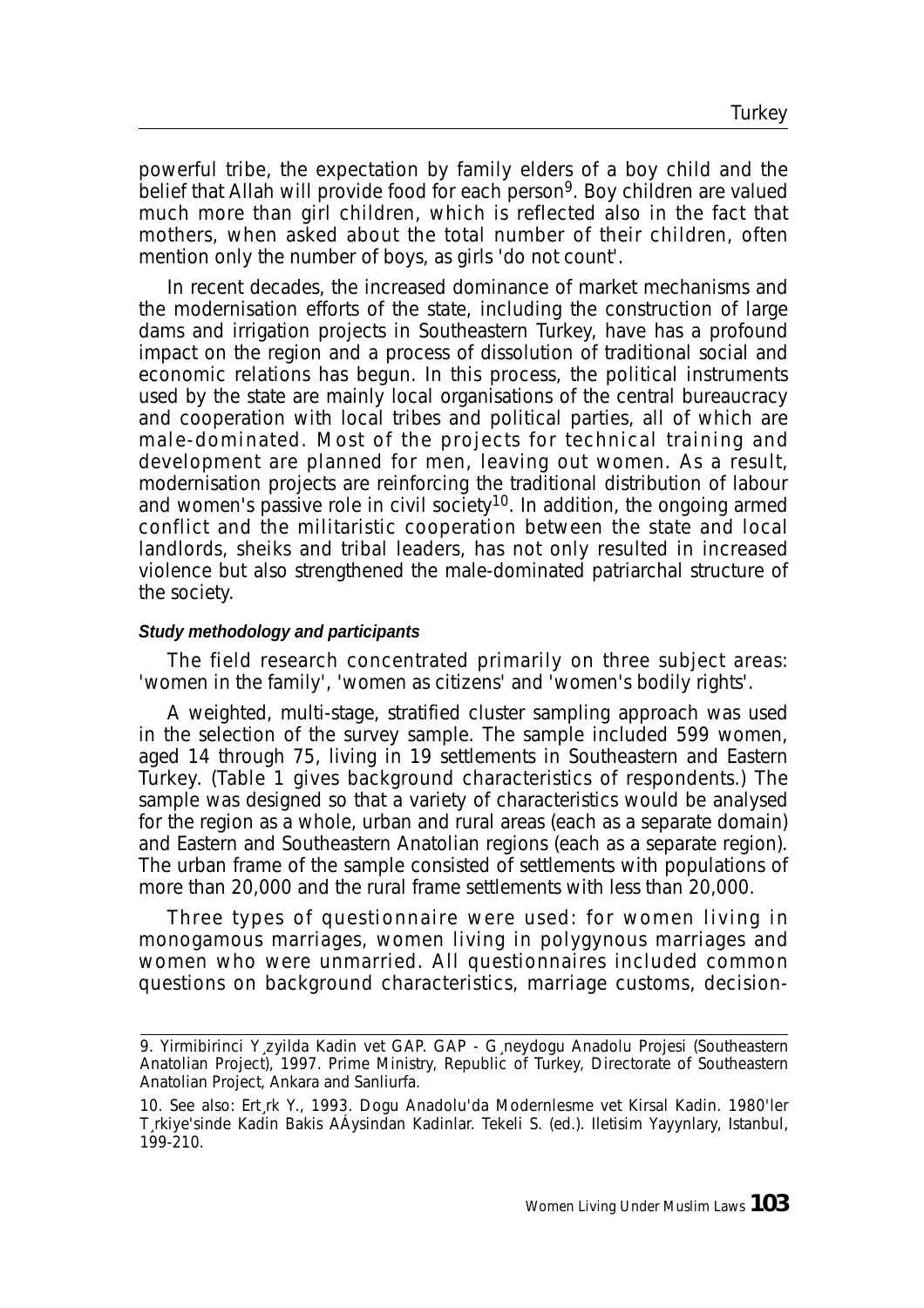making mechanisms in the family, inheritance, political, social and religious participation, mobility, migration experiences, violence against women and the Trait Anxiety Inventory (TAI). Women who were either currently or previously married were asked about their husband's background characteristics, perceived and experienced laws and customs of marriage, divorce and remarriage, as well as reproductive behaviour. All three questionnaires were tested and improved on the basis of a pilot study.

The questionnaires were filled out by the interviewers through face-toface interviews. The interviewers were all from the region and had undergone lengthy, intensive training in all of the issues covered by the questionnaire, as well as interviewing and sampling techniques, to ensure they would use a sensitive approach towards the women participating in the research. Face-to-face interviews lasted anywhere from 20 minutes to almost 3 hours.

The fact that 19.1 per cent of the women could speak little or no Turkish at all meant they had little of no possibility of applying independently to legal institutions in case of violations of their rights within the family, as Turkish is the official language in all governmental institutions, including the judicial ones.

The majority of women were married and only a small percentage divorced, indicating the rarity of marital dissolution in the region. Seven per cent were widowed, more than the average in Turkey as a whole (4.3 per cent)<sup>11</sup>, probably due to the armed conflict in the region<sup>12</sup>. Only 11.2 per cent of the participants worked outside the home and earned an income. The majority were homemakers (48.9 per cent) or unpaid rural workers (32.8 per cent).

### **Marriage and sexuality**

According to article 88 of the Turkish Civil Cove, the minimum age for a civil marriage, which is the only legally valid marriage ceremony in Turkey, is 17 for men and 15 for women. However, the age of majority for all other legal procedures except marriage is 1813. Despite this law, 16.3 per cent of women living in the region are married under the age of 15 and in a religious ceremony, although it is against the law to hold a religious ceremony of marriage before a civil ceremony has taken place<sup>14</sup>.

14. Article 110, Turkish Civil Code.

<sup>11.</sup> Main Women Indicators Turkey, 1978-1993. State Institute of Statistics, Prime Ministry, Republic of Turkey, Ankara 1994.

<sup>12.</sup> The conflict has taken an estimated 13,000 lives by 1994 according to: Turkey: forced displacement of ethnic Kurds from Southeastern Turkey. Human Rights Watch / Helsinki Reports. 6(12), 1994.

<sup>13.</sup> Arin C., 1996. The Legal Status of Women in Turkey. Women for Women's Human Rights and WLUML, Istanbul.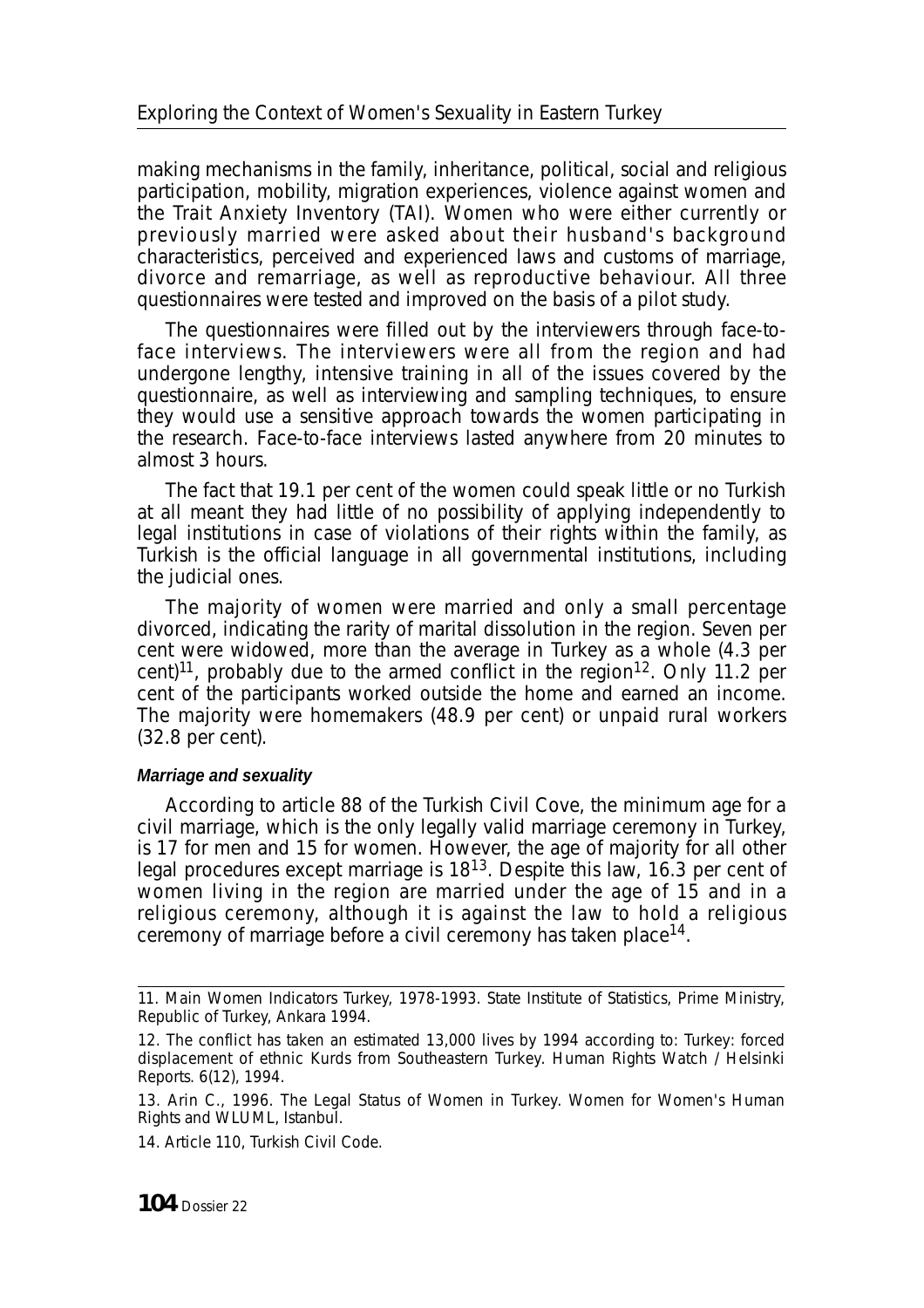Ninety-seven per cent of women who were over 24 years of age, and all of the women who were over 34 years of age were or had been married, indicating that marriage is almost compulsory for women living in the region. The tradition of bride price, the sum given by the man to the wife's family for the realisation of marriage, is very widespread in the region and plays an important role in the attitude of men, who assume that through this payment they have gained all rights over their wives' sexuality and fertility. In fact, the tradition can be considered as the sale of women for marriage by their families. Although 78.9 per cent of all married women have indicated that they are against this tradition, 61.2 per cent have indicated that their husbands had to pay bride price for them.

Table 2 shows the types of marriage and related indicators. The institutions of polygyny, early and forced/arranged marriages, kidnapping and the exchange of women for marriage are widespread in the region.

# **Polygyny**

One out of ten marriages in the region is polygynous, although polygyny was banned in Turkey in 1926. As a result, in the case of polygynous marriages, only one wife can have a civil marriage whereas the others can only have religious marriages. A religious marriage ceremony confers no legally binding rights under the Civil Code, such as the rights related to divorce, maintenance of inheritance from the husband. More than half of the women (58.2 per cent) in a polygynous marriage lived in the same house as their husband's other wives and a majority (65.3 per cent) said they had serious problems with the other wives. Despite all the disadvantages of a polygynous marriage, almost half of the women in such a marriage stated that either the marriage was arranged by themselves, or that they entered into this arrangement of their own will, which indicates a widespread acceptance of polygyny by women. The Islamic injunction that a man may marry up to four wives if he so wishes, and the cultural atmosphere which regards ply as a man's natural right, play an important role in the acceptance of the practice by women.

# **Civil and religious marriages and age at marriage**

Almost one fifth of the respondents (19.6 per cent) had had only a religious marriage and no civil marriage. This percentage is much higher than the average in Turkey (8.3 per cent)(11). According to the Civil Law, only civil marriages are legally valid in Turkey, religious marriages provide women with no legal rights and a religious ceremony can only be held after the civil ceremony. Otherwise, both the couple and the religious official conducting the marriage are deemed to have committed an offence, which is punishable under the terms of the Criminal Code $(15)$ . Despite these

<sup>15.</sup> Article 237, Criminal Code.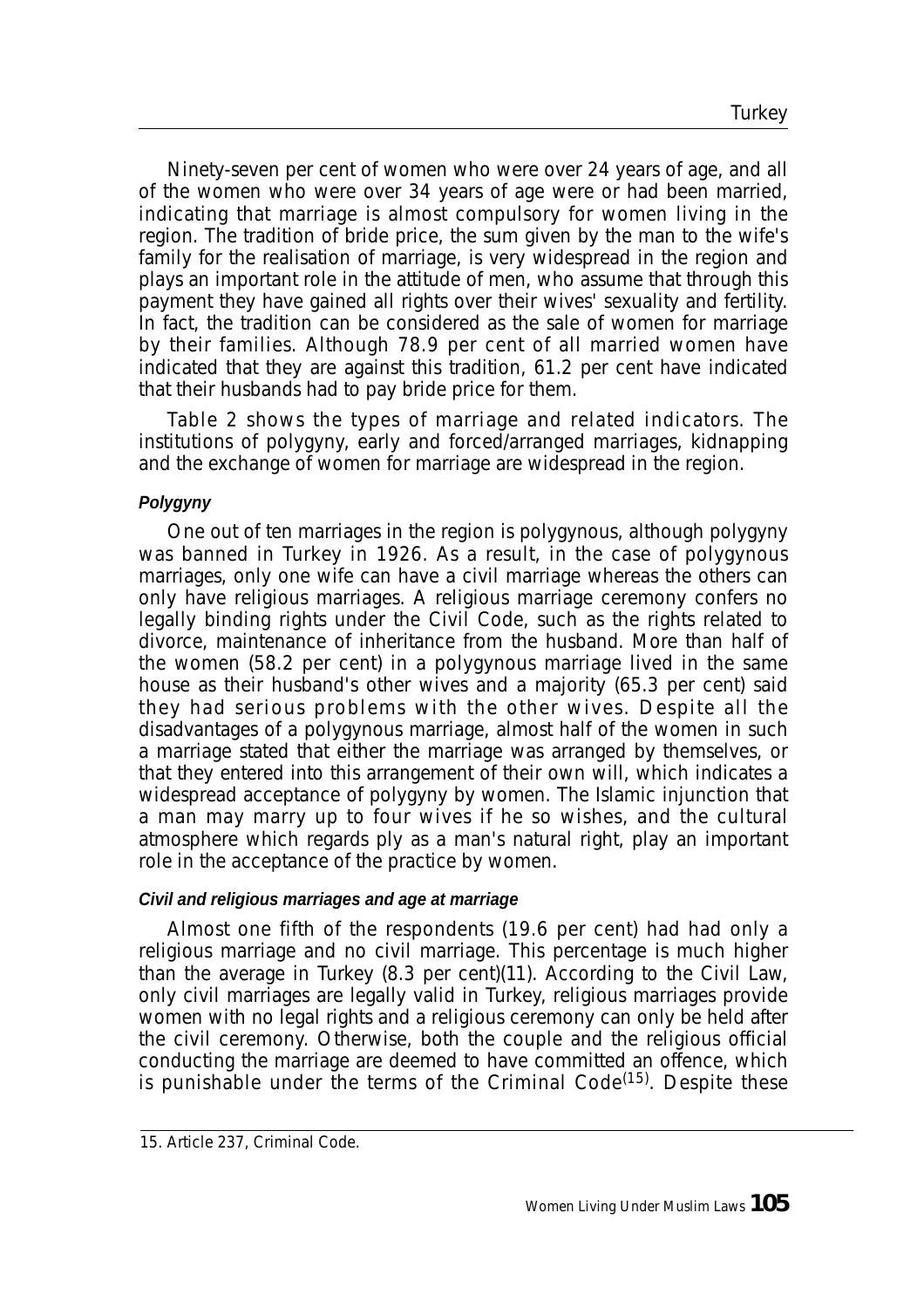regulations, as Table 2 shows, both the mean and median age at the time of the religious marriage ceremony was lower than the age at the time of the civil marriage ceremony, i.e. the religious ceremony is often held before the civil ceremony. Early marriages are widespread in the region and holding a religious ceremony before the girl reaches the legal minimum marriage age of 15 is often a strategy applied by the families to bypass the civil law.

#### **Forced and arranged marriages**

Although under the Turkish Civil Code the consent of both the woman and the man is a precondition for marriage, women often have no influence over the choice of their prospective partner and frequently marry against their will. In fact, even in cases where women are consulted about the choice of husband, a high degree of social control over women's sexuality is maintained through a taboo on pre-marital sex, certain forms of religious and cultural practices related to marriage and severe violence, all of which limit the space for women to exercise their right to consent fully.

A majority of the marriages (61.2 per cent) were arranged by the families; only every fourth marriage was arranged by the couple themselves. However, even when the marriage is arranged by the couple, the agreement of their families is very often a precondition for the marriage. One in 20 marriages was a berdel case, a tradition where a woman is offered as compensation to the family of her father's or brother's wife. These marriages are based on the exchange of brides who have 'equal value', which means that if one marriage fails, the other has to fail too. Therefore, in this kind of marriage the women are more of less hostages and the families are not likely to allow the women to run away or divorce<sup>16</sup>. One woman was offered as a wife to a family as compensation for an offence committed against them by her male relatives, and another was forced to marry the younger brother of her deceased husband. The tradition of betrothing girls while they are still infants seems to be disappearing, although it continues to be practiced (0.9 per cent).

About 5 per cent of the women stated that they had asked their husbands to kidnap them or that they eloped with their husbands of their own free will. This is a strategy applied by women when their families do not allow them to marry the partner of their choice, or when he is not able to pay the bride money requested by her family. Although this might seem to be an effective strategy that allows women to select their own partners, there may be high costs involved for the women. YalÁin-Heckmann, in her research about women's strategies in tribal cultures of Eastern Turkey,

<sup>16.</sup> Extended exchange of wives is not a Muslim or Middle Eastern tradition. The practice exists also in other parts of the world, for example in China. See Wijers M. and Lap-Chew L., 1997. Trafficking in Women, Forced Labour and Slavery-like Practices in Marriage, Domestic Labour and Prostitution. Foundation against Trafficking in Women (STV), Utrecht.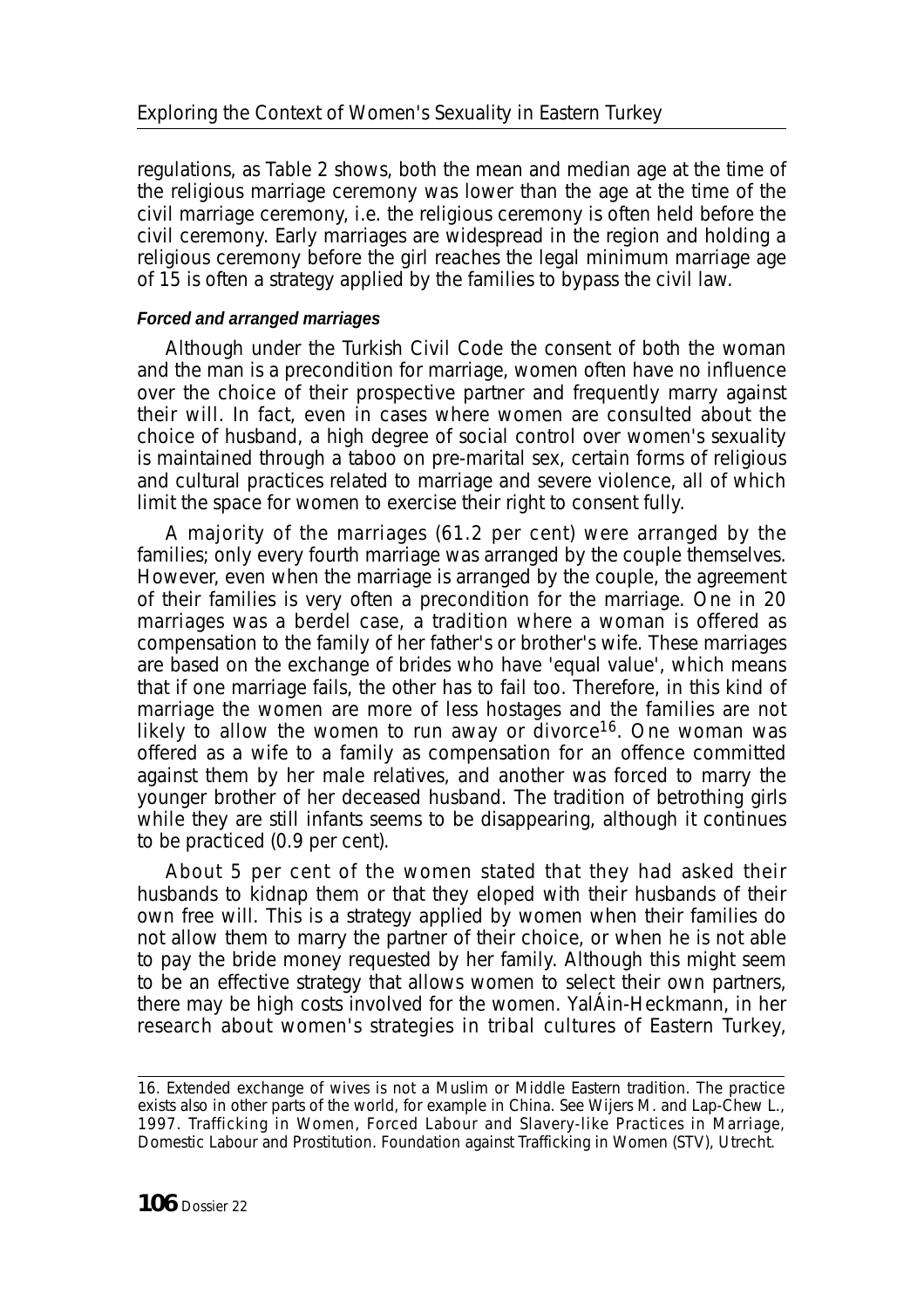concludes that women who have been 'kidnapped by their husbands by their own will' are almost always considered to have eloped by their husband's families, which often leads to loss of prestige and status on their side and even to violence against them<sup>17</sup>.

More than half of the women (50.8 per cent) were married without their consent and 45.7 per cent were not even consulted about their partner and the marriage. Those who had not met their husbands before the marriage constituted 51.6 per cent of the participants.

Tables 3 and 4 show the expectations of unmarried women about their future marriages. The percentage of unmarried women who believed that they would be able to decide on their partner themselves was only 58.0 per cent. Of these, only 46.4 per cent responded positively to the question of whether they thought they could decide to have a boyfriend or not.

In fact, even if the marriage is arranged by the couple themselves, it is often the case that they can meet each other only after the marriage ceremony has taken place. Nonetheless, the percentage of unmarried women who thought that they could arrange their marriages themselves was much higher than the percentage of married women who had done so, indicating a perception of increasing autonomy over the choice of partner. This view is also supported by the mothers. When asked about who could decide on who their daughters' prospective husband would be, 52.5 per cent answered that their daughters would make the decision themselves. However, those who stated that their sons would themselves choose their partners independently was much higher at 75.5 per cent.

Of the women who thought that their marriages would be arranged by their families, 28.7 per cent believed that they would not be consulted about the marriage and 72.4 per cent that they could not be able to meet their husbands before marriage.

#### **Extra-marital relationships**

At the present time, there are no official laws in Turkey restricting the right of a woman to engage in a relationship with any man or woman of her choice before, during of after marriage. However, extra-marital relationships are an absolute taboo for women in the region, whereas men's extra-marital affairs are widely accepted through the institution of polygyny. The customary penalty for women suspected of such a crime in the region is usually death, the so-called honour killings. 'Honour killing' is a term used for the murder of a woman suspected of having transgressed the limits on sexual behaviour as imposed by tradition, specifically engaging in a premarital relationship with a man or suspected extra-marital affairs.

<sup>17.</sup> YalÁin-Heckmann L., 1993. Asiretli Kadyn: GˆÁer vet YarigˆÁer Toplumlarda Cinsiyet Rolleri vet Kadin Stratejileri. In Tekeli S. (ed.), (10) above.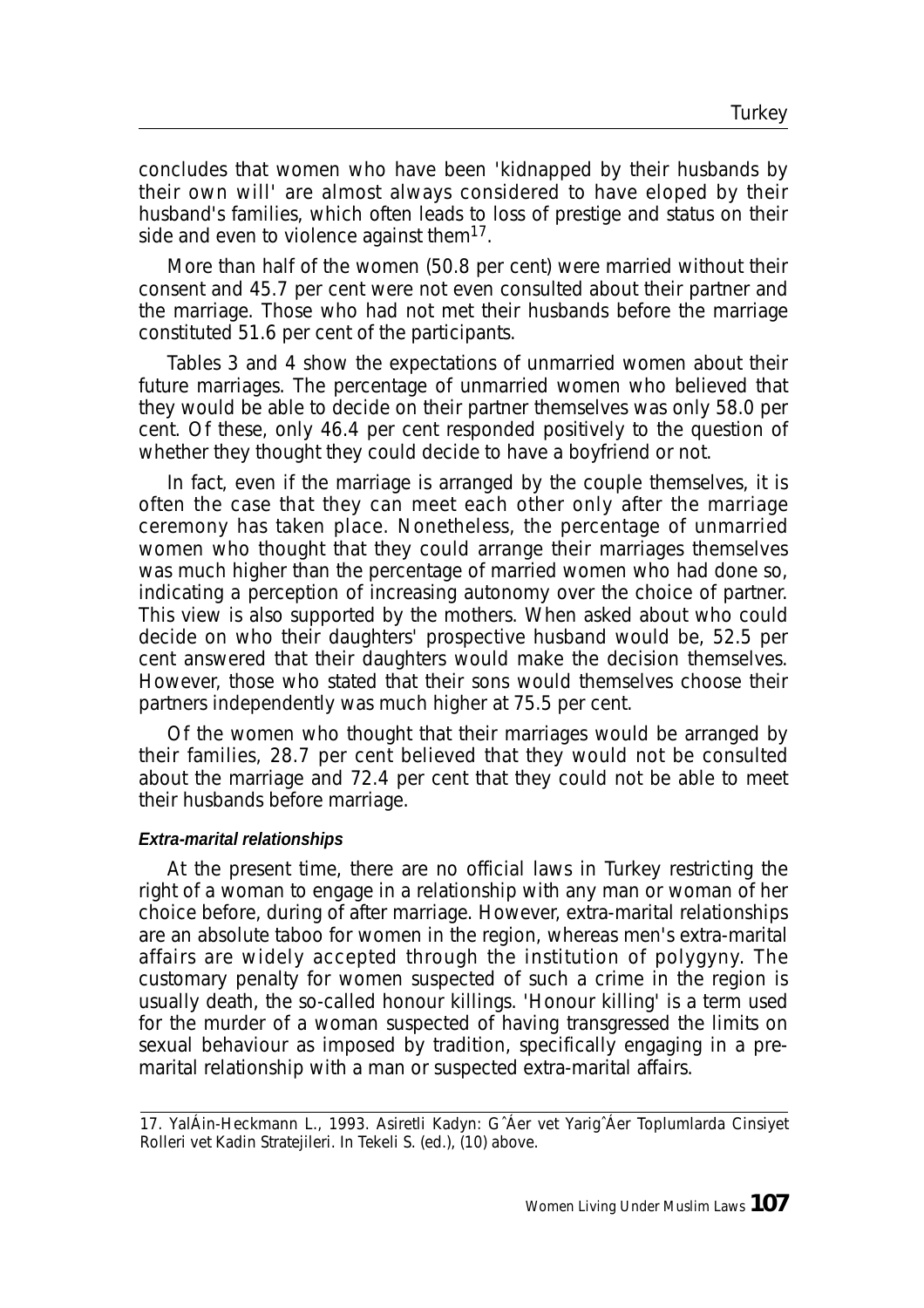Until 1996, the Turkish Criminal Code made fornication a criminal offence and differentiated between men and women in the definition of fornication. In December 1996, the article which defined fornication by men and, in June 1998, the article which defined fornication by women were both annulled by the Turkish Constitutional Court on the grounds that the differences violated article 10 of the Turkish Constitution, which states that men and women must be equal before the  $\text{law}^{\text{18}}$ . The annulled articles stated that for a woman one complete sexual act with a man other than her husband was sufficient for conviction of fornication. A married man could not be convicted of fornication unless it was proved that he was living together with a woman other than his wife. Since the annulment of these articles, fornication is not considered to be a crime in the official legislation.

Table 5 summarises the perceptions of women in the region as to the consequences of adultery, which are strikingly different from what is now decreed in the official legislation.

A majority of the women (66.6 per cent) believed that, contrary to the law, they could not divorce their husbands if they committed adultery, even if they would have liked to. Since religious marriages are legally invalid in Turkey, they ensure no right of legal divorce. Thus, more women who had had only a religious marriage (75.7 per cent) thought they could not divorce their husbands on the grounds of adultery than those who had had both civil and religious marriages (66.2 per cent), but the difference was not that great. Although the increase in women's educational levels increased women's perception of the possibility of getting a divorce, 31.5 per cent of women who had secondary or higher education still believed they could not divorce their husbands for adultery. Interestingly, there was no difference in the perceptions of women living in urban and rural areas on this issue.

On the other hand, the percentage of women who thought that they would be killed by their husbands and/or their families if they committed adultery was very high: 66.6 per cent. This perception was even more common among those who had little or no education, those who had only a religious marriage and those who lived in rural areas. Most of those who thought that their husbands would do something else other than divorcing or killing them, expected that they would be beaten up very badly by their husbands if they were suspected of an extra-marital affair.

The removal of fornication as a criminal offence in law is very recent, and although there are no provisions explicitly referring to 'crimes of honour' in the Turkish Criminal Code, this tradition is still supported in law. An extra-marital affair of a husband or wife is considered to be a

<sup>18.</sup> Articles 440 and 441, Turkish Criminal Code.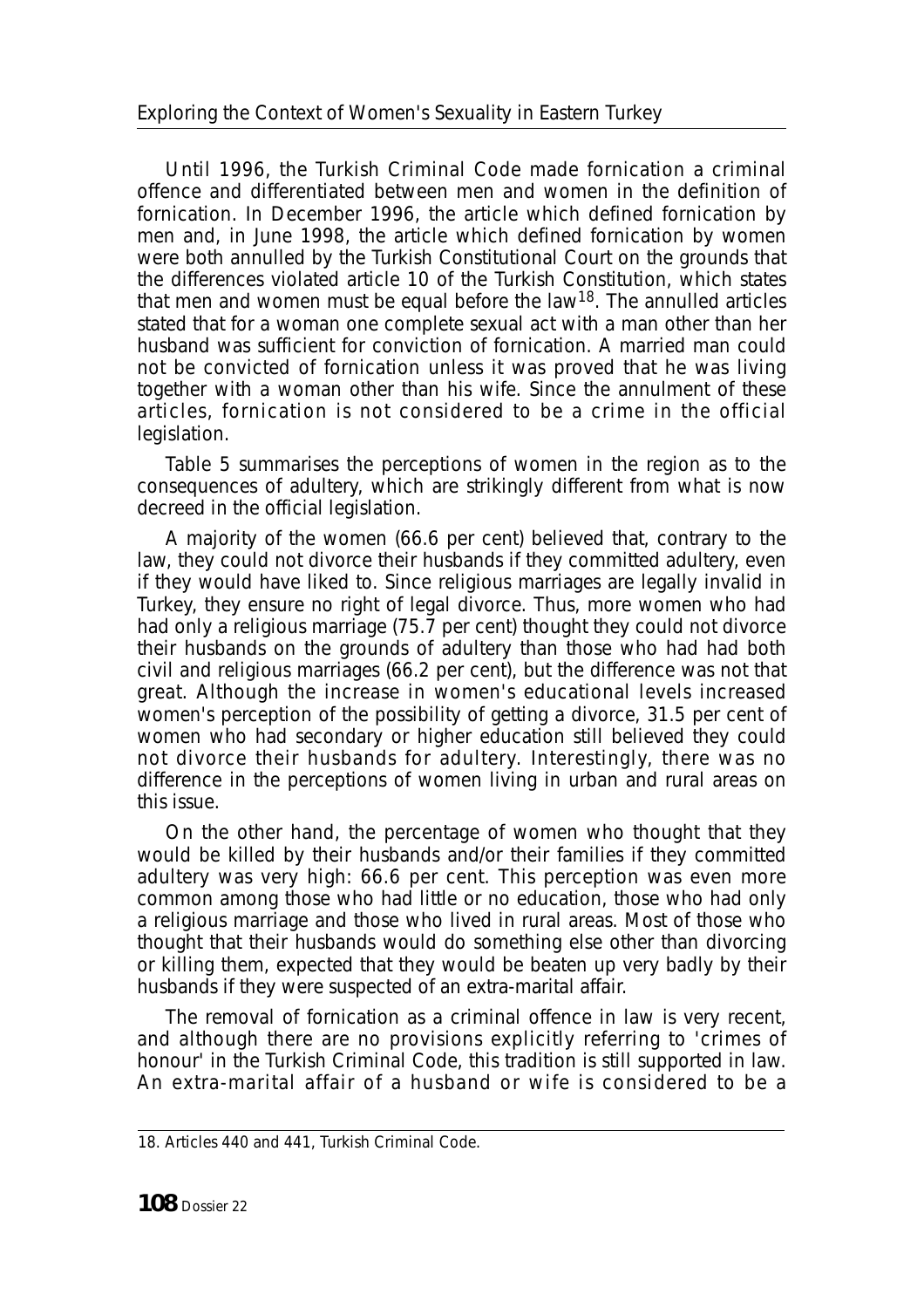'provocation' and the sentence can be reduced by one eighth if such provocation is deemed to have taken place<sup>19</sup>.

#### **Violence against women**

Violence against women is one of the main tools used to oppress women socially and sexually. More than half of all married women living in the region are subjected to domestic violence by their husbands (Table 6). Those who are subjected to sexual violence (marital rape) constitute 51.9 per cent of the participants. As the educational level of women and their husbands increases, the extent of domestic violence decreases. However, one third of the women who have had a secondary or higher education are subjected to emotional and physical violence by their husbands and one fourth have experienced marital rape.

The Turkish Criminal Code does not contain special provisions relating to the use of violence against women in marriage. The husband is usually charged under the general provisions of the Criminal Code, including article 478, which provides for imprisonment up to 30 months for the maltreatment of a family member in a manner which contravenes the accepted understanding of affection or mercy20. In order to make use of this law, a woman who is subjected to violence must file a complaint. However, only 1.2 per cent of those who have experienced domestic violence have notified the police that it has occurred, and those who have actually filed a complaint are even less 0.2 per cent.

The most common strategies used by women against the violence of their husbands is to leave home temporarily (22.1 per cent) or to ask for help from their families, friends or neighbours (14.7 per cent). There are no shelters or institutions offering help to victims of domestic violence in the region. This contributes to the helplessness of women who experience domestic violence. One of the reasons hindering women living in the region from filing a complaint is the mistrust towards security forces as a result of the armed conflict. This mistrust is not only due to the atmosphere of political and social suppression by the security forces, but also to the violence carried out by them. Those who have experienced physical or emotional violence on the part of the security forces constitute 1.3 per cent and 3.4 per cent of the participants respectively; 2 percent have indicated that they have experienced sexual harassment by members of the security forces.

#### **Discussion - and some initial steps**

The internalisation of gender roles by women in a particular culture is often directly related to the impact of specific mechanisms controlling women's sexuality, which are often of a 'collective' nature<sup>21</sup>. The findings

<sup>19.</sup> Article 462, Turkish Criminal Code.

<sup>20.</sup> Ilkkarancan P., G¸lÁur L., Arin C., 1996. Sicak Yuva Masali: Aile IÁi Siddet vet Cinsel Taciz. Metis, Istanbul.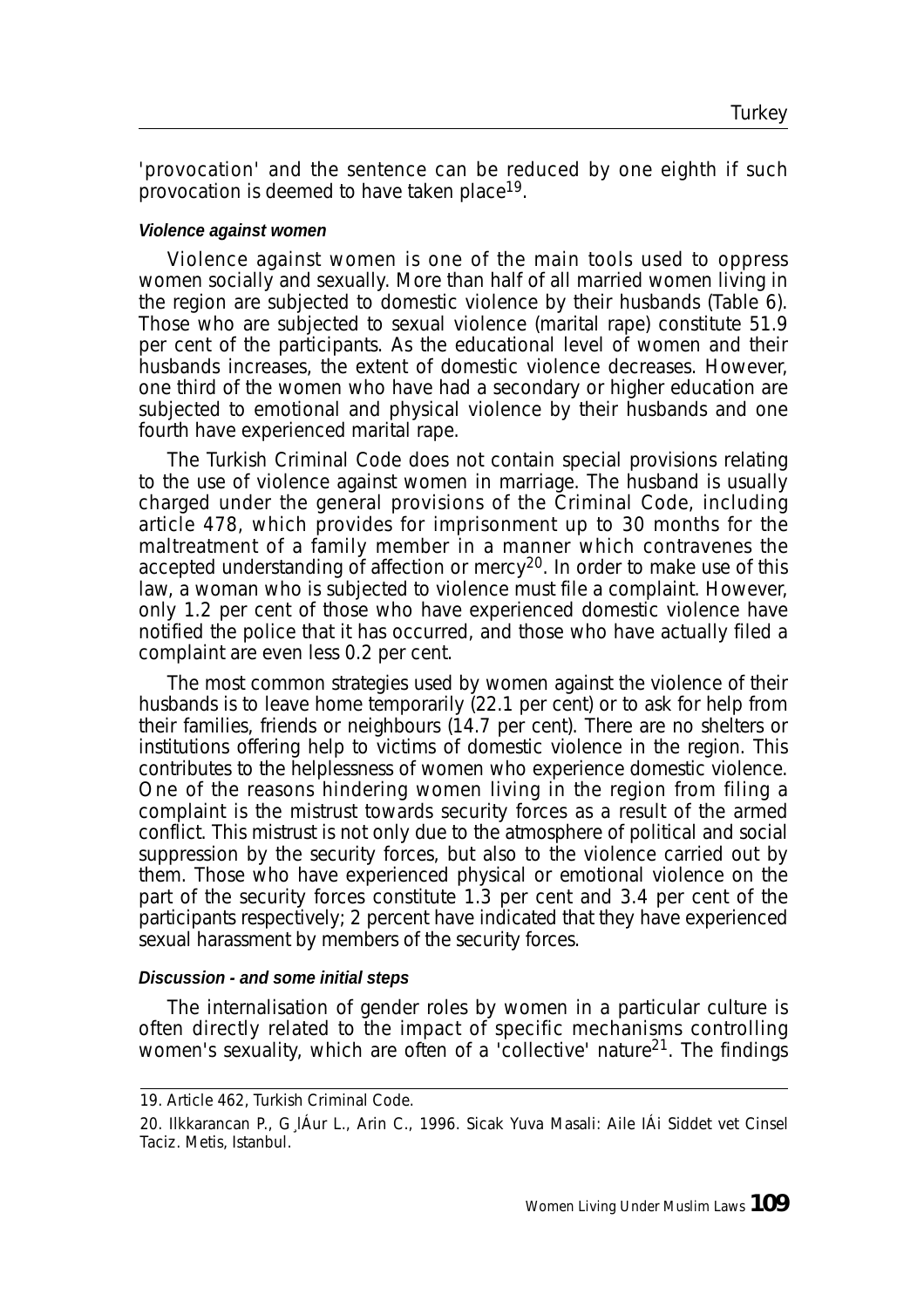in this research are all reflective of a number of mechanisms of control on women's sexuality in Eastern Turkey. The social pressure on women to marry, early and forced or arranged marriages, the tradition of bride money, extended exchange of wives between families, and the extent of the threat of violence against women who transgress the limits on sexual behaviour as imposed by traditions constitute some of these control mechanisms. These are supported by customary and religious practices. Most of these practices, which represent or lead to serious violations of women's rights, still exist despite reforms banning them as long as 70 years ago, as with child marriage, polygyny or crimes of honour. The extent of domestic violence experienced by women, including marital rape, and the constant threat of violence are bound to affect not only their sexual health and perceptions of sexuality negatively, but also decrease their chances of creating and applying strategies against the violation of their rights.

As in many other countries, most women in the region are not aware of their existing rights and there are no services they can make use of in order to be informed about their rights. The expansion of such services for women in the region is one of the ways of supporting them to develop strategies to defend their rights. Since 1997, Women for Women's Human Rights, an NGO based in Istanbul, has begun to carry out women's human rights training programmes in the region in order to respond to this need. We are now cooperating with existing Community Centres in the region in order to establish such programmes for women on a long-term basis<sup>22</sup>.

In order to raise public awareness of and to create preventive strategies against these practices, it is essential to name and integrate them into a women's human rights agenda on the national and international levels as well. For example, since 1996 an ongoing campaign carried out by women's organisations in Western Turkey has been trying to raise public awareness to put an end to the so-called honour killings. One demand, considered to be a necessary and immediate step towards addressing this issue, has taken the form of a proposed amendment to the Turkish Criminal Code, to allow concerned women's organisations and individual women to be present at and participate in any court cases as interested parties. It is also proposed that the amendment would eliminate articles which serve as grounds for reduced punishment in the case of honour killings (eg. of the murderer is a minor). This proposal has also been submitted to the UN Committee for the Elimination of All Kinds of Discrimination Against Women, at the meeting for the periodic review of Turkey in January 1997 by Women for Women's Human Rights, in collaboration with the Purple Roof Foundation and Equality Watch.

<sup>21.</sup> See also Kandiyoti D., 1987. Emancipated but unliberated? Reflections on the Turkish case. Feminist Studies. Summer: 317-38.

<sup>22.</sup> Community Centres are established by the Directorate of Social Services and Child Protection.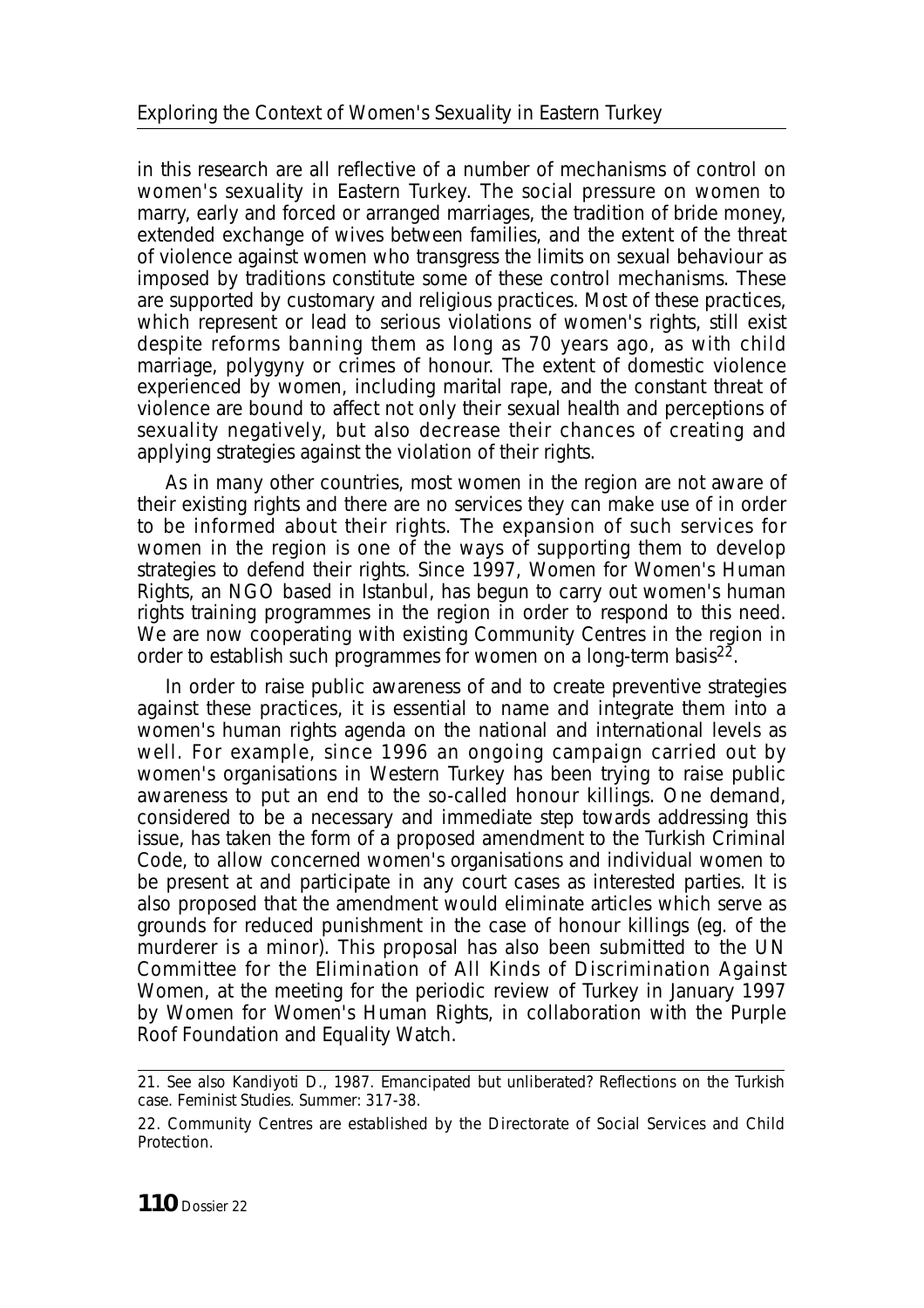#### **Tables**

| Age                  | %    |  |
|----------------------|------|--|
| $14 - 19$            | 21.1 |  |
| $20 - 29$            | 28.6 |  |
| $30 - 39$            | 18.6 |  |
| $40 - 49$            | 12.6 |  |
| $0 - 59$             | 9.6  |  |
| $60 +$               | 6.1  |  |
| Did not know her age | 4.5  |  |
| Education            | %    |  |
| No education         | 45.8 |  |
| Primary incomplete   | 4.3  |  |
| Primary graduate     | 33.5 |  |
| Secondary graduate / |      |  |
| vocational school    | 8.1  |  |
| High school +        | 5.8  |  |
| Other                | 2.6  |  |
| Mother tongue        | $\%$ |  |
| Kurdish              | 55.3 |  |
| Turkish              | 32.8 |  |
| Zaza                 | 5.6  |  |
| Arabic               | 3.6  |  |
| Azerbaijani Turkish  | 2.0  |  |
| Other / Not known    | 0.7  |  |
| Civil status         | %    |  |
| Married              | 62.7 |  |
| Widowed              | 7.0  |  |
| Separated            | 3.9  |  |
| <b>Divorced</b>      | 0.6  |  |
| Single / Unmarried   | 25.8 |  |
| Residence            | $\%$ |  |
| Urban                | 42.3 |  |
| Rural                | 57.7 |  |

#### **Table 1. Background characteristics of respondents (n = 599)**

## **Table 2. Type of marriage and marriage-related indicators**

| Monogamous vs. polygynous marriage                                           | %            |      |
|------------------------------------------------------------------------------|--------------|------|
| Monogamous<br>Polygynous                                                     | 89.4<br>10.6 |      |
| Civil vs. religious marriage                                                 | $\%$         |      |
| Only civil marriage<br>Only religious marriage<br>Both civil and             | 5.8<br>19.6  |      |
| religious marriages<br><b>None</b>                                           | 74.4<br>0.2  |      |
| Mean and median age at first marriage                                        |              | Age  |
| Mean age at first civil marriage<br>Mean age at first religious marriage     | 17.9         | 20.4 |
| Median age at first civil marriage<br>Median age at first religious marriage | 17.0         | 19.0 |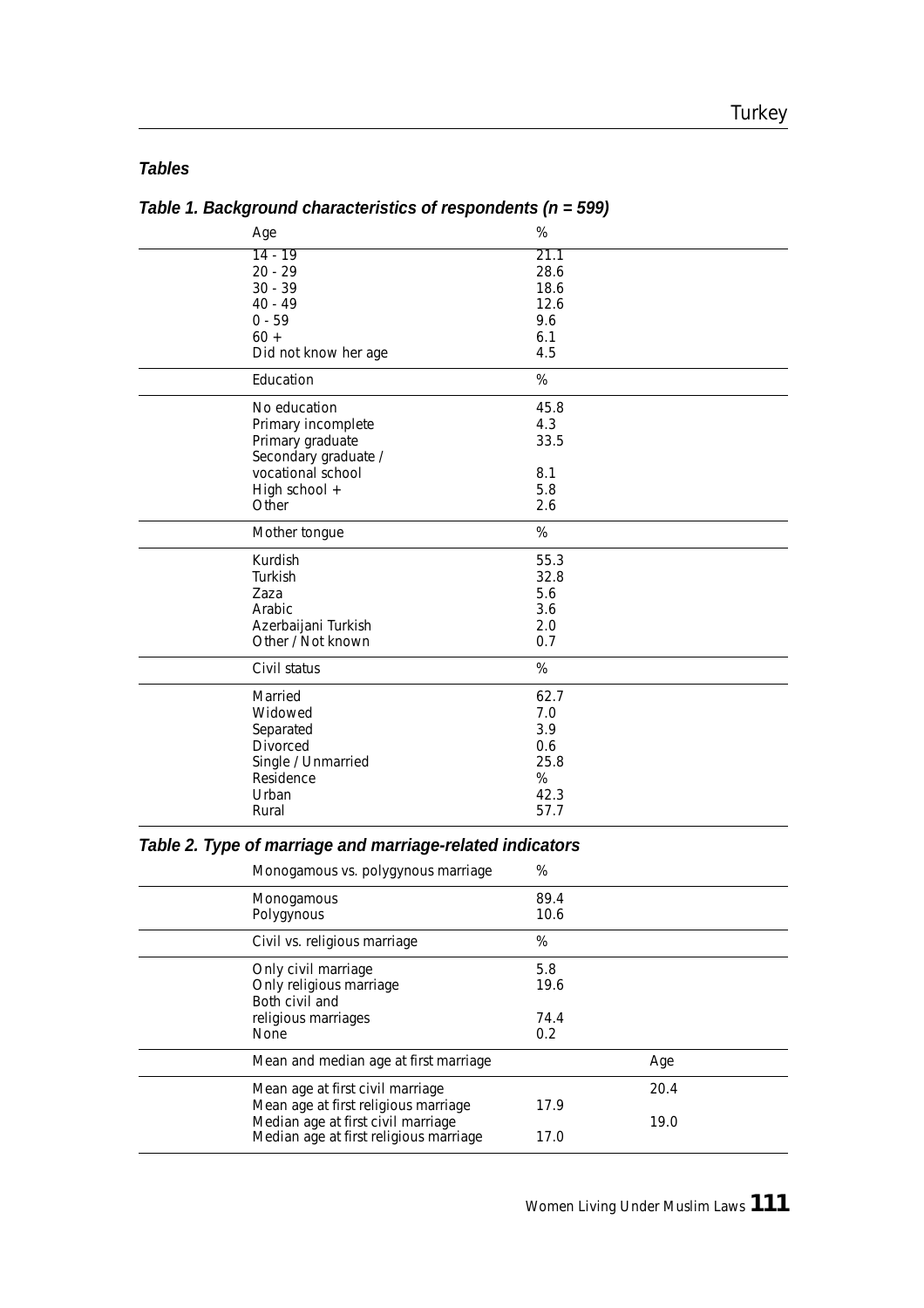| Realisation of marriage (%)                                                                      |                                 |                                 |                              |
|--------------------------------------------------------------------------------------------------|---------------------------------|---------------------------------|------------------------------|
| Arranged by the family<br>Arranged by the couple<br>Ran away with her husband<br>Berdel          | Monogam.<br>60.8<br>25.6<br>5.3 | Polygyn.<br>66.2<br>16.6<br>2.3 | Total<br>61.4<br>24.7<br>5.0 |
| (extended exchange of wives)<br>Abduction<br>Betrothal while an infant<br>Other                  | 4.5<br>1.7<br>1.0<br>1.0        | 6.5<br>4.5<br>4.0               | 4.7<br>2.0<br>0.9<br>1.3     |
| Consent to marriage when<br>not arranged by the couple                                           | %                               |                                 |                              |
| Her opinion was not asked<br>Married without her consent<br>Did not meet husband before marriage | 45.7<br>50.8<br>51.6            |                                 |                              |

#### **Table 3. Expectations about marriage of unmarried women (%)**

| Realisation of marriage<br>Education                                                               |      |
|----------------------------------------------------------------------------------------------------|------|
| Most probably will be arranged by herself<br>None / primary incomplete<br>Primary complete 52.1    | 39.9 |
| Secondary +<br>88.7<br>Total                                                                       | 58.0 |
| Most probably will be arranged by her family<br>None / primary incomplete<br>Primary complete 46.6 | 57.4 |
| Secondary +<br>9.3<br>Total                                                                        | 40.2 |
| Other<br>None / primary incomplete<br>Primary complete 1.4                                         | 2.6  |
| Secondary +<br>2.0<br>Total                                                                        | 1.8  |

#### **Table 4. Consent to marriage when arranged by the family (%)**

Most probably her opinion will not be asked 28.7 Most probably will not meet husband before marriage  $\hspace{1.5cm}72.4$ 

#### **Table 5. Adultery if committed by the husband or wife and whether divorce would be possible (%)**

Characteristics of the woman If the husband commits adultery

|               |                           | I could<br>divorce him | I could not<br>divorce him |
|---------------|---------------------------|------------------------|----------------------------|
| Education     |                           |                        |                            |
|               | Noce / primary incomplete | 25.1                   | 74.9                       |
|               | Primary complete          | 41.4                   | 58.6                       |
|               | Secondary +               | 68.5                   | 31.5                       |
| Marriage type |                           |                        |                            |
|               | Only civil                | 63.5                   | 36.5                       |
|               | Both civil and religious  | 33.8                   | 66.2                       |
|               | Only religious            | 24.3                   | 75.7                       |
| Residence     |                           |                        |                            |
|               | Urban                     | 32.3                   | 67.7                       |
|               | Rural                     | 35.4                   | 64.6                       |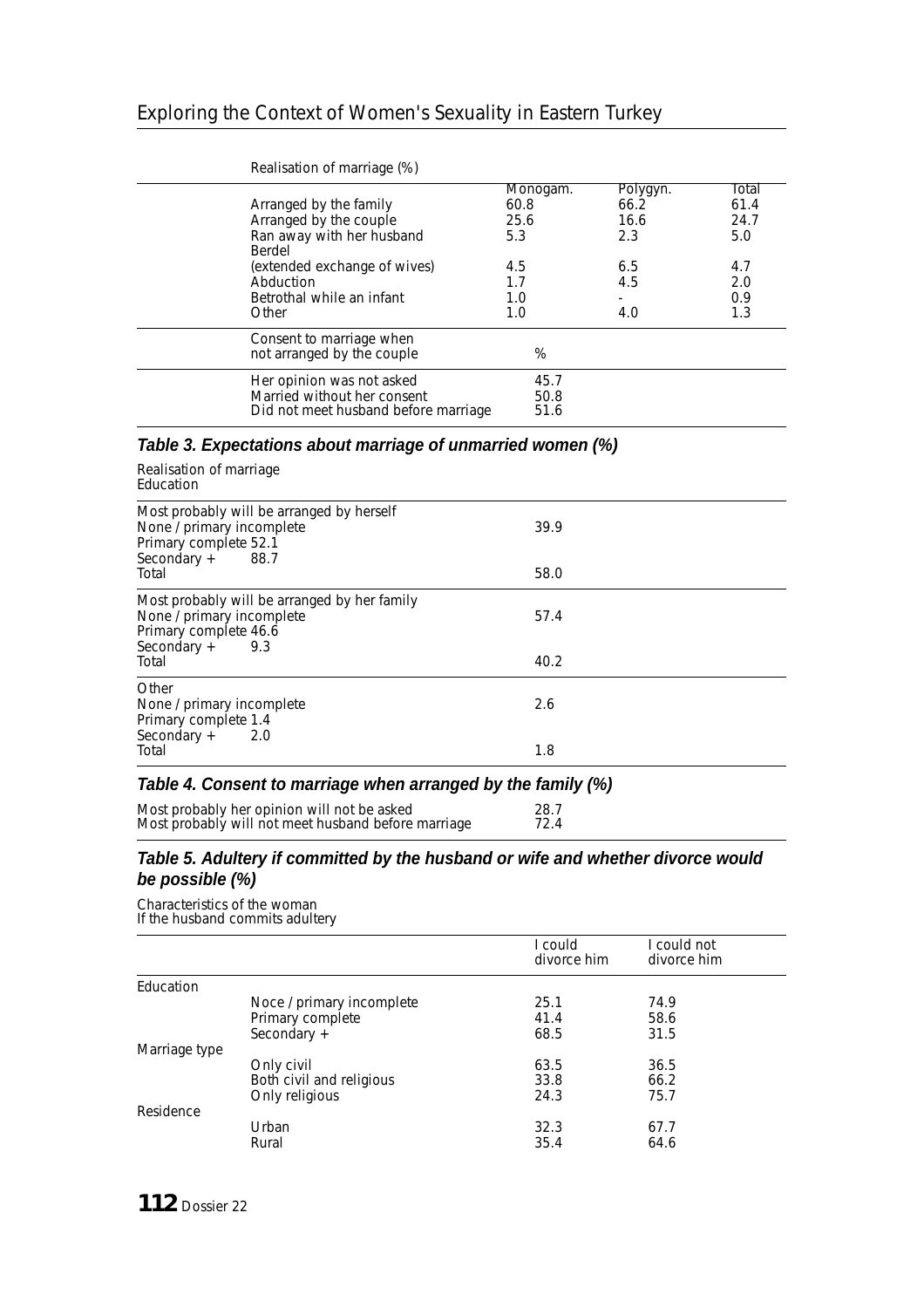| Total<br>Characteristics of the woman<br>If the wife commits adultery |                                                                 | 34.0                              | 66.0                        |                    |
|-----------------------------------------------------------------------|-----------------------------------------------------------------|-----------------------------------|-----------------------------|--------------------|
|                                                                       |                                                                 | My husband<br>would<br>divorce me | My husband<br>would kill me | Other              |
| Education                                                             |                                                                 |                                   |                             |                    |
|                                                                       | Noce / primary<br>incomplete<br>Primary complete<br>Secondary + | 19.4<br>39.0<br>45.3              | 75.3<br>75.3<br>46.9        | 5.3<br>5.3<br>7.8  |
| Marriage type                                                         |                                                                 |                                   |                             |                    |
|                                                                       | Only civil<br>Both civil and religious<br>Only religious        | 53.3<br>28.4<br>17.1              | 26.8<br>66.1<br>79.4        | 19.9<br>5.5<br>3.5 |
| Residence                                                             |                                                                 |                                   |                             |                    |
|                                                                       | Urban<br>Rural<br>Total                                         | 38.5<br>19.2<br>27.5              | 56.5<br>74.3<br>66.6        | 5.1<br>6.5<br>5.9  |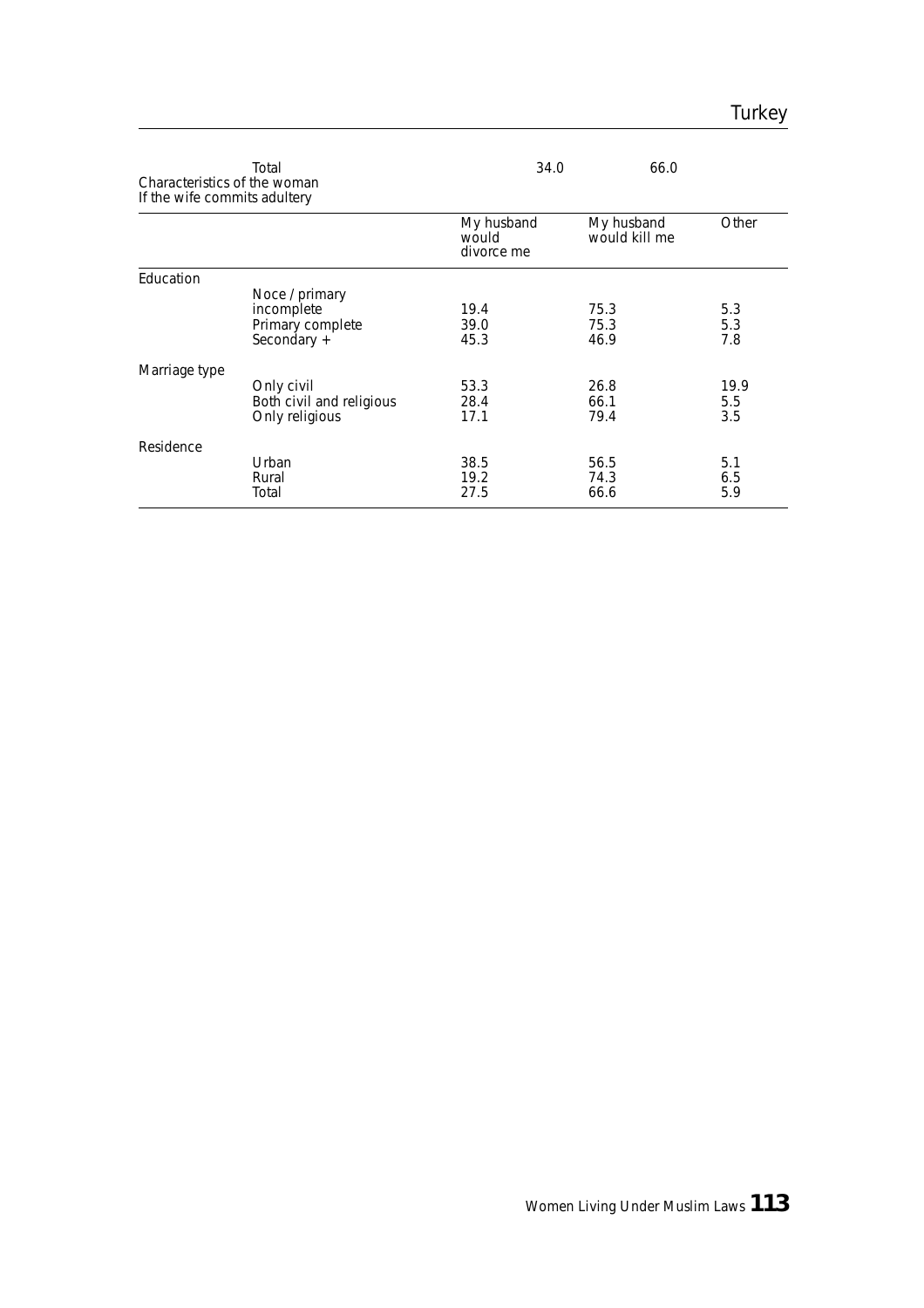Eqbal Ahmad

The violence of Islamism has roused anxious concem throughout the<br>world, especially the Muslim world. In the United States, the media<br>and policy makers wage a campaign to demonize Muslims and Islam<br>as a threat to Western i world, especially the Muslim world. In the United States, the media and policy makers wage a campaign to demonize Muslims and Islam as a threat to Western inter- ests and civilization itself. This politically motivated propa- ganda has been aided by the Islamic resistance to Israel's occu- pation of Lebanon, the West Bank, Gaza, and Golan, along with such incidents as the plot to blow up New York's World Trade Center. The antilslam bias of media and policy makers is revealed in their double standard: They condone Israel's US-aided violence — conducted on an enormous scale — while denouncing Arab resistance to it. They condemn "Islamic fundamentalism" but ignore the historic role the West played in spawning the violence of the groups and individuals they now label and denounce as terror- ist. And after the West promoted the violent ideological enter- prise that served its short-term interests, it largely withdrew, leaving the native peoples to pay the heaviest price.

The propaganda in the West suggests that violence and holy war are inherent in Islam. The reality is that as a world- wide movement Jihad Intemational, Inc. is a recent phenom- enon. It is a modem, multinational conglomerate founded not so much by fanatic mullahs in Teheran as it is sponsored by govemments including the US and its allies Pakistan and Saudi Arabia. It was the 1979-91 US-sponsored anticommunist cru- sade in Afghanistan that revitalized the notion of jihad as the armed struggle of believers. Israel's invasions and occupation of Lebanon, the West Bank, Gaza, and Golan continue to invest it with moral meaning and give it added impetus. Never before in this century had jihad as violence assumed so pronounced an "Islamic" and international character.

Nearly all the Muslim struggles of the 20th century were secular. The Ottomans fought their last wars on essentially secular temms-in de- fense of a tottering empire and, at least in the Middle East, against predominantly Muslim foes. The Egyptian national movement- - from the rise of Saad Zaghlul to the demise of Gamal Abdel Nasser-re- mained secular and explicitly Arab and Egyptian. This non-theological character was equally true of the Iraqi, Syrian, Palestin- ian, and Lebanese national struggles. The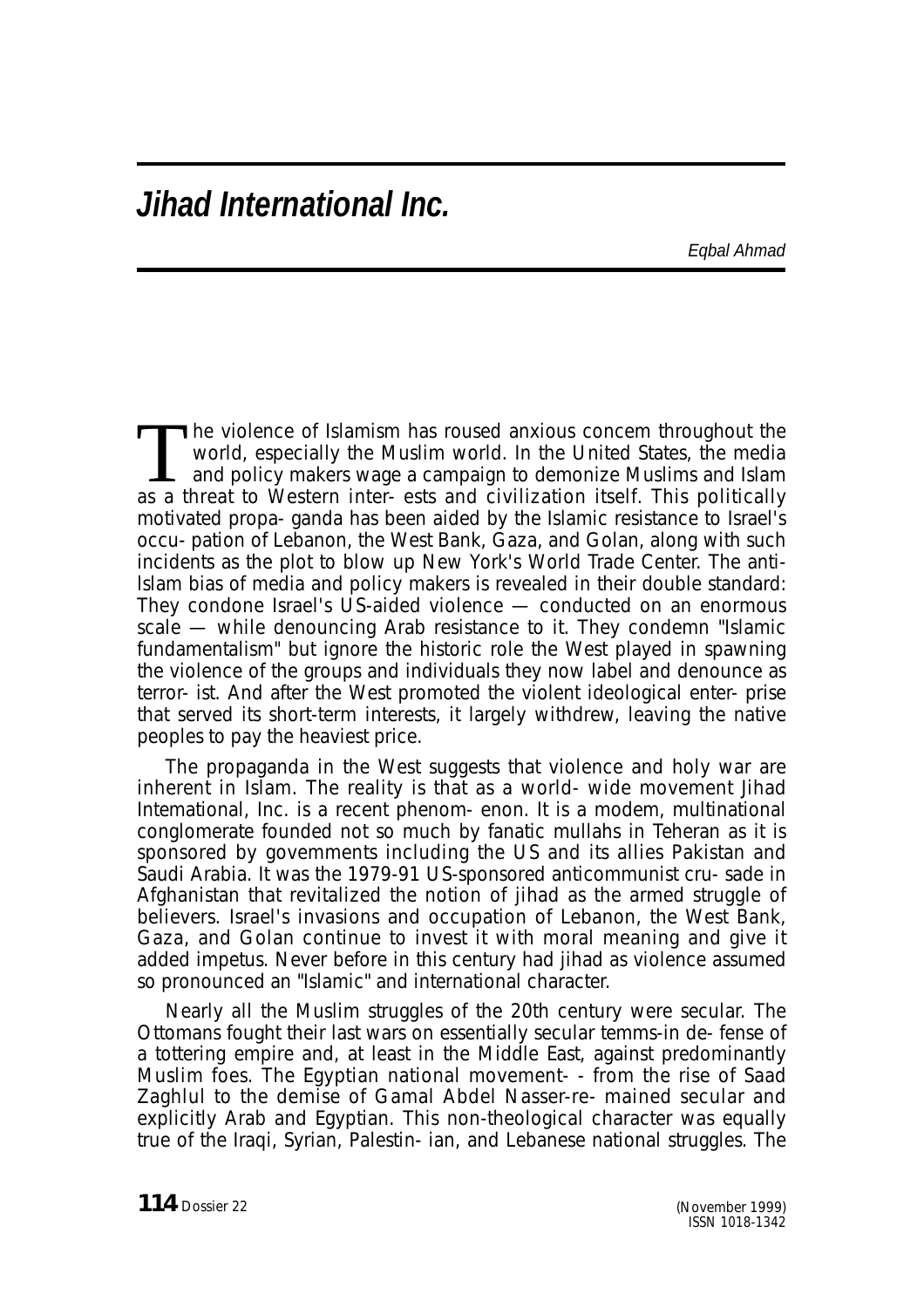Turks attained their liberation under the banner of intemperate secularism. Iranian nationalists fought and forged a Belgium-like constitution in 1906. In India, Muslim nationalism-opposed by an over- whelming majority of lndian Ulema (Muslim theologians)-de- fined the demand for and achievement of Pakistan. All these movements resonated among other Muslim peoples who were similarly engaged in anti-colonial struggles but none had an explicit pan-lslamic context.

Jihad — a noun meaning struggle, from the Arabic root verb jhd "to strive" — was a favored term among Muslims in their struggle of liberation from colonial rule. Its meaning was ex- pansive and often secular. When my brother was expelled from school after raising the nationalist flag, for example, he was welcomed in our village as a mujahid  $-$  one who struggles, one who engages in jihad. In the Maghrib, Algerian nationalist cadres who warred against France for seven grueling years were called Mujahideen Their newspaper El-Moudjahid was ed- ited for a time by Frantz Fanon, a non-Muslim, and their struggle was led by a secular organization — Front du Liberation National (FLN). In Tunisia, the national struggle was headed by Habib Bourguiba, a diehard Cartesian seculanst who neverthe- less enjoyed the title of Mujahidul-Akbar. And although the word jihad did occasionally appear as a mobilizing cry of the 1979 Iranian revolution, it was the cry of Enghelab-revolu- tion-that sounded the uprising against the Shah. After seiz- ing power, Iran's revolutionary govemment adopted Jihad-l- Sazandegi-jihad for construction-as its mobilizing call. Without significant exception during the 20th century, jihad was used in a national, secular, and political context until, that is, the advent of the anti-Soviet war in Afghanistan.

#### **Reagan's Holy War**

Then, for the first time in this century, the standard bearers of a Muslim people's struggle for liberation were Islamic panies committed to the violent overthrow of "godless communism" and dedicated to the establishment of an "Islamic state" in Af- ghanistan. Theirs was a jihad in the classical, strictly theological sense of the word. Ironically, they had the kind of support no other liberation movement had ever enjoyed: that of the Western powers. Washington and its allies sup- plied the Mujahideen with an estimated \$10 billion in arms and aid. They also invested in this jihad the legitimacy of their enormous power, and the luster of their media-made glory. President Ronald Reagan treated them as glonous freedom fighters. Similarly, the US and European media played up the war in Afghanistan as the greatest story of the 1980s. For- eign correspondents combed the Hindu Kush for stones of "Mooj" heroism. Competition for jihad nar- rative was so great that in one instance a major network, CBS, bought film of a staged battle between Islamism and Communism. As testament to the great importance and authonty that Western media carry in the Third World, its Afghanistan war coverage made an enormous impact, especially on Mus- lim youth.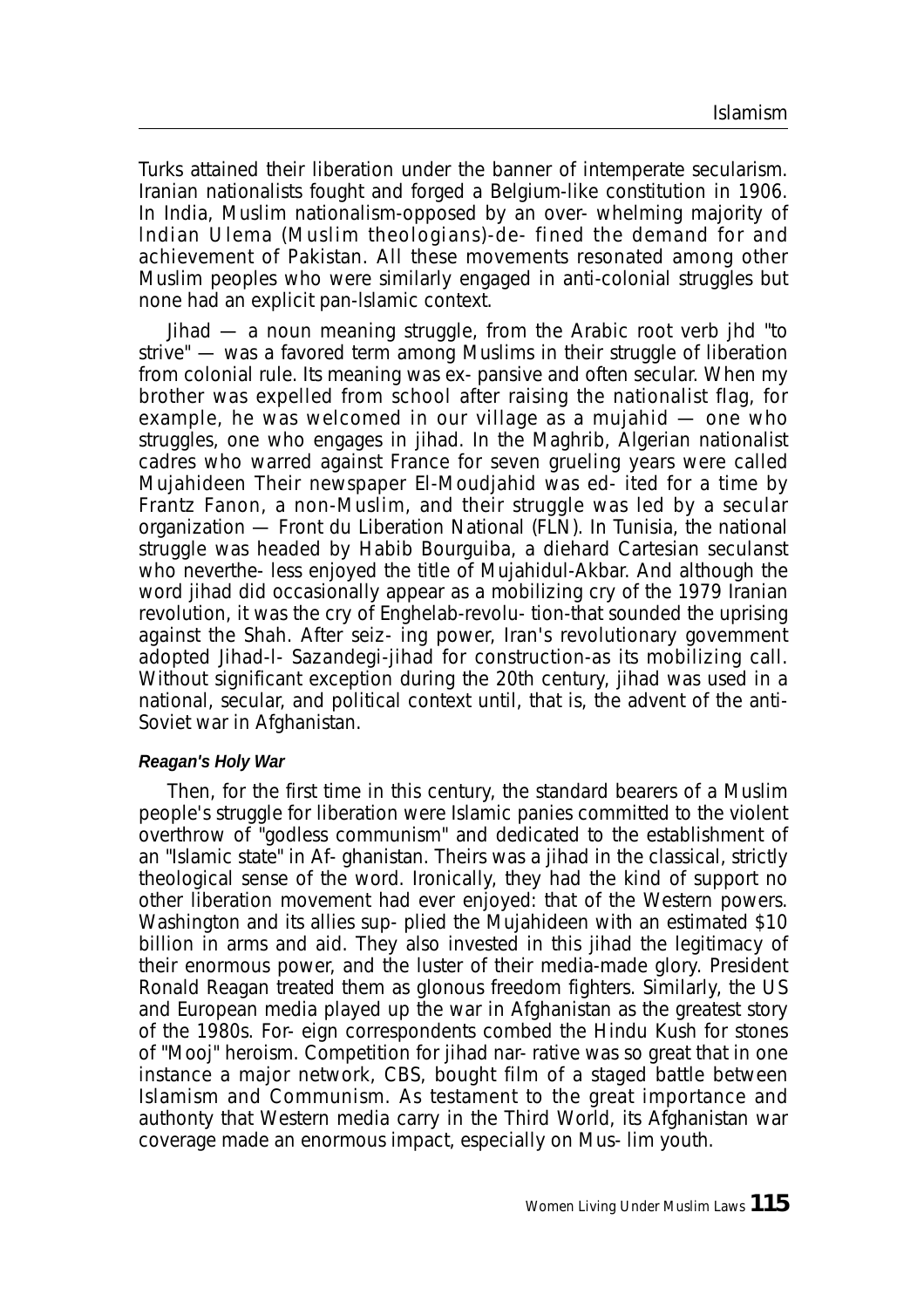Within a year of the Soviet intervention, Afghanistan's struggle was on its way to becoming a pan-lslamic jihad. Hundreds, eventually thou- sands, of young Muslims, from as far apart as Alge- ria and the Philippines, Sudan and Sinkiang, trav- eled to Peshawar and Torkham, for military train- ing. Under the strict guidance of vanous Islamic parties, they tasted the jihad-inthe-path-of-God and grew ideologically ripe. Washington and its vaunted intelligence agency saw in this process a Cold War opportunity to pit militant Islam against communism. Had the Soviet Union not collapsed unexpectedly, it is likely that the US would still be benefiting from this histonc mobilization of jihad. As the Afghan war raged, many knew of the violent pan-lslamic character it was assuming-with US sponsorship. But no country-not Algena, not Egypt-protested the participation of its nationals; all watched casually, then looked the other way. Pakistan, which served as a CIA conduit of US-sup- plied arms, was hospitable to a fault. In 1986, for example, Egyptian intelli- gence had an effective presence in the Pakistani border town of Peshawar and excellent information on the de- mography of jihad. But it could not in- terfere with the agenda set by Wash- ington, which was, after all, an ally and benefactor. It was only after the US had cashed in its investments in Afghanistan and all hell broke loose in Algena and Egypt, that demands for extradition started to reach Pakistan from Algiers and Cairo. But whom can Pakistanis request to rid its country of the thousands of armed zealots their own government has nurtured, and continues to nurture?

#### **Transnationalization of Jihad**

Not since the crusades in the Middle Ages has jihad crossed cultural, ethnic, and territorial boundaries with such vigor. Ex- cept for a bnef emergence in the 19th century, Pan-lslamism survived only as the abstract agenda of a microscopic minority of Muslim intellectuals and as an influence on the works of some modern writers and poets including Mohammed Iqbal.

The generalized sentiment of Muslim affinity on which pan-lslamism relied was real nevertheless and from time to time manifested itself in peoples expressions of solidanty with co-religionists in Palestine, Bosnia, etc. Still, the national struggles of Muslim peoples remained national, and pan-lslamism endured only as an inchoate sentiment of solidanty Until Afghanistan. With that war, pan-lslamism grew on a significant scale as a financial, cultural, political, and military phenomenon with a world-wide network of exchange and collaboration. Myriad institutions-madaans, Islamic universities, training camps, and conference centers-arose in Pakistan and other places. Sensing its enormous opportunity, traders in guns and drugs became linked to the phenomenon, creating an informal but extraordinary cartel of vested interests in guns, gold, and god.

Transnational involvement in the jihad not only reinforced links among Islamic groupings, but also militarized the conventional religious parties: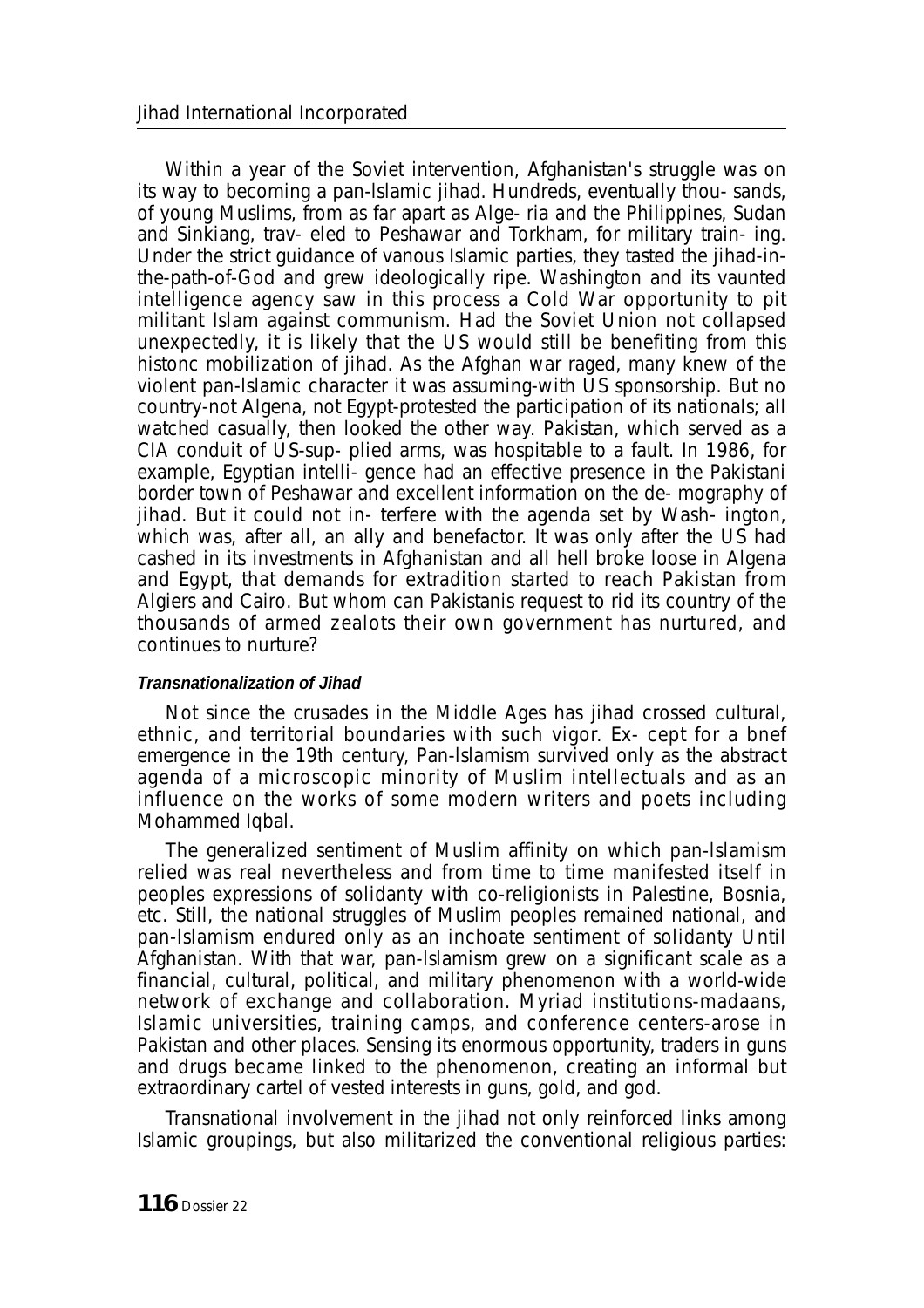Pakistan's Jamaat-l-lslami is an example. Until its involvement in Afghanistan, it was a conventional party, cadre-based, intellectually onented, and prone to debate and agitation rather than armed militancy. It now commands perhaps the largest number of armed and battle-hardened veterans outside of Pakistan's army and rangers. In 1948-49, its chief ideologue, Maulana Abul Ala Maududi had rejected, on theological grounds, the notion of jihad in Kashmir. Today, his party openly boasts of its militant involvement there. In recent years, other conventional Islamic parties theJamiat-e-Ulama-l-lslam (JUI) and Jamiat-e-Ulama-e-Pakistan have also been militarizing, thanks to their linkages with the Taliban; thanks also to their involvement in Kashmir. In addition, other armed sectarian groupings-the Sipahe Sahaba, Lashkare Jhangvi, Harakatul Ansar, Sipahe Mohammed, Lashkare Tayba, Anjumane Sarfaroshane Islam — have emerged to menace society no less than the state. They are all sectarian formations, apparently a far cry from Islamism as expounded by the older religious parties such as the Jamaat-l-lslami and JUI. Yet the fact remains that their antecedents lie with these parties, and they draw sustenance from the neighbonng wars which are cast in Islamic terms. In effect, while Washington and the media blamed Iran as the source of organized Muslim rage, armed Islamic radicalism was actually nurtured in Zia ul-Haq's Pakistan with US funding and CIA help.

#### **Divisions in the Ranks**

The birth of Jihad Intemational coincided with another development that has had a particularly unwholesome effect on Pakistan. Following the prolonged hostage cnsis dunng which Iranian radicals held US diplomats captive in Teheran, a contest began between two versions of political Islam: The radical approach was supported by Iran; the conservative by Saudi Arabia and until 1988, by Iraq.

While Washington was involved in this development, its logic was essentially regional. Iran`s revolutionary Islamists were quite uncompromising in opposing the US as an impenal power and in their rejection of monarchy as an un-lslamic form of government. As a pro-US conservative kingdom, Saudi Arabia felt threatened by Iran. Riyadh was quick to counter Iran's proselytizing zeal and found support in such Gulf sheikhdoms as Kuwait. With the start of the Iran-lraq war in 1980, Saddam Hussein's secular government joined in the theocratically cast campaign against Iran. Islamic organizations all over the Muslim world became beholden to one or the other side of this divide.

In countnes with mixed Sunni-Shi'a population such as Lebanon, Pakistan and Afghanistan, this development had the greatest impact as sectarian groups and individuals found new incentive to arouse old hatreds. Although the Americans, Saudis, and Iraqis may have promoted their brand of conservative Islam only to counter Iran's growing appeal, heir anti-lran campaign was easily translated into anti-Shi'a sentiments and actions. The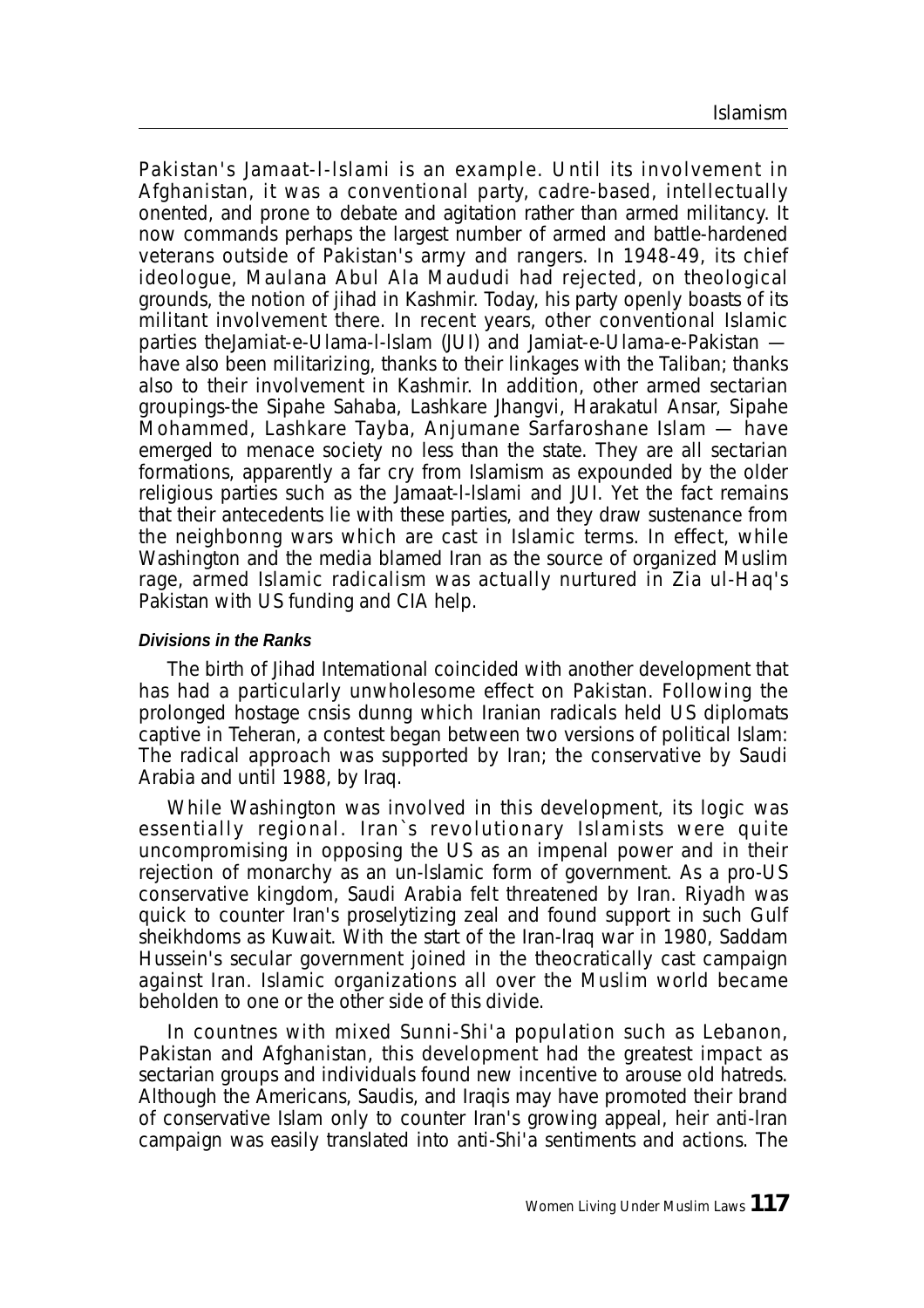Sipahe Sahaba, a die-hard anti-lran, anti-shi'a terrorist group in Pakistan, is one such result. It was funded first by the Saudis and then by Iraq. The terror and counter-terror that followed have involved murders of Iranian diplomats and trainees, US technicians, ordinary people in mosques, and most recently, in a cemetery Battles for souls often degenerate into a hankering after body counts. As the chickens of jihad once nurtured by imperialism and the state come home to roost, Afghanistan threatens to become a metaphor for the future.

#### **Pakistan: Islamism's Front-line State**

In Pakistan, as in Algeria and Egypt, a virtual civil war is raging between the differing hues of Islamists and the secular authoritarian govemment. Among these countries, Pakistan is distinguished in several ways: It was the original staging ground of jihad as an intemational movement. Unlike Algeria and Egypt, votes for Islamic parties in the last four Pakistani elections since 1988 have declined. Also unlike Algeria and Egypt, Sunni majorities predominate, Pakistan is a multidenominational country where about a quarter of the population is non-Sunni. Furthermore, even Pakistan's Sunni are divided by theological disputes (notably between the Barelvis and Deobandis) that have tended to turn violen[ce]. With Sunni against Shi'a, Sunni against Chnstians and Ahmedis, and killings across the Barelvi-Deobandi divide, the potential for devastating violence is enormous.

Pakistan's position is also unique in that it is Islamism's "front-line state" The war in Afghanistan continues and, in numerous ways, impacts on Pakistan's internal developments. Finally, Pakistan's is an ideologically ambigous polity; here, political paeans to Islam have served as the compensatory mechanism for the ruling elite's corruption, consumerism and kowtowing to the West. As a consequence, the fervent Islamist minority keeps an ideological grip on the morally insecure and ill-informed power elite. It is this phenomenon that explains the continued clout of the extremist religious minority even as it has been all but repudiated by the electorate.

Pakistan is a prime example of the mayhem and official failure to address it. From the 1995 bombing of the Egyptian embassy in Islamabad to the recent massacre in Lahore's Mominpura Cemetery, this country is strewn with innocent victims of Islamist extremism. Yet, these tragedies have barely caused any reflection in Pakistan and other nations whose policies sowed the seeds of the so-called "Islamic terror"

Source: Covert Action Quarterly, No. 64, Spring 1988, pp.29-32

#### **CAQ Magazine**

1500 Massachusetts Ave, NW, #732 Washington DC 20005, USA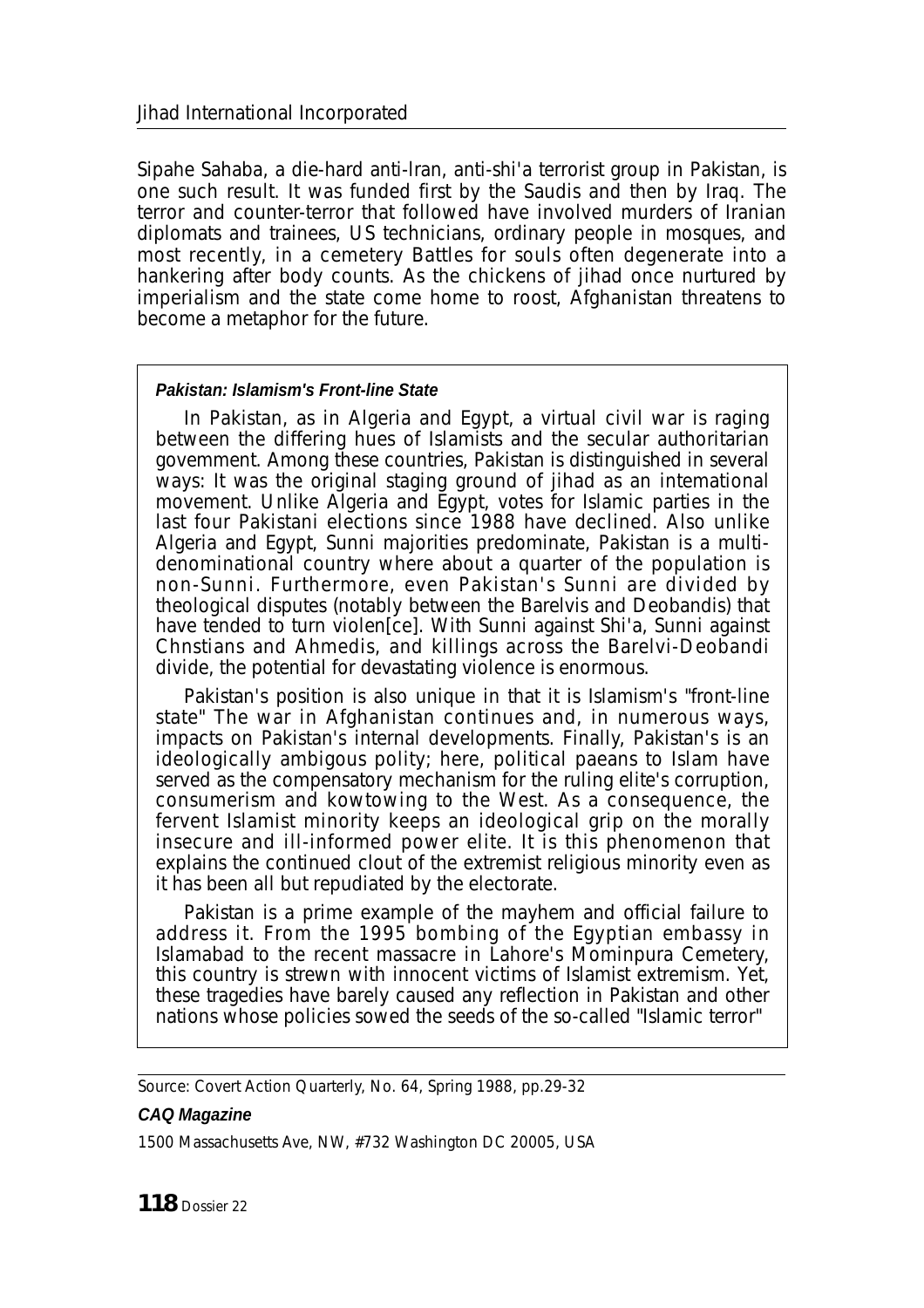# *Pakistan*

**Attempt to exploit religion for political gain**

**The now aborted, 15th Constitution Ammendment Bill, 1988 caused much controversy. A concerted opposition stopped this Bill from becoming Law.**

**A collection of news, reports and analysis follows.**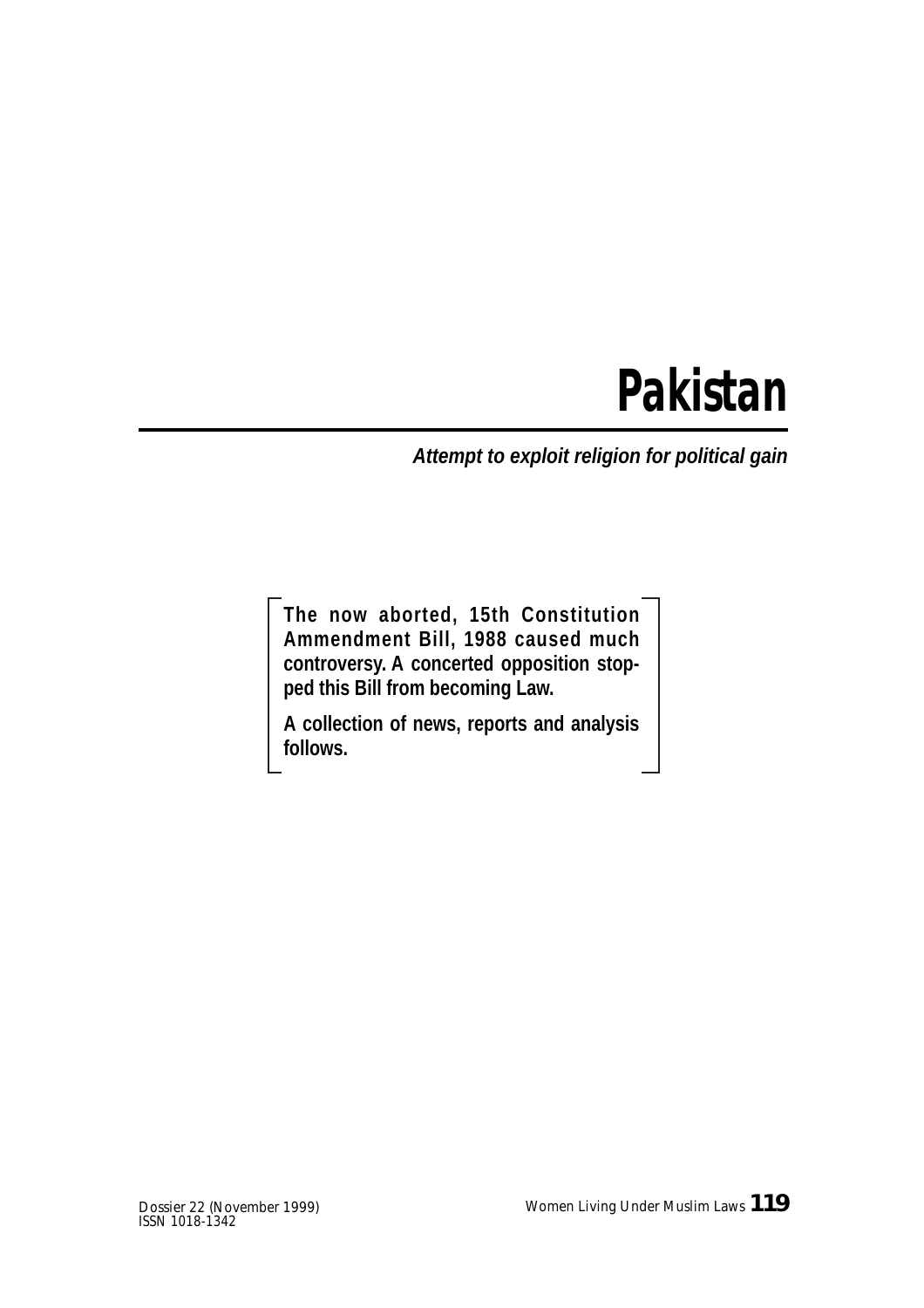# **Attempt to exploit religion for political gain:**

#### **• Extracts from the text of the 15th Constitutional Amendment Bill,1998**

" Thereas sovereignty over the entire universe belongs to Almighty Allah alone and the authority which He has delegated to the State of Pakistan through its people for being exercised through their chosen representatives within the limits prescribed by Him is a sacred trust; And whereas Islam is the State religion of Pakistan and it is the obligation of the State to enable the Muslims of Pakistan, individually and collectively, to order their lives in accordance with the fundamental principles and basic concepts of Islam set out in the Holy Qur'an and Sunnah;

And whereas in order to achieve the aforesaid objective and goal, it is expedient further to amend the Constitution of the Islamic Republic of Pakistan; now therefore , it is hereby enacted as follows:

1. Short title and commencement - (1) This Act may be called the Constitution (Fifteenth Amendment) Act, 1998 (2) it shall come into force at once.

2. Addition of new Article 2B in the Constitution of the Islamic Republic of Pakistan, hereinafter referred to as the said Constitution after Article 2A, the following new Article shall be inserted, namely 2B Supremacy ot the Qur'an and Sunnah (1) The Holy Qur'an and Sunnah of the Holy Prophet (peace be upon him) shall be the supreme law of Pakistan.

Explanation: In the application of this clause to the personal law of any Muslim the expression "Qur'an and Sunnah" shall mean the Qur'an and Sunnah as interpreted by that sect.

(2) The Federal Government shall be under an obligation to take steps to enforce the Shariah, to establish *salat,* to administrate *zakat*, to promote *am bil ma'roof wa nahi anil munkar* (to prescribe what is right and to forbid what is wrong) to eradicate corruption at all levels and to provide substantial socio-economic justice, in accordance with the principles of Islam, as laid down in the Holy Qur'an and Sunnah.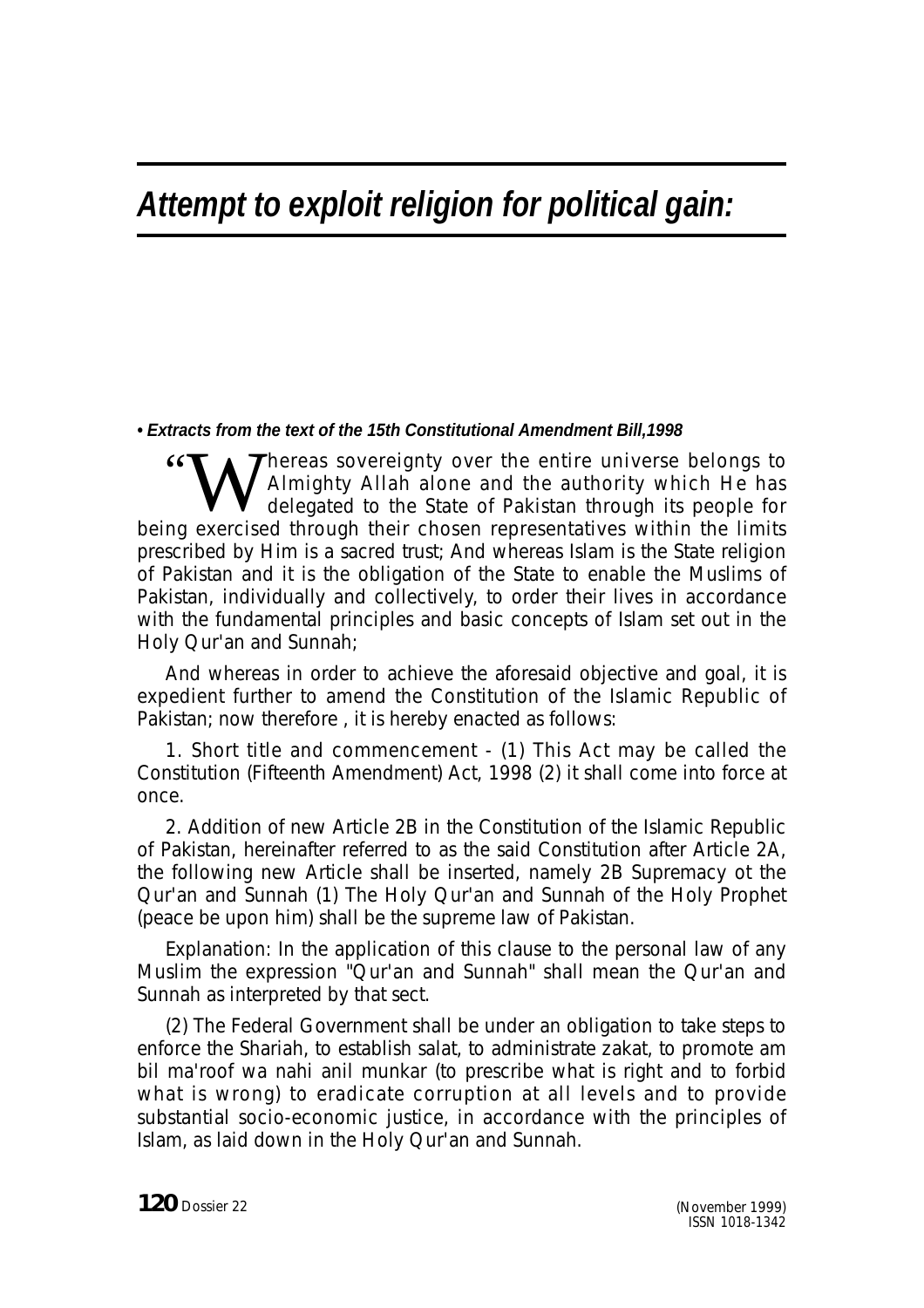(3) The Federal Government may issue directives for the implementation of the provisions set out in clauses (1) and (2) and may take the necessary actions against any state functionary for non-compliance of the said directives.

(4) Nothing contained in this Article shall affect the personal law, religious freedom, traditions or customs of non-Muslims and their status as citizens.

(5) The provisions of this Article should have effect nothwistanding anything contained in the Constitution, any law or judgement of any Court."

#### **• Pakistani Legal experts condemn bill**

Prominent legal experts declared the Pakistan government's move to enforce the 15th Amendment an attempt to alter the nature of the state.

Human Rights Commission of Pakistan Chairperson Asma Jahangir, said the passage of the constitutional amendment in this regard would mean that the fundamental rights of people were at one's man discretion.

Jahangir said: "I have no doubt in my mind that by undermining the supremacy of the Constitution and independance of judiciary, an attempt is being made to establish a Talibanish government headed by Mian Nawaz Sharif and overseen by President Rafiq Tarar."

The proposed amendment, by making judges the federal government functionaries, has put the judiciary at the mercy of the government which will be able now to send any judge packing, she said. "I can say with authority that, at least, four judges of various high courts and two judges of the Supreme Court are contemplating resignation if this bill goes through," she disclosed.

The amendment will destroy the balance among federating units guaranteed through equal representation in the Senate, the upper house of the Parliament, and will, therefore, revoke the entire Constitution, Asma pointed out adn added the passage of the amendment would deal a blow to provincial autonomy and unleash a reign of terror in the country in the name of Shariah.

She wondered how Nawaz Sharif could emancipate people plagued by poverty, lawlessness and illiteracy by imposing his own interpretation of Shariah. Nawaz Sharif has suddenly discovered that he cannot tolerate crimes against women but, surprisingly, nowhere in the bill presented in the National Assembly protection of women is guaranteed, she observed. "In fact, after the passage of the bill, Pakistani women will be in the hands of local Taliban," she said. (The News, 30-8-98)

The 15th Amendment Bill is a recipe for social and political disaster. WAF urges political parties not to let this move succeed. WAF especially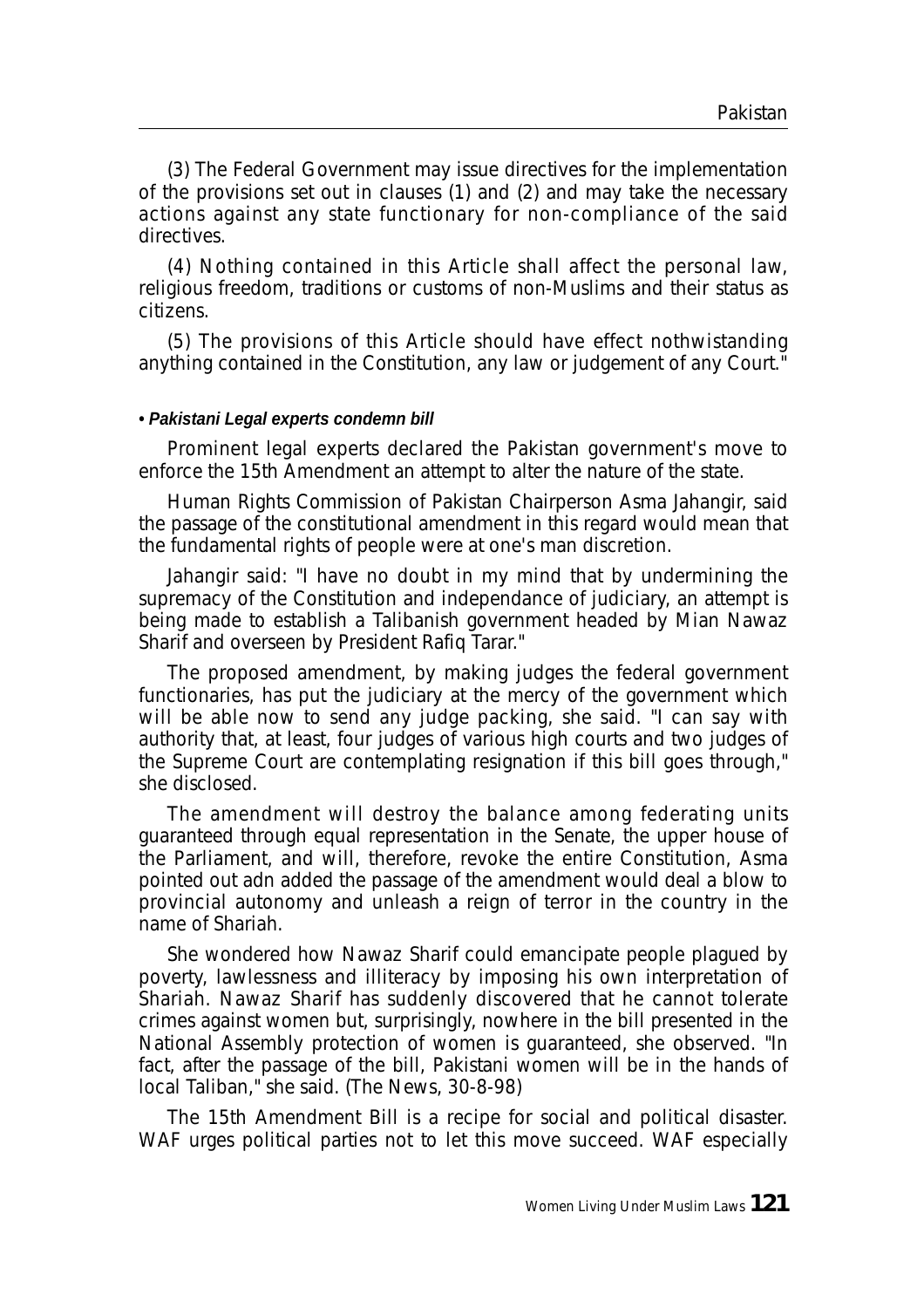calls upon nationalist progressive forces all over Pakistan to play their role to prevent the dishonest Punjabi leadership from injuring the interests of the whole country and to seriously address the severe crisis facing the nation - Women's Action Forum

#### **• Women's rights activists quit government committees**

On the call of Women's Action Forum (WAF), women rights activists of various NGOs sitting in the government committees on Beijing Platform for Action and implementation of CEDAW resigned from these committees in protest against the proposed 15th constitutional amendment.

Those resigned include Asma Jahangir, Hina Jilani, Shahtaj Qazalbash, Nigar Ahmad, Neelam Hussain, Insha Hamdani, Tahira S. Khan, Tahira Syed, Khawar Mumtaz, Farida Shaheed, Shahla Zia and Fariha Zafar.

They issued a joint statement which stated that the introduction of the 15th amendment makes it clear that the government was not serious towards its committments to women's rights and democratic processes. The involvement of women and women organisations in committees regarding CEDAW and other commitments appeared to be a mere formality that were being carried out only for the sake of avoiding international embarassment.

They said they were convinced that the modified 15th amendment bill still threathened the basic principles of the Constitution, the parliamentary process and the concepts of the federation.

"It is clear that those in the vanguard of pushing through the 15th amendment are the same elements who supported the various so called islamisation measures brought in by the dictator Zia-ul-Haq," they added. - (The News, 22-11-98)

#### **• Citizens rally against shariat bill**

A large number of activists from major opposition parties took part in an anti-Shariat bill rally organized by the Joint Action Committee for People's Rights which comprises 35 NGOs and human rights organizations.

A large number of women who took part in the rally declared that the bill was aimed at usurping their basic rights. Carrying placards and banners, the march raised slogans against the prime minister, saying that he was introducing authoritarianism and fascism and snatching the rights of women, minorities and provinces in the name of Islam. - (Dawn, 16-10-98)

#### **• Opposition vows to block amendment**

The Constitution (15th Amendment) Bill 1998, after having been passed by the National Assembly, is sure to be blocked in the Senate as the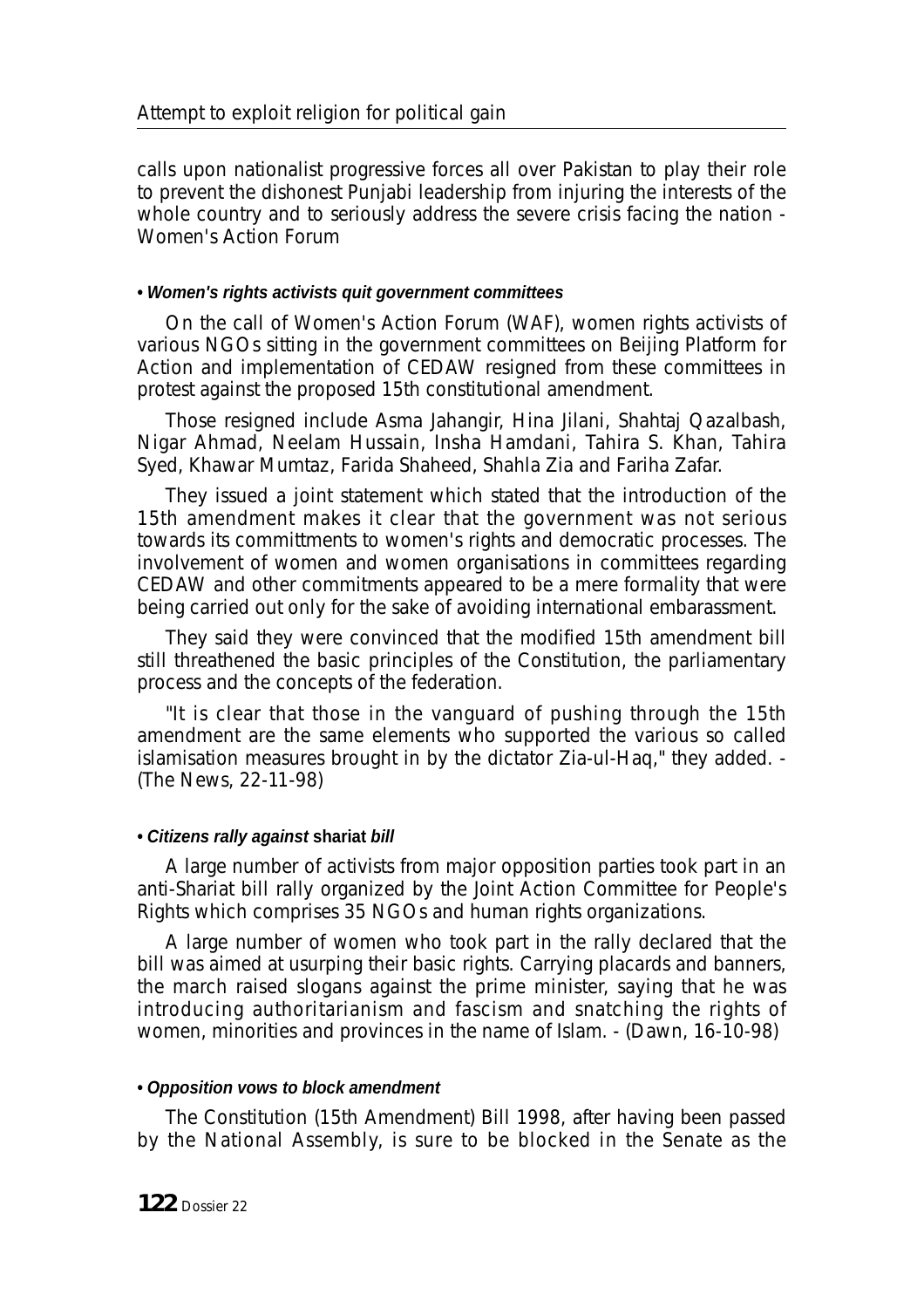government is short of two-thirds majority, despite winning over the votes of all parties except those constituting the combined Opposition.

In the House of 87, the government requires 58 votes to get the Bill passed. To be more precise and exact in the number game in the Senate, the government still falls short of tw votes even if Senator Shafqat is not included in the combined Opposition camp.

The results of the voting for and against the Bill in the National Assembly must have been quite shocking for the government as except the FATA members and four minority members, no other party favoured amendment in the Constitution. - (The Nation, 11-10-98)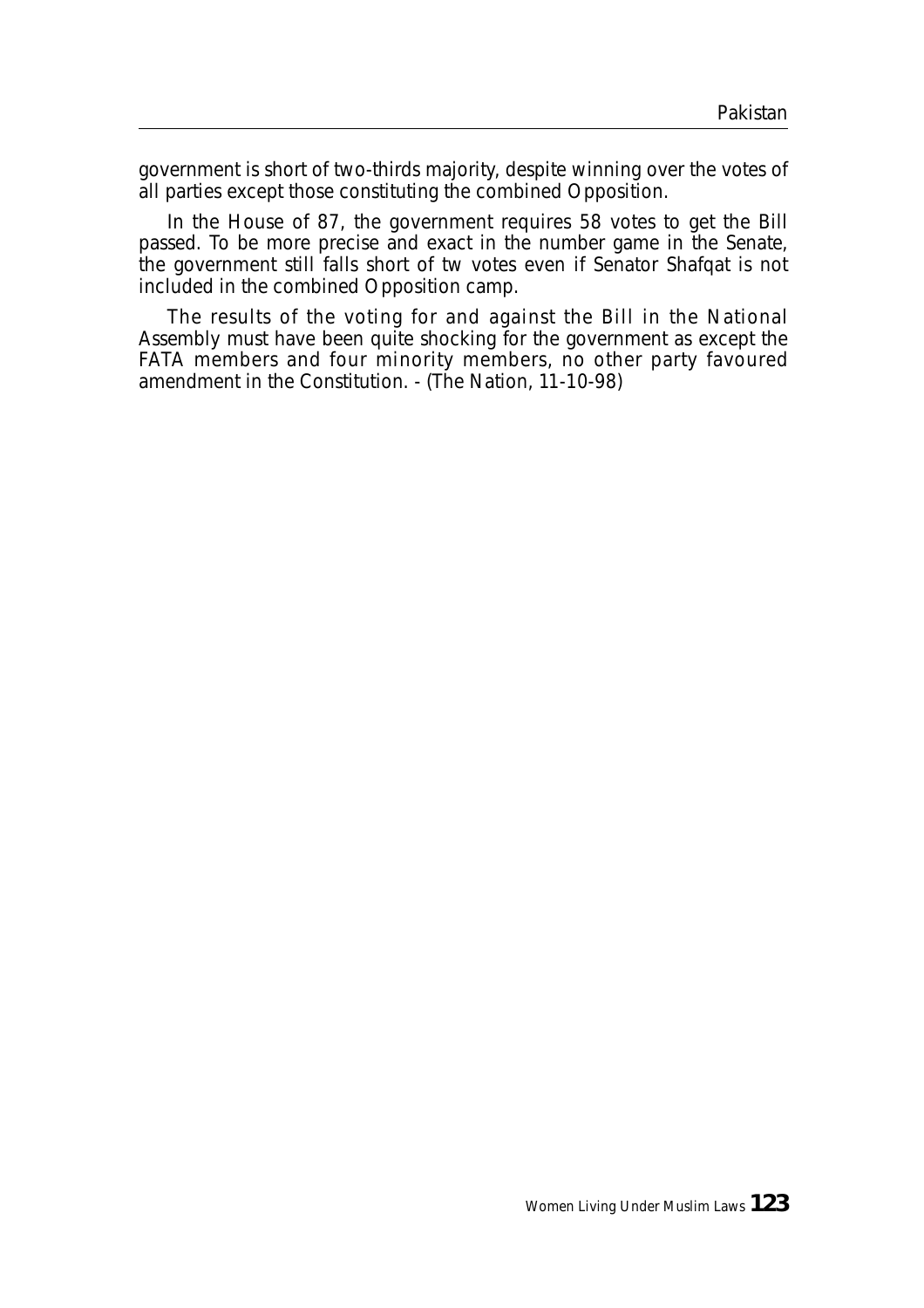# **Women and the 15th Amendment**

By Dr Farzana Bari

[DAWN - the Internet Edition 17 November 1998 Tuesday [Opinion]

#### **WHY are women so fearful of the 15th Amendment?**

This is a question, which has been asked by many. One has to be a woman of a free mind and soul to understand women's concerns helproposed amendment.

Political use of Islam by many states in the Muslim world and its impact on women is more than enough to make women, who want to live as persons and not as sex objects in society, nervous and worried. Women's experience in Iran, Algeria, Saudi Arabia and Afghanistan shows that control over their lives is the most common obsession of all theocratic states irrespective of the differences in their political outlooks and orientations. Women are seen as a marker of the identity of a Muslim community, and hence, it becomes absolutely critical for patriarchal states to guard women's morality and to ensure that women behave according to the manner prescribed by religion.

Also it is easier for the state to target women in its official Islamization programme because of their powerlessness in the structures of the family, state and society. Despite their numerical strength in all societies, the male elite has always monopolized state power. In the absence of a women's power base in the socio-economic and political structures of society, they become vulnerable in the search for a national identity by the ruling elite.

Women who fear theocracy are not infidels. Most of them oppose political use of Islam primarily because of their own subordinate position in the popular Islamic discourse. Their social, economic and political subordination determines their role in defining and interpreting religious text and Shariah. So far, Muslim men have interpreted Islam. The efforts of Muslim women activists to reinterpret Islam from the feminist perspectives have not gone very far. Women in the Muslim world are not in a position of power or authority to popularize their version or interpretation of Islam. The existing interpretations by male Muslim clergy pose a threat to the status and potential of Muslim women who want to break with oppressive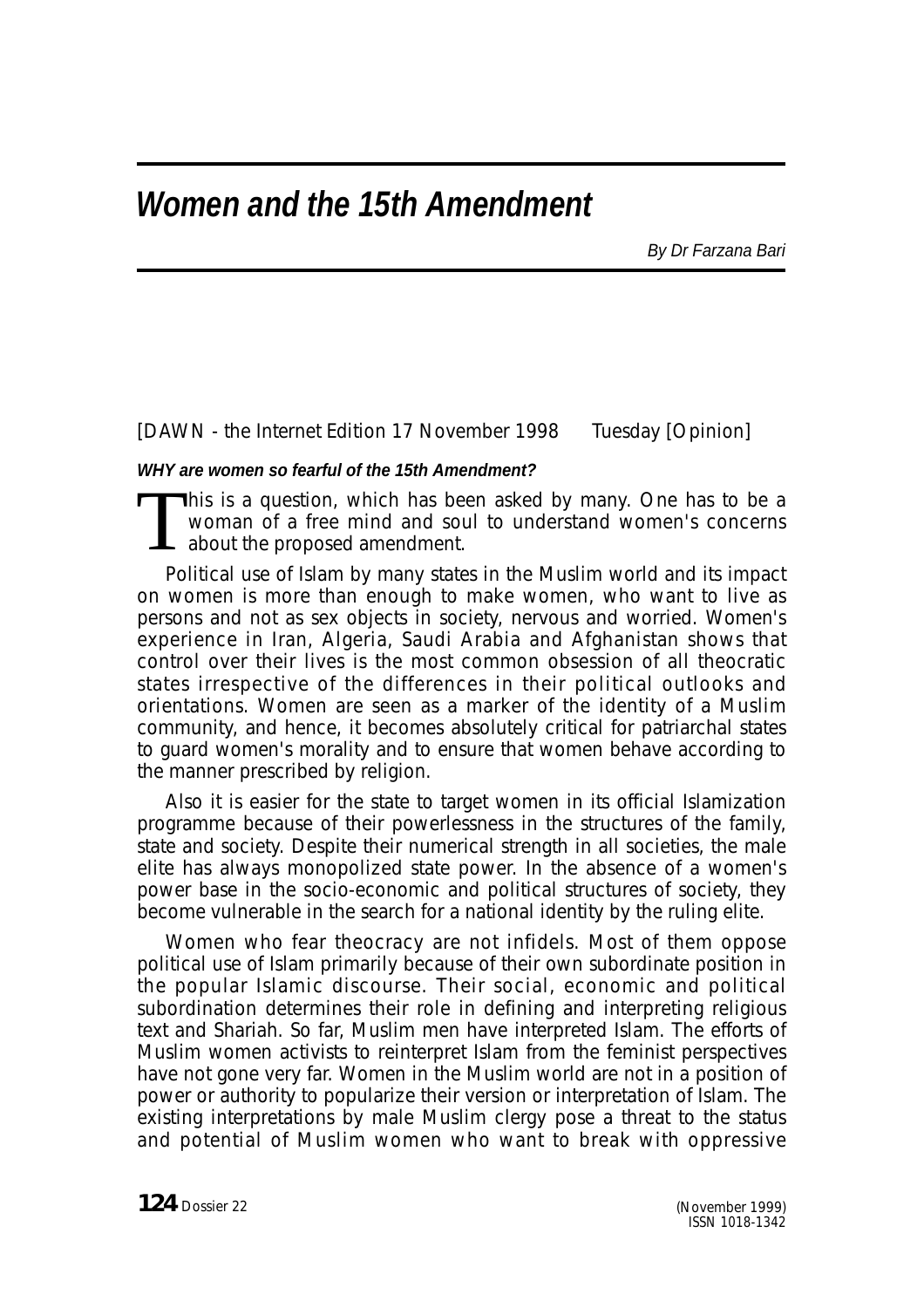patriarchal traditions. Since political and economic forces determine what and whose interpretation of religion in a Muslim state shall prevail, women find it safer to argue a case for a secular state. They know that from their subservient position they will not be able to influence the state's choice or a preference for a particular brand of Islam. Therefore, they oppose the political use of Islam.

Against this background, perhaps, it will be easier to understand why women's right activists in Pakistan so strongly oppose the 15th Amendment. They are rightly concerned that the amendment will erode the structure of democracy in the country. The ruling clique in Pakistan will be able to change and mould the constitution according to their own vested interests, as historically religion has been manipulated by the ruling classes in Muslim societies from the seventh century onwards. 15th Amendment will lead to sectarianism and religious bigotry and intolerance in society and make the federal government all-powerful something that will create further political disharmony and chaos in the country.

Another reason for women's apprehension with regard to the 15th Amendment is that they are not sure that what brand of Islam will be inducted in Pakistan to define amr bil maroof and nahi anil munkar. So far, all brands of Islam used by various states in the Muslim world have proved to be extremely oppressive towards women.

In view of the misogyny of the religious orthodoxy, the panic created by the 15th Amendment among women is quite legitimate and understandable. Unlike many in this country, women's right activists do not have short memories. They have not forgotten the so-called Islamization of the Zia era, when in the name of Islam the most oppressive legislation was introduced to discriminate against women. It includes the Hadood Ordinance, Law of Evidence and Qisas and Diyat. Women in Pakistan are still suffering physically and psychologically from such discriminatory legislation.

Today, the majority of women in prisons and those living in Dar-ul-Amans have cases slapped against them under the Hadood Ordinance. The Islamization process initiated by Zia-ul-Haq singled out women as its only target and created a social environment in which every man on the street had the power and entitlement to tell a woman how to and how not to dress herself. Couples in public places were asked to produce *Nikah Namas*. Women were harassed in public and were lectured by total strangers on Islamic norms of behaviour and conduct that they were to adhere to.

With the exception of the pronouncements on regulating women's morality, there was hardly any initiative taken by Zia regime to Islamize society and the state. Women were used as convenient targets of chastizement by the protagonists of that process of Islamization.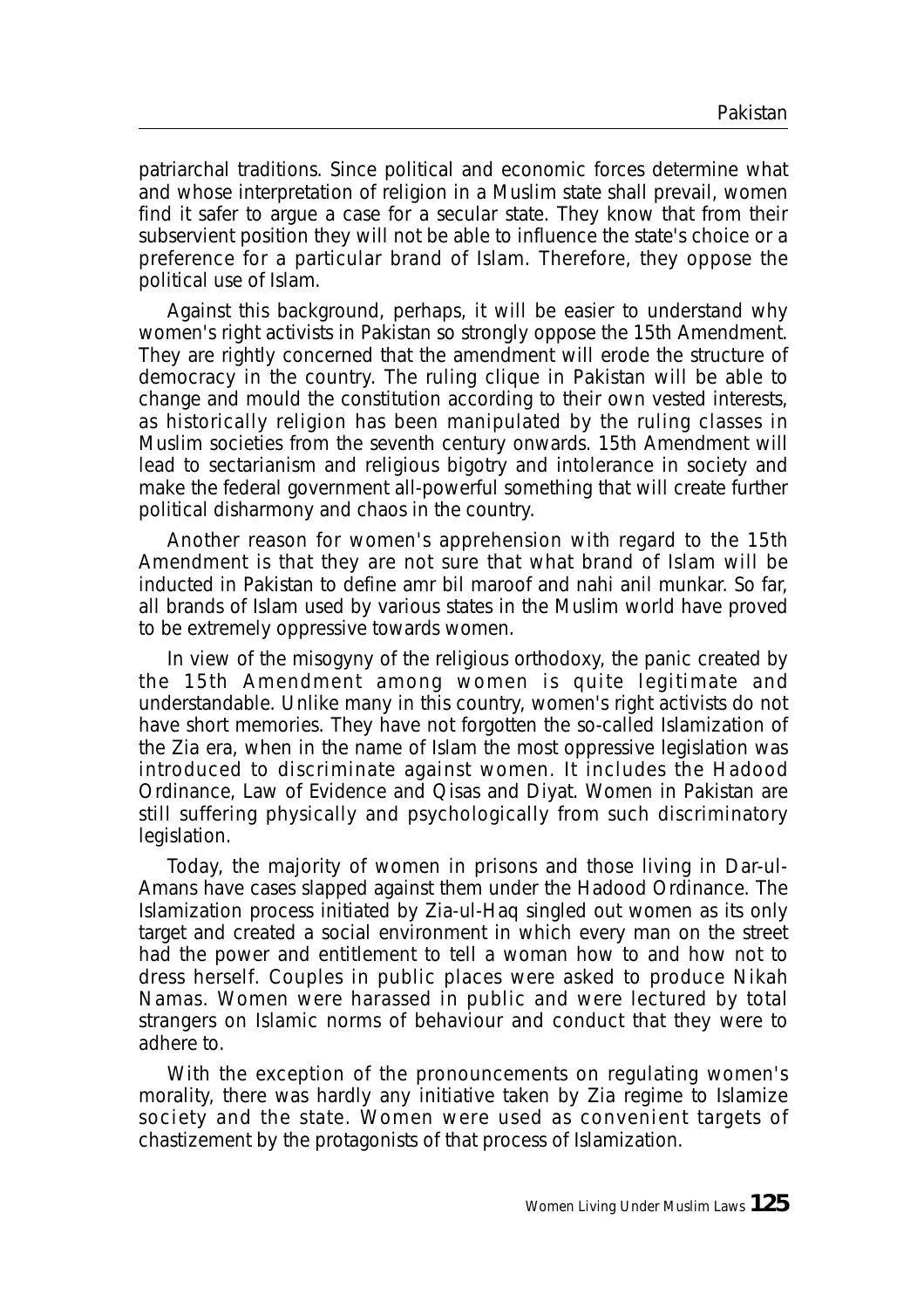Similarly, with the initiation of a debate on the 15th Amendment, women have become the targets of many attacks by fundamentalists. According to their understanding of Islam, women's only legitimate place is within the four walls of their homes. Women's mere presence in public spaces, which supposedly are the preserves of men, upset men's religious sensibilities.

The opposition to the 15th Amendment has come from various political and social circles (25 political parties opposed it). Women have been at the forefront in demonstrating and articulating their disapproval in public. In the given political environment, they have to re-evaluate their relationship with the state. Women's rights activists have been collaborating with government trying to develop frameworks and implementation plans to fulfil international commitments, which bind the government to create an enabling environment whereby women could enjoy their social, economic and political rights.

The government of Pakistan is a signatory to many international instruments such as Convention on Elimination of all Forms of Discrimination Against Women (CEDAW), Convention on the Political rights of Women, Beijing Platform of Action, etc. The proposed 15th Amendment is wholly incompatible with all these - a development which has made it impossible for women's rights activists to continue to collaborate with the government. Therefore, women's rights activists and some of the NGOs working for women's rights have taken a collective decision to resign from the committees to implement the Beijing Platform of Action, CEDAW, etc. It is absolutely essential that all democratic forces in the country should join hands to block the 15th Amendment that will mean death to democracy and all civil rights in the country.

(c) DAWN Group of Newspapers, 1998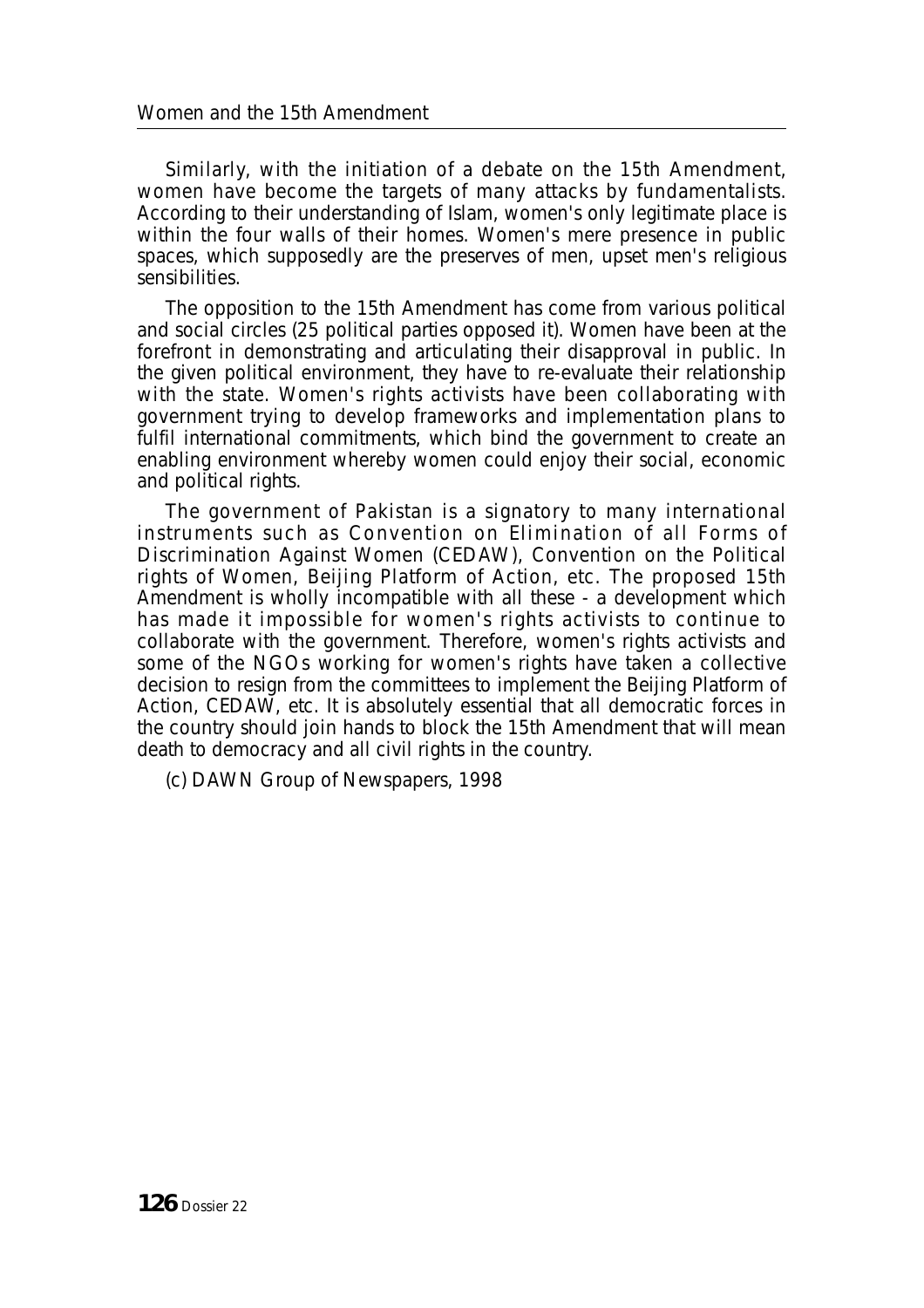# **Pakistan: Religious Intolerance Rides Over Freedoms**

By Beena Sarwar

SLAMABAD, Nov 10, [1998] (IPS) - Prime Minister Nattempt to Islamise Pakistan has been checkmated by the Governor's rule in the troubled Pakistani province of Sindh. SLAMABAD, Nov 10, [1998] (IPS) - Prime Minister Nawaz Sharif's attempt to Islamise Pakistan has been checkmated by the imposition of

The controversial 15th Constitutional Amendment Bill, popularly called the Shariat Bill, has lost even the slimmest chance of ratification in the Senate, but rights activists who are alarmed by the loss of freedom say the reprieve is at best temporary.

Just last Wednesday, Prime Minister Nawaz Sharif made the bill the main plank of a public speech in the mountainous northern areas, where he urged listeners to ''force the Senators into passing the bill.''

''The very introduction of this unnecessary legislation has already caused immense damage and encouraged religious fanatics to physically threaten those who have a different world view,'' says Rubina Jamil of the Working Women's Association.

She said that one of the hostel's run by the association in Lahore was threatened by an extremist religious party, who pasted notices warning ''hostelers ... not (to be) seen walking on the streets and asked if they had their burqas stitched yet.''

Rights activists say the bill threatens the Constitution, as well as the principles of the federation and provincial autonomy, notwithstanding Sharif's protestations that Pakistan had made history by ushering in 'Islamic law' through democracy and not bloodshed, after it was voted through the ruling party-controlled National Assembly or lower house of Parliament in October.

Interestingly there was a significant number of abstentions to the vote (50), since members of the treasury cannot vote against government bills on pain of disqualification from the Assembly.

Nor was the bill debated in the house. ''But then, why should it have been given any hearing at all? The prime minister is known for not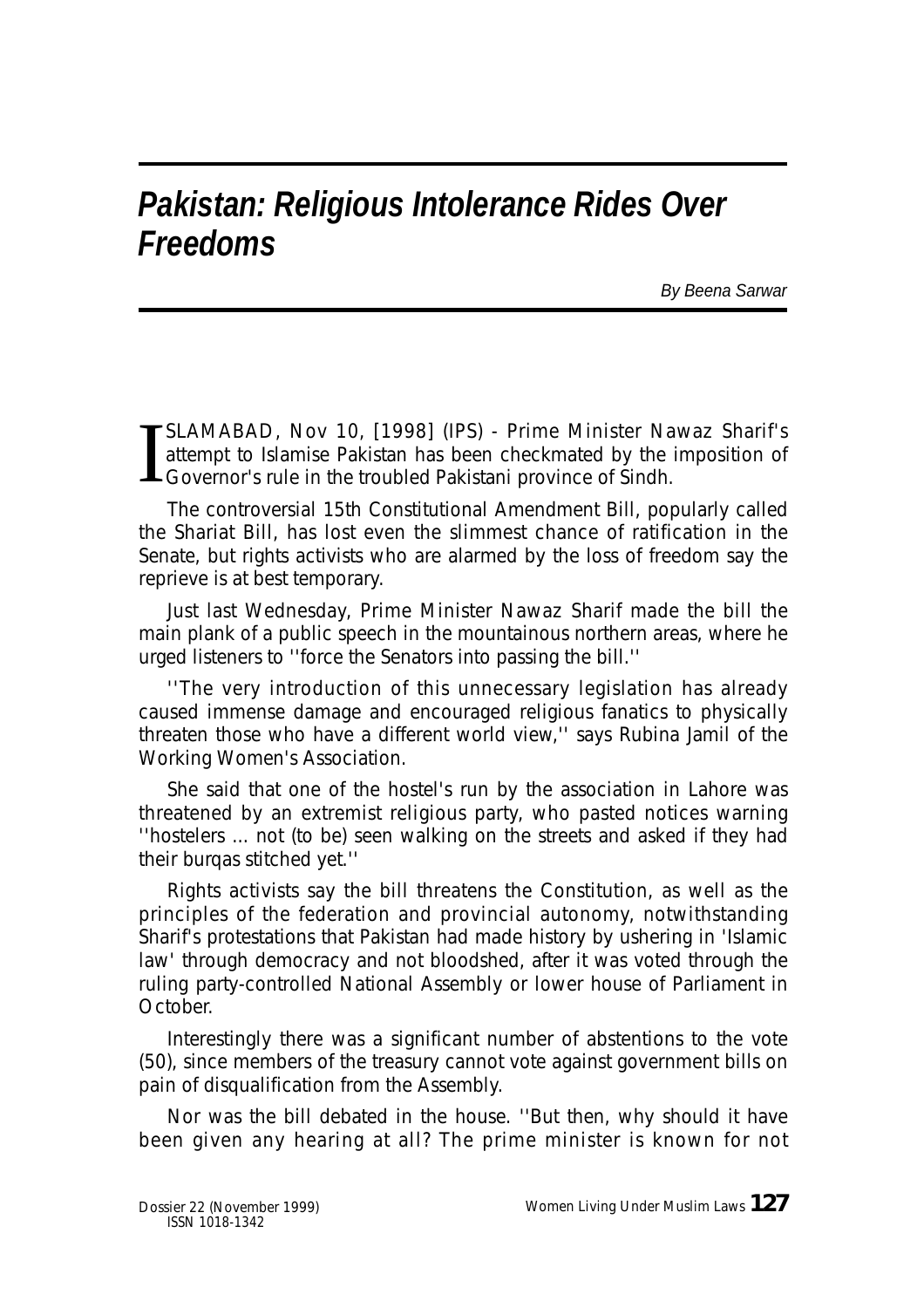consulting even his own party members on important issues,'' says a bitter ruling Pakistan Muslim League activist.

Since he was sworn in last year, Sharif has taken momentous decisions without taking his Cabinet into confidence, like the enforcement of the Anti-Terrorist Act, the swearing in of right- wing Judge Rafiq Tarrar as Pakistan President, conducting nuclear tests, imposing Emergency and most recently, Governor's rule in violence-torn Sindh.

All these moves have systematically chiselled away the principles of provincial autonomy, say political activists, particularly those from the ''smaller'' provinces whose voices have been studiously ignored.

Sinking political differences, opposition political parties have joined hands with non-governmental groups and individuals against the Shariat Bill. Last month in Lahore they flexed their muscle at a large political rally.

Last week, hundreds of prominent citizens from Pakistan's big cities of Islamabad, Lahore, Karachi, Peshawar and Quetta rejected the bill in an open letter to the Senators, that was reported in papers on Nov.4. Informal surveys, including one conducted by 'The News' daily on the Internet, indicate that over 75.5 percent are strongly against the bill.

Many fear that its very introduction has intensified the threat of ''Talibanisation'' of Pakistan. ''In this situation, women and religious minorities are particularly threatened, as is cultural and artistic expression,'' comments Mehboob Khan, a lawyer.

Many people are trying to counter the atmosphere of repression and fear by clutching at the straw of cultural expression. The rock band Junoon has never been as popular as it is now, since it was banned by the government for allegedly making anti- Pakistan statements during a recent tour of India.

Classical Kathak dancer Naheed Siddiqui from Birmingham, England, who is currently in Lahore, is overwhelmed by the interest in dance now that it might again become taboo as during the martial law rule of Ziaul Haq. ''By word of mouth alone, students are flocking to me, even though they say their parents will never let them perform in public,'' she says, bemused.

The privately organised annual Music Conference in Lahore at the end of October drew record crowsds the last night leaving not even standing room in the 3000-seat open air theatre and ending well past three in the morning.

Record numbers of people and performers attended the Fourth International Puppet Festival, which hosted as many as 38 troupes from 27 foreign countries, including India, between Oct. 17 and 27.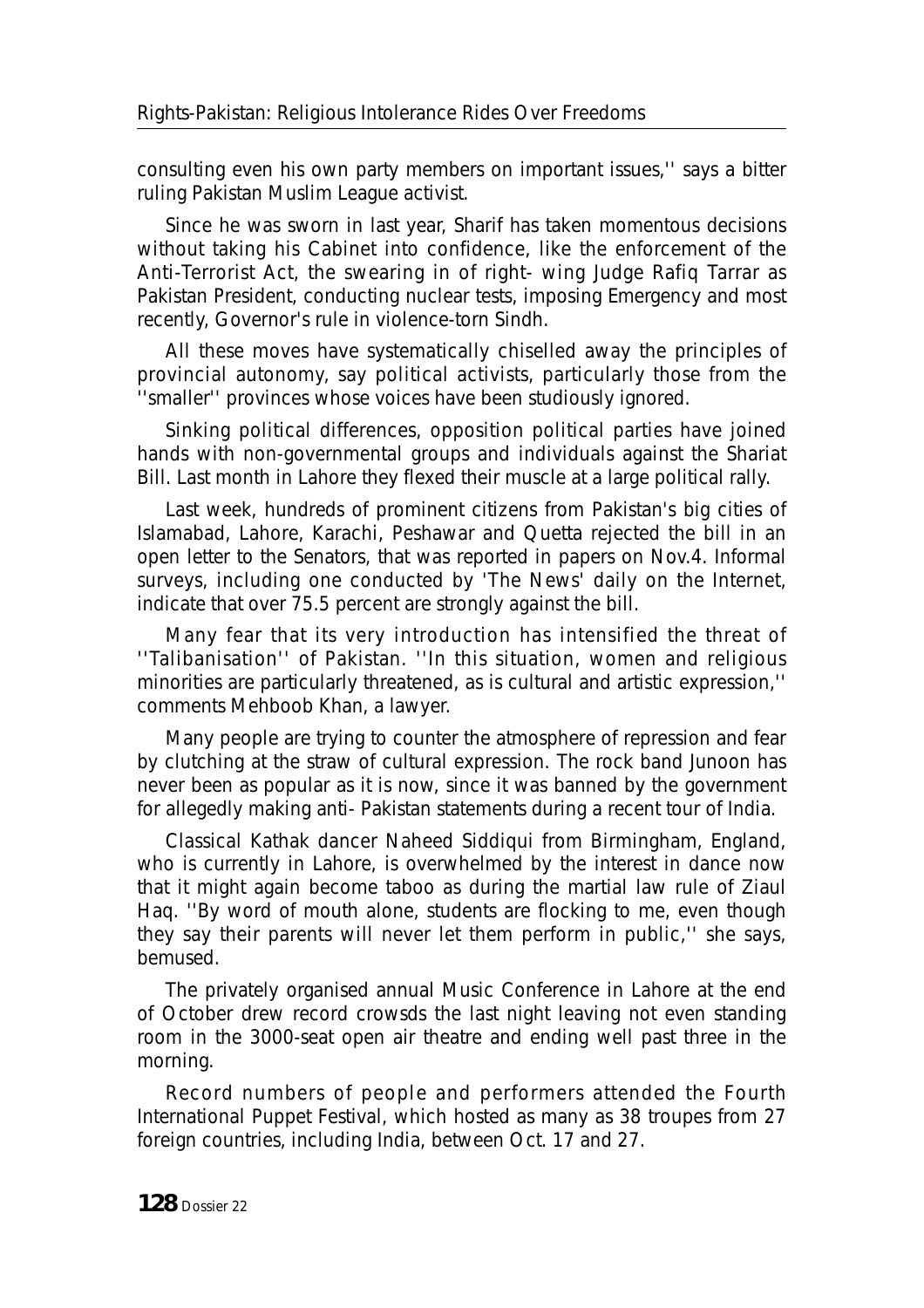Each time the festivals of dance, drama and music have taken place against all odds, mostly on private funding since government support for the performing arts has always been almost negligible.

''Culture is the anti-thesis of anarchy,'' observes I.A. Rehman, director of the independent Human Rights Commission of Pakistan. ''It has little chance to flourish in a society that has chosen the path of chaos and fratricide.''

He warned those wielding the axe against artists ''will not only harm cultural flowering in Pakistan, but will also aggravate society's state of debility.'' (END/IPS/bs/an/98)

Source: © 1998, InterPress Third World News Agency (IPS), All rights reserved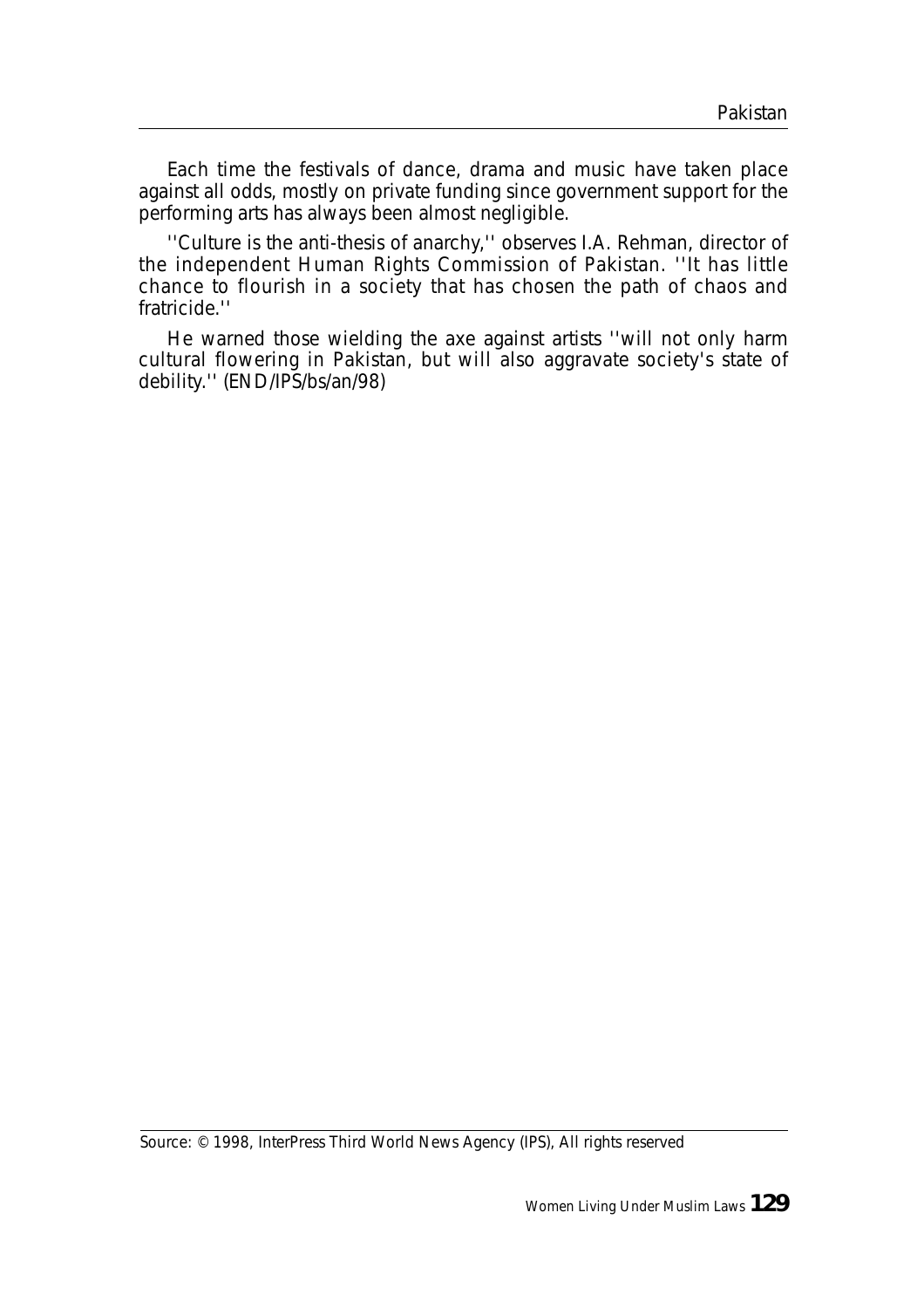# **15th Amendment: another look**

by Ras H. Siddiqui \*

An Afghan singer/musician from Los Angeles recently performed in<br>Sacramento. This writer went to see his performance for two reasons.<br>First, that Afghanistan is very much in the picture again for all of its<br>peigbbors and t Sacramento. This writer went to see his performance for two reasons. First, that Afghanistan is very much in the picture again for all of its neighbors and that I had not seen anything from our North Western neighbors for quite some time. And second that friends dragged me along. Let us just say that the music was loud, the languages many and the few Afghans that made it there were dancing to songs in Dari, which I did not understand. Naturally the mind wandered as one could not but notice that young Afghans do have the capacity to have a great deal of fun. How tragic that these very attractive people have by now sacrificed two generations to war and are possibly in the process of sacrificing a third. The Anti-Russian Jihad has now turned inwards and has converted the victors into the victims. One can now only imagine what these dancing Afghans would do under the rule or misrule of tribal war or of the "Islamic" Taliban. A choice between perpetual war and fascism is no choice at all.

And now to the fallout of the Taliban victory in Afghanistan (for how long this time?)and to the possible Pakistani involvement in it. Let us at least admit that Pakistan is involved because a denial on this issue brings to mind the analogy of "if it looks like a duck" then it most likely is one. Between the Taliban victory and a US created Afghan adopted Arab (now) hero by the name of Osama bin Laden ( the target of the Tomahawks that missed him and landed on everyone else), the only response from our cash strapped and the extremely worried Nawaz Sharif and PML led government has been the introduction of the 15th Amendment to the Pakistani Constitution. And if one is allowed another analogy within the same paragraph, the Hakeem is asking a poor patient, who is already burdened by several diseases along with his poverty if the spiritual well being of the country should become the prime focus of the law? And the poor patient replies "but I came here for some pills to kill the pain". Thus since Pakistan cannot find solutions to the freezing of Foreign Currency Accounts (FCA's), cannot pay it's international

<sup>\*</sup> A Pakistani-American writer and journalist based in Sacramento California USA.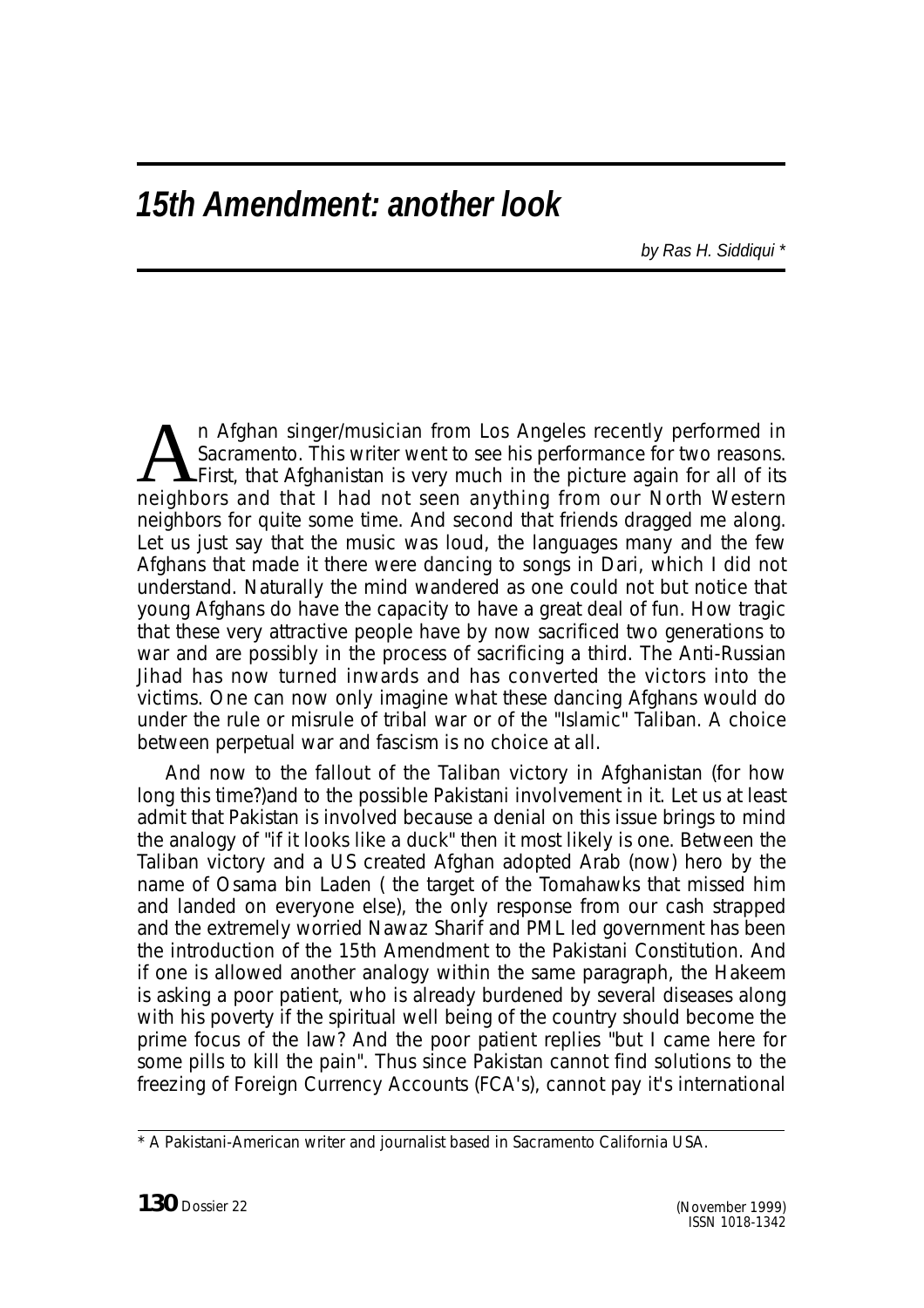lenders, angers its traditional friends all over its neighborhood and its government spends most of its energy tarnishing the reputation of the previous prime minister while pleasing the very lobby that the people of Pakistan have been rejecting for decades (by voting for the likes of the PML, the PPP and other smaller parties) then why this move?

Someone should remind Mian Sahib that the reason the men and women (especially) of Pakistan voted to put the PML in office is that they continue to reject religious extremists and that they wanted to see an improvement in the economy. They wanted to see an end to the violence in the country, especially in Karachi and to vote in leadership that could improve their standard of living. People in Pakistan wanted MORE freedom not less. They supported the nuclear tests with whatever strength they could muster and are willing to be understanding on the need to go overtly nuclear and the price paid for it. But many Pakistanis are also beginning to wonder where the priorities of the present government are? Is this a repeat of General Zia's famous referendum of the mid eighties which asked Pakistanis if they considered Islam to be good? That is how a dictator legitimized his rule for a second time by hiding behind Islam. Zia needed to do something after the Sindh rebellion of 1983 almost got out of hand. The other "smart" move he made was the birth of the MQM. This is the legacy that Mian Sahib is pursuing today?

The nuclear tests had to be done. After the fact we now know that it is costing a great deal and that some would argue that they were a mistake. That is probably true, but Pakistan has made many mistakes in the past for the benefit of other countries. It was time that it made a mistake for itself. From now on, Pakistan should not make more mistakes on behalf of others just because they have cash to offer and it is poor.

And the same goes for the internal situation where the extreme right wing has historically provided "shock troops" for street agitation to bring down governments. The 15th Amendment will only delay their efforts. One should learn from Zulfiqar Ali Bhutto's past attempts to appease this lobby. In the end he too was probably aware that if you cannot deliver on economic promises you go. The voting public wants more jobs, more housing, better food and education and above all freedom. Religion they already have. The constitution of the country already states that no laws will be passed that go against the Qura'n and the Sunnah. Nor should they be. But the imposition of the Shariah is going to be problematic. Religious interpretation brings individuals and groups into the picture. The next bottom line then becomes how far do you go and where do you stop? Maybe Pakistan has changed since this writer was last there but one has to assume that the Taliban model will not be acceptable to a great number of Pakistanis.

And now two more points before we head to the conclusion. It is not the intent of this article to go against the grain of Islam. It is this our wonderful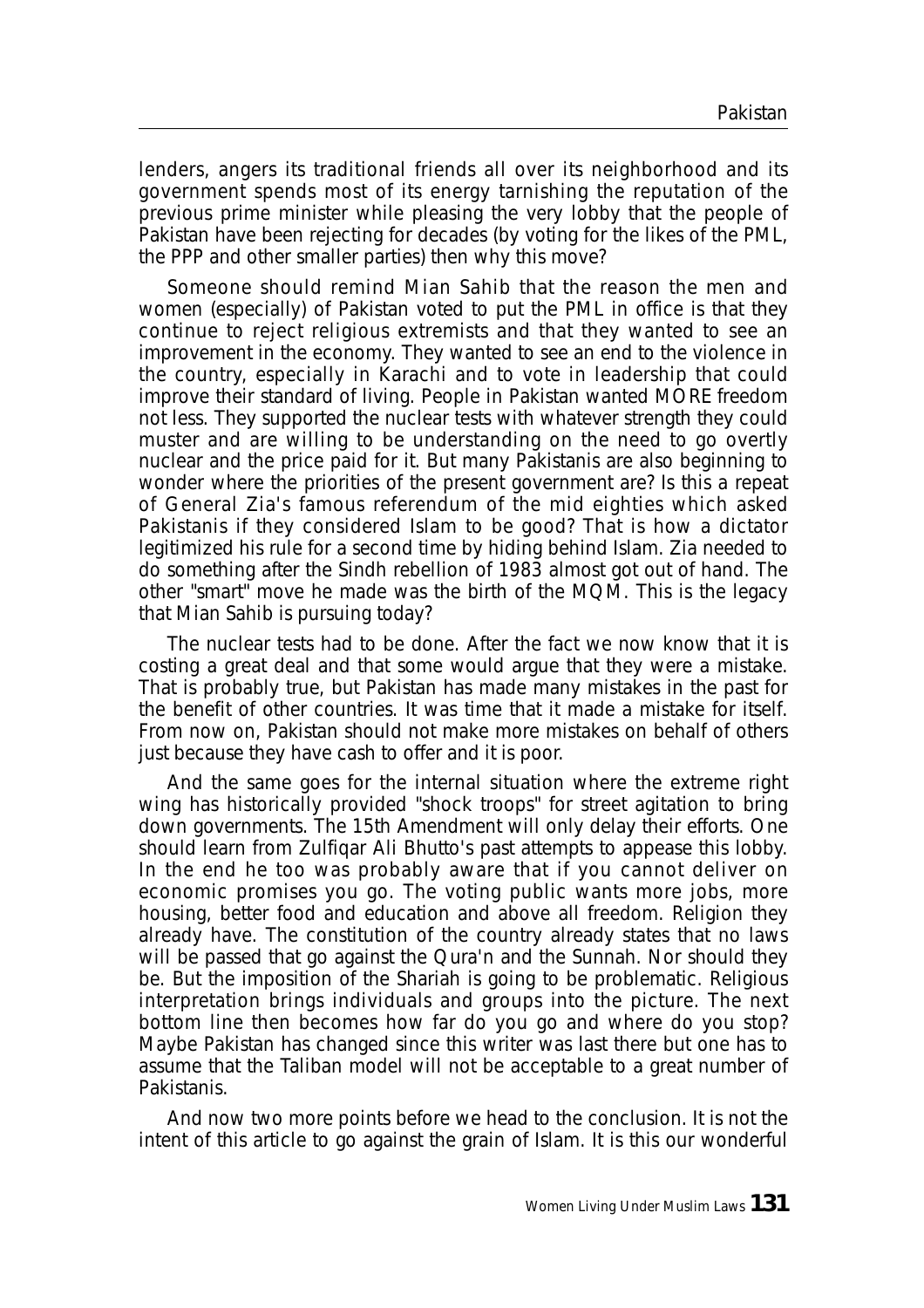religion, which is practiced by over a billion people worldwide. But as a country, one has to be conscious of the religious minorities that live amongst us. Let us not forget the white part of the Pakistani flag, so carefully reserved by the Quaid and the other founders of Pakistan for people who do not follow the green of Islam. They too have to have a say in which laws are passed. Pakistan was born out of the reformist branch of Islam given birth at Aligarh. Sir Syed Ahmed Khan gave Indian Muslims a new direction after the defeat of 1857. It was the religious right of Indian Muslims that opposed the birth of the country. It is no wonder that Pakistani voters still reject them at the polls to this day. Unfortunately their ambition just might be to do away with future elections altogether.

In conclusion, one can understand that "desperate times call for desperate measures". The Taliban or the extreme religious right are just such a measure and cannot be the role model for Pakistan's future. Pakistan has to improve relations with Iran and the Central Asian Republics. It has to somehow maintain the moderate and progressive Muslim posture it once had, especially after its nuclear announcements in May. Otherwise it may end up as a sitting duck during hunting season. The 15th Amendment may just end up causing more problems then solutions. Pakistan will face more problems with minorities much to the happiness of India. The Shia/Sunni divide, which has been artificially enflamed will multiply. And one has to ask why this amendment is necessary at all and as to how Islam itself would benefit from its passage? Because as this writer has seen both here in the United States and in Pakistan, the strength of this religion lies not within the hands of the extremists and their guns but in the hearts of simple people who have decided to privately devote their lives to the worship of the one god Allah. Islam's strength is in the hearts of happy people. It cannot be imposed as a matter of law. Pakistanis should learn from the Afghan experience and defeat this amendment in Parliament. Islam can and will flourish in Pakistan without it.

(21 November 98)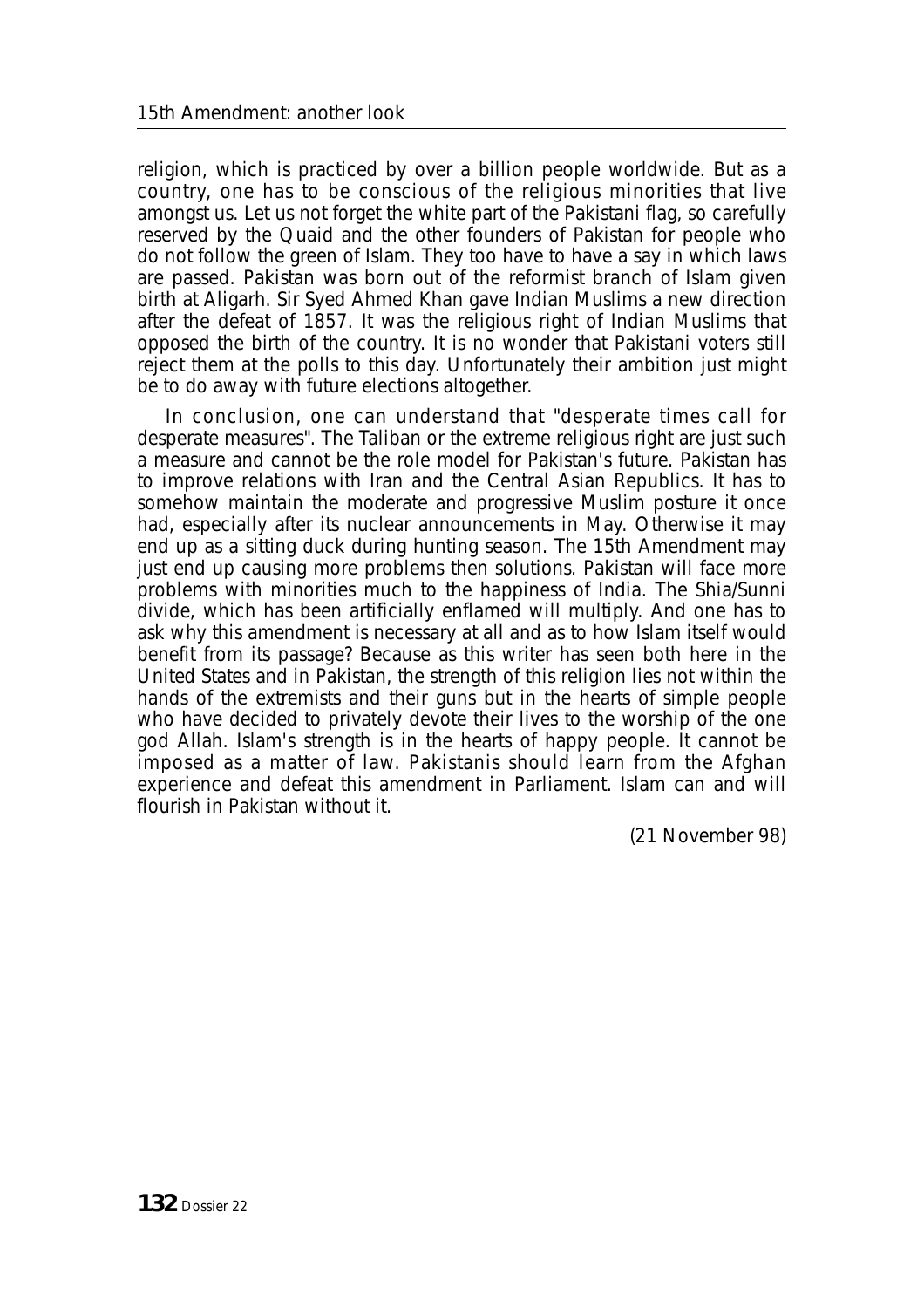# *Resource Index*

**Newsbriefs**

**Organisations**

**Periodicals**

**Books and Papers**

**Dissertations**

**Audiovisuals**

**Declarations and Petitions**

Women Living Under Muslim Laws **133**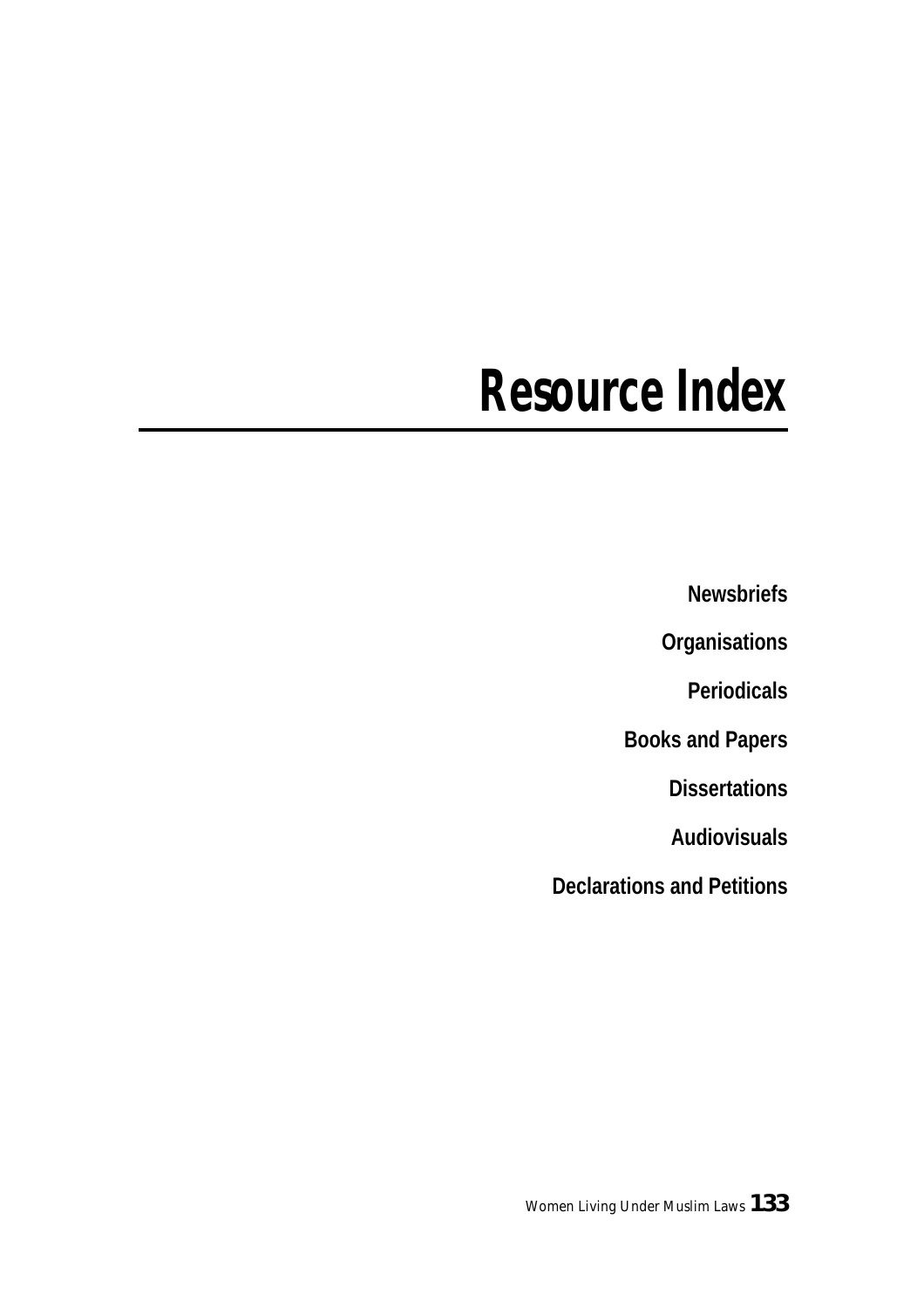## **Somalia: Women's Role in Conflict and Peace**

#### *By Judith Achieng'*

Nairobi, Jan 28 (IPS) - When the Somali civil war broke out in 1991, bringing to an end Dictator Siad Barre's regime, for many like 26-year old Halima, a revolution could not have come at a better time. The former bank cashier, who was sent to jail in 1990 for a crime she says she never committed after a sum of money disappeared from the bank she worked in, saw it as a time to fight despotic rule and look forward to the prospect of change and a better future. "They put me in jail along with eight others from my clan although my innocence was proven. We were in jail for six months without trial," she recalls.

When Halima was finally set free under Barre's Oct 21, 1990 amnesty, she used the opportunity to join the United Somali Congress militia which was then recruiting and arming at the time in Belent-Weyne, a town in northern Somalia, with an aim to topple Barre's regime. "At the beginning, I cooked for the militia, then I learned to use a gun, then I became a gun woman," she says. "We were five girls, I was the only one to become a gun woman. I liked how I was living. I was happy. We fought and defeated Barre."

Now Halima is disappointed that her liberation struggle has lurched into an escalating power struggle between rival militia commanders, claiming the lives of more than 500,000 Somalis and the state of Somalia.

Halima's story is told in the "Somalia Between Peace And War: Somali Women On The Eve Of The 21st Century", a book produced by United Nations Development Fund for Women (UNIFEM) to highlight the role played by Somali women in their country's eight-year old conflict and peace

process. The book, which is the first in a series of country case studies on women's role in conflict resolution and peace building, was launched in the Kenyan capital of Nairobi this week as the first phase of UNIFEM's African Women for Conflict Resolution and Peace Project, according to UNIFEM's regional programme adviser for Eastern and Central Africa, Lakech Dirase.

"The studies highlight several countryspecific experiences and the particularities of war in each country. Yet there were many issues that were common to all women," she says.

Some of the countries included in the project include Rwanda, Burundi and the Sudan.

In the book, Halima, whose real name is not given for security reasons, identifies herself as "a mother, a youth and a gunwoman", highlighting the complex role women have played in Somalia since the start of the civil war in 1991. Her story raises debate over the extent of the role played by women in the fighting which has reduced Somalia into clan-based fiefdoms protected by warlords. Fadumo Jibril, a Somali, says women have played a major part in promoting and sustaining the war. "Let us not pretend innocence," he says. "Women must accept their share of violating the Allah (God)- given rights of others. Since 1991, women have been igniting fires that burn lives still. Women have empowered and encouraged their husbands, their leaders and their militia to victimise their fellow country people," he says.

Hodan Addou, who commissioned the book, agreed. "This publication attempts to describe Somali women in all their diversity and their complexity, it demonstrates that Somali women share responsibility for the war," she says, but adds that "it also examines women's potential role as peace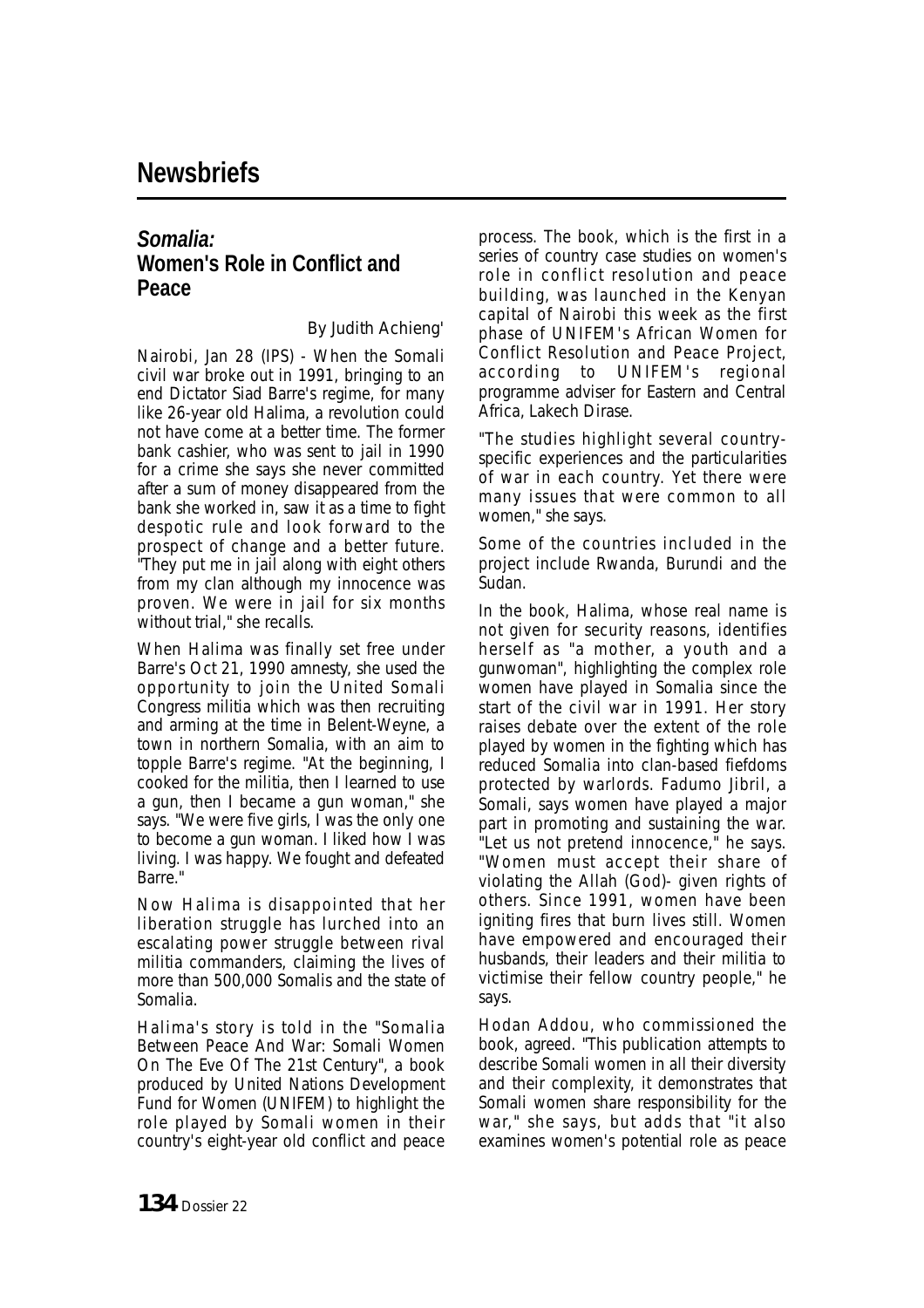builders identifying positive ways in which the civil war has created space for women to circumvent contemporary and traditional strains."

But their efforts in peace building are hampered, as the book points out, by patriarchal aspects of the Somali society and how the clan-based nature of the conflict has been analysed, "as an almost exclusively male domain while the role of the other half of Somalia's population, both in sustaining the war and in containing it, has received only superficial examination."

"Somali women are typically cast in the role of mothers, wives, sisters and daughters - victims of circumstances beyond their control. Efforts to reinvent Somali women as breadwinners, negotiators and partisans of a lasting peace have tended to reinforce a simplistic division of gender roles, without recognising the many domains in which the roles of men and women coincide and even overlap," says Addou in the introductory pages of the book.

#### $\left[\ldots\right]$

The book also describes the patrilineal structure of Somali kinship which has over time generated prejudices against girls and women as less important entities in society. They use certain Quran Hadiths, such as the one that stipulates that, "a people will not prosper if they let a woman be their leader" completes the picture of a Somali women as a marginalised lot in public life.

Fatima Jibril, a Somali woman working with Horn Relief, a Somali non-governmental organisation (ngo) based in Nairobi, agreed. "Women are currently the backbone of Somalia, the survival of Somalia depends on them, but they are locked out of decision making when comes to power sharing," she says.

Jibril blames the international community and Somalia's neighbours, including Kenya for supporting their country's numerous warlords and funding their activities which have led to the disintegration of Somali government structures. "The donors have

given the warlords red carpet treatment and have deliberately left out the women, some who are highly educated, selling things like tomatoes on the streets to sustain the country," she says.

The latest UNDP report on Somalia says the country's economy is crippled by the widespread destruction of infrastructure, lack of investment, rampant unemployment and environmental degradation worsened by the fact that the country remains without a central government. "Even in the best scenarios, the re-establishment of statal structures will be a slow process because of the country's poverty, a future Somali state will have only modest capabilities to start off with," says the report.

*Source: IPS Gender and Human Rights Bulletin, 24- 29 January, 1999*

# **Bangladesh: Activists Demand Just Family Laws for Women**

#### *By Tabibul Islam*

Dhaka, Dec 11 (IPS) - Rights groups in Bangladesh have expressed sharp disapproval of the recent Supreme Court order overturning a lower court decision to award maintenance beyond the 'iddat' or waiting time to divorced women.

''With due respect to the Supreme Court we feel that the deprived women's community did not get justice through this verdict,'' said prominent women's activist Kushi Kabir.

Rights organisations would continue to put pressure on Parliament to enact just laws for women as promised in the Bangladesh Constitution, she added.

On Dec. 3, the Supreme Court stepped in to undo a landmark decision on a case for maintenance filed by a divorced woman, Shamsun Nahar Begum, for herself and her minor son in a family court.

The family court had ordered her former husband, Hefzur Rahman, to return her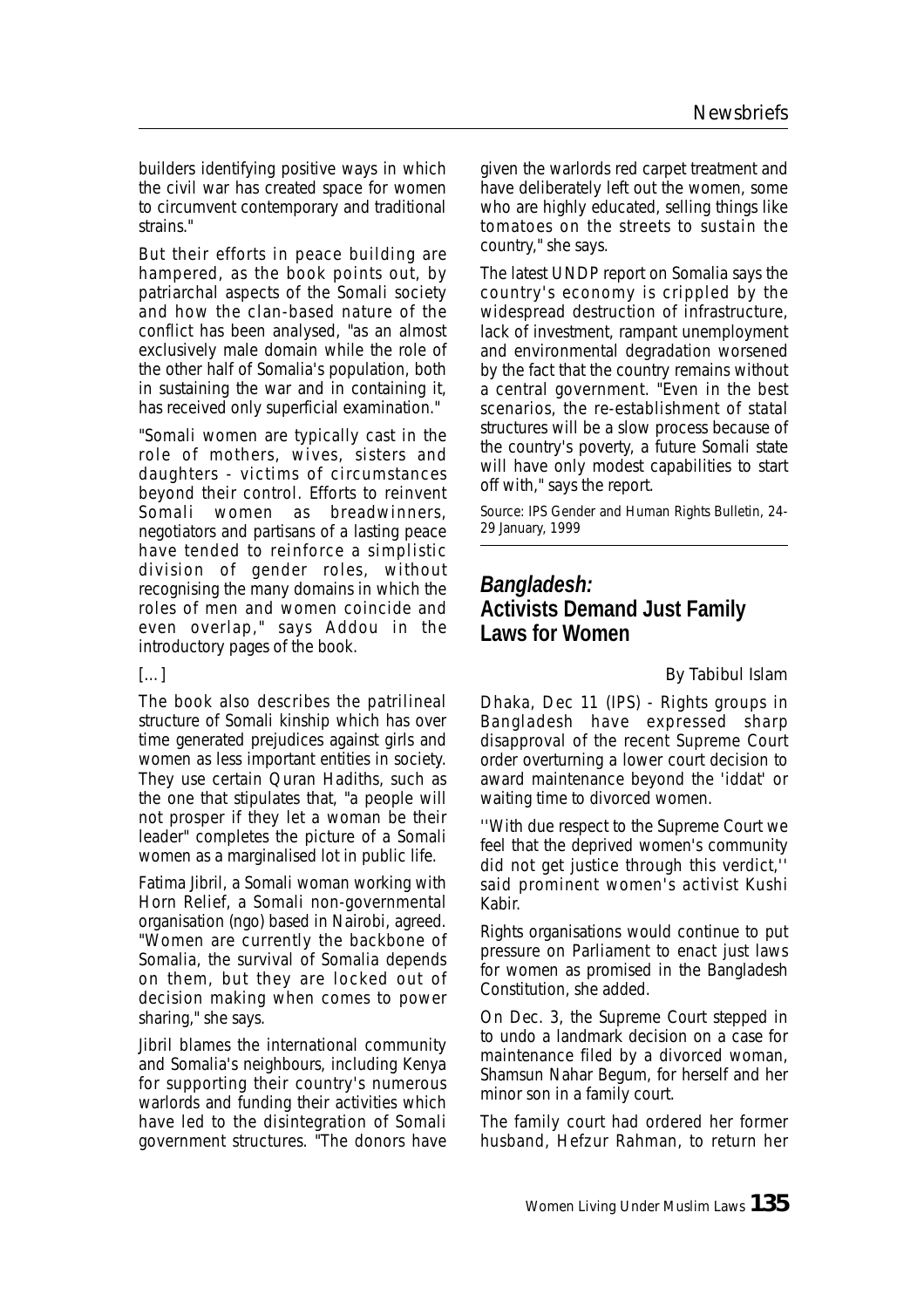dowry of 50,000 taka (little over 1,000 dollars) and pay 3,000 takas as maintenance for the iddat period of three months and 1,000 takas monthly for their minor son.

Rahman immediately appealed against the order in the court of the district judge in Comilla in 1991, who reduced the maintenance amount. But a dissatisfied Rahman moved the High Court, which unfortunately for him, struck down the district judge's order and restored the order of the family court.

Justices Golam Rabbani and Sayed Amirul Islam ruled that a man who divorces his wife is bound to give maintenance until she remarries and their children turn adults - a decision that was set to change social relations.

But their order was set aside early this month by the full bench of the appellate division of the Supreme Court, headed by Chief Justice A.T.M. Afzal - after considerating the views of jurists and eminent 'ulema' on interpretations of the Koran and 'hadith', Islamic laws.

Reaction to the ruling is divided. Orthodox Bangladeshis are predicatably pleased. ''The High Court decision was wrong, and the Supreme Court decision is correct,'' said barrister Razzak.

But legal expert Dr M. Zahir underlined the need for enacting suitable laws to safeguard the interest of divorced women in Bangladesh.

Dr Zahir urged political leaders to assure rights of divorced women through legislation. ''If military dictator Ayub Khan of Pakistan could make inroad into traditional Shariah law by introducing the Muslim Family Laws Ordinance in 1961, why can't a democratic government in Bangladesh do it?'' he asked.

Another Dhaka-based lawyer Rafiqul Huq was of the view that the rights of divorced women should be decided by legislators and not by the Supreme Court.

''The Constitution clearly stated that laws should be updated in conformity with the basic fundamental rights guaranteed by our constitution,'' he stressed.

Shamsul Huda, director of ADAB or the Association of Development Agencies in Bangladesh, an umbrella organisation of non-governmental groups, said it is high time laws are changed, and urged the government to take up the issue.

Representatives of the people particularly members of Parliament should take appropriate steps to ensure equal rights for women as per the provision of the Constitution, Huda was quoted saying.

For years, women activists in Bangladesh have been campaigning for just laws for women in a country where ironically the two most powerful political leaders are women, Prime Minister Sheikh Hasina Wajed, and her predecessor, now main opposition leader Begum Khaleda Zia.

Activists stress the need for waging a relentless movement for the realisation of the rights of women in all spheres of life. Only a concerted struggle will change the status quo and return to women the rights of gender equality they deserve, they say.

Though women constitute roughly 48 percent of the population, they lag behind the men in all spheres. The social scales are tilted against women, who would generally never challenge divorce, or fight for maintenance and custody of their children.

Since polygamy is permitted under Islamic law, divorce has become commonplace. Disputes over dowry - the money given to the bridegroom by the bride's family - are the main reason for the break-up of marriages in rural areas, even as evidence of abuse, torture and humiliation of women whose families cannot meet the dowry demand go up.

Under this country's Muslim Family Law, amended in 1992 , the Union Council will allow a man to marry a second time, if his first wife endorses the application. The Council takes a decision after consulting with an arbitration council which verifies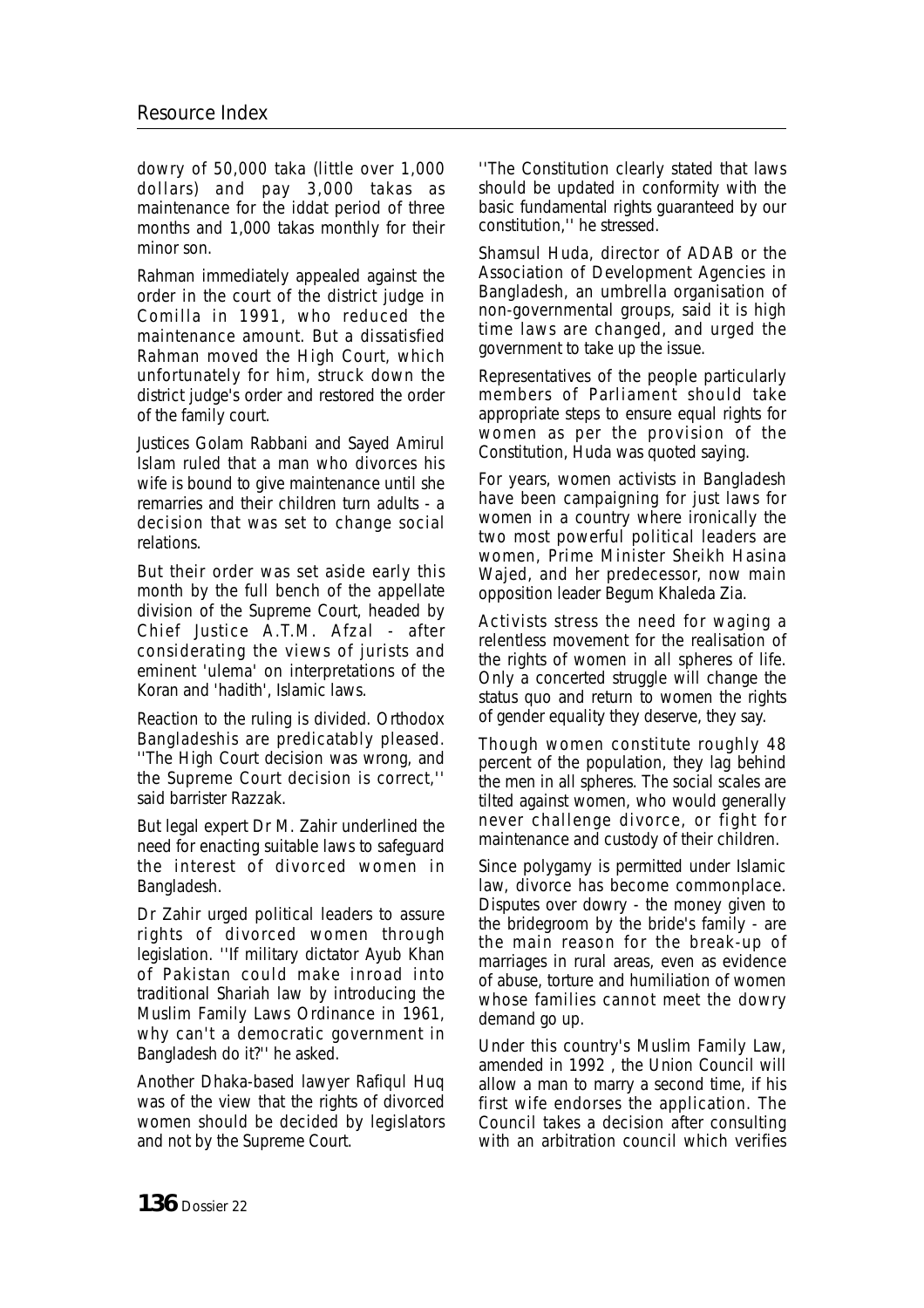the man's reason for wanting to take a second wife that could range from claiming that his wife is mentally unsound or sterile to unwilling to live with her husband.

Only when a man marries a second time without permission of his first wife and the Union Council does the Muslim Family Law permit her to seek divorce and compensation. Family laws have to change to ensure gender equality, rights activists say.

*Source: IPS WorldNews 02.1 Bangladesh:* 

## **Bangladesh: Women Suffer Most in Garment Sweatshops**

#### *By Tabibul Islam*

Dhaka, January (IPS) - Her dark eyes revealing great anxiety, Marian Begum, a 27 year old garment worker in the Bangladesh capital says she has moved house three times this year with her two children.

She shifted out of the first house because it was only a shelter in name, with no ventilation or toilet and no space for cooking, she says. But she was back househunting for a third time before very long to escape the sexual advances of neighbouring men.

Now the young widow has rented a corner of the tin-shed home of a distant cousin. But at least ''I am living in dignity and safety," Marian says.

Rents are steep in Bangladesh. Even a tinshed can be beyond the means of factory workers and daily wagers who earn like Marian about 2,000 takes (38 dollars) per month.

Rural women who flock to the poorlypaying, monotonous and uncertain jobs in garment sweatshops in and around Dhaka end up living in squalid dormitory-type accommodation, 10 to 15 girls in one room.

The wretched living and working conditions take their toll of workers' health. A great majority of the estimated 1.5 million, mainly female, workers in some 3,000 garment factories across the country are at risk, according to several studies.

Long factory working hours, between 10 and 12 hours and seven days a week, in addition to the burden of household work and bringing up children, make them more vulnerable to disease.

Nari Uddug Kendra or the women's initiative centre, a non-governmental organisation with links to the North-South Institute in Canada and the Canadian International Development Agency (CIDA) which conducted a study of 1,720 mainly women workers found convincing evidence of their health having worsened.

As many as 68 percent of the women complained of weakness and lethargy, which is related to long hours of work, according to doctors. The second most prevalent problem was gastric ulcers generally related to low incomes and irregular eating.

Chest pain, backaches, eye trouble, headaches and joint pain were other common occupational ailments.

In addition women were found to be more prone to urinary infections, according to the study conducted in March - a direct result of their lack of access to toilets at work and restrictions on the number of times they are allowed to take short breaks.

Nearly three quarters of the 43 garment factories covered by the study were found to be short of toilets for workers. In addition, only a third of factory owners paid workers to see a doctor if they were sick at the workplace, although the workers have to pay for the medicines themselves.

As a result the majority of workers said only when they were too ill to move did they take leave, while most women looked surprised when they were told that they were entitled to maternity leave under Bangladesh labour laws.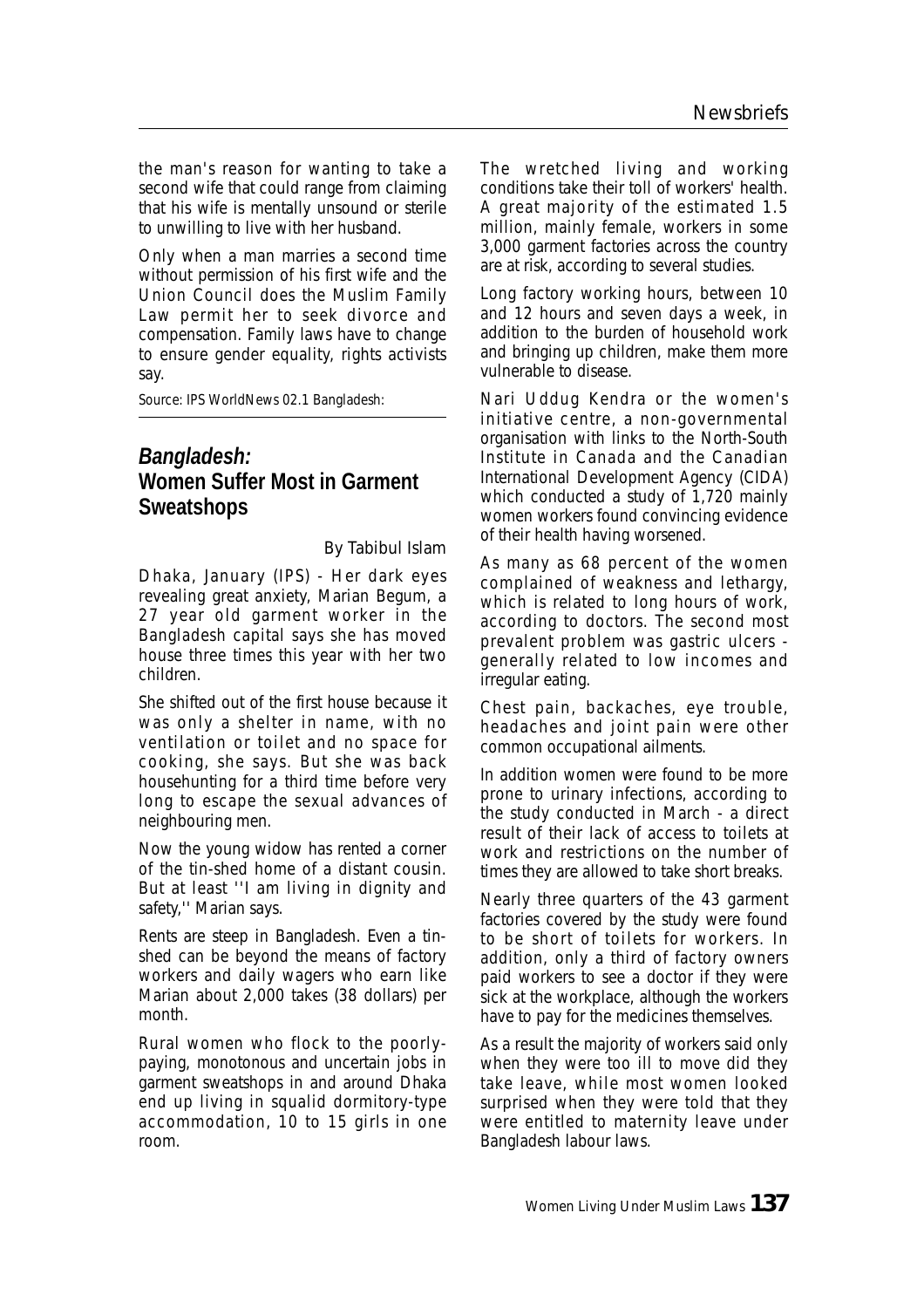Exploited at work, and living in wretched poverty, many women workers have succumbed to prostitution to make some extra money, another survey on sexual behaviour of women and men in garment factories has revealed.

Sexual harassment is common place in garment factories and women are threatened with dismissal if they speak out. The study conducted by Action Aid Bangladesh, a British NGO, estimates at least 20 percent of women workers were engaging in sex at the workplace.

Even the journey to and from the workplace is fraught with danger. Women workers run the risk of rape and harassment.

The study revealed an alarming lack of awareness of safe sex practices and the likely spread of the HIV/AIDS disease. Sexually transmitted diseases (STD) are widespread. The number of infected people stood at 2.3 million at the end of 1996, according to official estimates.

The report also found a large number of young male workers - migrants from the country's villages - in homosexual relationships, a taboo among orthodox Muslims.

''Nothing tangible has been done to change our lot although a large chunk of the country's export earnings come from the garment sector,'' lamented Sheikh Nazma, president of the Bangladesh Independent Garment Sramik Union.

Asked what was the Union's main demand, she said housing was a major concern. ''I think solution to the accommodation crisis is one of our major demands.''

Now workers are wondering if they should take seriously an assurance made by the Bangladesh Garments Manufacturers' and Exporters Association (BGMEA) whose president Mostafa Golam Quddus recently said factory owners had prepared a master plan to relocate to several areas outside Dhaka.

''We will construct 80 high-rise buildings for garment workers with an accommodation capacity of 4,000 families in each building,'' he said.

What the reasons behind this sudden generosity are is not clear.

*(Source: IPS Gender and Human Rights Bulletin, 24-29 January, 1999)*

### **Chechnya: Islamic Law Adopted in Chechnya**

*By Ruslan Musayev Associated Press Writer*

Grozny, Russia (AP) - Thousands of opposition supporters celebrated today in Chechnya after the breakaway republic's president bowed to their demands and ordered the adoption of Islamic law.

But 1,500 opposition leaders and representatives meeting in a stadium in Grozny called for more concessions, including the abolition of Chechnya's parliament and the presidency.

Outside the stadium where the congress took place, an estimated 7,000 people, mostly armed with rifles and clad in military fatigues, also celebrated the new changes.

The order by President Aslan Maskhadov was seen as a major victory for hard-liners, who have sought to establish an Islamic state since the republic won de-facto independence from Russia in a 1994-96 war.

Maskhadov on Wednesday revoked parliament's legislative functions and ordered the body to cooperate with Muslim leaders to write an Islamic constitution within three months.

His decision came after heavy pressure from the opposition, who accuse him of being too sympathetic with the Russian government and threatened to oust him if he didn't meet their demands.

Maskhadov has been unable to rein in armed gangs behind a wave of political violence and kidnappings. He passed the decree on the condition that the opposition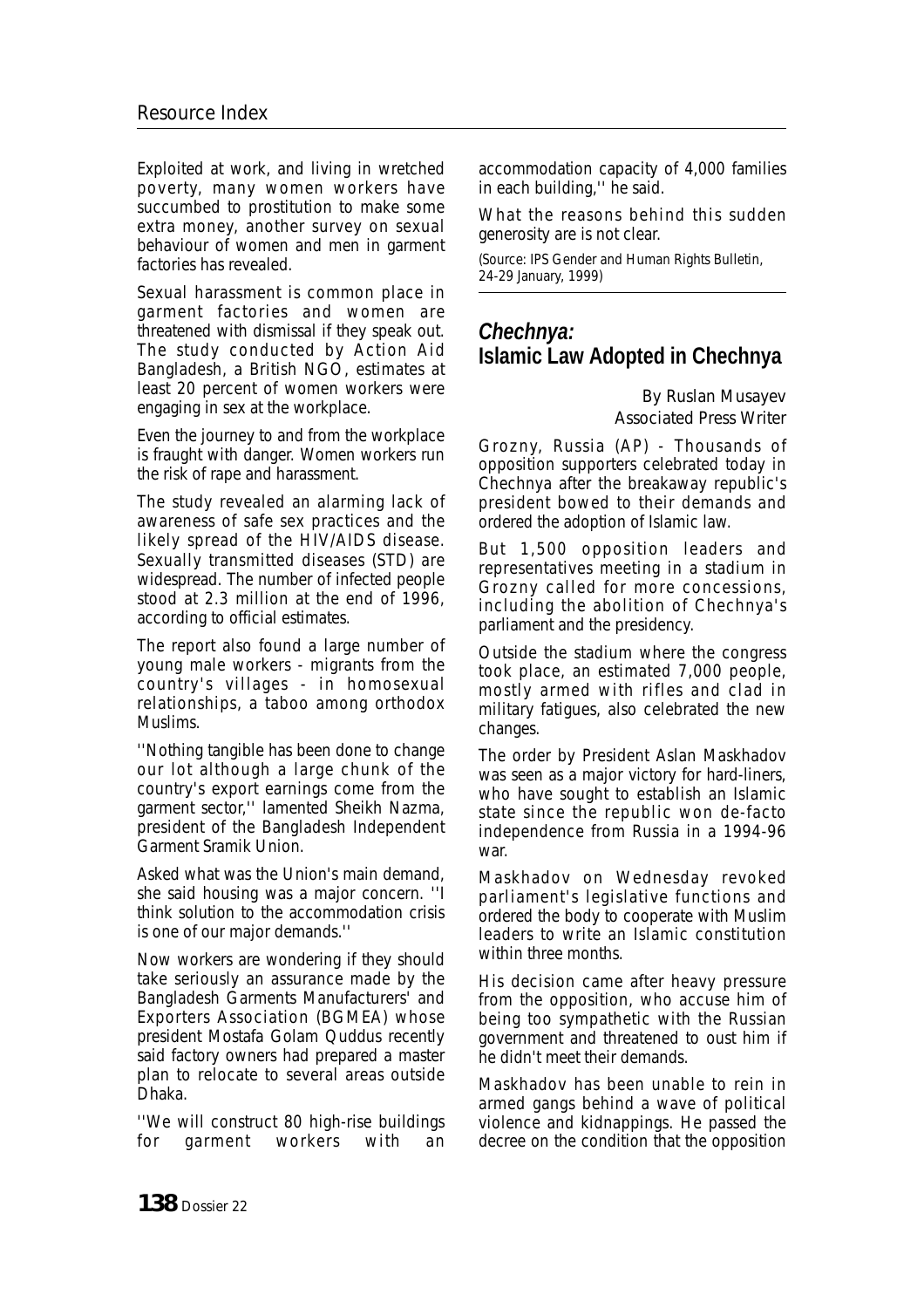support him, though no official agreement was made.

Opposition leaders praised Maskhadov's move, but pushed for more concessions, including disbanding the parliament and getting rid of the presidency completely.

"If we do not introduce Islam now, under the next parliament and president things will get even worse,'' said Karavan Saiyev, a field commander with the government.

Already, the president's decree will change all aspects of Chechnya's life, including education and the military, the Interfax news agency reported.

Still, it wasn't immediately clear whether Maskhadov planned to introduce a strict version of Islamic rule - such as that imposed by Afghanistan's Taliban - or whether he intended to settle for a milder version.

Opposition leaders said the move would only make Chechnya more stable and establish its authority among other nations. No country has recognized Chechnya's independence, and Moscow still regards the republic as part of Russia.

Other Chechens were not as excited about Maskhadov's plans to throw out the region's present constitution, which outlaws anything but a secular state.

``I wish I'd been killed in the war,'' said a Chechen woman who asked to remain anonymous. ``Those who could afford to leave Chechnya have already done so, and we have been left here absolutely defenseless.''

*Source: Los Angeles Times, Feb 4, 1999*

## **Japan: In Two Years, a Tribunal on Violence Against Women**

#### *By Suvendrini Kakuchi*

Tokyo, Dec 17 (IPS) - Women's groups across Asia have set December 2000 as the launch date for what will be the first war

crime tribunal focusing on violence against women during armed conflicts.

The Women's International War Crime Tribunal is actually a response to the cry for justice made by thousands of women forced to be sex slaves of Japanese soldiers during World War II. But women's rights activists say it will also address other conflicts during which women faced systematic rape, sexual slavery and other violence. "The tribunal is one of the most important initiatives in the struggle for justice for women whose suffering has gone and continue to go unnoticed by the world," says Yayoi Matsui, of the Japanese chapter of the umbrella group Violence Against Women in War Network (VAWW), which comprises women's organisations from around the world. She adds that while the tribunal will really be a formal legal proceeding, non-government organisations will nonetheless be presenting evidence that will support the points of view of women who have been abused but have been denied the opportunity to have governments acknowledge what happened to them, much less get justice. Foremost among these cases are those of the socalled "comfort women" forced to provide sex to the Japanese troops who had invaded and occupied their countries in World War II. Research by various scholars indicates that Korean and Chinese women made up the bulk of the comfort women, although many Filipino, Indonesian, Thai and even Dutch women also became the sex slaves of the Japanese soldiers.

Some were even merely girls at the time, with recorded cases of 11-year-olds among the soldiers' sex slaves. For several years, the Japanese government denied the existence of "comfort stations" set up by the now defunct Japanese Imperial Army all over Asia to service soldiers.

But following research by Japanese scholars that proved their existence as well as the growing international uproar regarding the plight of the comfort women, Tokyo decided to set up an Asian Women's Fund to provide medicine and social welfare and financial help to the ex-comfort women.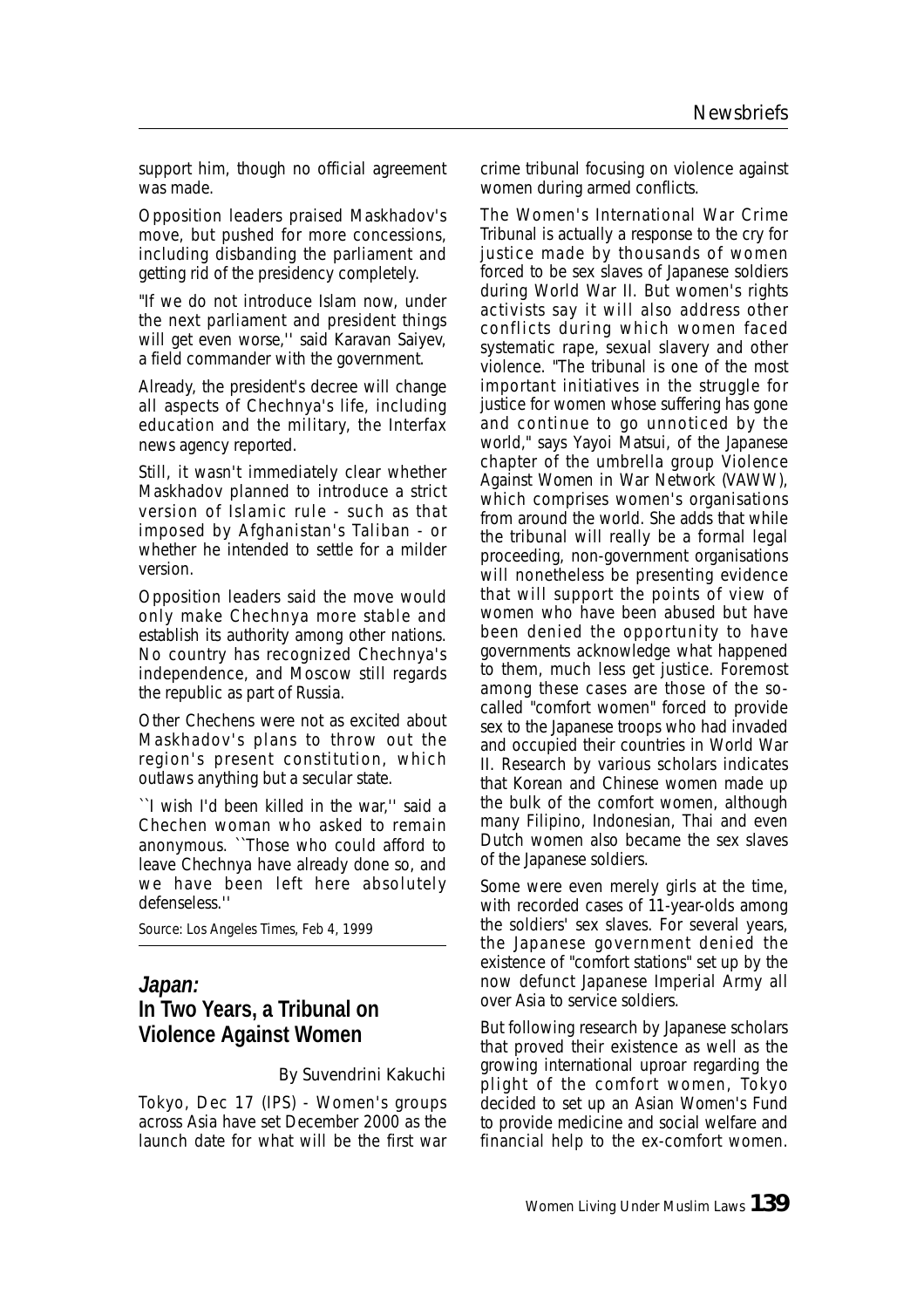The Fund, however, is privately financed. Many of the comfort women, now in their late 60s and 70s, have said they want compensation to come from the Japanese government itself, as well as an official apology for what they had to go through.

Several lawsuits seeking precisely these have been filed against the Japanese government, but so far none have brought satisfactory results. According to Matsui, several court proceedings have been held in the past "to judge Japan's acts in Asia" but none of them — not even the most famous Tokyo Tribunal that held more than 400 hearings-really focused on the violence that had been done on the women. In contrast, the tribunal will not only address the issue of the comfort women, but also many instances of the violence women have had to go through in other armed conflicts across postwar Asia. Among these, say women's groups, are the rape some 200,000 women during the war for independence in Bangladesh in the 1970s and rape used as a means of torture in the hands of the military government during the internal conflict in Burma in the 1980s. Activists also hope the tribunal will tackle the rape and sexual enslavement of women in East Timor under Indonesian colonial rule and rape committed by the security troops during the India-Kashmir war conflict in 1990s.

Australian legal consultant Ustina Dolgopol, who co-authored the UN report 'Comfort Women: The Unfinished Ordeal', says the many legal disadvantages faced by women are rooted in discrimination and are inherent in the societal structure.

"The tribunal aims to change this attitude," she says. "By holding the tribunal, the Japanese people can say we do value women within Japan and elsewhere in the region, believe in the equality of women and want new laws based on the perspective of women's rights." Women's groups are now collecting evidence across Asia for presentation at the tribunal — an awesome task, considering much of crucial evidence in many of the cases have either been destroyed or are still being hidden. Activists say this is especially true of the "comfort women" cases.

Lawyers and researchers working with Matsui say Asian comfort women will testify for the first time against ex-military police, top ex military men who were involved in the system.

Says Taiwanese lawyer Wang Ching Feng: "It is a civil case and will be a landmark not only the comfort women but also in the now increasing consciousness of people's power that hopes to change the world for the better."

Lawyer Apong Herlina, who is working with Indonesian comfort women, expresses firm support for the tribunal. "Former comfort women in Indonesia have kept their suffering silent for more than five decades," she says. "There is a lot of expectation for the tribunal because it brings them justice and restores their dignity."

Comments Apong: "The tribunal is important because it sets a precedent for achieving justice even today when ethnic Chinese women are struggling regain their dignity after being raped by Indonesian soldiers."

Meanwhile, Chinese historian Chen Lifei of the Huadong Educational College Press says Chinese scholars have started to collect evidence after years of suppression of pertinent data. Their research so far indicates that there were at least 77 comfort stations in Shanghai and that some 200,000 Chinese women were "conscripted" into the service.

Lawyer Wang, for her part, says there are currently 45 women in Taiwan who have revealed their stories as comfort women. Some researchers though say at least 1,200 women from the island were forced to become sex slaves of the Japanese soldiers between 1938 and 1945.

*Source: IPS Gender and Human R140B140 13-18 December, 1998*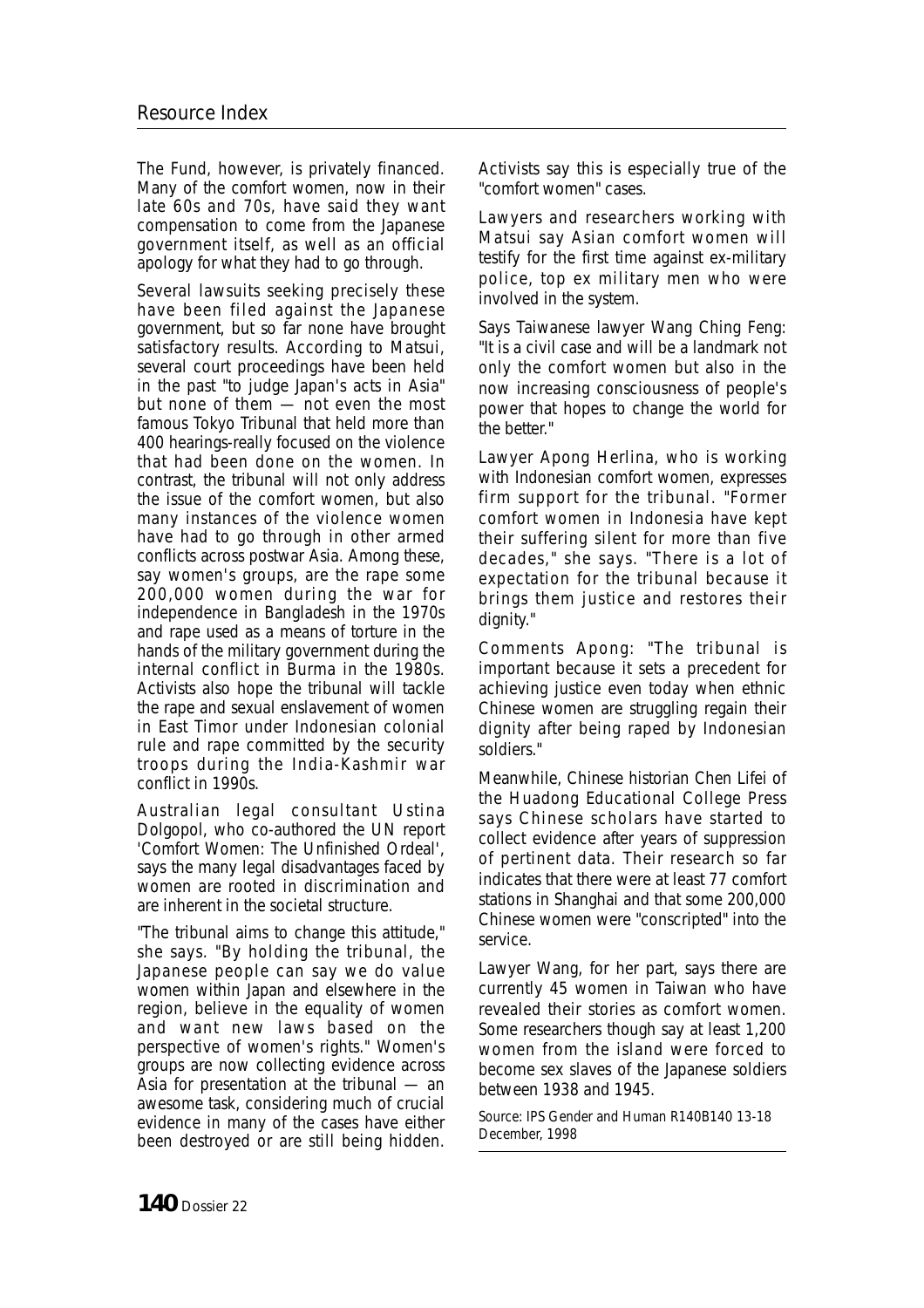## **Nigeria: Widows Tortured In The Name Of Tradition**

*By Remi Oyo*

ABUJA, Dec 30 (IPS) - In Nigeria's eastern region, a widow is forced to drink the bath water of her husband's corpse to prove that she had no hand in his death.

Her hair is shaved and she has to sleep on a bare floor without any covers for at least a week.

In the Yoruba region, located in the southwest of the country, a widow has to wear the same dress for a year, and she must sit straight, not moving her head sideways, for a 'specified' period.

Nigeria, with more than 110 million people split almost 50/50 between men and women, has yet to address the controversial issue of bereavement where widows suffer untold emotional and physical pain following the loss of their husbands.

''I think the way widows are treated in Nigeria and in Africa is uncivilised,'' said Kathryn Hoomkwap, a leading Nigerian female activist and politician.

She told IPS from the Nigerian capital of Abuja this week that: ''Apart from making them drink the bath water of their dead husbands, some cultures make the widows sit outside (the house) for seven to 14 days on a bare floor eating from (tree) leaves, because they are not allowed to use plates.''

''They are made to swear they are not responsible for killing their husbands. Sometimes they are told they are mere human machines for producing children and when their brothers-in-law want to possess them, and the widows refuse, they are sent away and their children taken from them,'' she said.

Jadesola Akande of the Women Law and Development Centre (WLDC) said ''the major constraint is the ignorance about the rights of widows and the (widows') fear of what will happen if they refuse to perform these rituals.''

Akande, who is a professor of law, said during an interview in the commercial capital of Lagos that one superstition that holds women from exercising their rights is the belief that if they do not practice their tradition, this might mean the death of a male child. ''There is the need for public enlightenment about the plight of widows,'' she said.

''We have embarked on an enlightenment drive in all the 36 states of Nigeria telling people about widowhood rights. For instance, we tell the women, 'when it happens, open your eyes, even as you are depressed, see where you can help yourself and where others can help you','' Akande added.

The campaign, according to Akande, aims at educating women about their rights. ''We tell them to assert their rights over their house and property,'' she said. ''After that, we ask them to look for a lawyer for advice. It doesn't really cost money, there are many lawyers out there who will do it for free.''

Hoomkwap agreed, but said that the judicial system does not favour women. ''Only few judges can look at the problem of widowhood dispassionately. After all, most of the judges are still men and chauvinistic.''

Hoomkwap believes that only the economic empowerment of women through training and education will produce better and lasting results.

At the moment, Nigeria's widows meet at the Pat Utomi Training Centre once a week, where the Lagos-based 'Widows Organisation International' publishes a quarterly magazine, 'Widows Voice', to provide a forum for them.

The centre, situated in the Surulere suburb of Lagos, also provides the women with basic skills. ''We need to put the women in training to enable them to earn a living to get some income, and we give them advice of their legal rights,'' an official at the centre told IPS.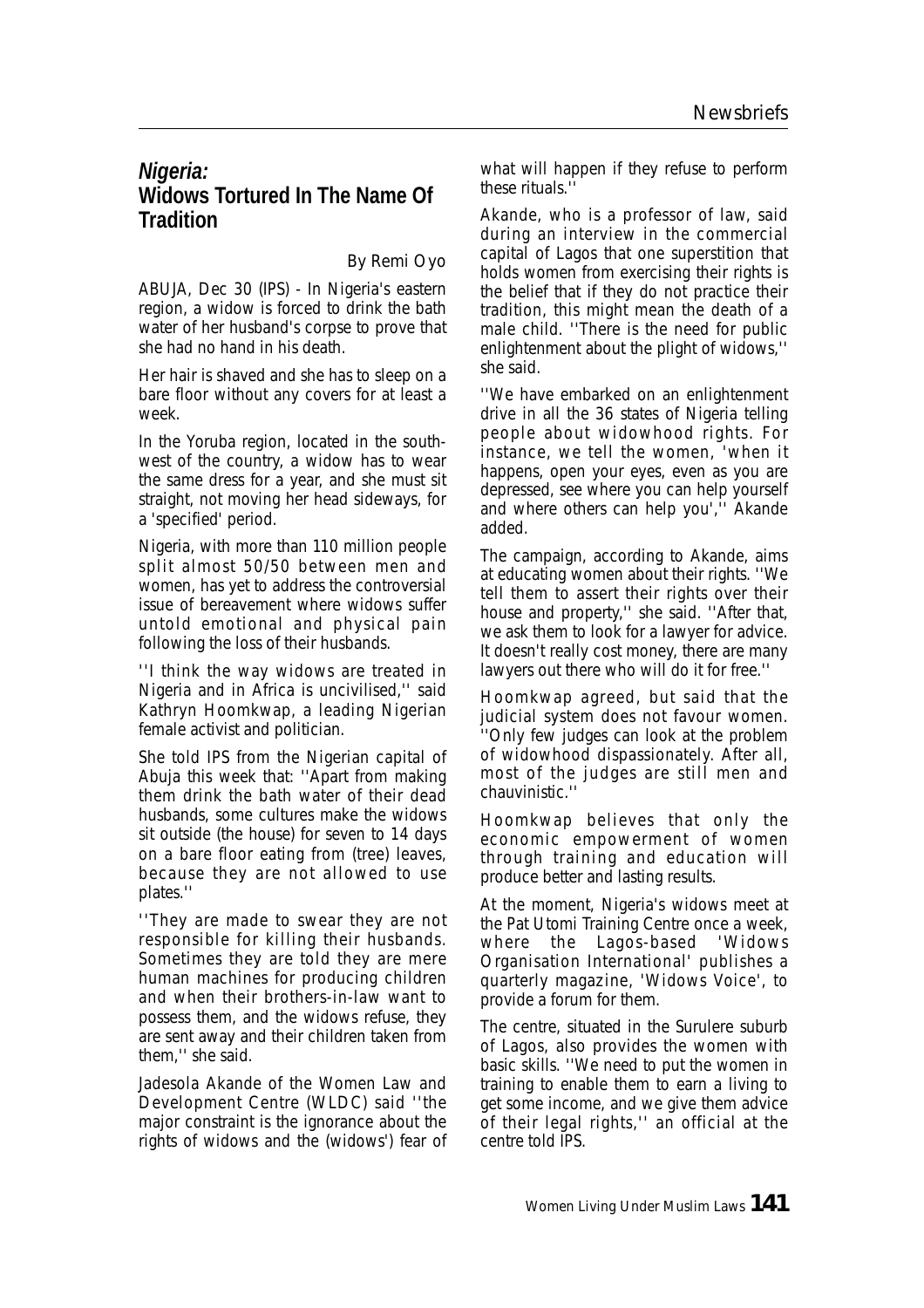The women also share ideas through the 'Widows Voice'. Writing in the latest edition of the magazine, Patience Ifejika, who is a widow, said ''when you lose a loving husband who has been a real partner and a provider, you feel as if you are decapitated, without a head.''

''The feeling can be worsened by the sheer greed and envy of the husband's relations who want a firm grip on their late brother's assets, especially if the deceased was the progressive type.''

Her view is shared by Chinasa Otuechere who said she is suffering, because her late husband, a truck driver, did not do enough for his in-laws. ''My husband was sick for a long time before he died. Our situation was worsened by the fact that we had no property and no money.''

''I felt like running away too...I don't know where,'' Otuechere continued. '' When I looked at my five helpless children, I felt utterly confused and completely crippled. Since then, I have been giving my children out as househelp so that they can be sure of food, clothing and basic education,'' she wrote in the widows' magazine.

Cecilia Akuegbo-Onwu recalled her treatment at the hands of relatives after she loss her husband. ''I was forced to sit near the corpse of my husband till day break. They (his relations) put kolanut on his chest and forced me to eat it. They made it compulsory that I must eat without washing my hands or cleaning my teeth for seven market weeks, equivalent to one calendar month,'' she said.

''On every market day, about three O'clock in the early morning, they sent an old widow to escort me with a lamp to a nearby river to take a bath. This according to them meant that if I killed my husband, he would come out of the river and avenge his death." she added.

''My husband's relations also threatened to take away his property, unless I paid the sum of 30,000 Naira (about 250 US Dollars),'' Akuegbo-Onwu said.

Ifejika said that she now believes that the problems of widowhood can only be solved by ''having a good education which enables one to stand up for one's rights despite all odds.''(END/IPS/ro/mn/98)

*Source: IPS Gender and Human Rights Bulletin, 24- 29 January, 1999*

# **Pakistan: Violence Against Women Remains Serious**

#### *By Beena Sarwar*

Lahore, Dec 16 (IPS) - Munir Ahmed has been running from pillar to post in search of his 14 year old daughter who was abducted from his brother's home in this Pakistani city more than one month ago. The illiterate father, who has a serious kidney ailment, has been in and out of police stations - he registered a first information report at the Sarwar Police Station in early November - and government offices with no results.

Gaunt and unshaven, he pleads for help in rescuing his daughter Zahida Parveen who he says has been forced to marry one of her abductors - his "enemies" he calls them.

Cases like this are very common in Pakistan, where women and girls are the victims of many undemocratic norms, policies and institutions. Women are threatened, beaten and strangled. They have stove burst burns, are poisoned, or are left disfigured by acid thrown at them. Domestic violence is the biggest single cause of injury for women, accounting for more hospital admissions than rapes and road accidents.

During 1997, the independent Human Rights Commission of Pakistan (HRCP) said, eight cases of sexual assault were reported every 24 hours, while the incidence of missing women and "abduction" was even higher. Lawyers and activists blame Pakistan's feudal society where men consider women their property and ill-treat them with no fear of punishment.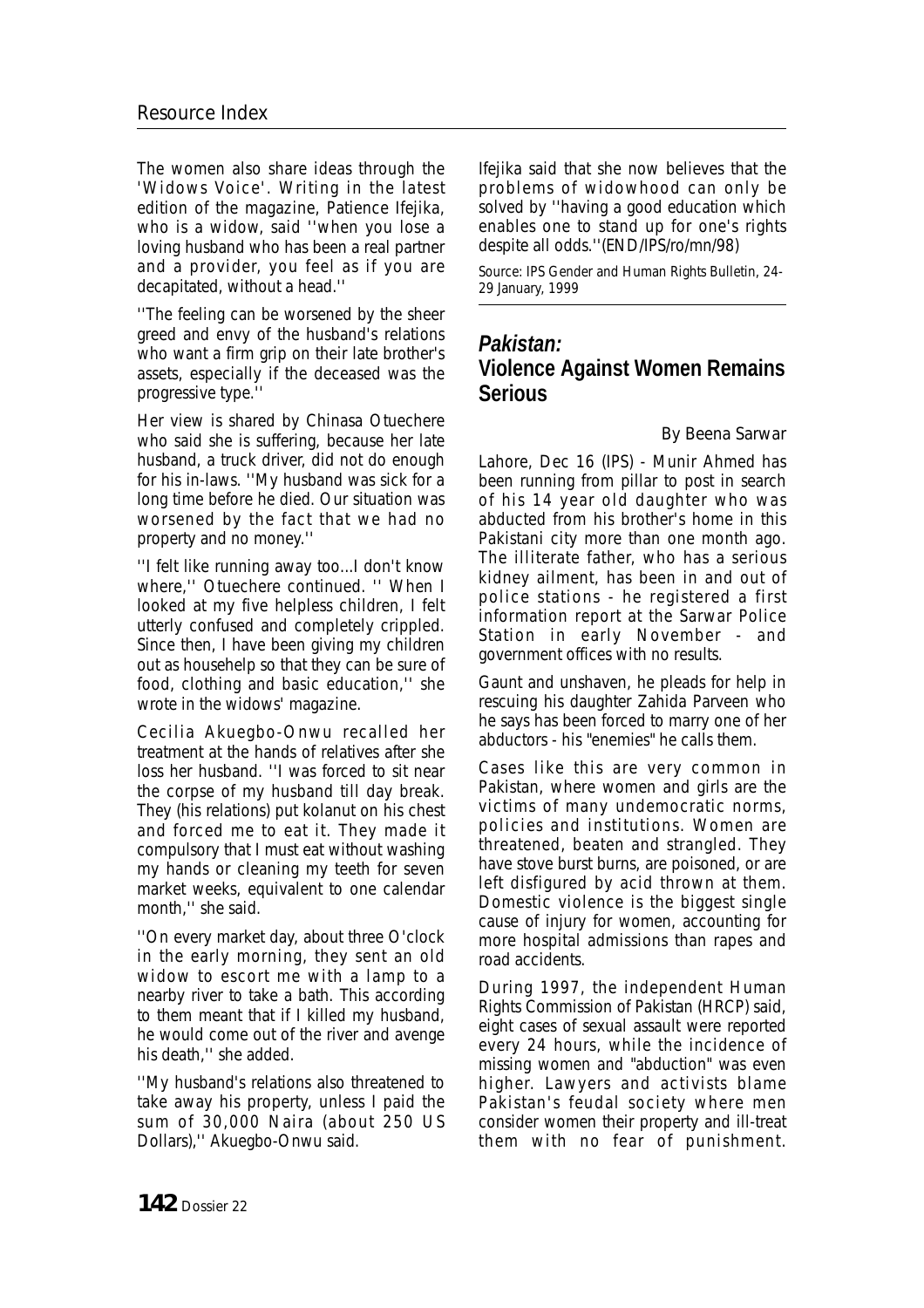Addressing a rally last week in Lahore, Nigar Ahmed, director of Aurat Foundation, said "women are not seen as human beings". Some 2,000 people participated in the rally organised on World Human Rights Day - the biggest women's rally seen in Pakistan - to protest continued violence and abuse of women and girls. The Dec. 10 march in Lahore, capital of Punjab, Prime Minister Nawaz Sharif's home province, was an impressive and inspiring sight with participants from all over Punjab - from women's organisations, grassroots groups, trade unions and four political parties. Women carrying infants on bony hips marched along carrying placards and banners denouncing violence against women. Groups chanted slogans against forced marriages, domestic violence and "black laws" - violative of fundamental rights.

"Please tell the photographers not to publish our pictures in papers," one woman said. "Our men will beat us up. They are very zalim (cruel)." The repeal of the Zina and Hudood Ordinances was one of the insistent demands of the rally, also the annulment of other 'black laws' including the 'Blasphemy law' and the Shariah Bill awaiting parliamentary clearance.

Women's groups have been campaigning for the repeal of Islamic Zina - when women who marry without their parents permission can be taken into custody - and Hudood laws concerning rape, under which a woman has to produce witnesses to register a case of rape. The ordinances are a legacy of Pakistan's martial rule past.

A commission of inquiry headed by a Supreme Court judge had said the laws were in direct conflict with Islam, Pakistan's Constitution and the country's commitments at the international level. HRCP, the rights watchdog, has urged its repeal in successive reports saying that enforcing human rights was the primary responsibility of the government.

However the present Sharif government has done nothing. Earlier in the year, Information Minister Mushahid Hussain had said his government was planning to review the Hudood laws after consultation with representatives of women's organisation. Instead the government has moved to make the Koran and Sunnah (Islamic traditions) the supreme law of Pakistan. Women's groups say the proposed Shariah Bill will lead to the trampling of women's rights. Women's groups have had to fight hard for rights under a rigidly patriarchal system that draws its legitimacy from society and a narrow interpretation of Islam.

The right to marry according to their own wishes is one of the most contentious. Denied to the vast majority of Pakistani women, many have been killed by male family members for daring to defy the wishes of the family. Feuds have lasted for generation over such relationships, and have claimed many victims over the years. In February this year, Pakistan's biggest city of Karachi was brought to a halt by enraged mobs demanding police redouble efforts to track down a young couple who eloped and got married. Later 19-year-old Riffat Afridi insisted in court that she had married Kunwar Ahsan, yet at least one gunman broke through the police cordon and shot at Ahsan, leaving him paralysed. In a similar case in Lahore last year, a threemember bench of the Lahore High Court upheld the right of an adult Muslim woman to marry according to her choice. But the young couple has had to seek sanctuary in Norway as their lives were under constant threat. (END/IPS/bs/an/98)

*Source: IPS gender and Human Rights Bulletin, 13- 18 December, 1998* 

# **Pakistan: Madrassa Students Attack women**

#### *By Zahid Hussain*

Karachi : Women shopping in Karachi's upmarket districts have swapped jeans and sleeveless dresses for the all-enveloping Islamic chador out of fear of knife-wielding religious zealots.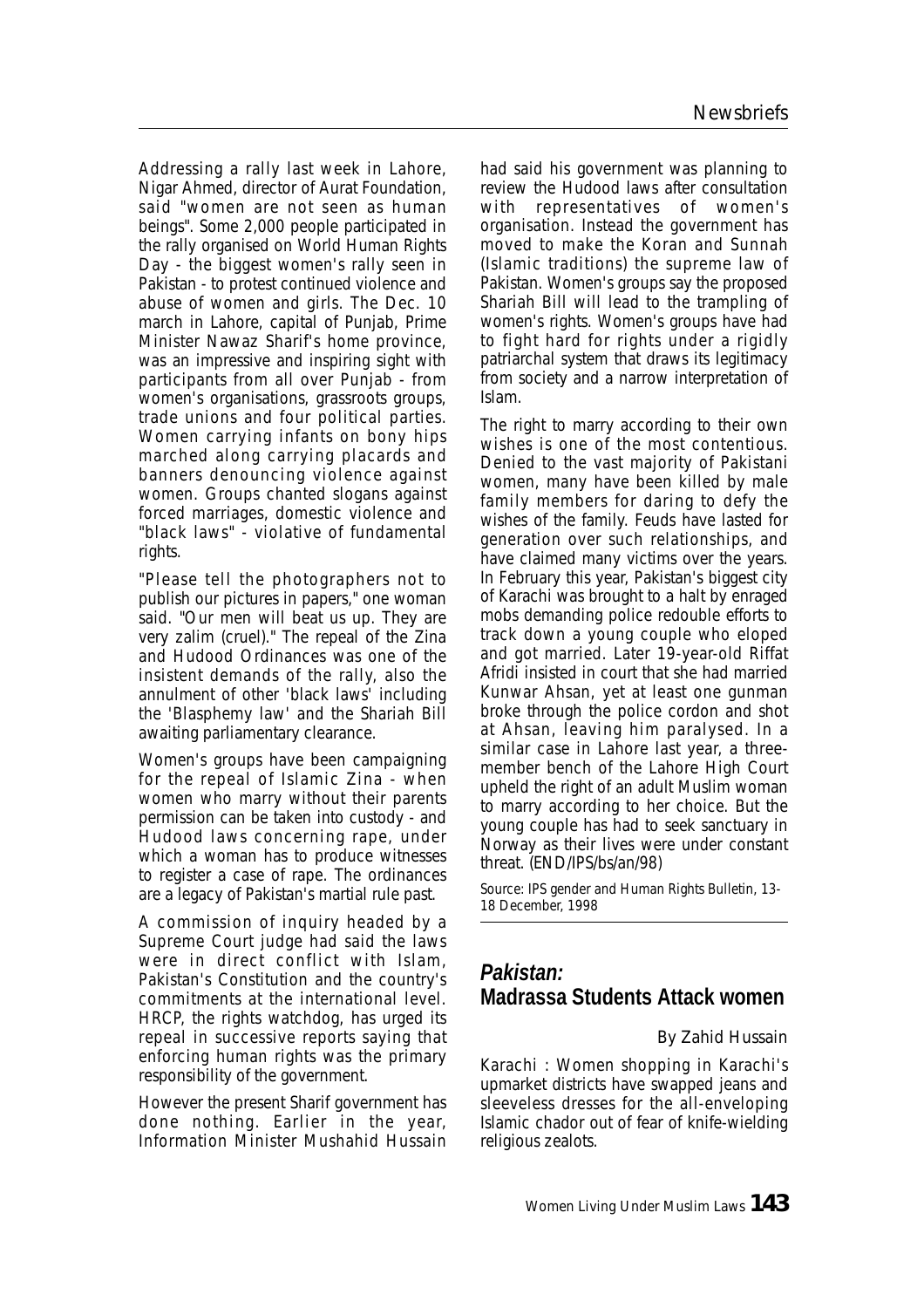Several women have been threatened in recent weeks and in at least three cases had their arms slashed with knives. Armed police have been deployed in the city's main shopping areas.

Women's fears have been further fuelled by rumours that some young girls were pricked with HIV-infected needles in a cinema. However, no cases have been reported to police.

The attackers are students from local madressas - religious schools - who resent women wearing what they see as obscene Western dress.

"Next time you should not be seen here without properly covering yourself," one young mullah armed with a knife reportedly warned a teenage girl.

Similar attacks on women have been reported in Lahore and Rawalpindi. They come as the Government moves to enforce strict Islamic sharia law - a push that has given new ammunition to the Islamic zealots.

"This is an alarming situation. Women, particularly the working women, don't feel safe," said Rehana Hakim, editor of the English-language magazine Newsline.

Some commentators also blame the rise of Taleban rule in neighbouring Afghanistan for the new-found Islamic militancy.

"A large number of Pakistani religious students have fought in Afghanistan on behalf of the Taleban militia and are inspired by the establishment of a strict Islamic society in the war-torn country. They want to see in Pakistan the same laws restricting women to their home," said a senior member of the Women's Action Forum.

Pakistan's main Islamic party, Jamaat-i-Islami, plans a massive three-day rally from today in Islamabad as a show of strength against what it sees as Prime Minister Nawaz Sharif's efforts to increase his power by introducing Islamic law.

*Source: South China Morning Post October 23, 1998 - 06.3 Date: Mon, 8 Feb 1999* 

# **Pakistan: Muslim Family Law: the latest assault on society.**

### *By Khaled Ahmed*

The Federal Shariat Court has started hearing petitions against the 1961 Muslim Family Law Ordinance in Lahore. Three judges, led by Chief Justice Mian Mahboob Ahmad, are hearing objections put forward by three Islamic scholars: Dr Nooruddin Jami of Bahauddin Zakariya University Multan, Maulana Fazlur Rehman, Naib Amir of Jamia Ashrafiya, Lahore, and Dr Mufti Ghulam Sarwar Qadri of Jamia Rizvia, Lahore. The plea before the Court is that sections 4,5,6,7 and 12 of the Muslim Family Law Ordinance (1961) be declared repugnant to Islam.

Section 4 of the Ordinance, after reinterpreting the tradition based on the Quran, had laid down that orphaned grandchildren may receive share from the property of their grand-parents. Section 5 had laid down that a nikah be registered with the union council to be legally valid. Section 6 had laid down that no married man contract a second marriage without the permission of Arbitration Council which shall ensure that the man had good grounds for second marriage and had obtained his first wife's permission to do so. Section 7 had laid down that a divorcing husband shall send notice of divorce to the union council and supply a copy of it to the divorcee wife, after which an arbitration council would try for reconciliation between the two parties. Section 12 had banned child marriage and set a minimum age for the marriage of boys (18 years) and girls (14 years), although marriageability is still adjudged many different ways in Pakistan.

The petitioners have opposed the above provisions of the Ordinance, in particular the irreducible legal requirement to register nikah and divorce at the union council, holding that unregistered divorce is not be invalid. They also favour the unfettered right of men to contract additional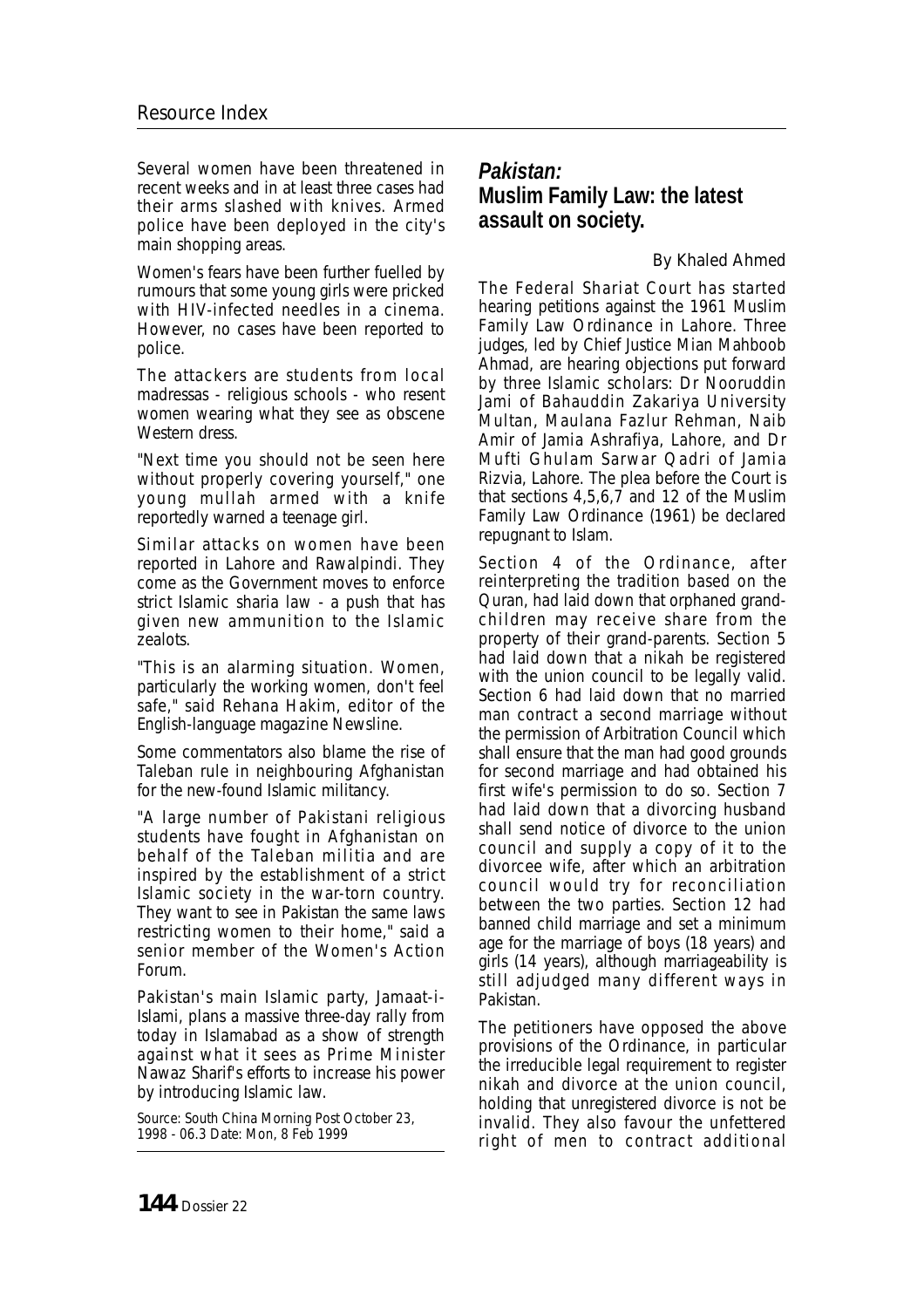marriages without intercession of the union council and consent of the first wife. They oppose the ban on child marriage and consider the right of the orphaned children to inherit from grand-parents' property as being against the Quran. As for the nikah document, they propose that each cleric solemnising the nikah be allowed to issue a personal certificate for legal purposes.

Codification problems of Islamic law: Islamic law is embodied in the 'fiqh' (case law) of the various historically revered imams (jurists). The imams differ in their consideration of the family law and have handed down verdicts rendered under different legal philosophies. For instance, the Hanafi fiqh does not mandate a 'wali' (guardian) for a daughter's marriage but the Maliki law does. Hanafi law has an elaborate doctrine about 'kufu' (suitability) under which an incompatible marriage can be undone, while the Maliki law is less developed on 'kufu'. Hanafi law was sought to be codified under Aurangzeb but the work of several hundred jurists, called Fatawa-e-Alamgiri, seems too inclined to favour the Mughal elite to be useful for today's egalitarian society.

No state can function without codifying its laws. And no codification is possible without suiting Islamic legal sources to modern times. This is where the problems arise. Reinterpretation of the Quranic 'nas' (clear edict), as achieved by the revered imams in the case of the Quranic modalities of divorce, is a case in point. (The petitioners before the Federal Shariat Court have objected to three simultaneous 'talaqs' allowed by fiqh, thus underlining a return to the 'nas' of the Quran.) It was the principle of 'nas' of the Quran that Allama Iqbal sought to reinterpret in his Sixth Lecture. Before him, Sir Syed had recommended this kind of reinterpretation. Pakistan's hudood laws suffer from errors of application because they are too literalist: like the law of the cutting of hands, the law about blood-money to be paid for death through accident, and the notorious Zina Ordinance that equates rape with fornication and thus victimises the raped woman.

History of codification through Family Law Ordinance: The British left the Muslim Family Law pertaining to nikah and divorce uncodified. The problems that arose were thus bequeathed to the judiciary to sort out. Evidence of nikah was established through unreliable sources and divorce was allowed in the chaotic manner that characterised the male-dominated Muslim society. After 1947, after prime minister Muhammad Ali Bogra remarried against the wishes of his first wife (who was an APWA activist), an effort was made to codify laws pertaining to nikah, divorce and remarriage. In 1955, the Commission on Marriage and Family Laws prepared a Report safeguarding, inter alia, the rights of the woman. The Commission was headed by Justice Abdur Rasheed. It comprised seven members, three women and four men. The Report was written by Justice Abdur Rasheed while a dissenting note to the Report was appended by Maulana Ehtesham-ul-Haq Thanvi, the cleric member of the Commission. The said 'alim' was descended from the famed author of Bahishti Zevar, a guide-book for the married woman that denies her fundamental rights.

The Commission accepted the principle that Family Laws had to be liberalised in the light of modern times, but when it came to making recommendations it inclined to a conservative interpretation. For instance, it did not outlaw divorce pronounced by the husband in violation of the Quranic 'nas'. But it did rule that nikah, to be of legal value, had to be registered. Its other recommendations have been given above. The Report was passionately opposed by the ulema and orthodox Muslims in 1956 for being against Islam. The civilian governments after 1956 avoided legislating on the Report, but General Ayub Khan made selected recommendations of the Report into law through an ordinance in 1961. A resolution against the Muslim Family Law Ordinance was subsequently presented in the Nastional Assembly but was not passed. The Ordinance never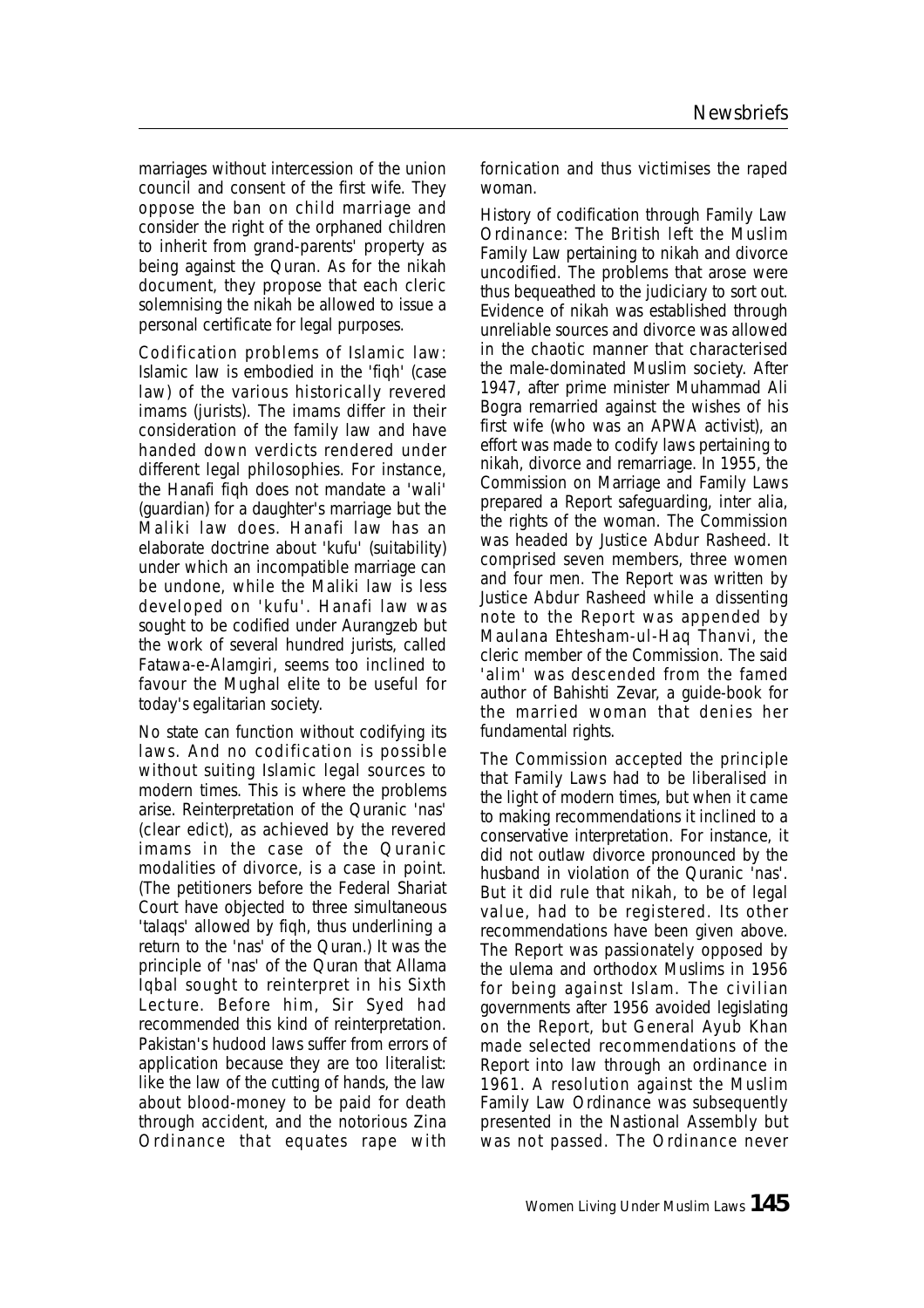carried consensus among the ulema and was considered by them as being against Islam. It was never presented in the parliament for proper legislation but stood as an indemnified law (by the elected parliament of 1970) of the Ayub era, like the Zina Ordinance of the Zia era, as indemnified by the 1985 parliament.

Non-acceptance of any reinterpretation of Muslim law to suit modern times has been the dominant trend among Indian Muslims. The famous Sarda Bill (made Act in 1928) against child marriage was supported by both Allama Iqbal and Quaid-e-Azam Muhammad Ali Jinnah in the 1920s while the ulema opposed it (including Maulana Muhammad Ali Jauhar). Marriage of underage individuals is generally opposed by Pakistanis today who have tacitly superseded the fiqh version of the case, but the ulema have continued to support it as a part of the tradition of the Prophet PBUH. Errors in the enforcement of hudood laws by civilian governments have given grounds to the ulema, some also organised as militant jehadi outfits, to reject democratically elected governments as being too unacquainted with Islam to enforce real Shariat.

Conflicting case law on the Ordinance: Pakistani judiciary has had to set aside the condition of registration of nikah under Section 7 of the Muslim Family Law Ordinance in a number of cases where couples were saved from the punishment of stoning to death (not ordained by Quran). The Sindh High Court in 1988 decreed that since an unregistered nikah was acceptable under Shariat, the accused couple were not living in sin. Subsequently the Federal Shariat Court, accepting the Sindh High Court verdict, ruled against Section 7 of the Ordinance. The Federal Shariat Court didn't have the mandate to adjudicate on Family Laws but in 1985 the 8th Amendment inducted the Objectives Resolution into the main body of the Constitution and gave the Court the justification to consider Family Laws too. In 1993, the Supreme Court refused to accept the Objectives Resolution as a supra-constitutional provision. The

PML government wants to make Shariat the supreme law in Pakistan and is therefore in favour of the Federal Shariat Court hearing the Family Law case while defending the Ordinance.

While listening to the defence, the honourable Federal Shariat Court was pleased to set aside the Report of the Council of Islamic Ideology recommending that provisions against polygamy be further strengthened in Section 6 of the Muslim Family Law Ordinance. The ground taken by the Court was that the Report had had no effect and therefore could not be considered as binding. Conservative 'fiqh' inclines to the Quranic reference to polygamy in a number of verses but ignores verses that clearly prefer monogamy to polygamy. In 4:3 the Quran says '...but if ye fear that ye shall not be able to deal justly with them then only one, or that which your right hands possess, that will be more suitable to prevent you from doing injustice'. Then in 4:129, the Quran says, 'Ye are never able to do justice between wives even if it is your ardent desire'. Many scholars, including Syed Abul Ala Maududi who favoured the contents of the Muslim Family Law Ordinance, have inferred from these verses that the state should codify law against polygamy accordingly, but the conservative clergy is of the opinion that the above Quranic verses still do not constitute a clear order.In Tunisia and Turkey polygamy is banned under Muslim Family Law.

A retrogressive environment: Instead of reinterpreting the Quranic law and codifying it to suit the circumstances, the trend in Pakistan is to undo the progress made towards codification in the past. The assault on reform is intense and can be violent. The fundamental problem is that while men are free to be polygamous, women are not. Under the Ordinance the bride is required to state in the *nikah-nama* that she is unmarried, but the bridegroom is not. Thus men are not held liable if they misinforms about their marital status. The resistance to reinterpreting the Quranic law is intense but the truth of the matter is that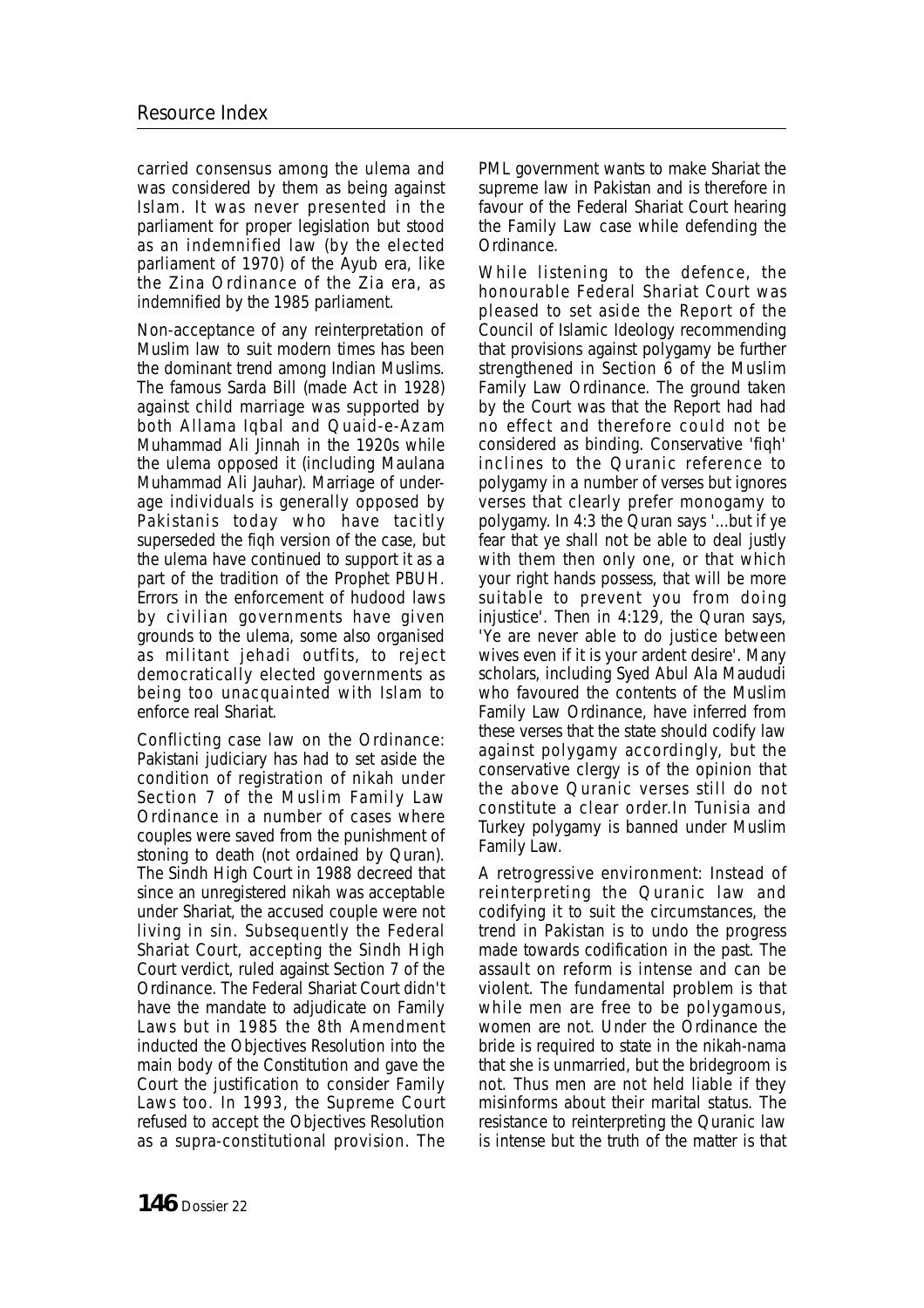Quranic law has been modified and reinterpreted in the past to suit men. The method of 'talaq' accepted by the Ordinance is violative of the method prescribed in the Quran. Allama Iqbal had written to Maulana Suleiman Nadvi to ask if it was right that Hazrat Umar as caliph had suspended the Quranic punishment of cutting of hands. In today's violent environment, it has become almost impossible to defend legal reform in favour of women. Important social development away from child marriage, slavery and unfettered polygamy may be undone simply because this retrogressive step favours men and further lowers the status of women.

*Source: The Friday Times, Lahore, Pakistan February 5 - 11, 1999.*

### **Zimbabwe: Gays and Lesbians Hit out at Former President**

#### *By Lewis Machipisa*

Harare, Jan 28 (IPS) - Gays and lesbians in Zimbabwe have lashed out at former president Canaan Banana over his remarks that homosexuality is "deviant, abominable and wrong according to the scriptures and according to Zimbabwean culture."

In an open letter to Banana-who was himself sentenced to 10 years in prison for sex crimes of a homosexual nature on Jan 18 — the Gays and Lesbians Association of Zimbabwe (GALZ) say they are deeply offended by the remarks.

In an interview with the weekly 'Financial Gazette' on Jan 21, Banana, a former Methodist Clergyman, said "I do not believe in that practice (homosexual). It is a deviant social behaviour. It is abominable. It is wrong not only according to the scriptures but also according to our culture."

Keith Goddard, GALZ programmes manager, said in the letter, made available to IPS this week that rumours of Banana's

homosexuality have abounded within the gay community for many years. "It is one thing for you (Banana) to remain silent or neutral about homosexuality; it is quite another for you to castigate us when you have been convicted of engaging in homosexual activity yourself. To describe your own kind as deviant and abominable is to define yourself as a sell-out," said Goddard.

It took a murder for the complaints to become public. In August 1995 Jefta Dube, who had served as Banana's aide-de-camp, shot dead a fellow policeman who had called him Banana's wife. Dube admitted the murder but said in mitigation that he had been repeatedly raped by former head of state. Goddard says GALZ could have exposed Banana if they wanted, but "we have consistently maintained a policy never to out people, believing this to be highly dangerous in a homophobic climate which borders on hysteria. Now you have the audacity to contribute to the hate campaign against us."

"Even though you (Banana) do not wish to identify with us as a fellow gay person or lend support to this (GALZ) organisation and its activities ... You should hang your head in shame," says Goddard. According to Goddard, Banana's comments serve only to reinforce the prejudice against homosexuals in Zimbabwe and encourage persecution. Homosexuality is frowned at in this largely homophobic country. Resentment to the practice runs high. President Robert Mugabe has described gays and lesbians as being lower than pigs and dogs. Banana was convicted of using his position as president between 1980 and 1987 to force men-aides, bodyguards and a gardener-into submitting to sex with him. After he left the presidency, he was alleged to have sexually molested a job-seeker he met on the streets. During the course of the trial, the court heard how Banana once squeezed his aide-de-camp and kissed him. As he left, Banana patted Dube's bottom, saying: "This is the food of the elders." In one instance, Banana spiked Dube's drink and when he awoke before dawn, he was not wearing his trousers and there was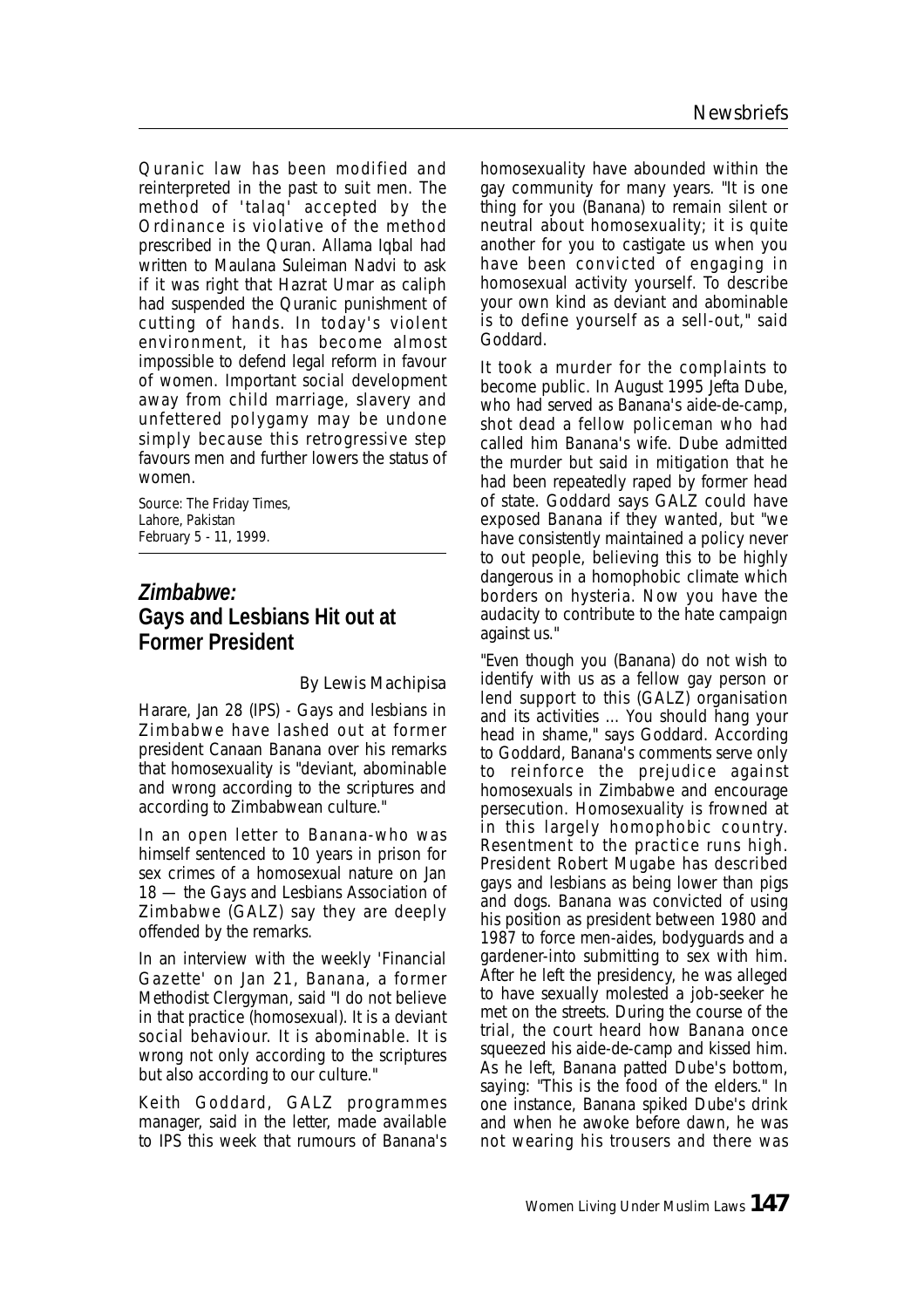"slippery stuff" between his buttocks. Banana was standing over him "grinning" and said "We have helped ourselves."

Banana's conviction has driven Zimbabwe's small but vocal homosexuals underground as resentment towards them looks set to intensify. Homosexuality is outlawed in this southern African country. GALZ has taken offence at the choice of words such as 'deviant' and 'abominable' used by Banana.

In an apparent reference to Banana's court case which illustrated abuse of power and lechery, Goddard wrote: "deviant behaviour is that which harms others: abuse of power, assault, pedophilia and rape are wrong because they harm others. Why should a consensual sexual relationship between two people of the same sex be abominable when it is fulfilling and socially constructive?"

"It is homophobia which is deviant because it encourages hate and suspicion and destroys the lives of people who simply have a sexual orientation which differs from the so-called heterosexual norm," says Goddard.

As a man of the church, GALZ says it expects Banana to perform his "gospel duty by standing alongside the marginalised and the social outcast...and not to judge."

"To say that homosexuality is un-African is absurd. Same-sex activity is known to exist in one form or another in 55 African countries. It is homophobia that has been imported from the West and not homosexuality," said Goddard.

According to Goddard, Banana has never identified himself as homosexual, nor has he ever been a member of their organisation or appealed to for assistance from them.

"As an African elder and as a man of the cloth, you are expected to act with integrity. As a former leader of this country we expect better of (Banana)," says Goddard.

*Source: IPS Gender and Human Rights Bulletin, 24- 29 January, 1999*

**India:**

### **Fettered by Dogma with fatwas and punishments, a clutch of radical Muslim leaders holds the entire community to ransom.**

### By M G Radhakrishnan

Kerala: "For 12-year-old Safa Mariam Ahmed and her family the celebrations ended before they even began. Having won several prizes at the annual cultural competition at her Vocational Higher Secondary School at Payyanakkal, Kozhikode, she had just been chosen the festival's best artiste. To add to the family's delight, her elder sister Ofean also won prizes in the dance and drama competitions. Two days later came the bad news: a letter from the local Ihya-Ul-Ulum Madarsa informed the two girls that they could no more pursue Islamic studies at the madarsa. The crime: performing on stage, considered to be against Islamic tenets by the local mahal committee. Their father Ahmed Koya approached the courts for justice after his pleas for mercy were rejected." Elsewhere in North Kerala, Tasnibanu, 20, a student of Manchery in Malappuram, wanted to marry Abdul Nasser under the Special Marriage Act instead of the traditional Islamic rites. It was then that the local masjid committee and some fundamentalist groups moved in. Banu was dismissed from her college by its Muslim management, confined to home by her father and tortured by her relatives. A worried Nasser filed a habeas corpus petition in the Kerala High Court.

Targeted by fundamentalist organisations, Tasnibanu and the Ahmed family at least looked up to the courts for justice. But in Kerala's Muslim-dominated Malappuram district and parts of Kozhikode, there are scores of others who submit to the tyranny in silence. The trend is alarming. The local masjid/mahal committees, backed by some Muslim extremist groups, have taken it upon themselves to impose Islamic law on the Muslims and punish those who are "wayward". The fundamentalist groups, led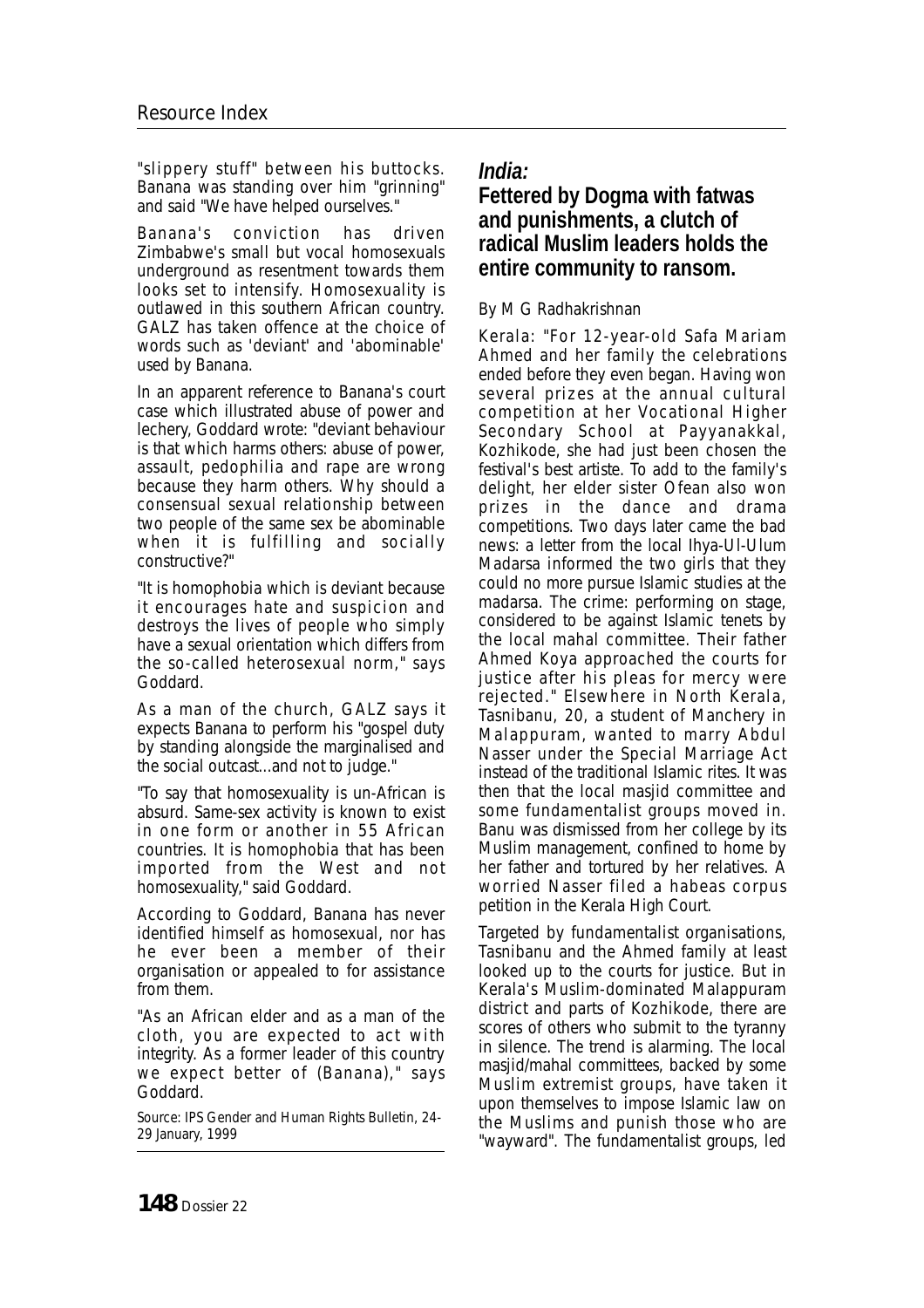by the National Democratic Front (NDF), have particularly targeted the liberals in the community: those who do not strictly follow Islamic laws like abstaining from liquor, fasting during Ramzan and wearing the makhna or the purdah.

The consequences for those who violate these orders can be disastrous: social ostracism and even attacks and arson. "The Muslim community is being terrorised by these fundamentalists as there is a wellorchestrated attempt to Talibanise it," says S. Jabbar, district secretary of the Kerala Uktivadi Sanghom (Rationalist Association). For his outspoken views, Jabbar had to pay a price: last month, his house was attacked. Says K. Natarajan, sp, Malappuram: "The extremist groups have taken over the role of the moral police in many places."

Ahmed Koya, father of the girls expelled from their madarsa for participating in a cultural festival, says the masjid committees have been hijacked by fundamentalist bodies like the NDF. "I am a devout Muslim and do not have to be told what is Islamic by them." But the masjid committee is adamant: "It is against Islam for girls or women to perform on stage," says P.K. Mohammed, president of the Madarsathul Alaviya.

"NDF activists imposed a strict vigil on her movements and even tried to molest her."

Abdul Nasser, fiance of Tasninbanu, 20

Case: Banu dismissed from college as she wanted to marry as per the Special Marriage Act. Recourse: Nasser filed a petition in court.

The NDF, a Kozhikode-based organisation, is currently said to be in the forefront of the extremist outfits working among the Muslim community. But unlike other fundamentalist groups like the Progressive Democratic Party and the Islamic Sevak Sangh, which are virtually defunct now, the NDF functions openly and has offices in several districts. Most of its office bearers are respected professionals in various fields. Says O.M. Abdul Rahman, NDF chairman and professor at Cochin University: "We are

an organisation committed to campaigning for the civil rights of the minorities and Dalits." Last year, Chief Minister E.K. Nayanar informed the state Assembly that the NDF was among the many organisations having links with extremists. According to an Intelligence Bureau (IB) official, three years after its formation in 1993, the NDF started a clandestine wing. "The overt wing organises seminars and holds adult education camps, while the covert wing is responsible for bomb attacks, stockpiling arms, training cadres and so on." It has also been charged with receiving huge donations from Gulf countries.

Most liberal Muslims, the Indian Union Muslim League, the Kerala Police and the IB concede that NDF is the main force behind the sudden increase in Muslim radicalism in the state. Police also say that some of the attacks against so-called violators of Islamic laws have been engineered by the NDF. The group has been behind the campaigns against school uniforms, singing Vande Mataram in schools and lighting of traditional lamps. "We have no evidence to show that NDF has been involved in this, but its emergence has certainly radicalised the psyche of the dissatisfied young people," say K.A. Siddique Hassan, the genial ameer (state chief) of the Jamaat-i-Islami.

"I am a devout Muslim and don't need to be told what is Islamic by them."

Ahmed Koya, father of Safa Mariam, 12 and Ofean, 14

Case: Mariam and Ofean were expelled from their madarsa for performing on stage in school. Recourse: Father moved court.

The victims too point an accusing finger at the NDF. Tasnibanu's fianc Nasser says the group was most active in Banu's persecution. "They imposed a strict vigil on her movements and also tried to physically molest her," he says. Tasnibanu also invited the extremists' ire by refusing to cover her head. But K.M. Ashraf, NDF Supreme Council member, denies NDF's involvement in the matter or in other incidents of violence against Muslims.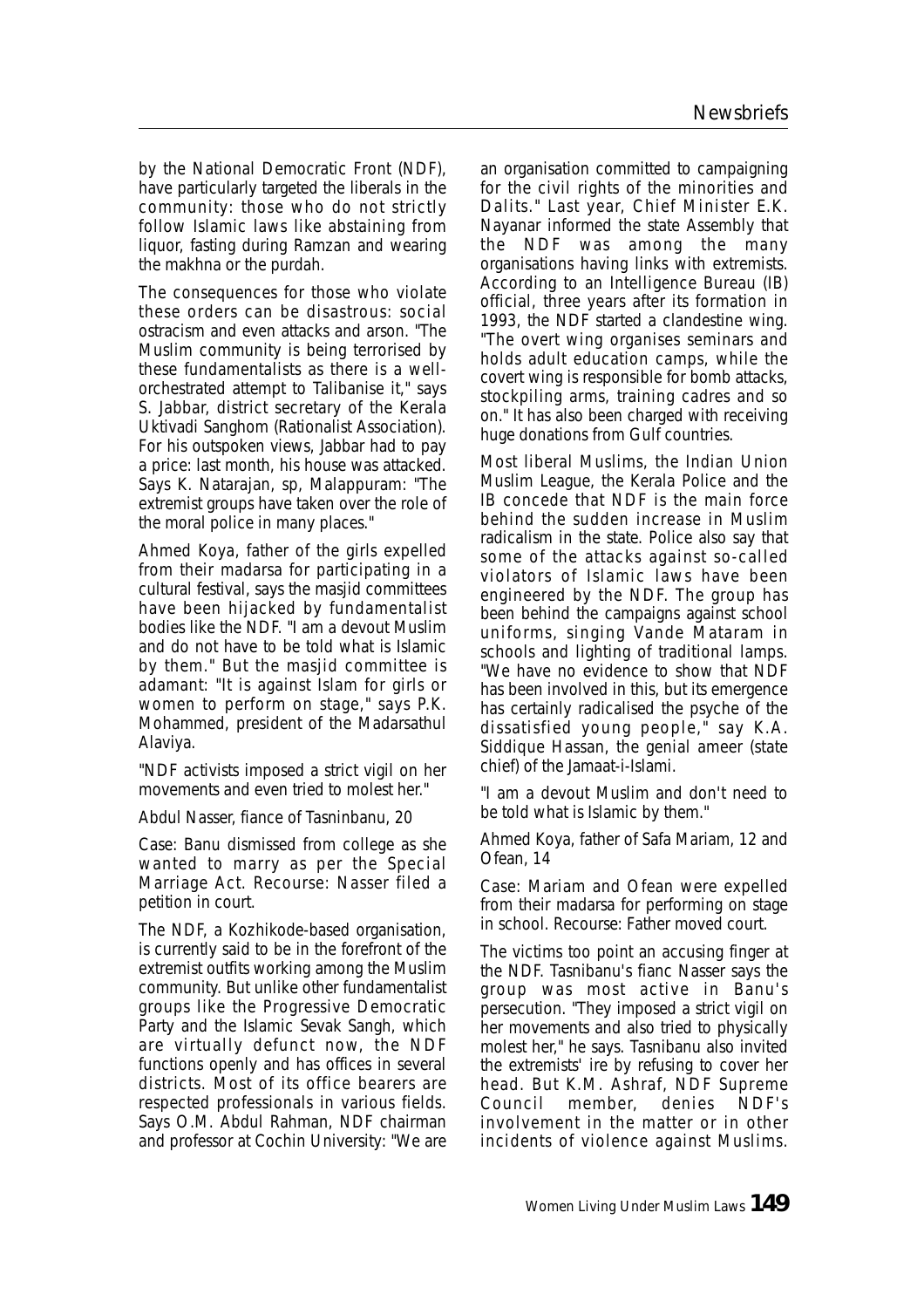Admitting that some NDF members were involved in the murder of godman Siddhan and in attacks on some prostitutes in Malappuram last month, Ashraf, however, says, "They acted on their own and not under our direction. Action has been taken against them."

The virtual Talibanisation of the community has, however, not elicited much response from the state's major political parties. They seem keen not to offend the Muslim groups. "The CPI(M) and the Congress want to appease the minorities and do not dare say a word," charges Jabbar. However, Syedalikutty, the CPI(M)'s Malappuram district secretary, says, "We have been campaigning against the NDF and related extremist groups for long. But we do not want to meddle in religious and family disputes like that of Tasnibanu." When selfstyled champions of a faith impinge on fundamental rights and hold an entire community to ransom, however, it's no longer a family dispute.

#### THE TARGETS

Fathima Suhara and her mother ostracised and prevented from drawing water from the community well in January after Fathima converted to Christianity to marry a Christian. She was back with her mother after her husband abandoned her. The two women have now moved court. Two muslim women, accused of prostitution, abducted by a mob, tonsured and paraded naked in Malappuram last month. Cases filed against members of some extremist organisations.

Godman Fakir Uppappa or Siddhan, killed in November last year for indulging in "un-Islamic spiritualism". Some NDF members arrested. Three hindu youth, killed last year for allegedly maintaining liaisons with Muslim women. No headway in the investigation. Popular reformist, the Moulvi of Chekannur, abducted by Muslim extremists some years ago, still missing. Believed to have been killed. A CBI inquiry is on.

Senior RSP leader of Kannur ordered to be socially boycotted by the local jamaat committee for videographing a wedding ceremony in the family.

Muslim homes raided during the Ramzan month to make sure every Muslim observed fast and attended the Subah namaz at the local masjid. Liquor shops in Muslim areas ransacked and Muslims caught drinking thrashed. Hindu hotels which were open during Ramzan shut down forcibly.

*From: India Today, February 15, 1999*

# **Bangladesh/USA: Nahar Alam: Fighting for the rights of domestic workers**

#### *by Jessica Shattuck*

At the age of 13, while still living in her native Bangladesh, Nahar Alam became the wife of a police officer through an arranged marriage. Their union was not a happy one—soon after their wedding, Alam discovered that her husband already had a wife, four children, and a violent temper. After four failed attempts to escape, Alam eventually fled Bangladesh for the U.S., settling in Brooklyn, N.Y., where she encountered a different type of abuse.

There, Alam found work as a domestic worker—often logging 12-hour days for as little as \$50 a week. Her own experience, coupled with her acquaintance with other South Asian domestic workers who were denied such basic privileges as using the phone or time off inspired her to learn English and become active in promoting economic justice for immigrant domestic workers from her region. "[They are] invisible," Alam says. "They are isolated, they can't use the phone, they don't know English.... Many come to America because of problems at home and are afraid if they complain, their employers will send them back."

Alam became active in Sakhi for South Asian Women, a nonprofit domestic violence prevention organization, and expanded Sakhi's scope to include promotion of fair working conditions.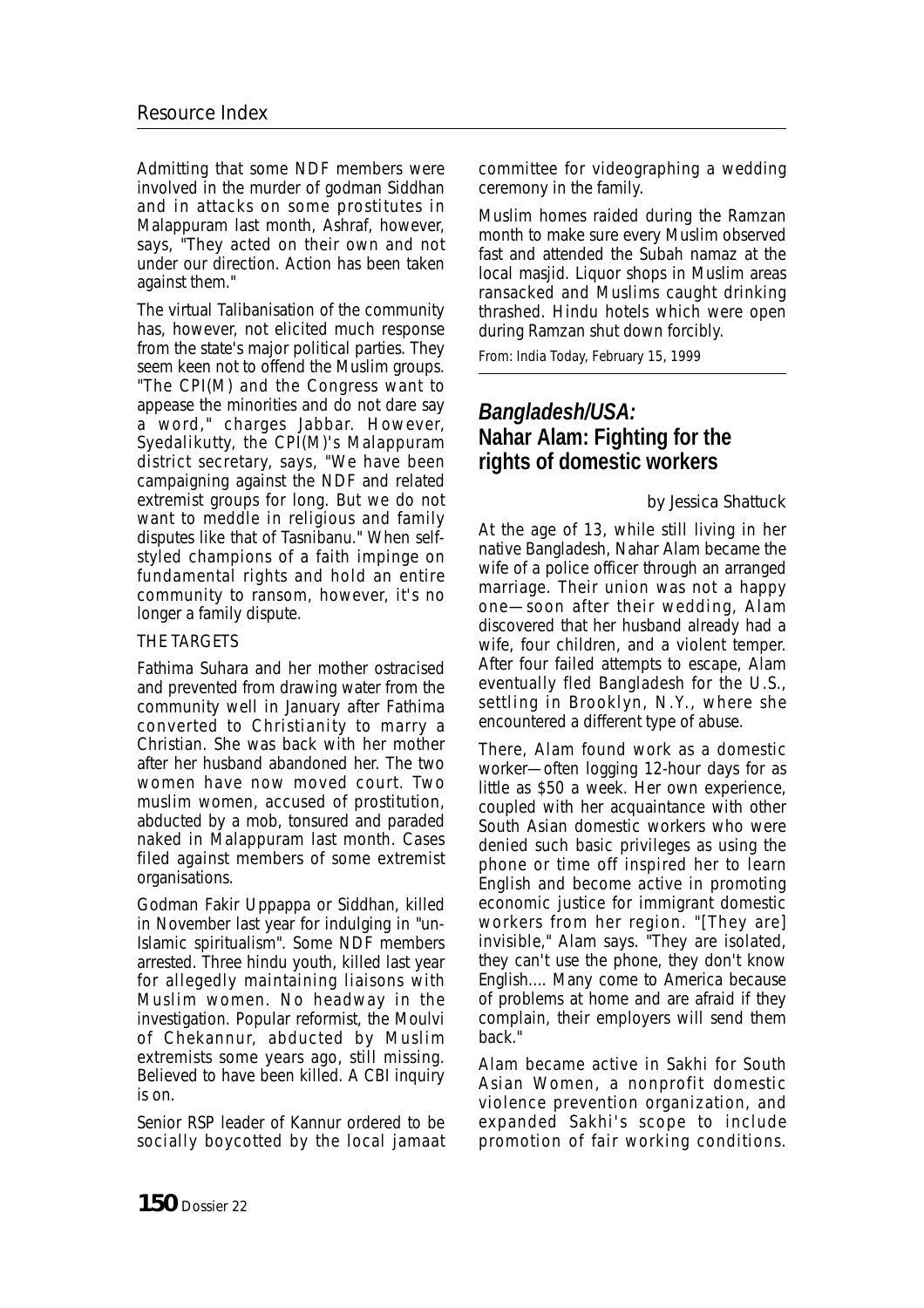While working for the group, she organized demonstrations outside the homes of exploitative employers, handed out leaflets publicizing minimum wage and federal labor standards, and conducted weekly workshops and meetings on workers' and immigrants' rights.

In 1997, Alam formed a smaller nonprofit group, Workers' Awaaz (Workers' Voice) that focuses exclusively on domestic worker exploitation. Workers' Awaaz now has about 30 volunteers and members and has helped dozens of women leave unjust work situations.

"I was like a prisoner," says Gurbachan Juneja, who used to work seven-day weeks as a babysitter for a family on Long Island and now works at a cellular-phone store. "I didn't know how to leave the house...or use public transportation." Thanks to Alam's intervention, she says, "now I can do anything."

Last year, Workers' Awaaz won its first court case against an abusive employer. At Alam's urging, one member who had been grossly underpaid by her employers sued for back pay. ACLU attorney Mike Wishnie handled the case, arriving at a \$20,000 settlement on her behalf. "Many of the women Alam worked with had learned their rights," Wishnie says. "Alam wanted us to set a precedent to demonstrate that they shouldn't be afraid to exercise them. She's courageous. The women of Workers' Awaaz are lucky to have her fighting for them."

But Alam says her fight is far from over. She would like to create a shelter for domestic workers and conduct more outreach in other immigrant communities.

"She worked like us," says Juneja. "She knows what we need."

*From: Mother Jones, Sept./Oct.1998*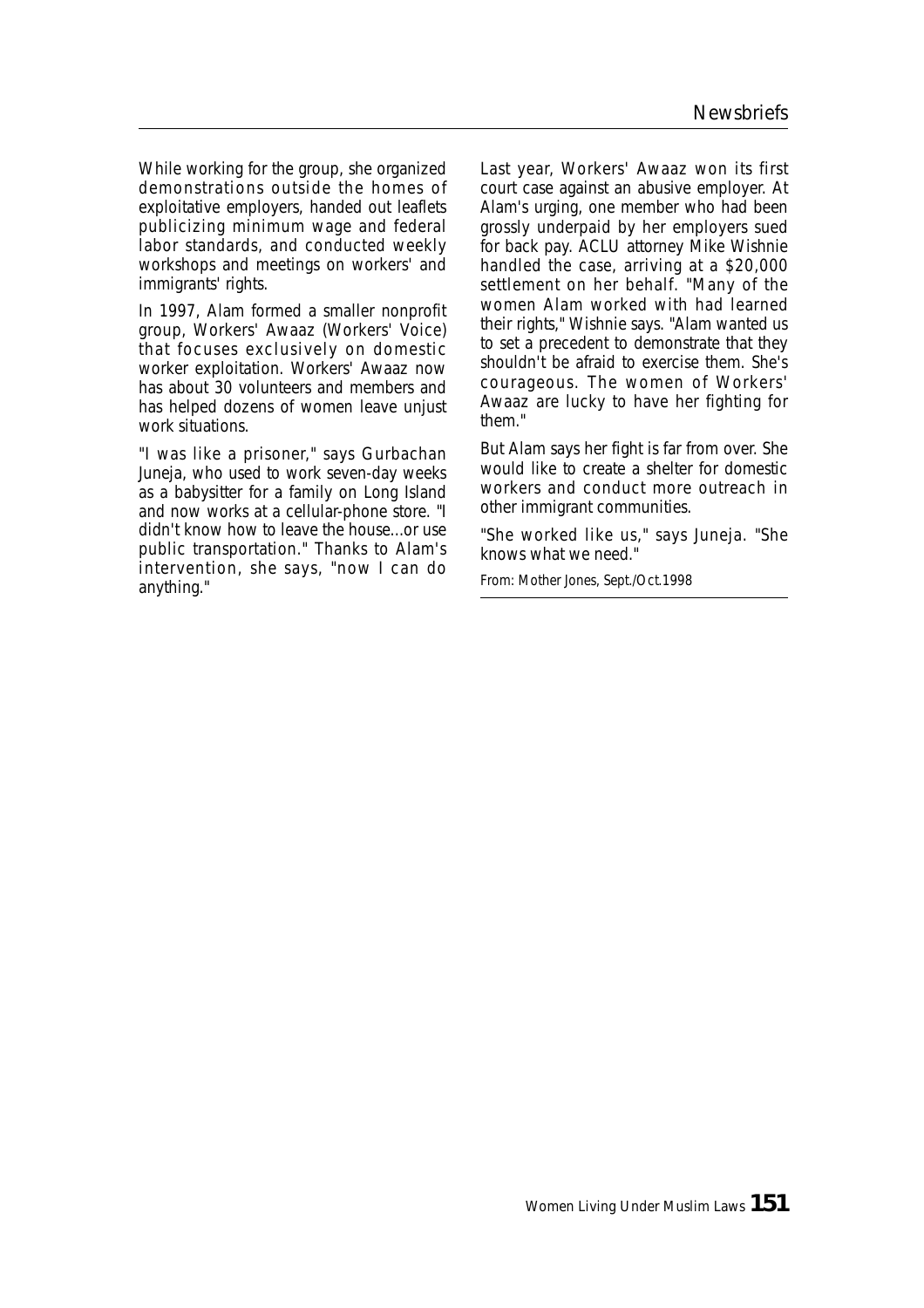# **Organisations**

# **The Working Group for Equality in Personal Status Issues**

The Working Group for Equality in Personal Status Issues was established in 1996 by a group of associations working in the field of women's and human rights and by lawyers and social workers. The initiative for establishing the Working Group came as a result of existent problems facing Arab women in regard to personal status laws and as a result of the low status of women in Arab society in Israel.

Personal stauts issues in Israel are dealt with in religious courts, and the choice between religious and personal courts in such matters is open only for Jews and Druze. This is an illustration to the fact that the Israeli law, which is a continuation to the Ottoman one, discriminates against Muslim and Christians and prevents them from choosing civil courts in personal status issues. The problems resulting from the present situation in personal status issues are long and relate mainly to the status of women in religious courts, their rights in common property and in child custody, and their equal right of inheritance.

The experience of the associations and individuals, members of the Working Group, proves that many members of the Muslim and Christian community, especially women, would like to obtain the right to choose civil courts in personal status issues. The Working Group struggles against discrimination against women resulting from the current personal status laws, and aims to find ways to eliminate social ills as forced marriage, child marriage, and polygamy which violate Arab women's rights and lower their status in the family and society.

The Working Group is a coalition of the following associations: Women against Violence, the Association for Citizen's Rights, the Arab Association for Human Rights, Women's Network in Israel, AlTufula Pedagogical Center, the Equality Right's Project - Shatil, the Center for Family Development, Al Siwar - Arab Feminist Movement in Support of Victims of Sexual Abuse, the Haifa Crisis Center, and individual volunteer lawyers, social workers, and university professors. The Working Group believes that there is an urgent need for work on various levels to solve personal status problems and guarantee Arab women's rights in the family and society.

The strategies of the Working Group for Equality in Personal Status Issues

• Change laws to guarantee the ability for members in society to choose between religious and civil court in family issues.

• Increase awareness on personal status issues among the Arab community, especially among Arab women.

• Work on improving the governmental legal systems and the provision of legal counseling for women.

• Work on improving the current conditions in religious courts.

The Working Group attempts to achieve the above mentioned aims through establishing support systems and participation from the Arab community and from professionals and activists in the field.

*The Working Group for Equality in Personal Status Issues P. O. Box 313 Nazareth 16000, Israel tel/fax: 972-6-6462138*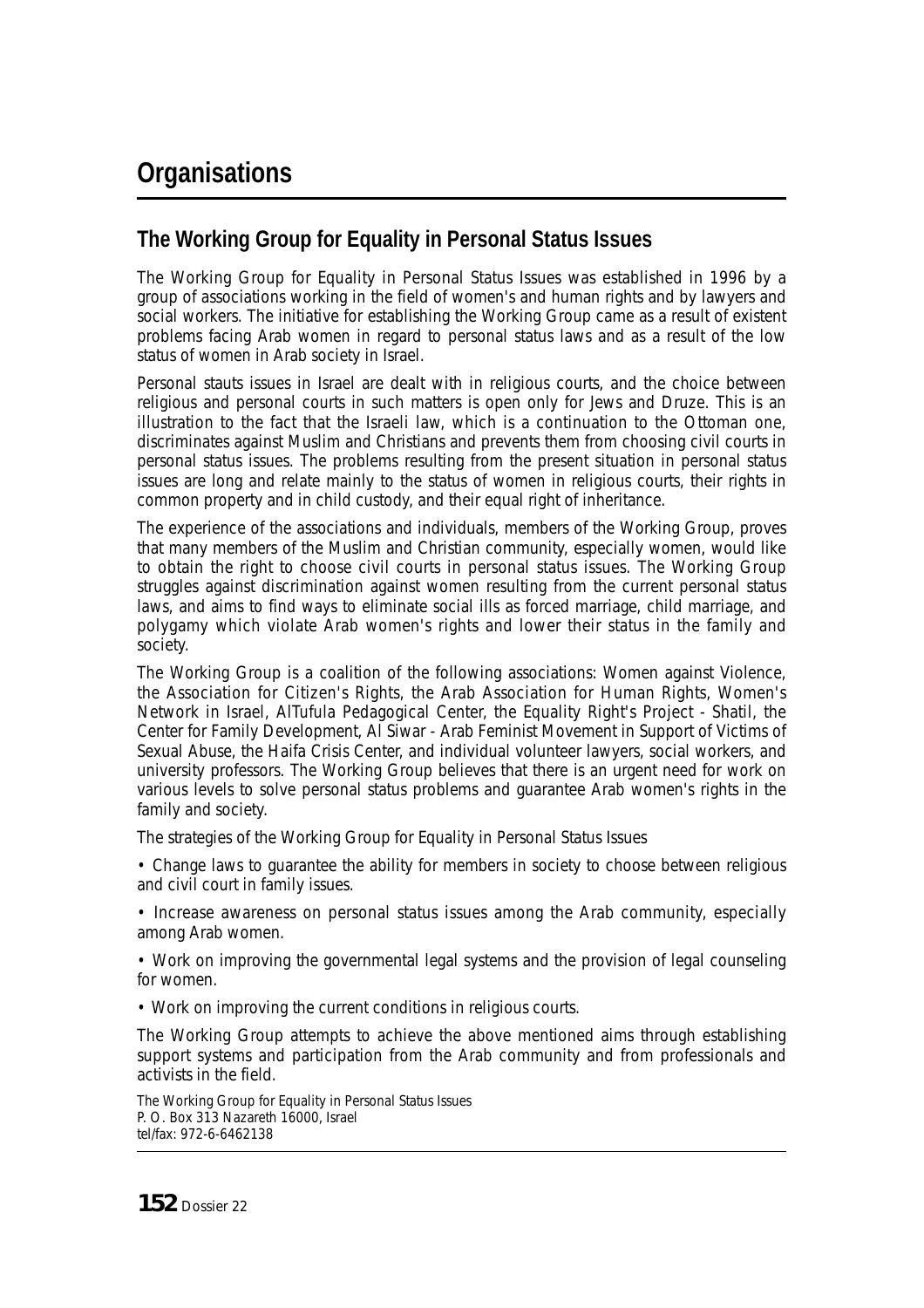# **Aisha: The Arab Women's Forum**

Aisha is a network of democratic Arab women organizations established in December 1992. It is bound by the mutual objectives;

• Promoting the legal rights of Arab women.

• Advancing the principles of gender equality at all levels.

• Encouraging the increasing participation of women in social and economical development and decision making.

• Promoting the principles of democracy, and confronting all forms of discrimination and abuse against Arab women.

The members of the forum nclude organizations from Palestine, Egypt, Lebanon, Jordan, Tunis, Morocco, Sudan and Algeria.

*For more information contact Sama Aweidah-Liftawi, Tel-fax: 00972-2-2448848, Email: wscad@netvision.net.il*

# **Autonomous Women's Center Against Sexual Violence**

Activity report during the war time from 25 of March - 24th of April 1999

Active Support in Overcoming Fear of Women

After the first night of bombing, 24th of March the law of war was ordered. Fear became the fact of life overnight, and the activists of Women's Center decided to start calling women over the phone to ask them how are they, to give them space for overcoming fears.

Until this moment, already six years, the work of Autonomous Women's Center was based on ethical principle that implies that the service is give to women when they ask for it, when they call or come to the Center. The fear in the wartime has moved the borders of private and public and therefore we transgressed the principles of work. Every women became a possible client, at least for a moment. Connecting with each other, calling on the phone, asking women how do they feel... became legitimate activities of the Autonomous Women's Center. Once again, the women's solidarity inspired many women. That is how we started the active telephone support for women in overcoming fear.

Active phone counseling

The counseling phone work is based on the feminist principles of psychological counseling as well as on the experiences in working with women in fear in the war in Bosnia from the therapists in the Women's Therapy Center Medica Zenica in Bosnia and Herzegovina.

The Fear Counseling Team decided on active calling women for different reasons.

First because in the war situations women are less mobile and do not leave their homes often. Second, they feel their homes as the only safe place, most of the times, then, the telephone bill is paid by the Women's Center, which is a very important factor in the times of war when the poverty is increasing and women cannot relax to talk about themselves if they know they cannot pay the bill.

#### Documenting the feelings of fear

Autonomous Women's Center Against Sexual Violence, from its foundation in 1993, believes in the anti-war anti-military politics,

in multi-nationality as well as in spreading solidarity with women from the other side of the front line.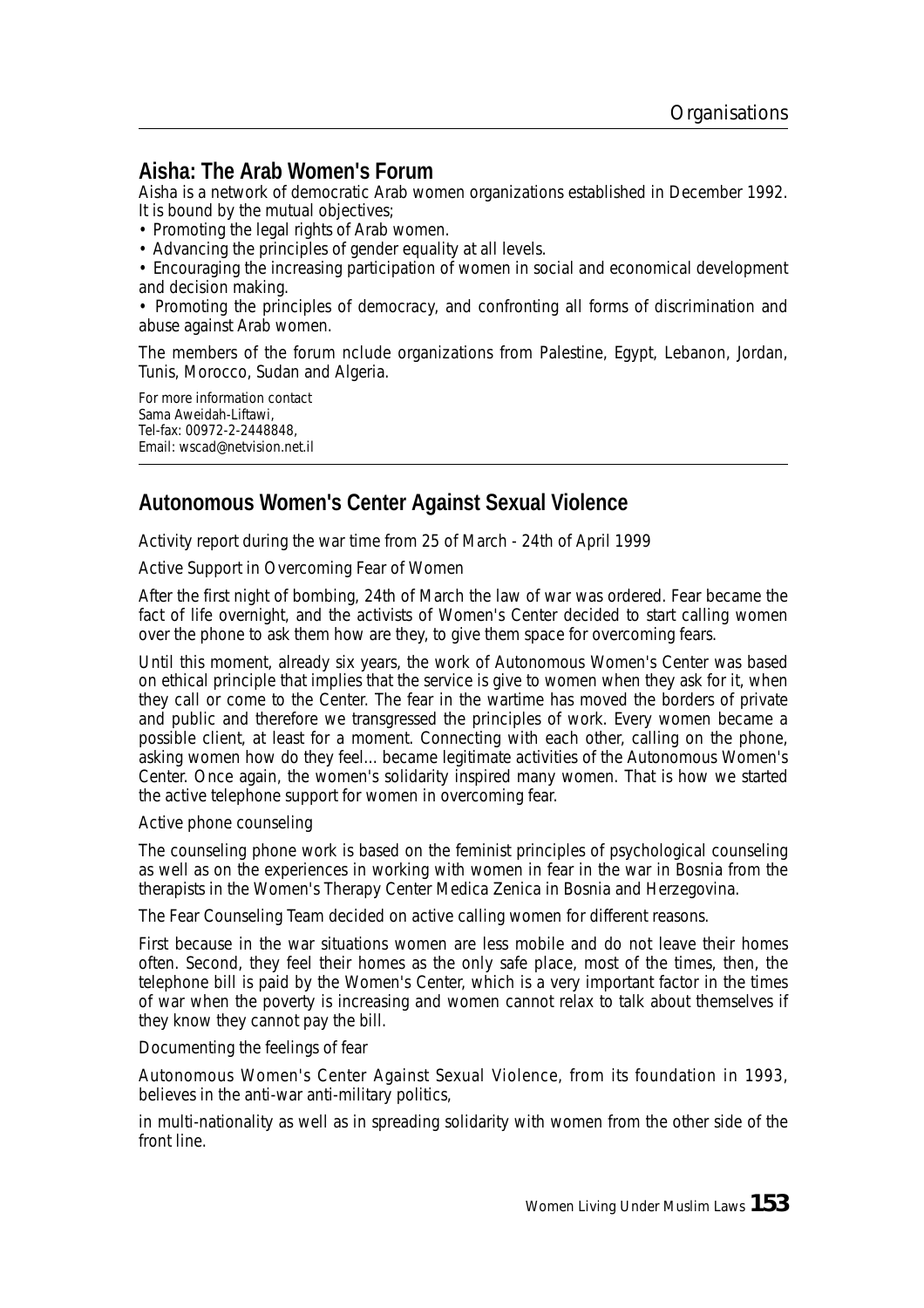In the present situation Women's Center is documenting feelings of women who are in fear of NATO bombing and entire war situation, as well as feelings of women in Pristina and other parts from Kosovo that are going through particular processes of fear, terror and pain.

Documenting calls about women's feelings:

In the first 25 working days, five counselors gave 378 telephone counseling to women from 34 towns in SR Yugoslavia.

Statistics of Women's Center show that 232 counseling phone sessions were done with women in Belgrade and others from women in other towns including regions Vojvodina, Sandzak, Montenegro and Kosovo. From all the calls, 87% of calls were initiated in the Center.

Documenting statements of fear:

The Women's Center is documenting all types of fears and forms in which fear is manifested.. in body, in dreams, in behavior, in thoughts... From the statements it is easy to conclude that life of every women has changed, that emotional states are changing very often during a day, that emotions that are most dominant is the desperation and anxiety as well as tendency to survive and to adapt to the limited conditions of life.

"I am in a horrible fear" "i fear the night" "i am afraid to go out further than the grocery shop" " I don't go out" " I sleep in the house of my friend" " I cannot concentrate" " I am sensitive on all the sounds" " I have fear of mobilization for my brother" "when sirens starts I feel nauseatic" "i have lost 4 kilos, I broke down psychologically" " every night I go to the shelter, I feel bad" "when

I see soldiers on the street I shudder" " I feel I dropped out from the tracks, everything changed in my life" " I am worried for my future"

"I am constantly on the sleeping pills" " I sleep all dressed up"

"children in the shelter are very disturbed" "On my work place men started to drink intensively' "I am nervous" "I am not afraid of death but I am afraid of sudden sounds" "It is killing me that I cannot work anything any more" "My emotional state is changing every hour" "i threw out the TV set, I cannot listen to that language anymore" "neighbors are talking apocalyptic gossips all the time" " I am nervous, I go from the shelter to the flat three times in one night" " I feel like leaving this country forever, it is so nauseate" "new fears are coming"

• Documenting statements about mechanisms of survival: Active role of the Fear Counseling Team of the Women's Center is to support mechanisms of survival in women and their positive experiences. Supporting healthy dimensions of behavior, feelings and thoughts is the main form of the active support of women.

"I am feeling good, I have gone through one war already, I know the rules" " I am concentrated and rational I have enough information" " I feel good, I am supporting other women" " I am cleaning the house all day" " I am walking up and down the town all day" " I spend hours on e-mail" " I have planted many plants" " I am taking my children to the hills" "We are hugging all day" "I am taking sleeping pills, and it works for me"

• Documenting statements of women of Albanian nationality in Kosovo

The Fear Counseling Team has been calling women and activists in Pristina and on Kosovo actively first two weeks after the beginning of the NATO bombing. The Women of Serbian nationality have stated their fears of bombing, the women of Albanian nationality apart from fears of bombing had much stronger fears of serbian officials, army and police ("of green, blue and masked men").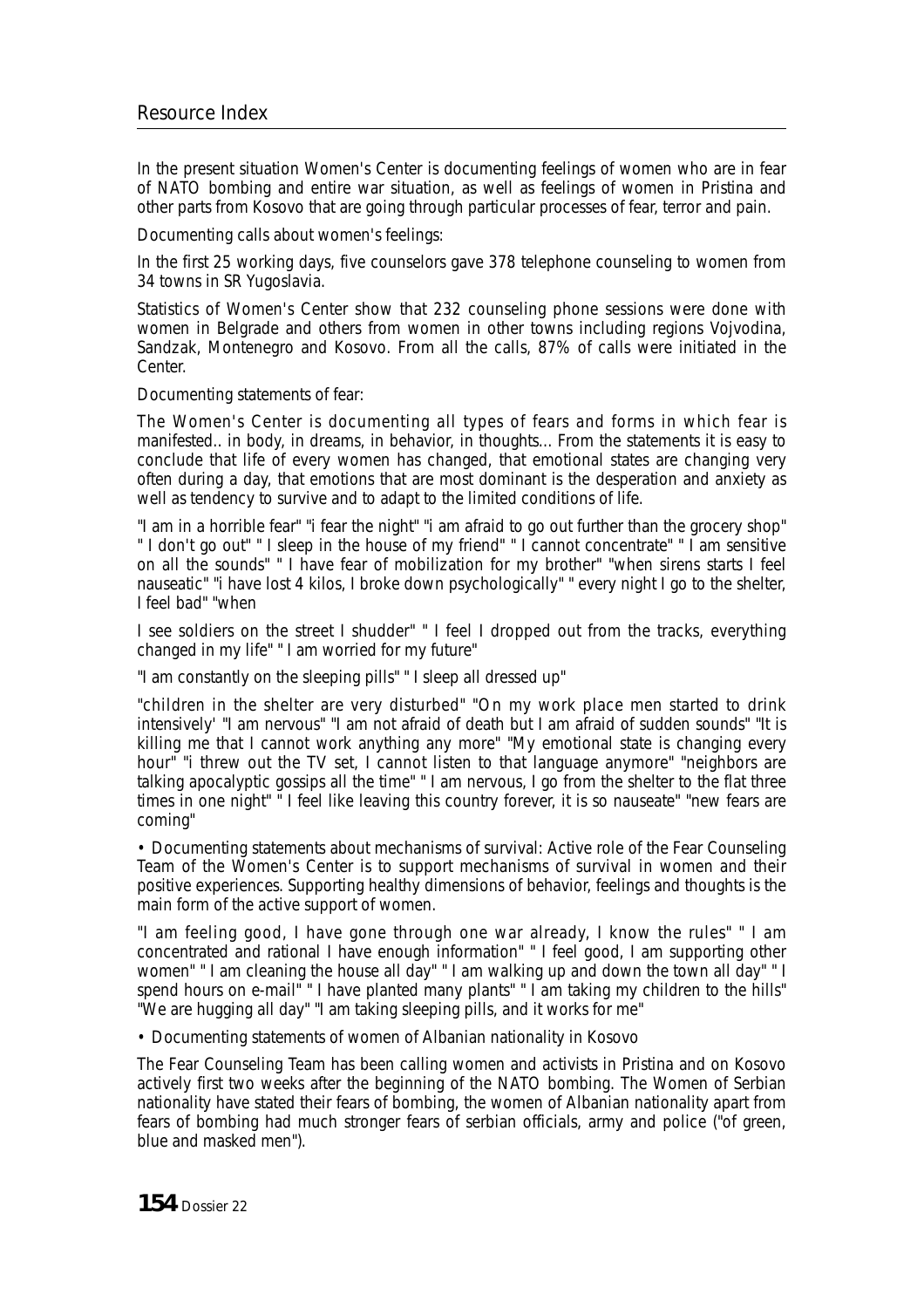After first two weeks many women of Albanian nationality have been forced to leave their homes, as they said, in front of the soldiers who had machine guns and spoke Serbian language. After that, with their families they were forced to go to the buses of trains that took them close to the Macedonian border. From Macedonia some of them have called us to tell us that they are alive and healthy and from some of them we heard parts of the humiliation stories and terror they had to go through in the meantime.

"I am terrorized" "strange silence is horrifying me" "we are sitting in the dark every night, I cannot sleep nor eat, but I have coffee and cigarettes" "we don't get out of homes at all, not even during the day" "I don't know what to tell you nor what to think, I am still alive".

Workshops about feelings:

In the first month the Women's center has organized four workshops with the title How do we feel. The exchange of negative and positive experience have been of paramount importance for participants to feel they are not alone in their fears and to be supported for their positive feelings.

Autonomous Women's Center Against Sexual Violence continues the active telephone support of women and will continue to issue reports and analysis of data obtained.

The Fear Counseling Team:

Biljana Maletin, Bobana Macanovic, Bosiljka Janjusevic, Lepa Mladjenovic, Sandra Tvitic

*Autonomous women's center against sexual violence Against Sexual Violence Tirsova 5a, Beograd, Serbia tel: 381.11.645.328, fax: 381.11.687.190, e-mail: awcasv@eunet.yu*

# **Kosovoa / Yugoslavia Motrat Qiriazi (Qiriazi Sisters)**

[The below description of Motrat Qiriazi dates to the period before the 1999 war in Kosovo; Since 1994 Motrat Qiriazi has worked with women and girls in rural areas of Kosovo]

#### **Why "Motrat Qiriazi "?**

The two sisters Qiriazi, were the founders of the first school for girls in Albania over 100 years ago. Our group has chosen their name in recognition of their work and because the goal they dedicated themselves to - the education of women and girls - is still as important today. The name reflects our central priority to facilitate education, training and empowerment of rural women. " Motrat Qiriazi " rural women activists formally began work in March 1995, with a core group of village women already experienced in community development.

Changing oppressive traditions...

At present Motrat Qiriazi's 13 women activists are working in 23 villages in Has. This is an isolated mountainous region of western Kosova without roads, telephones and other facilities. Has still retains practices oppressive to women; more than 50% of the girls are promised in marriage by te time they finish primary school. Because of this few girls attend high school. After marriage, often arranged to boys they have never met, girls go to live in an unfamiliar village with their husband's extended family. Most women then have no chances to develop themselves except in the roles of wife, mother and daughter-in-law. Our program emphasizes the preservation of positive traditions and the drawing on traditional knowledge women hold and at the same time changing practices that undermine women.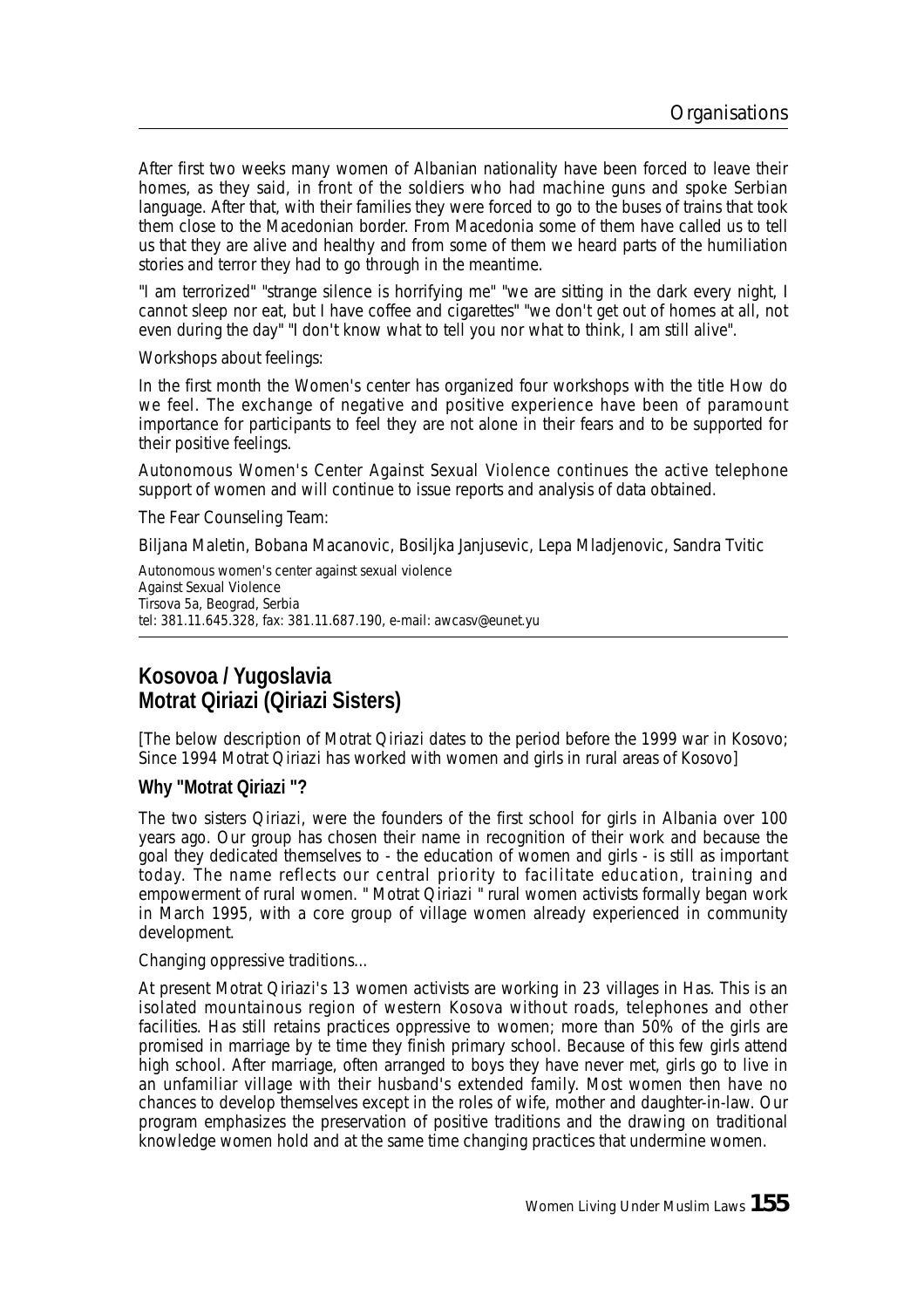#### **How we work...**

Our core strategy is to create and maintain weekly meetings in villages. These provide a forum where women and girls gather to exchange ideas and where they can begin to examine the parameters of their lives. In many cases they are one of the few occasions where women can meet with other women outside of their family circle. The meetings contain self esteem building elements and educational components, through them women and girls together develop sub-projects to benefit the whole community.

Motrat Qiriazi is dedicated to the following principles:

- Understanding our problems, needs, and desires as rural women
- Strengthening our ability to organize and do things for ourselves and our communities

• Raising our consciousness and pride as rural women and breaking our isolation by facilitating the exchange of ideas, the learning of new skills and our self development

• Supporting the democratization of the family and aiding in the elimination of all forms of violence against women

• Addressing issues we feel are important to help improve the quality of our lives, including education and health issues e.g. encouraging women and girls to value their health, to understand their bodies, and to be able to assert their need for health care.

#### **Activities 1995-1997**

• The facilitation of women's meetings each month in every village in Has. Meetings contain education in self esteem, health care, women's situation worldwide. Between 30 and 240 women and girls attend the meetings. Since summer 1996 separate girls' groups are run.

• Skills training for rural women in sewing and literacy. We facilitate trainings in 7 villages with approximately 35 women in each group.

• Increased acceptance of the importance of educating girls as a direct result of our lobbying work over 80 girls were allowed to register in High School in one village alone (an increase from 12 the year before).

• Development of rural activists through: monthly training and evaluation, attendance at women's meetings and women's conferences, one off trainings.

• Community sub-projects: the building of 2 schools, construction of water pipes, setting up of the first clinic, furnishing and stocking of the first three libraries in villages.

• Community mediation: activists act as mediators to solve conflicts and to support women in developing and educating themselves.

• Home visits: activists visit families to keep an eye on the material and psychological welfare, and to provide support. Activists have worked on campaigns to register families for vaccination. They also arrange for women to attend the only Women only health center in Prishtina

• The publication of a rural woman's magazine " Të jesh Grua " (To be a woman) geared towards promiting the idea that education for girls is valuable and that women's human rights should be respected. It contains interviews, articles by village women, health information and information about women around the world.

• Media work: audio tape for the blind of the first book written about women's life by a Has woman, video work.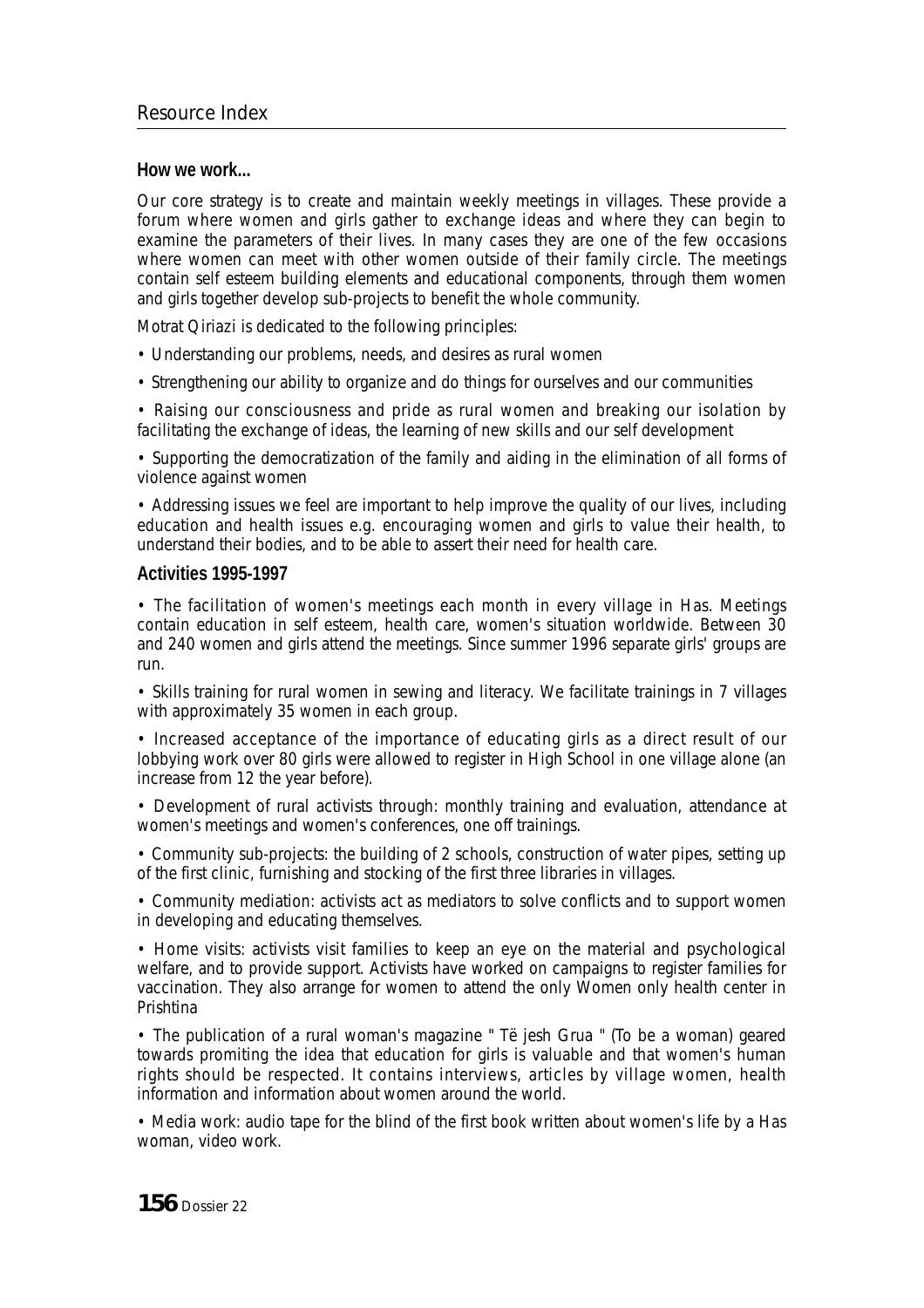For more information:

We would love to have contact with you by email especially if you have examples of women changing their lives and their communities, in similar projects around the world.

*You can contact us at: Motrat Qiriazi Zeflush Marku, 17 38000 Pristina, Kosova - Yugoslavia Phone + 381 - 38 46 148 I.Rogova@zana-pr.ztn.apc.org*

# **Gay and Lesbian Arabic Society**

The Gay and Lesbian Arabic Society (GLAS), an international organization established in 1988 in the US with worldwide chapters. As our name suggests, we serve as a networking organization for Gay and Lesbians of Arab descent or those living in Arab countries. We aim to promote positive images of Gays and Lesbians in Arab communities worldwide. We also provide a support network for our members while fighting for our human rights wherever they are oppressed. We are part of the global

Gay and Lesbian movement seeking an end to injustice and discrimination based on sexual orientation.

If you are in the New York City area, you are invited to join us for our meetings at the Gay and Lesbian Community Center at 208 West 13th Street in Manhattan, New York, U.S.A. . We meet the 2nd and 4th Thursday of each month at 8:30PM. (Please note that our first meetings are open to Arabs only)

Our newsletter "Ahbab" is available on the web.

Featuring essays, news, and other items, Ahbab is more than a virtual version of the printed product.

*For suggestions, comments, and inquiries, beiruti@geocities.com*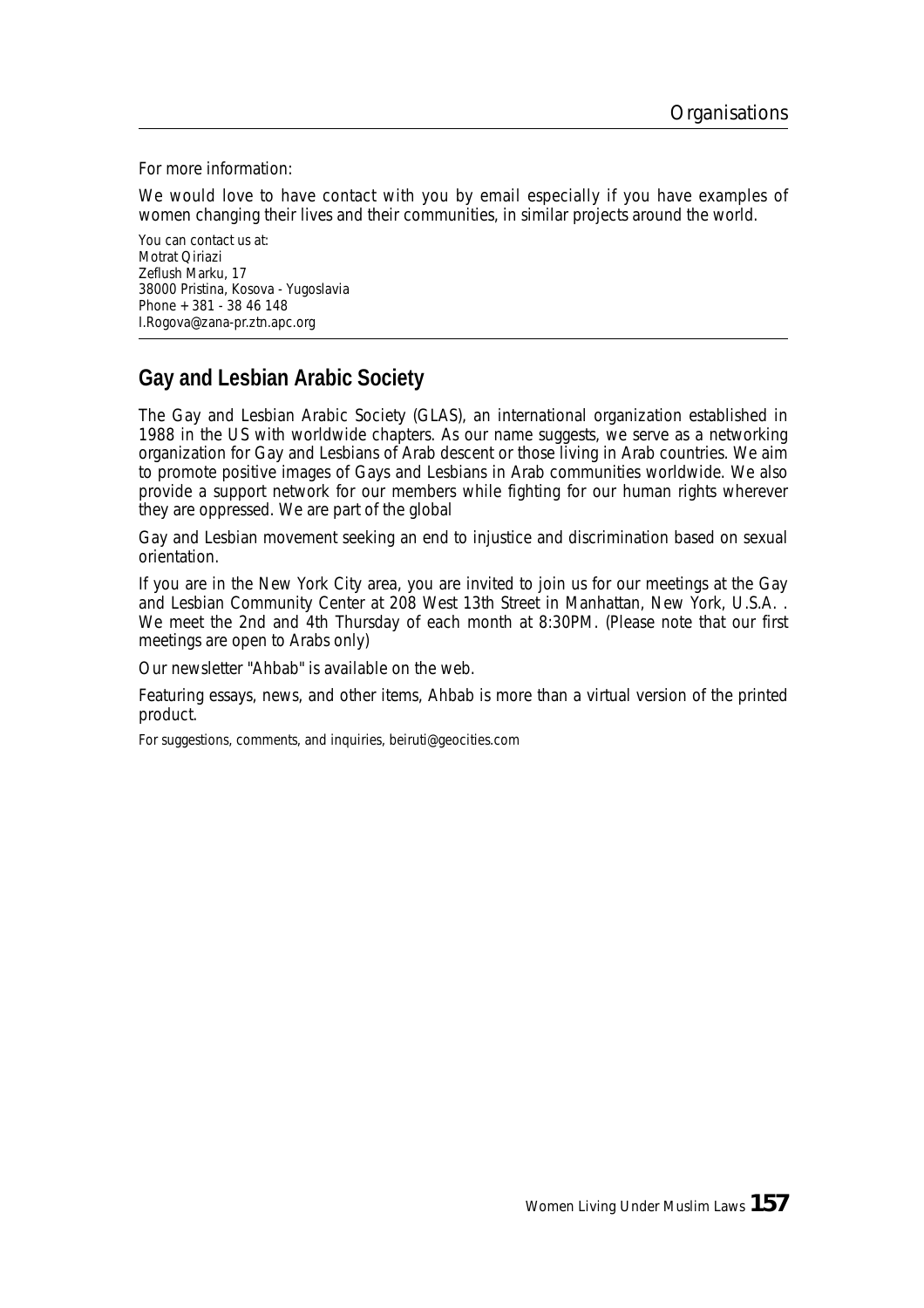# **Periodicals**

## **Awarenes**

A Journal of the Association of Women for Action and Research

The Association of Women for Action and Research (AWARE) is a voluntary women's organsiation founded in 1985.*Association of Women for Action and Research*

*5 Dover Crescent # 01-22 Singapore 13000*

# **Ici et La-Bas:**

Bulletin d'information de l'ASFA

*(Association de Solidarité avec les Femmes Algériennes démocrates ASFAD 94 Bld. Masséna, Tour Mantoue, 75013 Paris Tel.: 01 52 79 18 73, Fax: 01 53 79 04 41*

# **Indonesia and the Malay World**

Indonesia and the Malay World is an international scholarly journal which focuses its study of the region on languages, literatures, art, archeology, history, religion and anthropology. It is published Three times a year, in March, June and November. Published earlier under the title Indonesia Circle, the change of title indicates its concern with the entire Malay world.

For subscriptions write to:

*Carfax Publishing Company PO Box 25, Abingdon, Oxfordshire OX14 3UE, UK.*

# **Counterpoise:**

The International review journal for social responsibilities, liberty and dissent

Edited by Charles Willett and an international staff of librarians editors, and area specialists.

Each quarterly, 65-page issue contains essays, letters, and more than 100 reviews of Englishlanguage books, pamphlets, priodicals, zines, audio, video and digital materials presenting facts, news, lifestyles, points of view, and choices that are ignored, slighted or suppressed by governments, corporations and mainstream media worldwide. Annotated list of alternative reference tools.

Annual subscription rates:

(USA) \$35, institutions; \$25, individuals; \$15, low income; \$9, sample copy. (Foreign) add \$5 for Canada and Mexico, add \$5 for all other countries (surface); add \$15 for all other countries (air mail).

*Counterpoise, 1716 SW Williston Road, Gainesville, FL 32608, USA*

**158** Dossier 22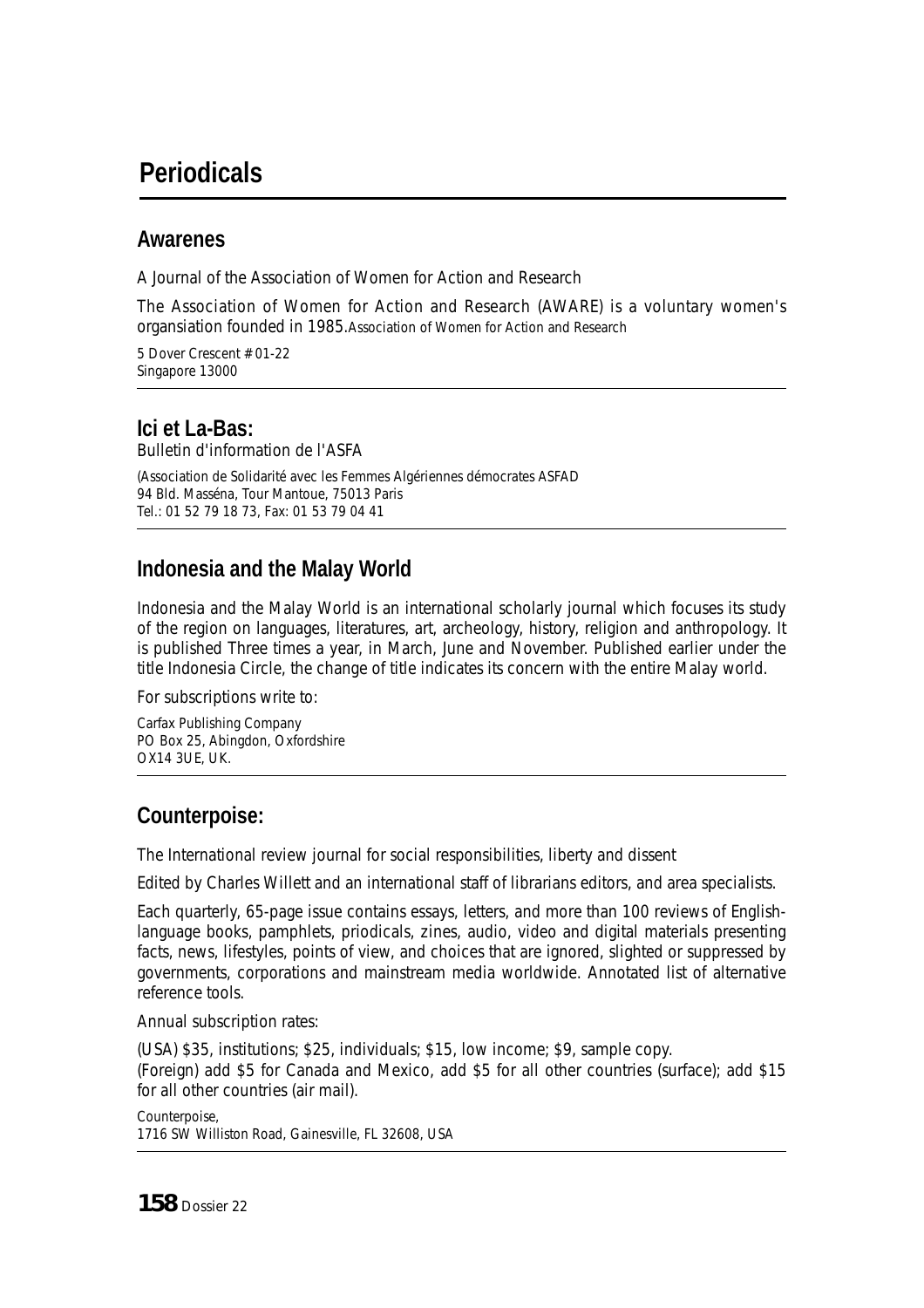# **Books and Papers**

### **The Recovery of Internationally Abducted Children : A Comprensive Guide**

#### **Maureen Dabbagh**

This is a step-by-step guide for professionals ; as well as parents : It focuses first on prevention and then on initial steps to take if an abduction happens : Resources such as police ; the State Departement ; the courts ; and private agencies are covered next : A detailed overview is given of organizing and coordinating the search for a child, from the cost of recovery to the effects on the child of the post-recovery period : Support serves are covered ; followed by an examination of existing law on both the federal and international level : Directories of numerous agencies are included .

1997, 236pp ISBN : 0-7864-0289-X

*McFarland & Company ; Inc ; Publishers Box 611, Jefferson NC 28640 USA*

#### **Unholy wars: Afghanistan, America and International Terrorism**

#### **John K.Cooley**

To oppose the Soviet invasion of Afghanistan in 1979, the United States formed an extraordinary anti-communist alliance with militant Islamic forces in Central Asia. In this frightening and controversial book, John k.Cooley provides the first behind-the-scenes account of this alliance and of how the CIA planned and ran the ´holy war´ in Afghanistan. Drawing on previously unpublished data, Cooley describes the development of US foreign policy and CIA covert activity in the 1980s, which facilitated the training and arming of almost a quarter of a million Islamic mercenaries drawn from across the Arab world. Linking this with specific acts of international terrorism, Cooley marshals a wealth of evidence to demonstrate the devastating consequences of this training once the mercenaries returned to their own countries. UnholyWars seeks out the lessons to be learned from this still unfolding drama, and urges for a better understanding of the diverse world of Islam.

June 99, 256 pp ISBN: Hb: 0 7453 1328 0

*Pluto Press 345 Archway Road, London, N6 5AA, U.K. email: pluto@plutobks.demon.co.uk*

### **Divide and Fall? Bosnia in the Annals of Partition**

### **Radha Kumar**

A provocative study of how partition exacerbates ethnic conflicts

Divide and Fall? analyzes the post-Cold War revival of what is essentially a British colonial theory of ethnic division In a timely and elegant intervention Radha Kumar looks at the Bosnian partition process in relation to earlier partitions of Ireland, India-Pakistan, Israel-Palestine and Cyprus. She traces the way ethnic mobilization developed in parallel with changing colonial policies of administration, contending that the shift from divide and rule to divide and quit, which was made between the two world wars, stimulated rather than diminished conflict.

Kumar points to the irony of reviving a British colonial practice to deal with a coun-try that was not a colony, in a period which is not only post-colonial but in which a post-Cold War vision of reintegration is being implemented through NATO expan-sion and the ending of Cold War partitions.

She raises the possibility that the Western powers' acceptance of Bosnian partition indicates that the reversal of Cold War partitions will be accompanied by the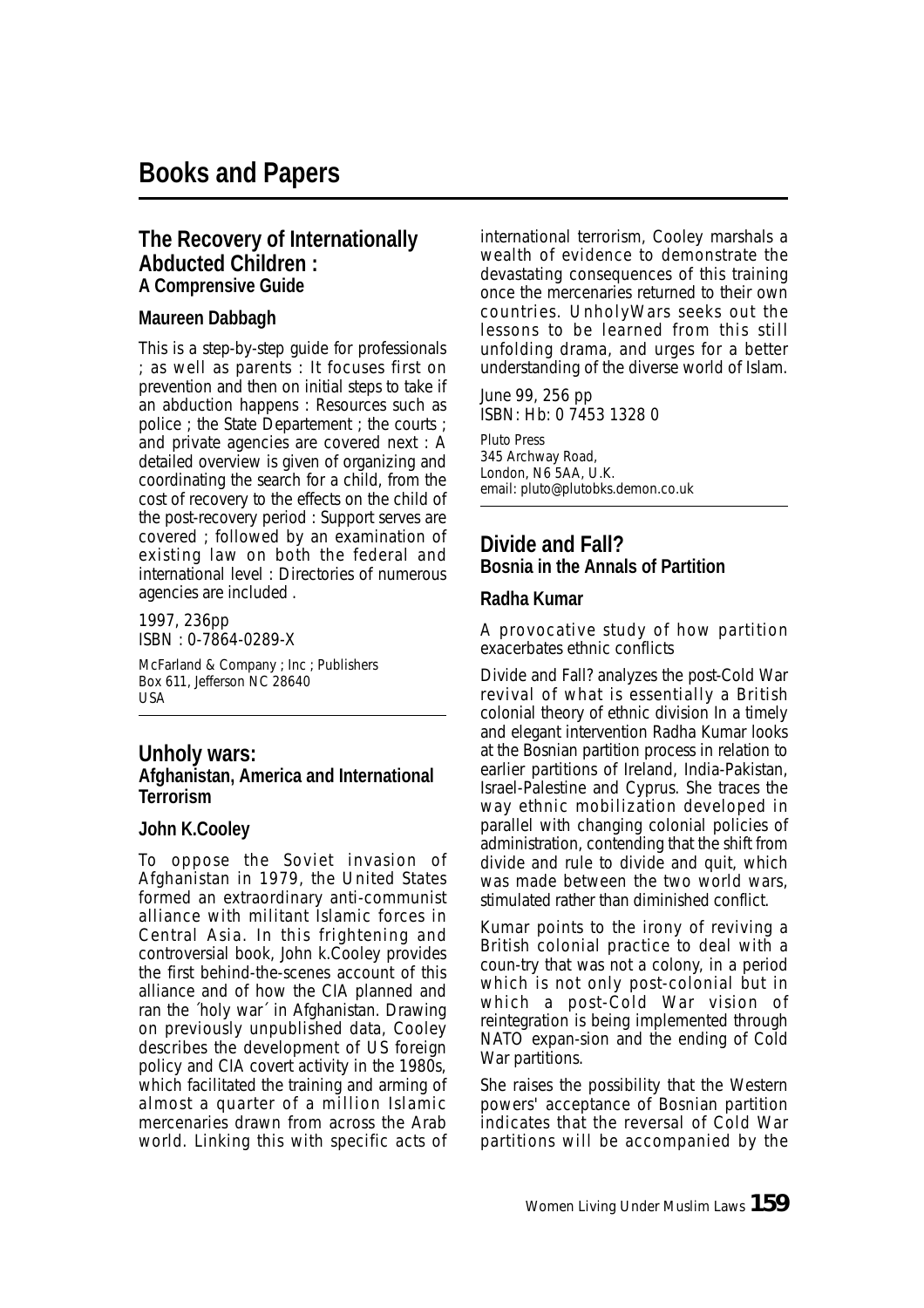revival of ethnic partitions. Kumar concludes that such an eventuality is unlikely because the revival of a colonial theory of partition in the present period would damage both NATO expansion and European integration, to the point of divide and fall.

Radha Kumar is the author of A History of Doing: An lliustrated Account of Movements for Women's Rights and Feminism in India 1881-1990 (Verso).

November1997, 160 pages ISBN: Hardback 1 85984 852 4

*Vesro 6 Meard Street, London W1V 3HR? U.K.*

### **Muslim Diversity: Local Islam in Global Contexts**

### **Leif Manger (ed.)**

Argues in favour of a focus not on Islam but on the lives of Muslims and to put their lives into the context of complex historical developments. Ranging across much of the vast extent of the Islamic world - from West Africa and the Near East to China and Southeast Asia - the cases provide material that allows for comparative discussions of Islam as lived religion in areas close to its heartland as well in distant parts where Islam meets and interacts with other religious and cultural traditions.

NIAS,1998,128 pp.

ISBN: Pbk 87-87062-66-6

*Nordic Institute of Asian Studies (NIAS) Leifsgade 33, 2300 Copenhagen S, Denmark E-mail: books@nias.ku.dk*

# **Against Islamic Extremism**

#### **The Writings of Muhammad Said Al-Ashmawy by Muhammad Sa'id Al-Ashmawy edited by Carolyn Fluehr-Lobban**

1546-4 Cloth, \$ 49,95 ISBN prefix: 0-8130-

*University Press of Florida*

*Homepage-http://nersp.nerdc.ufl.edu/~upf Gainesville, Tallahassee, Tampa, Boca Raton, Pensacola, Orlando, Miami, Jacksonvill*

## **Globalization , social movements and the new internationalisms**

### **Peter Waterman**

One hundred and fifty years ago Marx and Engels produced the Communist Manifesto.This ended with the stirring words 'Workers of all lands unite ! You have nothing to lose but your chains. You have a world to win !' Although this slogan inspired generations of unionists and socialists , the internationalism turned into nationalism, the worlds won did not loosen the chains and even the worlds themselves were lost .

This book examines the past internationalism of labour and socialists and the present one of the new radicaldemocratic social movements (such as women's movements and feminism) . It argues for a'new global solidarity' that relates to a radicalized ,globalized, informatized and complex capitalist modernity . This new internationalism addresses multiple global social problems and democratic movements .It both learns fro, the social theories of today and provides a necessary complement to them .

August 1998, 320 pp ISBN : 0 7201 2351 8

*Series: Employment and Work Relations in Context, Mansell , Cassell Academic Wellington House ; 125 Strand, London WC2R 0BB, UK*

# **Sexuality in Islam**

### **Abdelwahab Bouhdiba**

Drawing on the immense body of literature devoted to the subject in Arabic, and also on many Western sources, Professor Bouhdiba describes the place of sexuality in the traditional Islamic view of the world. Beginning with the Qur'an, he confronts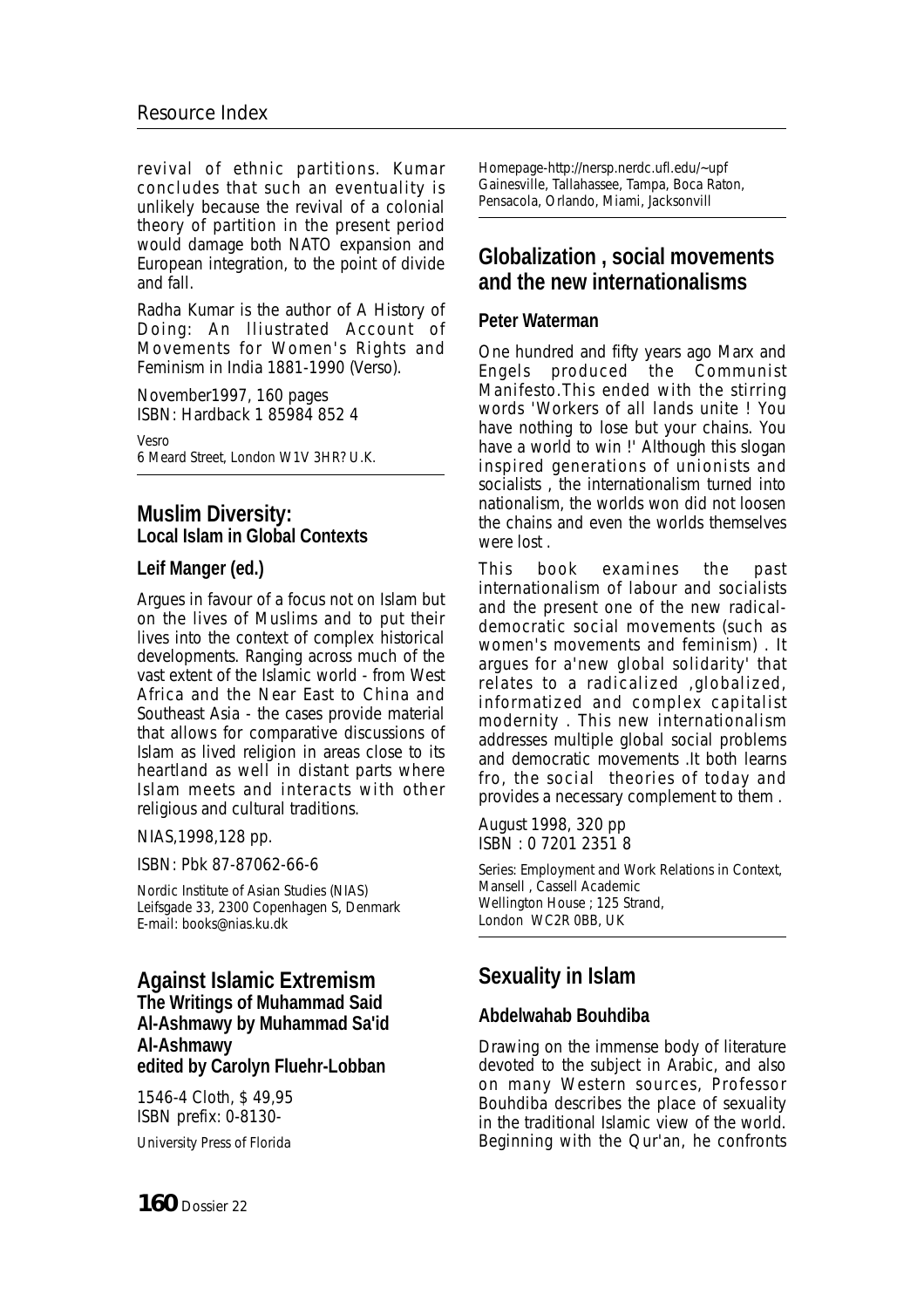the question of male supremacy in Islam, and the strict separation of the masculine and the feminine. He gives an account of purification practices, of Islamic attitudes towards homosexuality, concubinage, legal marriage, and the sexual taboos laid down by the Qur'an.

290 pages ISBN 0 86356 086 5

*Saqi Books 26 Westbourne Grove, London W2 5RH, U.K. e-mail: alsaqibooks@compuserve.com*

### **Pronouncing and Persevering Gender and the Discourses of Disputing in an African Islamic Court**

#### **Susan F. Hirsch**

Based on field research and court testimony, Hirsch's book debunks the conventional view that women are powerless under Islamic law and challenges the dichotomies through which Islam and gender relations are currently understood.

*The University of Chicago Press 5801 South Ellis Ave., Chicago, IL 60637, USA*

# **The Video Activist Handbook**

### **Thomas Harding**

1997, 272 pp. ISBN: Pb: 0 7453 1169 5 Hb: 0 7453 1174 1

*Pluto Press 345 Archway Road, London, N6 5AA email: pluto@plutobks.demon.co.uk www.plutobooks.com*

# **The Women and War Reader**

#### **Edited by Lois Ann Lorentzen & Jennifer Turpin**

ISBN (pbk) 0-8147-5145-8

*New York University Press 70 Washington Square Soutyh New York, N.Y. 10012, U.S.A*

# **A Shared Experience:**

#### **Women, Men, and the History of Gender**

#### **Edited by Laura McCall & Donald Yacovone**

#### **With a Foreword by Mark C. Carnes**

ISBN (pbk): 0-8147-9683-4

*New York University Press 70 Washington Square Soutyh New York, N.Y. 10012, U.S.A*

### **Freedom to Differ The Shaping of the Gay and Lesbian Struggle for Civil Rights**

#### **Diane Helene Miller**

ISBN (pbk): 0-8147-5596-8

*New York University Press 70 Washington Square Soutyh New York, N.Y. 10012, U.S.A*

### **Sites of Desire, Economies of Pleasure: Sexualities in Asia and the Pacific**

### **Lenore and Margaret Jolly Manderson**

1997, 367pp

ISBN: 0226503046

*University of Chicago Press 5801 South Ellis Ave. Chicago, IL 60637, USA*

# **Jewish Fundamentalism in Israel**

### **Israel Shahak and Norton Mezvinsky**

In this controversial new book, Israeli writer Israel Shahak and American scholar Norton Mezvinsky examine the considerable political influence and power of Jewish fundamentalism. The authors make a clear distinction between the fundamentalist ideologies of Israel´s Ashkenazi and Sephardic Jews, examining the growing impact of the two movements on Israel´s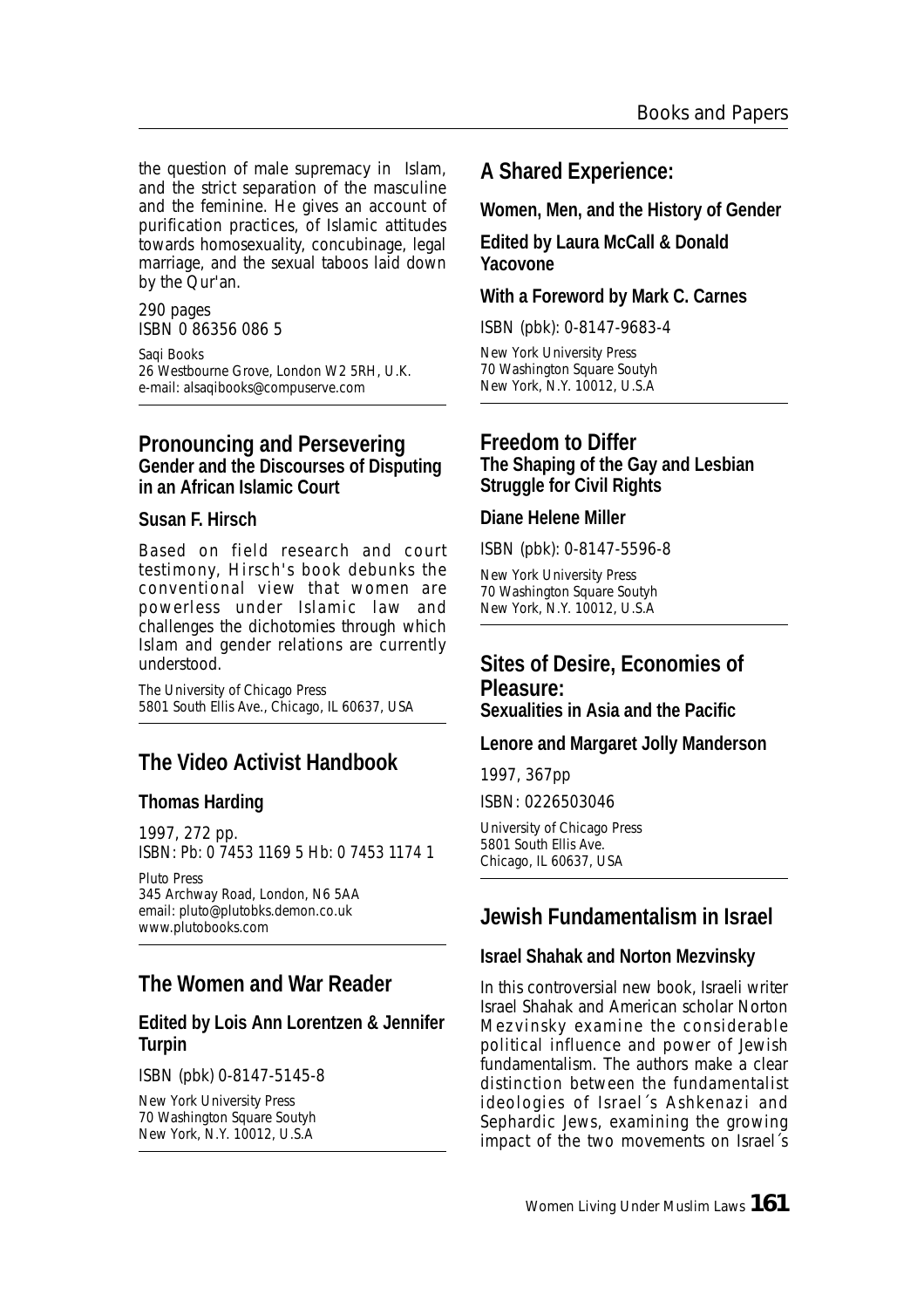political processes and at a grassroots level. Shahak and Mezvinsky argue that Israeli Jewish fundamentalism is closely associated with a new form of national religious messianism which has its origins in the settling of the conquered territories during the war of 1967 and which vehemently opposes the peace process.

May 99\*192 pp \*215x135.mm ISBN; Pb: 0 7453 1276 4 Hb:0 7453 1281 0

*Series: Pluto Middle Eastern Studies* - *Pluto Press 345 Archway Road, London, N6 5AA, U.K. email: pluto@plutobks.demon.co.uk www.plutobooks.com*

### **Kinship, Honour and money in rural Pakistan: Subsistence Economy and the Effects of**

**International Migration**

### **Alain Lefebvre**

Rural poverty combined with Pakistan´s labour-market policies forces many Punjabi men to seek work abroad. Remittances home have gone into conspicuous consumption ratherthan economic development; the validity of the use of migration as a development strategy is thus questioned.

ISBN (Hardback) 0-7007-0984-3

*NIAS-Curzon Press,1998, 288 pp. Nordic Institute of Asian Studies (NIAS) Leifsgade 33, 2300 Copenhagen S, Denmark E-mail: books@nias.ku.dk Online:http://nias.ku.dk/NIASbooks.html*

# **A New Series from United Nations**

This new series of country profiles provides gender statistics, and highlights the areas where action is needed on the issues confronting women and men in the Asian and the Pacific region.

Women in Fiii Women in India Women in Sri Lanka Women in Indonesia Women in Pakistan

Women in the Islamic Republic of Iran

*United Nations Publications Sales and Marketing Section, Room.DC2-0853 Dept. A 110, New York, NY 10017, USA. Internet: http://www.un.org/publications E-mail: publications@un.org*

# **Sisterhood, Feminisms and Power:**

**From Africa to the Diaspora.**

### **Edited by Obioma Nnaemeka**

1998, 513pp

ISBN: 0865434395

*Africa World Press P.O. Box 1892, Trenton, New Jersey 08607, U.S.A.*

### **Women in Modern Albania: First-hand accounts of culture and conditions from over 200 interviews**

### **Susan E.Pritchett Post**

Upon her arrival in Tirana, Albania, in April 1994, the author found a city unlike any other she had experienced. Rotting trash was piled in the center of the streets, animals shared the rutted roads with cars, and housing, when it could be found, was crowded and crumbling. But she found a people full of optimism, particularly the women. Despite their subservience, traditional Albanian women have increasingly become the foundation of their country. This work is a skillful, insightful, and often poignant look at a country that remains a mystery to many.

1998, 312 pp ISBN: 078640468X

*McFarland & Company, Inc., Publishers, Box 611, Jefferson, North Carolina 28640, USA. Telephone (336) 246-4460. Fax (336) 246-5018. http://www.mcfarlandpub.com*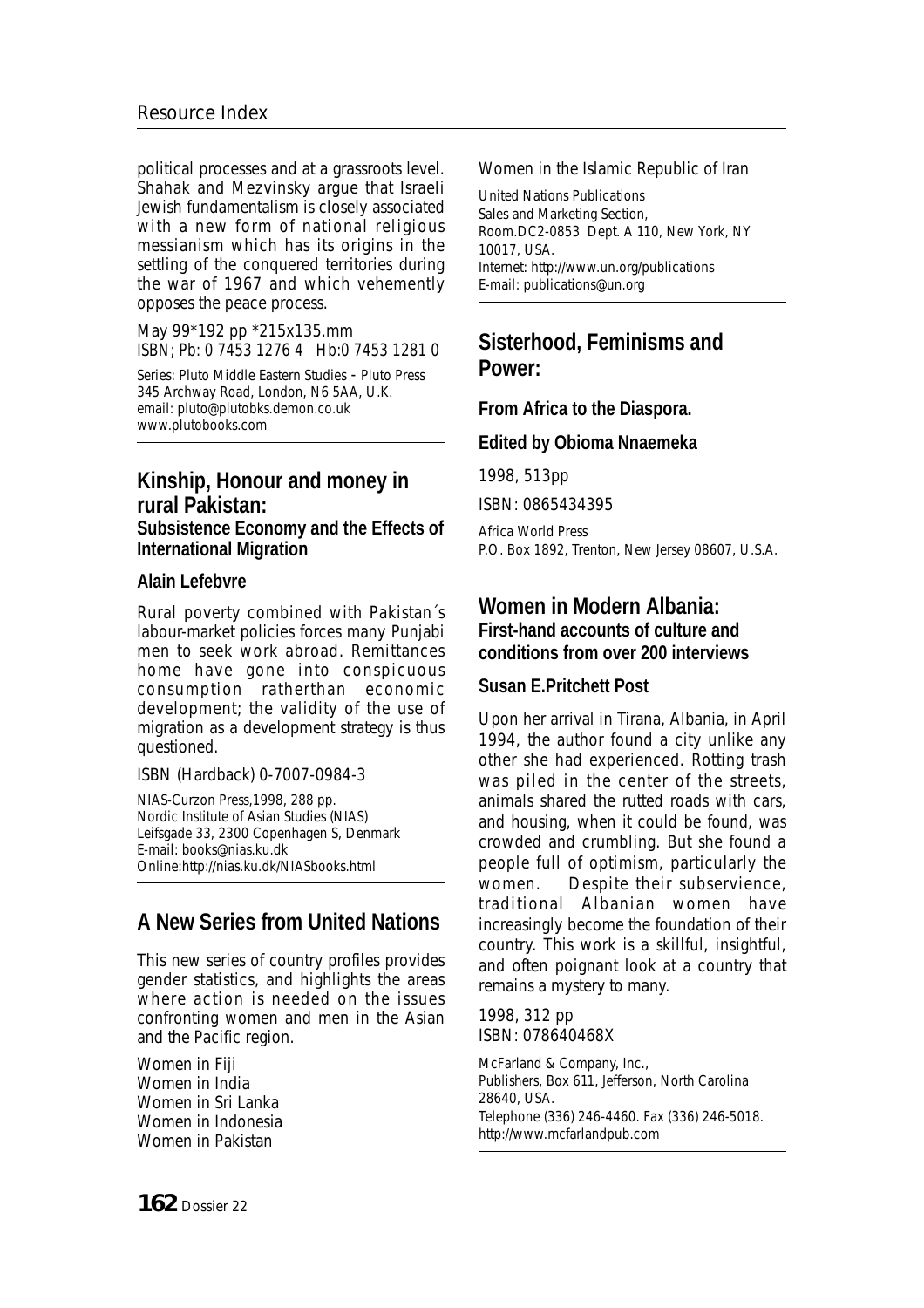# **Dissertations**

## **Spirits of Palestine:**

### **Palestinian Village Women and Stories of the Jinn**

Unpublished Ph.D. Dissertation, Dept. of Anthropology, University of Toronto, 1988

*Dept. of Anthropology, University of Toronto, Canada*

### **Engendering the Nation:**

### **State-building, Imperialism and Women in Syria and Lebanon, 1920-1945.**

Ph.D dissertation, History, Columbia University, 1995

#### **by Elizabeth F. Thompson**

AAC 9533678

*University Microfilms International 300 N. Zeeb Road, Ann Arbor, MI 4806 U.S.A.*

# **Maternal Ideas and Child Rearing Practices for Boys and Girls across three Generations of Palestinians**

Ph.D dissertation, Psychology, University of Maryland Baltimore County, 1995

#### **by Samia Dawud Noursi**

#### AAC 9544011

*University Microfilms International 300 N. Zeeb Road, Ann Arbor, MI 4806 U.S.A.*

### **Egyptian Women Leaders:**

#### **Societal and Family Factors That Helped or Hindered Them in their Development as leaders and Decision Makers**

EdD University of Seatle, History, 1995

#### **by Mary N. Greiss-Miller**

AAC: 9539928

*University Microfilms International 300 N. Zeeb Road, Ann Arbor, MI 4806 U.S.A.*

### **Islamic Fundamentalism and the Limits of Modern Rationalism**

PhD. dissertation, Political Science, Princeton University, 1995

#### **by Roxanne Leslie Euben**

*AAC: 9528922 University Microfilms International 300 N. Zeeb Road, Ann Arbor, MI 4806 U.S.A.*

### **Changing Position of Muslim Women in Punjab**

#### **1872-1947: A Study of the Forces Behind These changes**

PhD. dissertation, History, Columbia University, 1995

### **by Dushka Hyder Saiyid**

AAC: 9533657 *University Microfilms International 300 N. Zeeb Road, Ann Arbor, MI 4806 U.S.A.*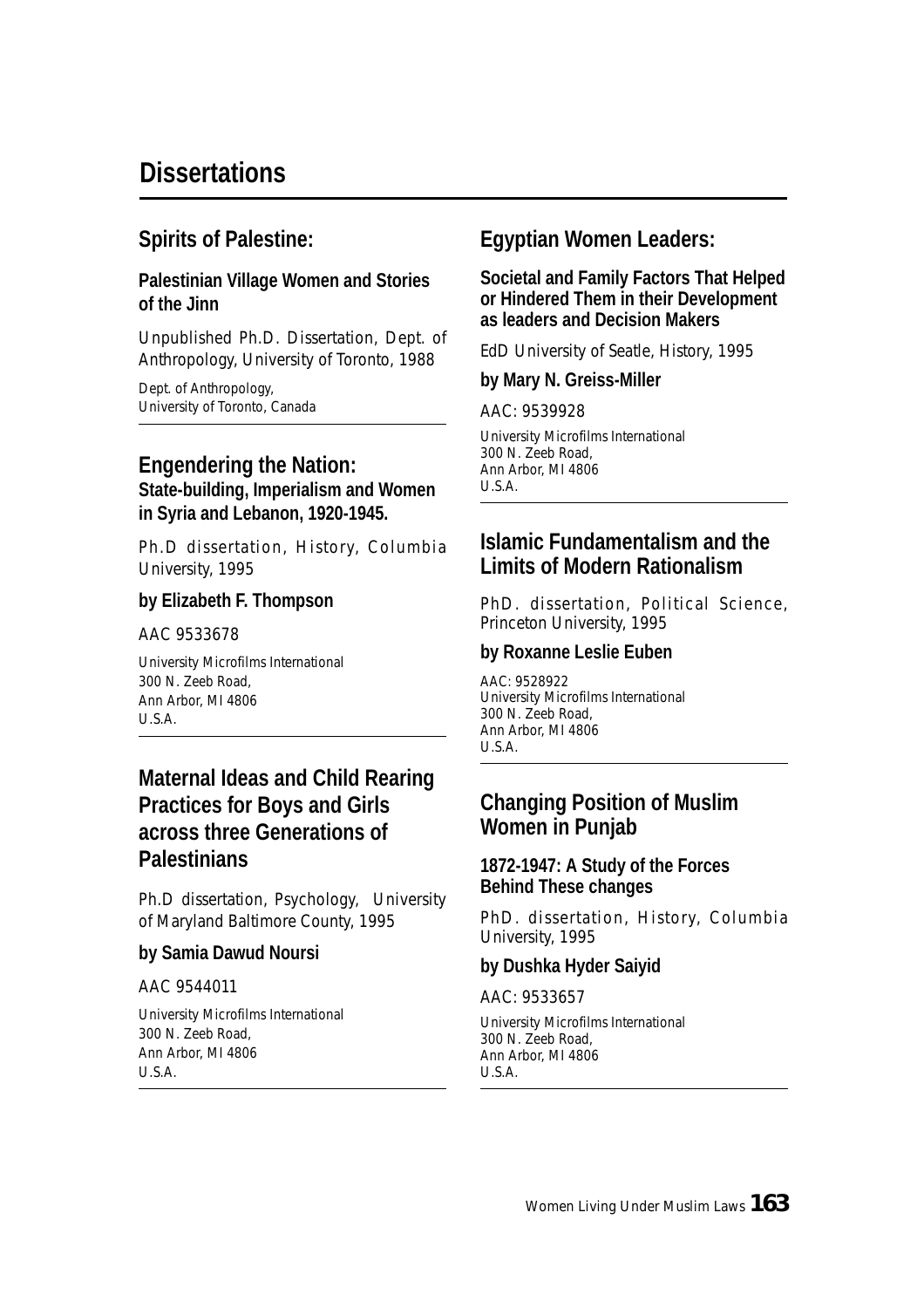# **Audiovisuals**

# **On the Edge of Peace**

Directed by Ilan Ziv Produced by Daoud Kuttub, Ilan Ziv and Amit Breur Duration 103 minutes Date 1995, Format: Video

On the Edge of Peace has the distinction of being the first Israeli Palestinian coproduction ever. This ground breaking documentary chronicles the first year of the implementation of the Israeli-Palestinian acords as experienced both by Palestinians and Israelis from all walks of life. Three Palestinainas and Three Israelis were given video cameras to document their lives and lives of their communities over a six month period during this turbulent and dramatic time.

*Distribution: First Run / Icarus Films 153 Waverly Place New York, NY 10014, U.S.A.*

# **Shrine Under Siege**

Directed by Ilan Ziv 42 Minutes 1985

SHRINE UNDER SIEGE describes the colaition formed by Fundamentalist US Christans and militant Israeli Jews to destroy the Dome of the Rock, Islam's third holiest shrine, and to build a new jewish temple in its place.

The documentary explores the theological background to this unusual colaition and places it within the context the increased political power of fundamentalism in the US and the rise of extremist religious parties in Israel, as demonstrated by the election of Rabbi Meir Kahane to Parliament.

*Distribution: First Run / Icarus Films 153 Waverly Place New York, NY 10014, U.S.A.*

### **Ami Nari (Women's Saga)**

A telefilm of Bengali Women's movement for last 3 centuries. This film is an analogical record of the history of women's movement.

In the film, Satidaho (Bride Burning), Dowry, Child Marriage, Women's Right to Property, Hindu Widows Remarriage, Purdha System, Muslim Dissolution of Marriage, Muslim Personal Law (Shariat) Application Act, Women's Education, Women's Vote Rights etc... are highlighted.

*Institute for Law & Development 52, Tejkunipura, Tejgaon, Dhaka - 1215, Bangladesh Fax: 880-2-956 0210, e-mail: ild@bdmail.net*

# **The Division of Hearts**

A Documentary film, Directed by Satti Khanna and Peter Chappell

#### 57 Minutes / colour - 1987

The 1947 British Subdivision of colonial India into Pakistan and India caused the loss of life of some 500,000 lives and the relocation of millions in what may have been the greatest movement of people ever.

After centuries of Co-existence, Hindus, Sihks and Muslims became victims of mutual suspicion as violence and murder swept through the countryside. The resulting mass relocations of these groups transformed village populations overnight.

In THE DIVISION OF HEARTS, ordinary people from Pakistan, India and Bangladesh- cartdrivers, labourers, tradespeople, farmers, - tell this story and recount their own tumultuous experiences. Their memories, combined with archival news film, bear witness to the traumatic birth of two independent nations

*Distribution: First Run / Icarus Films 153 Waverly Place, New York, NY 10014, U.S.A.*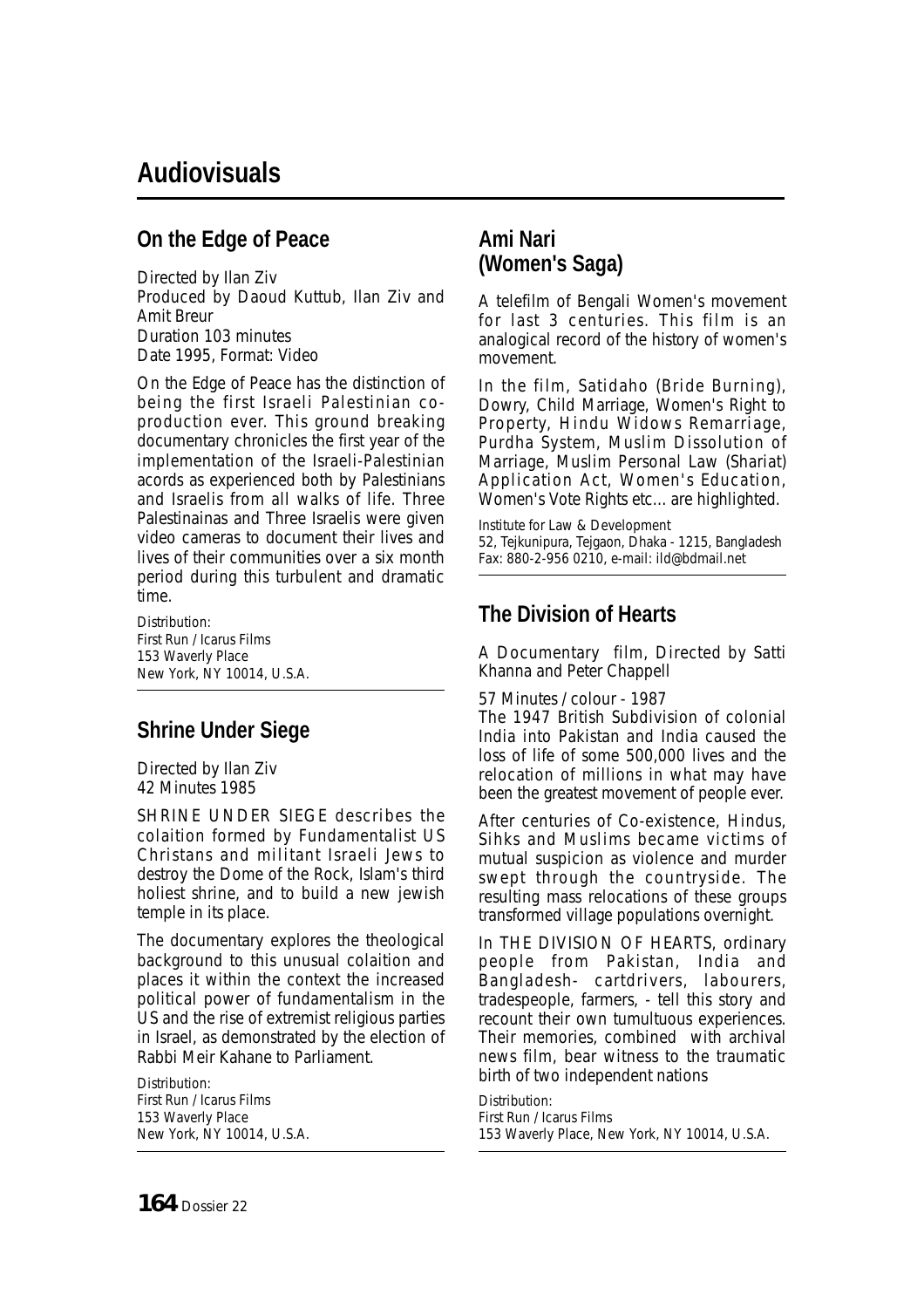## **Indonesia: Letter to United Nations High Commissioner for Human Rights**

Palais des Nations, 8-14 avenue de la Paix CH 1211 Geneva 10 Switzerland Tel: (41 22) 9173456 Fax: (41 22) 9170213 E-mail: webadmin.hchr@unog.ch

Dear Mrs. Robinson,

We, as the International Community, are aware that, during the recent riots spread throughout Indonesia, Chinese-Indonesians have been tortured, killed, and burnt to death. Their houses and shops have been looted and burnt. Hundreds of Chinese-Indonesian women and even children have been savagely gang-raped in public by organized indigenous-Indonesian gangs with alleged links to security forces.

Human rights and women's aid groups have received telephone threats and even a hand grenade in the mail as a warning to stop the investigations and their aid to victims. So far little has been done by the government. Their denial and sluggishness in preventing the atrocities strengthen the public allegations that the riots were directed by the Indonesian political and military elites.

It is very obvious that organized sexual assault suffered by Bosnian-Muslim, Tutsi, and Algerian women has been used in Indonesia as a tactic in terrorizing and humiliating Chinese-Indonesians.

We urge the United Nations to:

1. Condemn strongly the savage violation of human rights in Indonesia.

2. Press the Indonesian government to conduct a thorough investigation to punish the perpetrators and the brains behind the ferocious racial attacks.

3. Charge the violators as international criminals to be brought to the International Crime Court in the Netherlands.

4. Press the Indonesian government to make guarantee that no such racial incident against Chinese-Indonesians will recur in the future.

5. Press the Indonesian government to protect Chinese-Indonesians and human rights and women's aid groups who are under constant threat and danger.

6. Impose political sanctions to the Indonesian government if such racial incidents recur in the future.

7. Grant refugee status to the Chinese-Indonesians whose lives are in extreme danger.

We, as the citizens of the world, do not deserve to emerge to the next millennium and claim a progress in civilization if we are ignorant and dormant to the atrocities against our fellow human being.

Thank you.

Yours sincerely,

# **ASEAN Region: The Jakarta Declaration of Islamic Religious Lead[ers]**

The Jakarta Declaration which resulted from The First HIV/AIDS ASEAN Regional Workshop of Islamic Religious Leaders at the end os last year has just been posted to the AWEAN Website:

http://www.asean.or.id/function/ hiv\_wshp.htm

#### **The following is the text of the Declaration:**

The First HIV/AIDS ASEAN Regional Workshop of Islamic Religious Leaders Jakarta, November 30, to December 3, 1998

We, the Participants of the Workshop of ASEAN Muslim Leaders in Jakarta mindful: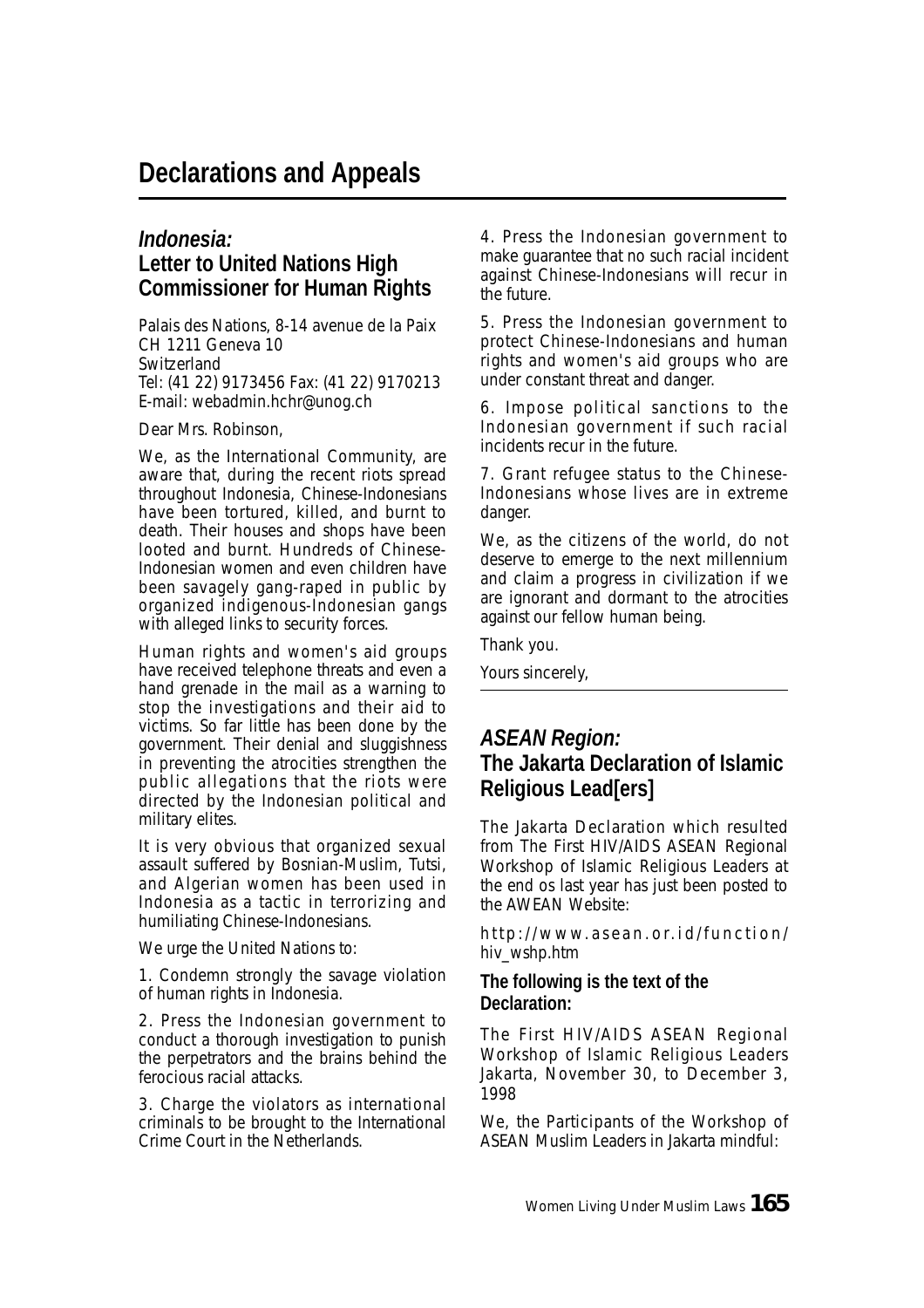That the magnitude of AIDS epidemic problem in the ASEAN region is creasing significantly. The increase has to be controlled in the time, otherwise religious, social and economic development in the r That very individual has the right to have an appropriate and right information on HIV/AIDS. Without having the information nobody will be able to prevent HIV infection,

That the biggest population in the region is Muslim, but most Islamic community members in most ASEAN Members Countries are not yet fully involved in HIV/AIDS campaign in their respective communities That IEC instruments and methods have to be developed to effectively reach each adult member of the Islamic communities in all ASEAN Member Countries, so that all the adult members of the communities That all Muslim Leaders in all ASEAN Member Countries have to be properly trained to use the IEC instruments and methods. The well-trained Moslem, leaders will then play their important role in HIV/A Mindful also That all governments of all ASEAN Member Countries have responded to the challenge of AIDS by launching both national and regional HIV/AIDS Programmes,

That the programmes have to be strengthened and fully supported by community involvement including Muslim community which is the biggest religious population in the region, otherwise the programmes w Solemnly declare

Our obligation as Muslim leaders to support both the national and the regional HIV/AIDS Programmes as long as the programmes' activities are not against Islamic teachings,

Our obligation to involve in HIV/AIDS Campaign in collaboration with Government and Non Government officials/workers at all (grassroots, local, national, regional and global) levels,

Undertake in our involvement in HIV/AIDS Campaign the following activities:

\* Developing of IEC instruments and methods to effectively reach target population in our communities in an effort to give all of them appropriate and right information on HIV/AIDS, \* Training IEC trainers and Muslim Community Leaders on HIV/AIDS Campaign, implementing the following Islamic guidelines on HIV/AIDS and PLWHA as follows:

- Attitude toward HIV/AIDS: HIV infection with its terminal state AIDS is a dangerous communicable disease that threatens the existence of human beings. The virus can infect anybody irrespective of g-Euthanasia, either passive or active is prohibited to be performed to AIDS patients

- Knowingly transmitting HIV is against Islamic Law. - Marriage between PLWHAs is permitted.

- Marriage between a HIV free individual and a HIV positive individual is not prohibited/against law but avoiding it is preferable. - Divorce due to HIV infection/AIDS is lawful. A HIV free wife can demands divorce from her HIV positive husband. But based on their consensus, their marriage may continue although the husband is alr- A married couple must use method, which can prevent H

IV transmission whenever one of them is already HIV positive. The wife is suggested not to be pregnant.

- Abortion is not allowed even if pregnant women is infected by HIV. - Pregnant women living with HIV/AIDS due to injection of prohibited drug contaminated by HIV must be humanistic treated, but she has to be made fully aware of her sin and guided to ask forgiveness f- PLWHAs staying in their families.

- Families having member/members living with HIV/AIDS to take care of the HIV infected member/members.

- Care of pregnant woman during delivery. The process of the delivery be preferably handled by a well-trained health personnel to prevent HIV transmission.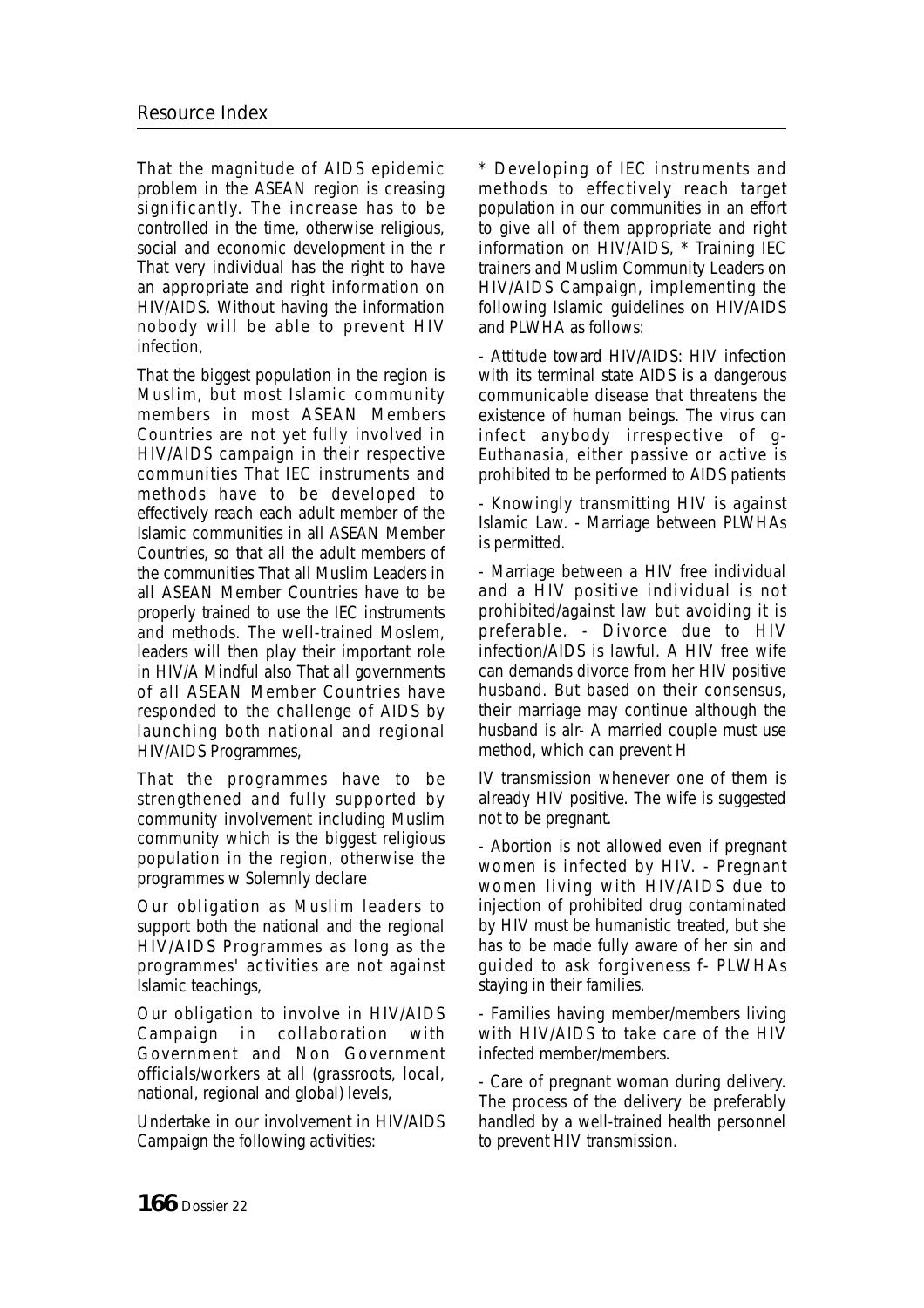- Circumcision for children living with HIV/AIDS. Children living with HIV/AIDS must be circumcised as long as it is not dangerous for him and the process of the circumcision is preferably handled by- To properly help PLWHA who gets accident: PLWHA who gets accident, for example car accident on the road must be properly helped and all precautions and equipment must be used to prevent HIV transmi-Handling deceased AIDS patients:

Deceased suffering from AIDS have to be given proper Islamic burial.

Delegate Chairman,

1. Indonesia; Prof.Dr. M. Quraish Shihab

2. Brunei Darussalam, Dr. Awang Haji Besar bin Haji Abu Bakar

- 3. Malaysia, Dr. Ahmad Jusoh,
- 4. Singapore, Mr. Jaffar Mohd Kassim,
- 5. Philippines, Mr. Ali Mistul
- 6. Thailand Dr.Smai Kaovijit

PLAN OF ACTION

### **I. Background**

There are many different religious populations in the ASEAN region. Among all of them, Islamic population is the biggest. Islam religious leaders in Islamic communities in all ASEAN Member Countries Therefore feasible methods and appropriate instrument have to be developed to empower not only them but also their respective community members with all necessary appropriate information on HIV/AIDS. The problem to be solved through the Seminar for Islam religious leaders is the gap between the existing unavailability and the expected availability of feasible methods and appropriate instruments

### **II. Problem Identification:**

The following issues are identified: a.Basic knowledge that leads to misconception on HIV/AIDS among some Moslem leaders.

b.Sex education is not given systematically based on Islamic teaching. c.High risk behaviors, continue to endanger community at large. d.Perinatal HIV transmission is generally neglected in their region. e.Cooperation between Moslem leaders and certain agencies government in relation to prostitution is not yet well developed.

### **III. Objectives:**

1.To implement religious approach in HIV/AIDS campaign 2.To strengthen cooperation among Moslem leaders in ASEAN region combating HIV/AIDS. 3.To establish information network among ASEAN Moslem leaders.

### **IV. Activities**

1.To hold seminars, workshop, training, symposiums on HIV/AIDS for Moslem leaders in the region to wipe out misconception on HIV/AIDS. 2.To establish expert committee on Sex Education based on Islamic teaching to develop guidelines, teaching modules for children, youth and married couples.

3.To establish Technical working Groups in accordance with Islamic teaching on high risk behaviors to develop risk reduction program focussing on homosexual, bisexual, transsexual behaviors. 4.To implement mother to child HIV transmission prevention 5.To strengthen cooperation between Moslem leaders and the government in solving prostitution problem by implementing religious and public health approaches.

6.To hold follow-up workshop in Jakarta in 1999 to assess the work plan implementation.

### **Recommendations**

1.Dissemination of appropriate local version of Jakarta Declaration in all ASEAN Member Countries.

2.Intensifying the implementation of religious approach in HIV/AIDS campaign among Moslems in ASEAN region.